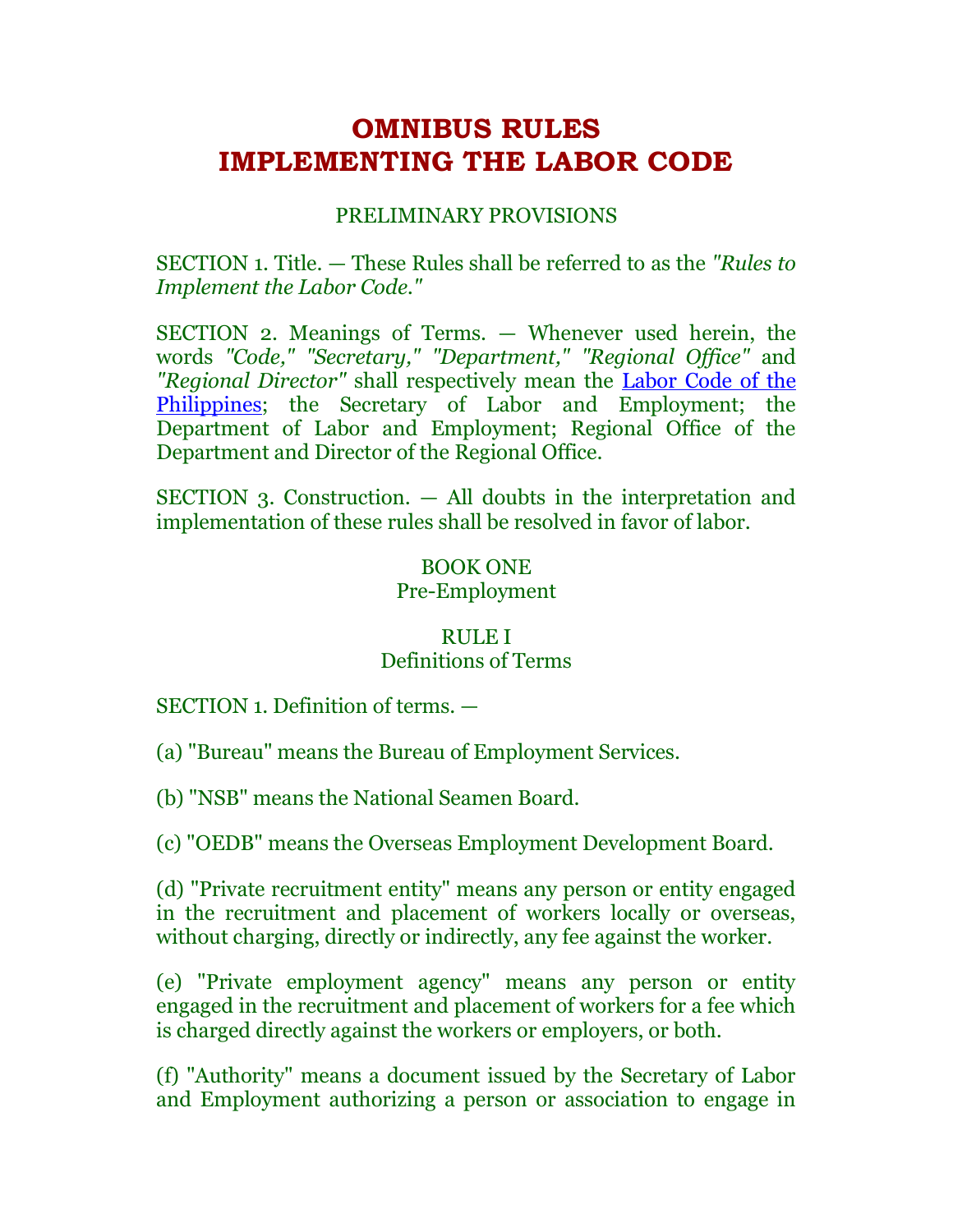recruitment and placement activities as a private recruitment entity.

(g) "License" means a document issued by the Secretary of Labor and Employment authorizing a person or entity to operate a private employment agency.

(h) "Employment permit" means the authority issued by the Secretary of Labor and Employment to a non-resident alien to work in the Philippines or to an employer engaged in business in the Philippines to employ such alien.

(i) "Beneficiary" means a person designated by a contract worker or seaman employed overseas to receive his monthly remittance.

(j) "Non-resident alien" means any alien already in the Philippines or seeking admission to the Philippines to obtain employment in any public or private enterprise.

(k) "Seaman" means any person employed in maritime navigation.

(l) "Understudy" means any qualified Filipino citizen designated by a local employer to be trained by a foreign national allowed to work in the country by virtue of an employment permit granted to him by the Secretary of Labor and Employment under an approved understudy training program.

(m) "Recruitment and placement" refers to any act of canvassing, enlisting, contracting, transporting, utilizing, hiring or procuring workers and includes referrals, contract services, promising or advertising employment locally or abroad, whether for profit or not: *Provided,* That any person or entity which in any manner, offers or promises employment for a fee to two or more persons shall be deemed engaged in recruitment and placement.

(n) "Foreign exchange earnings" means the earnings abroad of contract workers and seamen or their recruiters or local employers or agents in terms of US dollars or any other internationally acceptable currency.

(o) "Remittance" means the amount of the foreign exchange earnings remitted by a contract worker or seaman to any beneficiary in the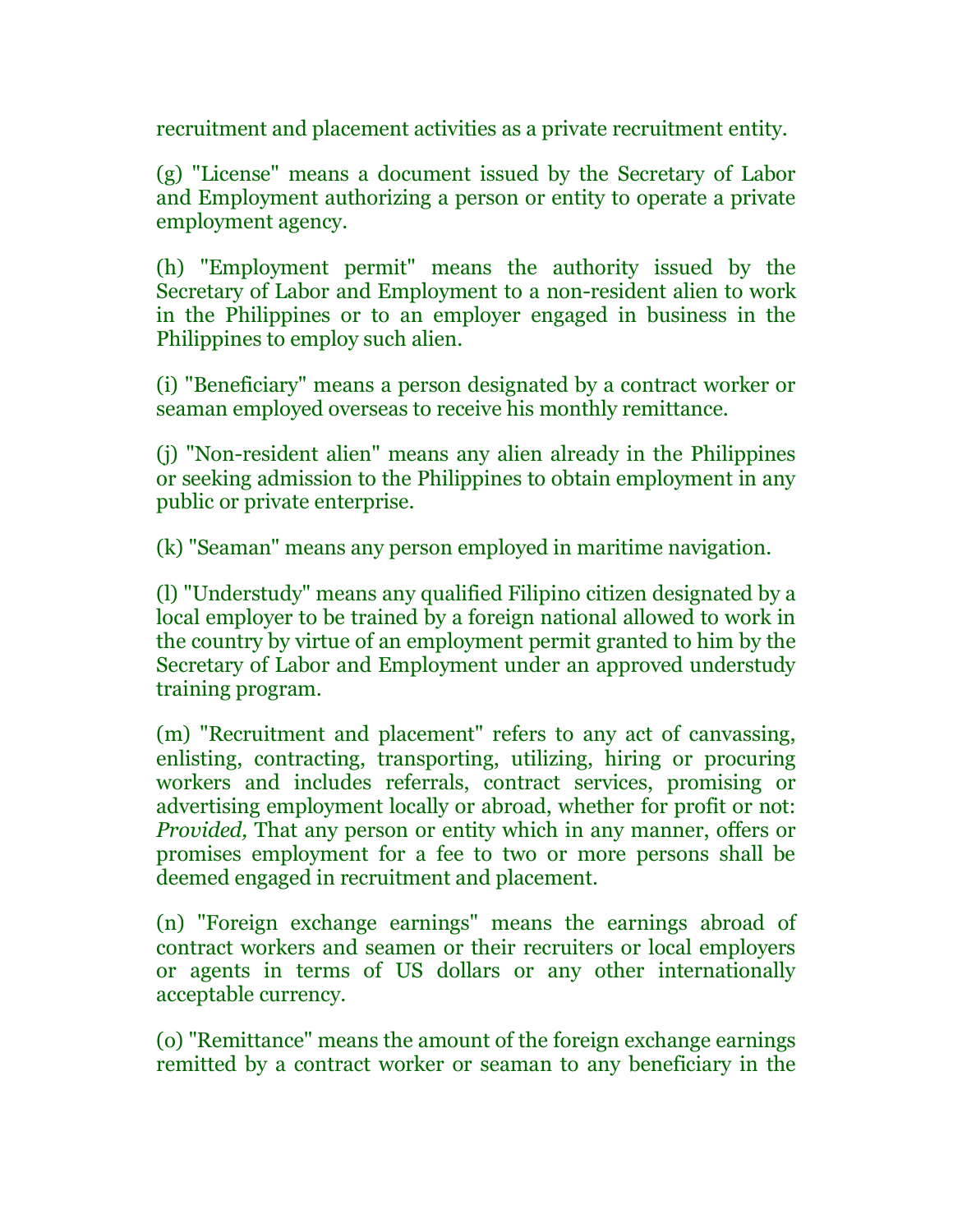Philippines through the Philippine banking system.

(p) "Placement fees" means the amount charged by a private employment agency from an applicant worker for its services in the recruitment and placement of said worker.

(q) "Mobilization fee" means the amount charged by a licensee or authority holder from its foreign employer-principal/partner to cover costs of recruitment, processing and documentation of its recruits for overseas employment.

(r) "Service fee" means the amount charged by a licensee or authority holder from its foreign employer-principal/partner as payment for actual services rendered in relation to the recruitment and employment of workers for said principal/partner.

(s) Administration. — means the Philippine Overseas Employment Administration.

(u) Administrator. — means a private employment or a manning agency as herein defined.

(v) Code. — means the [Labor Code of the Philippines, as amended.](http://www.chanrobles.com/legal4labor.htm#LABOR%20CODE%20OF%20THE%20PHILIPPINES%20%5BFULL%20TEXT%5D)

(w) Contracting partner. — refers to a foreign party to any service agreement or project contract entered into by a service contractor or construction contractor.

(x) Contract Worker. — means any person working or who has worked overseas under a valid employment contract and shall include seamen.

(y) Directorate. — means the executive body of the Administration composed of its administrators and Directors.

(z) Director LRO. — refers to the Director of the Licensing and Regulation Office.

(aa) Director MPDO. — refers to the Director of the Market Development and Placement Office.

(bb) Director WAAO. — refers to the Director of the Worker's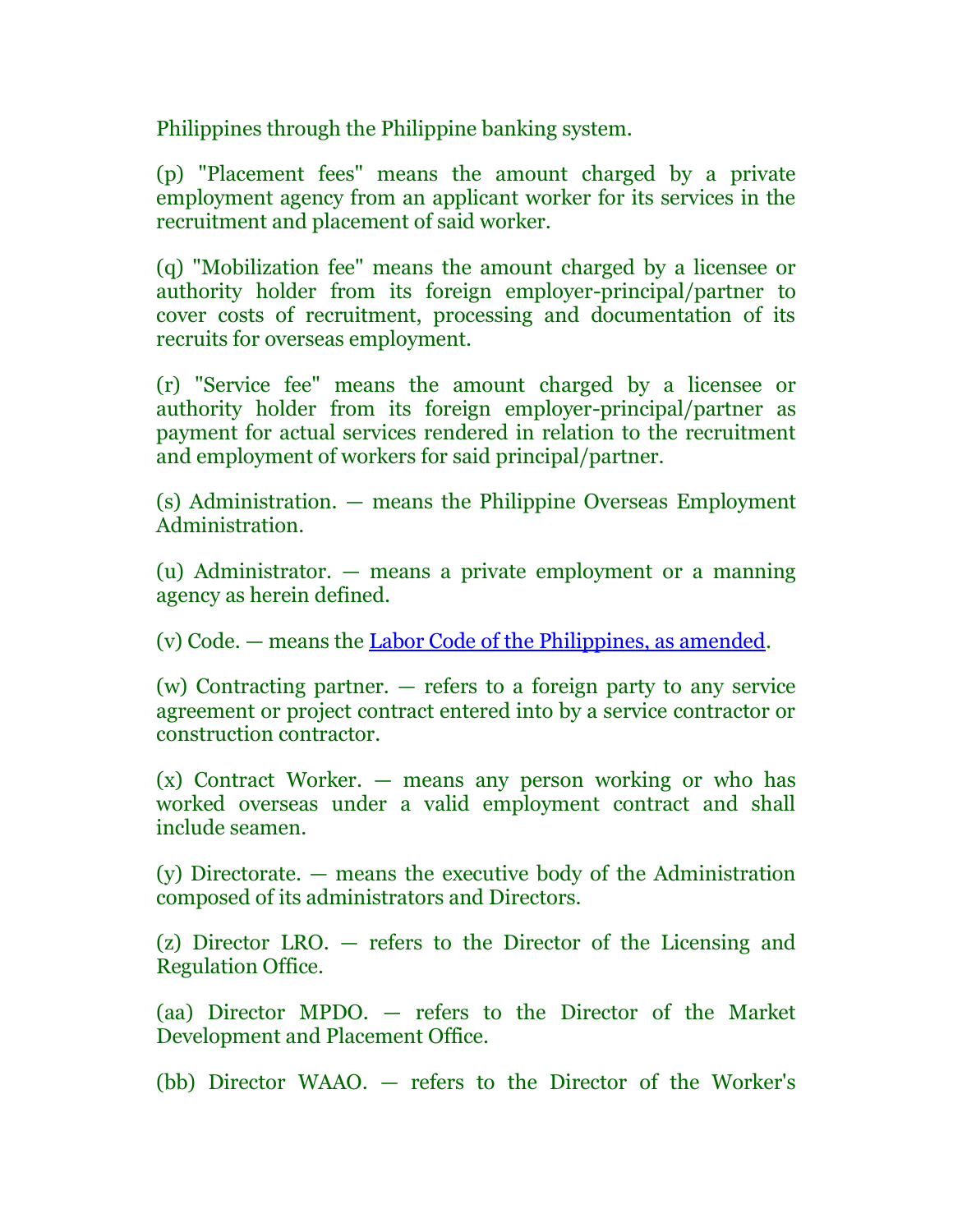Assistance and Adjudication Office.

(cc) Employer. — refers to any person, partnership or corporation, whether local or foreign directly engaging the services of the Filipino workers overseas.

(dd) Entity. — means a private recruitment entity as herein defined.

(ee) Governing Board. — is the policy making body of the Administration.

(ff) Manning Agency. — refers to any person or entity duly licensed by the Secretary to recruit seamen for vessels plying international waters and for related maritime activities.

 $(gg)$  Name Hire.  $-$  is a worker who is able to secure employment overseas on his own without the assistance or participation of any agency or entity.

(hh) Non-licensee or Non-holder of Authority. — refers to any person, partnership or corporation which has not been issued a valid license or authority, has been suspended, revoked or cancelled by the Administrator or Secretary.

(ii) One-Stop Processing Center. — refers to an inter-agency servicing body designed to facilitate the employment and subsequent deployment of contract workers for work overseas.

(jj) Overseas employment. — means employment of a worker outside the Philippines including employment on board vessels plying international waters, covered by a valid employment contract.

(kk) Principal. — refers to any foreign person, partnership or corporation hiring Filipino workers through an agency.

(ll) Regional Director. — refers to the Directors of the Regional Office of the Department.

(mm) Regional Labor Center or RLC. — refers to an overseas field office of the Administration.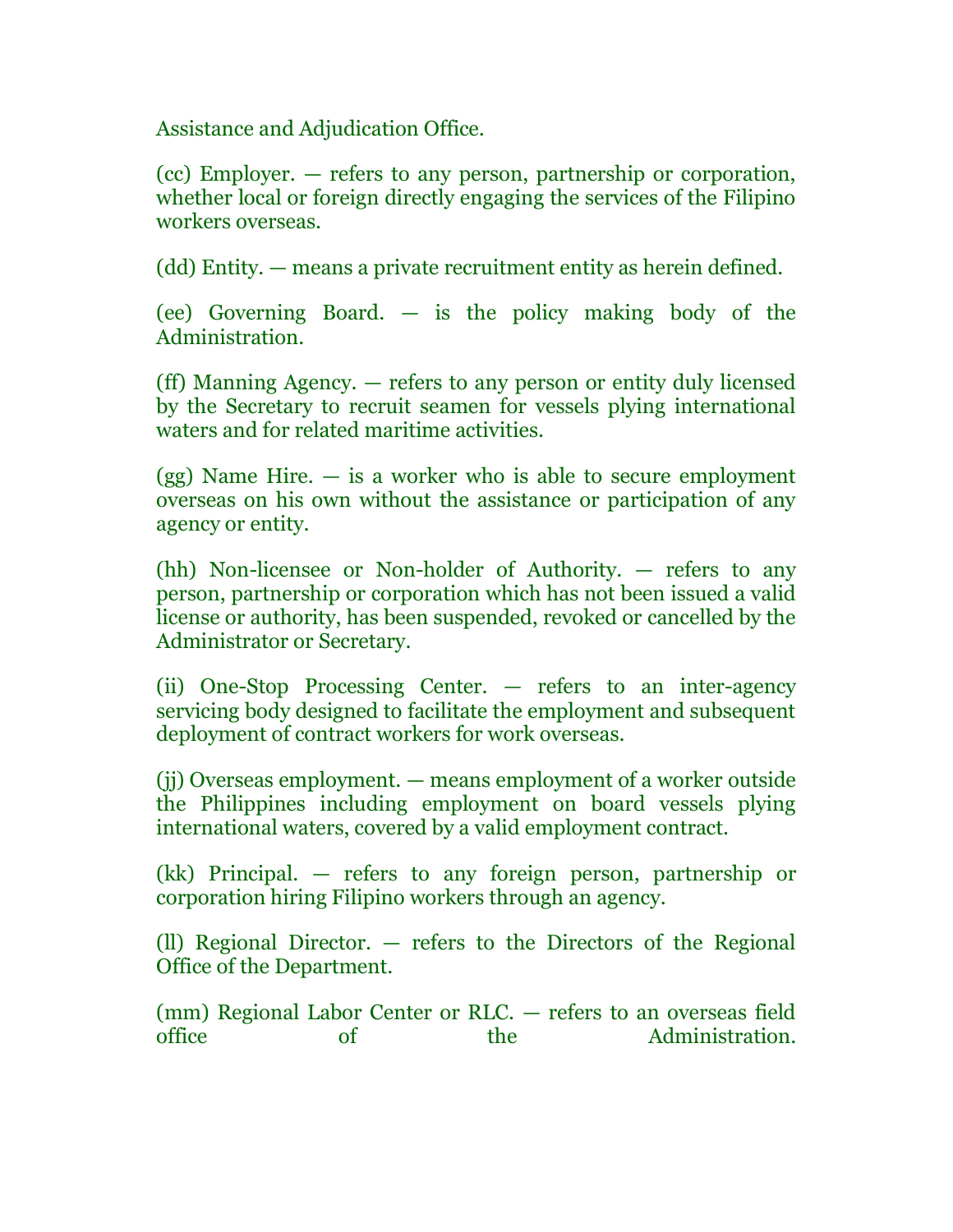# RULE II

# Employment Promotion

SECTION 1. Powers of the Secretary of Labor and Employment. — The Secretary shall have the power and authority to:

(a) Organize and establish, as the need arises, new public employment offices in addition to or in place of existing ones for the efficient, systematic and coordinated recruitment and placement of workers for local and overseas employment.

(b) Organize and establish a nationwide job clearance and information system to inform applicants registering with a particular employment office of job opportunities in other parts of the country as well as overseas.

(c) Develop and organize programs that will facilitate occupational, industrial and geographical mobility of labor and provide assistance in the relocation of workers from one area to another.

(d) Require any person, establishment, organization or institution to submit such employment information as may be necessary; and chan robles virtual law library

(e) Issue such rules and regulations as may be necessary to regulate and supervise private sector participation in the recruitment and placement of workers, locally or overseas, in the context of a comprehensive national employment program.

SECTION 2. Free placement services. — The public employment offices shall provide free placement of workers applying for both domestic and overseas placement. Applicants shall accomplish appropriate information sheets and submit such other documents as may be prescribed by the Bureau for the purpose.

SECTION 3. Placement of workers. — Any applicant registering for employment with a public employment office shall be interviewed to determine his occupational qualifications. The public employment office shall refer him to any appropriate job for vacancy.

SECTION 4. Vocational guidance and testing. — The public employment offices shall provide adequate vocational guidance and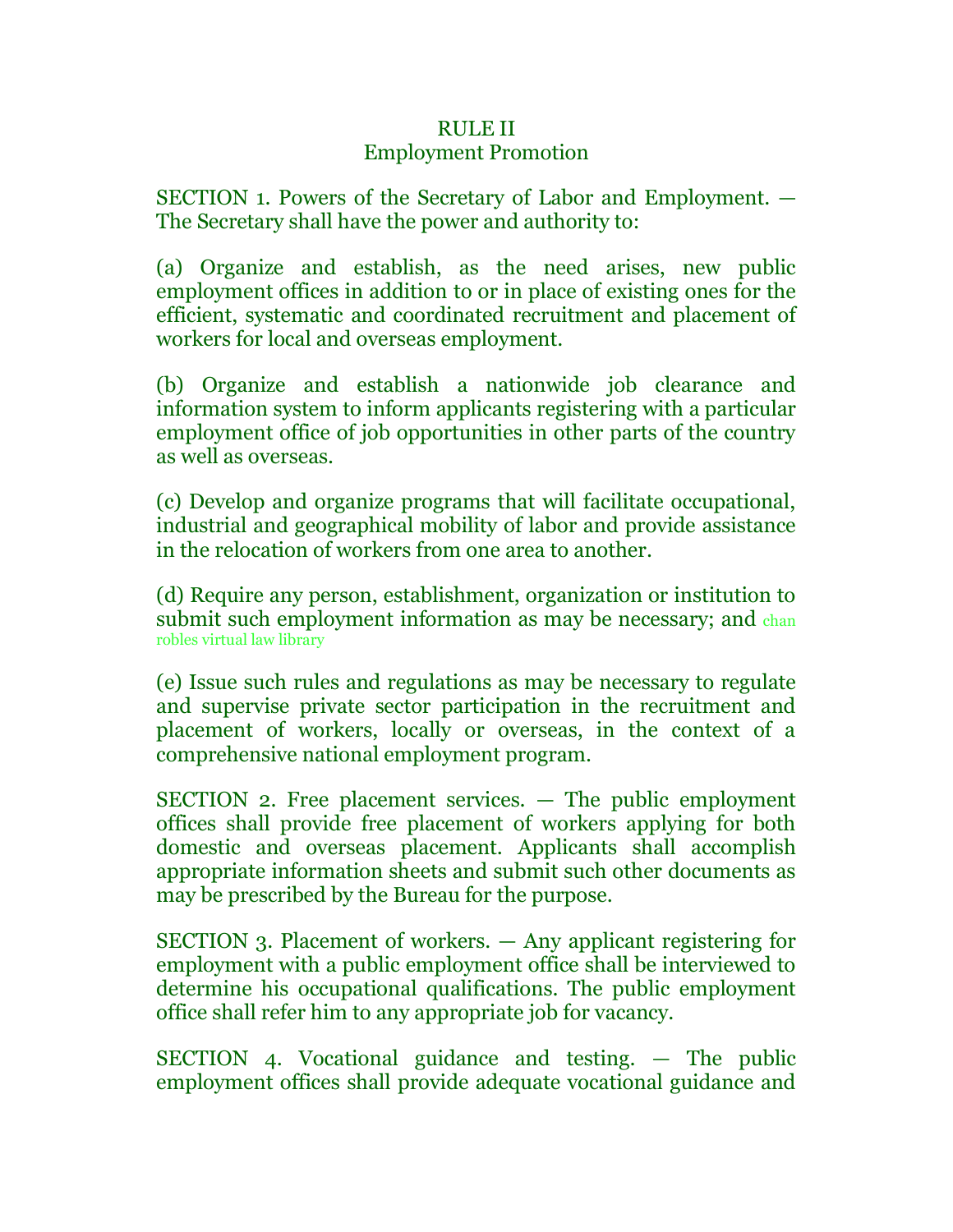testing service to persons seeking help in choosing or changing an occupation. Each office shall at least have one (1) vocational guidance and testing officer to undertake these tasks.

SECTION 5. Occupational classification of registered applicants. — The public employment office shall classify registered applicants in accordance with job-titles and codes of the Philippine Standard Classification. They shall also maintain a registry of skills using such forms as may be appropriate for the purpose.

SECTION 6. Occupational-industrial mobility of workers. — The public employment offices shall arrange for the training or retraining of unemployed applicants in occupations or trades where they are suitably qualified and have greater prospect of employment.

SECTION 7. Geographical movement of workers. — The public employment office shall arrange for the inter-area placement of unemployed workers through a nationwide job-clearance and information system. The transfer of workers shall be arranged by the public employment office where the applicant is registered and the office where the vacancy exists.

SECTION 8. Job-clearance and information system. — The public employment office shall furnish lists of registered job applicants and job openings to the Bureau which shall act as the national jobclearing house.

SECTION 9. Submission of reports. — At the end of each month, every employer with at least six (6) employees shall submit to the nearest public employment office the following:

(a) List of existing job vacancies or openings;

- (b) List of new employees, if any;
- (c) Terminations, lay-offs or retirements;
- (d) Total number of employed workers for the period; and
- (e) Request for assistance, if needed, to fill vacancies or openings.

# RULE III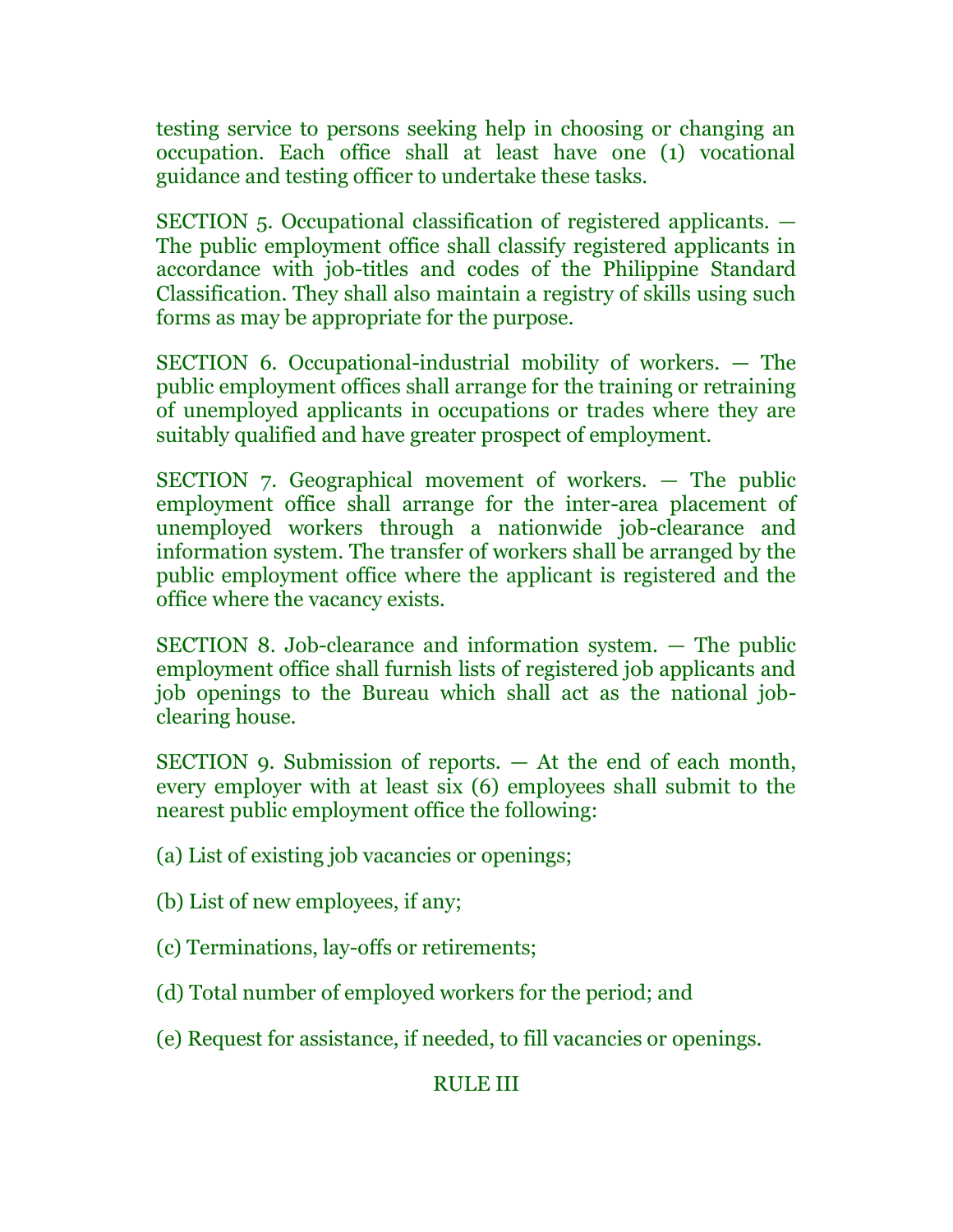# Recruitment and Placement

SECTION 1. Private recruitment. — No person or entity shall engage in the recruitment and placement of workers either for local or overseas employment except the following:

(a) Public employment offices;

(b) Overseas Employment Development Board;

(c) National Seamen Board;

(d) Private recruitment offices;

(e) Private employment agencies;

(f) Shipping or manning agents or representatives; and

(g) Such other persons or entities as may be authorized by the Secretary.

SECTION 2. Ban on direct hiring. — No employer may hire a Filipino worker for overseas employment except through the person or entities enumerated in the preceding section or as authorized by the law or by the Secretary. Direct hiring by members of the diplomatic service, officials and employees of international organizations and such other employers as may be authorized by the Secretary is exempted from this provision. Such hirings shall be processed by the Overseas Employment Development Board.

# RULE IV

Private Sector Participation in Recruitment and Placement

SECTION 1. Who may participate in the private sector.  $-$  Only the following persons or entities in the private sector may engage in the recruitment and placement of workers either for local or overseas employment:

(a) Private employment agencies;

(b) Private recruitment entities;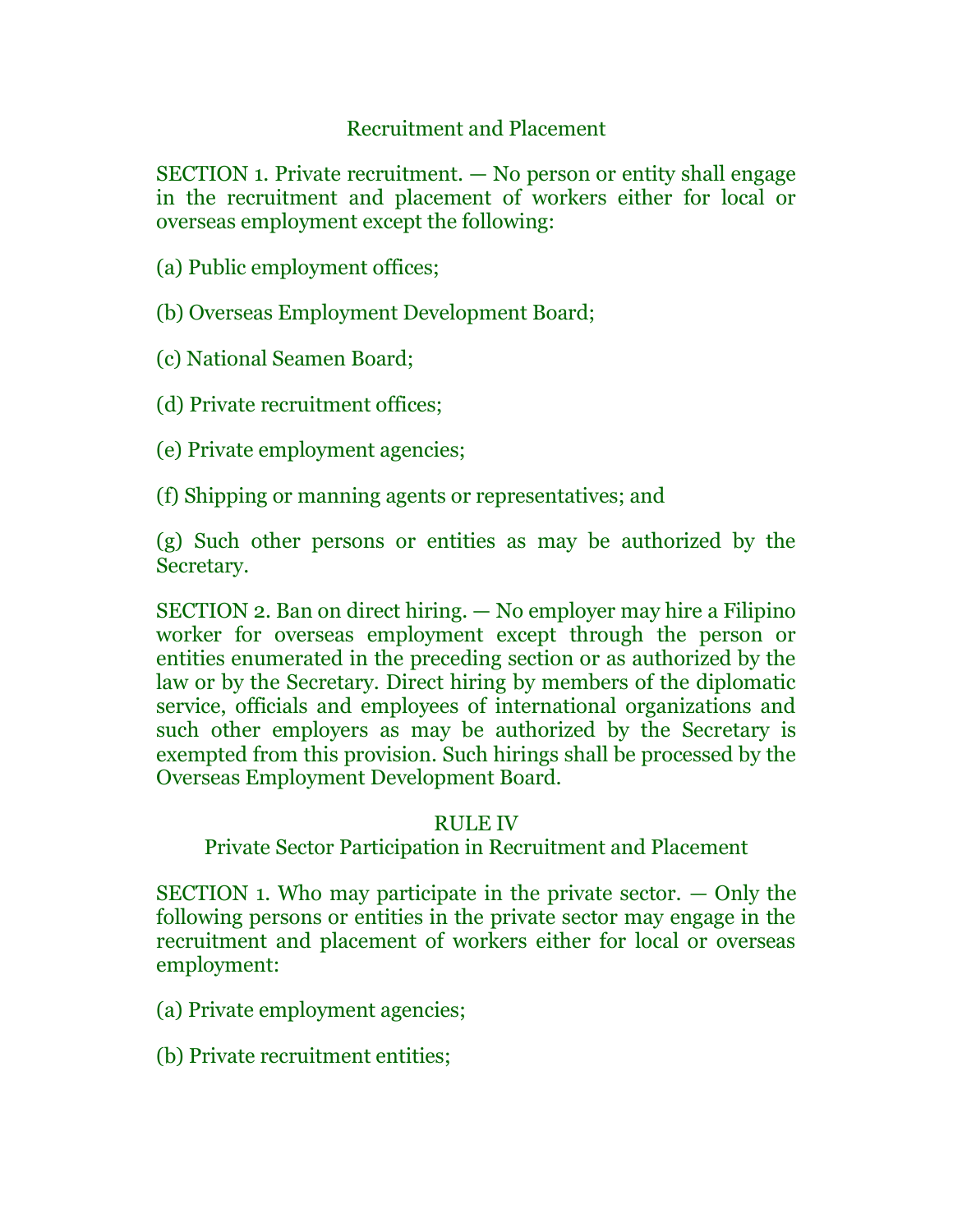(c) Shipping or manning agents or representatives; and

(d) Such other persons or entities as may be authorized by the Secretary.

SECTION 2. Citizenship requirement. — Only Filipino citizens or corporations, partnerships or entities at least seventy-five percent (75%) of the authorized and voting capital stock of which is owned and controlled by Filipino citizens shall be permitted to participate in the recruitment and placement of workers, locally or overseas.

# RULE V

# Private Employment Agencies

SECTION 1. Qualifications of applicants. — All applicants for license to operate private employment agencies either for local or overseas recruitment and placement shall possess the following qualifications:

(a) Citizenship requirement as provided for in Rule IV of these Rules;

(b) Appropriate capitalization as follows:

1. For overseas recruitment and placement, a minimum networth of P150,000.00 in the case of single proprietorship, and a paid-up capital or networth of P150,000.00 in the case of a corporation or partnership, as the case may be;

2. For local recruitment and placement, a minimum networth of P25,000.00 in the case of single proprietorship; and a paid-up capital or networth of P25,000.00 in the case of partnership or corporation, as the case may be;

(c) Applicants not otherwise disqualified by law, rule or regulations as may be determined by competent authority to engage in recruitment and placement. (Repealed by [POEA Rules and](http://www.chanrobles.com/poearulesgoverningoverseasemployment.htm)  [Regulations\)](http://www.chanrobles.com/poearulesgoverningoverseasemployment.htm)

SECTION 2. Application for license for overseas recruitment and placement. — Every applicant for license to operate a private employment agency for overseas recruitment and placement shall submit to the Bureau the following documents in support of the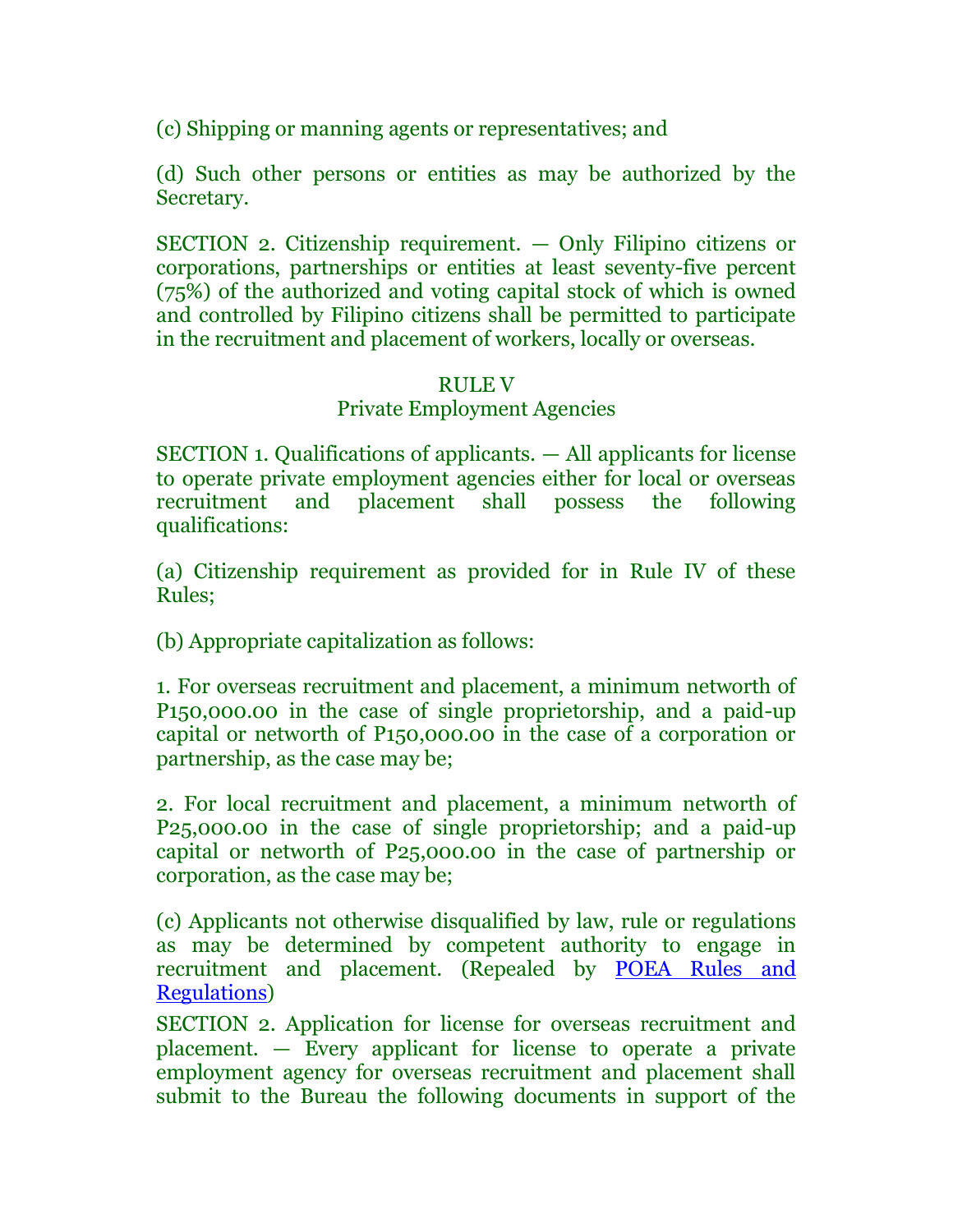application:

(a) A certified copy of the Articles of Incorporation in the case of a corporation, or the registration with the Bureau of Domestic Trade in the case of a single proprietorship or partnership;

(b) If the applicant is a corporation, proof of financial capacity of the major stockholders such as sworn statements of assets and verified income tax returns for the last two years;

(c) Clearance from the Philippine Constabulary and the Bureau of Internal Revenue for all the incorporators, partners or single proprietor; chan robles virtual law library

(d) A verified statement that the applicant has in its employ persons with adequate competence to evaluate and test recruits and to consider them for employment strictly on the basis of merit and fitness, without any undue discrimination and in accordance with the qualifications prescribed by the employer;

(e) A verified undertaking to assume all responsibilities for the proper use of its license/authority and the implementation of the contracts of employment with the workers; and

(f) Such other requirements that the Secretary may require upon recommendation of the Bureau Director. (Amended by Sec. 1, Rule II, Book II, [POEA Rules and Regulations\)](http://www.chanrobles.com/poearulesgoverningoverseasemployment.htm)

SECTION 3. Action on application.  $-$  Within the thirty (30) days from the receipt of the application for license, the Bureau shall recommend its denial or approval to the Secretary. Upon considering the findings and recommendations of the Bureau, the Secretary may either deny or approve the application. (Amended by [POEA Rules](http://www.chanrobles.com/poearulesgoverningoverseasemployment.htm)  [and Regulations\)](http://www.chanrobles.com/poearulesgoverningoverseasemployment.htm)

SECTION 4. Fees and bonds. — Upon approval of the application, the applicant shall pay to the Department a license fee of P6,000.00, post a cash bond of P50,000.00 or negotiate bonds of equivalent amount convertible to cash issued by banking or financial institutions duly endorsed to the Department, as well as a surety bond of P150,000.00 from an accredited bonding company to answer for valid and legal claims arising from violations of the conditions of the license or the contracts of employment and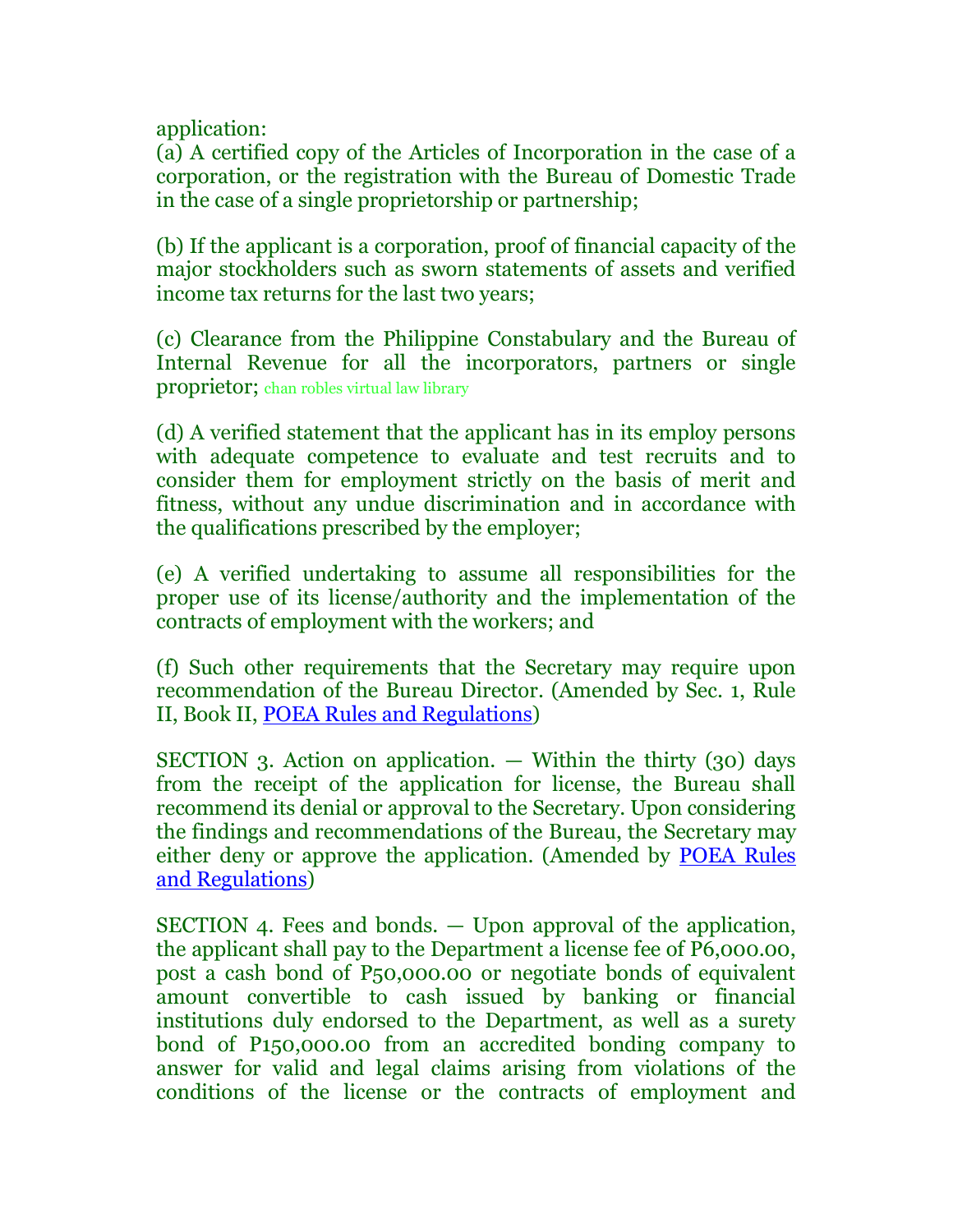guarantee compliance with the provisions of the Code, its implementing rules and regulations and appropriate issuances of the Department. (Amended by Sec. 2 & 4 Rule II Book II, [POEA Rules](http://www.chanrobles.com/poearulesgoverningoverseasemployment.htm)  [and Regulations\)](http://www.chanrobles.com/poearulesgoverningoverseasemployment.htm)

SECTION 5. Issuance of license. — Upon payment of the license fee and the posting of the appropriate bonds, the Bureau shall issue the corresponding licensing to the applicant. (Modified by Sec. 5, Rule II, Book II, [POEA Rules and Regulations\)](http://www.chanrobles.com/poearulesgoverningoverseasemployment.htm)

SECTION 6. Duration of license. — Every license shall be valid for one year from the date of approval, unless sooner cancelled, revoked or suspended by the Secretary for violation of any of the conditions of the license or any of applicable provisions of the Code and these Rules. (As amended by Sec. 6, Rule II, Book II, [POEA Rules and](http://www.chanrobles.com/poearulesgoverningoverseasemployment.htm)  [Regulations\)](http://www.chanrobles.com/poearulesgoverningoverseasemployment.htm)

SECTION 7. Non-transferability of license. — No license shall be transferred, conveyed or assigned to any other person or entity, or used in any place other than that stated in the license. Any transfer of business address, appointment or designation, of any agent or representative, including the establishment of additional offices elsewhere, shall be subject to the final approval of the Bureau. (As amended by Sec. 7, Rule II, Book II, [POEA Rules and Regulations\)](http://www.chanrobles.com/poearulesgoverningoverseasemployment.htm)

SECTION 8. Change of Ownership of Business. — Transfer or change of ownership of a single proprietorship licensed or authorized to engage in overseas employment shall cause the automatic revocation of the license or authority. The new owner shall be required to apply for a license or authority in accordance with these Rules. (Added by Sec. 8, Rule II, Book II, [POEA Rules and Regulations\)](http://www.chanrobles.com/poearulesgoverningoverseasemployment.htm)

A change in the relationship of the partners in a partnership duly authorized or licensed to engage in overseas employment which materially interrupt the course of the business or results in the actual dissolution of the partnership shall likewise cause the automatic revocation of the license or authority.

SECTION 9. Upgrading of Single Proprietorship or partnership. — Licensees or authority holders which are single proprietorships or partnerships may, subject to the guidelines of the Administration, convert into corporations for purposes of upgrading or raising their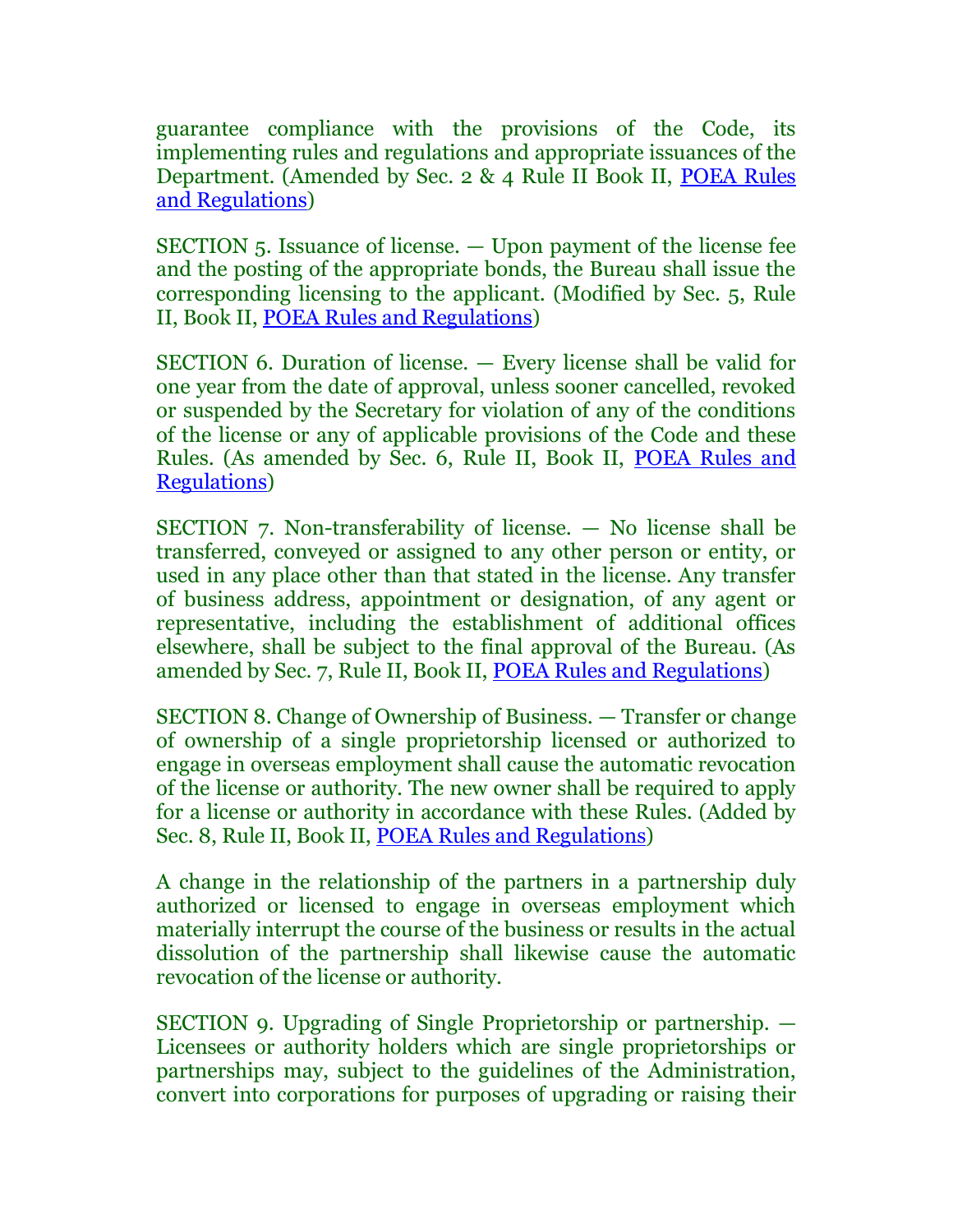capabilities to meet the stiff competition in the international labor market and to enable them to better comply with their responsibilities arising from the recruitment and deployment of workers overseas. (Added by Sec. 9, Rule II, Book II, [POEA Rules](http://www.chanrobles.com/poearulesgoverningoverseasemployment.htm)  [and Regulations\)](http://www.chanrobles.com/poearulesgoverningoverseasemployment.htm)

The prohibition on the issuance of new license under L.O.I. 1190 shall not apply to the new entity created by reason of the above merger, consolidation or upgrading.

The approval of merger, consolidation or upgrading shall automatically revoke or cancel the license or authorities of the single proprietorships, partnerships or corporations so merged, consolidated or upgraded.

SECTION 10. Change of Directors of Corporations. — Every change in the composition of the Board of Directors of a corporation licensed or authorized to participate in overseas employment shall be registered with the Administration within 30 days from the date the change was decided or approved. The corporation shall be required to submit to the Administration the bio-data and clearances of the new members of the Board from the government agencies identified in Section 1 (c) Rule II, Book II of these Rules. (Added by Sec. 10, Rule II, Book II, [POEA Rules and Regulations\)](http://www.chanrobles.com/poearulesgoverningoverseasemployment.htm)

SECTION 11. Change of Other Officers and Personnel. — Every change of officers or representatives and termination of appointment of personnel shall be registered with the Administration within 30 days from the date the change or termination occurred. (Added by Sec. 11, Rule II, Book II, [POEA Rules and Regulations\)](http://www.chanrobles.com/poearulesgoverningoverseasemployment.htm)

SECTION 12. Transfer of Business Address. — Any transfer of business address, including the establishment of additional offices elsewhere, shall be effected only with prior authority or approval of the Administration. The approval shall be issued only upon formal notice of the intention of transfer with the following attachments: (Added by Sec. 12, Rule II, Book II, [POEA Rules and Regulations\)](http://www.chanrobles.com/poearulesgoverningoverseasemployment.htm)

(a) Copy of the company's formal notice to the BDT or SEC on the transfer of business address;

(b) In case of a corporation, Board Resolution duly registered with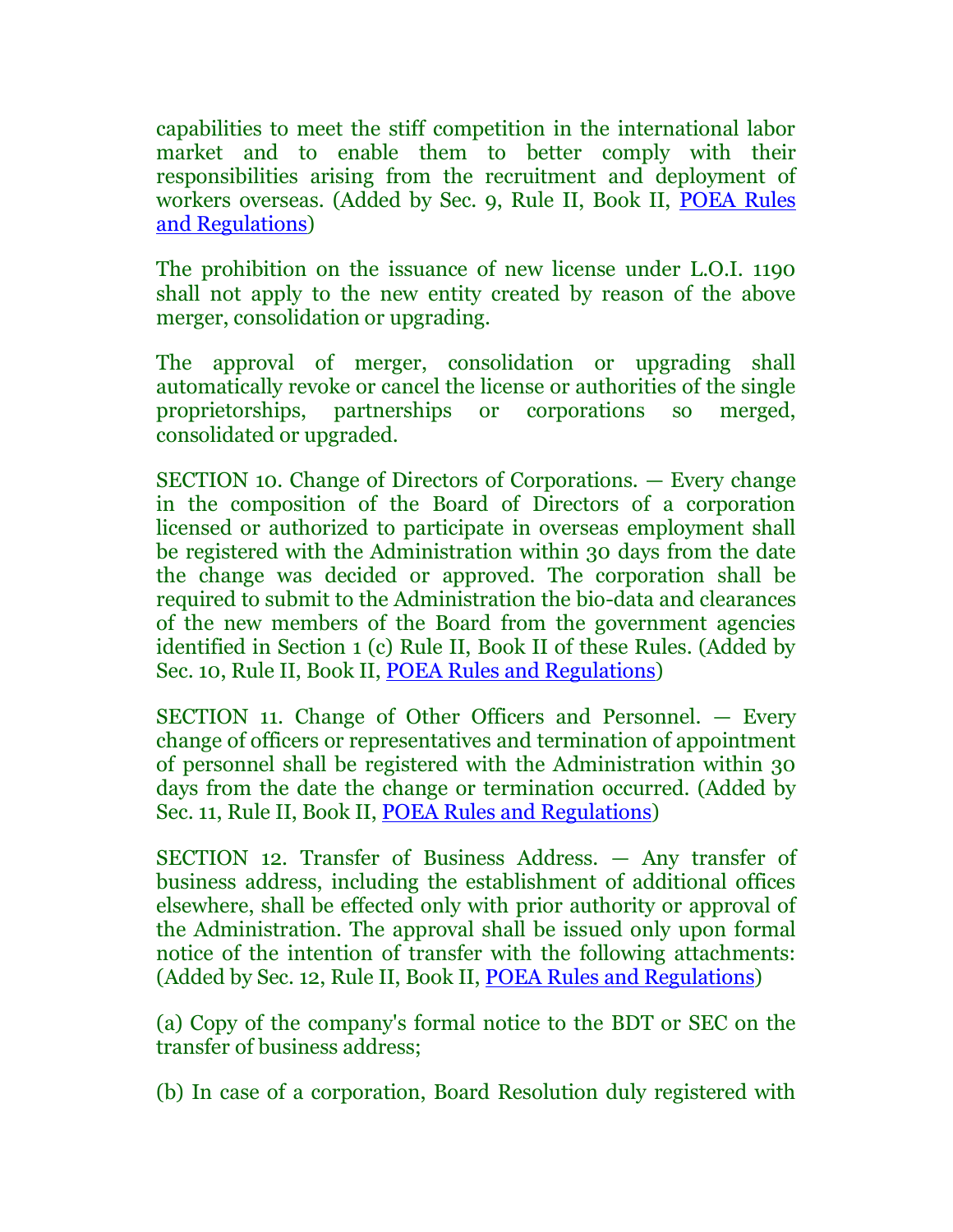the SEC authorizing transfer of business address;

(c) Copy of the BDT or SEC acknowledgment of the notice to transfer;

(d) Copy of the contract of lease or proof of building ownership.

The new office space shall be subject to the normal ocular inspection procedures by duly authorized representatives of the Administration.

A notice to the public of the new address shall be punished in a newspaper of general circulation.

SECTION 13. Conduct of Recruitment Outside of Registered Office. — No licensed or authorized agency or entity shall conduct recruitment activities outside of the address stated in the licensed authority without first securing prior authority from the Administration. (Added by Sec. 13, Rule II, Book II, [POEA Rules and](http://www.chanrobles.com/poearulesgoverningoverseasemployment.htm)  [Regulations\)](http://www.chanrobles.com/poearulesgoverningoverseasemployment.htm)

SECTION 14. Appointment of Representatives. — Every appointment of representatives or agents of licensed or authorized agency or entity shall be subject to the prior approval or authority of the Administration. The approval may be issued upon submission of or compliance with the following requirements:(Added by Sec. 14, Rule II, Book II, [POEA Rules and Regulations\)](http://www.chanrobles.com/poearulesgoverningoverseasemployment.htm)

(a) Proposed appointment or special power of attorney;

(b) Philippine Constabulary (PC-CIS) and National Bureau of Investigation (NBI) clearances of the proposed representative or agent;

(c) Two (2) copies of passport-size pictures of the proposed representative or agent;

(d) A sworn or verified statement by the designating or appointing person or company assuming full responsibility for all acts of the agent or representative done in connection with the recruitment and placement of workers.

Approval by the Administration of the appointment or designation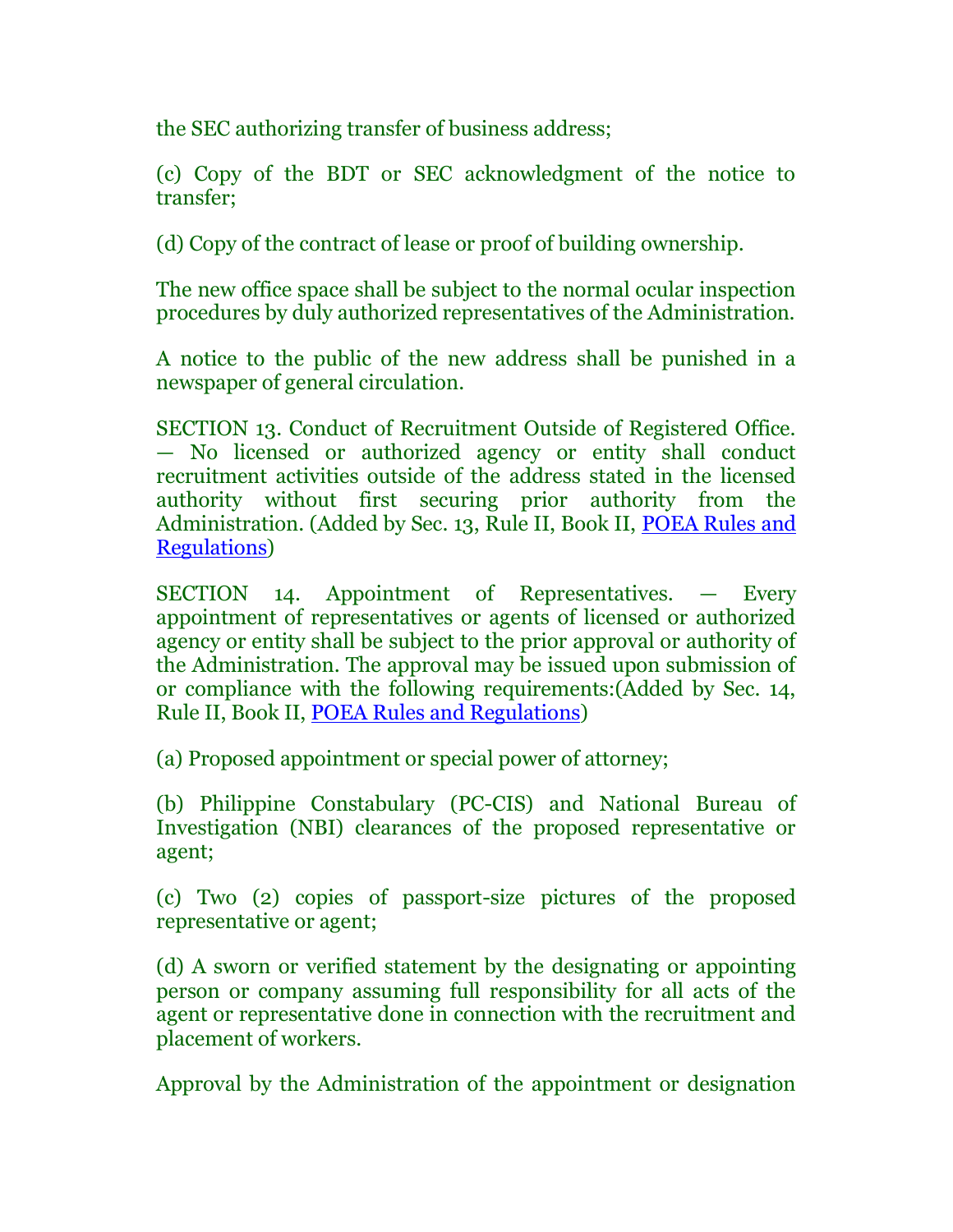does not authorize the agent or representative to establish a branch or extension office of the licensed agency represented.

Any revocation or amendments in the appointment should be communicated to the Administration, otherwise the designation or appointment shall be deemed as not revoked or amended.

SECTION 15. Renewal of license.  $-$  Not later than forty five  $(45)$ days before the expiry date of the license, a private employment agency shall submit to the Bureau an application for renewal of license. Such application shall be supported by the following documents:

(a) A report under oath of its operations during the period covered by the license containing the following information, among other:

1) Number and categories of workers recruited and placed overseas during the period, names and addresses of their respective employer(s)/principal(s), total basic wages and salaries earned of workers placed by it and reported foreign exchange earnings remitted during the period as certified by the Central Bank;

2) Total amount paid to the welfare fund and processing fees paid during the period;

3) Names and addresses of its principals and the amount of service fees per worker charged against them; and

(b) Verified financial statement of operation during the period, including latest income tax payment. (Amended by Sec. 15, Rule II, Book II, [POEA Rules and Regulations\)](http://www.chanrobles.com/poearulesgoverningoverseasemployment.htm)

SECTION 16. Processing of application for renewal. — Within thirty (30) days from receipt of the application for renewal of license, the Bureau shall complete the processing of the same. Upon evaluation of the documents submitted and the agency's performance records, the Bureau shall recommend its denial or renewal to the Secretary who may accept or deny the Bureau's recommendation. The Bureau shall release the license subject to payment of a license fee of P6,000.00, posting of a cash bond of P50,000.00 or its acceptable equivalent, and the renewal of the surety bond of P150,000.00. (Amended by Sec. 16 to 18, Rule II, Book II, [POEA Rules and](http://www.chanrobles.com/poearulesgoverningoverseasemployment.htm)  [Regulations\)](http://www.chanrobles.com/poearulesgoverningoverseasemployment.htm)

(a) Replenishment of Cash or Surety Bonds. — Within thirty (30)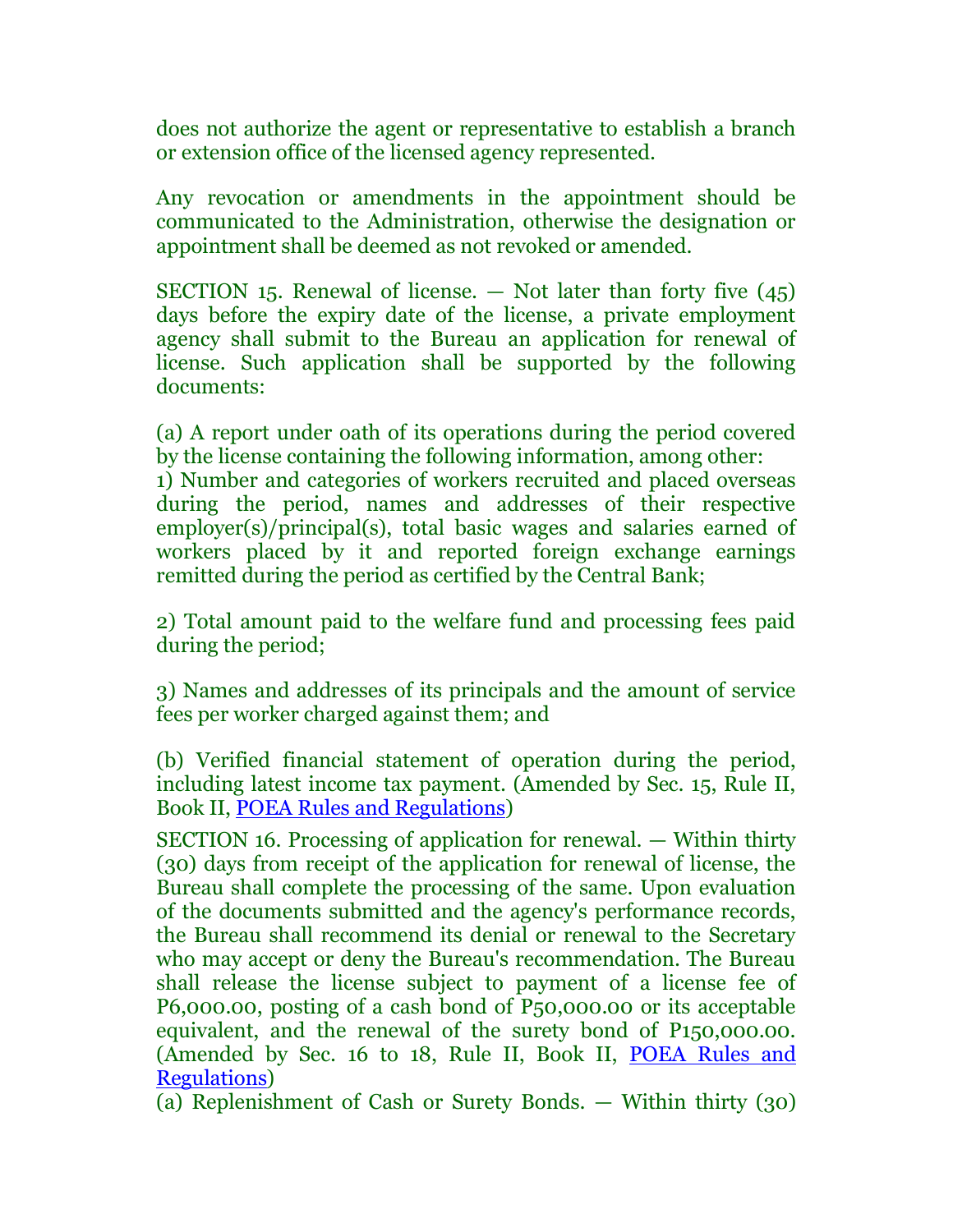days from notice by the Administration that the bonds or any part thereof had been garnished, the agency or entity shall replenish the same. Failure to replenish shall cause the suspension or cancellation of the license or authority.

(b) Refund of Cash Bond. A licensed agency or entity which voluntarily surrenders its license or authority shall be entitled to the refund of its cash bond only after posting a surety bond of similar amount valid for three (3) years.

(c) Evaluation of Performance of Agencies and Entities. The Administration shall undertake the evaluation and rating of the performance of licensed agencies and entities and determine the merits of their continued participation in the overseas employment program taking into consideration compliance with laws and regulations and such other criteria as it may deem proper. (Sec. 21 Rule II, Book III, [POEA Rules and Regulations\)](http://www.chanrobles.com/poearulesgoverningoverseasemployment.htm)

(d) Classification and Ranking. — The Administration may undertake the classification and ranking of agencies and entities. (Sec. 22 Rule II, Book III, [POEA Rules and Regulations\)](http://www.chanrobles.com/poearulesgoverningoverseasemployment.htm)

(e) Incentives and Recognition. — The Administration may undertake incentives and recognition to deserving agencies and contractors for exemplary performance. (Sec. 23 Rule II, Book III, [POEA Rules and Regulations\)](http://www.chanrobles.com/poearulesgoverningoverseasemployment.htm)

SECTION 17. Requirement before recruitment. — Before recruiting any worker, the private employment agency shall submit to the Bureau the following documents:

(a) A formal appointment or agency contract executed by a foreignbased employer in favor of the license holder to recruit and hire personnel for the former duly authenticated or attested by the Philippine Labor Attaché or duly authorized Philippine foreign service official or, in his absence by an appropriate official, agency or organization in the country where the employer conducts his business. In case any of the foregoing documents is executed in the Philippines, the same may be authenticated by the duly authorized official of the Department of Foreign Affairs or of the employer's consulate or Embassy or of the Department of Labor and Employment official as may be appropriate. Such formal appointment or recruitment agreement shall contain the following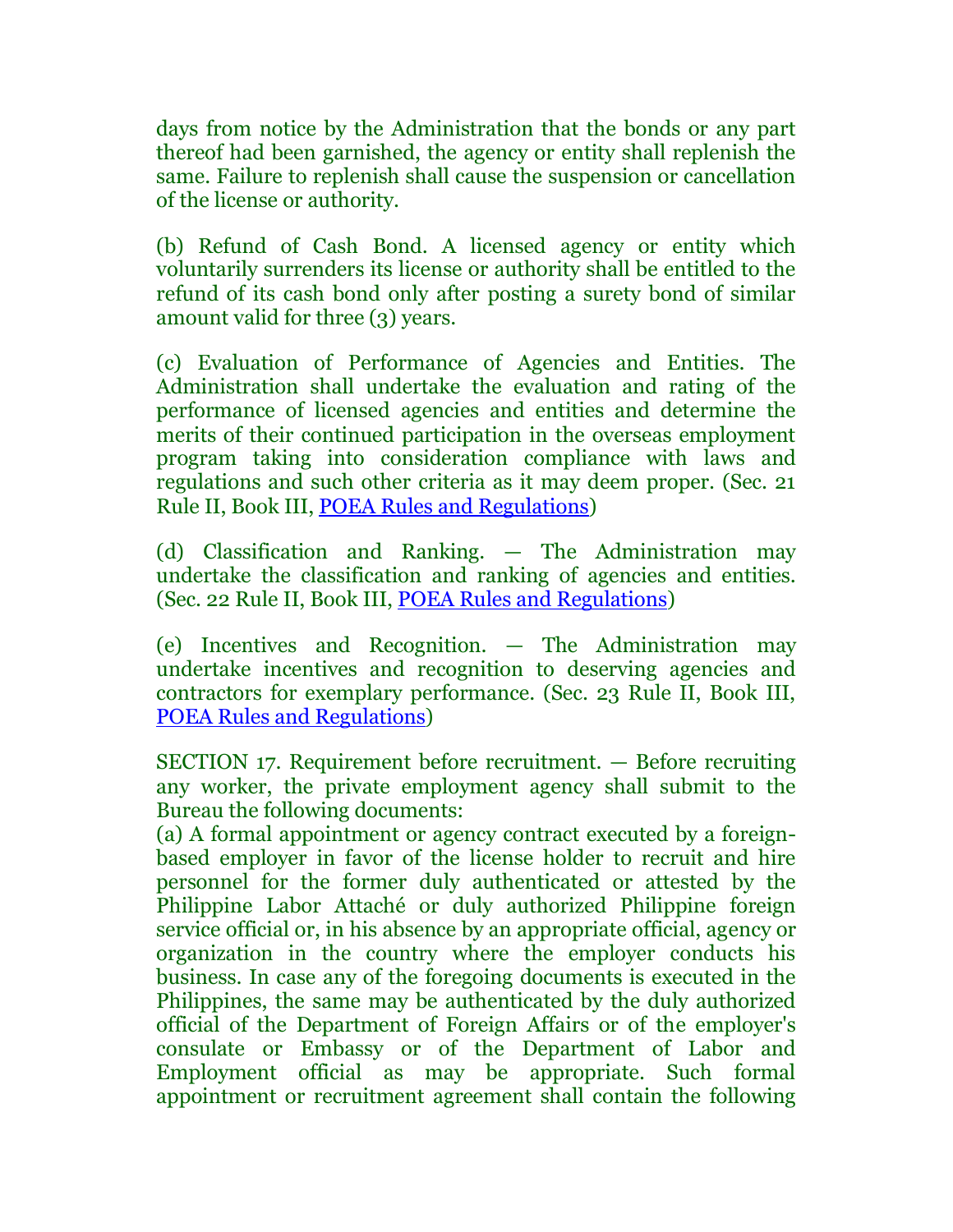provisions, among others:

(1) Terms of recruitment, including the responsibility of the parties relative to the employment of workers;

(2) Power of the agency to sue and be sued jointly and solidarily with the principal or foreign-based employer for any of the violations of the recruitment agreement and the contracts of employment;

(3) Compensation or payment schedule, including payment of documentation costs, government fees, service from the transportation fare and the mode of payments;

(4) Period of validity, which shall be not less than one year and up to the expiration date of the last employment contract signed with its recruits; and

(5) Institutions of systems or procedure to be implemented for mandatory remittance of a portion of the worker's salary as provided under the Code and the Affidavit of undertaking.

(b) Commercial registration and other pertinent documents proving the legal personality of the foreign principal, including its authority to hire and recruit foreign workers;

(c) Job order or requisition of the foreign-based employer or principal, including the number for categories of workers needed, salary and benefit schedule, qualification guidelines and testing procedures and master employment contract; and

(d) Work permits or work visas where such are required by the country of destination.

SECTION 18. Submission of employment contracts.  $-$  (a) Every private employment agency shall submit to the Bureau, for evaluation and approval, the master employment contract to be used for its recruits and the service/recruitment agreement which shall be written in English and in the language of the country of work whenever necessary.

(b) All applicants for passport or travel of recruited workers shall be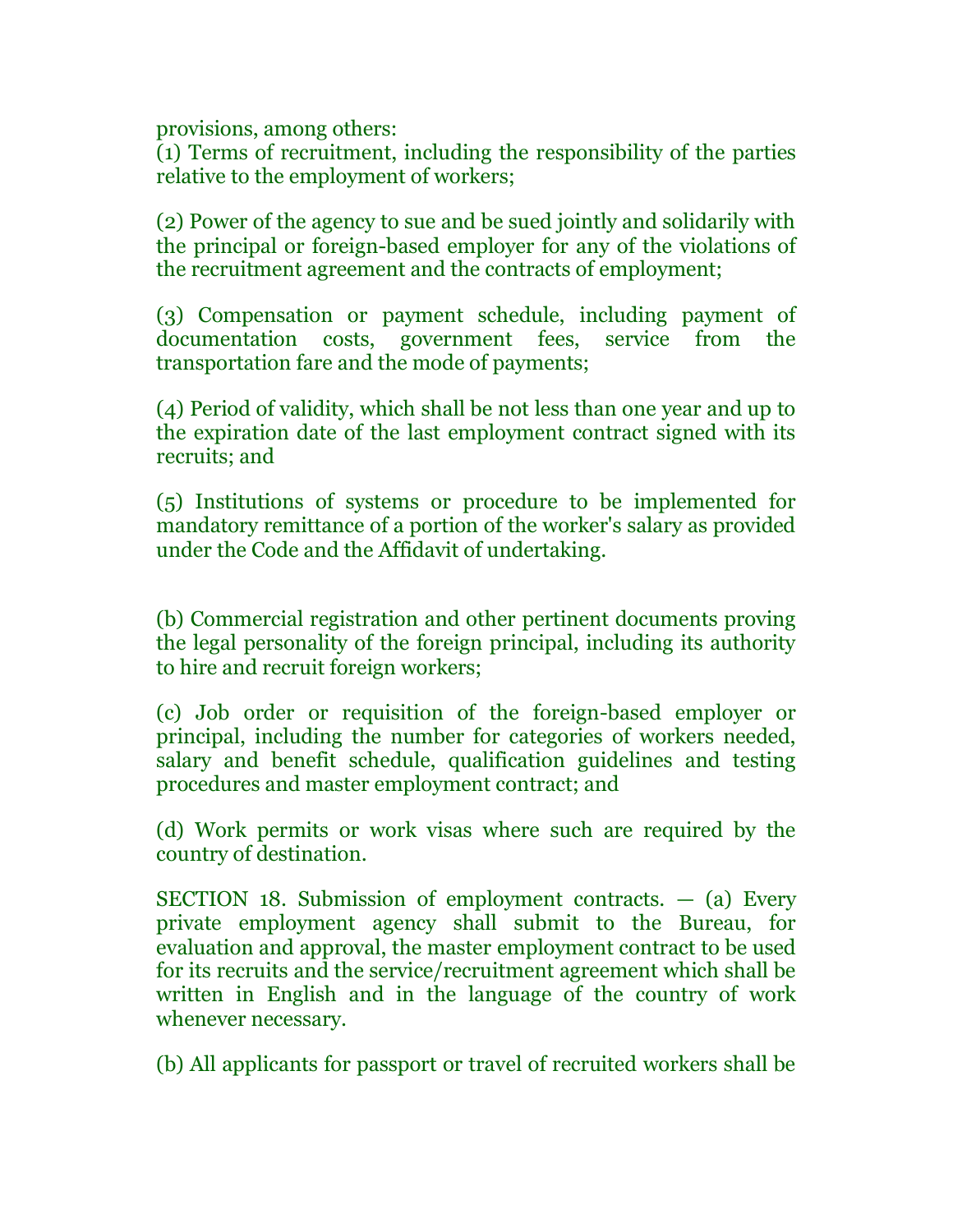properly endorsed by the Bureau.

SECTION 19. Standard format of service agreement and employment contract. — The Bureau shall adopt a standard format of service agreement and employment contract in accordance with pertinent labor and social legislation and prevailing international standard and conventions. The standard format shall set the minimum standards of the terms and conditions to govern the employment of land-based overseas Filipinos. All employers shall adopt the model contract in connection with the hiring and engagement of the services of overseas workers. (Modified by Sec. 2 Rule I, Book V, [POEA Rules and Regulations\)](http://www.chanrobles.com/poearulesgoverningoverseasemployment.htm)

SECTION 20. Worker's deployment. — It shall be the responsibility of the private employment agency to facilitate the deployment of the recruits. If the worker is unable to depart within forty-five (45) days from the release of passport through no fault of his and without any valid reason on the part of the agency, he shall be entitled to the refund of his expenses, if any, and standby pay, if he is made to wait for his deployment. On the other hand, if after the applicant worker has been properly documented and processed, he decides to withdraw without any valid reason, he shall reimburse the agency all expenses of processing and documentation. The Bureau shall issue as appropriate, orders to implement this provision.

SECTION 21. Contents of employment contracts. — The employment contracts shall in no case provide for terms of employment below the standards established by the Department, which shall not be below the basic requirements of Philippine labor and social legislation or practices, and shall include the following: (Modified by Sec. 1 Rule I, Book V, [POEA Rules and Regulations\)](http://www.chanrobles.com/poearulesgoverningoverseasemployment.htm)

(a) Guaranteed wages for regular working hours and overtime pay for services rendered in excess of basic working hours as established by the Ministry;

(b) Free transportation from point of hire to site of employment and return, including expenses for travel documentation;

(c) Adequate board and lodging facilities;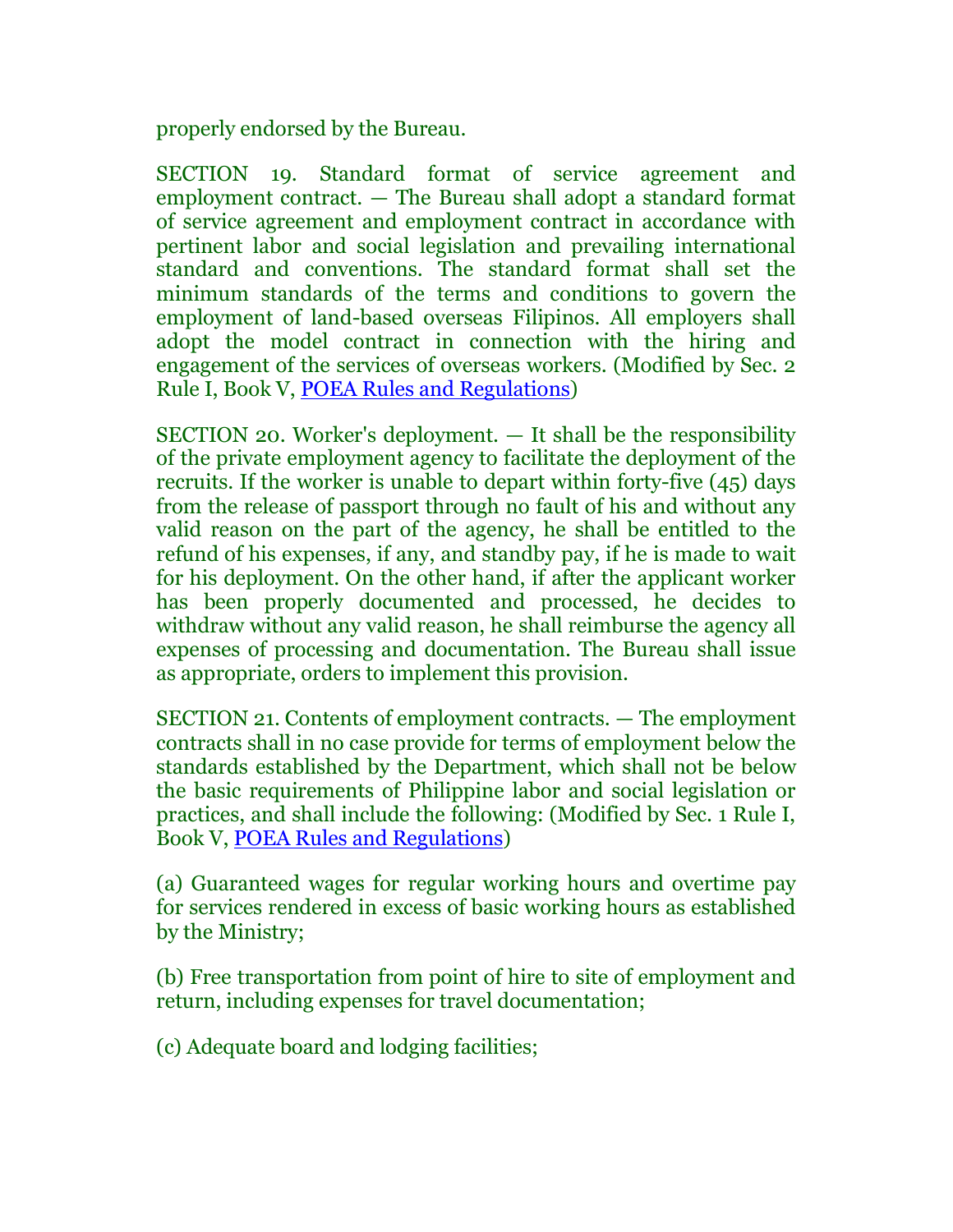(d) Free emergency medical and dental treatment and facilities;

(e) Just causes for the termination of the contract or of the service of the workers;

(f) Workmen's compensation benefits and war hazard protection, including life and accident insurance coverage during the term of employment;

(g) Immediate transportation of the worker's remains and property in case of death to the point of hire or if this is not possible under the circumstances, the proper disposition thereof, upon previous arrangement with the worker's next-of-kin and the nearest Philippine Embassy or Consulate; and

(h) Remittance of the worker's salaries, allowances and/or allotments to his beneficiaries through the Philippine banking system.

SECTION 21. (a) Allowable Salaries and Wages. — Workers hired for overseas employment shall receive salaries or wages in accordance with the standards promulgated by the Administration. The Administration shall undertake the periodic review of salaries and wages prevailing at worksites. (Sec. 3 Rule I, Book V, [POEA Rules](http://www.chanrobles.com/poearulesgoverningoverseasemployment.htm)  [and Regulations\)](http://www.chanrobles.com/poearulesgoverningoverseasemployment.htm)

SECTION 22. Renewal of contracts. — Every contract worker shall advise the Department of the renewal or extension of his employment contract in any of the following manner:

(a) Through the labor attaché, or in his absence through a duly designated foreign service official in the area of employment who is authorized to renew the contract; or

(b) By furnishing the Bureau directly with a copy of the renewed contract.

SECTION 23. Allowable fees chargeable against the workers. — (a) Unless otherwise provided by the Secretary, private employment agencies may collect a placement fee from every worker in accordance with a schedule to be approved by him. Such fee shall be paid only when the employment contract of the worker has been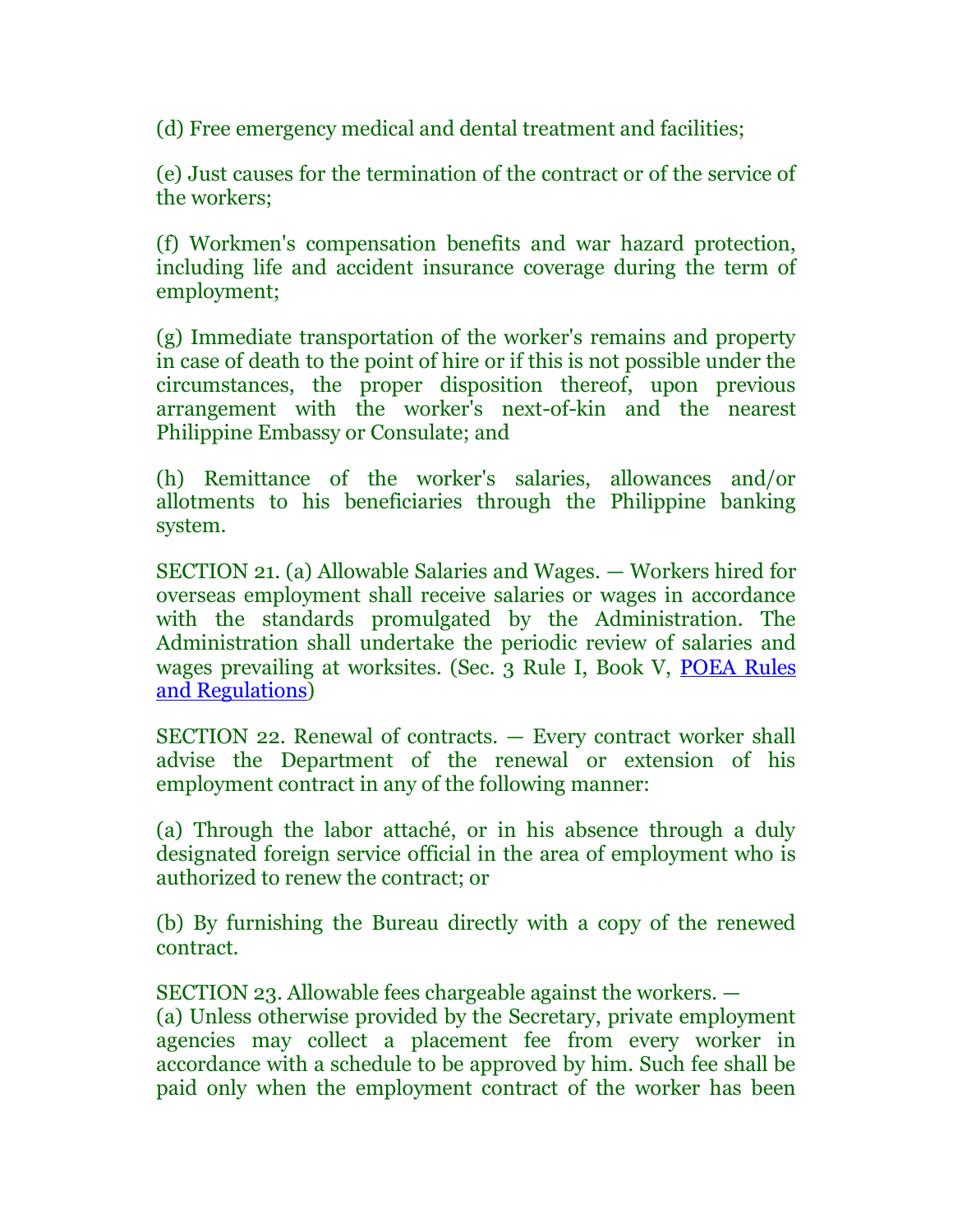approved by the Bureau and he is about to commence employment through the efforts of the agency. Every payment shall be covered by an appropriate receipt indicating the amount paid and the purpose of such payment. In addition and subject to the approval of the Secretary the applicant workers may be required to post a bond to guarantee compliance with the employment contract.

(b) A recruit may be required to shoulder the cost of the following requirements provided that the same shall be covered by an appropriate receipt and unless paid by the employer of principal:

(1) Medical and psychological examination;

(2) Inoculation certificate;

(3) Passport.

(c) Records of payment shall be available for inspection by an authorized representative of the Bureau any time during regular office hours. (Amended by Sec. 2 Rule IV, Book II, [POEA Rules and](http://www.chanrobles.com/poearulesgoverningoverseasemployment.htm)  [Regulations\)](http://www.chanrobles.com/poearulesgoverningoverseasemployment.htm)

SECTION 24. Fees chargeable against the employer.  $-$  A private employment agency shall charge a minimum mobilization fee to cover costs of recruitment, processing and documentation in accordance with a schedule approved by the Secretary in addition to service charges which may be negotiated with a foreign employer or principal.

(a) Fees Chargeable Against Principals. Agencies shall charge from their principals a service of manning fee to cover services rendered in the recruitment, documentation and placement of workers. (Sec. 1 Rule IV, Book II, POEA Rules and Regulations)

(b) Charges deductible from Fees Paid by Withdrawing Workers. In case of the withdrawal of the worker within one hundred twenty (120) days from the signing of the employment contracts the agency or entity shall refund the amount paid by him after deducting such actual expenses incurred in the documentation of the worker as may be supported by receipts. (Sec. 3 Rule IV, Book II, POEA Rules and Regulations)

(c) Prohibition on Charging of Other Fees. No other fees or charges shall be imposed against any worker. (Sec. 4 Rule IV, Book II, POEA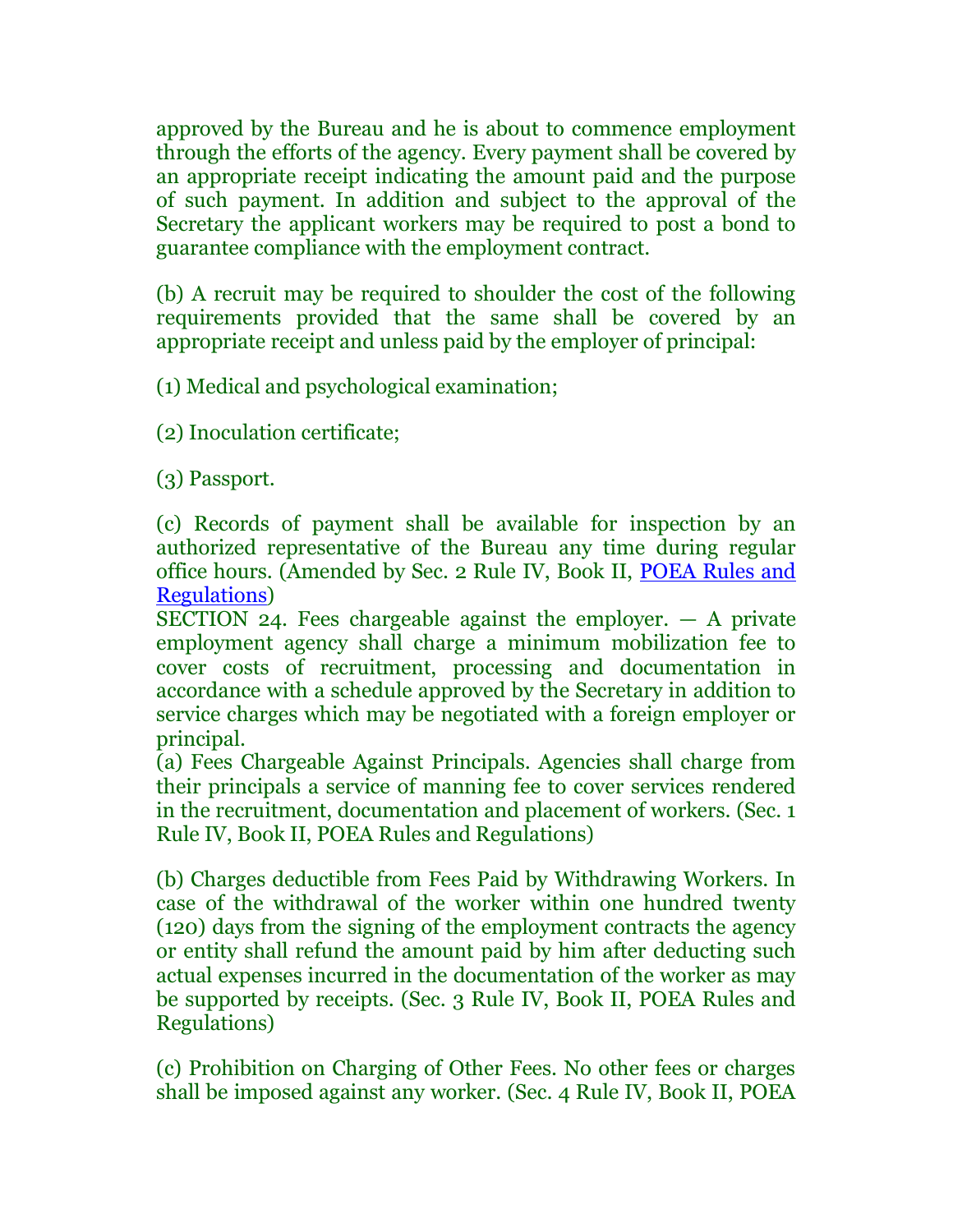# Rules and Regulations)

(d) Processing Fees and Welfare Fund Contribution. Contract processing fees and the Welfare Fund contributions shall in no case be charged to the worker. However, this shall not apply in the case of Seafarers' Welfare Fund which is contributory in nature.

# SECTION 25. Recruitment Advertisement. —

(a) No advertisement for overseas recruitment including training or review activities for overseas employment shall be placed in any newspaper by a private employment agency without prior authorization by the Bureau. Such advertisement shall contain the following information, among others:

(1) The number and nature of jobs available, including wage and benefit schedule;

(2) A brief description of the skills needed;

(3) The name, nationality and address of the employer; and

(4) The name, address and license number of the agency.

(b) No press notice or announcement regarding the availability of overseas jobs shall be released by the agency prior to the accreditation of one principal. (As amended by Sec. 2 Rule II Book III, POEA Rules and Regulations)

SECTION 25. (a) Recruitment from the Administration's Manpower Registry. Agencies or entities may recruit workers for their accredited principals or projects from the manpower registry of the Administration in accordance with the guidelines set by it. (Sec. 1, Rule II Book III, POEA Rules and Regulations)

(b) Advertisement for Manpower Pooling By Agencies or Entities. Agencies or entities desiring to generate qualified applicants for prospective principal or project may advertise in accordance with the format prescribed by the Administration. Such undertakings shall not involve payment of any fee by applicants. (Sec. 3, Rule II Book III, POEA Rules and Regulations)

(c) Press Releases on Recruitment. For purposes of these rules, press releases on negotiations with principals or contracting partners and/or involving overseas job openings shall be considered as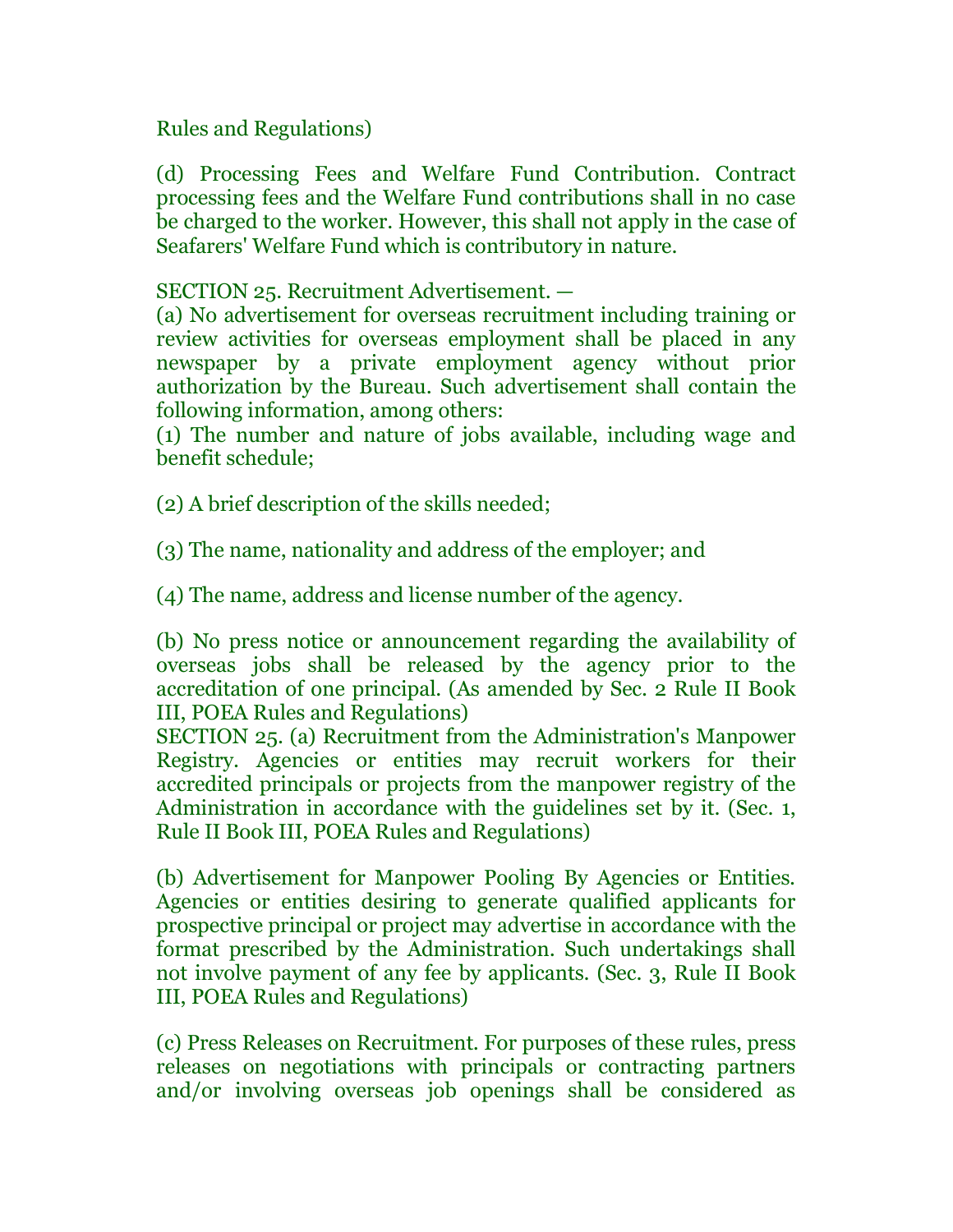advertisements. (Sec. 4, Rule II Book III, POEA Rules and Regulations)

(d) Sanctions. False and deceptive advertisements published by agencies or entities including those published not in accordance with the prescribed format shall be valid ground for suspension or cancellation of license or authority. (Sec. 3, Rule I, Book III, POEA Rules and Regulations)

SECTION 26. Application for license for local recruitment and placement.

(a) Every applicant for license to operate a private employment agency for local recruitment and placement shall submit the following documents in support of the application;

(1) A certified copy of the Articles of Incorporation in the case of a corporation or the registration with the Bureau of Domestic Trade in the case of a single proprietorship or partnership; and

(2) Clearance from the Philippine Constabulary and the Bureau of Internal Revenue for all the incorporators, partners or single proprietor.

(3) List of officers/personnel and corresponding bio-data.

(b) An agency licensed to recruit and place workers overseas need not apply for a separate license to engage in domestic recruitment and placement.

SECTION 27. Action on application. — Within thirty (30) days from receipt of the application for license, the Bureau Director shall either deny or approve the same. The denial by the Bureau Director may be appealed by the applicant to the Secretary within ten (10) days from the receipt of the notice of denial.

SECTION 28. Notice of approval or denial. — The Bureau shall immediately transmit the notice of denial or approval of the application to the applicant.

SECTION 29. Fees and bonds. — Upon approval of the application, the applicant shall pay to the Department a license fee of P1,000.00 and post cash and surety bonds of P5,000.00 and P25,000.00,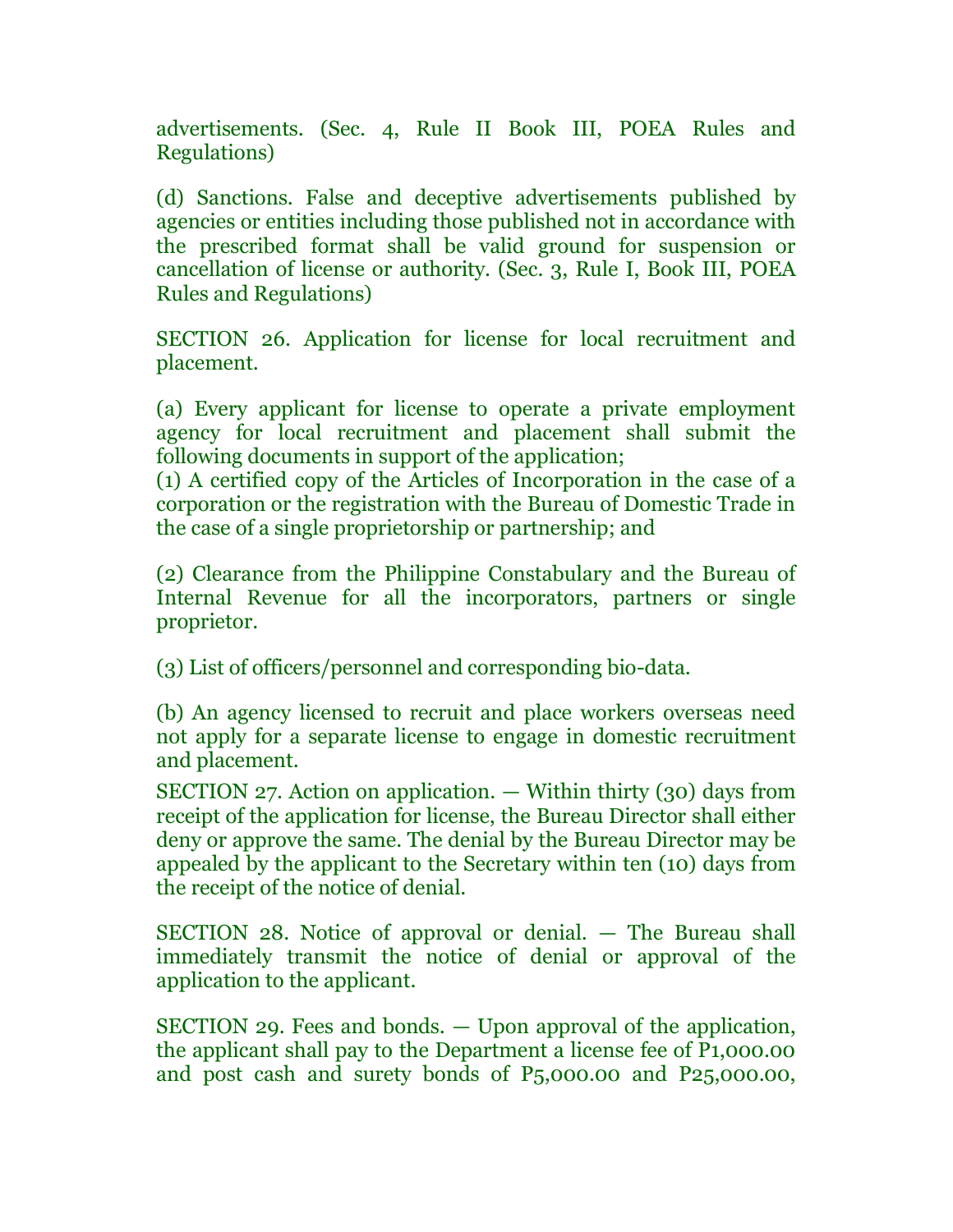respectively.

The bonds shall guarantee compliance with the provisions of the Code, its implementing rules and the terms and conditions of the employment contracts.

SECTION 30. Issuance of License. — Upon payment of the license fee and the posting of the appropriate bonds, the Bureau Director shall issue the corresponding license to the applicant.

SECTION 31. Duration of license. — The license shall be valid for one year from the date of approval unless sooner cancelled, revoked or suspended by the Bureau Director for violation of any of the conditions prescribed in the license or applicable provisions of the Code or these Rules.

SECTION 32. Non-transferability of license. — No license shall be transferred, conveyed or assigned to any other person or entity, or used in any place other than that stated in the license. Any transfer of business address, appointment, or designation of any agent or representatives, including the establishment of additional offices elsewhere shall be subject to the prior approval of the Bureau.

SECTION 33. Registration of local private recruitment entities. — Educational institutions and civic organizations setting up placement offices to service their students or members shall register their operations with the nearest public employment office or the Bureau under such guidelines as may be prescribed by the Secretary. Such entities shall coordinate their recruitment activities with the public employment offices in the area where they operate.

SECTION 34. Allowable fees. — An employment agency which recruits a domestic worker for an employer may charge the latter a service fee to be determined by the Bureau which shall cover the maintenance of the recruit including board and lodging prior to placement. The transportation fare of the recruit from place of work may be charged against the latter.

Every payment shall be covered by an appropriate receipt indicating the amount paid and purpose of such payment.

SECTION 35. Replacement without costs. — An employer shall be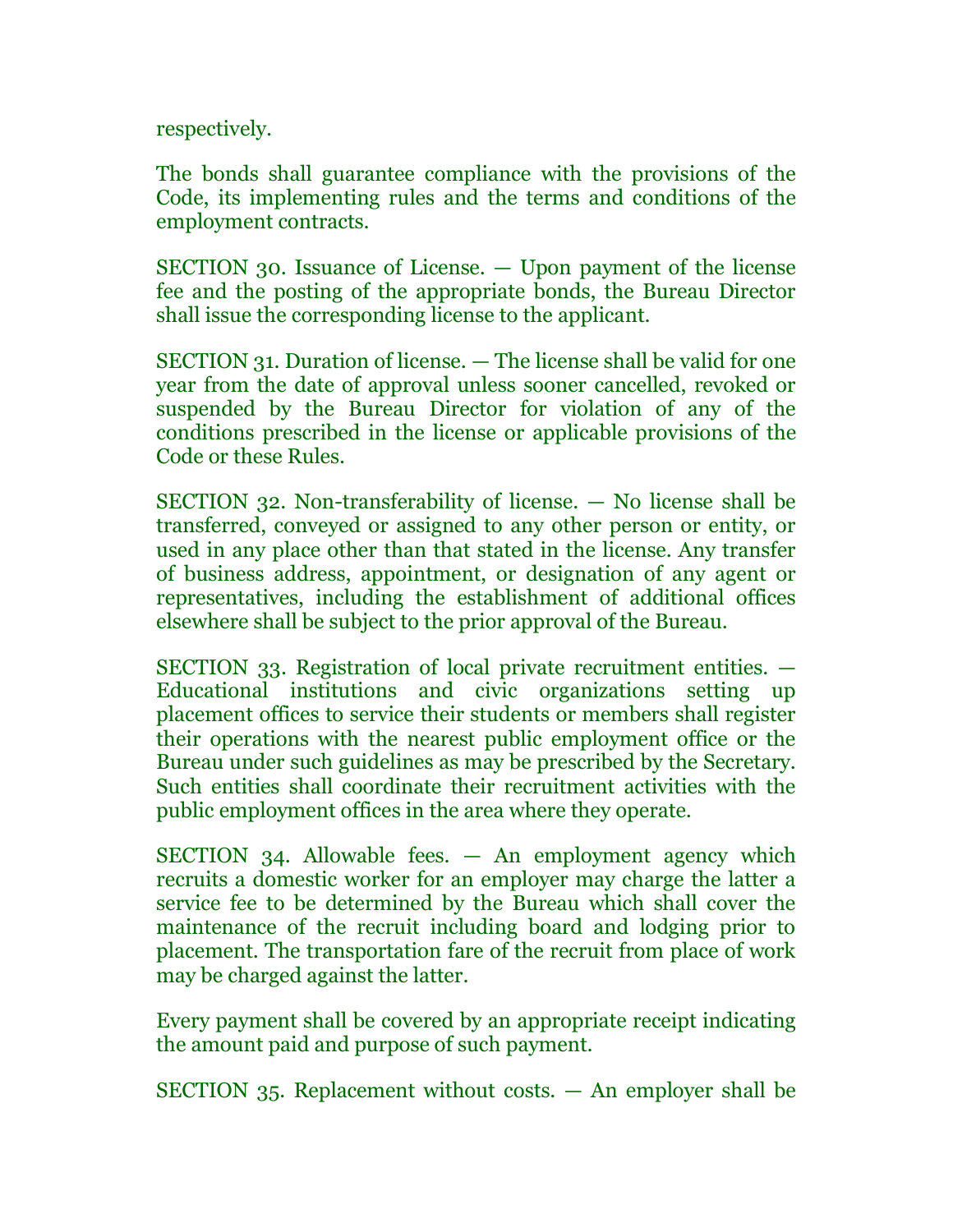entitled to a replacement without additional charges within one (1) month from the date of engagement of the first recruit on any of the following grounds:

(a) The recruit is found to be suffering from an incurable or contagious disease;

(b) The recruit is physically or mentally incapable of discharging the minimum normal requirements of the job;

(c) The recruit abandons the job, voluntarily resigns, commits theft or any other act prejudicial to the employer or to any immediate members of his family; and

(d) Other grounds analogous to the foregoing.

SECTION 36. Acknowledgment of contracts. — Every recruitment contract shall be acknowledged before the appropriate Regional Director or his duly authorized representative, or in his absence, before the municipal mayor, judge, notaries public or any person authorized by law to administer oath of the place where the recruit resides. If the recruit is a minor, the consent of the parent or guardian, similarly acknowledged, shall be attached to the contract.

#### RULE VI

# Cancellation or Suspension of License

SECTION 1. Scope of Application. — These Rules shall apply to all persons, agencies or entities duly licensed or authorized to recruit and deploy Filipino workers for overseas employment. (Sec. 1, Rule VI Book I, POEA Rules and Regulations)

SECTION 2. Grounds for Suspension, Cancellation or Revocation. — A license or authority shall be cancelled, suspended or revoked on any of the following grounds, among others:

a. Imposing or accepting directly or indirectly any amount of money, goods or services, or any fee or bond in excess of what is prescribed by the Administration;

b. Engaging in act(s) of misrepresentation, such as publication or advertisement of false or deceptive notices or information in relation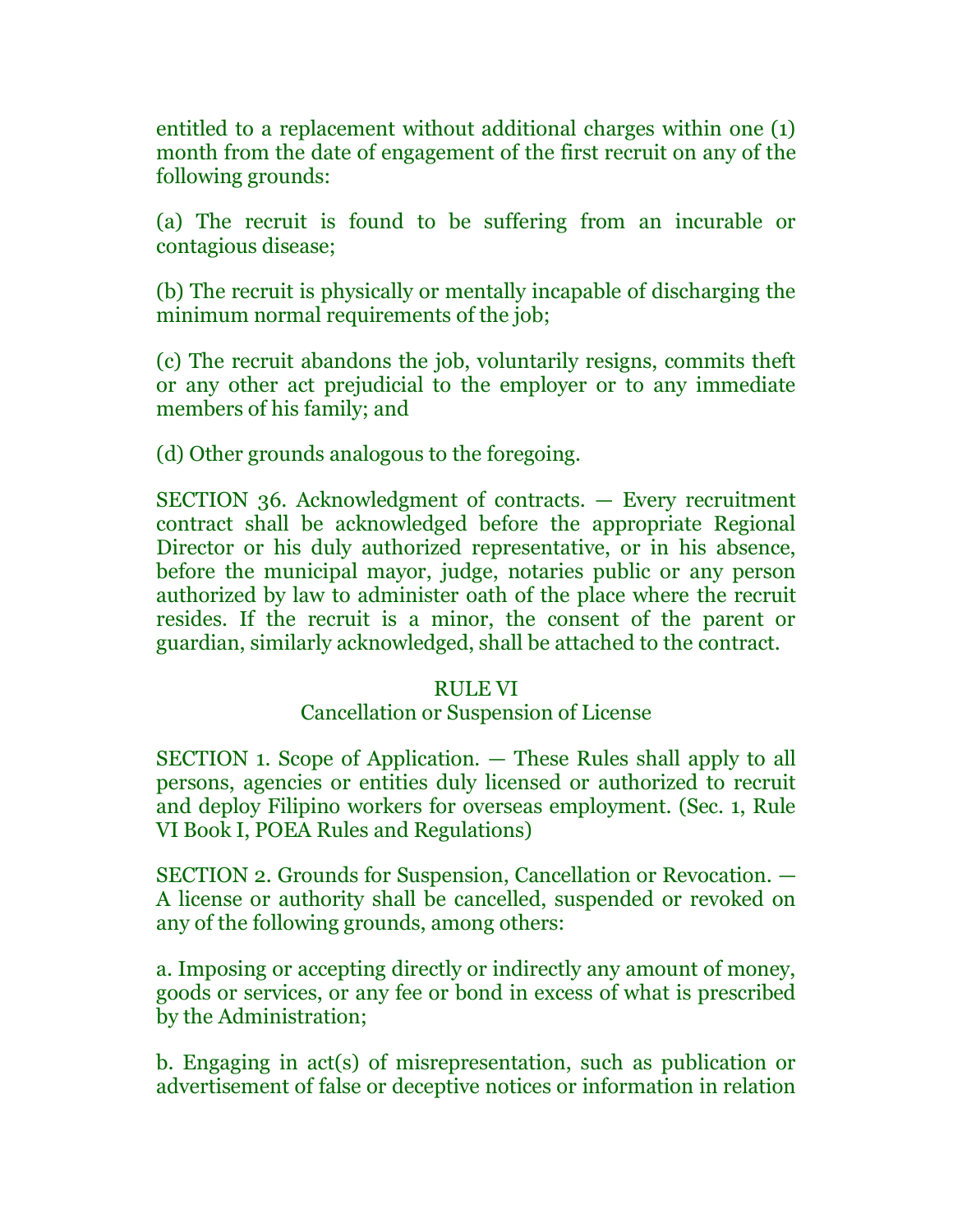to the recruitment and placement of workers;

c. Engaging in act(s) of misrepresentation, such as giving false statements, false testimonies or falsified documents;

d. Inducing or attempting to induce an already employed worker to transfer from or leave his employment to another unless such transfer is advantageous or beneficial to the worker;

e. Influencing or attempting to influence any person or entity to prevent employment of any worker;

f. Engaging in the recruitment and placement of workers in jobs harmful to public health or morality or to the dignity of the Republic of the Philippines;

g. Obstructing or attempting to obstruct inspection by the Secretary, the Administrator or by their duly authorized representatives;

h. Substituting or altering employment contracts and other documents approved and verified by the Administration from the time of actual signing thereof by the parties up to and including the period of expiration of the same without the Administration's approval;

i. Failure to file report on the remittance of foreign exchange earnings and such matters as may be required by the Administration;

j. Where the owner, partner or majority stockholder, licensee or holder of authority, or principal officers become officer or member of the Board of any corporation or partnership engaged in travel or engaged directly or indirectly in the management of a travel agency;

k. Withholding or denying travel and other documents from workers for monetary considerations or reasons other than those authorized under the Labor Code and its implementing Rules and Regulations;

l. Engaging in recruitment activities in places other than specified in the license or authority without previous authorization from the Administration;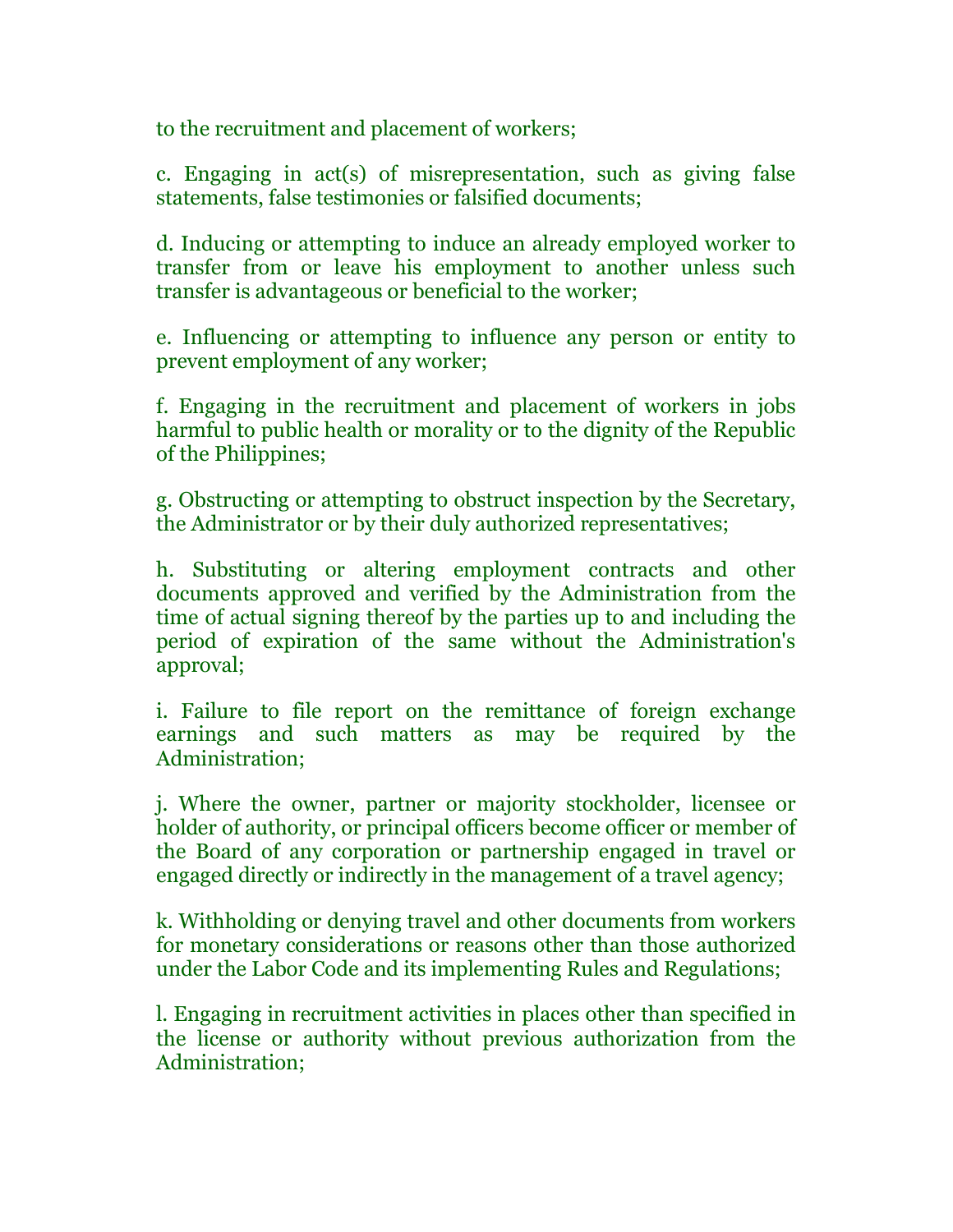m. Appointing or designating agents or representatives without prior approval of the Administration;

n. Falsifying or altering workers' employment contracts or travel documents;

o. Deploying workers or seamen to vessels or principals not accredited by the Administrator;

p. Deploying workers whose employment and travel documents were not processed by the Administration;

q. Publishing or causing the publication of overseas job vacancies in violation of the prescribed rules;

r. Failure to deploy workers without valid reasons within the prescribed period as provided under Section 5, Rule III, Book III hereof;

s. Failure to pay or replenish cash bond and renew surety bond;

t. Disregard of lawful orders, summons, etc;

u. Withholding of workers' salaries or remittances without justifiable reasons;

v. Coercing workers overseas to accept prejudicial arrangements in exchange of certain benefits that rightfully belong to the worker; and

w. Violation of other pertinent provisions of the Labor Code and other relevant laws, rules and regulations. (Sec. 2, Rule Sec. 4, Rule II Book III, POEA Rules and Regulations)I Book II, POEA Rules and Regulations)

SECTION 3. Complaints against private employment agency. — Any complaint or report against private employment agency shall be filed with the Bureau. If the complainant or report shows any violation of the conditions of the license or the pertinent provisions of the Code or of these rules, the Bureau shall immediately conduct an investigation and require the private employment agency concerned to submit its comments or explanation within five (5) working days upon receipt of the copy of order/notice of the Bureau. ( Amended by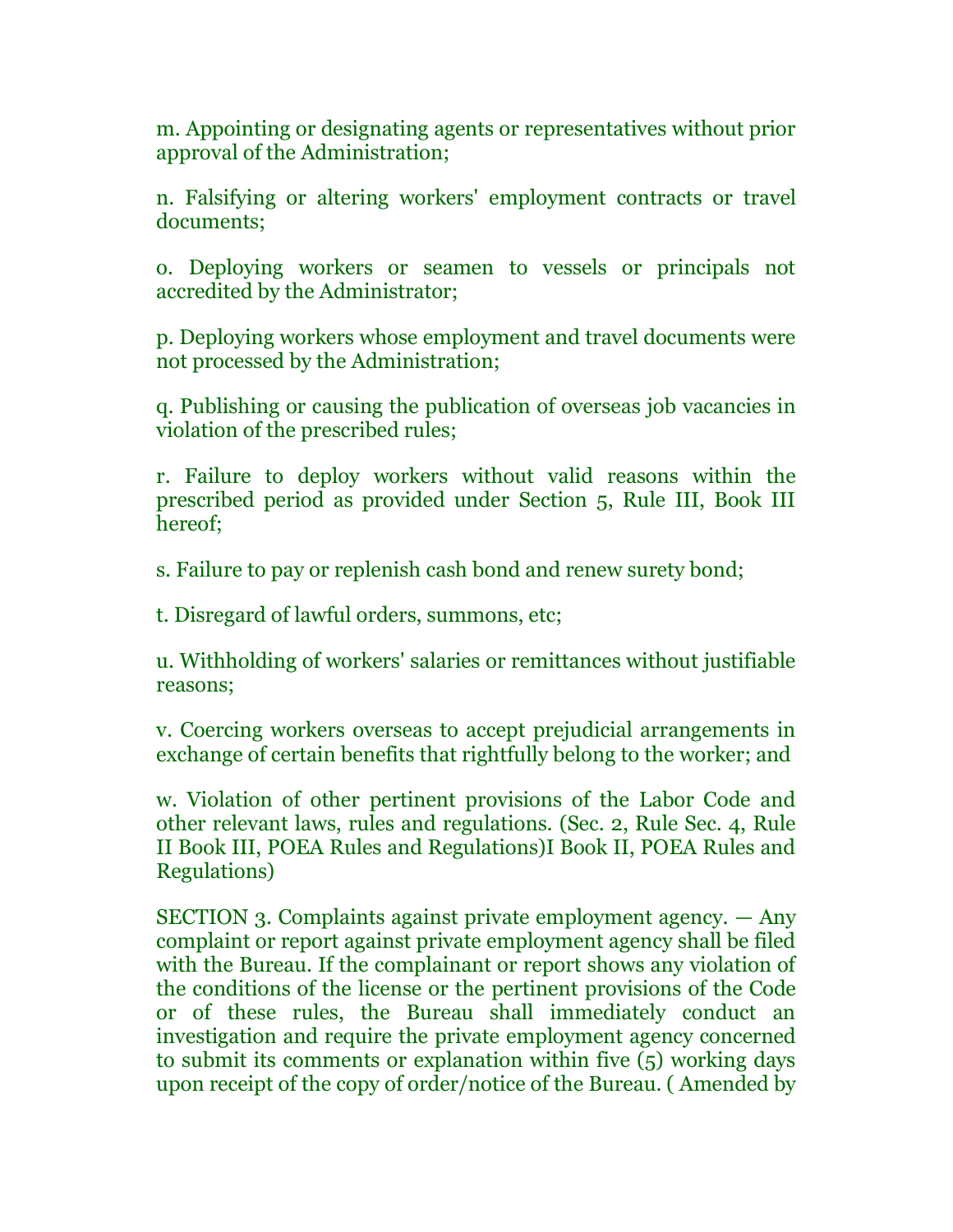Sec. 3, Rule VI Book II, POEA Rules and Regulations)

(a) Contents of the Complaint. The complaint shall state the name and address of the complainant as well as that of the respondent, the specific offense or omission, the date when the offense was committed, and the relief(s) sought. (Sec. 4, Rule VI Book I, POEA Rules and Regulations)

(b) Action on the Complaint. Upon receipt of the complaint, the Administration shall furnish the respondent with a copy of the complaint and its supporting documents, if any, and require him to file his answer within ten (10) working days from receipt thereof.

The respondent's answer should be filed with the Licensing and Regulation Office within the reglementary period, attaching thereto proof of service of a copy thereof to the complainant.

Within five (5) days from receipt of the last responsive pleading, the Hearing Officer, shall schedule the hearing of the case if he finds from the submitted pleadings that there is a prima facie case of violation of the rules. Should there be a finding to the contrary, a minute resolution/summary judgment can be rendered motu proprio. (Amended by Sec. 5, Rule VI Book II, POEA Rules and Regulations)

(c) Failure to Answer/Appear During Hearing. Failure of the respondent to file an answer within the period prescribed or appear during the hearing, as the case may be, shall render the respondent in default and hearing or investigation may proceed ex parte. Decision/resolution of the case shall be based on the evidence presented by the complainant. ( Amended by Sec. 6, Rule VI Book II, POEA Rules and Regulations)

SECTION 4. Suspension of license pending investigation. — (a) Pending investigation of the complaint or report, the Secretary may suspend the license of the private employment agency concerned upon recommendation of the Bureau on any of the following grounds:

(1) Failure on the part of the agency to submit its comments or explanation within five (5) days;

(2) There is a strong prima facie case for violation of the Labor Code as amended, its implementing Rules and Regulations and the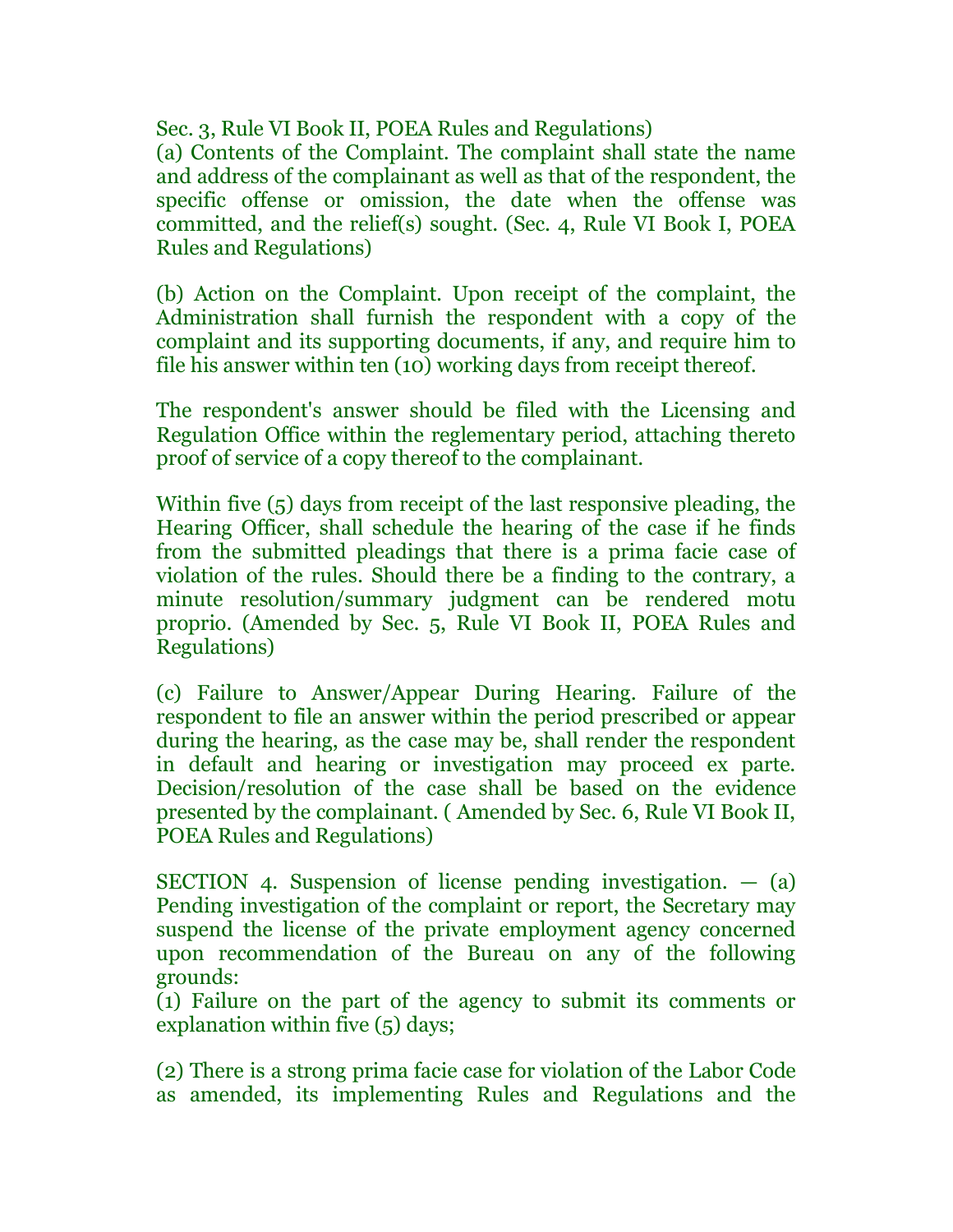Bureau's policies, memoranda and circulars; or

(3) There exists reasonable ground showing that the continued operations of the agency will lead to further violation of the conditions of the license or the exploitation of the workers being recruited, or imperil friendly relations with any country or otherwise prejudice national interest or security.

(b) Similar action may be taken by the Bureau Director in the case of private agencies licensed for domestic recruitment and placement.

SECTION 5. Conduct of investigation. — The Bureau shall summon the owner or official of the private employment agency and other parties concerned if any, receive such evidence as may be relevant and necessary, and otherwise take such other actions as may be warranted to inform itself of true facts and circumstances of the case. The investigation shall be terminated not later than thirty (30) working days from the first hearing. The Bureau shall submit its findings and recommendations to the Department of Labor and Employment within fifteen (15) days from the termination of the investigation. (Amended by Sec. 7, Rule VI Book II, POEA Rules and Regulations)

SECTION 6. Duration of Suspension. — The order of suspension may carry with it the period of effectivity which shall be in accordance with the scale of penalties which the Administration may promulgate. (Sec. 11, Rule VI Book II, POEA Rules and Regulations)

SECTION 7. Effects of Settlement. — A mutually agreed settlement of the case or the desistance of the complainant shall not bar the Administration from proceeding with the investigation. The Secretary or the Administrator shall act on the case as may be merited by the results of the investigation and impose such penalties on the erring agency or entity as may be deemed appropriate. Such settlement when reached to the full satisfaction of the complainant may, however, mitigate the liability of the respondent. (Sec. 12, Rule VI Book II, POEA Rules and Regulations)

SECTION 8. Imposition of Fines. — In addition to or in lieu of the penalties of suspension or cancellation the Secretary or the Administrator may impose fines. (Sec. 13, Rule VI Book II, POEA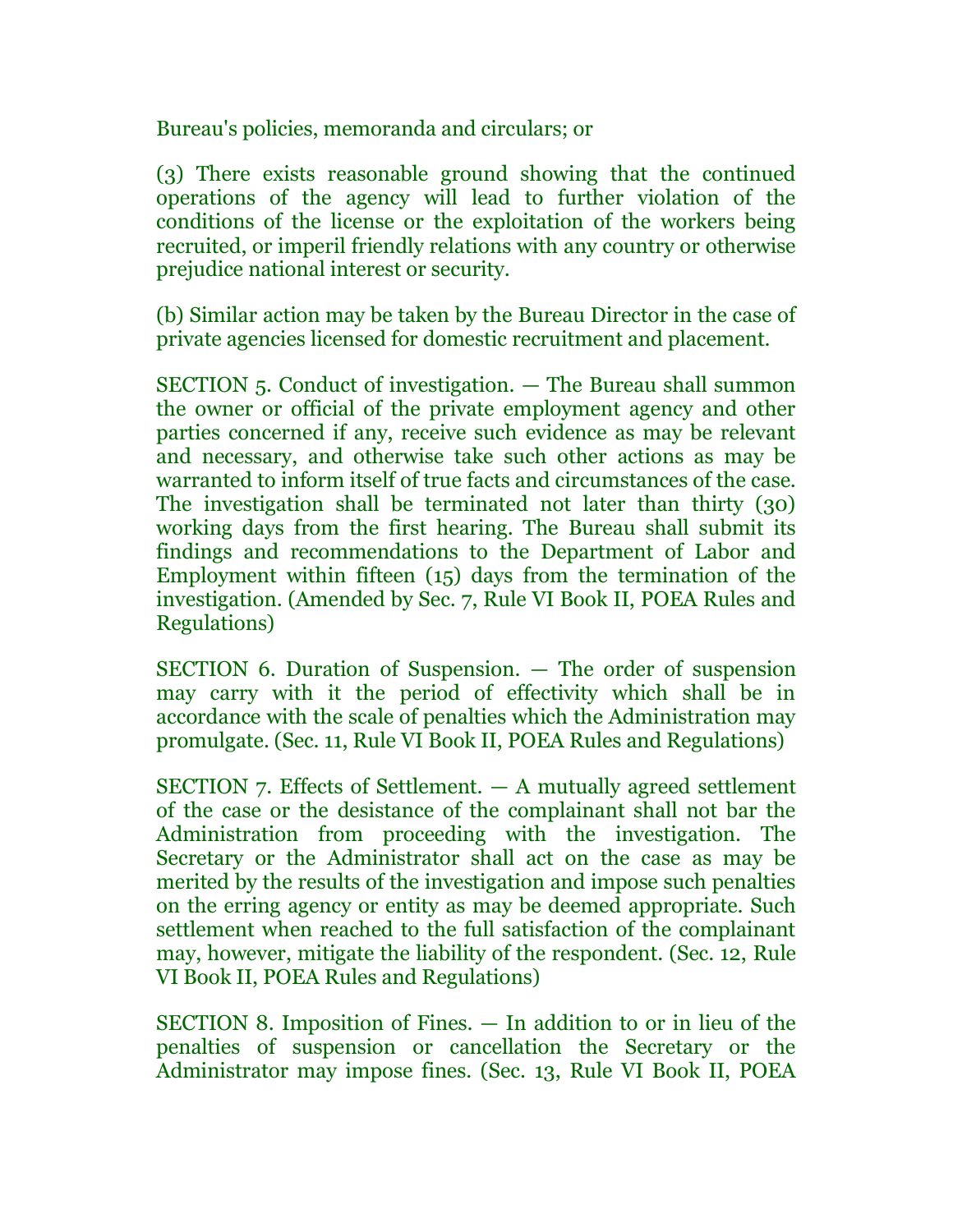Rules and Regulations)

SECTION 9. Suspension of Documentary Processing. — The Administration may order the suspension of the processing of documents pertaining to a respondent agency or entity on any of the grounds under Section 2 of this Rule or for violation of any provision of these Rules. (Sec. 14, Rule VI Book II, POEA Rules and Regulations)

SECTION 10. Who May Issue Orders. — Orders of cancellation shall be issued by the Secretary. Orders for suspension of license or authority or the lifting thereof shall be issued by the Administrator, or in his absence by the Acting Administrator, in behalf of the Secretary. All other orders or resolutions which do not involve the suspension, cancellation or revocation of license or authority may be issued by the Director, LRO. (Sec. 14, Rule VI Book II, POEA Rules and Regulations)

SECTION 11. Effect of Order of Suspension of License. — An order suspending a license or authority shall be immediately executory and shall have the effect of suspending all activities of the agency or entity which fall under the definitions of recruitment and placement. The Administration may seek the assistance of other government institutions, agencies, or offices to ensure that suspension or revocation orders are carried out. (Sec. 16, Rule VI Book II, POEA Rules and Regulations)

SECTION 12. Authority to Administer Oath, Issue Subpoena, Etc. — The Administrator, the Director, LRO and the Hearing Officers shall have the authority to administer oath and/or affirmations, issue subpoena, take evidence, compel the attendance of the parties and/or witnesses and require the production of any book, paper, correspondence, memoranda and other records relevant or material to the case or inquiry. (Sec. 17, Rule VI Book II, POEA Rules and Regulations)

SECTION 13. Motion for Reconsideration or Appeal. — A motion for the reconsideration of an order of suspension or an appeal to the Secretary from an order cancelling a license or authority may be entertained only when filed with the LRO within ten (10) working days from service of the order or decision.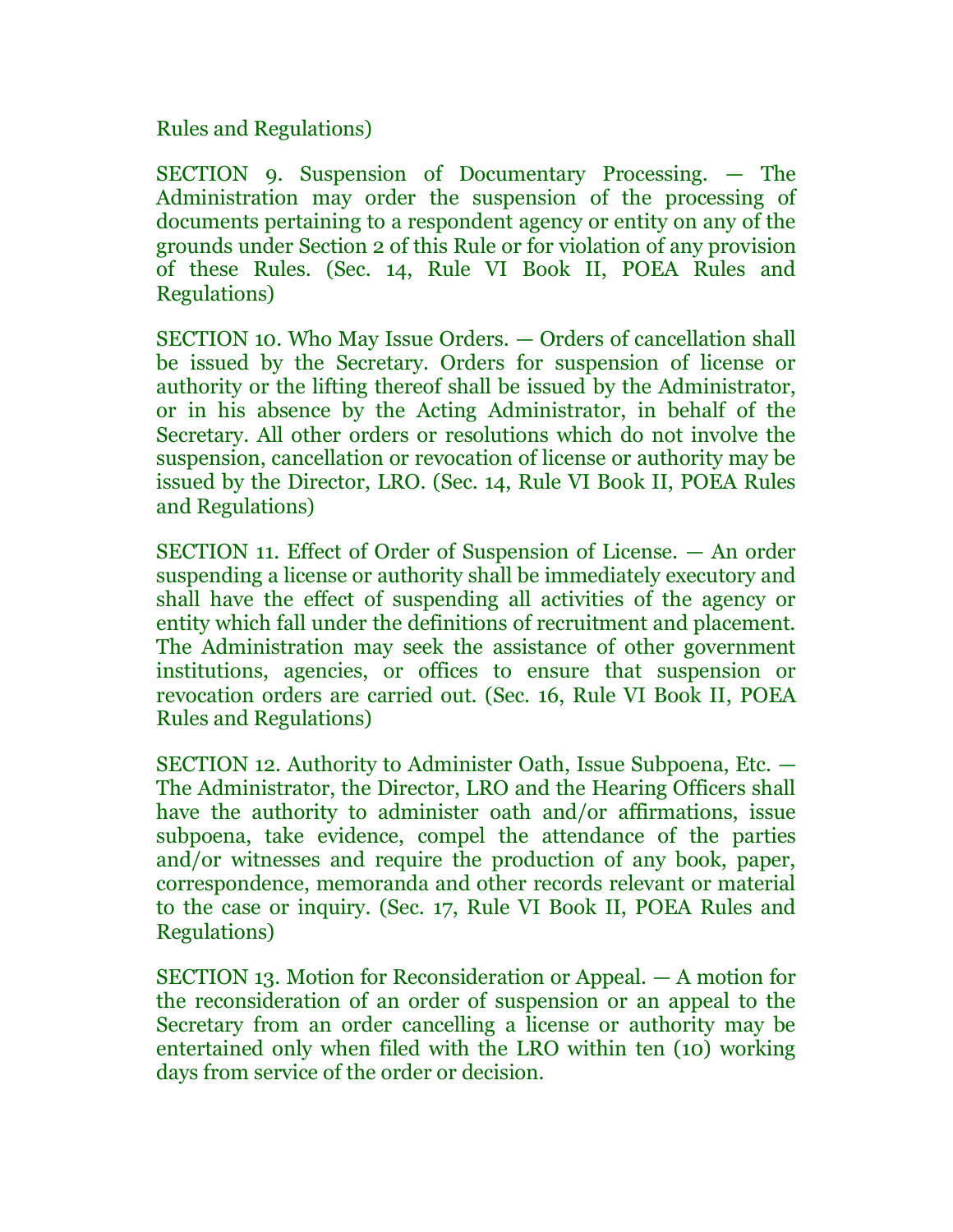The filing of a motion for reconsideration or appeal shall not automatically stay the execution of the order. The Secretary or the Administrator may order the stay of execution and require the posting of supersedeas bond. (Sec. 18, Rule VI Book II, POEA Rules and Regulations)

SECTION 14. Action by the Secretary or Bureau Director.  $-$  (a) Where the case arises from overseas recruitment and placement activities, the Bureau shall submit its findings and recommendations to the Secretary within fifteen (15) days from the termination of the investigation, on the basis of which the Secretary may lift the suspension of the license or maintain the same until the violation are corrected, or cancel the license. (Repealed by POEA Rules and Regulations)

(b) Where the case involves domestic recruitment and placement activities, the Bureau Director may take similar action as provided for in paragraph (a) hereof. His decision may be appealed to the Secretary by an aggrieved party within ten (10) days from receipt of decision.

(c) The decision of the Secretary in both cases shall be final and unappealable.

(d) Where the decision of the Secretary is to suspend the license/authority, the duration of said suspension shall not be less than sixty (60) days, unless sooner lifted by him.

SECTION 15. Inspection and enforcement.  $-$  (a) The Bureau shall establish an inspectorate system to ensure effective supervision of the activities of all license and authority holders as well as of aliens employed in the Philippines and the implementation of the understudy training program of the employers of such aliens.

(b) The Bureau Director or his duly authorized representative may, during regular office hours, inspect the premises, books and records of license and authority holders and of establishments employing aliens to determine compliance with the Code and of these Rules. (Amended by Sec. 3, Rule III Book II, POEA Rules and Regulations)

SECTION 16. Inspection Before Licensing. — Before issuance or renewal of license or authority the Administration shall conduct an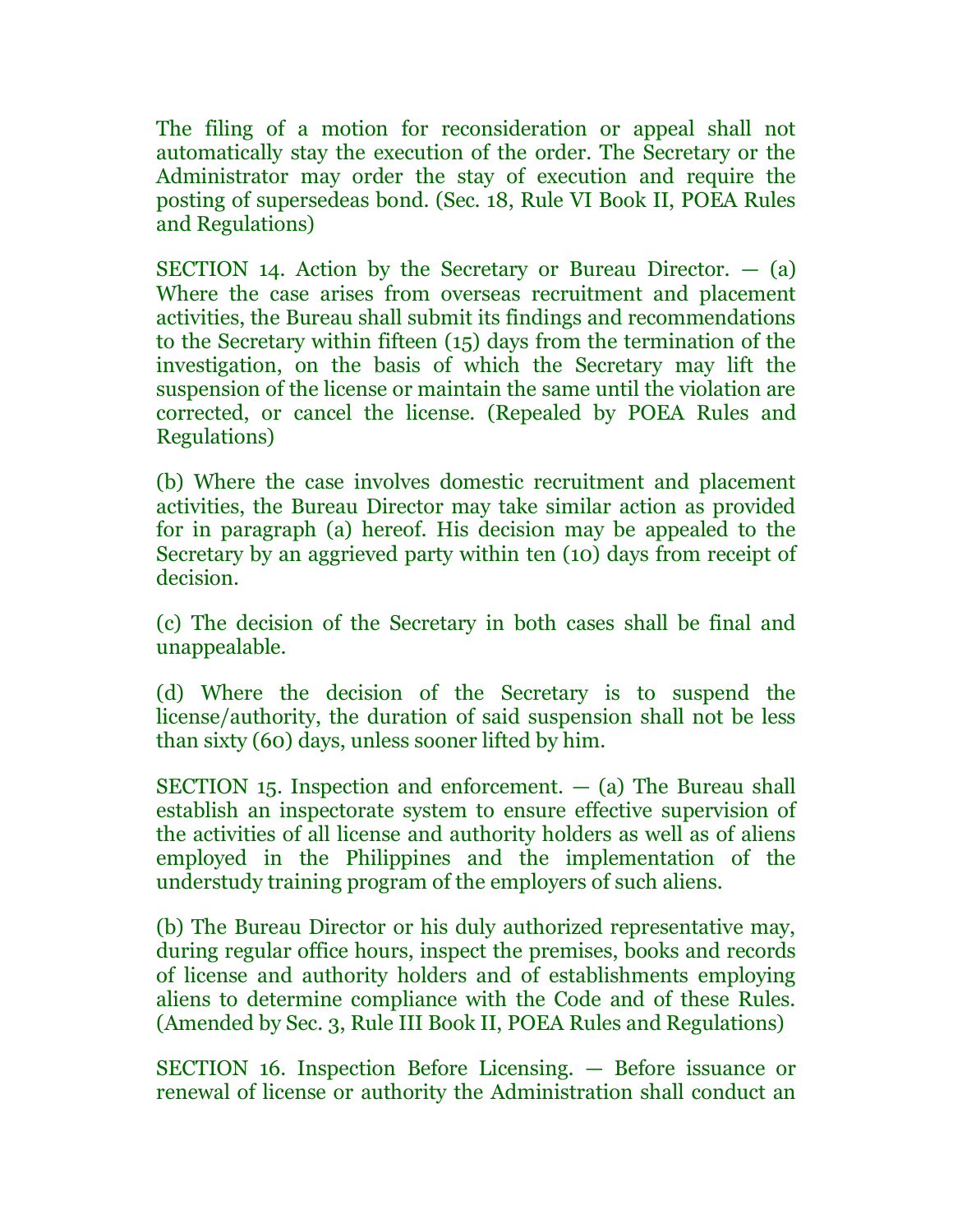inspection of the premises and pertinent documents of the applicant. (Sec. 1, Rule III, Book II, POEA Rules and Regulations)

SECTION 17. Inspection of Agencies and Entities. — All Agencies and entities shall be subject to periodic inspection by the Administration to determine compliance with existing rules and regulations. Inspection shall likewise be conducted by the Administration in case of transfer of office or establishment of a branch office or upon complaint or report of violations of existing rules and regulations. (Sec. 2, Rule III, Book II, POEA Rules and Regulations)

SECTION 18. Subject of Inspection. — Depending on the purpose of inspection, the authorized representative(s) of the Administration shall require the presentation of and examine the necessary documents, records and premises of an agency or entity. (Sec. 4, Rule III, Book II, POEA Rules and Regulations)

SECTION 19. Inspection Procedures. —

a) Inspection shall be conducted by a team of at least two duly authorized persons during office hours, unless otherwise authorized in accordance with Section 3 of this Rules;

b) Inspection shall be conducted in the presence of the Manager of the office or any office personnel;

c) Inspection reports shall be submitted to the Administrator or the Director, LRO, within 24 hours after the inspection. (Sec. 5, Rule III, Book II, POEA Rules and Regulations)

SECTION 20. Violations Found in the Course of Inspection. — Violations found in the course of inspection such as non-compliance with the Administration's rules, issuances, directives, etc. may be grounds for the imposition of appropriate sanctions or for the denial of application for renewal of license. (Sec. 6, Rule III, Book II, POEA Rules and Regulations)

SECTION 21. Issuance of Policy Guidelines on Inspection. — The Director, LRO, shall issue appropriate guidelines which shall ensure an effective and comprehensive system of inspection. (Sec. 7, Rule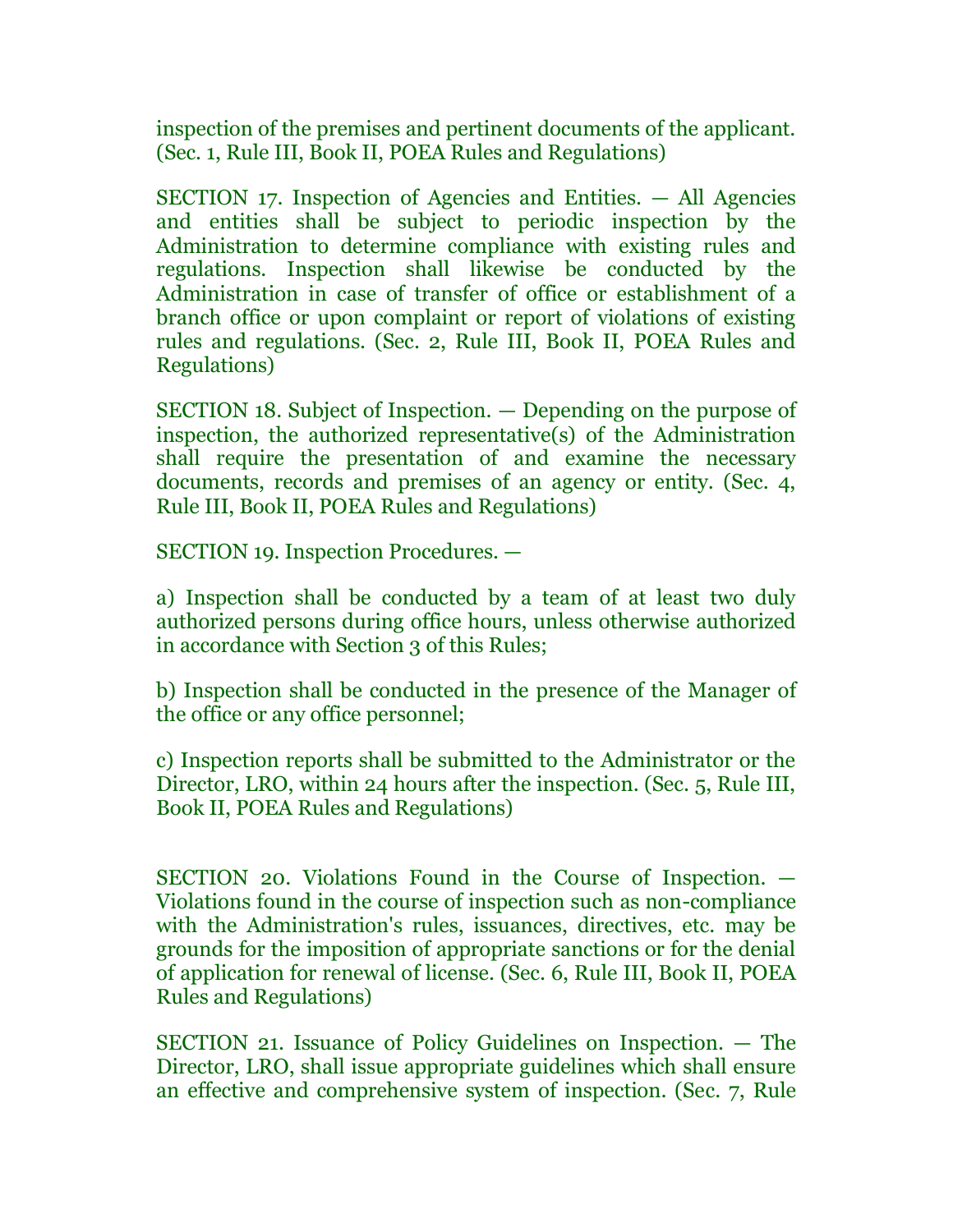III, Book II, POEA Rules and Regulations)

SECTION 22. Guidelines on functions and responsibilities. — Consistent with these rules and regulations and appropriate instructions of the Secretary, the Bureau shall issue guidelines governing its functions and responsibilities.

# RULE VII

# The Overseas Construction Industry and the Corporate Export Program

SECTION 1. Registration of Filipino Construction Contractors. — Subject to guidelines issued jointly by the Secretary and the Construction Industry Authority of the Philippines, construction contractors shall be issued authority to operate as private recruitment entities.

SECTION 2. Corporate Export Program. — The Bureau, in coordination with other relevant agencies and entities shall develop programs for the hiring of workers in organized or corporate groups.

# RULE VIII

#### Private Recruitment Entities

SECTION 1. Qualifications of applicants. — All applicants for authority to operate private recruitment entities for overseas work other than construction contractors shall possess the following qualifications:

(a) Citizenship requirement as provided for in Rule IV of these Rules;

(b) Appropriate capitalization as follows:

1. A minimum networth of P300,000 in the case of single proprietorship; and a paid-up capital or networth of P300,000 in the case of a corporation or partnership, as the case may be.

SECTION 2. Application for authority for overseas private recruitment. — Every applicant for authority to operate a private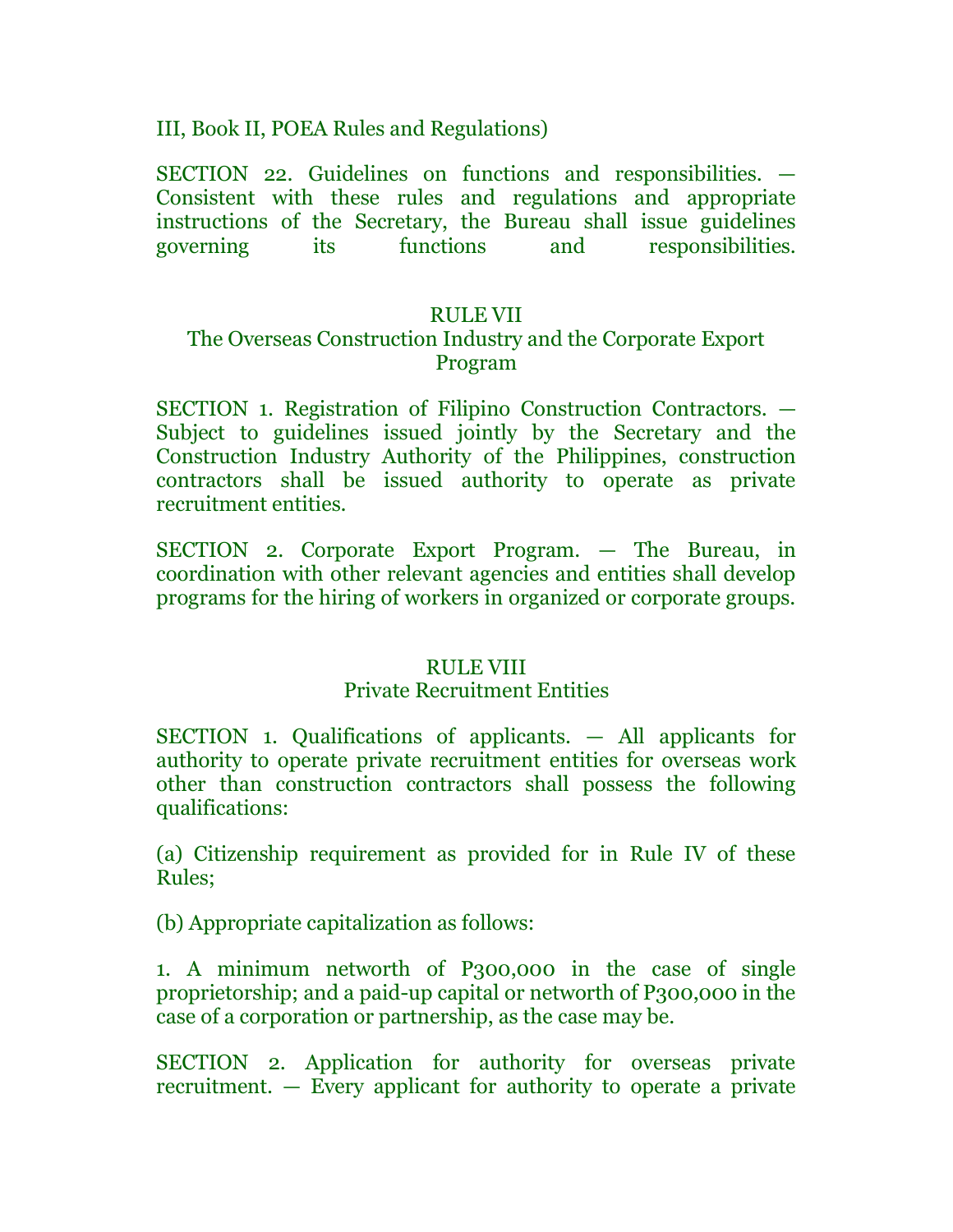recruitment entity shall submit the following documents in support of the application:

(a) A certified copy of the Articles of Incorporation in the case of a corporation, or the registration with the Bureau of Domestic Trade in the case of a single proprietorship or partnership;

(b) If the applicant is a corporation, proof of financial capacity of the major stockholders such as sworn statements of assets and liabilities and verified income tax returns for the last two years;

(c) If the applicant is a single proprietorship or a partnership, proof of financial capacity of proprietor or partners such as sworn statements of assets and liabilities and verified income tax returns for the last two years;

(d) Clearance from the Philippine Constabulary and the Bureau of Internal Revenue for all the incorporators, partners or single proprietor;

(e) A verified statement that the applicant has in its employ persons with adequate competence to evaluate and test recruits and to consider them for employment strictly on the basis of merit and fitness, without any undue discrimination and in accordance with the qualifications prescribed by the employers;

(f) A verified undertaking to assume all responsibilities for the proper use of its authority and the implementation of the contract of employment with the workers; and

(g) Such other requirements that the Secretary may require upon recommendation of the Director.

SECTION 3. Action on application. — Within thirty (30) days from the receipt of the application for authority, the Bureau shall recommend its denial or approval to the Secretary. Upon considering the findings and recommendations of the Bureau, the Secretary may either deny or approve the application.

SECTION 4. Fees and bonds. — Upon approval of the application, the applicant shall pay to the Department a registration fee of P2,000.00, and post a performance bond of P200,000.00 from an accredited bonding company to answer for valid and legal claims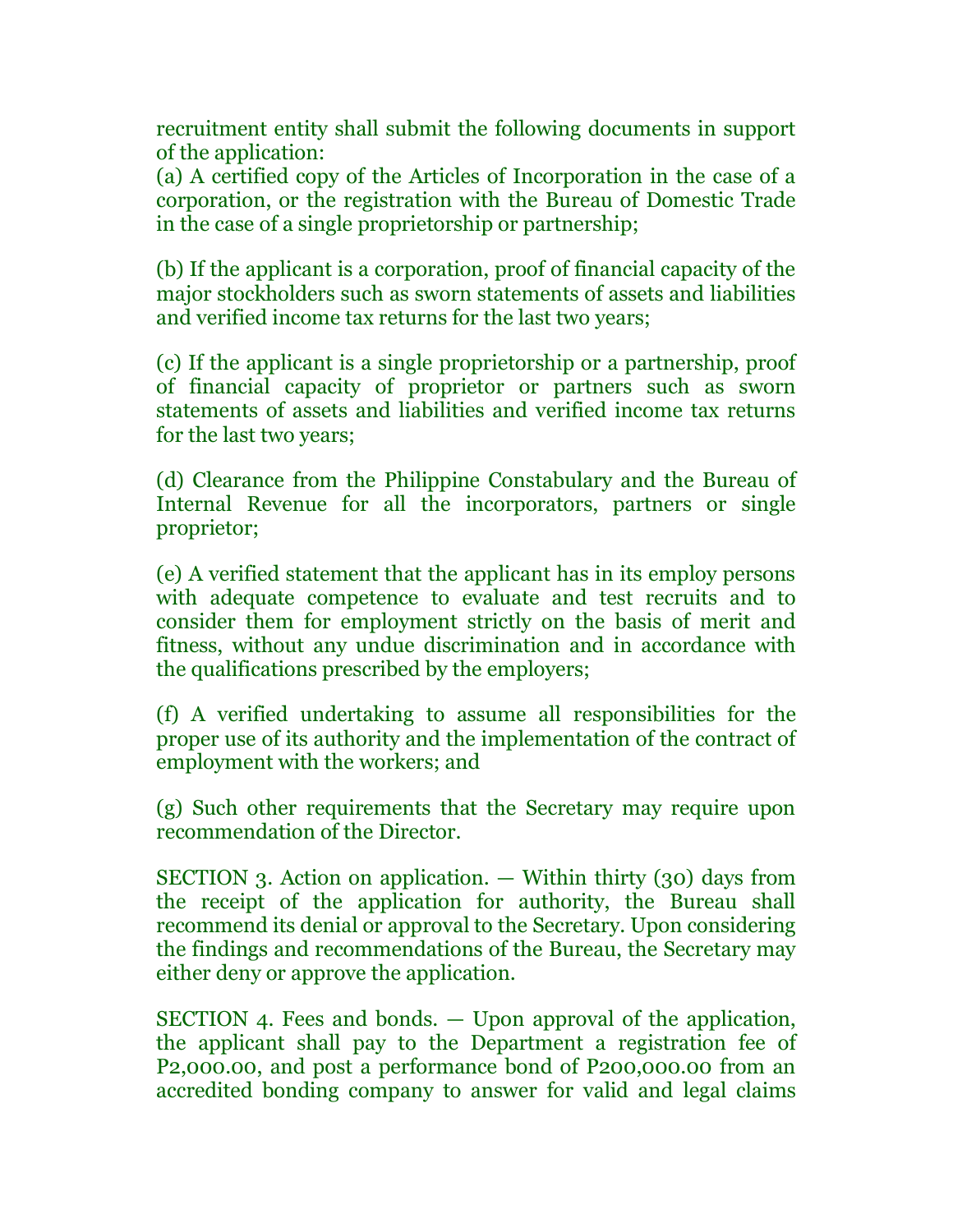arising from violations of the conditions of the authority of the contracts of employment and guarantee compliance with the provisions of the Code, its implementing rules and appropriate issuances of the Department.

SECTION 5. Action on application. — Within thirty (30) days from the receipt of the application for authority, the Bureau shall recommend its denial or approval to the Secretary. Upon considering the findings and recommendations of the Bureau, the Secretary may either deny or approve the application.

SECTION 6. Issuance of authority. — Upon payment of the registration fee and the posting of the appropriate bonds the Secretary shall issue the corresponding authority to the applicant.

SECTION 7. Duration/renewal and non-transferability of Authority. — (a) Every authority shall be valid for one year from the date of approval, unless sooner cancelled, revoked or suspended by the Secretary for violations of any of the conditions of the authority or any applicable provisions of the Code or these Rules.

(b) No authority shall be transferred, conveyed or assigned to any other person or entity or used in any place other than that stated in the authority. Any transfer of business address, appointment or designation of any agency or representative, including the establishment of additional offices elsewhere, shall be subject to the prior approval of the Bureau.

(c) The Secretary shall issue appropriate guidelines on the renewal of authority in accordance with the applicable provisions of these Rules and which may be similar to those provided for licensed holders.

SECTION 8. Recruitment, hiring and employment of workers. — Every private recruitment entity shall recruit, hire and employ workers for overseas job in accordance with the applicable provisions of these Rules. All applications for passport or travel of recruited and hired workers shall be properly endorsed by the Bureau.

SECTION 9. Allowable fees and charges.  $-$  (a) A private recruitment entity shall charge a minimum mobilization fee to cover costs of recruitment, processing and documentation in accordance with a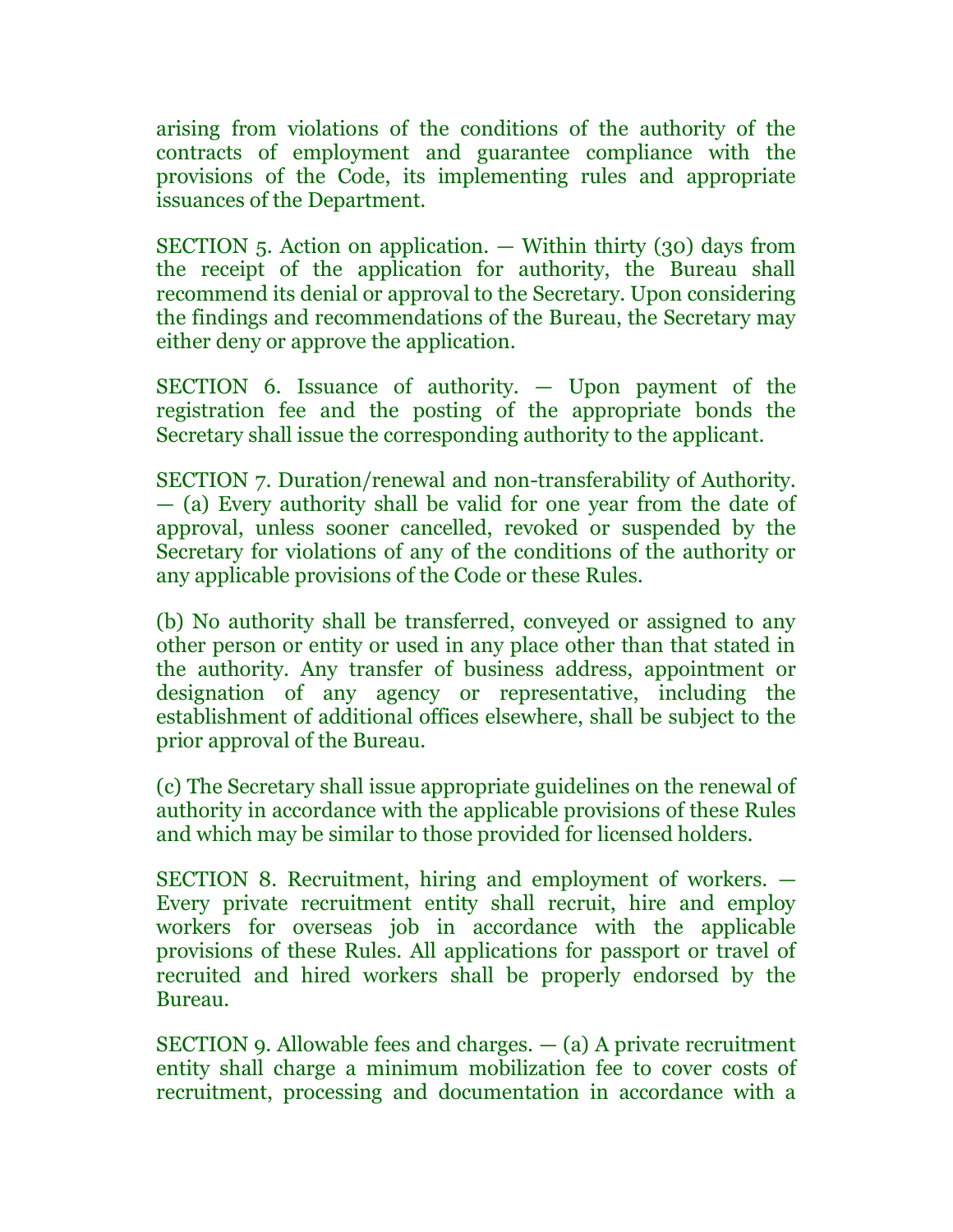schedule approved by the Secretary in addition to service charges it may negotiate with its principal.

(b) Subject to approval by the Secretary the recruited workers may be required to post a bond to guarantee compliance with the employment contract.

# RULE IX

#### Overseas Employment Development Board (Abolished by EO 797)

SECTION 1. Coverage. — This Rule shall cover the functions and responsibilities of the OEDB. It shall apply to employers hiring through the OEDB and to workers processed and placed by said agency.

SECTION 2. Role of the OEDB. — The OEDB shall be the government placement agency for overseas employment. In cooperation with other relevant agencies and entities, it shall also be responsible for developing employment and wage standards and such support services as may be necessary for the government's overseas employment program. (Modified by Sec. 1, Rule II, Bk. IV POEA Rules and Regulations)

SECTION 3. Employment development. — The promotion and development of employment opportunities abroad shall be undertaken by the OEDB, in cooperation with relevant government agencies and entities, through organized and systematic activities and services which shall include among others, the following:

(a) A comprehensive manpower marketing strategy and to dispatch OEDB development officers abroad for this purpose;

(b) Develop and promote programs or arrangements that would encourage the hiring of Filipinos in organized or corporate groups;

(c) Scout for labor market for unskilled workers, among others; and

(d) Promote Filipino manpower through advertising in appropriate media overseas. (Modified by Sec. 1, Rule I, Bk. IV POEA Rules and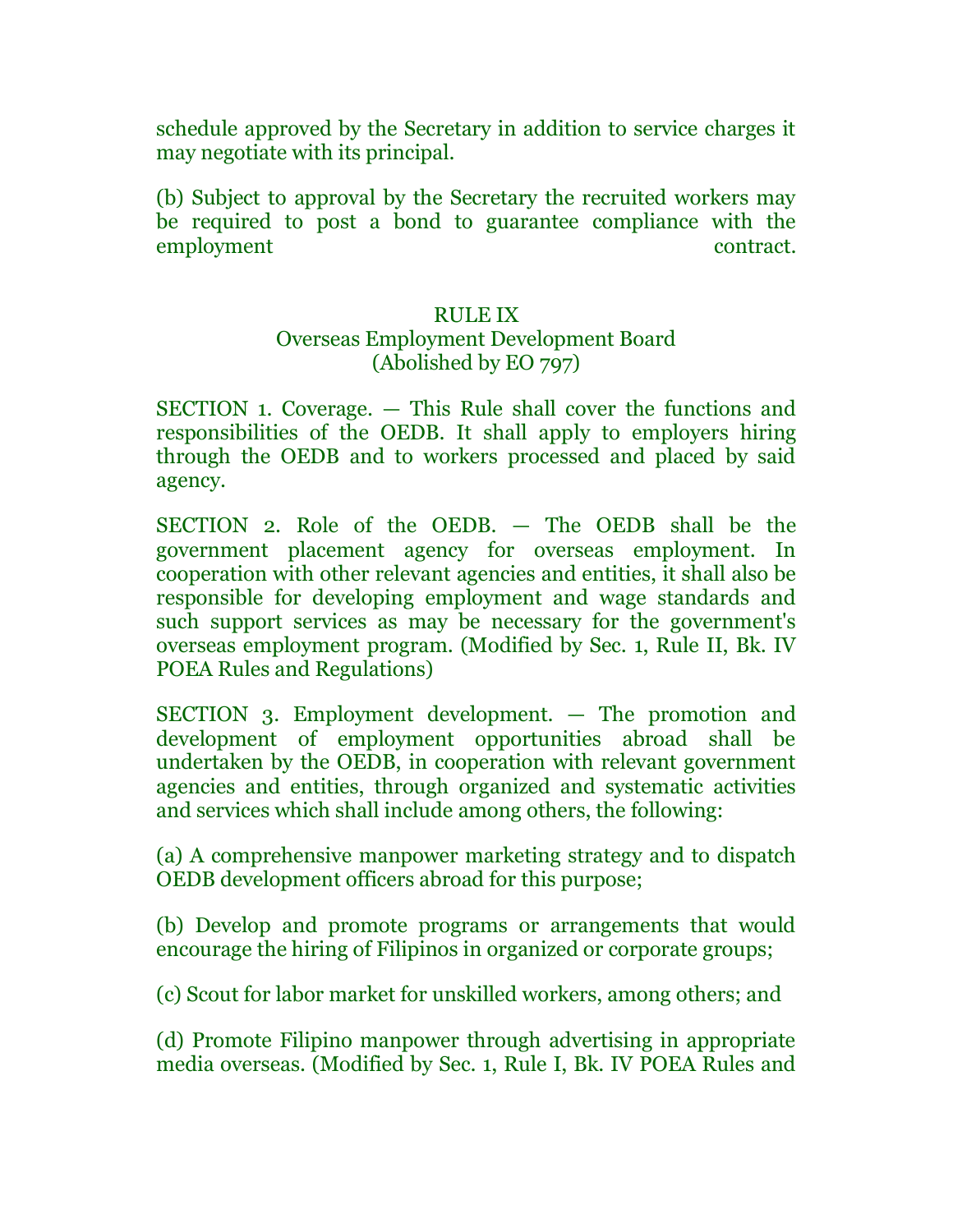Regulations)

SECTION 4. Recruitment and placement. — a) The OEDB shall recruit and place workers primarily on government-to-government arrangements, and shall therefore service the hiring of foreign governments and their instrumentalities and, in addition:

(1) Recruit and place workers of particular skills categories as may be directed by the Secretary;

(2) Administer employment programs or projects as may be directed by the Secretary; and

(3) In cooperation with the Regional Offices of the Department, undertake organized recruitment activities in the provinces in aid of the employment dispersal policy of the Department.

b) The employer shall enter into a bilateral recruitment agreement with the OEDB. The employer shall directly assist the OEDB in selecting appropriate workers from its manpower pool.

c) The OEDB shall ensure that the worker through appropriate undertakings complies with his obligations arising from the employment contract.

SECTION 5. Documents requirements. — An employer hiring through the OEDB shall submit the following documents:

a) Authority from the government of the employer to hire Filipino workers;

b) Work permit or visa assurance of workers; and

c) Recruitment Order which shall state the number and categories of workers needed, compensation benefits, qualification guidelines, testing procedures and a model employment contract. (Modified by Sec. 2, Rule II, POEA Rules and Regulations)

SECTION 6. Formalization of a Recruitment Agreement. — Employers hiring through the Administration shall be required to formalize a Recruitment Agreement which shall be in accordance with existing bilateral labor agreements, if any. The Recruitment Agreement shall, among others, contain the following provisions: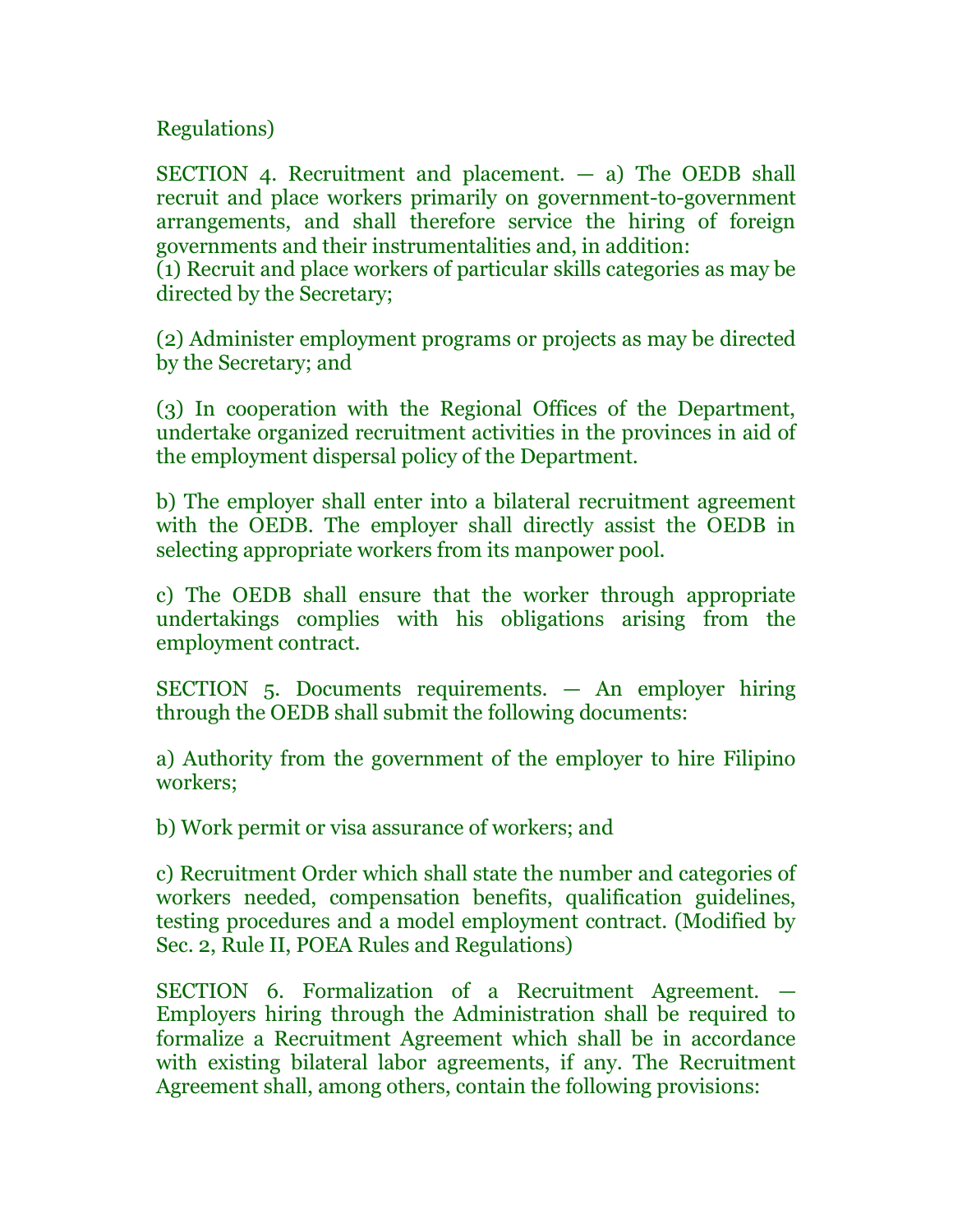- a. Responsibilities of the parties to the agreement;
- b. Selection and documentation procedures;
- c. Fee schedules and terms of payment;
- d. Manner and facilities for remittance of workers' salary;
- e. Grievance Machinery for workers; and
- f. Validity and revocation of the agreement.

The standards and requirements set by the Administration for the recruitment and placement of workers overseas shall apply to hiring thru the Administration. (Sec. 3, Rule II, Bk. IV POEA Rules and Regulations)

SECTION 7. Recruitment and Placement Procedures. — a) Interview and Selection  $-$  An employer hiring through the Administration shall select his workers from the manpower pool developed and maintained by the Administration;

b) Medical Examination. — Selected workers shall undergo and pass a standard pre-employment medical examination conducted by a duly accredited medical retainer of the Administration;

c) Ticketing and Flight Arrangements. — The employer shall assume the full cost of workers' transportation to and from the place of work, For this purpose, the Administration shall handle the flight arrangements and/or ticketing of workers hired. Should the employer decide to handle its own ticketing, he shall be required to course pre-paid tickets through the Administration for appropriate flight booking.

d) Orientation. — Before the worksite, hired workers shall undergo the required Pre-Departure Orientation Seminar (PDOS). (Sec. 4, Rule II, Bk. IV POEA Rules and Regulations)

SECTION 8. Documentation of Workers. — a) Contract Processing — Workers hired through the Administration shall be issued the following documents: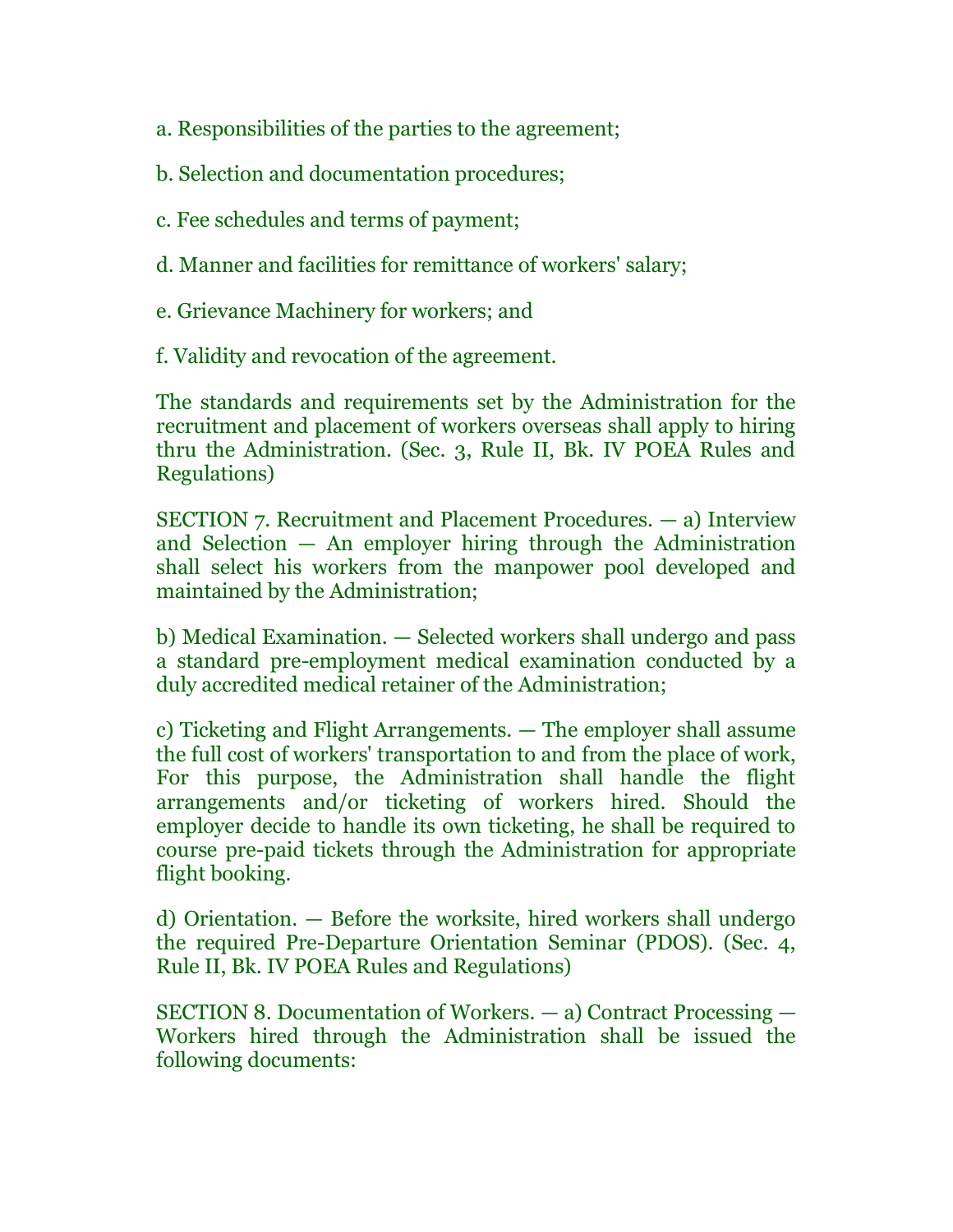(1) Individual Employment Contract duly signed by the employer or the proper administration official where appropriate;

(2) Travel Exit Pass;

(3) Endorsement letter to PTA, and

(4) Such other documents as may be necessary for travel.

b) Passport Documentation. — The Administration may secure directly the selected worker's passport from the Department of Foreign Affairs. All transmittals and endorsements for passport issuance shall be undertaken directly by the Administration.

c) Visa Arrangements. — The Administration may assist employers and selected workers secure their visas from the appropriate Embassy. Visa forms may be accomplished by the worker at the Administration. The accomplished visa forms together with the passport shall be endorsed by the Administration directly to the Embassy.

SECTION 9. Workers protection. — The OEDB shall protect and enhance the interest, well-being and welfare of workers and, for this purpose, it shall undertake:

a) To establish wage and compensation standards, employments and conditions, by region or by country, which shall be prescribed by the Secretary;

b) To provide facilities for skills development and testing, preemployment medical examination, pre-departure work/or language orientation, foreign exchange remittance assistance, re-entry and reemployment assistance, accident insurance, among others, and

c) To implement a grievance procedure in accordance with the provisions of this Title and the development objectives of the OEDB.

SECTION 10. Dispute settlement. — The following shall be adhered to in handling employee-employer disputes:

a) In the event of a dispute between employee and employer, the complainant and/or respondent shall submit such dispute to the OEDB for conciliation or mediation. If the dispute is not settled at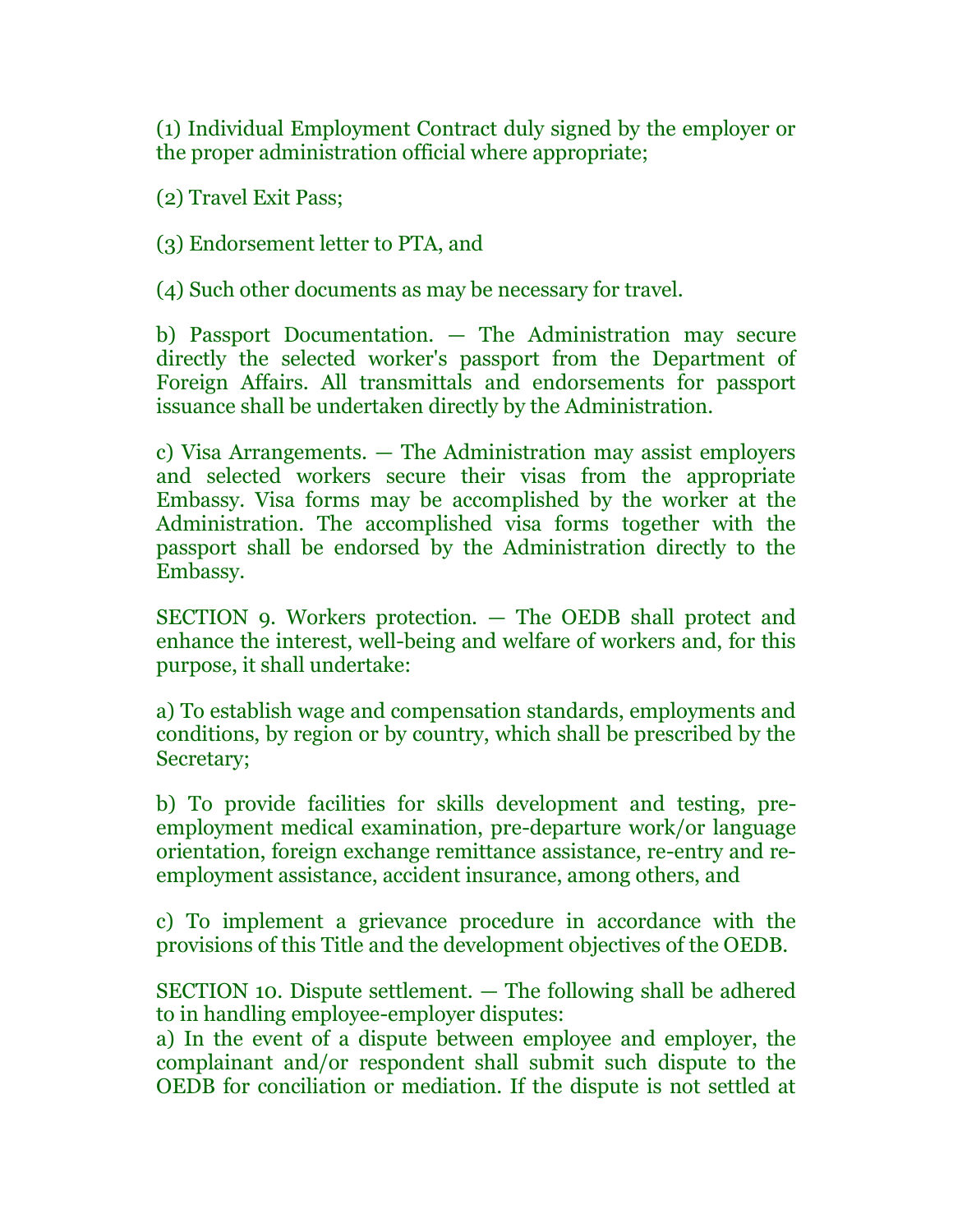this stage, the OEDB shall certify the case to the Secretary for final decision.

b) The OEDB, under appropriate circumstances, may suspend, prohibit or prevent an employer from further recruitment activities in the country. The OEDB also under appropriate circumstances, may suspend, prohibit or prevent workers from being placed overseas.

c) Whenever circumstances warrant, the OEDB may dispatch an officer to the worksite to conciliate or mediate employee-employer disputes, in coordination with other appropriate government agencies.

SECTION 11. Welfare Services. — The OEDB shall establish and support a Secretariat for the Welfare Fund for Overseas Workers (Welfund) in accordance with P. D. 1412 and P. D. 1691. Upon the operationalization of the Welfare Fund under P. D. 1694, the functions and responsibilities of such Secretariat shall be assumed by the Welfund.

SECTION 12. Foreign exchange. — The OEDB shall develop and monitor the compliance with the foreign exchange remittance requirements under this Title by employers and workers. It shall establish an office in the OEDB for this purpose in coordination with relevant government agencies.

SECTION 13. Auxiliary services. — The OEDB may, upon approval of its Board, initiate, organize, and establish auxiliary services in support of the overseas employment development program.

SECTION 14. Overseas information system. — The OEDB shall, in coordination with relevant agencies, establish a system of gathering, collating, evaluating and disseminating data and information concerning the Department's overseas employment program.

SECTION 15. Fees and other charges. — The OEDB shall collect reasonable administrative or service fees from employers. It shall not collect service fee from workers.

SECTION 16. Authority to issue rules. — The OEDB shall issue rules and regulations, instructions or orders governing its functions and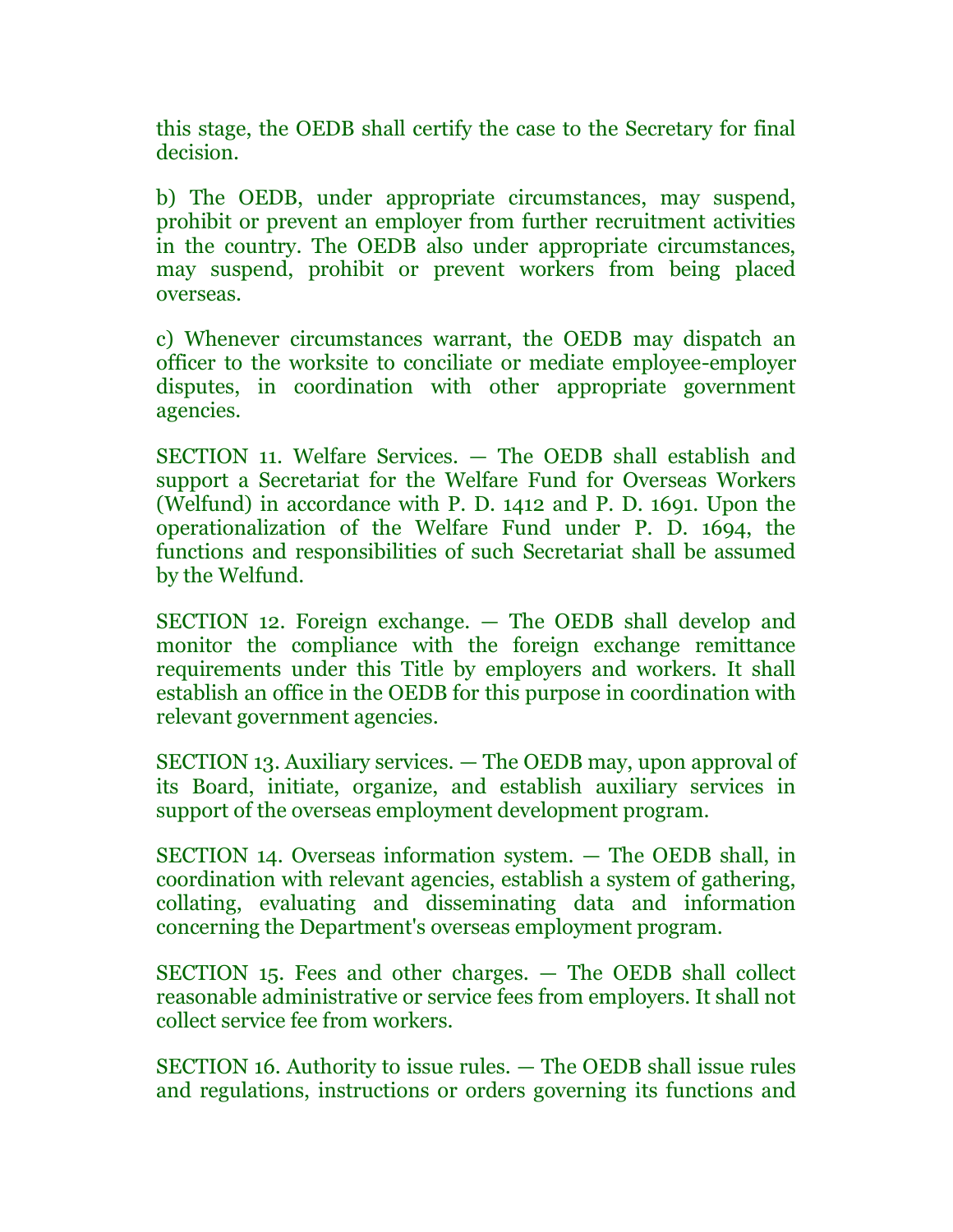responsibilities.

# RULE X

# National Seamen Board

SECTION 1. Recruitment and placement of seamen. — Foreign shipping companies and domestic shipping companies owning or operating vessels engaged in overseas shipping shall hire Filipino seamen through the National Seamen Board. For this purpose, the Board shall maintain a complete registry of seamen indicating their categories or ratings and such other qualifications as may be appropriate.

SECTION 2. Requirements for hiring through agents or representatives. — Foreign shipping companies may hire through duly authorized shipping or manning agents if the latter comply with the following requirements:

(a) Registration with the Securities and Exchange Commission or the Bureau of Domestic Trade, as the case may be;

(b) Submission to the Board of a special power of attorney from their foreign principals which shall include the power to sue and be sued in their behalf;

(c) Submission to the Board for approval of the employment contracts, salary scales and other documents the Board may require;

(d) Submission to the Board of their agency or manning contracts with their foreign principals; and

(e) Other requirements the Board may impose.

SECTION 3. Power to modify and revise hiring procedures. — The Board may amend, alter or modify the manner and/or procedure of recruitment, hiring and placement of seamen to make them more responsive to the demands for Filipino seamen.

SECTION 4. Registration of Seamen. — All seamen applicants should register with the Board when applying with an authorized shipping or manning agent for employment on board a foreign-going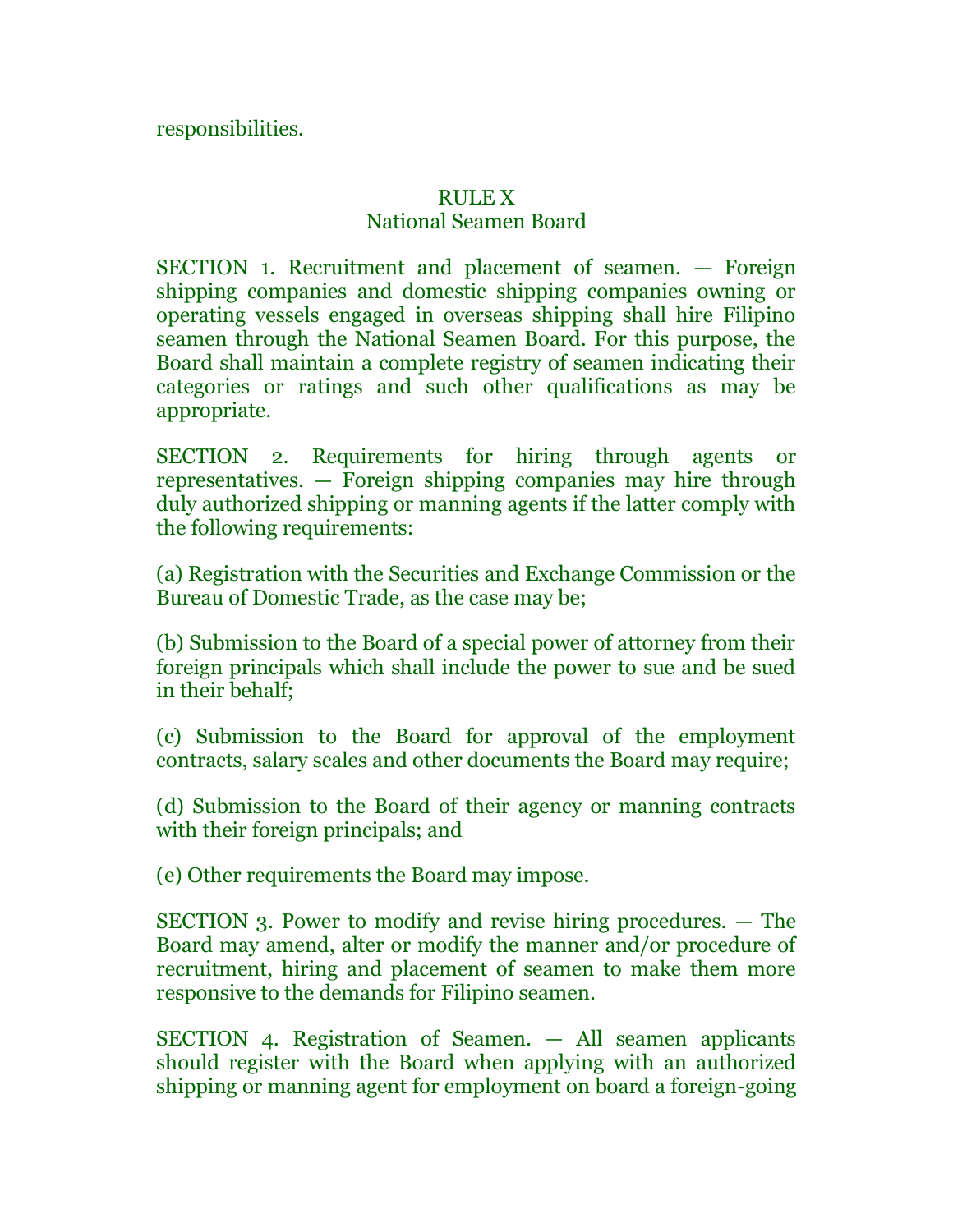vessel.

SECTION 5. Qualifications for registration. — To qualify for registration, an applicant must:

(a) Be a Filipino citizen;

(b) Be at least 18 years of age;

(c) Be physically and mentally fit for employment as a seaman; and

(d) Have adequate training or experience for employment as seaman.

SECTION 6. Supporting documents. — The applicant shall also submit the following documents to complete his registration: (a) Professional license;

(b) Diploma or certification of educational and other training;

(c) Seaman Continuous Discharge Book;

(d) Certificate of employment and/or service record; and

(e) Other documents the Board may require.

SECTION 7. Power to hear and decide cases. — The Board shall have original and exclusive jurisdiction over disputes arising out of or in connection with, the employment of all Filipino seamen on board vessels engaged in overseas trade. Its decision in such cases shall be appealable by any aggrieved party to the National Labor Relations Commission within the same period and upon the same grounds provided in Article 223 of the Code.

SECTION 8. Model contract of employment. — The Board shall adopt a standard format of service agreement in accordance with pertinent labor and special legislations and the prevailing standards set by applicable International Labor Organization Conventions. The standard format shall set the minimum standards of the terms and conditions to govern the employment of Filipino seafarers, but in no case shall a shipboard employment contract be allowed where the same provides for benefits less than those enumerated in the model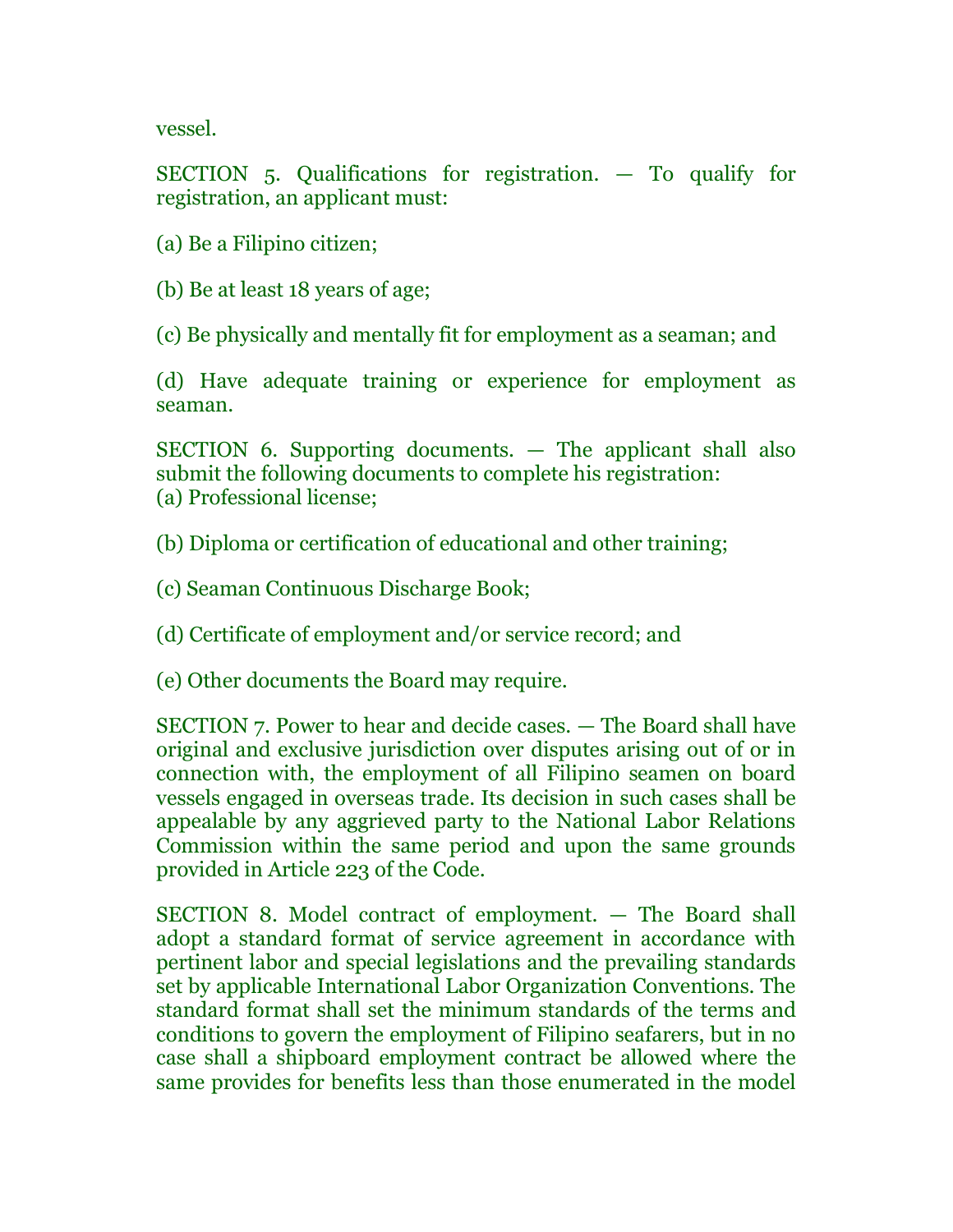employment contract, or in any way conflict with any other provision embodied in the standard format.

SECTION 9. Sanctions. — The Board may ban, prohibit or prevent foreign shipping companies, their agents or representatives from hiring Filipino seamen if they are shown to have repeatedly or grossly violated pertinent provisions of the Code, these rules and regulations and issuances of the Department of Labor and Employment, the Board and the Central Bank of the Philippines.

SECTION 10. No service charge. — No fees shall be charged from the seamen for services in connection with their recruitment and placement. All expenses for hiring seamen shall be shouldered by foreign shipping principals.

SECTION 11. Fees from employers. — The Board shall collect from shipping companies fees to cover reasonable expenses of recruitment and placement of seamen hired through the Board.

SECTION 12. Board to issue rules and regulations. — The Board shall issue rules and regulations governing its functions and responsibilities.

## RULE XI

### Disputes Involving Land-Based Overseas Contract Workers

SECTION 1. Scope. — This Rule shall govern the adjudication of complaints for violations of contracts or employer-employee relations dispute arising from the recruitment, placement and employment of land-based overseas contract workers, except cases involving workers recruited through the OEDB.

SECTION 2. Jurisdiction. — The regional offices of the Department shall have the original and exclusive jurisdiction over all matters or cases involving Filipino workers for overseas employment except seamen: Provided, that the Bureau shall, in the case of the National Capital Region, exercise such power. The decisions of the regional offices or the Bureau shall be appealable to the National Labor Relations Commission within the same period and upon the same grounds provided in Article 223 of the Code.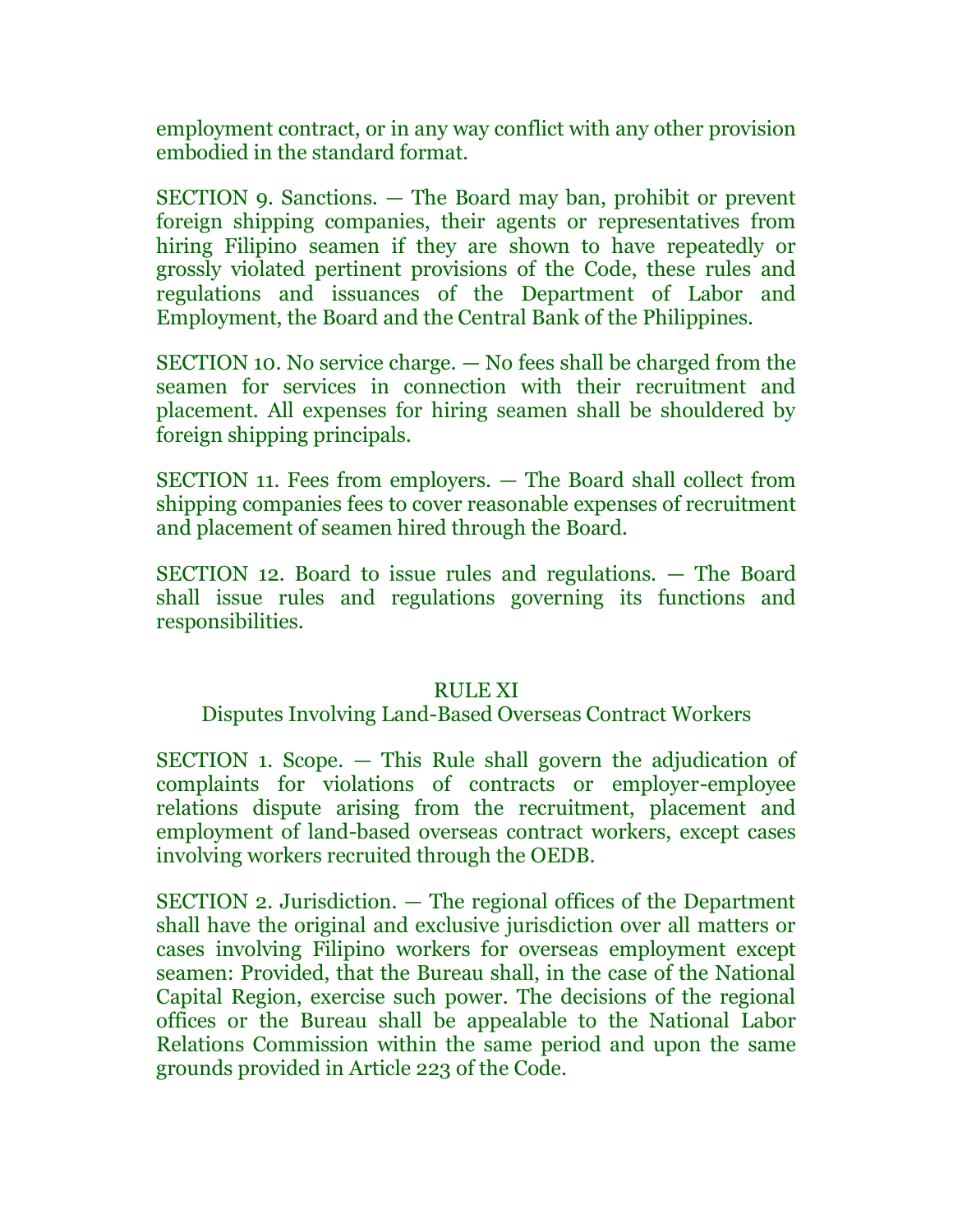SECTION 3. Who may file. — Any aggrieved worker or his beneficiaries may file a complaint against any placement agency, authority holder construction contractor or foreign based employerprincipal or the latter's authorized agent or representative. The employer or his representative may also file a complaint against a worker for breach of the employment contract or for other violations of the terms and conditions of the employment contract.

SECTION 4. Venue. — Any complainant may file a complaint with the Bureau or with the Regional Office where the contract of employment was originally executed.

SECTION 5. Action of complaints. — Upon receipt of the complaint the Bureau or the Regional Office shall immediately summon the parties for the purpose of conciliating the dispute. If the dispute is not settled within fifteen (15) days from the date of the first conciliation meeting, the Bureau Director shall hear and decide the case; where the case falls under the jurisdiction of the Regional Office, the Regional Director shall assign the same to a Labor Arbiter for compulsory arbitration.

### RULE XII

## Illegal Recruitment

SECTION 1. Basis for recommending arrest and detention. — The Secretary may recommend to the appropriate authority the arrest and detention of any person for illegal recruitment if he is satisfied from the preliminary examination conducted by him or by his duly authorized representative that the act constituting illegal recruitment has been committed and that the particular person has committed it.

SECTION 2. Preliminary examination. — Preliminary examination shall be considered as sufficient basis for recommending arrest and detention if the witness or witnesses have been examined personally by the Secretary or his duly authorized representative and the examination is reduced to writing under oath in the form of searching questions and answers.

SECTION 3. Secretariat on illegal recruitment. — The Bureau shall serve as the secretariat of the inter-agency Council on Illegal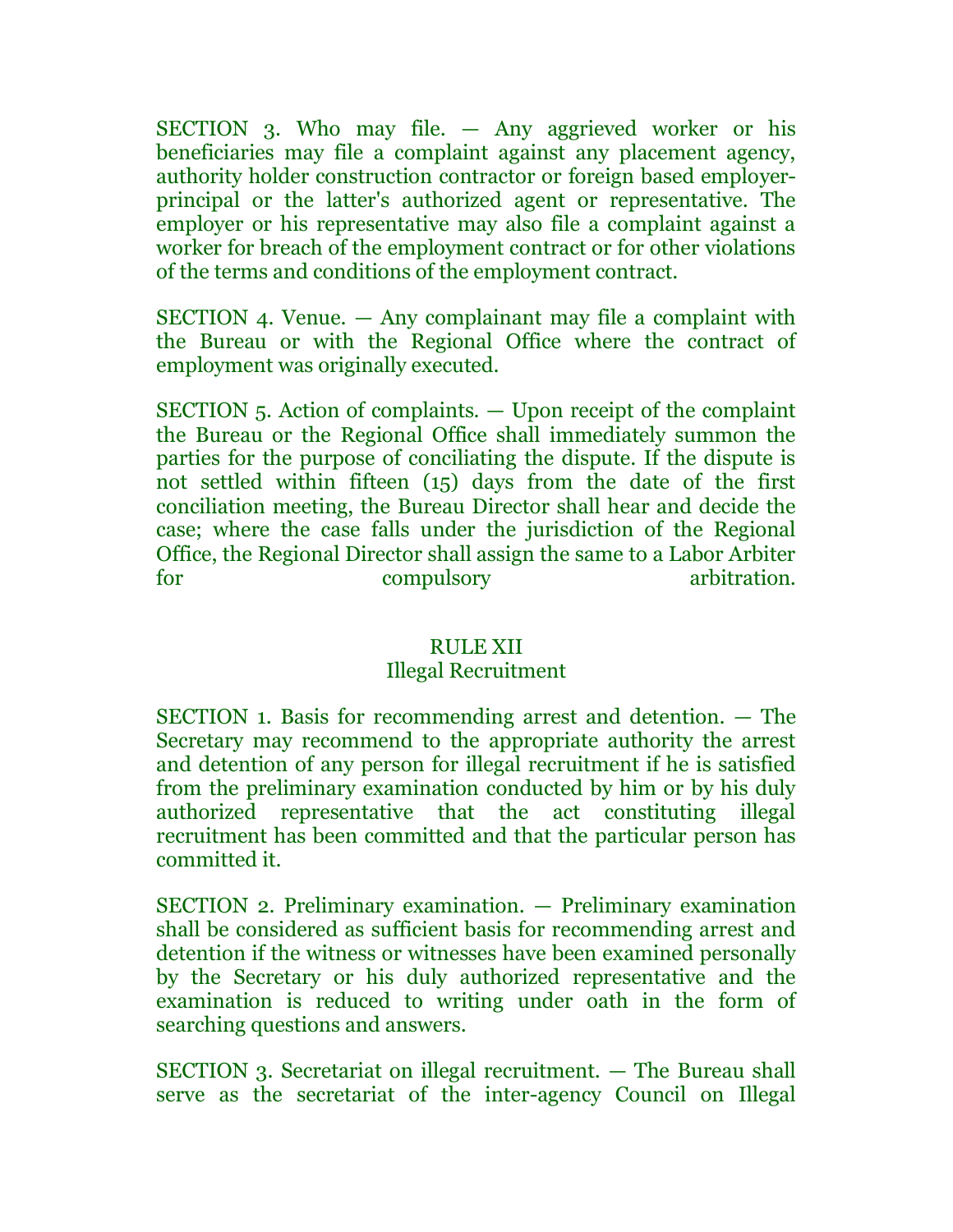Recruitment established under LOI 324. It shall provide the necessary personnel, facilities and support services to the campaign against illegal recruitment and shall coordinate activities for the council for such purpose.

### RULE XIII

## Foreign Exchange Remittance

SECTION 1. Coverage. — This Rule shall apply to every contract worker and seaman recruits. It shall also apply to licensed or authorized recruiters and/or their foreign principals or employers.

SECTION 2. Obligation to remit. — It shall be mandatory for a worker or seaman to remit regularly a portion of his foreign exchange earnings abroad to his beneficiary, through the Philippine banking system. This obligation shall be stipulated in the following documents:

a) Contract of employment and/or service between foreign based employer and a worker;

b) Affidavit of undertaking whereby a worker obligates himself to remit a portion of his earnings to his beneficiaries; and

c) Application for a license or authority to recruit workers.

SECTION 2-A. Obligation to Report. — Agencies and entities shall submit periodic reports to the Central Bank of the Philippines on their foreign exchange earnings, copies of which shall be furnished by the Administration.

SECTION 3. Amount of foreign exchange remittances. — The amount of foreign exchange remittance referred to in Section 2 hereof, shall be a minimum of 70% of the overseas workers basic salary in foreign exchange in the case of construction and sea-based workers; and a minimum of 50% in the case of other workers.

SECTION 4. Form of Remittance. — Remittance of foreign exchange may be done individually by a worker or collectively through an employer under a payroll deduction scheme, to be approved by the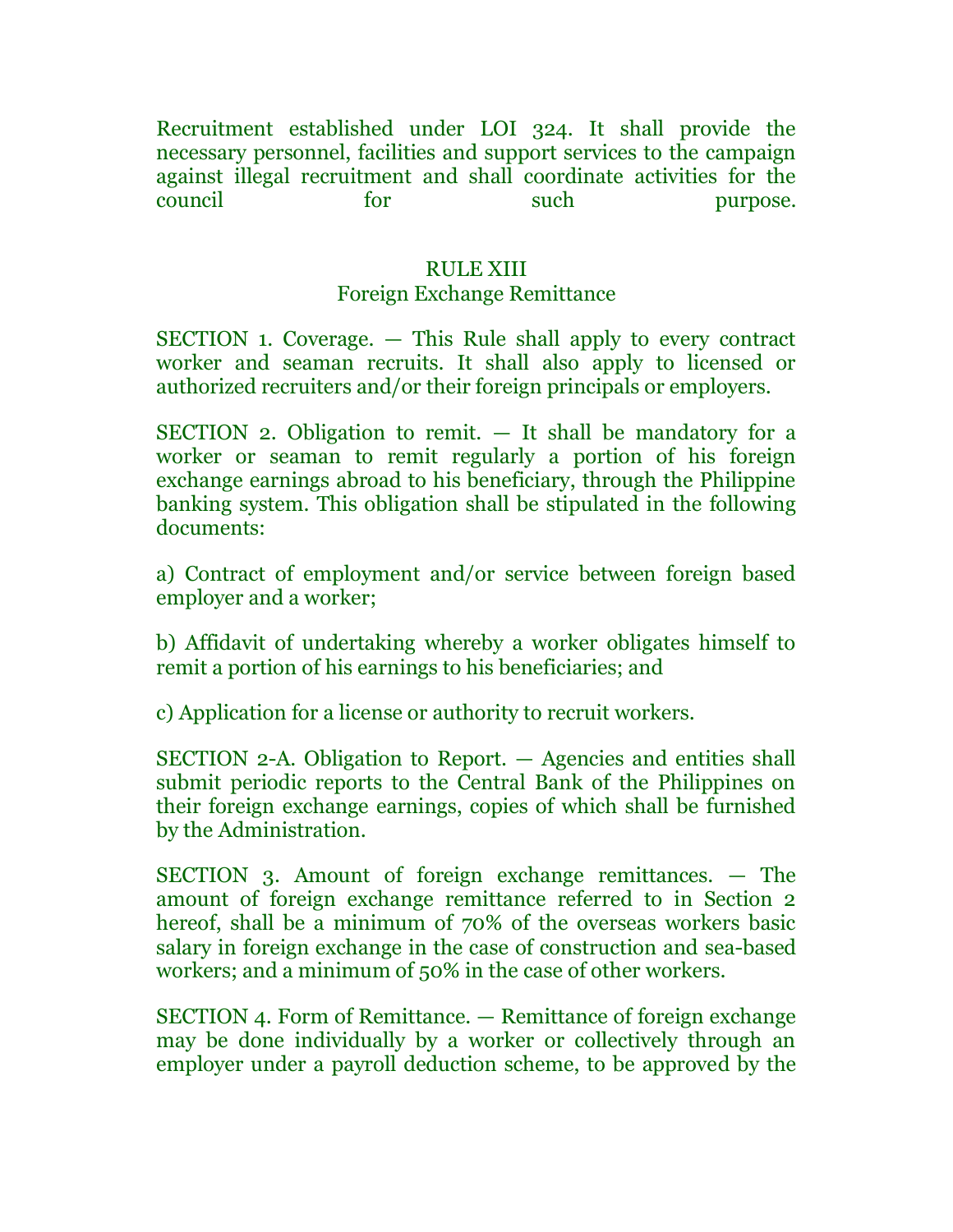Bureau, NSB, OEDB as appropriate.

SECTION 5. Procedure of remittance.  $-$  (a) The workers, prior to departure, shall open a deposit account in favor of his beneficiary in any Philippine bank. A foreign currency account may also be opened by the worker.

The applicant shall inform the Bureau, the OEDB or NSB, as the case may be his deposit account number.

(b) In the case of seamen, construction workers and other organized work crews involving at least twenty-five (25) workers, the foreign currency/peso account shall be opened by the employer with any Philippine bank upon the signing of the employment contract. The account shall be accompanied by a covering letter of nomination of beneficiaries and the date of payment of the allotment to the beneficiary as may be stipulated by the employee and the licensed agency, manning agent or construction contractor.

(c) At the end of every period as may be stipulated in the notice as payment, the licensed agency, construction contractor or manning agent shall prepare a payroll sheet indicating the names of workers covered by the scheme, their beneficiaries, their individual bank account numbers, the amount of foreign currency remitted and the peso equivalent thereof. This payroll sheet, together with the peso check representing the remittances, shall be forwarded to the bank concerned with instruction to credit the account of the worker or beneficiaries. A copy of the payroll sheet shall be furnished to the Bureau, OEDB or NSB as the case may be, on a monthly basis.

SECTION 6. Permanent Secretariat. — A permanent inter-agency Secretariat in the Department of Labor and Employment to direct and monitor implementation of this Rule is hereby established. It shall have the power and duty to:

(a) Avail itself of the assistance of the agencies represented in the Foreign Exchange Remittance Committee created under Letter of Instruction No. 90 to enable it to effectively carry out its duties.

(b) Assist the committee in carrying out a continuing informational and educational campaign to promote foreign exchange remittance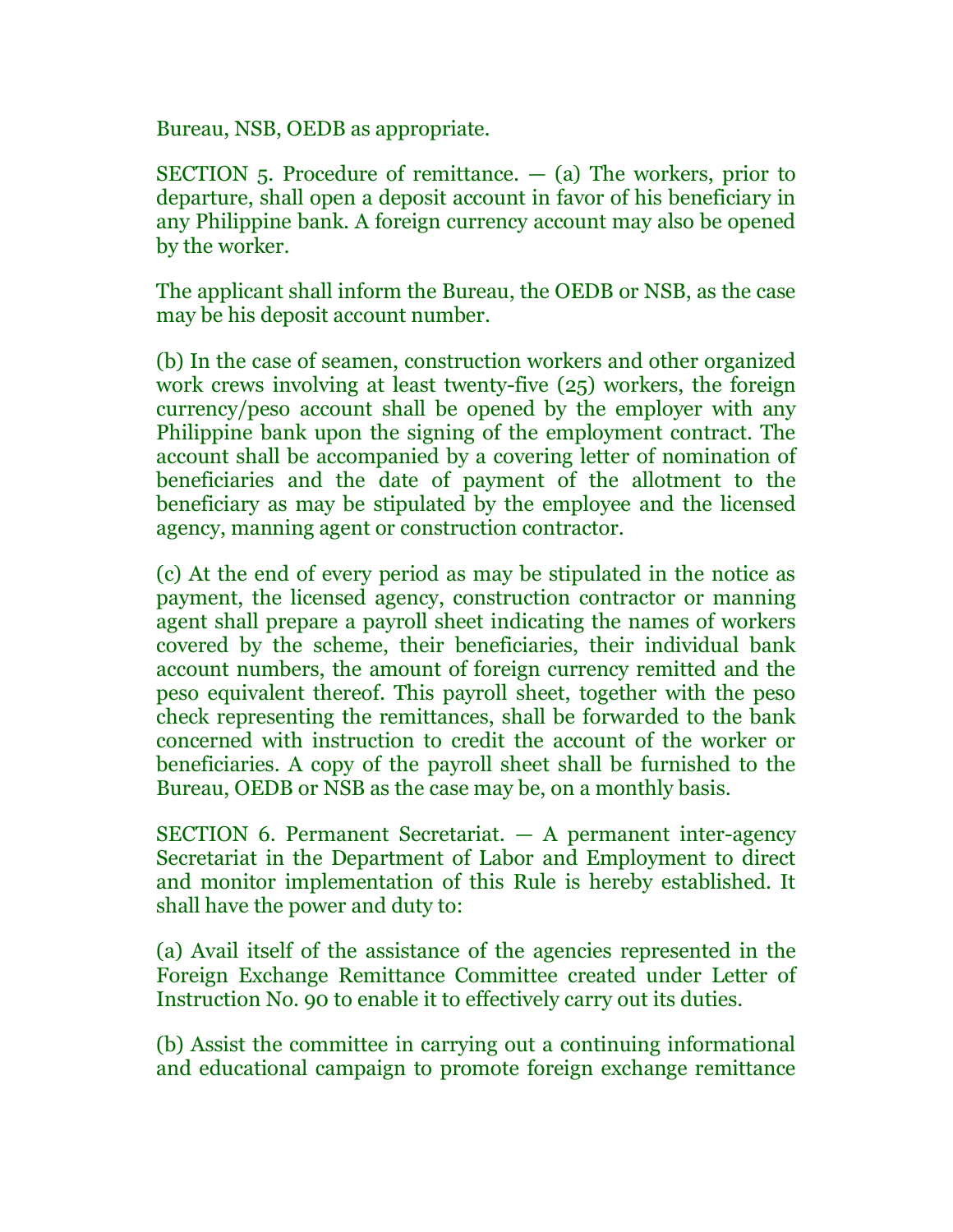by workers.

(c) Establish and maintain an information monitoring system to determine periodically the status of remittances, particularly the number of remitters, amount and nature of remittances, amounts actually received by the beneficiaries, etc.

SECTION 7. Responsibility of employer or his representative. — The employer or his representative shall undertake the proper implementation of this Rule by providing facilities to effect the remittances and monitoring of foreign exchange earnings. Failure to do so shall be subject to appropriate sanctions specified in the Code and Central Bank regulations.

SECTION 8. Failure or refusal to remit and trafficking in foreign currency.  $-$  A worker who willfully fails or refuses to remit the assigned portion of his foreign exchange earnings or is found to be engaged or is engaging in the illegal traffic or blackmarket of foreign exchange shall be liable under this Code and existing Central Bank rules.

## RULE XIV

## Employment of Aliens

SECTION 1. Coverage. — This Rule shall apply to all aliens employed or seeking employment in the Philippines, and their present or prospective employers.

SECTION 2. Submission of list. — All employers employing foreign nationals, whether resident or non-resident shall submit a list of such nationals to the Bureau indicating their names, citizenship, foreign and local addresses; nature of employment and status of stay in the Philippines.

SECTION 3. Registration of resident aliens. — All employed resident aliens shall register with the Bureau under such guidelines as may be issued by it.

SECTION 4. Employment permit required for entry. — No alien seeking employment, whether on resident or non-resident status, may enter the Philippines without first securing an employment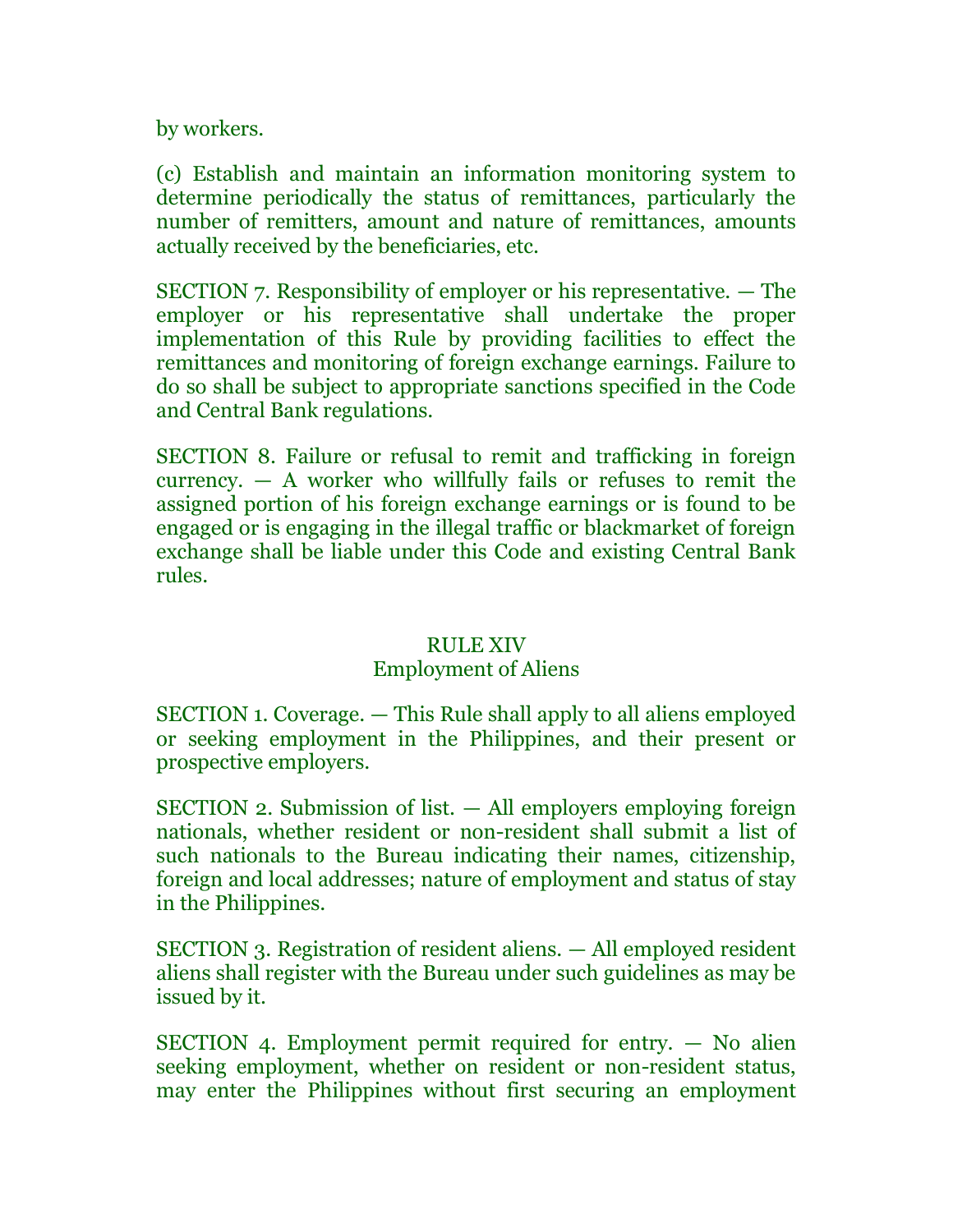permit from the Department of Labor and Employment. If an alien enters the country under a non-working visa and wishes to be employed thereafter, he may only be allowed to be employed upon presentation of a duly approved employment permit.

SECTION 5. Requirements for employment permit application. — The application for an employment permit shall be accompanied by the following:

(a) Curriculum vitae duly signed by the applicant indicating his educational background, his work experience and other data showing that he possesses high technical skills in his trade or profession;

(b) Contract of employment between the employer and the principal which shall embody the following, among others:

(1) That the non-resident alien worker shall comply with all applicable laws and rules and regulations of the Philippines;

(2) That the non-resident alien worker and the employer shall bind themselves to train at least two (2) Filipino understudies for a period to be determined by the Secretary of Labor and Employment; and

(3) That he shall not engage in any gainful employment other than that for which he was issued a permit.

(c) A designation by the employer of at least two (2) understudies for every alien worker. Such understudies must be the most ranking regular employees in the section or department for which the expatriates are being hired to ensure the actual transfer of technology.

SECTION 6. Issuances of employment permit. — The Secretary of Labor and Employment may issue an employment permit to the applicant based on:

a) Compliance by the applicant and his employer with the requirements of Section 2 hereof;

b) Report of the Bureau Director as to the availability or nonavailability of any person in the Philippines who is competent, able, and willing to do the job for which the services of the applicant are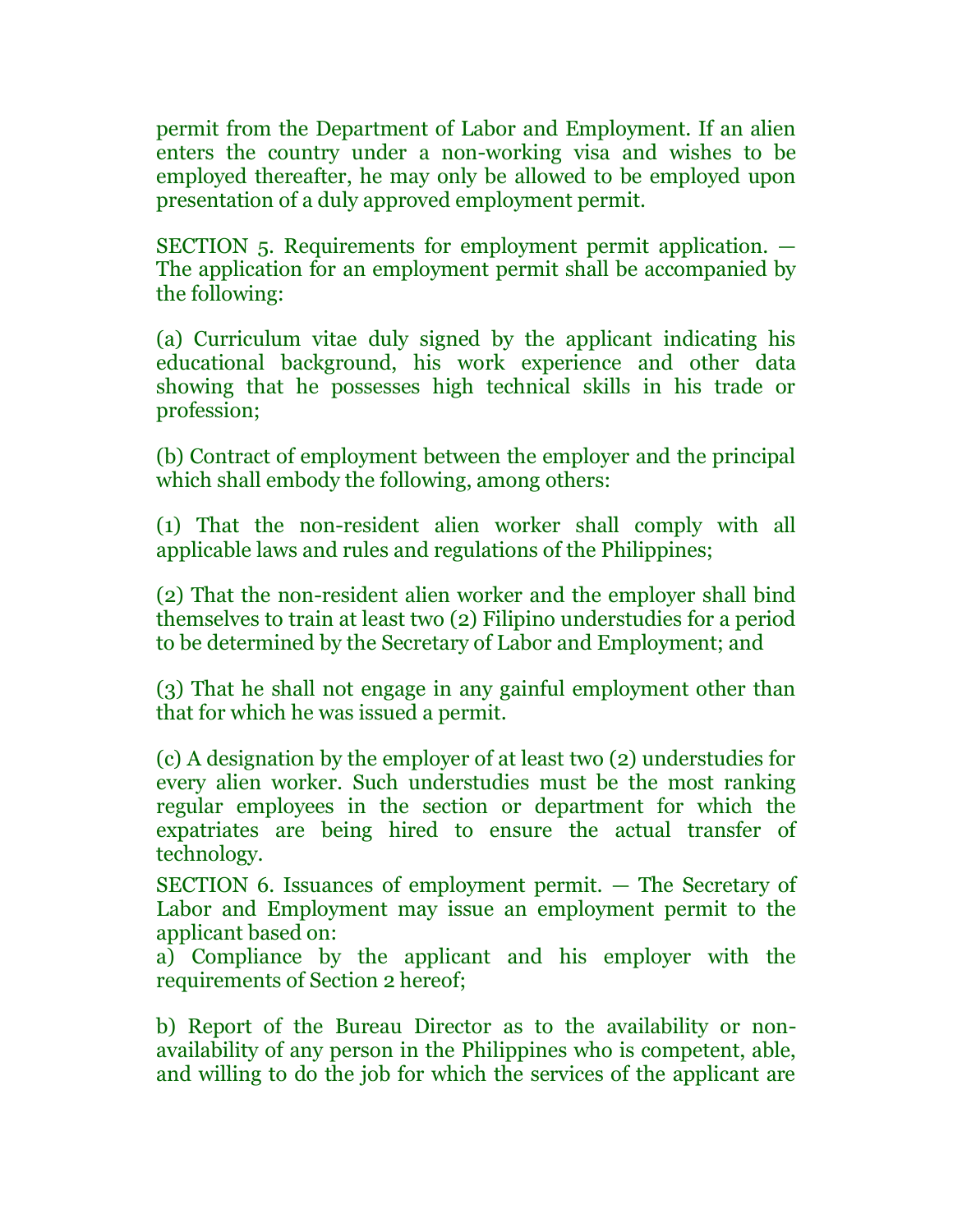desired;

c) His assessment as to whether or not the employment of the applicant will redound to the national interest;

d) Admissibility of the alien as certified by the Commission on Immigration and Deportation;

e) The recommendation of the Board of Investments or other appropriate government agencies if the applicant will be employed in preferred areas of investments or in accordance with imperatives of economic developments; and

f) Payments of a P100.00 fee.

SECTION 7. Duration of employment permit. — Subject to renewal upon showing of good cause, the employment permit shall be valid for a minimum period of one (1) year starting from the date of its issuance unless sooner revoked by the Secretary of Labor and Employment for violation of any provisions of the Code or of these Rules.

SECTION 8. Advice to Commission on Immigration and Deportation. — The Bureau shall advice the Commission on Immigration and Deportation on the issuance of an employment permit to an applicant.

SECTION 9. Understudy Training Program. — The employer shall submit a training program for his understudies to the Bureau within thirty (30) days upon arrival of the alien workers. The supervision of the training program shall be the responsibility of the Bureau and shall be in accordance with standards established by the Secretary of Labor and Employment.

# BOOK TWO National Manpower Development Program

# RULE I Definition of Terms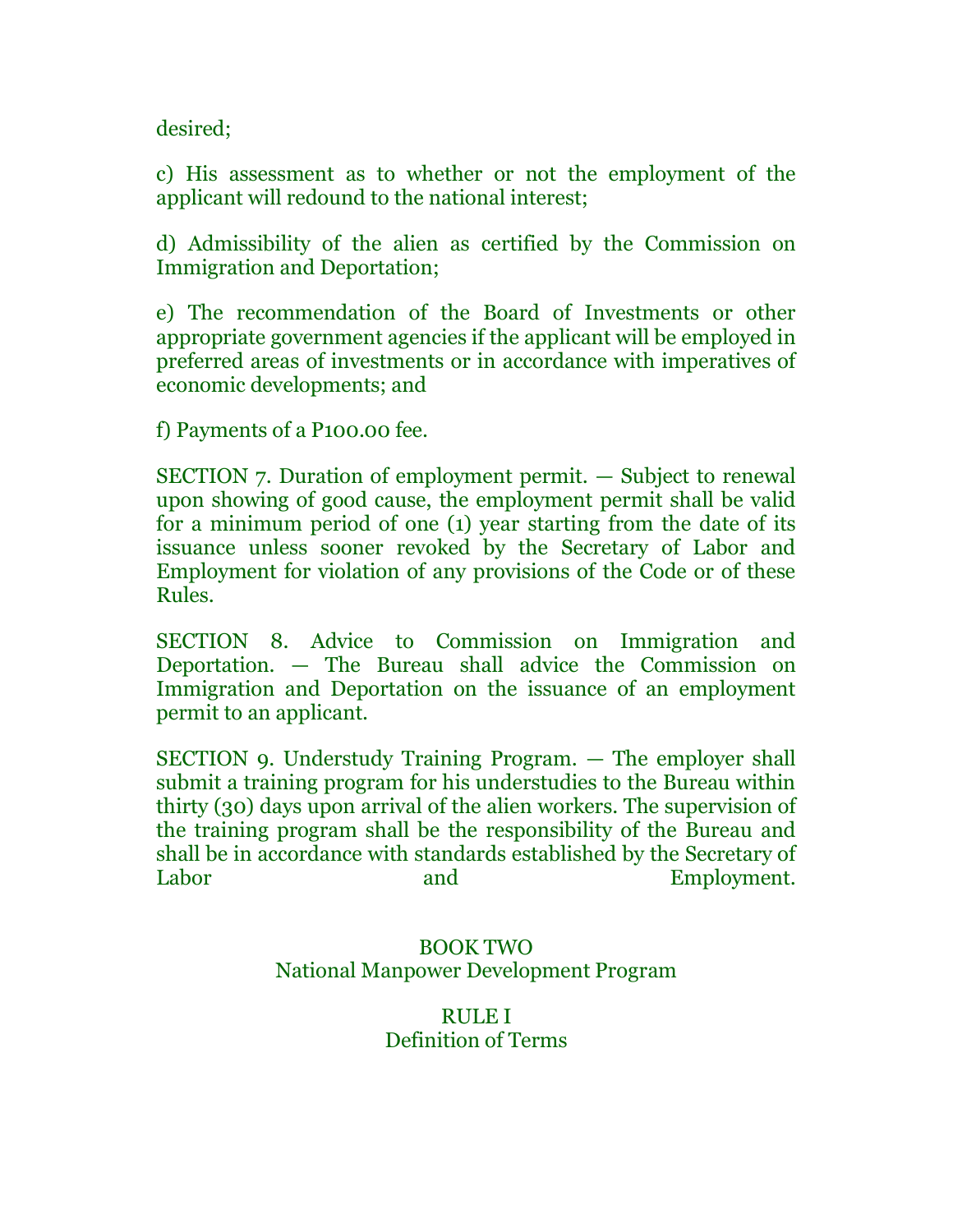SECTION 1. Definition of terms. —

(a) "Council" refers to National Manpower and Youth Council.

(b) "Human resources development" refers to the process by which the actual and potential labor force is made to systematically acquire greater knowledge, skills or capabilities for the nation's sustained economic and social growth.

(c) "Manpower" is that portion of the population which has actual or potential capability to contribute to the production of goods and services.

(d) "National Manpower Plan" refers to the plan formulated by the Council on the systematic determination of manpower requirements and supply of the sectors of the economy over a future period of time. It shall embody policies and strategies on how human resources can be improved in quality and productivity, how they can be efficiently allocated to various employments, with a view to accelerating the attainment of the country's overall economic and social objectives.

(e) "Training" is the systematic development of the attitude/knowledge/skill/behavior pattern required for the adequate performance of a given job or task.

(f) "Training in vocation" refers to a range of activities aimed at providing the skills, knowledge, and attitudes required for employment in a particular occupation, group, group of related occupations or functions in a field of economic activity.

(g) "Basic skills training" refers to the first stage of the learning process of a vocational character for a given task, job, occupation or group of occupations, aimed at developing the fundamental attitude/knowledge/ skill/behavior pattern to specified standards. This covers any of the following:

(1) "Pre-entry training" is a basic skills training for immediate entry into the working environment.

(2) "Accelerated training" is basic skills training of a short-term nature for jobs with a defined level of qualifications. This usually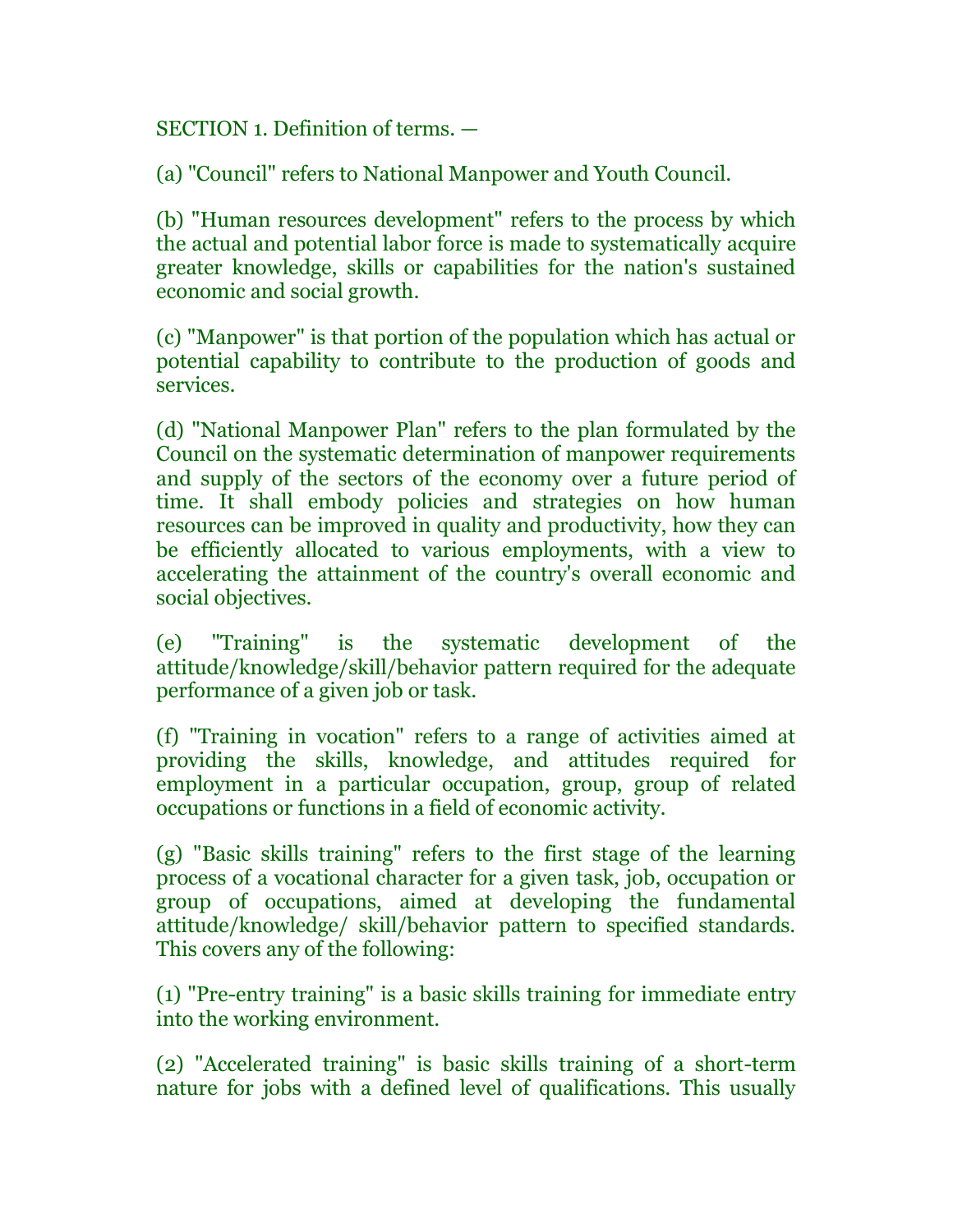refers to a rapid paced, condensed vocational training to fill immediate manpower needs.

(h) "Further training" refers to that part of vocational training which follows basic training, usually within the framework of a training program or scheme, for recognized qualifications. This covers any or all of the following:

(1) Upgrading — training for supplementary skills and knowledge in order to increase the versatility and occupational mobility of a worker or to improve his standard of performance.

(2) Updating — training to improve the performance of people in their occupation in respect to modern developments; new materials, tools, processes.

(3) Refresher — process of further training in work currently performed in order to improve job performance. This also refers to training to regain skills and knowledge which may have been partly forgotten as a result of length interruptions in the performance of an occupation.

(4) Specialization — training to consolidate, deepen and broaden skills and knowledge for a particular task, function or aspect of a worker's occupation.

(5) Retraining for the acquisition of skills and knowledge required in an occupation other than the one for which the person originally trained.

(i) "Entrepreneurship training" refers to the training schemes to develop persons for self-employment or for organizing, financing and/or managing an enterprise.

(j) "Cooperative settlement training" refers to the training of a group of young people or farmer families in modern methods in agriculture and cooperative living and subsequently to organize and locate them in cooperative settlement.

(k) "Instructor training" is aimed at developing capacities of persons for imparting attitudes, knowledge, skills and behavior patterns, required for specific jobs, tasks, occupations or group of related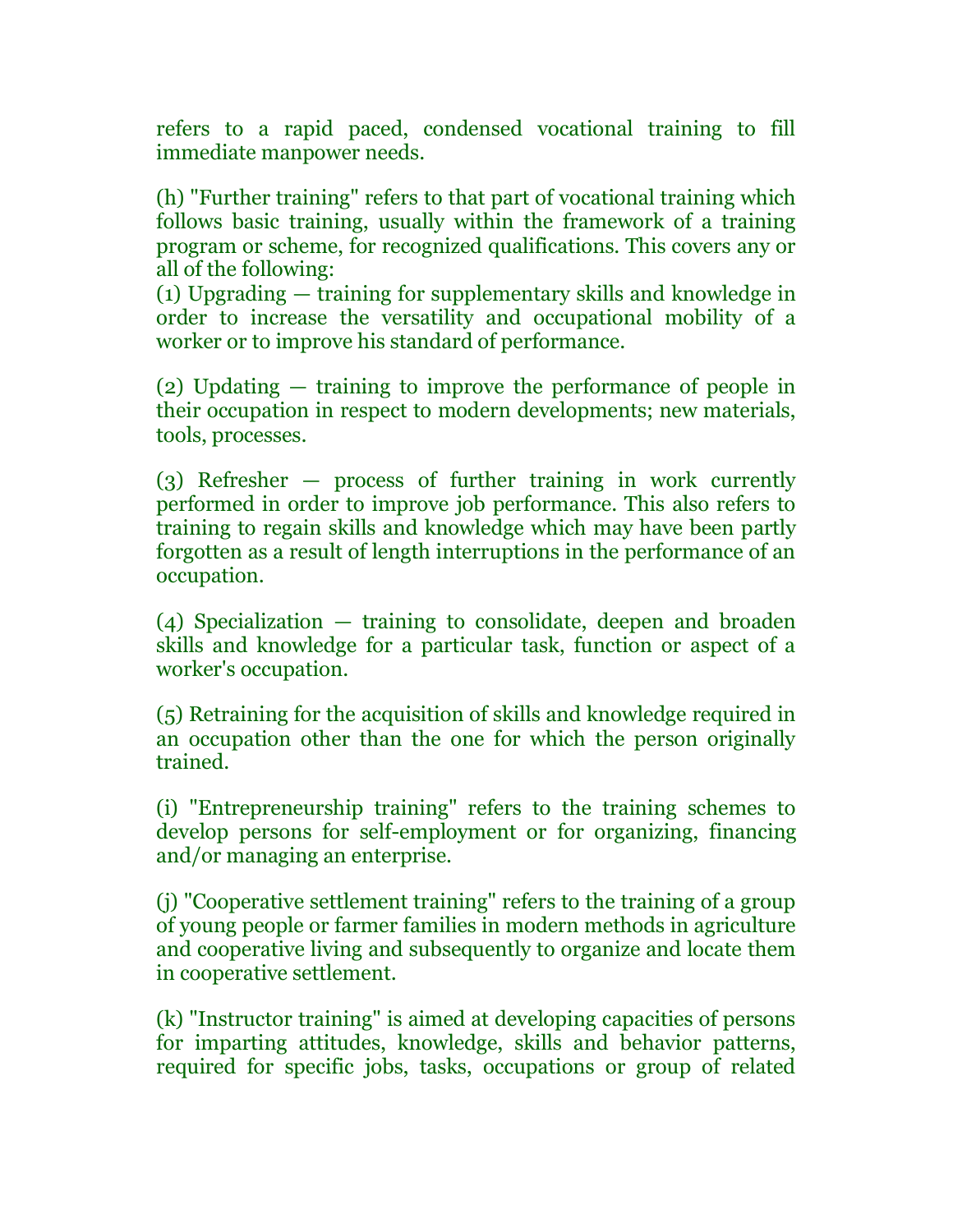occupations.

(l) "Vocational preparation training" refers to a range of training activities primarily aimed at the youth and covering any or all of the following:

(1) First introduction to work of a vocational character covering a range of occupational activities;

(2) Preparing the youth for choosing an occupation or a line of training;

(3) Acquainting the youth with different materials, tools, machines, procedures and elementary theoretical knowledge relevant to a group of occupations;

(4) Providing the youth with working methods and standards expected at work; and

(5) Giving the youth basic knowledge about contributions which they may be able to make to the economic and social development of the country.

(m) "Special project training" refers to an organized activity or sets of activities in aid of human resources development which do not fall squarely under any of the previously described types of activities.

(n) "Skills standards" refers to a level or graduated levels of proficiency generally accepted by industry in specific jobs, tasks, trades or occupations.

(o) "Trade" refers to any industrial craft or artisan occupation which is officially or traditionally recognized as requiring special qualifications which can only be acquired through lengthy training, experience, and practical and theoretical instruction.

(p) "Trade test" refers to examination or test to determine whether a person meets the standards of a particular trade.

(q) "Employment" refers to remunerative work either for an employer or self-employment.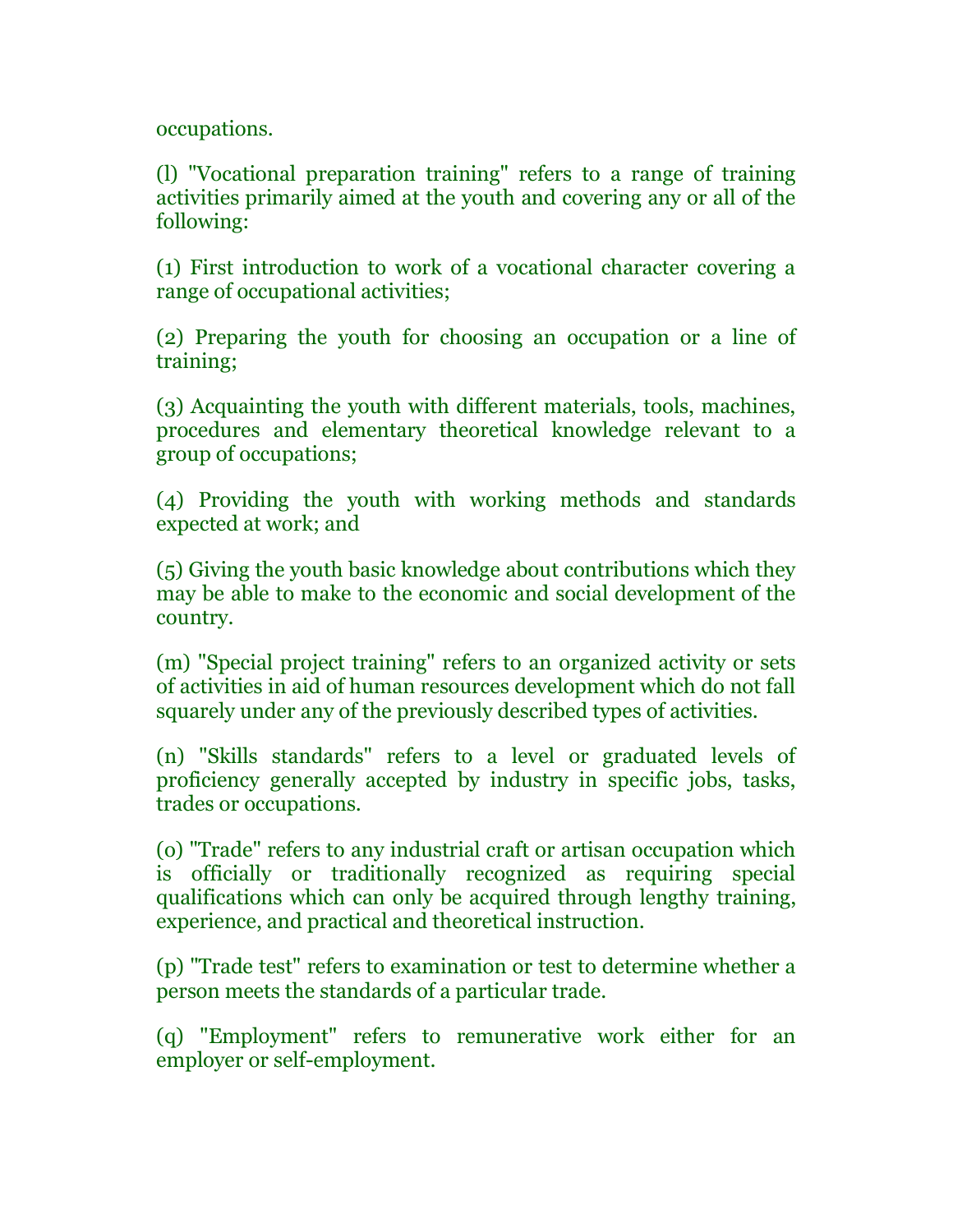(r) "Occupation" refers to the collection of jobs which is sufficiently similar with regard to their main task to be grouped together under a common title.

(s) "Job" refers to all the tasks carried out by a particular person in the completion of his prescribed duties.

(t) "Task" refers to a major element of work or combination of elements by means of which a specific result is achieved.

# RULE II

### Functions and Areas of Responsibility

SECTION 1. Functions of the Council. — The Council shall take charge of the training and development of human resources, institutions, and formulate such integrated plans, policies, programs, and projects that will ensure efficient and proper allocation, accelerated development and optimum utilization of the nation's manpower, and thereby promote employment and accelerate economic and social growth.

SECTION 2. National manpower plan. — The Council shall:

(a) Formulate a long term plan which shall be the controlling plan for the development of manpower resources for the entire country;

(b) Carry out the approved manpower plan, and promulgate policies and standards for manpower and youth development calculated to develop and upgrade occupational skills of the labor force.

SECTION 3. Administration of training programs. — To integrate national manpower development efforts, the Council shall coordinate all manpower training schemes, except apprenticeship and learnership programs, particularly those having to do with the setting of skills standards. The Council may regulate existing manpower training programs of the government and the private sector to make them conform with national development programs, and for this purpose all manpower training programs shall be reported to the Council.

SECTION 4. Regional manpower development offices. — The Council shall establish regional manpower development offices for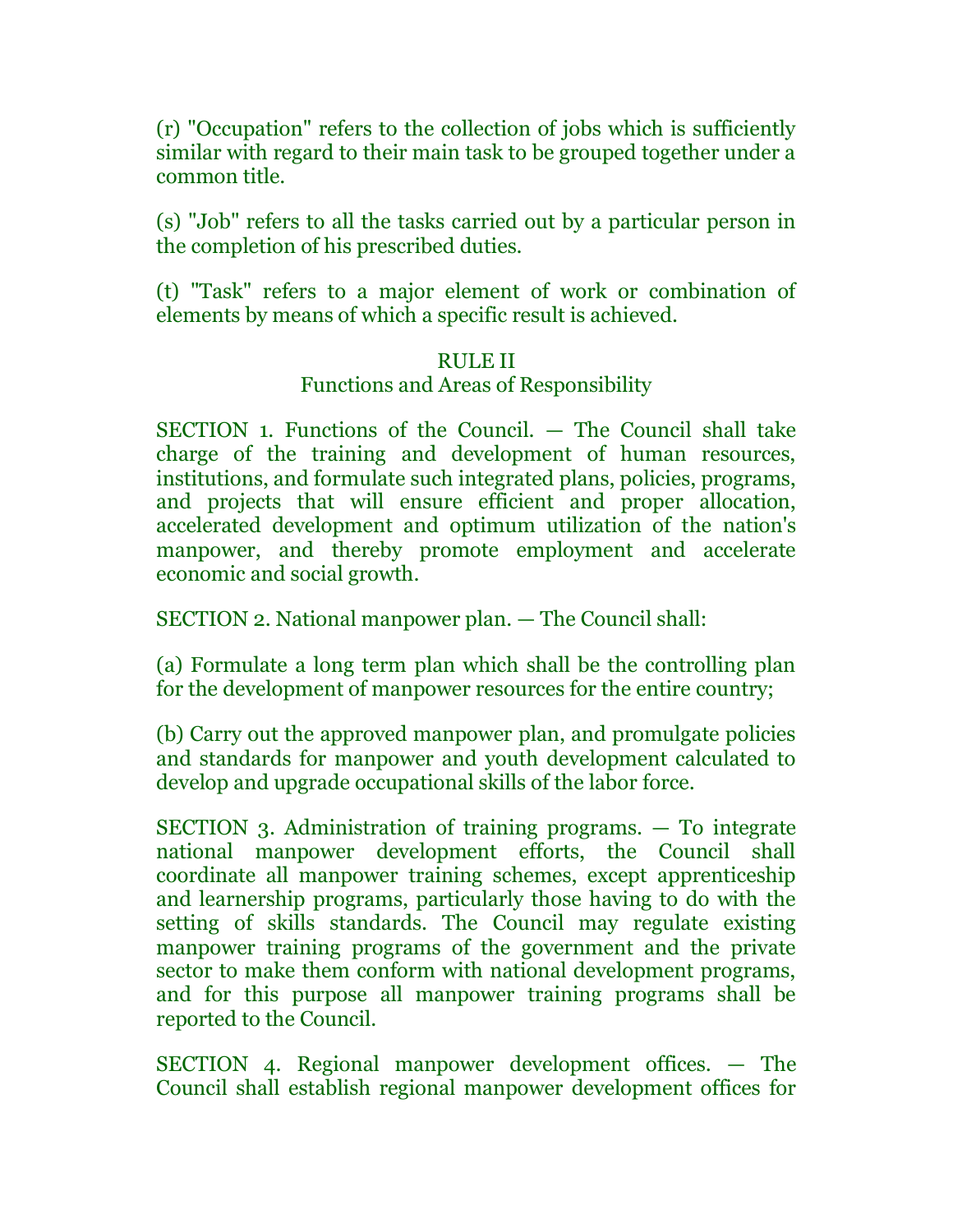the effective supervision, coordination and integration of manpower training centers, programs and projects, and all human resources development efforts in their respective jurisdictions.

SECTION 5. Industry boards. — The Council shall set up industry boards to assist in the establishment of manpower development schemes, trade and skills standards and such other functions as will provide direct participation of employers and workers in the fulfillment of Council objectives.

SECTION 6. Incentive scheme. — The Council shall establish an incentive scheme which shall provide additional tax deduction to persons or enterprises undertaking development programs, other than apprenticeship, as approved by the Council.

SECTION 7. Research. — The Council shall conduct continuous assessment and study of the nature, behavior and use of the country's stock of human resources and study areas directly or indirectly related to human resources development. This it shall do by way of:

(a) Engaging directly in studies, researches and surveys; and

(b) Engaging the services of duly recognized and competent individuals, groups of individuals, institutions, schools and universities or research outfits, through contracts, grants or any appropriate arrangement.

In any case, documents, materials or whatever output or results from the activities above shall form part of the property of the Council.

SECTION 8. Evaluation. — The Council shall evaluate the output of human resources development programs to gear educational and training objectives to requirements of the annual investment priorities plan and maximum economic growth.

SECTION 9. Training assistance. — The Council shall provide training assistance to any employer or organization upon approval of an appropriate project proposal.

SECTION 10. Employment promotion schemes. — The Council shall adopt employment promotion schemes to channel unemployed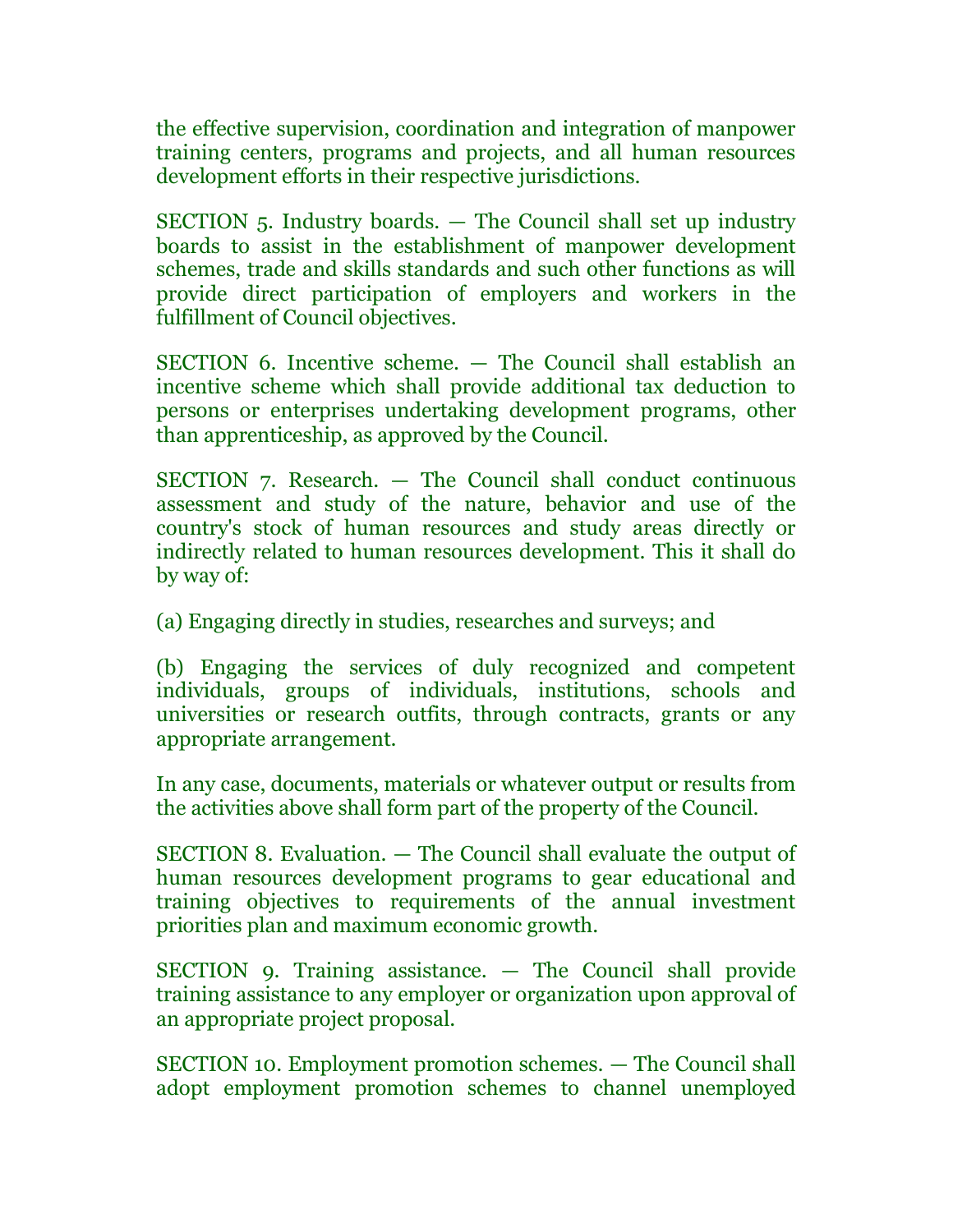youth to meet manpower shortages or other occupations.

SECTION 11. Director-General authorized to enter into agreements. — The Director-General, acting on behalf of the Council, shall enter into agreements necessary to implement manpower programs, and act upon nominations of Philippine citizens for training in other countries.

SECTION 12. Coordination of employment service. — The Council shall coordinate employment service activities with the Bureau of Employment Services particularly in the measurement of unemployment and under-employment, the conduct of local manpower resources surveys and occupational studies including an inventory of the labor force, and the establishment as well as maintenance without charge of a national register of technicians and other skilled manpower who have successfully completed training programs under the Council, including its periodic publication, and the maintenance of an adequate and up-to-date system of employment information.

SECTION 13. National standards of trade skills. — The Council shall establish and implement a national standards of trade skills, testing and certification.

SECTION 14. Administration of technical assistance programs. — The Council shall exercise authority, administration, and jurisdiction over ongoing technical assistance programs and grants-in-aids for manpower and youth development, both local and foreign, through a system that shall be formulated by the Council.

SECTION 15. Annual report to the President. — The Council shall report annually to the President on the progress of the Manpower Plan.

## RULE III

# Training and Development

SECTION 1. Responsibility of the NMYC for training and development. — The NMYC shall provide, through its Secretariat, instructor training, entrepreneurship development, training in vocations, trades and other fields of employment, and assist any employer or organization in developing training schemes under such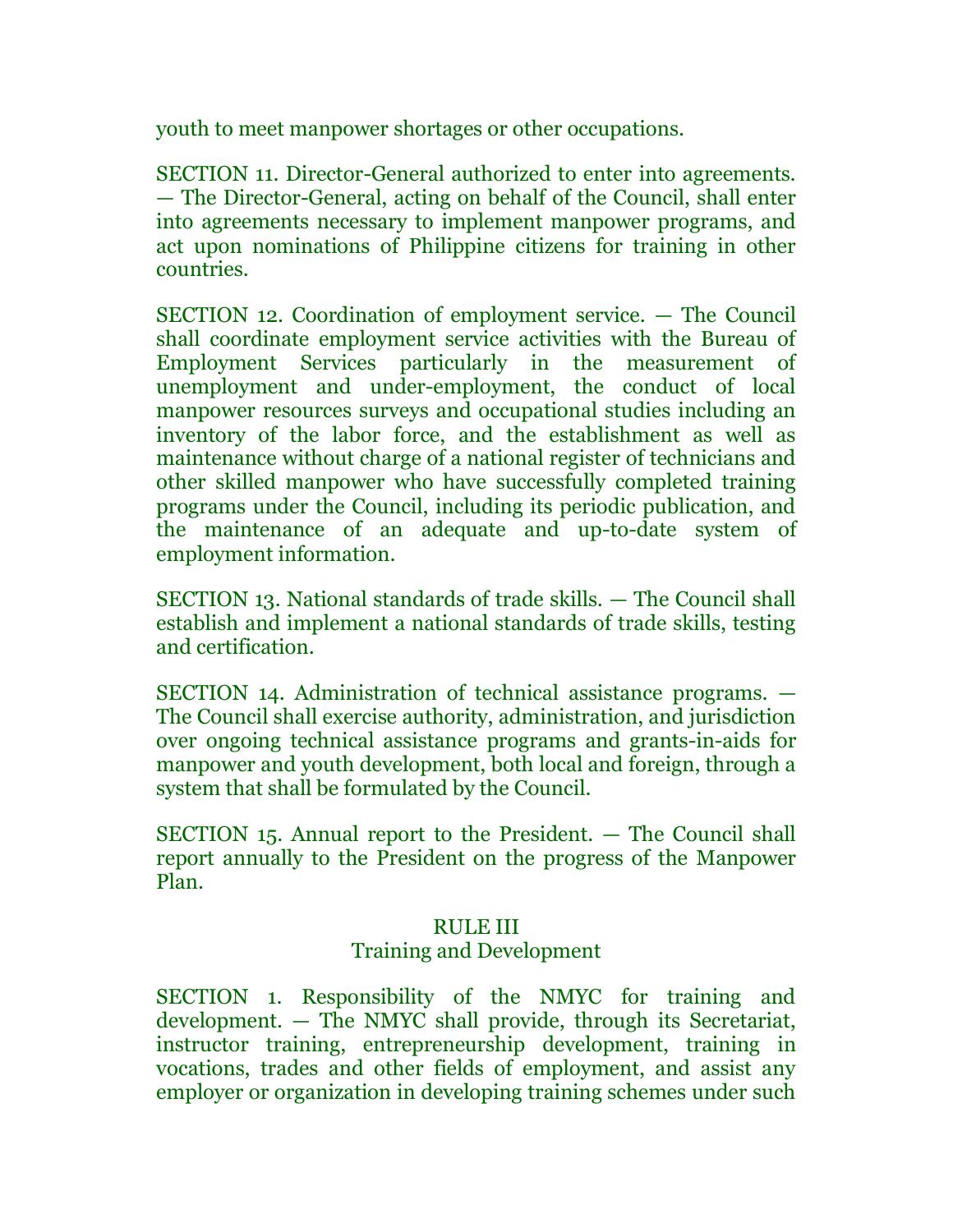rules and regulations as the Council may establish for this purpose.

SECTION 2. Integration of training programs. — The Council shall coordinate all manpower training schemes, apprenticeship and learnership programs, particularly the setting of skills standards. It may regulate existing manpower training programs of the government and the private sector to make them conform with the national development programs.

SECTION 3. Obligation to report. — All manpower training programs, whether in the government or in the private sector shall be reported to the Council in a form to be prescribed by it.

SECTION 4. Application for NMYC assistance. — Any person or entity, private or public, that is engaged or desires to engage in training may request the NMYC for assistance by filing with its Director-General an appropriate project proposal.

SECTION 5. Requirements of training program proposal. — The training program proposal shall be submitted in the form prescribed by the NMYC. The proposal shall include, among others the following:

(a) Objectives of training;

(b) Type of training, whether for basic skills training, further training, instructor training, cooperative settlement training, entrepreneurship training, vocational preparation training, and special projects training;

(c) Training schedules and program of activities;

(d) Educational background of the trainee;

(e) Course content or syllabus;

- (f) Personnel requirements (training staff);
- (g) Estimate of supplies and materials required;
- (h) Training facilities and equipment;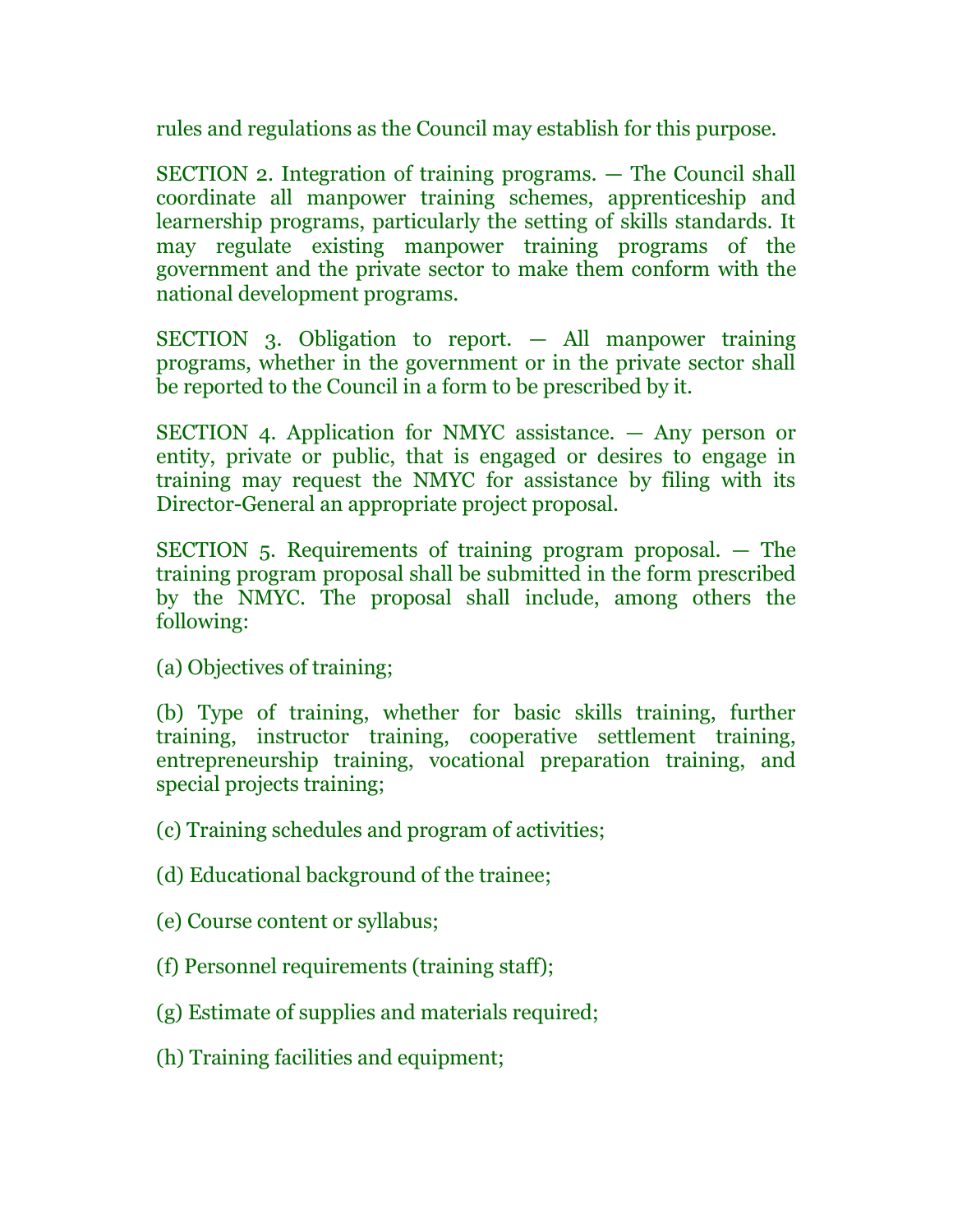(i) Cost estimates and budgetary allocation.

SECTION 6. Actions on application for training assistance. — The Director-General shall approve or disapprove the application within ninety (90) calendar days from submission thereof.

SECTION 7. Criteria for approval. — The applicant shall qualify for assistance if he can establish to the satisfaction of the Director-General that the project for which training assistance is being sought falls under NMYC priorities, is feasible, is labor-intensive, has the built-in-capacity for job creation and placement, and that the applicant is in a position to comply with the minimum requirements set by NMYC on training facilities, training staff, course syllabus and training methodology.

SECTION 8. Allowable training expenses. — The training assistance of NMYC shall be in the form of personal services, travelling expenses, equipment, training tools, training supplies and materials, and a reasonable amount for contingencies.

SECTION 9. Termination of training project. — The Director-General may terminate any training program or project should evaluation prove that the training center/project has not complied with any of the requirements of the approved project proposal or should there be violation of any of the provisions of the relevant Memorandum Agreement.

SECTION 10. Incentive scheme. — An additional deduction from taxable income of one-half of the value of labor training expenses incurred for developing or upgrading the productivity and efficiency of unskilled labor or for management development programs shall be granted to the person or enterprise concerned, provided such training program is approved by the Council and provided further that such deduction shall not exceed 10 percent of direct labor wage.

There shall be a review of the said scheme two years after its implementation.

SECTION 11. Coverage of the incentive scheme. — Subject to the limitations prescribed by law and these Rules, training expenses incurred in connection with organized manpower training programs may be deducted from the taxable income of the person or enterprise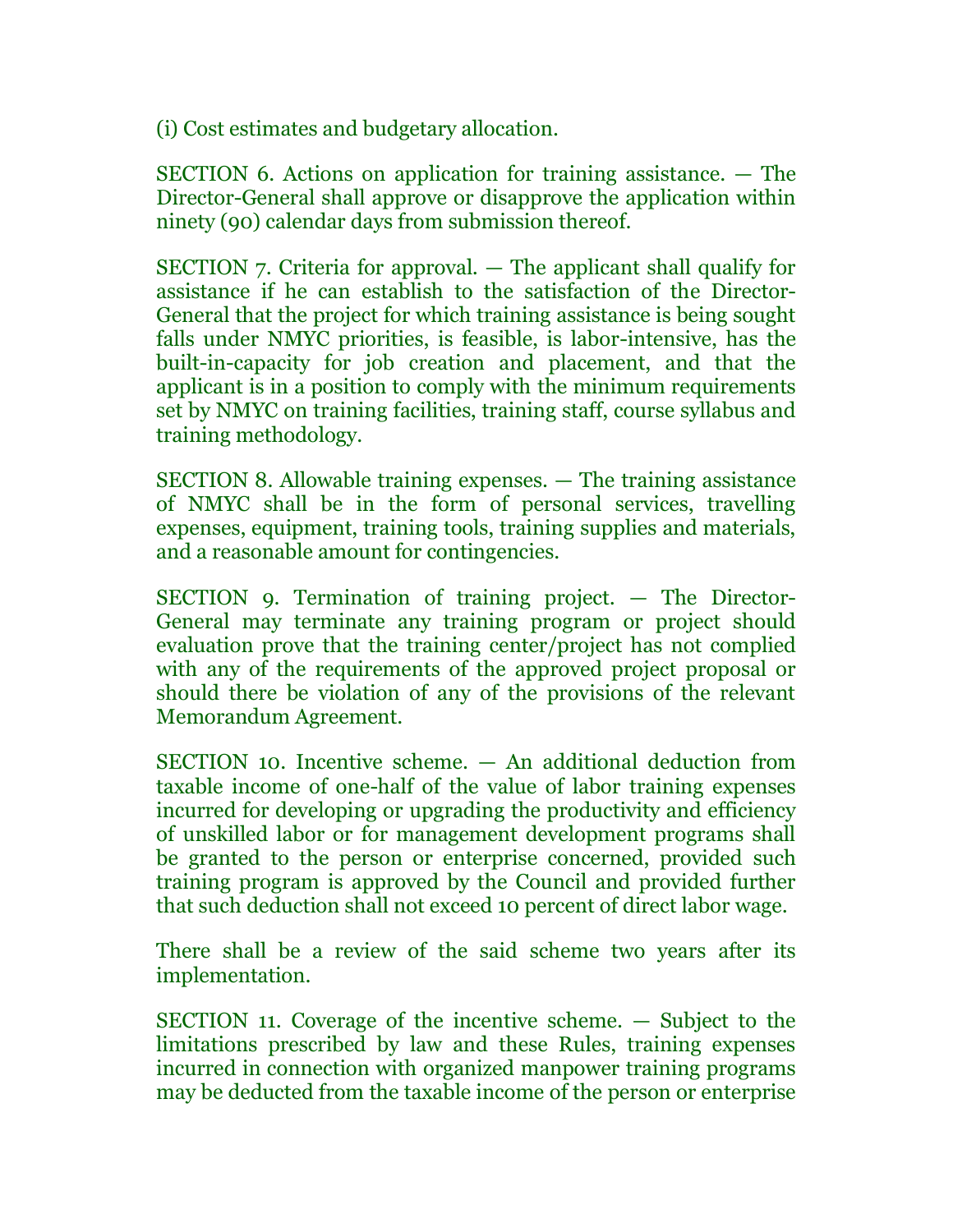concerned, provided such training programs shall have been submitted to the NMYC for evaluation and approval except those covered by the apprenticeship program. Training programs undertaken by training institutions and/or associations operating for profit shall not qualify under this incentive scheme.

### RULE IV

### Industry Boards

SECTION 1. NMYC to establish industry boards. — The Council shall establish industry boards to assist in the establishment of manpower development schemes, trades and skills standards and such other functions as will provide direct participation of employers and workers in the fulfillment of the Council's objectives in accordance with the guidelines to be established by the Council in consultation with the National Economic and Development Authority.

The maintenance and operation of the Industry Boards shall be financed through a funding scheme under such rates of fees and manner of collection and disbursement as may be determined by the Council.

SECTION 2. Preparatory activities. — In setting up such industry boards as may be necessary, the NMYC shall:

(a) Establish in consultation with industry and appropriate government agencies an Industry Classification Scheme for the whole economy;

(b) Determine priority industries where Industry Boards should be set up; and

(c) Establish criteria for determining to which industry board a certain firm or establishment properly belongs.

SECTION 3. Powers of the NMYC over the industry boards. — The NMYC shall have the power and authority: (a) To determine the composition of the industry boards;

(b) To establish the scope of authority, functions and relationships of the boards vis-a-vis other agencies and organizations; and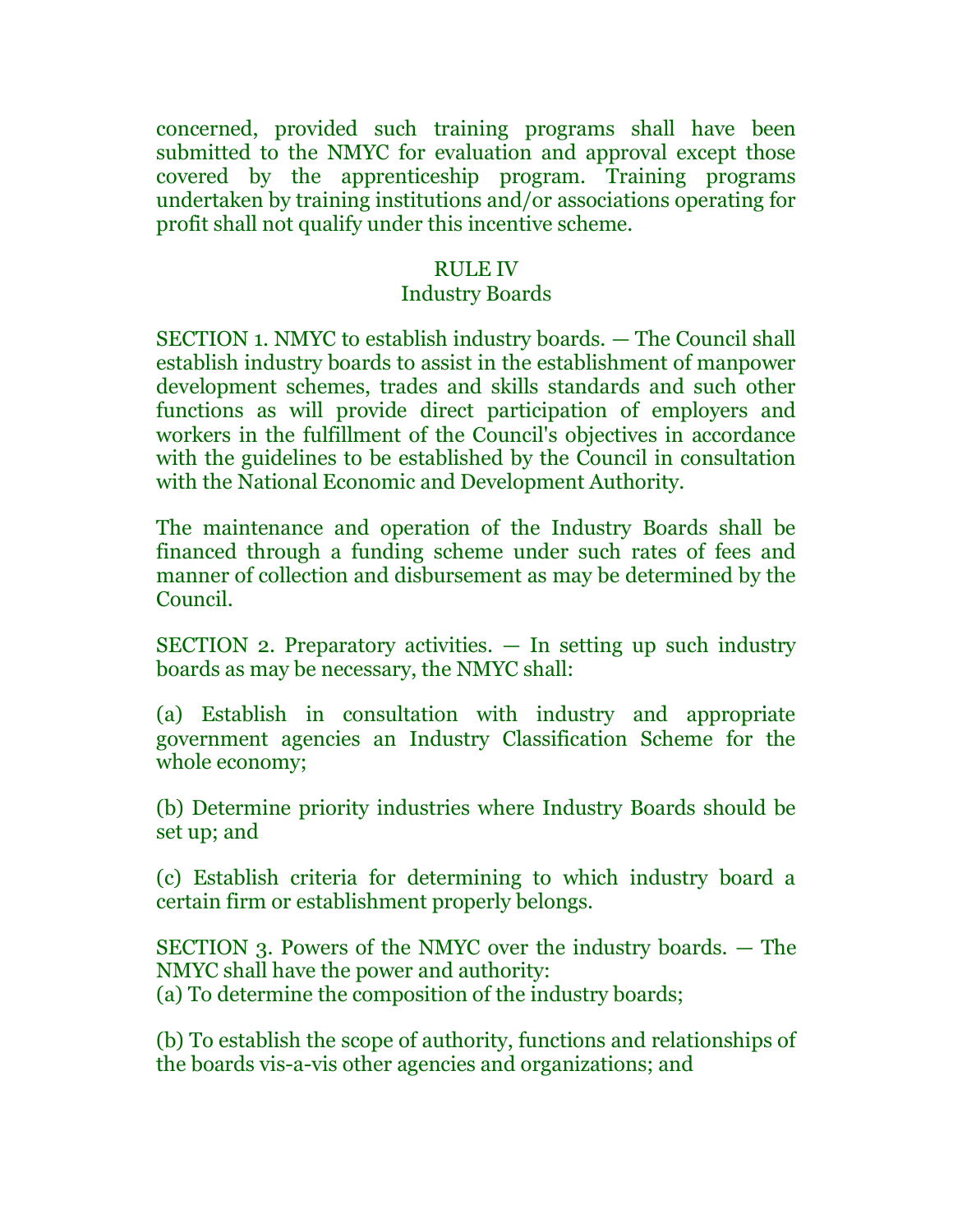(c) To determine the mode of financing for the boards.

# RULE V

# National Skills Standards

SECTION 1. Establishment of skills standards. — There shall be national skills standards for industry trades to be established by the Council in consultation with employers' and workers' organizations and appropriate government authorities. The Council shall thereafter administer the national skills standards.

SECTION 2. Objectives.  $-$  (a) To improve the level of skills of workers in industry;

(b) To assist in the development of human resources by providing a precise means of assessing the skilled manpower of the country, both qualitatively and quantitatively; and

(c) To improve industrial relations by providing common ground for negotiations between employers and workers relating to terms and conditions of skilled workers.

SECTION 3. Composition. — There shall be set up a National Committee on Trade Skills Standards, Testing and Certification, composed of the Director-General as Chairman, the Director of the National Manpower Skills Center, the Director of the Bureau of Apprenticeship, and one representative each from industrial employers, industrial workers, Department of Education, Culture and Sports, Department of Trade and Industry, organizations of mechanical engineers, electrical/electronic engineers, and civil engineers.

SECTION 4. Functions. — The National Committee on Trade Skills Standards, Testing and Certification shall have the following functions and responsibilities:

(a) To propose for the approval of the Council national trade skills standards for various trades and occupations;

(b) To approve trade tests appropriate to each national trade skill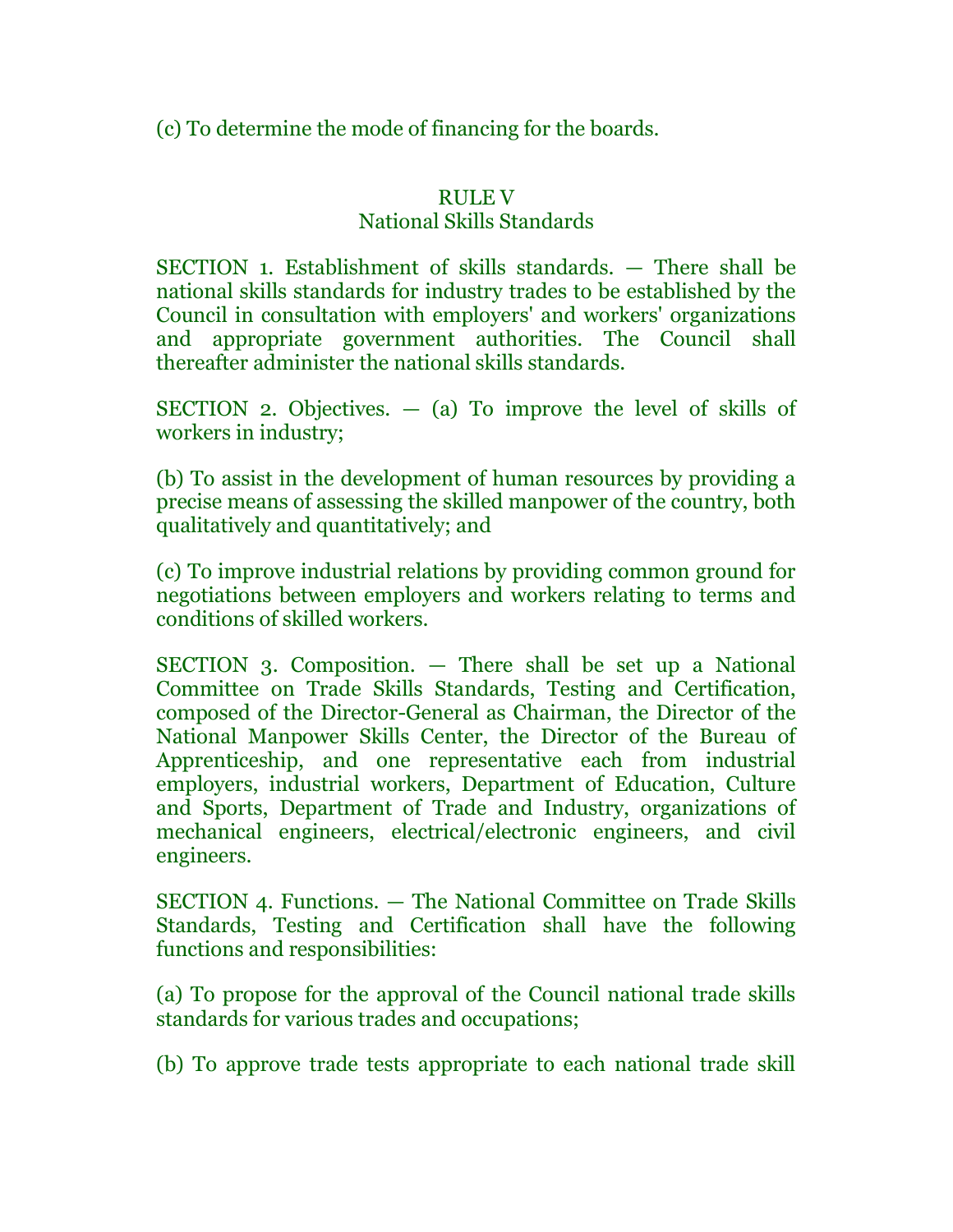standards;

(c) To appoint trade committees of experts to advise the National Committee on the content of national trade skills standards and the form of the trade tests; and

(d) To advise generally on the implementation of the national trade skills standards, testing and certification program.

SECTION 5. Trade committees. — There shall be created trade committees to be composed of experts from government, employers, and employees' sectors, to advise the National Committee on the content of the standards and the appropriate trade tests.

SECTION 6. Trade testing board. — Trade testing and certification shall be carried out by a Trade Testing Board composed of three persons representing government, employers and workers to be chosen by the National Committee.

# RULE VI

Apprenticeship Training and Employment of Special Workers

SECTION 1. Objectives. — The promotion, development, and maintenance of apprenticeship programs shall have the following objectives:

(a) To meet the needs of the economy for training manpower in the widest possible range of employment;

(b) To establish a national apprenticeship program through the participation of employers, workers, government, civic and other groups; and

(c) To establish apprenticeship standards for the protection of apprentices and upgrading of skills.

# SECTION 2. Definition of terms. —

(a) "Apprenticeship" means any training on the job supplemented by related theoretical instructions involving apprenticeable occupations and trades as may be approved by the Secretary of Labor and Employment.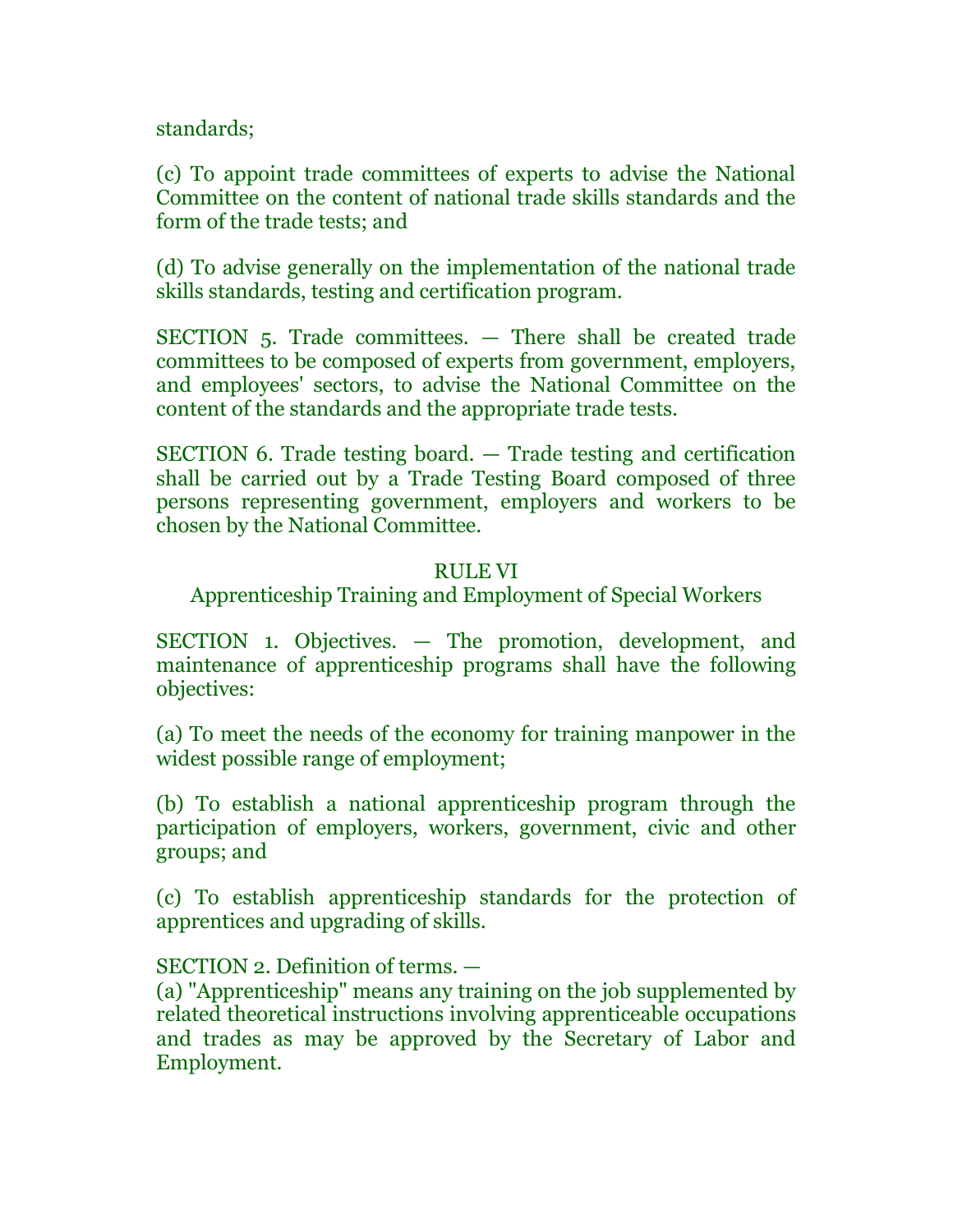(b) "Apprentice" is a worker who is covered by a written apprenticeship agreement with an employer.

(c) "Apprenticeship agreement" is a written employment contract wherein the employer binds himself to train the apprentice and the latter in turn agrees to work for the employer.

(d) "Apprenticeable occupation" means any trade, form of employment or occupation approved for apprenticeship by the Secretary of Labor and Employment, which requires for proficiency more than three months of practical training on the job supplemented by related theoretical instructions.

(e) "Apprenticeship standards" means the written implementing plans and conditions of an apprenticeship program.

(f) "Bureau" means the Bureau of Apprenticeship.

(g) "Employer" means the individual firm or any other entity qualified to hire apprentice under the Code.

(h) "On the job training" is the practical work experience through actual participation in productive activities given to or acquired by an apprentice.

(i) "Related theoretical instructions" means technical information based on apprenticeship standards approved by the Bureau designed to provide the apprentice theoretical competence in his trade.

(j) "Highly Technical Industries" means trade, business, enterprise, industry, or other activity, which is engaged in the application of advanced technology.

SECTION 3. Voluntary nature of apprenticeship program. — The organization of apprenticeship program shall be primarily a voluntary undertaking of employers, except as otherwise provided.

SECTION 4. Venue of on-the-job training. — The practical aspect of on-the-job training of apprentices may be undertaken:

(a) In the plant, shop or premises of the employer or firm concerned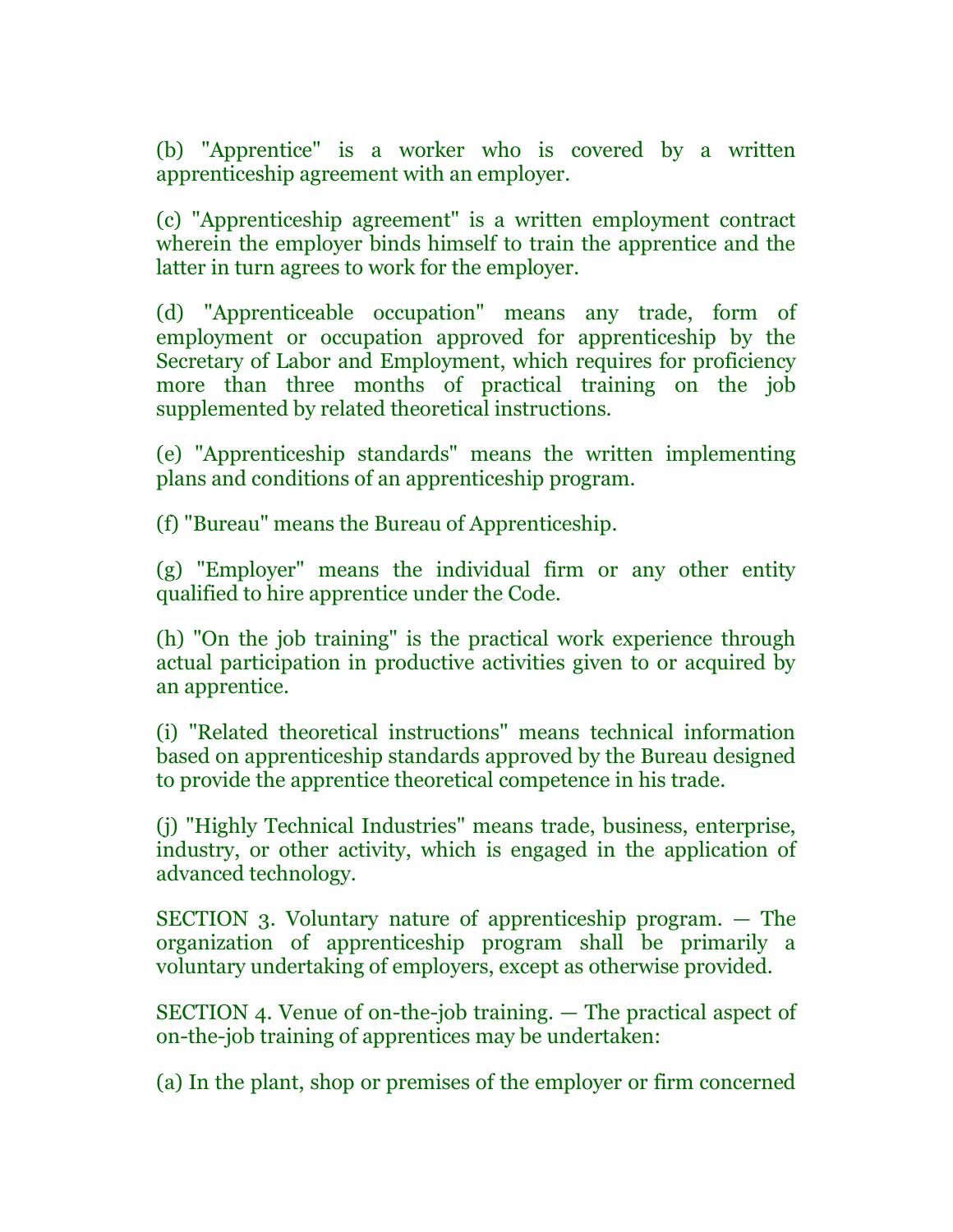if the apprenticeship program is organized by an individual employer or firm;

(b) In the premises of one or several firms designated for the purpose by the organizer of the program if such organizer is an association of employers, civic group and the like; and

(c) In a Department of Labor and Employment Training Center or other public training institutions with which the Bureau has made appropriate arrangements.

SECTION 5. On-the-job training to be explicitly described. — The manner in which practical or on-the-job training shall be provided must be specifically described in the apprenticeship standards of a particular program.

SECTION 6. Recognition of apprenticeship programs. — To enjoy the benefits which the Bureau or other government agencies may extend to duly recognized apprenticeship programs, an employer shall submit in quadruplicate to the Training Section of the appropriate Apprenticeship Division of the appropriate Regional Office the apprenticeship standards of the proposed program prepared in accordance with guidelines set by the Bureau.

If the apprenticeship standards are found in order, a certificate of recognition shall be issued by the Apprenticeship Division concerned within five (5) days from receipt thereof.

SECTION 7. Benefits accruing to recognition. — An entity with a recognized apprenticeship program shall be entitled to technical and other assistance from the Bureau and other government agencies and to the corresponding training-expense deduction from its income tax. The rate of such tax deduction incentive and the procedure of availment thereof are provided in Section 42 of this Rule.

SECTION 8. Trades to be included in apprenticeship programs. — Only trades and occupations declared apprenticeable by the Secretary of Labor and Employment may be included in apprenticeship programs.

SECTION 9. Who may establish programs. — Any entity, whether or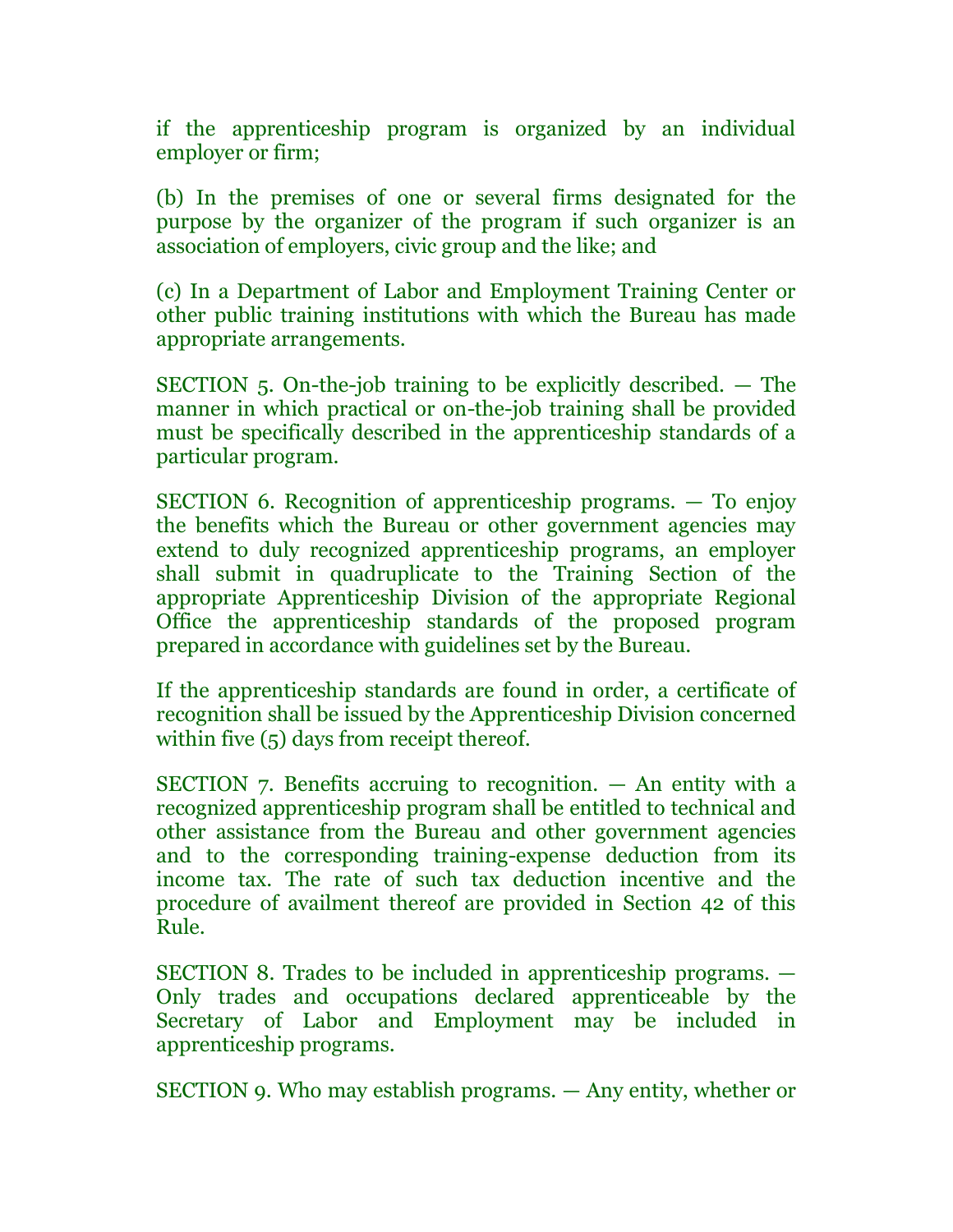not organized for profit may establish or sponsor apprenticeship programs and employ apprentices.

SECTION 10. Assistance by non-profit entities. — In lieu of organizing programs, non-profit entities may:

(a) Execute an agreement with firms of their choice with on-going apprenticeship programs, directly or through the Department of Labor and Employment, assuming responsibility for training deserving apprentices selected by an employer who shall pay the apprentices;

(b) Give financial and other contributions for the promotion of apprenticeship programs; or

(c) Provide other forms of assistance.

Apprentices who train under such programs shall be properly identified in apprenticeship agreements with the employer. However, responsibility for compliance with employees' compensation, social security, medicare and other labor laws shall remain with the employer who benefits from the productive efforts of the apprentices.

SECTION 11. Qualifications of apprentices. — To qualify as apprentice, an applicant shall:

(a) Be at least fifteen years of age; provided those who are at least fifteen years of age but less than eighteen may be eligible for apprenticeship only in non-hazardous occupations;

(b) Be physically fit for the occupation in which he desires to be trained;

(c) Possess vocational aptitude and capacity for the particular occupation as established through appropriate tests; and

(d) Possess the ability to comprehend and follow oral and written instructions.

Trade and industry associations may, however, recommend to the Secretary of Labor and Employment appropriate educational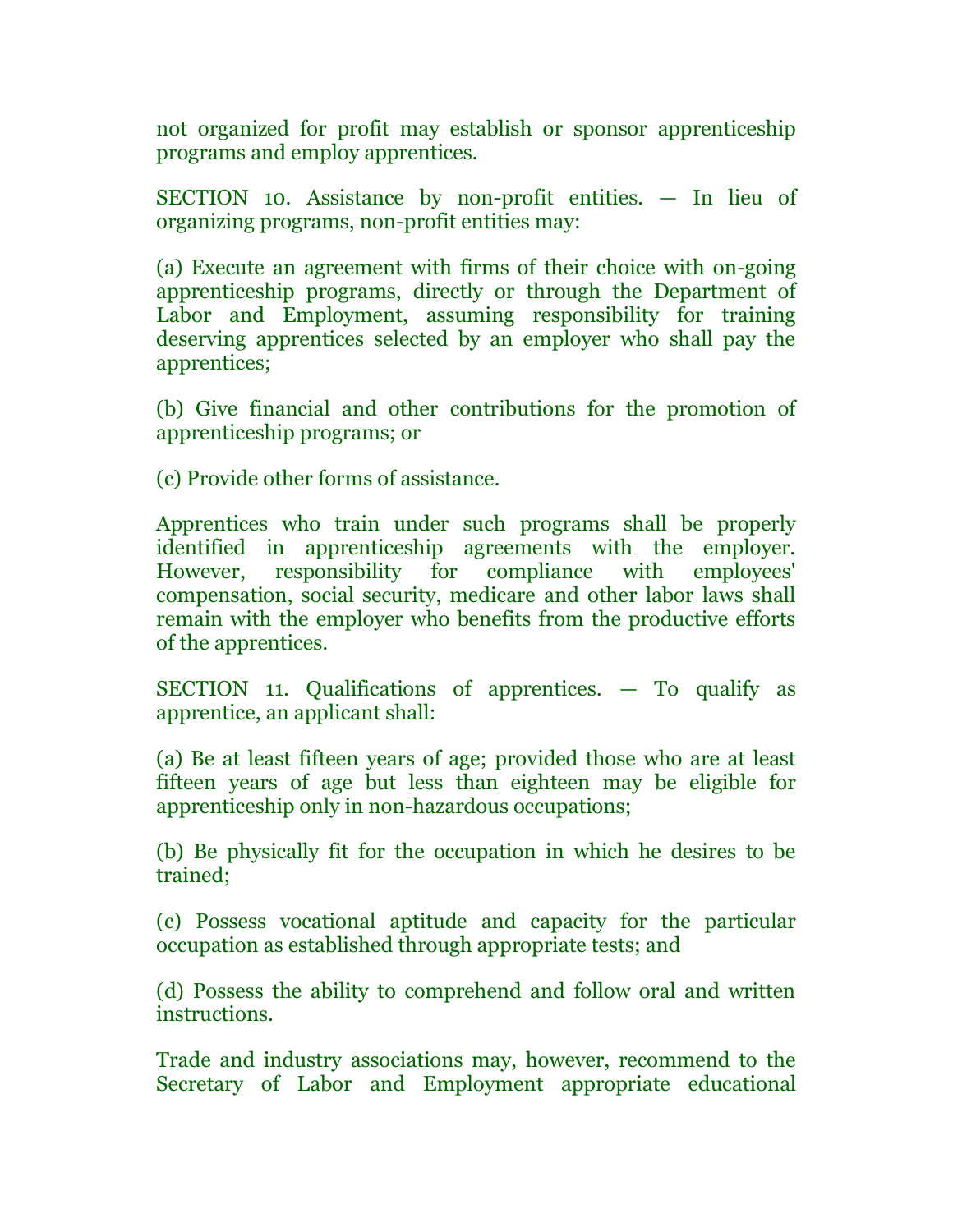qualifications for apprentices in certain occupations. Such qualifications, if approved, shall be the educational requirements for apprenticeship in such occupations unless waived by an employer in favor of an applicant who has demonstrated exceptional ability. A certification explaining briefly the ground for such waiver, and signed by the person in charge of the program, shall be attached to the apprenticeship agreement of the applicant concerned.

SECTION 12. Aptitude tests. — An employer who has a recognized apprenticeship program shall provide aptitude tests to apprenticeapplicants. However, if the employer does not have adequate facilities, the Department of Labor and Employment may provide the service free of charge.

SECTION 13. Physical fitness. — Total physical fitness need not be required of an apprentice-applicant unless it is essential to the expeditious and effective learning of the occupation. Only physical defects which constitute real impediments to effective performance as determined by the plant apprenticeship committee may disqualify an applicant.

SECTION 14. Free physical examination. — Physical examination of apprentice-applicant preparatory to employment shall be provided free of charge by the Department of Health or any government hospital. If this is not feasible, the firm or entity screening the applicant shall extend such service free of charge.

Any entity with an apprenticeship program may elect to assume the responsibility for physical examination provided its facilities are adequate and all expenses are borne exclusively by it.

SECTION 15. Apprenticeable trades. — The Bureau shall evaluate crafts and operative, technical, nautical, commercial, clerical, technological, supervisory, service and managerial activities which may be declared apprenticeable by the Secretary of Labor and Employment and shall have exclusive jurisdiction to formulate model national apprenticeship standards therefor.

SECTION 16. Model standards. — Model apprenticeship standards to be set by the Bureau shall include the following:

(a) Those affecting employment of apprentices under different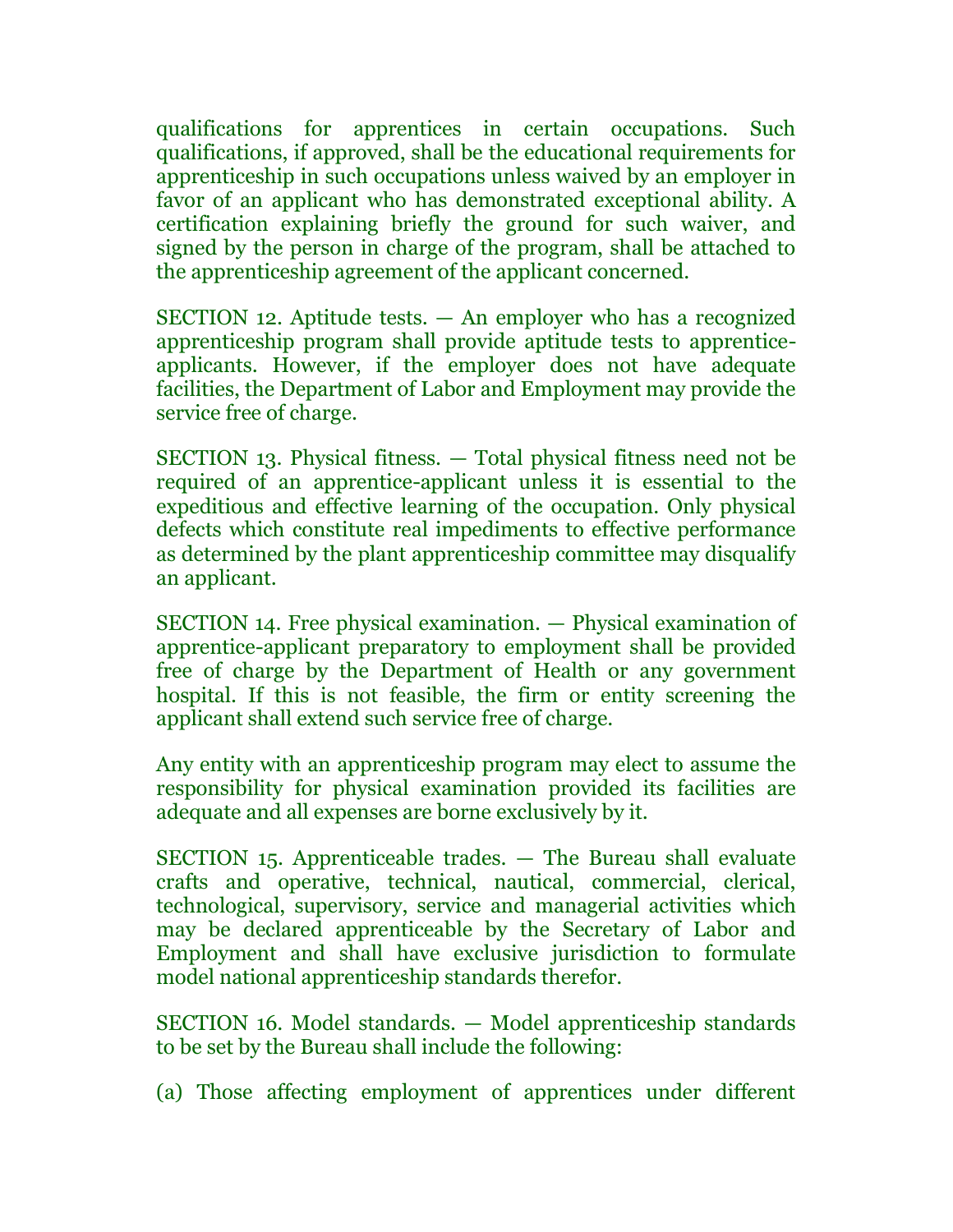occupational conditions;

(b) Those involving theoretical and proficiency tests for apprentices during their training;

(c) Areas and duration of work and study covered by on-the-job training and theoretical instructions of apprenticeable trades and occupations; and

(d) Those referring to the qualifications of trainers of apprentices.

SECTION 17. Participation in standards setting. — The Bureau may request any legitimate worker's and employer's organizations, civic and professional groups, and other entities whether public or private, to assist in the formulation of national apprenticeship standards.

SECTION 18. Contents of agreement. — Every apprenticeship agreement shall include the following:

(a) The full names and addresses of the contracting parties;

(b) Date of birth of the apprentice;

(c) Name of the trade, occupation or job in which the apprentice will be trained and the dates on which such training will begin and will approximately end;

(d) The approximate number of hours of on-the-job training as well as of supplementary theoretical instructions which the apprentice shall undergo during his training;

(e) A schedule of the work processes of the trade/occupation in which the apprentice shall be trained and the approximate time to be spent on the job in each process;

(f) The graduated scale of wages to be paid the apprentice;

(g) The probationary period of the apprentice during which either party may summarily terminate their agreement; and

(h) A clause that if the employer is unable to fulfill his training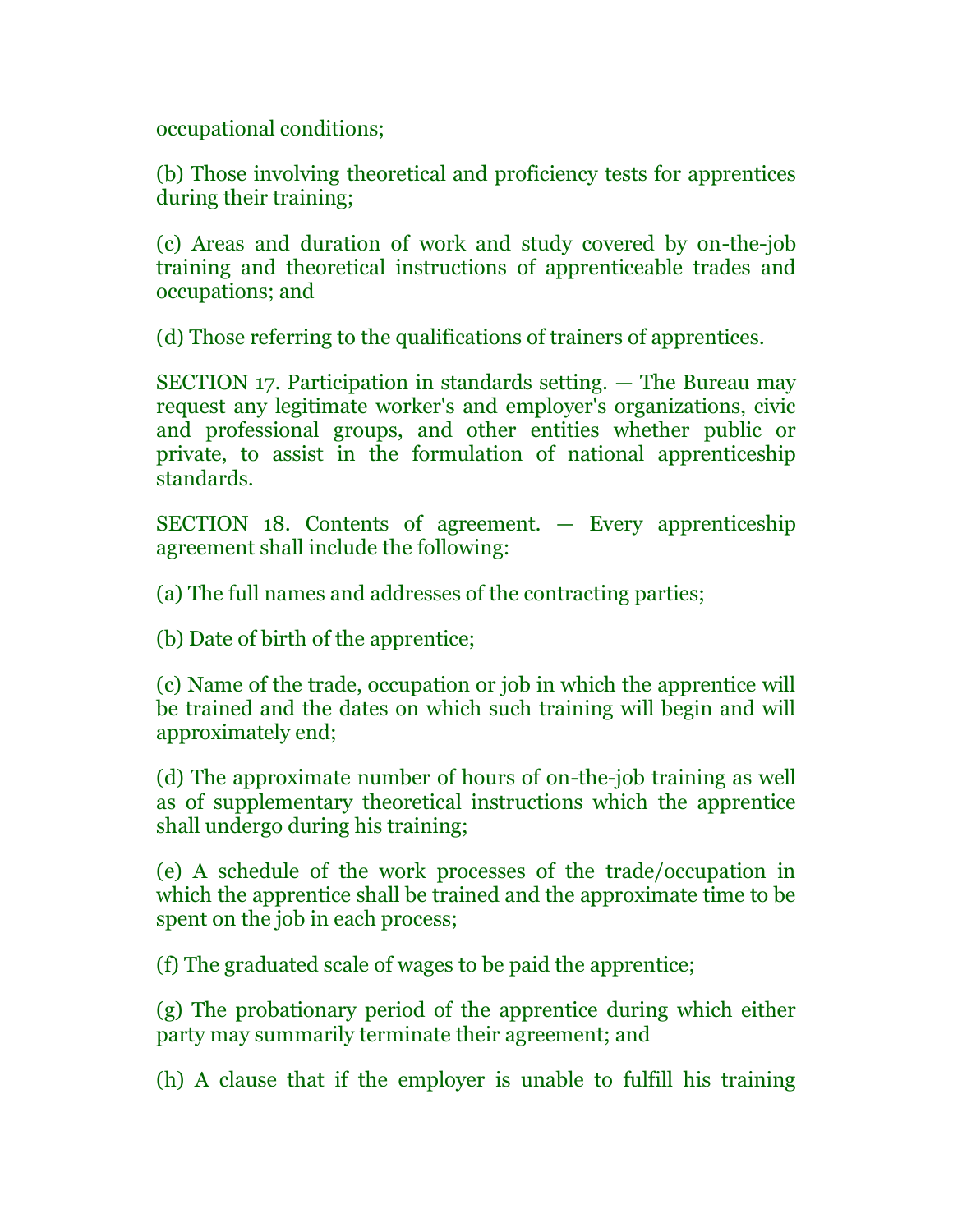obligation, he may transfer the agreement, with the consent of the apprentice, to any other employer who is willing to assume such obligation.

SECTION 19. Apprenticeship period. — The period of apprenticeship shall not exceed six (6) months.

(a) Four hundred (400) hours or two (2) months for trades or occupations which normally require a year or more for proficiency; and

(b) Two hundred (200) hours or one (1) month for occupations and jobs which require more than three months but less than one year for proficiency.

At least five (5) working days before the actual date of termination, the party terminating shall serve a written notice on the other, stating the reason for such decision and a copy of said notice shall be furnished the Apprenticeship Division concerned.

SECTION 20. Hours of work. — Hours of work of the apprentice shall not exceed the maximum number of hours of work prescribed by law, if any, for a worker of his age and sex. Time spent in related theoretical instructions shall be considered as hours of work and shall be reckoned jointly with on-the-job training time in computing in the agreement the appropriate periods for giving wage increases to the apprentice.

An apprentice not otherwise barred by law from working eight hours a day may be requested by his employer to work overtime and paid accordingly, provided there are no available regular workers to do the job, and the overtime work thus rendered is duly credited toward his training time.

SECTION 21. Previous training or experience. — A prospective apprentice who has completed or otherwise attended a vocational course in a duly recognized trade or vocational school or training center or who has had previous experience in the trade or occupation in which he desires to be apprenticed shall be given due credit therefor.

Both practical and theoretical knowledge shall be evaluated and the credit shall appear in the apprenticeship agreement which shall have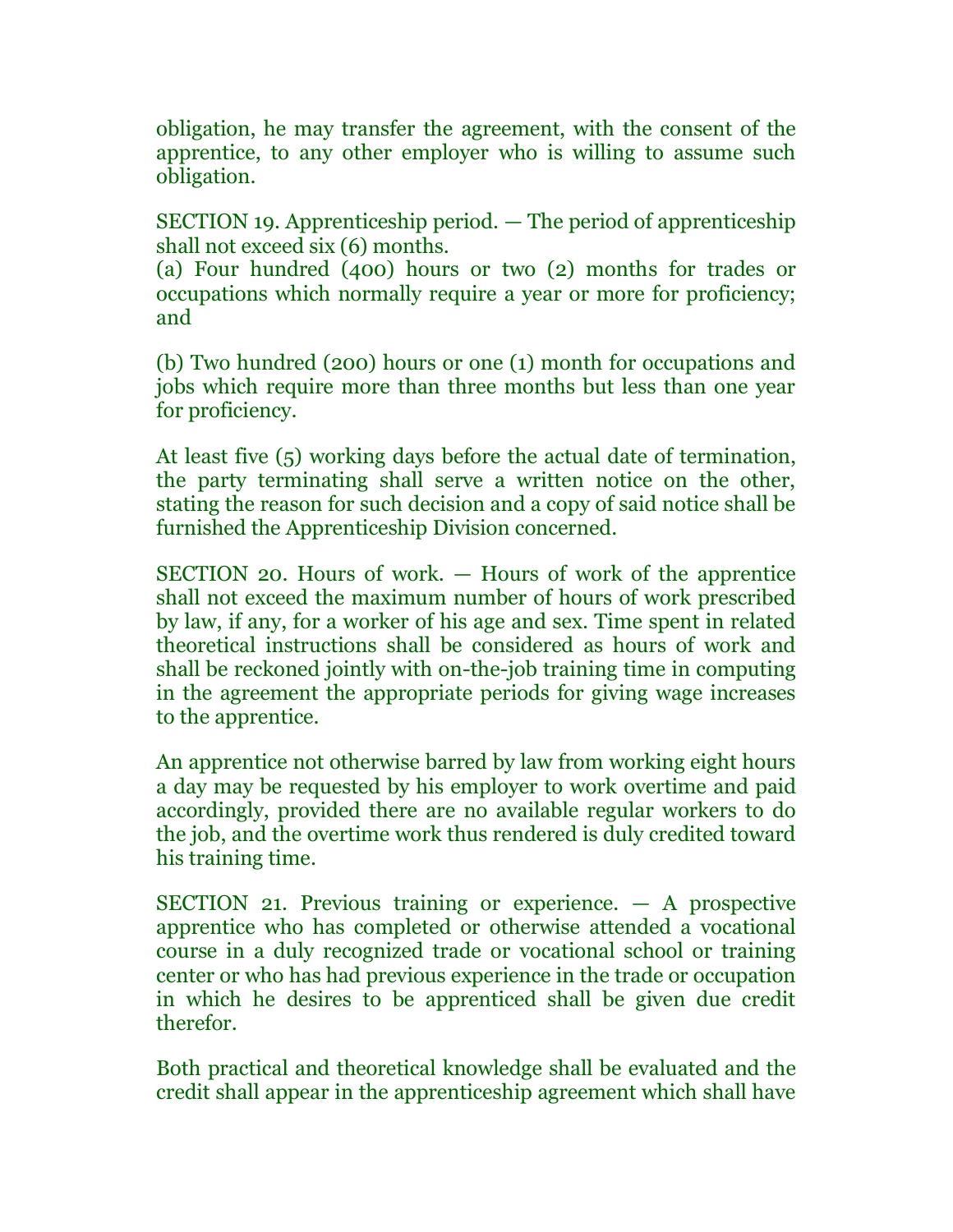the effect of shortening the training and servicing as a basis for promoting him to a higher wage level. Such credit shall be expressed in terms of hours.

SECTION 22. Parties to agreement. — Every apprenticeship agreement shall be signed by the employer or his duly authorized representative and by the apprentice.

An apprenticeship agreement with a minor shall be signed in his behalf by his parent or guardian, or if the latter is not available, by an authorized representative of the Department of Labor and Employment.

SECTION 23. Bureau and Apprenticeship Division of Regional Office concerned to be furnished copy of agreement. — The employer shall furnish a copy of the apprenticeship agreement to the Bureau and Apprenticeship Division of Regional Office concerned and the agency which shall provide related theoretical instructions if the employer is not the one who will give such instructions. The copies shall be sent by the employer within five (5) working days from the date of execution thereof. If the agreement is found defective and serious damage would be sustained by either party if such defect is not corrected, the Apprenticeship Division shall advise the employer within five (5) working days not to implement the agreement pending amendment thereof. Other defects may be correlated without suspending the effectivity of the agreement.

SECTION 24. Enforcement of agreement. — No person shall institute any action for the enforcement of any apprenticeship agreement or for damages for breach thereof, unless he has exhausted all available administrative remedies. The plant apprenticeship committee shall have initial responsibility for settling differences arising out of apprenticeship agreements.

SECTION 25. Valid cause to terminate agreement. — Either party to an agreement may terminate the same after the probationary period only for a valid cause. The following are valid causes for termination:

By the employer  $-$  (a) Habitual absenteeism in on-the-job training and related theoretical instructions;

(b) Willful disobedience of company rules or insubordination to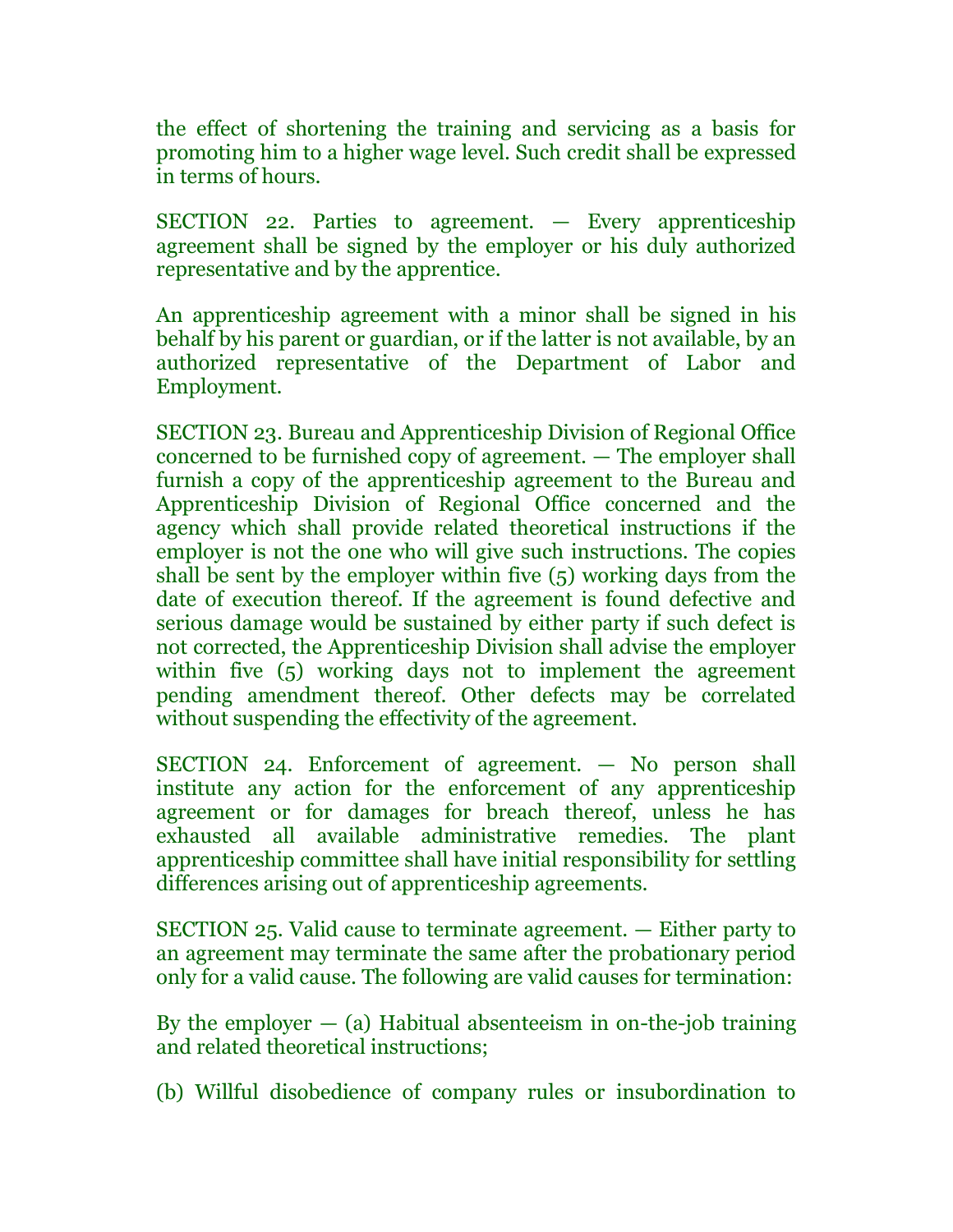lawful order of a superior;

(c) Poor physical condition, permanent disability or prolonged illness which incapacitates the apprentice from working;

(d) Theft or malicious destruction of company property and/or equipment;

(e) Poor efficiency or performance on the job or in the classroom for a prolonged period despite warnings duly given to the apprentice; and

(f) Engaging in violence or other forms of gross misconduct inside the employer's premises.

By the apprentice  $-$  (a) Substandard or deleterious working conditions within the employer's premises:

(b) Repeated violations by the employer of the terms of the apprenticeship agreement;

(c) Cruel or inhuman treatment by the employer or his subordinates;

(d) Personal problems which in the opinion of the apprentice shall prevent him from a satisfactory performance of his job; and

(e) Bad health or continuing illness.

SECTION 26. Procedure of termination. — The procedure for effecting termination shall be embodied in appropriate instructions to be prepared by the Bureau and approved by the Secretary of Labor and Employment.

SECTION 27. Theoretical instructions by employer. — Related theoretical instructions to apprentices may be undertaken by the employer himself if he has adequate facilities and qualified instructors for the purpose. He shall indicate his intention to assume such responsibility in the apprenticeship standard of his program. The course outline and the bio-data of the instructors who will conduct the course shall conform with the standards set by the Department.

SECTION 28. Ratio of theoretical instruction and on-the-job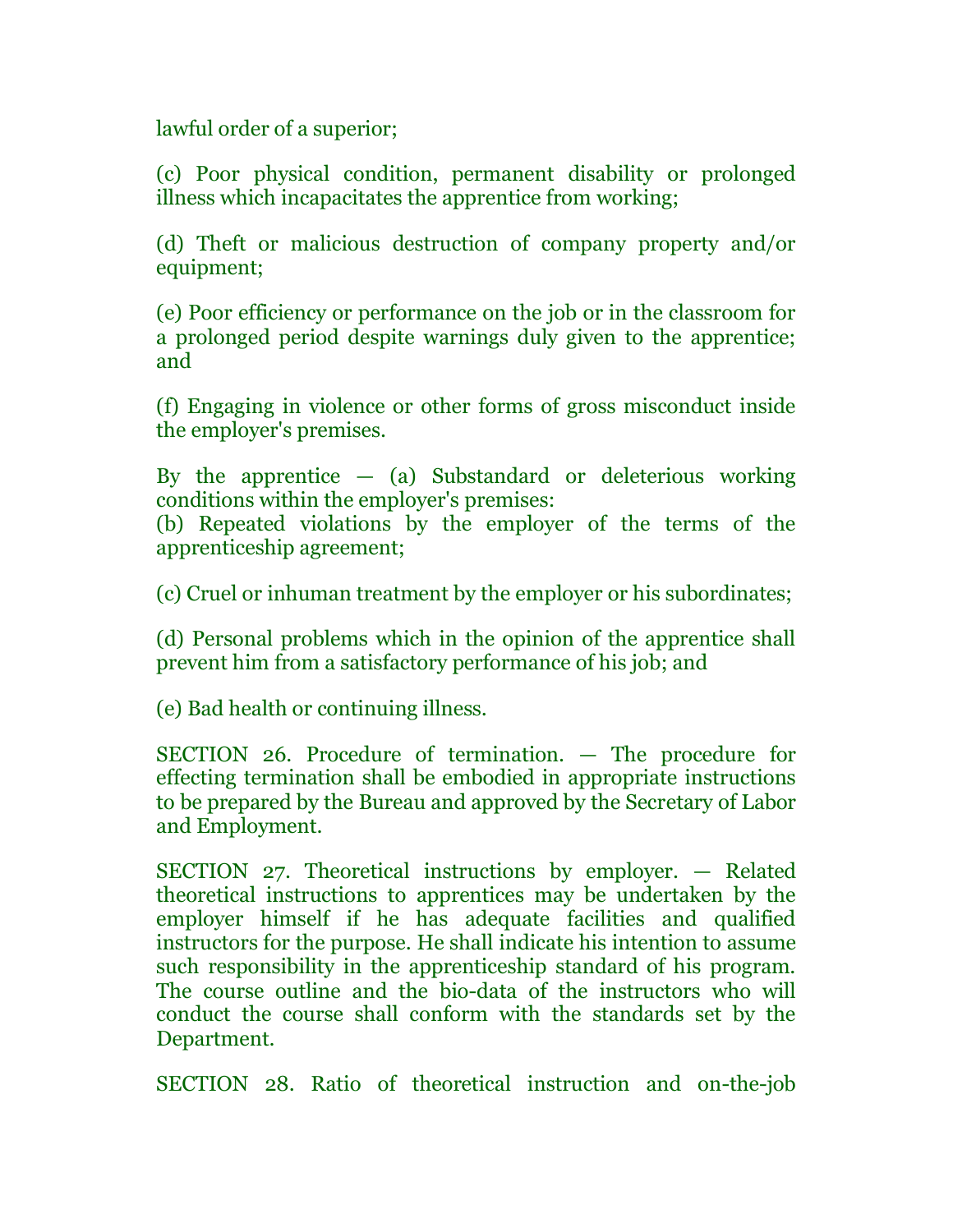training. — The normal ratio is one hundred (100) hours of theoretical instructions for every two thousand (2,000) hours of practical or on-the-job training. Theoretical instructions time for occupations requiring less than two thousand hours for proficiency shall be computed on the basis of such ratio.

SECTION 29. Wages. — The wage rate of the apprentice shall start at seventy five (75%) per cent of the statutory minimum wage for the first six (6) months; thereafter, he shall be paid the full minimum wage, including the full cost of living allowance.

SECTION 30. Tripartite apprenticeship committees. — The creation of a plant apprenticeship committee for every apprenticeship program shall be necessary. The Department of Labor and Employment shall encourage the organization of apprenticeship committees at trade, industry or other levels. As much as possible these committees shall consist of management, labor and government representatives.

SECTION 31. Non-tripartite committees. — Where tripartism is not feasible, the apprenticeship committee may be composed of:

(a) Technical personnel in the plant, trade or industry concerned;

(b) Labor and management representatives.

Representatives of cooperative, civic and other groups may also participate in such committees.

SECTION 32. Duties of apprenticeship committees. — An apprenticeship committee at any level shall be responsible for the following duties:

(a) Act as liaison between the apprentice and the employees;

(b) Mediate and/or settle in the first instance differences between the employer and the apprentices arising out of an apprenticeship agreement;

(c) Maintain a constant follow-up on the technical progress of the program and of the apprentices in particular;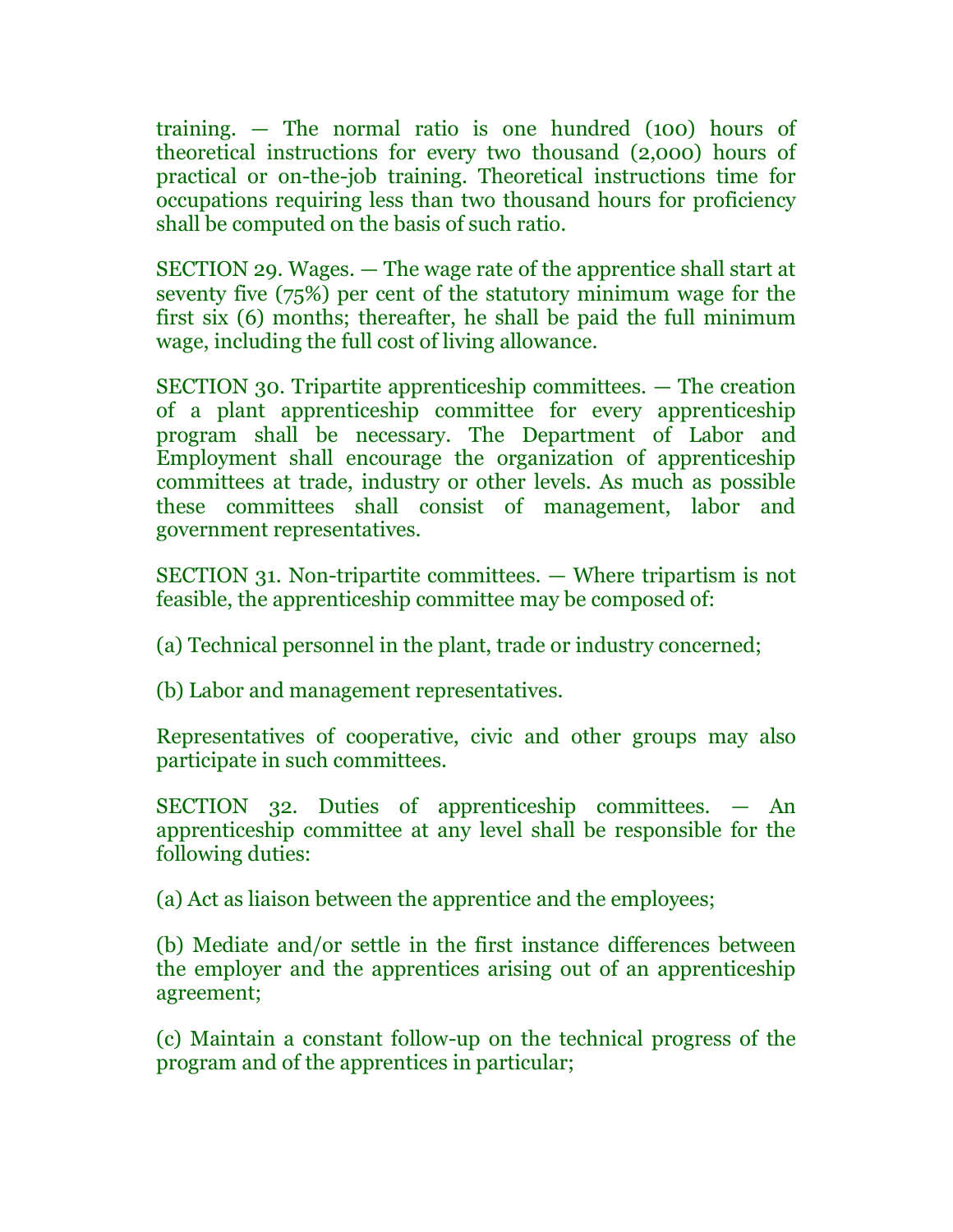(d) Recommend to the Apprenticeship Division of the Regional Office concerned the issuance of certificates of completion to apprentices.

SECTION 33. Creation of ad hoc advisory committees. — The Secretary of Labor and Employment may create ad hoc committees consisting of representatives of management, labor and government on the national, regional and local levels to advise and assist him in the formulation of policy, promotion of apprenticeship and other matters he may deem appropriate to refer to them.

SECTION 34. Use of training centers. — The Department may utilize the facilities and services of the National Manpower and Youth Council, the Department of Education, Culture and Sports and other public training institutions for the training of apprentices.

SECTION 35. Coordination of training activities. — The apprenticeship Division shall coordinate with the above training centers all activities relating to apprenticeship. The Bureau, through the Apprenticeship Division, shall provide technical guidance and advice to the centers.

SECTION 36. Priority in use of training centers. — Priority in the use of training centers shall be given to recognized apprenticeship programs in skills which are highly in demand in specific regions or localities as determined through surveys. The Bureau shall recommend to the Secretary of Labor and Employment the establishment of priorities based on data supplied by the Bureau of Local Employment, Labor Statistics Service, the National Manpower and Youth Council, and its own fundings. The Secretary of Labor and Employment may, however, also act on the basis of petitions presented by qualified entities which are willing to bear the costs of training.

SECTION 37. Issuance of certificates. — Upon completion of his training, the apprentice shall be issued a certificate of completion of apprenticeship by the Apprenticeship Division of the Regional Office concerned.

SECTION 38. Certificate of meritorious service. — A certificate of meritorious service may be awarded by the Secretary of Labor and Employment to apprenticeship committees or other entities which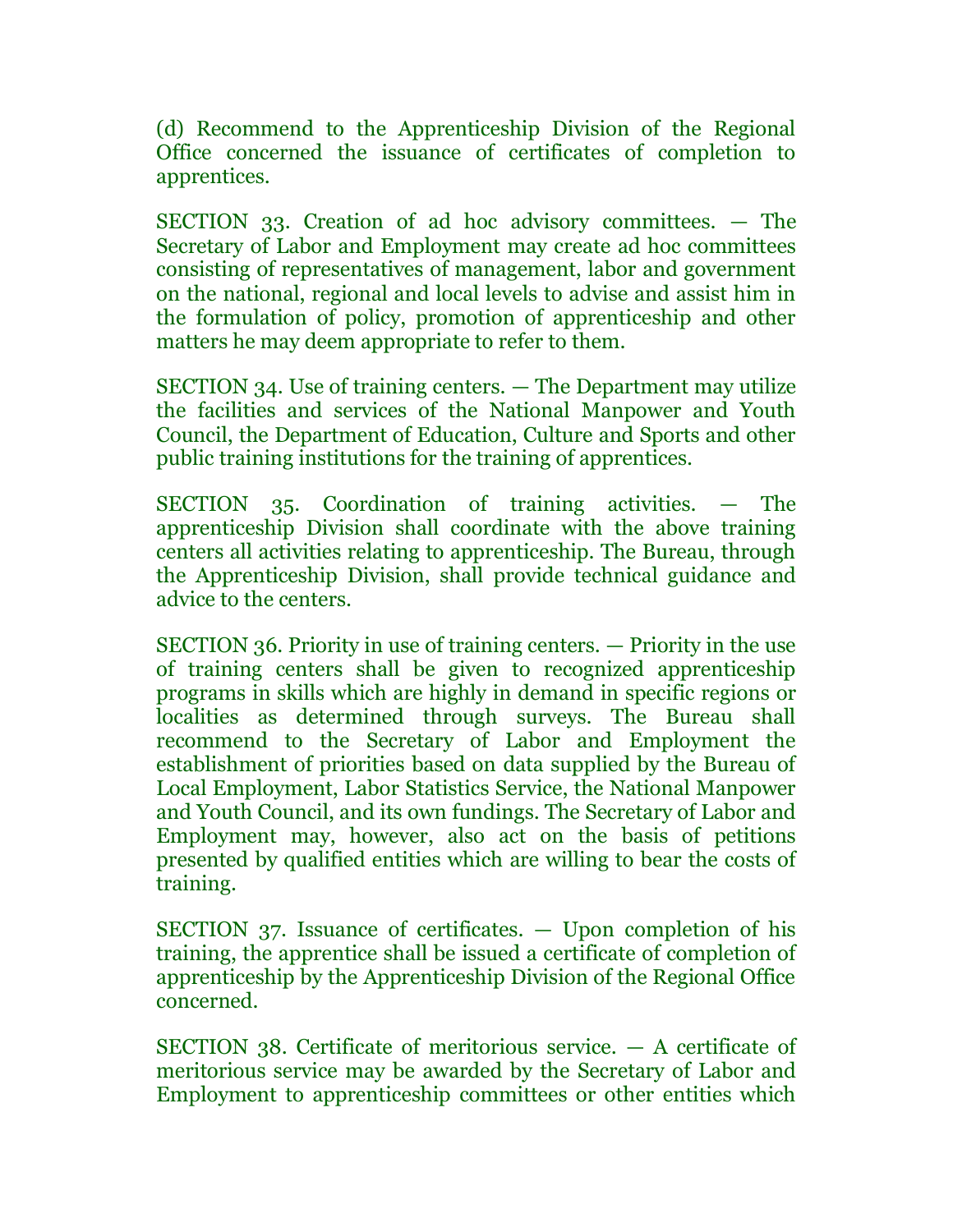have rendered outstanding service to the cause of apprenticeship.

SECTION 39. Certificate, evidence of skills. — A certificate of completion of apprenticeship shall be evidence of the skills specified therein in accordance with national skills standards established by the Department.

SECTION 40. Apprenticeship without compensation. — The Secretary of Labor and Employment through the Apprenticeship Division, may authorize the hiring of apprentices without compensation whose training on the job is required by the school curriculum as a prerequisite for graduation or for taking a government board examination.

SECTION 41. Compulsory apprenticeship. — (a) When grave national emergencies, particularly those involving the security of the state, arise or particular requirements of economic development so demand, the Secretary of Labor and Employment may recommend to the President of the Philippines the compulsory training of apprentices required in a certain trades, occupations, jobs or employment levels where shortage of trained manpower is deemed critical;

(b) Where services of foreign technicians are utilized by private companies in apprenticeable trades said companies are required to set up appropriate apprenticeship programs.

SECTION 42. Certification from Apprenticeship Division. — An employer desiring to avail of the tax deduction provided under the Code shall secure from the Apprenticeship Division a certification that his apprenticeship program was operational during the taxable year concerned. Such certification shall be attached to the employer's income tax returns for the particular year. Guidelines for the issuance of such certification shall be prepared by the Bureau and approved by the Secretary of Labor and Employment.

## RULE VII

## Learners

SECTION 1. Definition of terms.  $-$  (a) "Learner" is a person hired as a trainee in industrial occupations which are non-apprenticeable and which may be learned through practical training on the job for a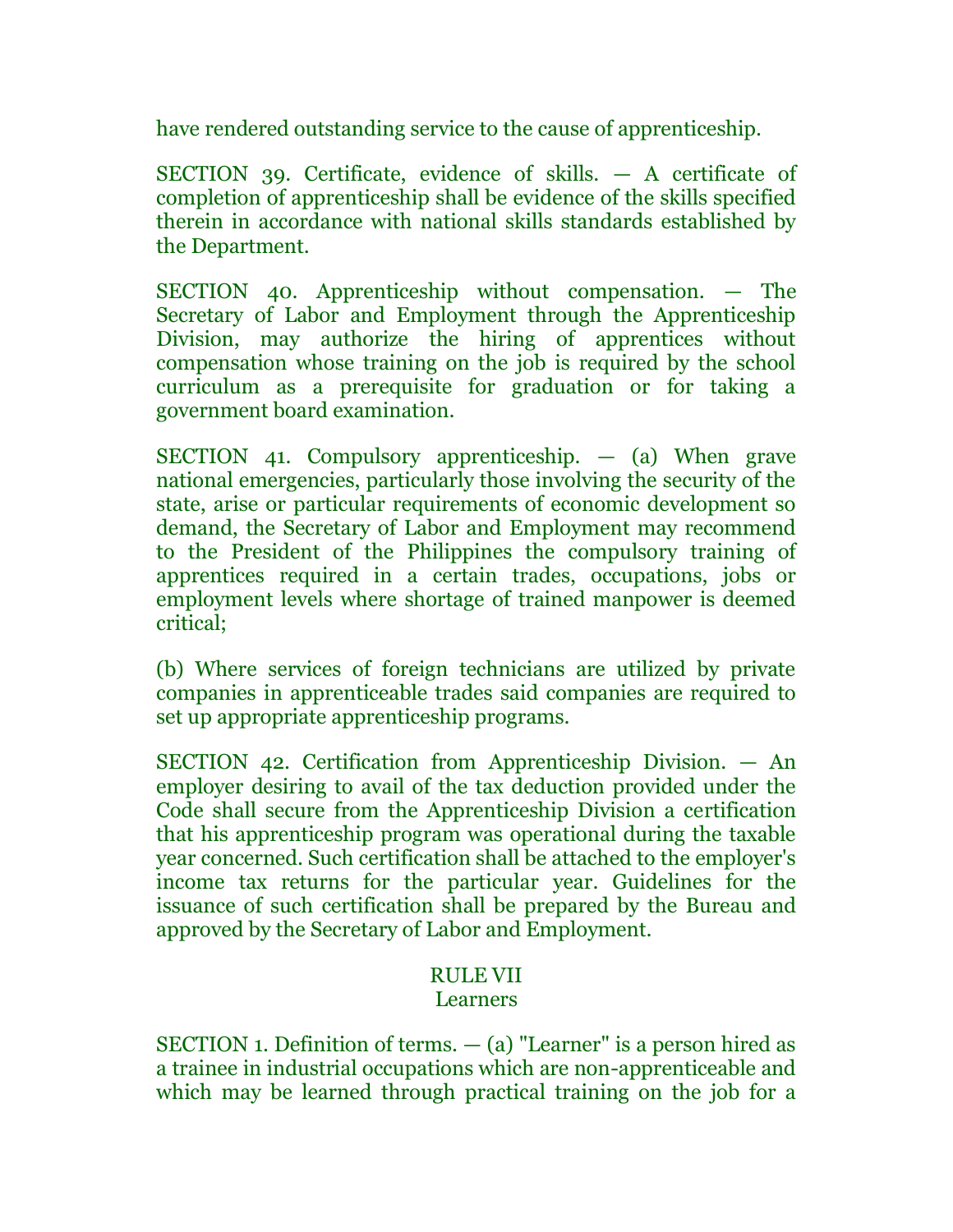period not exceeding three (3) months, whether or not such practical training is supplemented by theoretical instructions.

(b) "Learnership agreement" refers to the employment and training contract entered into between the employer and the learner.

SECTION 2. When learners may be employed. — Learners may be employed when no experienced workers are available, the employment of learners being necessary to prevent curtailment of employment opportunities, and such employment will not create unfair competition in terms of labor costs nor impair working standards.

SECTION 3. Approval of learnership program. — Any employer who intends to employ learners shall submit in writing to the Apprenticeship Division of the Regional Office concerned, copy furnished the Bureau, his learnership program, which the Division shall evaluate to determine if the occupation involved is learnable and the program is sufficient for the purpose of training. Within five (5) working days from receipt of the program, the Division shall make known its decision to the employer concerned. A learnership program shall be subject to periodic inspection by the Secretary of Labor and Employment or his duly authorized representative.

SECTION 4. Contents of learnership agreement. — A learnership agreement, shall include:

(a) The names and addresses of the employer and the learner;

(b) The occupation to be learned and the duration of the training period which shall not exceed three (3) months;

(c) The wage of learner which shall be at least 75 percent of the applicable minimum wage; and

(d) A commitment to employ the learner, if he so desires, as a regular employee upon completion of training.

A learner who has worked during the first two months shall be deemed a regular employee if training is terminated by the employer before the end of the stipulated period through no fault of the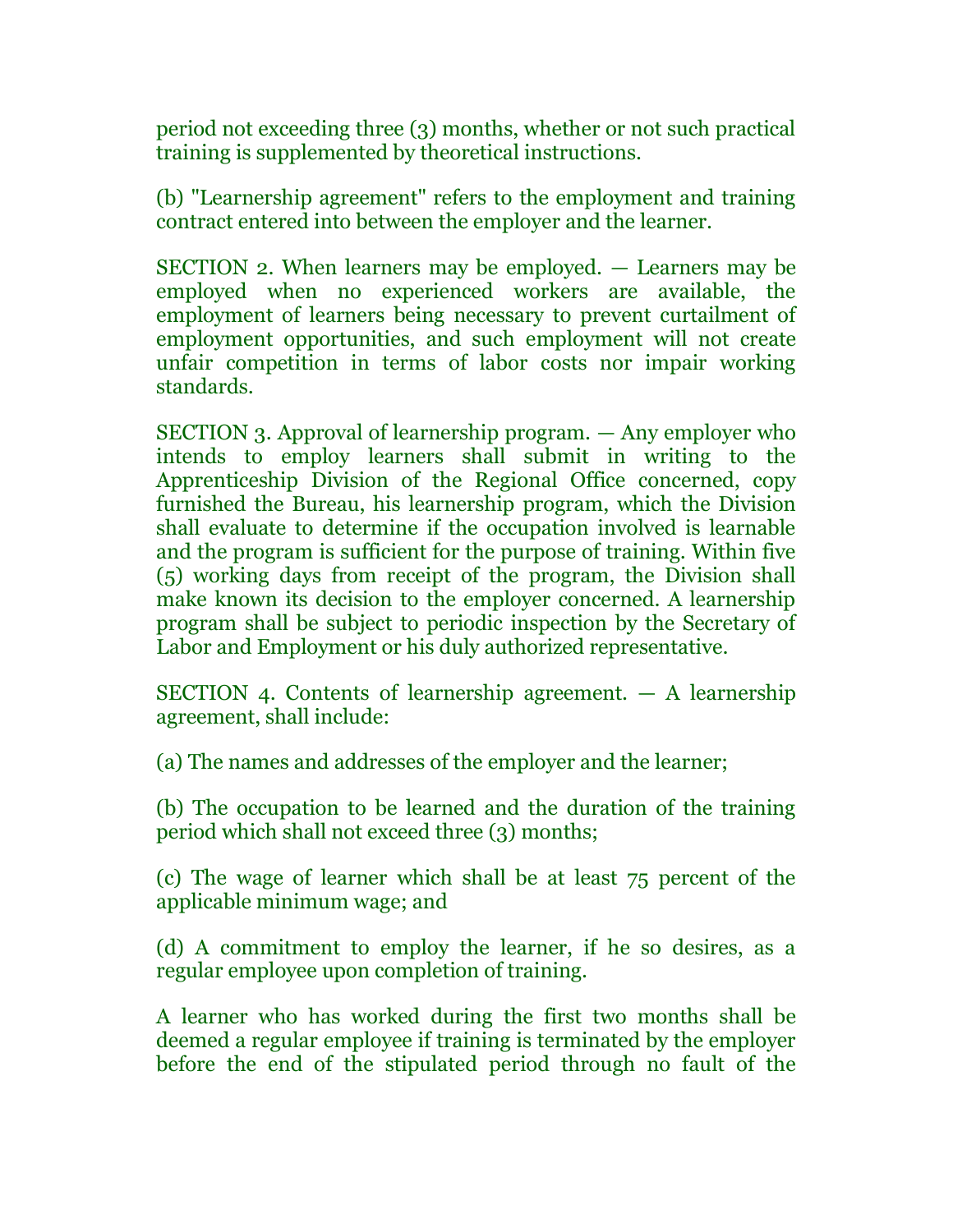learner.

SECTION 5. Parties to learnership agreement. — Every learnership agreement shall be signed by the employer or his duly authorized agent and by the learner. A learnership agreement with a minor shall be signed by the learner with the conformity of his parent or guardian.

The employer shall furnish a copy each of the learnership agreement to the learner, the Bureau, and the Apprenticeship Division of the appropriate Regional Office within five (5) working days following its execution by the parties.

SECTION 6. Employment of minors as learners. — A minor below fifteen (15) years of age shall not be eligible for employment as a learner. Those below eighteen (18) years of age may only be employed in non-hazardous occupations.

SECTION 7. Cancellation of learnership programs. — The Secretary of Labor and Employment may cancel any learnership program if upon inquiry it is found that the justification for the program no longer exists.

# RULE VIII

# Handicapped Workers

SECTION 1. Definition of terms. — (a) "Handicapped workers" are those whose earning capacity is impaired by age or physical or mental deficiency or injury.

(b) "Employment agreement" is the contract of employment entered into between the employer and the handicapped worker.

SECTION 2. When handicapped workers may be employed. — Handicapped workers may be employed when their employment is necessary to prevent curtailment of employment opportunities and when it does not create unfair competition in labor costs or impair working standards.

SECTION 3. Contents of employment agreement. — An employer who hires a handicapped worker shall enter into an employment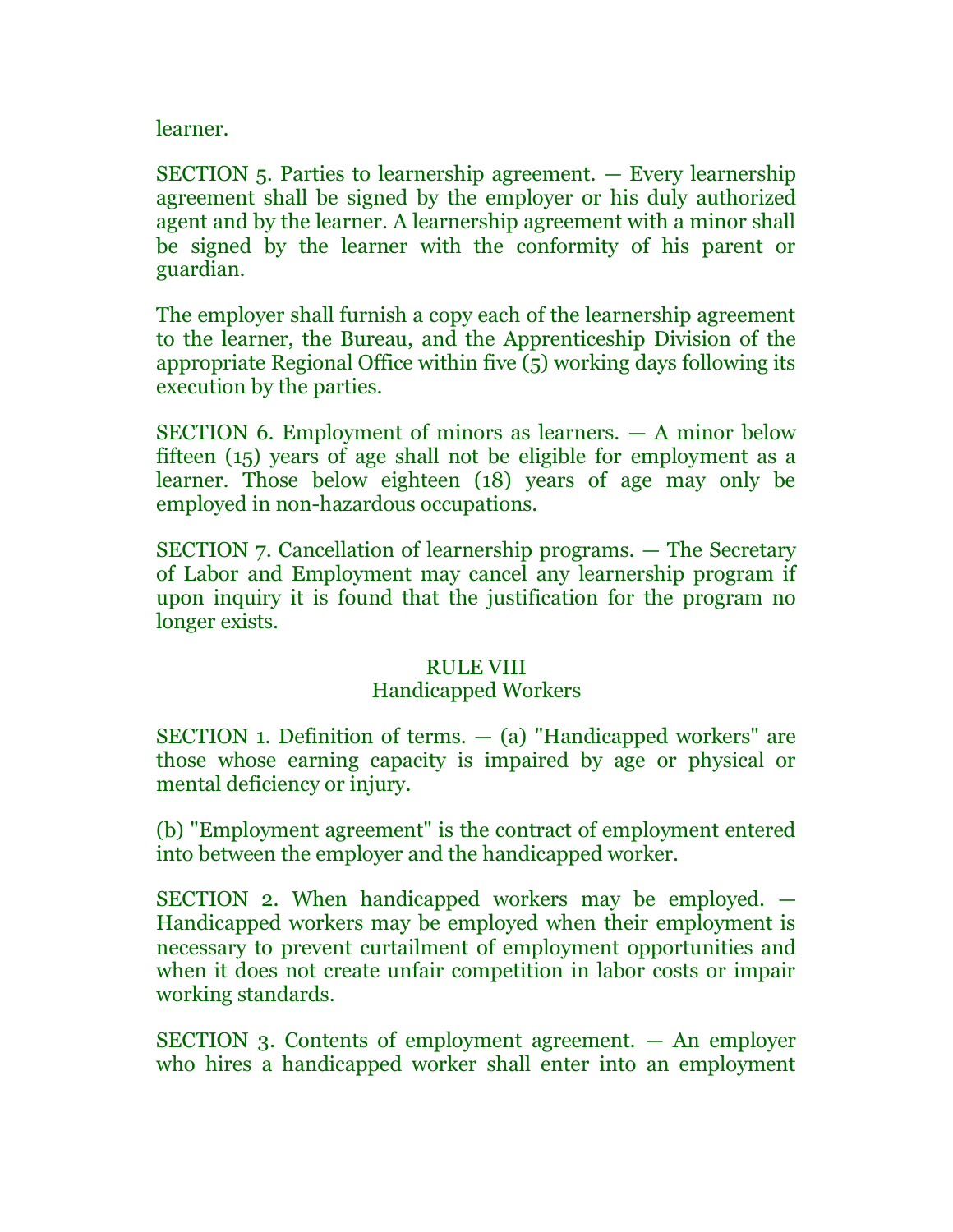agreement with the latter which shall include:

(a) The names and addresses of the employer and the handicapped worker;

(b) The rate of pay of the handicapped worker which shall not be less than seventy-five (75%) percent of the legal minimum wage;

(c) The nature of work to be performed by the handicapped worker; and

(d) The duration of the employment.

SECTION 4. Copy of agreement to be furnished to Division.  $- A$ copy each of the employment agreement shall be furnished by the employer to the handicapped worker and the Apprenticeship Division involved. The Secretary of Labor and Employment or his duly authorized representative may inspect from time to time the working conditions of handicapped workers to verify compliance by the parties with their employment agreement.

SECTION 5. Eligibility for apprenticeship. — Handicapped workers shall not be precluded from employment as apprentices or learners if their handicap is not such as to effectively impede the performance of job operations in the particular trade or occupation which is the subject of the apprenticeship or learnership program.

## BOOK THREE Conditions of Employment

## RULE I

## Hours of Work

SECTION 1. General statement on coverage. — The provisions of this Rule shall apply to all employees in all establishments and undertakings, whether operated for profit or not, except to those specifically exempted under Section 2 hereof.

SECTION 2. Exemption. — The provisions of this Rule shall not apply to the following persons if they qualify for exemption under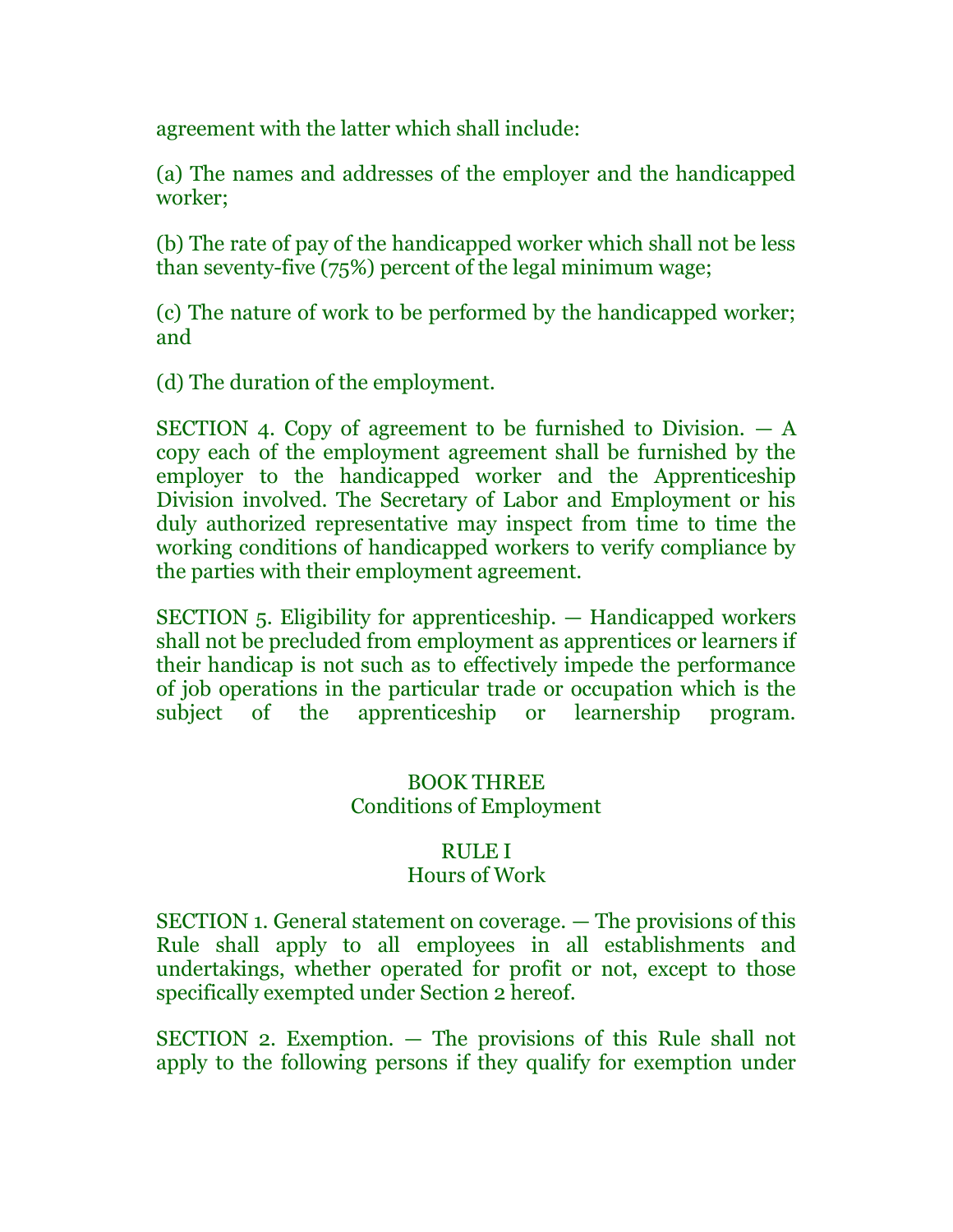the conditions set forth herein:

(a) Government employees whether employed by the National Government or any of its political subdivision, including those employed in government-owned and/or controlled corporations;

(b) Managerial employees, if they meet all of the following conditions:

(1) Their primary duty consists of the management of the establishment in which they are employed or of a department or subdivision thereof.

(2) They customarily and regularly direct the work of two or more employees therein.

(3) They have the authority to hire or fire employees of lower rank; or their suggestions and recommendations as to hiring and firing and as to the promotion or any other change of status of other employees, are given particular weight.

(c) Officers or members of a managerial staff if they perform the following duties and responsibilities:

(1) The primary duty consists of the performance of work directly related to management policies of their employer;

(2) Customarily and regularly exercise discretion and independent judgment; and

(3) (i) Regularly and directly assist a proprietor or a managerial employee whose primary duty consists of the management of the establishment in which he is employed or subdivision thereof; or (ii) execute under general supervision work along specialized or technical lines requiring special training, experience, or knowledge; or (iii) execute, under general supervision, special assignments and tasks; and

(4) Who do not devote more than 20 percent of their hours worked in a work week to activities which are not directly and closely related to the performance of the work described in paragraphs (1), (2) and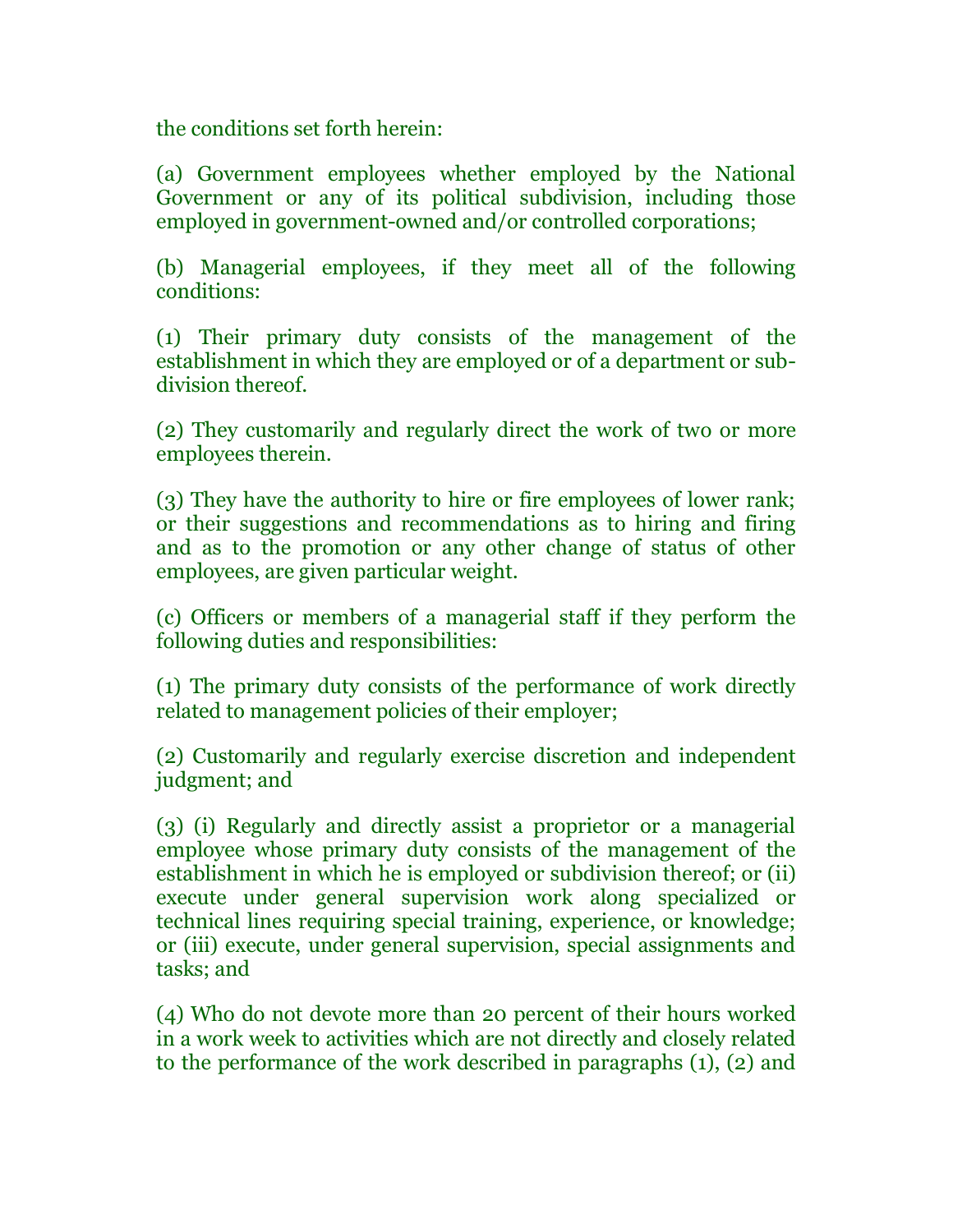(3) above.

(d) Domestic servants and persons in the personal service of another if they perform such services in the employer's home which are usually necessary or desirable for the maintenance and enjoyment thereof, or minister to the personal comfort, convenience, or safety of the employer as well as the members of his employer's household.

(e) Workers who are paid by results, including those who are paid on piece-work, "takay," "pakiao" or task basis, and other non-time work if their output rates are in accordance with the standards prescribed under Section 8, Rule VII, Book Three of these regulations, or where such rates have been fixed by the Secretary of Labor and Employment in accordance with the aforesaid Section.

(f) Non-agricultural field personnel if they regularly perform their duties away from the principal or branch office or place of business of the employer and whose actual hours of work in the field cannot be determined with reasonable certainty.

SECTION 3. Hours worked. — The following shall be considered as compensable hours worked:

(a) All time during which an employee is required to be on duty or to be at the employer's premises or to be at a prescribed work place; and

(b) All time during which an employee is suffered or permitted to work.

SECTION 4. Principles in determining hours worked. — The following general principles shall govern in determining whether the time spent by an employee is considered hours worked for purposes of this Rule:

(a) All hours are hours worked which the employee is required to give his employer, regardless of whether or not such hours are spent in productive labor or involve physical or mental exertion.

(b) An employee need not leave the premises of the work place in order that his rest period shall not be counted, it being enough that he stops working, may rest completely and may leave his work place,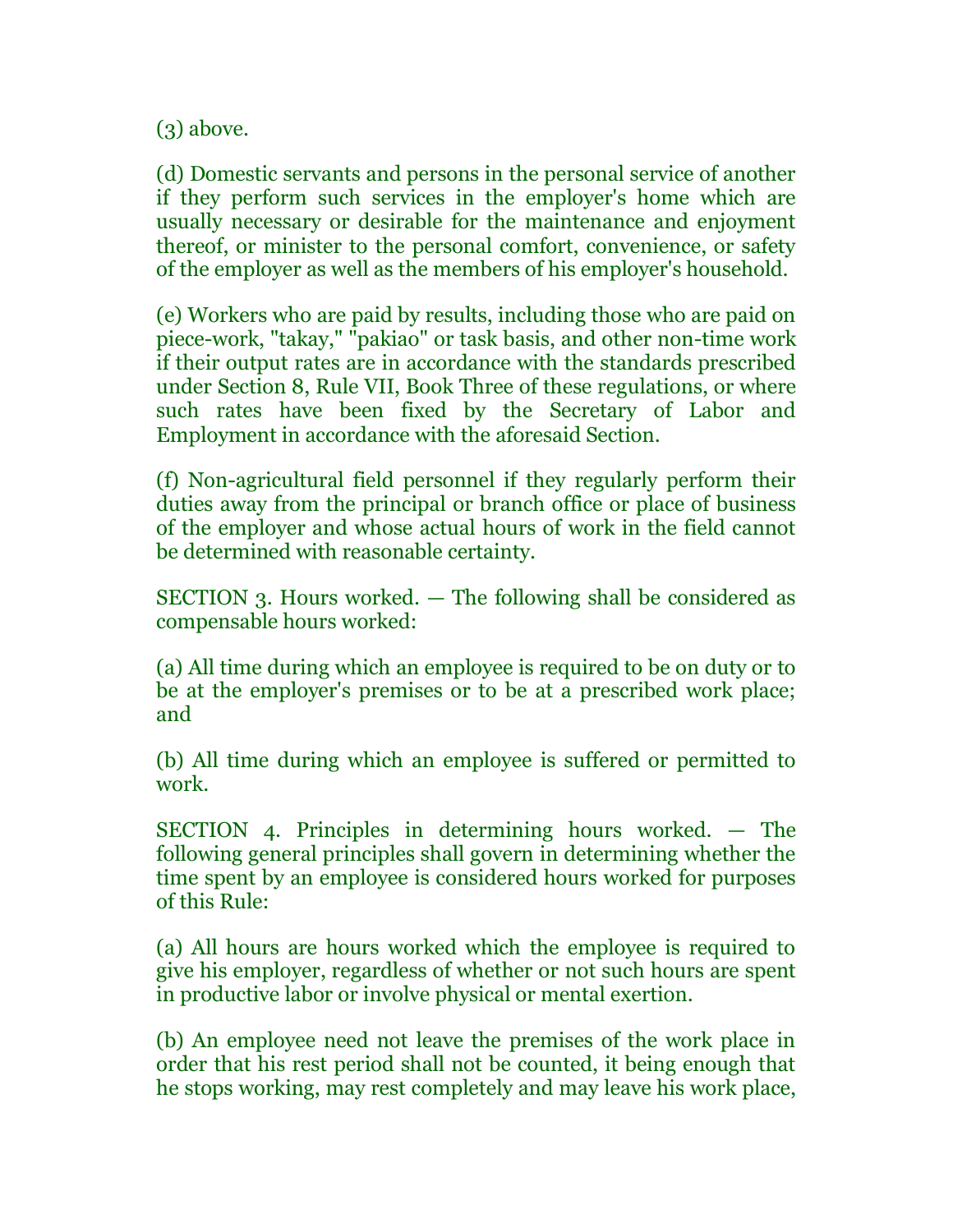to go elsewhere, whether within or outside the premises of his work place.

(c) If the work performed was necessary, or it benefited the employer, or the employee could not abandon his work at the end of his normal working hours because he had no replacement, all time spent for such work shall be considered as hours worked, if the work was with the knowledge of his employer or immediate supervisor.

(d) The time during which an employee is inactive by reason of interruptions in his work beyond his control shall be considered working time either if the imminence of the resumption of work requires the employee's presence at the place of work or if the interval is too brief to be utilized effectively and gainfully in the employee's own interest.

SECTION  $5.$  Waiting time.  $-$  (a) Waiting time spent by an employee shall be considered as working time if waiting is an integral part of his work or the employee is required or engaged by the employer to wait.

(b) An employee who is required to remain on call in the employer's premises or so close thereto that he cannot use the time effectively and gainfully for his own purpose shall be considered as working while on call. An employee who is not required to leave word at his home or with company officials where he may be reached is not working while on call.

SECTION 6. Lectures, meetings, training programs. — Attendance at lectures, meetings, training programs, and other similar activities shall not be counted as working time if all of the following conditions are met:

(a) Attendance is outside of the employee's regular working hours;

(b) Attendance is in fact voluntary; and

(c) The employee does not perform any productive work during such attendance.

SECTION 7. Meal and Rest Periods. — Every employer shall give his employees, regardless of sex, not less than one (1) hour time-off for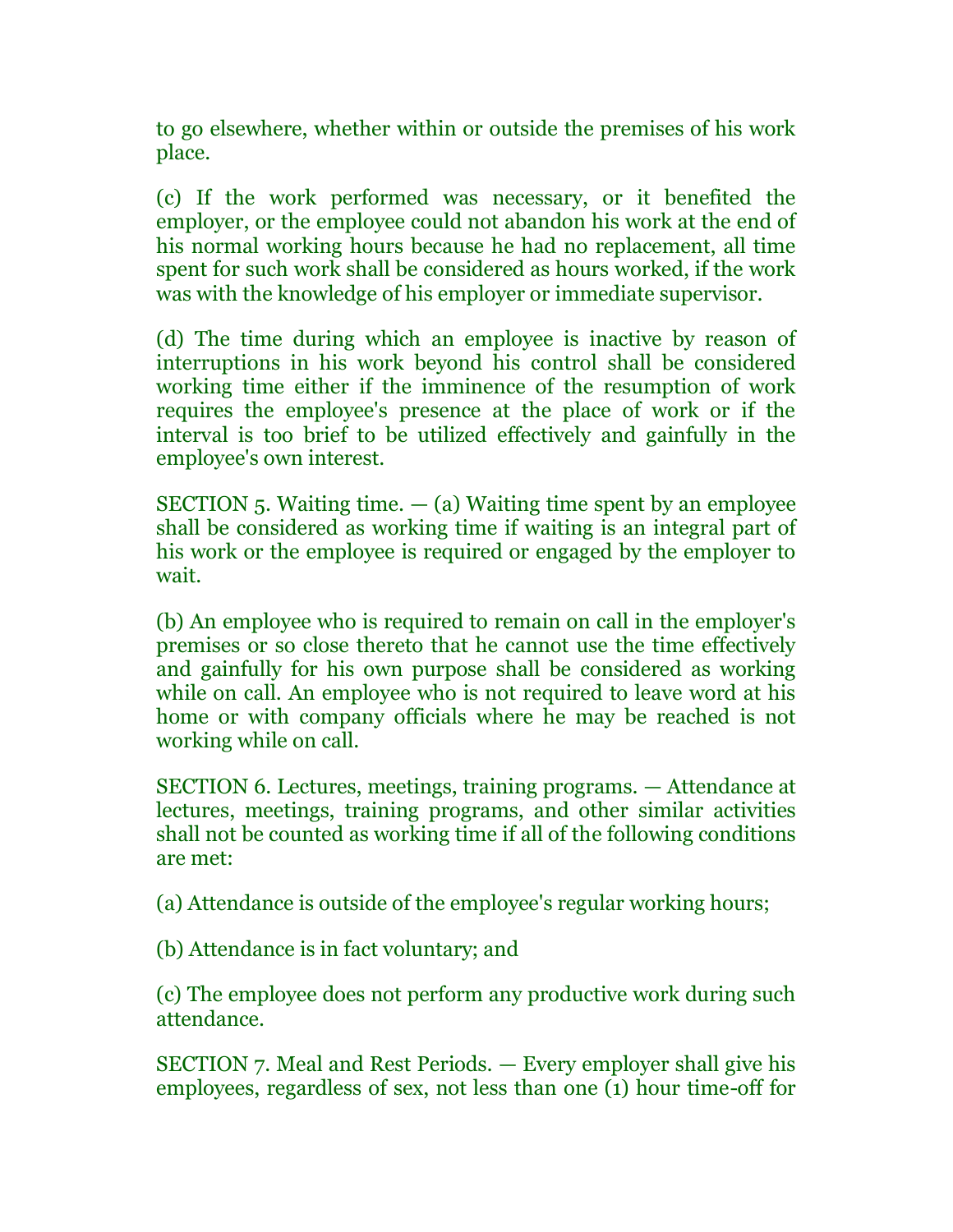regular meals, except in the following cases when a meal period of not less than twenty (20) minutes may be given by the employer provided that such shorter meal period is credited as compensable hours worked of the employee:

(a) Where the work is non-manual work in nature or does not involve strenuous physical exertion;

(b) Where the establishment regularly operates not less than sixteen (16) hours a day;

(c) In case of actual or impending emergencies or there is urgent work to be performed on machineries, equipment or installations to avoid serious loss which the employer would otherwise suffer; and

(d) Where the work is necessary to prevent serious loss of perishable goods.

Rest periods or coffee breaks running from five (5) to twenty (20) minutes shall be considered as compensable working time.

SECTION 8. Overtime pay. — Any employee covered by this Rule who is permitted or required to work beyond eight (8) hours on ordinary working days shall be paid an additional compensation for the overtime work in the amount equivalent to his regular wage plus at least twenty-five percent (25%) thereof.

SECTION 9. Premium and overtime pay for holiday and rest day work. — (a) Except employees referred to under Section 2 of this Rule, an employee who is permitted or suffered to work on special holidays or on his designated rest days not falling on regular holidays, shall be paid with an additional compensation as premium pay of not less than thirty percent (30%) of his regular wage. For work performed in excess of eight (8) hours on special holidays and rest days not falling on regular holidays, an employee shall be paid an additional compensation for the overtime work equivalent to his rate for the first eight hours on a special holiday or rest day plus at least thirty percent (30%) thereof.

(b) Employees of public utility enterprises as well as those employed in non-profit institutions and organizations shall be entitled to the premium and overtime pay provided herein, unless they are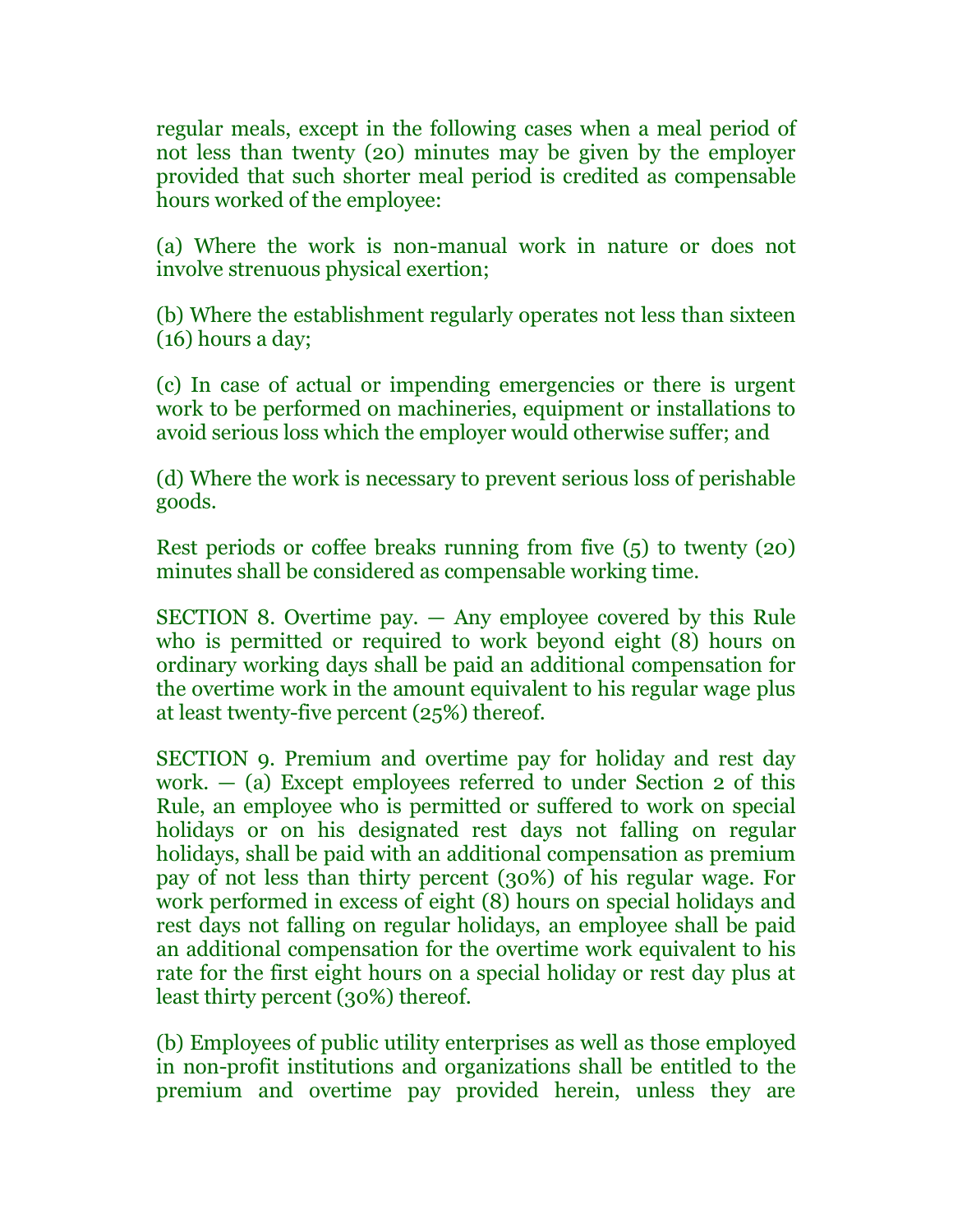specifically excluded from the coverage of this Rule as provided in Section 2 hereof.

(c) The payment of additional compensation for work performed on regular holidays shall be governed by Rule IV, Book Three, of these Rules.

SECTION 10. Compulsory overtime work. — In any of the following cases, an employer may require any of his employees to work beyond eight (8) hours a day, provided that the employee required to render overtime work is paid the additional compensation required by these regulations:

(a) When the country is at war or when any other national or local emergency has been declared by Congress or the Chief Executive;

(b) When overtime work is necessary to prevent loss of life or property, or in case of imminent danger to public safety due to actual or impending emergency in the locality caused by serious accident, fire, floods, typhoons, earthquake, epidemic or other disaster or calamities;

(c) When there is urgent work to be performed on machines, installations, or equipment, in order to avoid serious loss or damage to the employer or some other causes of similar nature;

(d) When the work is necessary to prevent loss or damage to perishable goods;

(e) When the completion or continuation of work started before the 8th hour is necessary to prevent serious obstruction or prejudice to the business or operations of the employer; or

(f) When overtime work is necessary to avail of favorable weather or environmental conditions where performance or quality of work is dependent thereon.

In cases not falling within any of these enumerated in this Section, no employee may be made to work beyond eight hours a day against his will.

# RULE I-A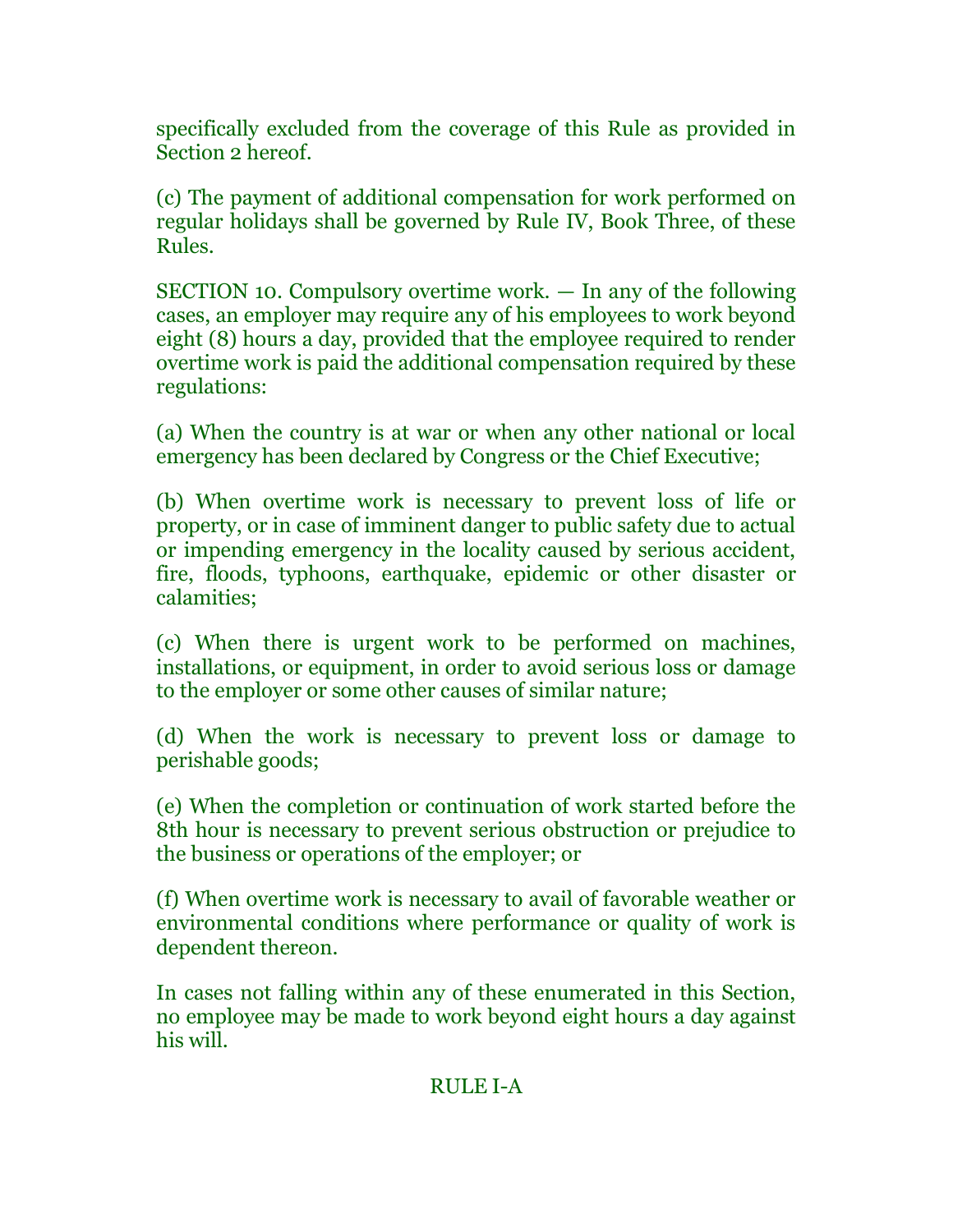Hours of Work of Hospital and Clinic Personnel

SECTION 1. General statement on coverage. — This Rule shall apply to:

(a) All hospitals and clinics, including those with a bed capacity of less than one hundred (100) which are situated in cities or municipalities with a population of one million or more; and

(b) All hospitals and clinics with a bed capacity of at least one hundred (100), irrespective of the size of the population of the city or municipality where they may be situated.

SECTION 2. Hospitals or clinics within the meaning of this Rule. — The terms "hospitals" and "clinics" as used in this Rule shall mean a place devoted primarily to the maintenance and operation of facilities for the diagnosis, treatment and care of individuals suffering from illness, disease, injury, or deformity, or in need of obstetrical or other medical and nursing care. Either term shall also be construed as any institution, building, or place where there are installed beds, or cribs, or bassinets for twenty-four (24) hours use or longer by patients in the treatment of disease, injuries, deformities, or abnormal physical and mental states, maternity cases or sanitorial care; or infirmaries, nurseries, dispensaries, and such other similar names by which they may be designated.

SECTION 3. Determination of bed capacity and population. — (a) For purposes of determining the applicability of this Rule, the actual bed capacity of the hospital or clinic at the time of such determination shall be considered, regardless of the actual or bed occupancy. The bed capacity of hospital or clinic as determined by the Bureau of Medical Services pursuant to Republic Act No. 4226, otherwise known as the Hospital Licensure Act, shall prima facie be considered as the actual bed capacity of such hospital or clinic.

(b) The size of the population of the city or municipality shall be determined from the latest official census issued by the Bureau of the Census and Statistics.

SECTION 4. Personnel covered by this Rule. — This Rule applies to all persons employed by any private or public hospital or clinic mentioned in Section 1 hereof, and shall include, but not limited to,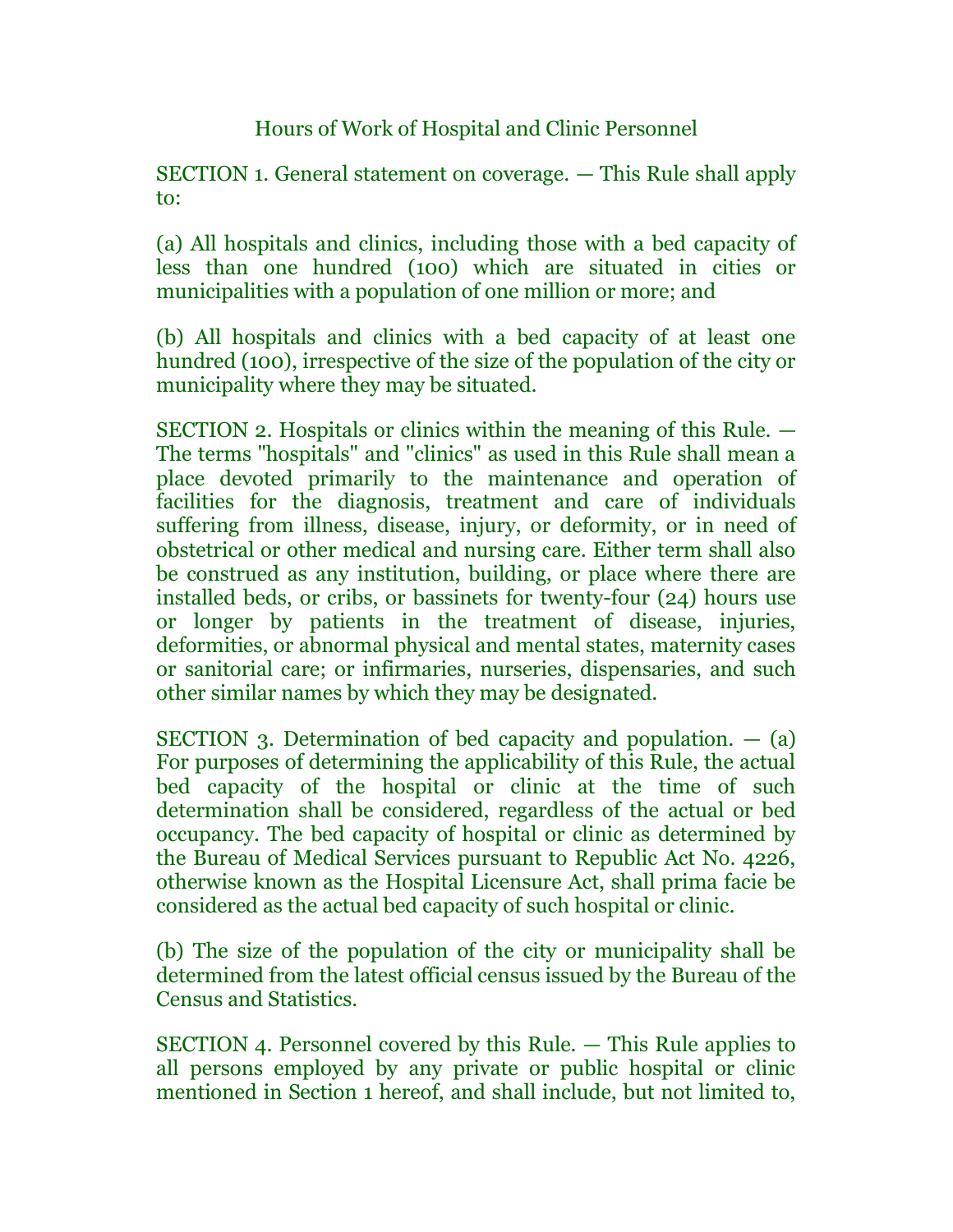resident physicians, nurses, nutritionists, dieticians, pharmacists, social workers, laboratory technicians paramedical technicians, psychologists, midwives, and attendants.

SECTION 5. Regular working hours. — The regular working hours of any person covered by this Rule shall not be more than eight (8) hours in any one day nor more than forty (40) hours in any one week.

For purposes of this Rule a "day" shall mean a work day of twentyfour (24) consecutive hours beginning at the same time each calendar year. A "week" shall mean the work of 168 consecutive hours, or seven consecutive 24-hour work days, beginning at the same hour and on the same calendar day each calendar week.

SECTION 6. Regular working days. — The regular working days of covered employees shall not be more than five days in a work week. The work week may begin at any hour and on any day, including Saturday or Sunday, designated by the employer.

Employers are not precluded from changing the time at which the work day or work week begins, provided that the change is not intended to evade the requirements of this Rule.

SECTION 7. Overtime work. — Where the exigencies of the service so require as determined by the employer, any employee covered by this Rule may be scheduled to work for more than five (5) days or forty (40) hours a week, provided that the employee is paid for the overtime work an additional compensation equivalent to his regular wage plus at least thirty percent (30%) thereof, subject to the provisions of this Book on the payment of additional compensation for work performed on special and regular holidays and on rest days.

SECTION 8. Hours worked. — In determining the compensable hours of work of hospital and clinic personnel covered by this Rule, the pertinent provisions of Rule 1 of this Book shall apply.

SECTION 9. Additional compensation. — Hospital and clinic personnel covered by this Rule, with the exception of those employed by the Government, shall be entitled to an additional compensation for work performed on regular and special holidays and rest days as provided in this Book. Such employees shall also be entitled to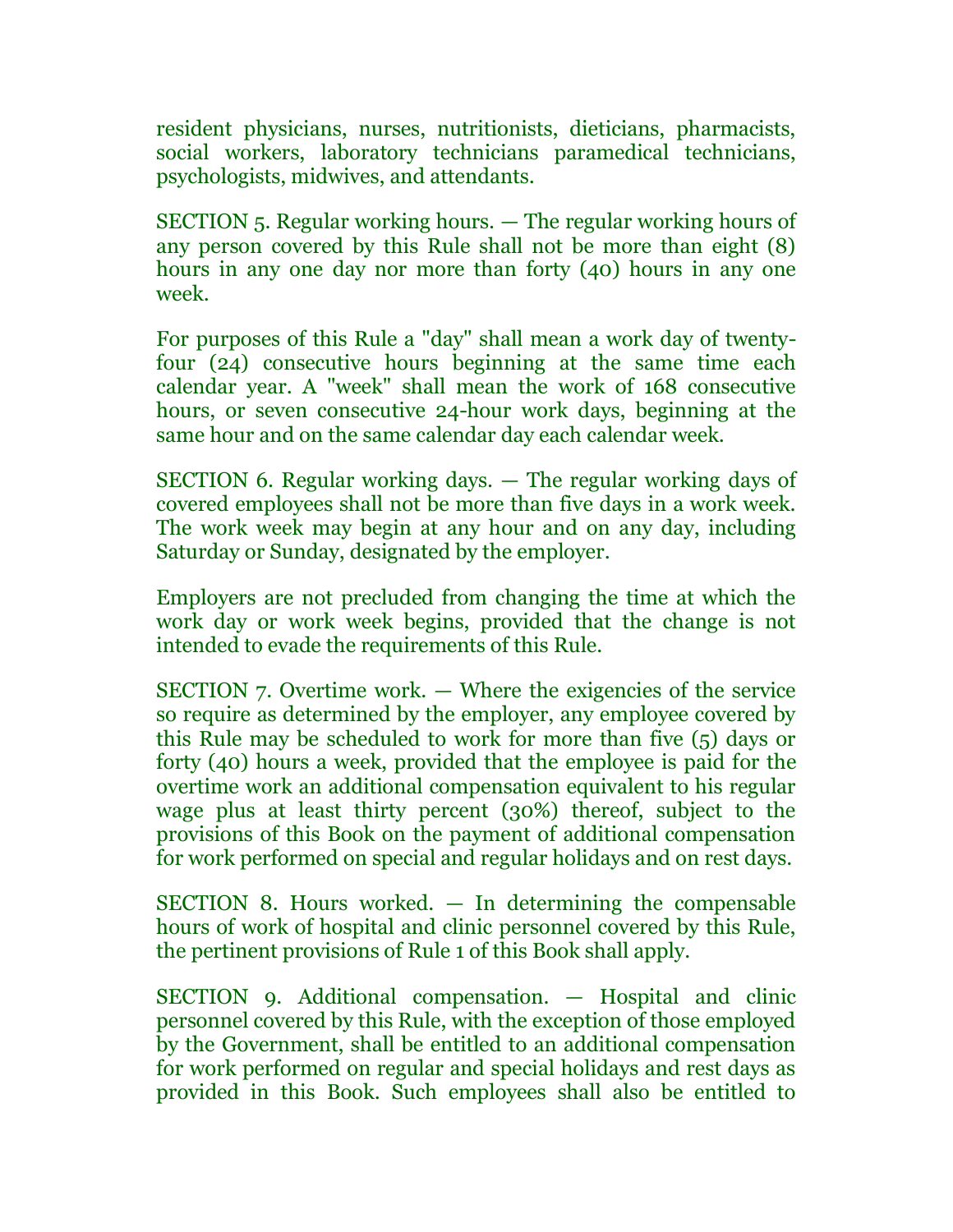overtime pay for services rendered in excess of forty hours a week, or in excess of eight hours a day, whichever will yield the higher additional compensation to the employee in the work week.

SECTION 10. Relation to Rule I. — All provisions of Rule I of this Book which are not inconsistent with this Rule shall be deemed applicable to hospital and clinic personnel.

#### RULE II

# Night Shift Differential

SECTION 1. Coverage. — This Rule shall apply to all employees except:

(a) Those of the government and any of its political subdivisions, including government-owned and/or controlled corporations;

(b) Those of retail and service establishments regularly employing not more than five (5) workers;

(c) Domestic helpers and persons in the personal service of another;

(d) Managerial employees as defined in Book Three of this Code;

(e) Field personnel and other employees whose time and performance is unsupervised by the employer including those who are engaged on task or contract basis, purely commission basis, or those who are paid a fixed amount for performing work irrespective of the time consumed in the performance thereof.

SECTION 2. Night shift differential. — An employee shall be paid night shift differential of no less than ten per cent (10%) of his regular wage for each hour of work performed between ten o'clock in the evening and six o'clock in the morning.

SECTION 3. Additional compensation. — Where an employee is permitted or suffered to work on the period covered after his work schedule, he shall be entitled to his regular wage plus at least twentyfive per cent (25%) and an additional amount of no less than ten per cent (10%) of such overtime rate for each hour or work performed between 10 p.m. to 6 a.m.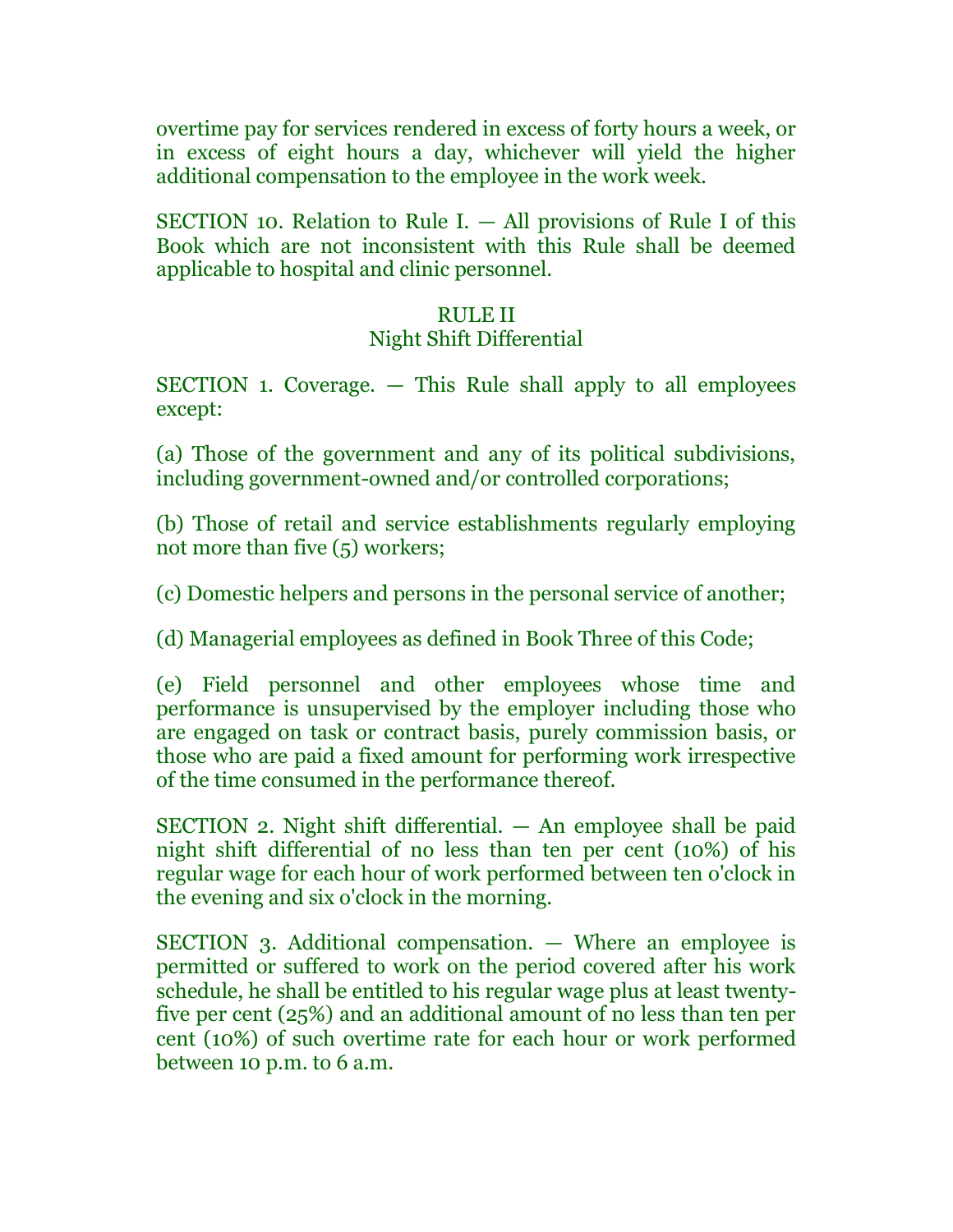SECTION 4. Additional compensation on scheduled rest day/special holiday. — An employee who is required or permitted to work on the period covered during rest days and/or special holidays not falling on regular holidays, shall be paid a compensation equivalent to his regular wage plus at least thirty (30%) per cent and an additional amount of not less than ten (10%) per cent of such premium pay rate for each hour of work performed.

SECTION 5. Additional compensation on regular holidays. — For work on the period covered during regular holidays, an employee shall be entitled to his regular wage during these days plus an additional compensation of no less than ten (10%) per cent of such premium rate for each hour of work performed.

SECTION 6. Relation to agreements. — Nothing in this Rule shall justify an employer in withdrawing or reducing any benefits, supplements or payments as provided in existing individual or collective agreements or employer practice or policy.

### RULE III

### Weekly Rest Periods

SECTION 1. General statement on coverage. — This Rule shall apply to all employers whether operating for profit or not, including public utilities operated by private persons.

SECTION 2. Business on Sundays/Holidays. — All establishments and enterprises may operate or open for business on Sundays and holidays provided that the employees are given the weekly rest day and the benefits as provided in this Rule.

SECTION 3. Weekly rest day. — Every employer shall give his employees a rest period of not less than twenty-four (24) consecutive hours after every six consecutive normal work days.

SECTION 4. Preference of employee. — The preference of the employee as to his weekly day of rest shall be respected by the employer if the same is based on religious grounds. The employee shall make known his preference to the employer in writing at least seven (7) days before the desired effectivity of the initial rest day so preferred.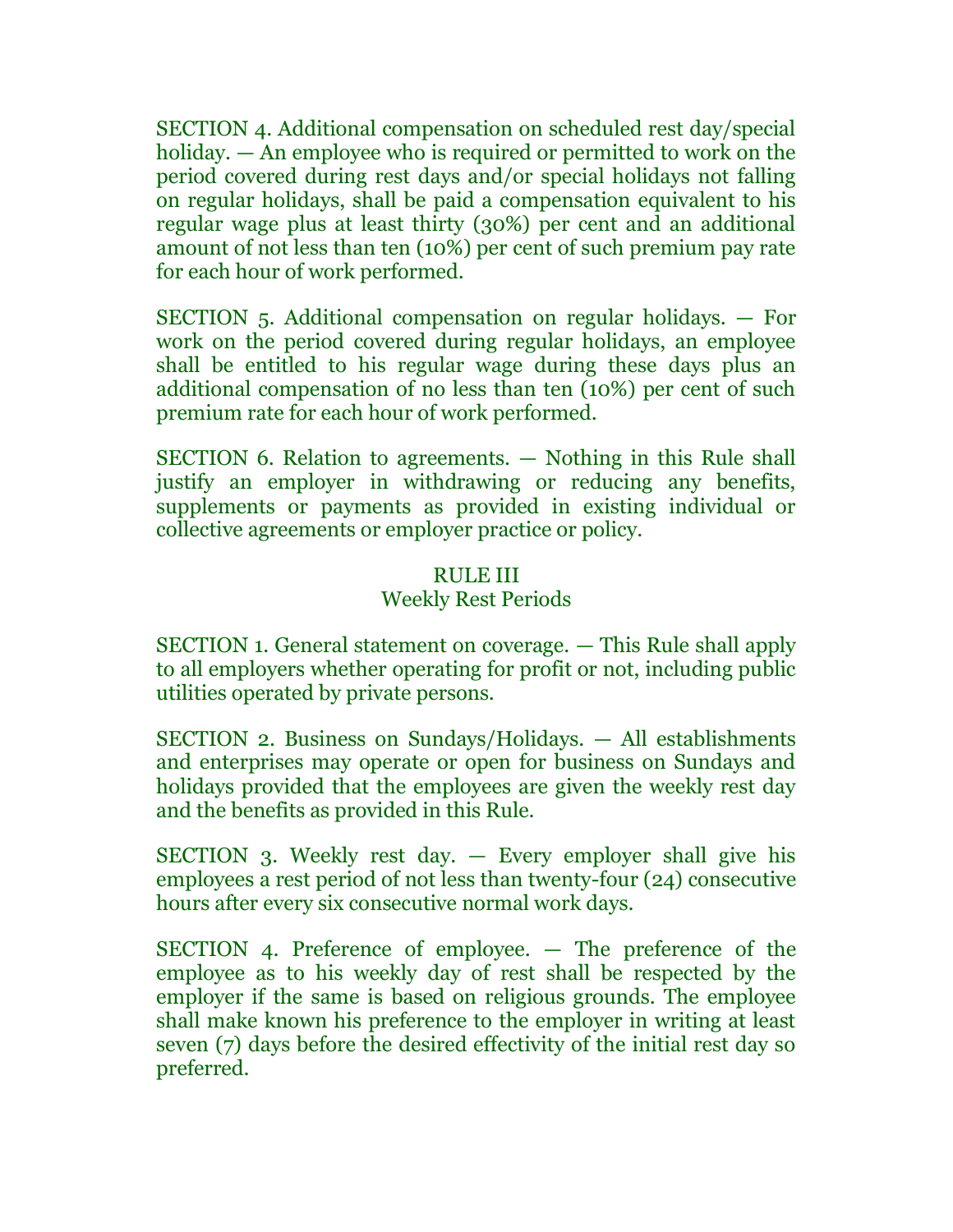Where, however, the choice of the employee as to his rest day based on religious grounds will inevitably result in serious prejudice or obstruction to the operations of the undertaking and the employer cannot normally be expected to resort to other remedial measures, the employer may so schedule the weekly rest day of his choice for at least two (2) days in a month.

SECTION  $5.$  Schedule of rest day.  $-$  (a) Where the weekly rest is given to all employees simultaneously, the employer shall make known such rest period by means of a written notice posted conspicuously in the work place at least one week before it becomes effective.

(b) Where the rest period is not granted to all employees simultaneously and collectively, the employer shall make known to the employees their respective schedules of weekly rest through written notices posted conspicuously in the work place at least one week before they become effective.

SECTION 6. When work on rest day authorized. — An employer may require any of his employees to work on his scheduled rest day for the duration of the following emergencies and exceptional conditions:

(a) In case of actual or impending emergencies caused by serious accident, fire, flood, typhoon, earthquake, epidemic or other disaster or calamity, to prevent loss of life or property, or in cases of force majeure or imminent danger to public safety;

(b) In case of urgent work to be performed on machineries, equipment or installations to avoid serious loss which the employer would otherwise suffer;

(c) In the event of abnormal pressure of work due to special circumstances, where the employer cannot ordinarily be expected to resort to other measures;

(d) To prevent serious loss of perishable goods;

(e) Where the nature of the work is such that the employees have to work continuously for seven (7) days in a week or more, as in the case of the crew members of a vessel to complete a voyage and in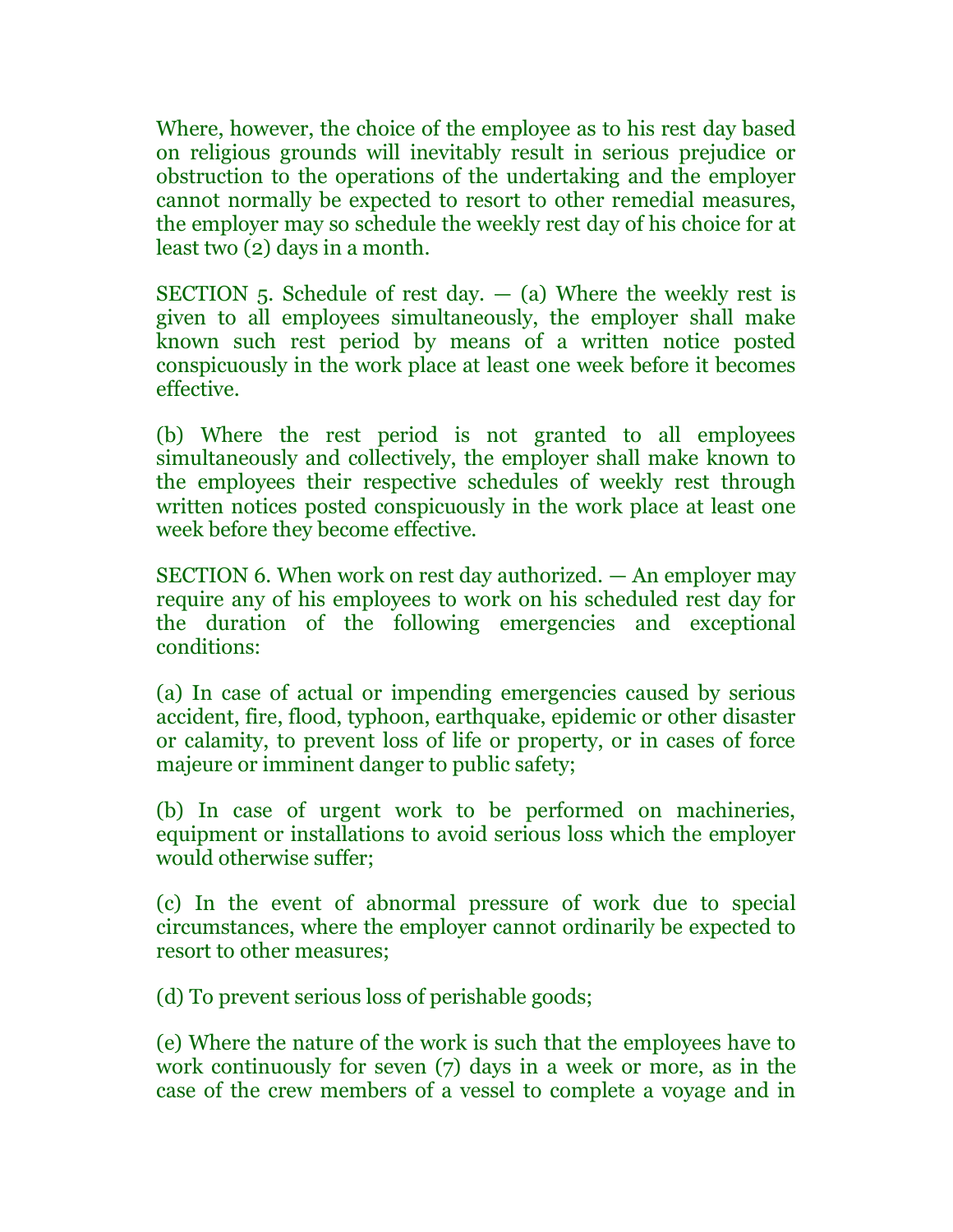other similar cases; and

(f) When the work is necessary to avail of favorable weather or environmental conditions where performance or quality of work is dependent thereon.

No employee shall be required against his will to work on his scheduled rest day except under circumstances provided in this Section: Provided, However, that where an employee volunteers to work on his rest day under other circumstances, he shall express such desire in writing, subject to the provisions of Section 7 hereof regarding additional compensation.

SECTION 7. Compensation on rest  $day/Sunday/holiday.$  - (a) Except those employees referred to under Section 2, Rule I, Book Three, an employee who is made or permitted to work on his scheduled rest day shall be paid with an additional compensation of at least 30% of his regular wage. An employee shall be entitled to such additional compensation for work performed on a Sunday only when it is his established rest day.

(b) Where the nature of the work of the employee is such that he has no regular work days and no regular rest days can be scheduled, he shall be paid an additional compensation of at least 30% of his regular wage for work performed on Sundays and holidays.

(c) Work performed on any special holiday shall be paid with an additional compensation of at least 30% of the regular wage of the employees. Where such holiday work falls on the employee's scheduled rest day, he shall be entitled to additional compensation of at least 50% of his regular wage.

(d) The payment of additional compensation for work performed on regular holiday shall be governed by Rule IV, Book Three, of these regulations.

(e) Where the collective bargaining agreement or other applicable employment contract stipulates the payment of a higher premium pay than that prescribed under this Section, the employer shall pay such higher rate.

SECTION 8. Paid-off days. — Nothing in this Rule shall justify an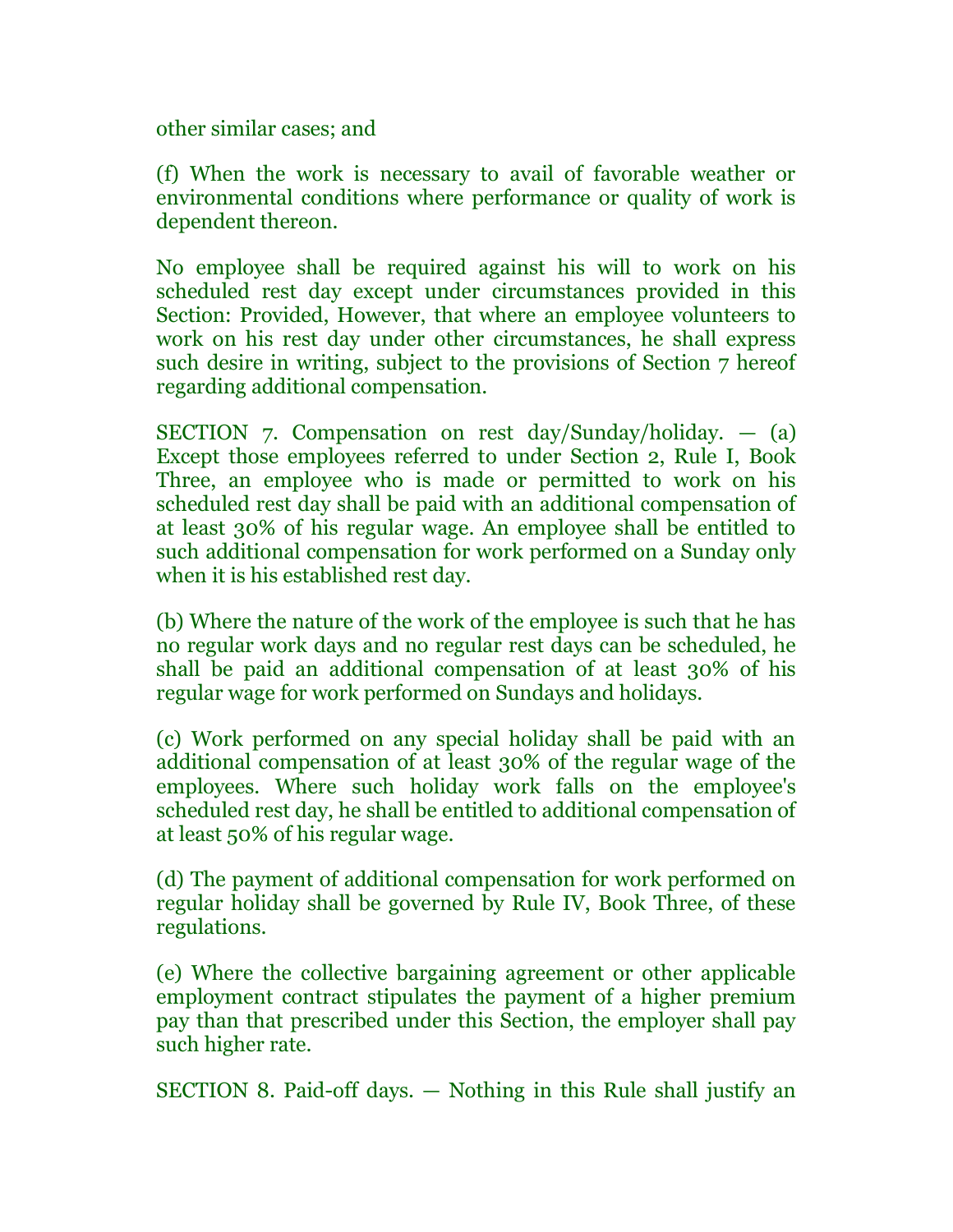employer in reducing the compensation of his employees for the unworked Sundays, holidays, or other rest days which are considered paid-off days or holidays by agreement or practice subsisting upon the effectivity of the Code.

SECTION 9. Relation to agreements. — Nothing herein shall prevent the employer and his employees or their representatives in entering into any agreement with terms more favorable to the employees than those provided herein, or be used to diminish any benefit granted to the employees under existing laws, agreements, and voluntary employer practices.

#### RULE IV

#### Holidays with Pay

SECTION 1. Coverage. — This rule shall apply to all employees except:

(a) Those of the government and any of the political subdivision, including government-owned and controlled corporation;

(b) Those of retail and service establishments regularly employing less than ten (10) workers;

(c) Domestic helpers and persons in the personal service of another;

(d) Managerial employees as defined in Book Three of the Code;

(e) Field personnel and other employees whose time and performance is unsupervised by the employer including those who are engaged on task or contract basis, purely commission basis, or those who are paid a fixed amount for performing work irrespective of the time consumed in the performance thereof.

SECTION 2. Status of employees paid by the month. — Employees who are uniformly paid by the month, irrespective of the number of working days therein, with a salary of not less than the statutory or established minimum wage shall be paid for all days in the month whether worked or not.

For this purpose, the monthly minimum wage shall not be less than the statutory minimum wage multiplied by 365 days divided by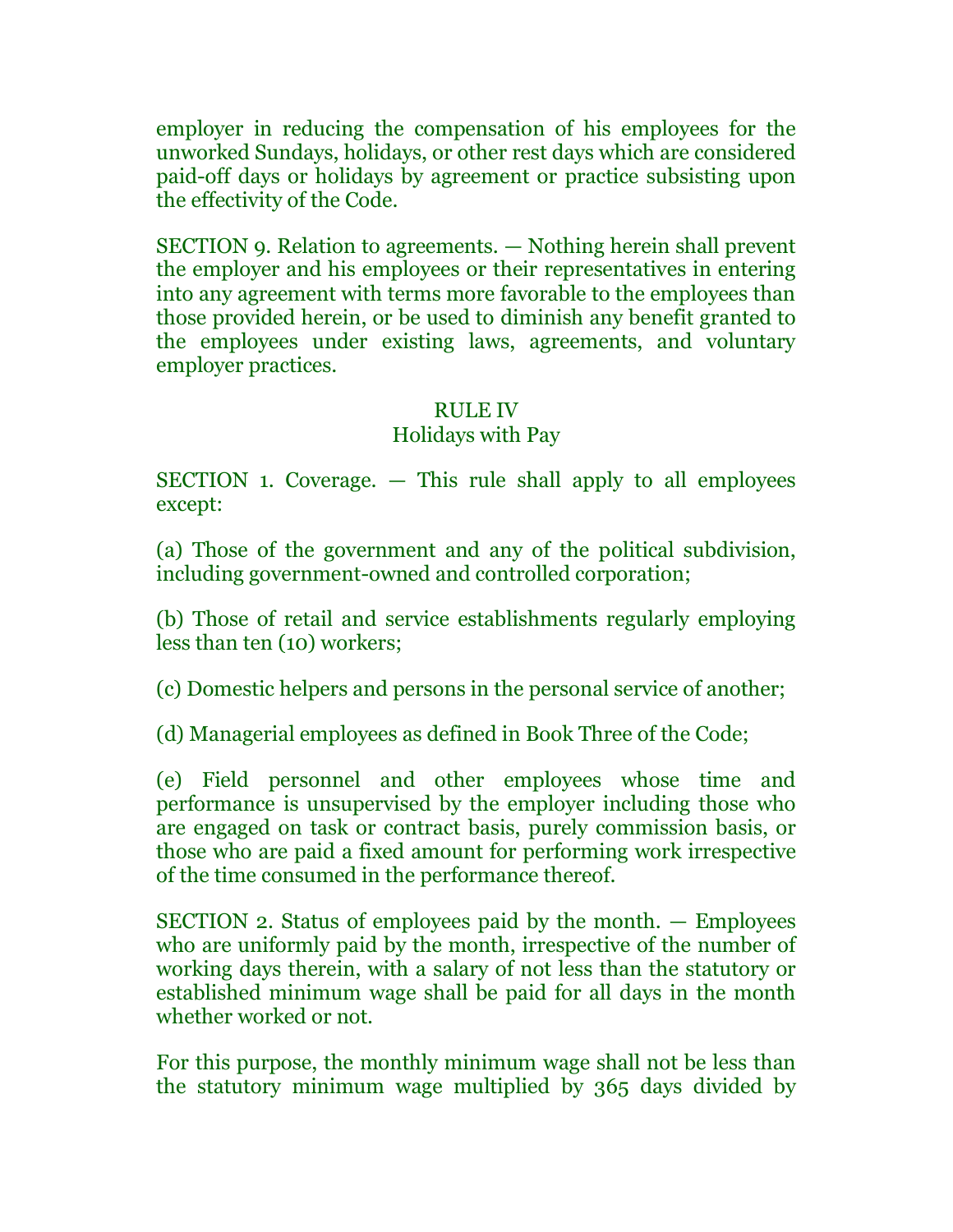twelve.

SECTION 3. Holiday Pay. — Every employer shall pay his employees their regular daily wage for any worked regular holidays.

As used in the rule, the term 'regular holiday' shall exclusively refer to: New Year's Day, Maundy Thursday, Good Friday, the ninth of April, the first of May, the twelfth of June, the last Sunday of August, the thirtieth of November, the twenty-fifth and thirtieth of December. Nationwide special days shall include the first of November and the last day of December.

As used in this Rule legal or regular holiday and special holiday shall now be referred to as 'regular holiday' and 'special day', respectively.

SECTION 4. Compensation for holiday work. — Any employee who is permitted or suffered to work on any regular holiday, not exceeding eight (8) hours, shall be paid at least two hundred percent (200%) of his regular daily wage. If the holiday work falls on the scheduled rest day of the employee, he shall be entitled to an additional premium pay of at least 30% of his regular holiday rate of 200% based on his regular wage rate.

SECTION 5. Overtime pay for holiday work. — For work performed in excess of eight hours on a regular holiday, an employee shall be paid an additional compensation for the overtime work equivalent to his rate for the first eight hours on such holiday work plus at least 30% thereof.

Where the regular holiday work exceeding eight hours falls on the scheduled rest day of the employee, he shall be paid an additional compensation for the overtime work equivalent to his regular holiday-rest day for the first 8 hours plus 30% thereof. The regular holiday rest day rate of an employee shall consist of 200% of his regular daily wage rate plus 30% thereof.

SECTION 6. Absences.  $-$  (a) All covered employees shall be entitled to the benefit provided herein when they are on leave of absence with pay. Employees who are on leave of absence without pay on the day immediately preceding a regular holiday may not be paid the required holiday pay if he has not worked on such regular holiday.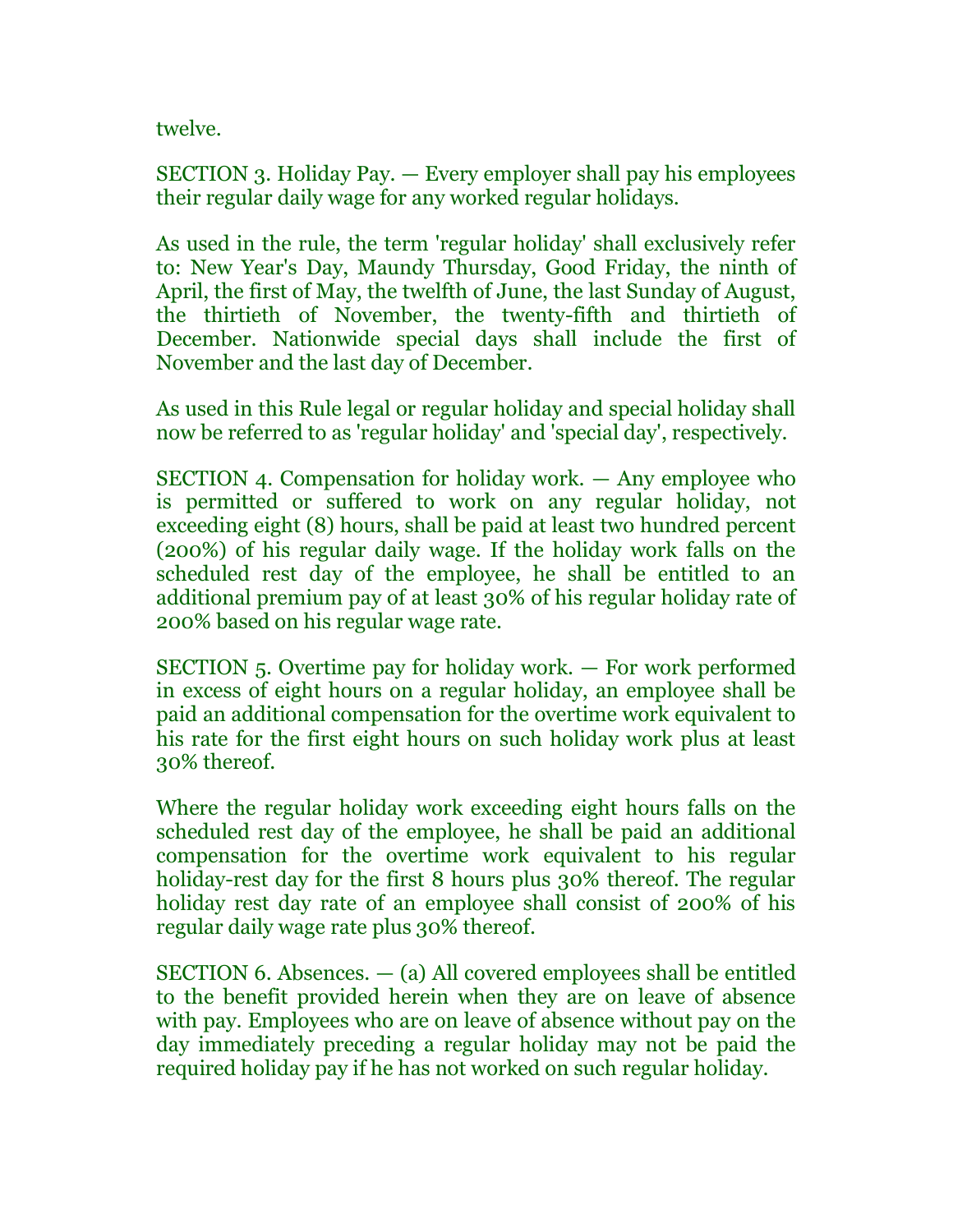(b) Employees shall grant the same percentage of the holiday pay as the benefit granted by competent authority in the form of employee's compensation or social security payment, whichever is higher, if they are not reporting for work while on such benefits.

(c) Where the day immediately preceding the holiday is a nonworking day in the establishment or the scheduled rest day of the employee, he shall not be deemed to be on leave of absence on that day, in which case he shall be entitled to the holiday pay if he worked on the day immediately preceding the non-working day or rest day.

SECTION 7. Temporary or periodic shutdown and temporary cessation of work.  $-$  (a) In cases of temporary or periodic shutdown and temporary cessation of work of an establishment, as when a yearly inventory or when the repair or cleaning of machineries and equipment is undertaken, the regular holidays falling within the period shall be compensated in accordance with this Rule.

(b) The regular holiday during the cessation of operation of an enterprise due to business reverses as authorized by the Secretary of Labor and Employment may not be paid by the employer.

SECTION 8. Holiday pay of certain employees. — (a) Private school teachers, including faculty members of colleges and universities, may not be paid for the regular holidays during semestral vacations. They shall, however, be paid for the regular holidays during Christmas vacation;

(b) Where a covered employee, is paid by results or output, such as payment on piece work, his holiday pay shall not be less than his average daily earnings for the last seven (7) actual working days preceding the regular holiday; Provided, However, that in no case shall the holiday pay be less than the applicable statutory minimum wage rate.

(c) Seasonal workers may not be paid the required holiday pay during off-season when they are not at work.

(d) Workers who have no regular working days shall be entitled to the benefits provided in this Rule.

SECTION 9. Regular holiday falling on rest days or Sundays. — (a) A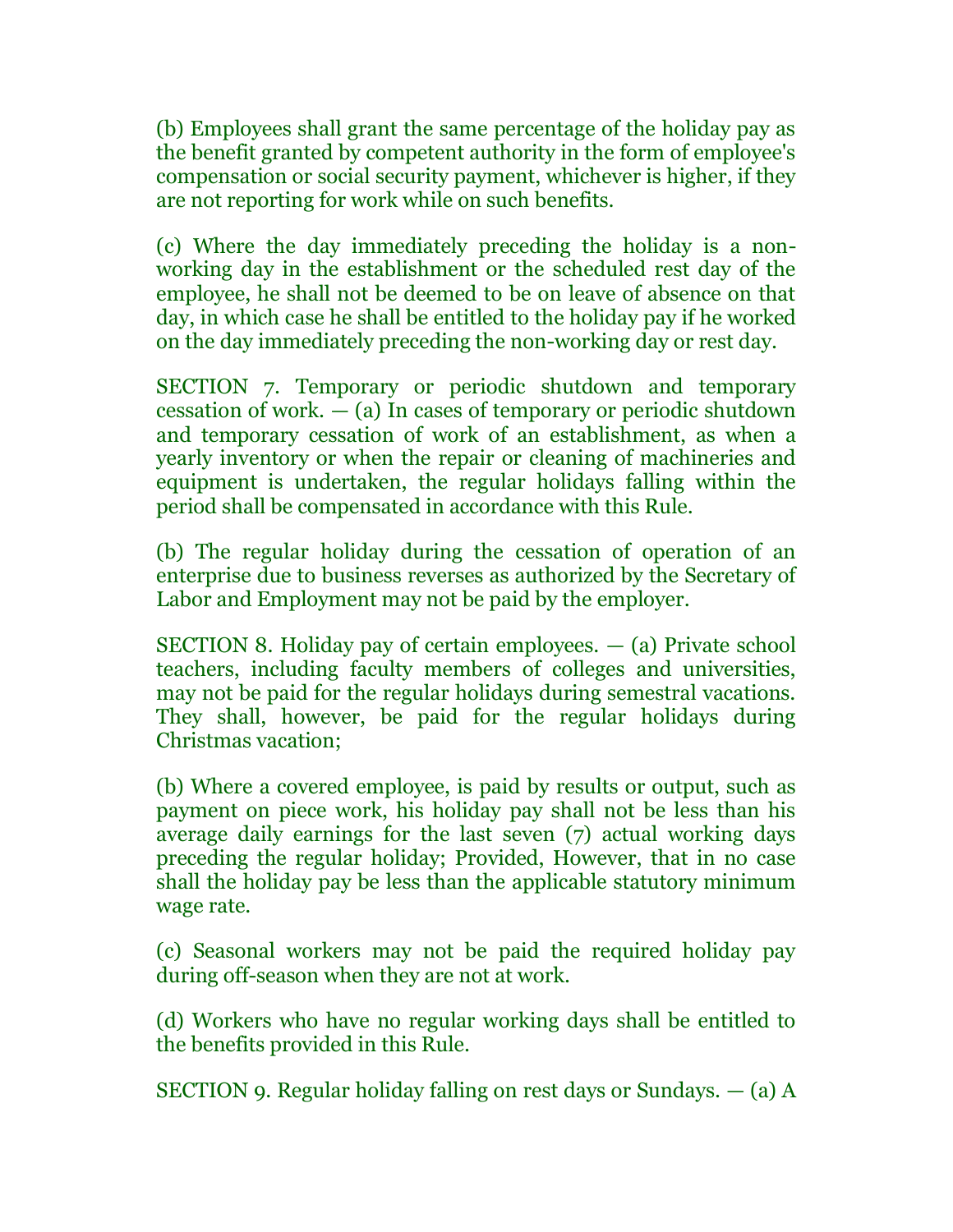regular holiday falling on the employee's rest day shall be compensated accordingly.

(b) Where a regular holiday falls on a Sunday, the following day shall be considered a special holiday for purposes of the Labor Code, unless said day is also a regular holiday.

SECTION 10. Successive regular holidays. — Where there are two (2) successive regular holidays, like Holy Thursday and Good Friday, an employee may not be paid for both holidays if he absents himself from work on the day immediately preceding the first holiday, unless he works on the first holiday, in which case he is entitled to his holiday pay on the second holiday.

SECTION 11. Relation to agreements. — Nothing in this Rule shall justify an employer in withdrawing or reducing any benefits, supplements or payments for unworked holidays as provided in existing individual or collective agreement or employer practice or policy.

#### RULE V

#### Service Incentive Leave

SECTION 1. Coverage. — This rule shall apply to all employees except:

(a) Those of the government and any of its political subdivisions, including government-owned and controlled corporations;

(b) Domestic helpers and persons in the personal service of another;

(c) Managerial employees as defined in Book Three of this Code;

(d) Field personnel and other employees whose performance is unsupervised by the employer including those who are engaged on task or contract basis, purely commission basis, or those who are paid a fixed amount for performing work irrespective of the time consumed in the performance thereof;

(e) Those who are already enjoying the benefit herein provided;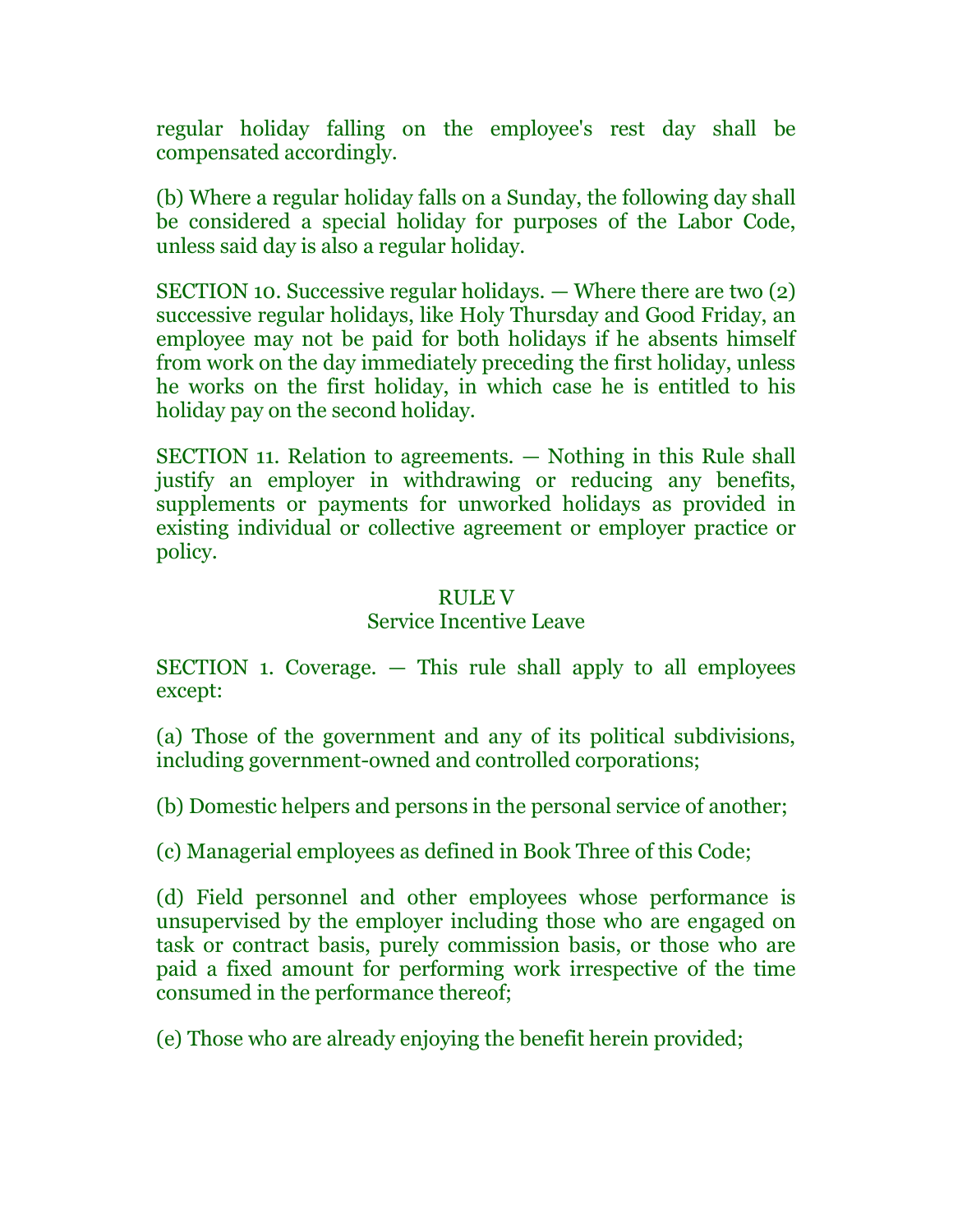(f) Those enjoying vacation leave with pay of at least five days; and

(g) Those employed in establishments regularly employing less than ten employees.

SECTION 2. Right to service incentive leave. — Every employee who has rendered at least one year of service shall be entitled to a yearly service incentive leave of five days with pay.

SECTION 3. Definition of certain terms. — The term "at least oneyear service" shall mean service for not less than 12 months, whether continuous or broken reckoned from the date the employee started working, including authorized absences and paid regular holidays unless the working days in the establishment as a matter of practice or policy, or that provided in the employment contract is less than 12 months, in which case said period shall be considered as one year.

SECTION 4. Accrual of benefit. — Entitlement to the benefit provided in this Rule shall start December 16, 1975, the date the amendatory provision of the Code took effect.

SECTION 5. Treatment of benefit. — The service incentive leave shall be commutable to its money equivalent if not used or exhausted at the end of the year.

SECTION 6. Relation to agreements. — Nothing in the Rule shall justify an employer from withdrawing or reducing any benefits, supplements or payments as provided in existing individual or collective agreements or employer's practices or policies.

## RULE VI

## Service Charges

SECTION 1. Coverage. — This rule shall apply only to establishments collecting service charges such as hotels, restaurants, lodging houses, night clubs, cocktail lounge, massage clinics, bars, casinos and gambling houses, and similar enterprises, including those entities operating primarily as private subsidiaries of the Government.

SECTION 2. Employees covered. — This rule shall apply to all employees of covered employers, regardless of their positions, designations or employment status, and irrespective of the method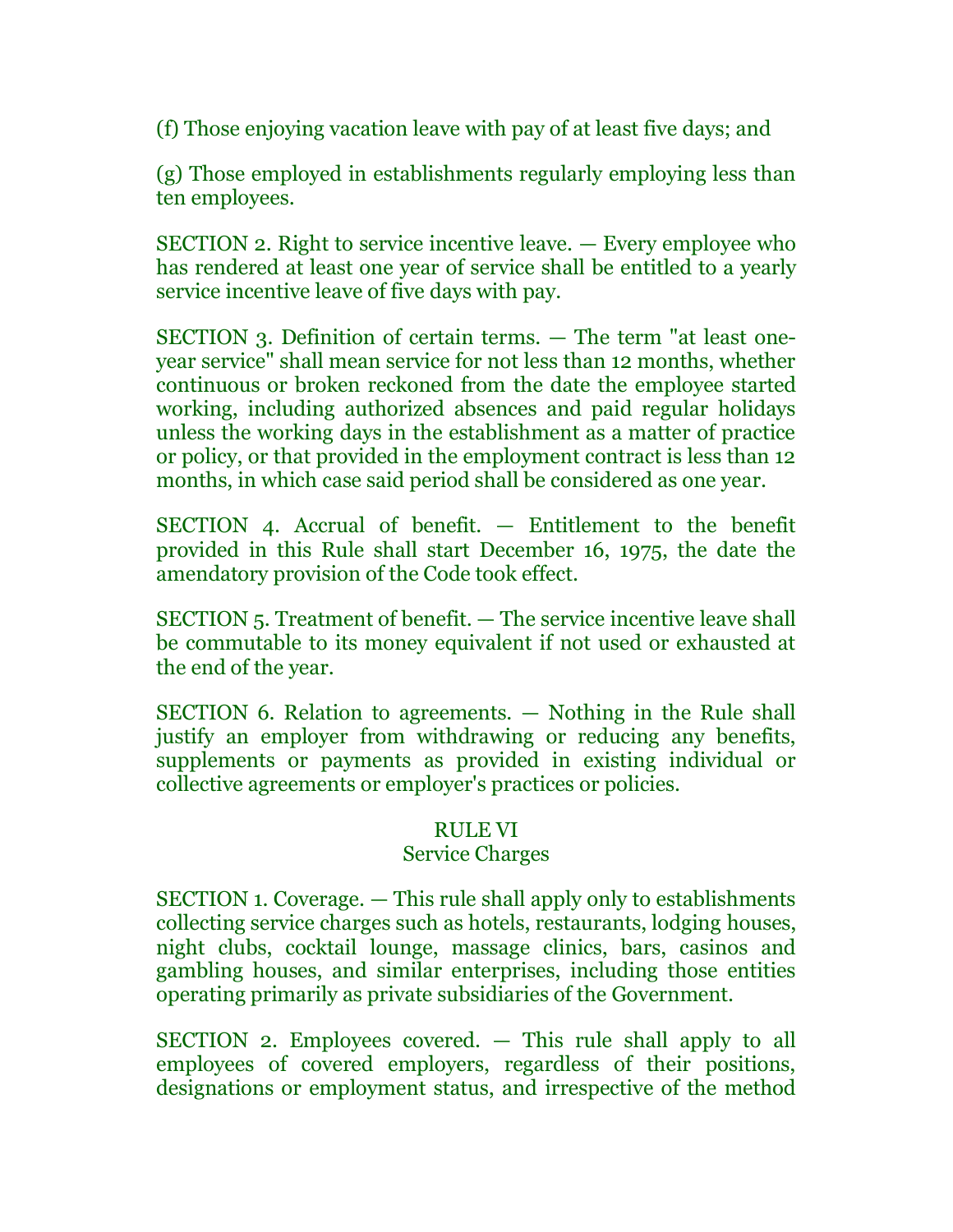by which their wages are paid except to managerial employees.

As used herein, a "managerial employee" shall mean one who is vested with powers or prerogatives to lay down and execute management policies and/or to hire, transfer, suspend, lay-off, recall, discharge, assign, or discipline employees or to effectively recommend such managerial actions. All employees not falling within this definition shall be considered rank-and-file employees.

SECTION 3. Distribution of service charges. — All service charges collected by covered employers shall be distributed at the rate of 85% for the employees and 15% for the management. The 85% shall be distributed equally among the covered employees. The 15% shall be for the disposition by management to answer for losses and breakages and distribution to managerial employees at the discretion of the management in the latter case.

SECTION 4. Frequency of distribution. — The shares referred to herein shall be distributed and paid to the employees not less than once every two (2) weeks or twice a month at intervals not exceeding sixteen (16) days.

SECTION 5. Integration of service charges. — In case the service charges is abolished the share of covered employees shall be considered integrated in their wages. The basis of the amount to be integrated shall be the average monthly share of each employee for the past twelve (12) months immediately preceding the abolition of withdrawal of such charges.

SECTION 6. Relation to agreements. — Nothing in this Rule shall prevent the employer and his employees from entering into any agreement with terms more favorable to the employees than those provided herein, or be used to diminish any benefit granted to the employees under existing laws, agreement and voluntary employer practice.

SECTION 7. This rule shall be without prejudice to existing, future collective bargaining agreements.

Nothing in this rule shall be construed to justify the reduction or diminution of any benefit being enjoyed by any employee at the time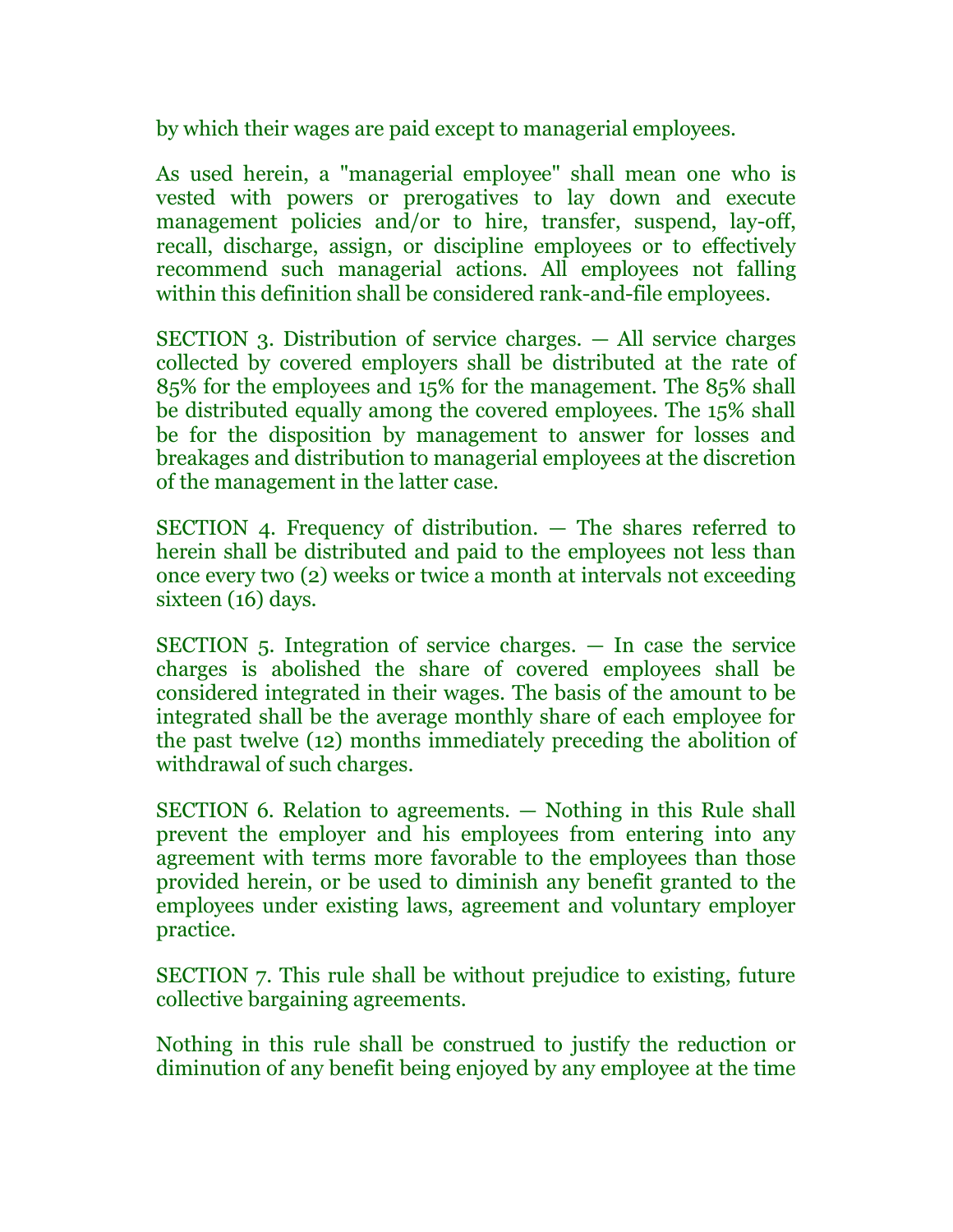of effectivity of this rule.

## RULE VII Wages

SECTION 1. Definition of Terms. As used in this Rules —

a) "Act" means Republic Act No. 6727;

b) "Commission" means the National Wages and Productivity Commission;

c) "Board" means the Regional Tripartite Wages and Productivity Board;

d) "Agriculture" refers to all farming activities in all its branches and includes among others, the cultivation and tillage of the soil, production, cultivation, growing and harvesting of any agricultural or horticultural commodities, dairying, raising of livestock or poultry, the culture of fish and other aquatic products in farms or ponds, and any activities performed by a farmer or on a farm as an incident to or in conjunction with such farming operations, but does not include the manufacturing and/or processing of sugar, coconut, abaca, tobacco, pineapple, aquatic or other farm products;

e) "Plantation Agricultural Enterprise" is one engaged in agriculture within an area of more than 24 hectares in a locality and/or which employs at least 20 workers. Any other agricultural enterprise shall be considered as "Non-Plantation Agricultural Enterprises";

f) "Retail Establishment" is one principally engaged in the sale of goods to end-users for personal or household use;

g) "Service Establishment" is one primarily engaged in the sale of service to individuals for their own or household use and is generally recognized as such;

h) "Cottage/Handicraft Establishment" is one engaged in an economic endeavor in which the products are primarily done in the home or such other places for profit which requires manual dexterity and craftsmanship and whose capitalization does not exceed P500,000, regardless of previous registration with the defunct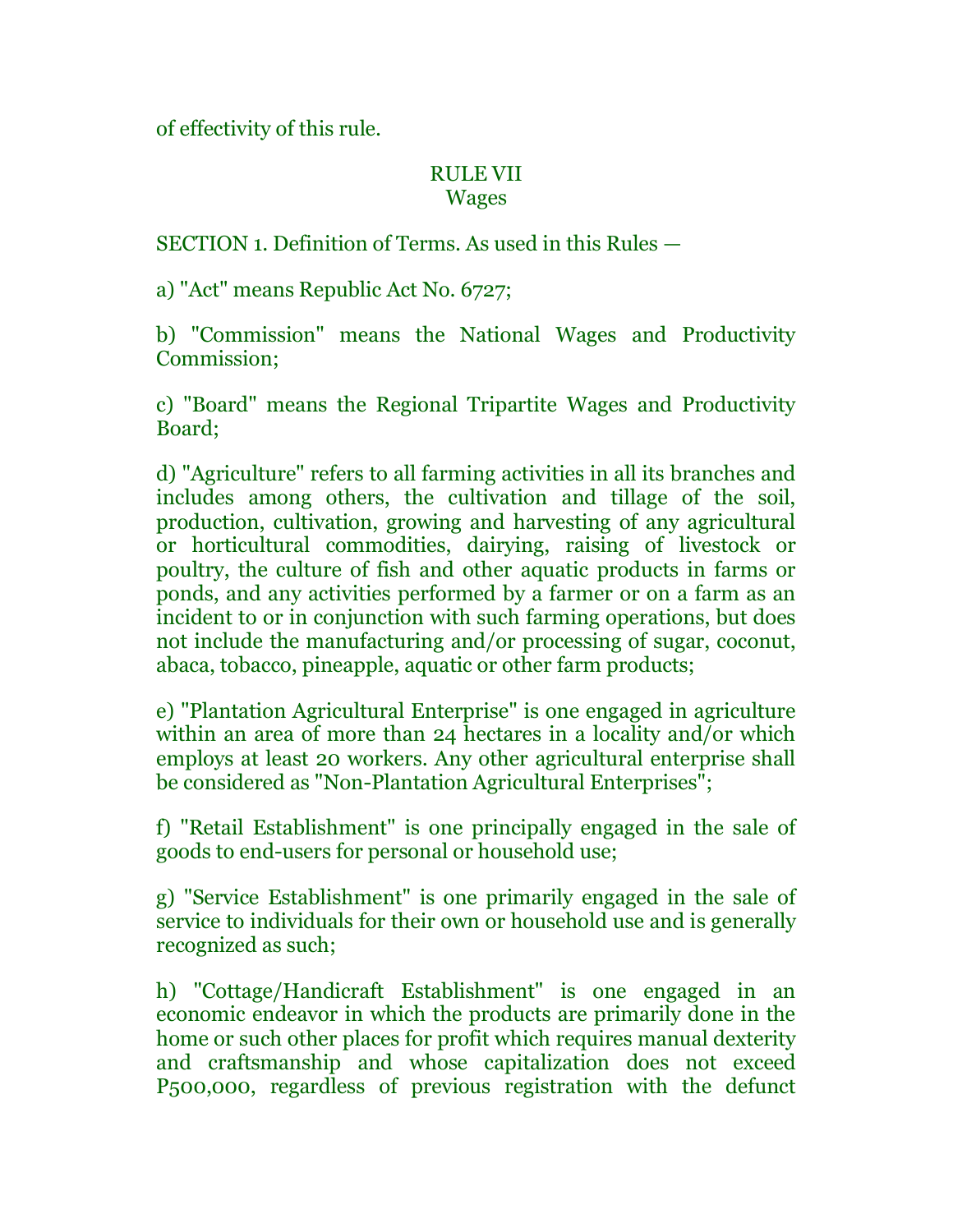# NACIDA;

i) "National Capital Region" covers the cities of Kalookan, Manila, Pasay and Quezon and the municipalities of Las Piñas, Makati, Malabon, Mandaluyong, Marikina, Muntinlupa, Navotas, Parañaque, Pasig, Pateros, San Juan, Taguig and Valenzuela;

j) "Region III" covers the provinces of Bataan, Bulacan, Nueva Ecija, Pampanga, Tarlac, and Zambales and the cities of Angeles, Cabanatuan, Olongapo, Palayan and San Jose;

k) "Region IV" covers the provinces of Aurora, Batangas, Cavite, Laguna, Marinduque, Occidental Mindoro, Palawan, Quezon, Rizal and Romblon and the cities of Batangas, Cavite, Lipa, Lucena, Puerto Princesa, San Pablo, Tagaytay and Trece Martires;

l) "Department" refers to the Department of Labor and Employment;

m) "Secretary" means the Secretary of Labor and Employment;

n) "Basic Wage" means all remuneration or earnings paid by an employer to a worker for services rendered on normal working days and hours but does not include cost-of-living allowances, profit sharing payments, premium payments, 13th month pay or other monetary benefits which are not considered as part of or integrated into the regular salary of the workers on the date the Act became effective."

o) "Statutory Minimum Wage" is the lowest wage fixed by law that an employer can pay his workers;

p) "Wage Distortion" means a situation where an increase in prescribed wage rates results in the elimination or severe contraction of intentional quantitative differences in wage or salary rates between and among employee groups in an establishment as to effectively obliterate the distinctions embodied in such wage structure based on skills, length of service, or other logical bases of differentiation;

q) "Capitalization" means paid-up capital, in the case of a corporation, and total invested capital, in the case of a partnership or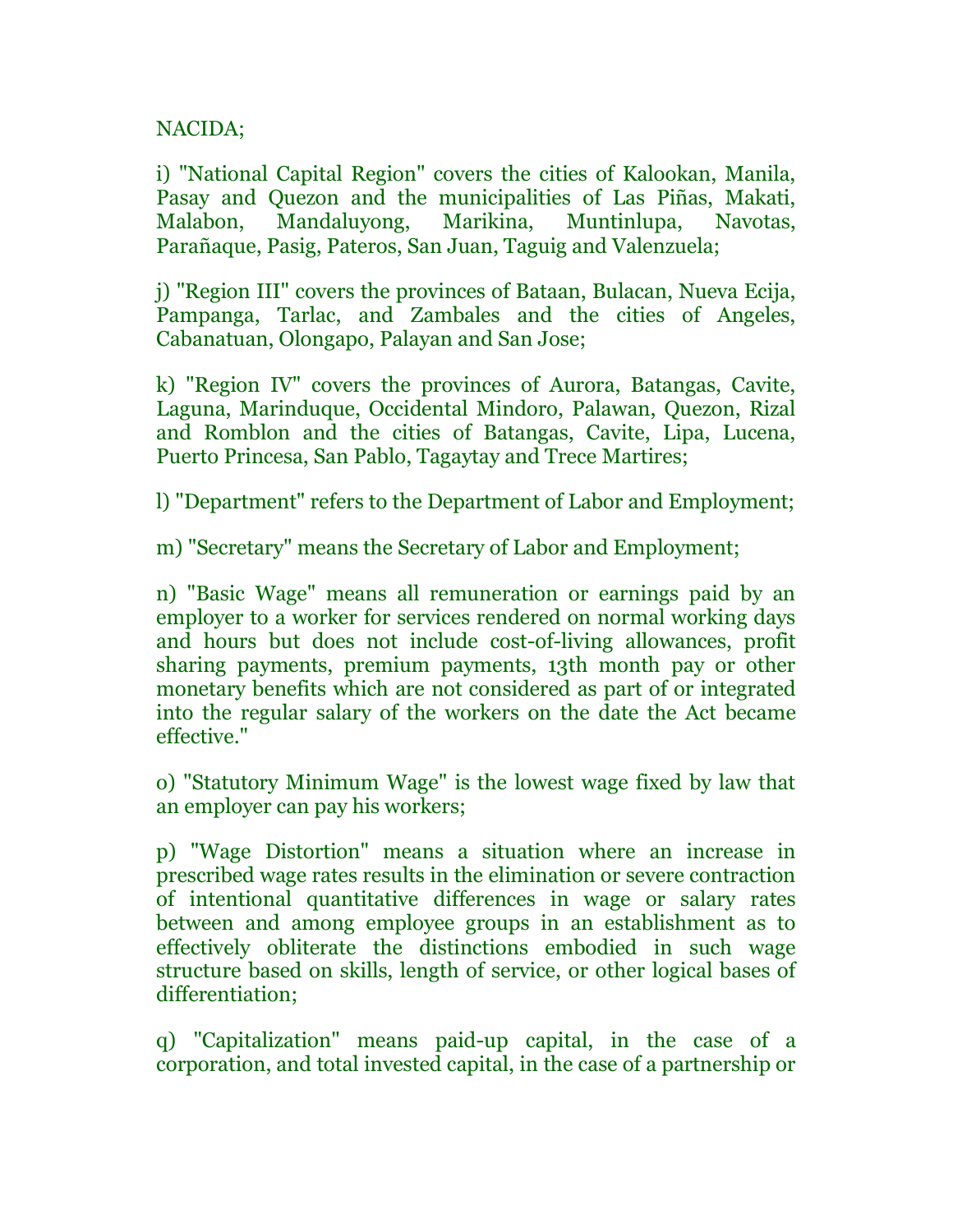single proprietorship.

# CHAPTER I

# Wage Increase

SECTION 1. Coverage. — The wage increase prescribed under the Act shall apply to all workers and employees in the private sector regardless of their position, designation or status, and irrespective of the method by which their wages are paid, except:

a) Household or domestic helpers, including family drivers and workers in the personal service of another;

b) Workers and employees in retail/service establishments regularly employing not more than 10 workers, when exempted from compliance with the Act, for a period fixed by the Commission/Boards in accordance with Section 4 (c) of the Act and Section 15, Chapter 1 of these Rules;

c) Workers and employees in new business enterprises outside the National Capital Region and export processing zones for a period of not more than two or three years, as the case may be, from the start of operations when exempted in accordance with Section 5 of the Act and Section 15, Chapter I of these Rules;

d) Workers and employees receiving a basic wage of more than P100.00 per day.

SECTION 2. Effectivity. — The Act takes effect on July 1, 1989, 15 days following its complete publication in two newspapers of general circulation on June 15, 1989 pursuant to Section 15 thereof.

SECTION 3. Amount of Minimum Wage Increase. — Effective July 1, 1989, the daily statutory minimum wage rates of covered workers and employees shall be increased as follows:

a) P25.00 for those in the National Capital Region;

b) P25.00 for those outside the National Capital Region, except for the following:

P20.00 for those in plantation agricultural enterprises with an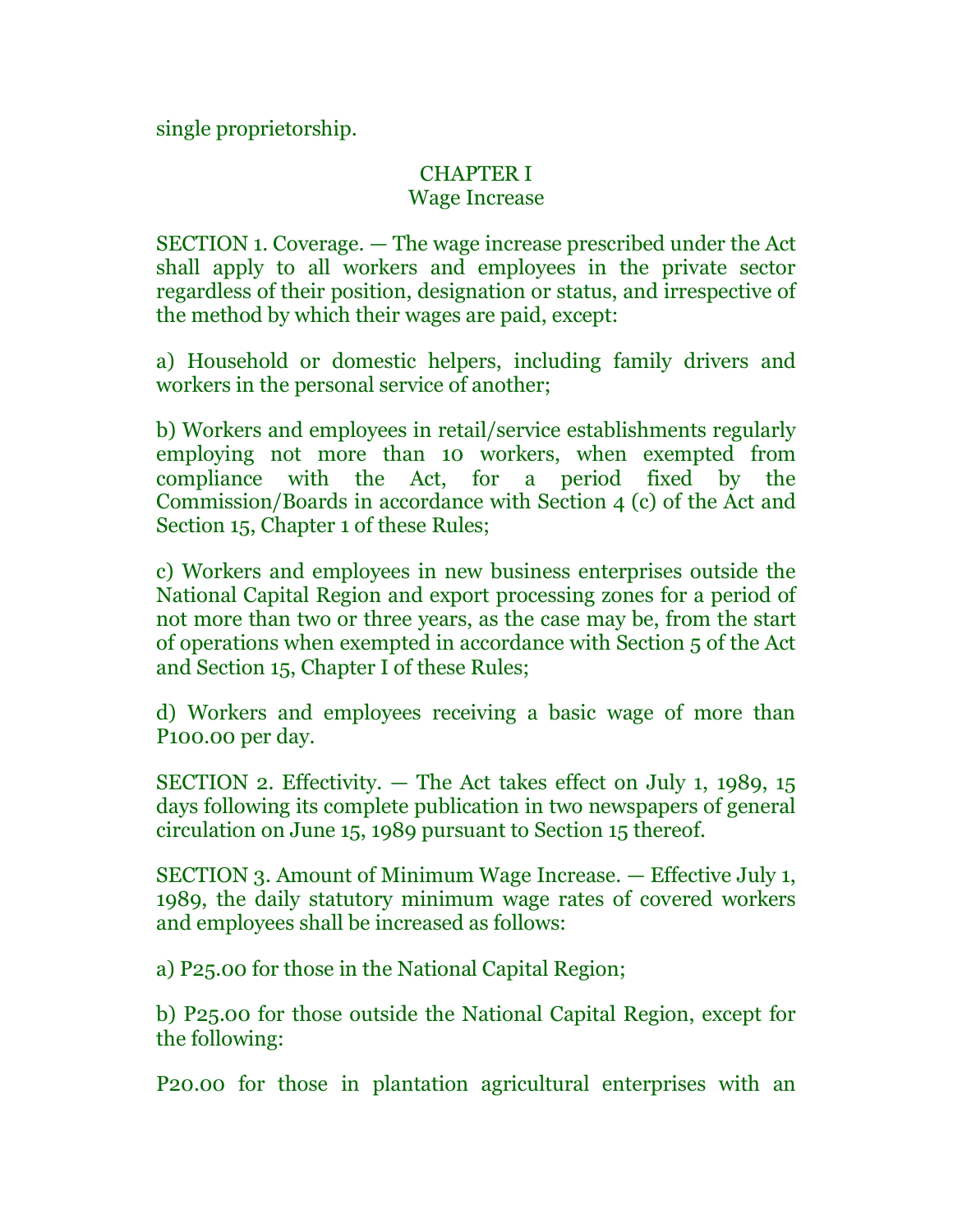annual gross sales of less than P5 million in the fiscal year immediately preceding the effectivity of the Act;

P15.00 for those in the following enterprises:

1. Non-plantation agriculture

2. Cottage/handicraft

3. Retail/Service regularly employing not more than 10 workers

4. Business enterprises with a capitalization of not more than P500,000 and employing not more than 20 workers.

SECTION 4. When Wage Increase Due Other Workers. — a) All workers and employees who, prior to July 1, 1989, were already receiving a basic wage above the statutory minimum wage rates provided under Republic Act 6640 but not over P100.00 per day shall receive a wage increase equivalent to that provided in the preceding Section.

b) Those receiving not more than the following monthly basic wage rates prior to July 1, 1989 shall be deemed covered by the preceding subsection:

(i)  $P_3,257.50$  — where the workers and employees work everyday, including premium payments for Sundays or rest days, special days and regular holidays.

(ii) P<sub>3</sub>,041.67 — where the workers and employees do not work but considered paid on rest days, special days and regular holidays.

(iii) P2,616.67 — where the workers and employees do not work and are not considered paid on Sundays or rest days.

(iv) P2,183.33 — where the workers and employees do not work and are not considered paid on Saturdays and Sundays or rest days.

c) Workers and employees who, prior to July 1, 1989, were receiving a basic wage of more than P100.00 per day or its monthly equivalent, are not by law entitled to the wage increase provided under the Act. They may however, receive wage increases through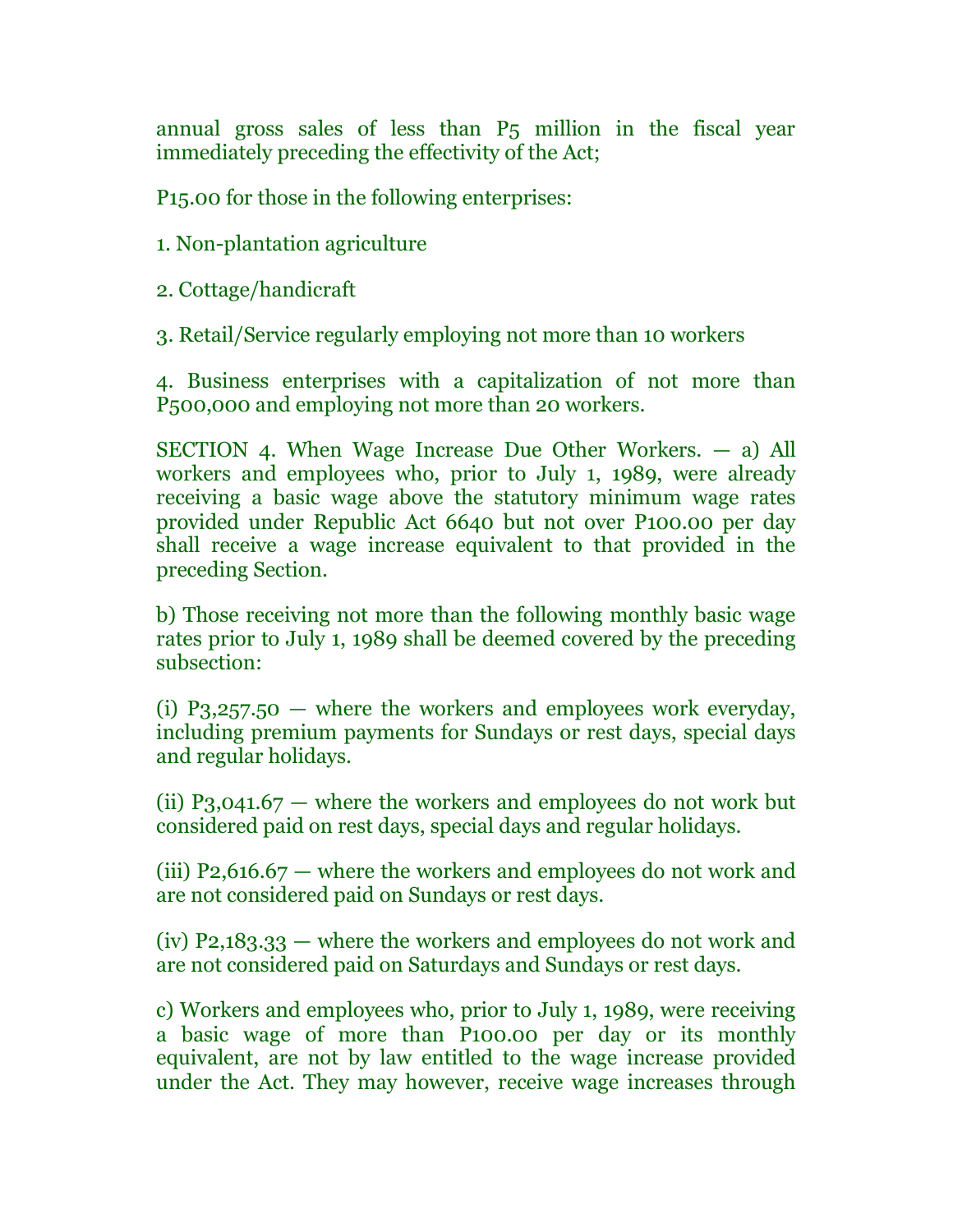the correction of wage distortions in accordance with Section 16, Chapter I of these Rules.

SECTION 5. Daily Statutory Minimum Wage Rates. — The daily minimum wage rates of workers and employees shall be as follows:

| Sector/Industry            |     | Under<br>Under |            |      |            |  |
|----------------------------|-----|----------------|------------|------|------------|--|
|                            |     | R.             | 6640<br>A. | R.   | 6727<br>A. |  |
|                            |     |                | (Effective |      | (Effective |  |
|                            |     | Dec.           | 14,        |      | July<br>1, |  |
|                            |     | 1987)          | 1989)      |      |            |  |
| A. NATIONAL CAPITAL REGION |     |                |            |      |            |  |
| Non-Agriculture            |     | P64.00         | P89.00     |      |            |  |
| Agriculture                |     |                |            |      |            |  |
| Plantation                 |     | 54.00          | 79.00      |      |            |  |
| <b>Non-Plantation</b>      |     | 43.50          | 68.50      |      |            |  |
| Cottage/Handicraft         |     |                |            |      |            |  |
| <b>Employing</b>           |     | more           |            | than | 30         |  |
| workers                    |     | 52.00          | 77.00      |      |            |  |
| <b>Employing</b>           |     | not            |            | more | than       |  |
| 30 workers                 |     | 50.00          | 75.00      |      |            |  |
|                            |     |                |            |      |            |  |
| Private                    |     |                |            |      | Hospitals  |  |
| With                       | bed |                | capacity   |      | more       |  |
| than 100                   |     | 64.00          | 89.00      |      |            |  |
| With                       | bed |                | capacity   |      | 100        |  |
| or less                    |     | 60.00          | 85.00      | of   |            |  |
| Retail/Service             |     |                |            |      |            |  |
| Employing                  |     | more           |            | than |            |  |
| workers                    |     |                |            |      | 15         |  |
|                            |     | 64.00          | 89.00      |      |            |  |
| <b>Employing</b>           |     | 11             |            | to   | 15         |  |
| workers                    |     | 60.00          | 85.00      |      |            |  |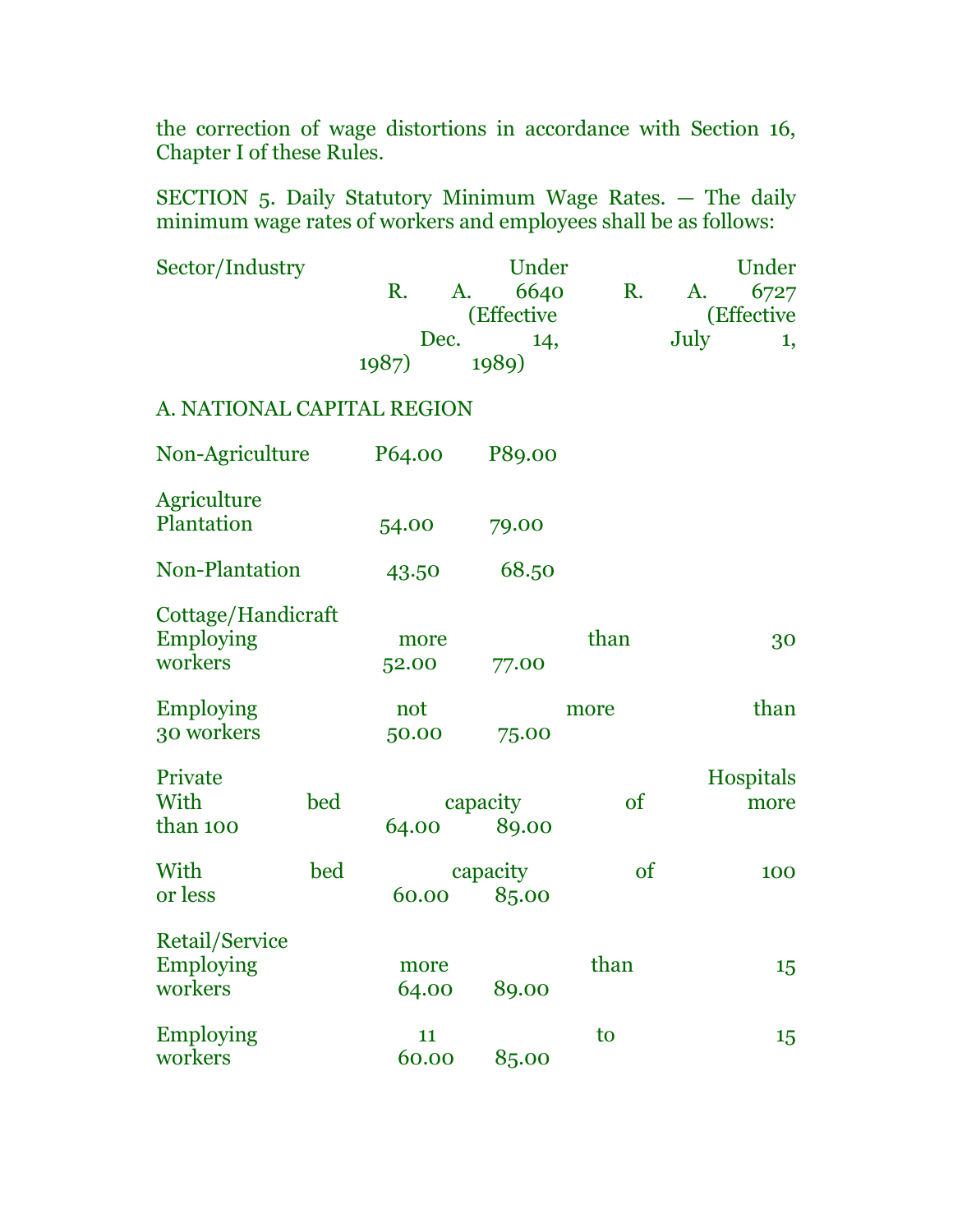| <b>Employing</b>                                      | not           | more            |               | than  |
|-------------------------------------------------------|---------------|-----------------|---------------|-------|
| 10 workers                                            | 43.00         | 68.00           |               |       |
| <b>B. OUTSIDE NATIONAL CAPITAL REGION</b>             |               |                 |               |       |
| Non-Agriculture                                       | 64.00         | 89.00           |               |       |
| Agriculture                                           |               |                 |               |       |
| Plantation<br>sales of P <sub>5</sub> M or more       | with<br>54.00 | annual<br>79.00 |               | gross |
| Plantation<br>sales of less than P <sub>5</sub> M     | with<br>54.00 | annual<br>74.00 |               | gross |
| Non-plantation                                        | 43.50         | 58.50           |               |       |
| Cottage/Handicraft<br><b>Employing</b><br>30 workers  | 52.00         | more<br>67.00   |               | than  |
| <b>Employing</b><br>than 30 workers                   | 50.00         | not<br>65.00    |               | more  |
| <b>Private Hospitals</b>                              | 60.00         | 85.00           |               |       |
| Retail/Service<br><b>Cities</b><br>W/<br>than 150,000 | population    |                 | <sub>of</sub> | more  |
| <b>Employing</b><br>15 workers                        | 64.00         | more<br>89.00   |               | than  |
| Employing 11 to 15 workers 60.00                      |               | 85.00           |               |       |
| <b>Employing</b><br>10 workers                        | not<br>43.00  | more<br>58.00   |               | than  |
| <b>Sugar Mills</b>                                    |               |                 |               |       |
| Agriculture                                           |               |                 |               |       |
| Plantation                                            | W/            | annual          |               | gross |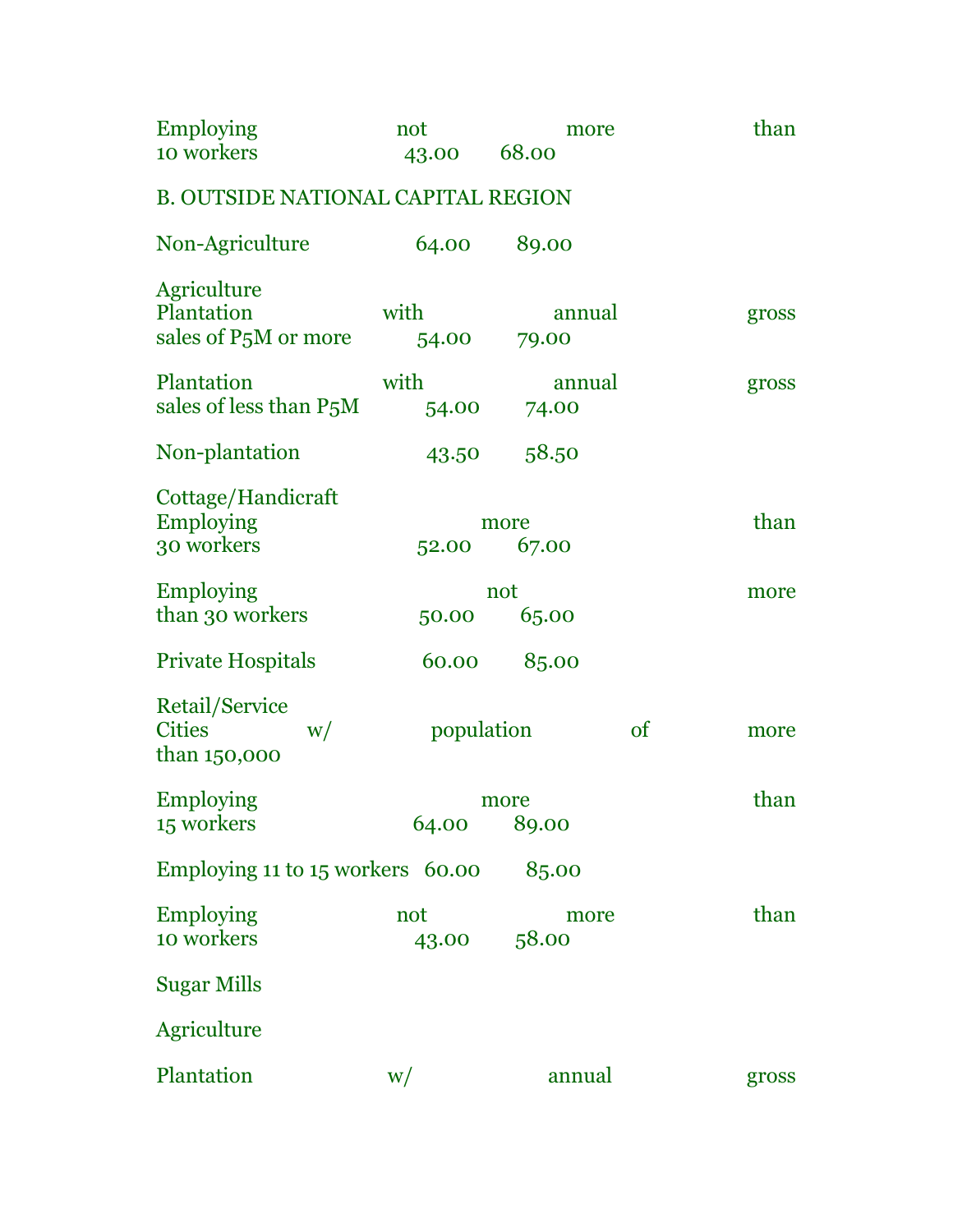| sales of P <sub>5</sub> M or more                 |    | 48.50 | 73.50           |       |
|---------------------------------------------------|----|-------|-----------------|-------|
| Plantation<br>sales of less than P <sub>5</sub> M | W/ | 48.50 | annual<br>68.50 | gross |
| Non-plantation                                    |    | 43.50 | 58.50           |       |

Business Enterprises w/ Capitalization of not more than P500,000 and employing not more than 20 workers Non-Agriculture 64.00 79.00 Agriculture Plantation Products Other than Sugar 54.00 69.00 Sugar 48.50 63.50 Private Hospitals 60.00 75.00 Retail/Service Cities  $w/$  population of more than 150,000 Employing more than 15 workers 64.00 79.00 Employing 11 to 15 workers 60.00 75.00 Municipalities and Cities w/ population of not more than 150,000 Employing more than 10 workers 60.00 75.00

SECTION 6. Suggested Formula in Determining the Equivalent Monthly Statutory Minimum Wage Rates. — Without prejudice to existing company practices, agreements or policies, the following formula may be used as guides in determining the equivalent monthly statutory minimum wage rates:

a) For those who are required to work everyday including Sundays or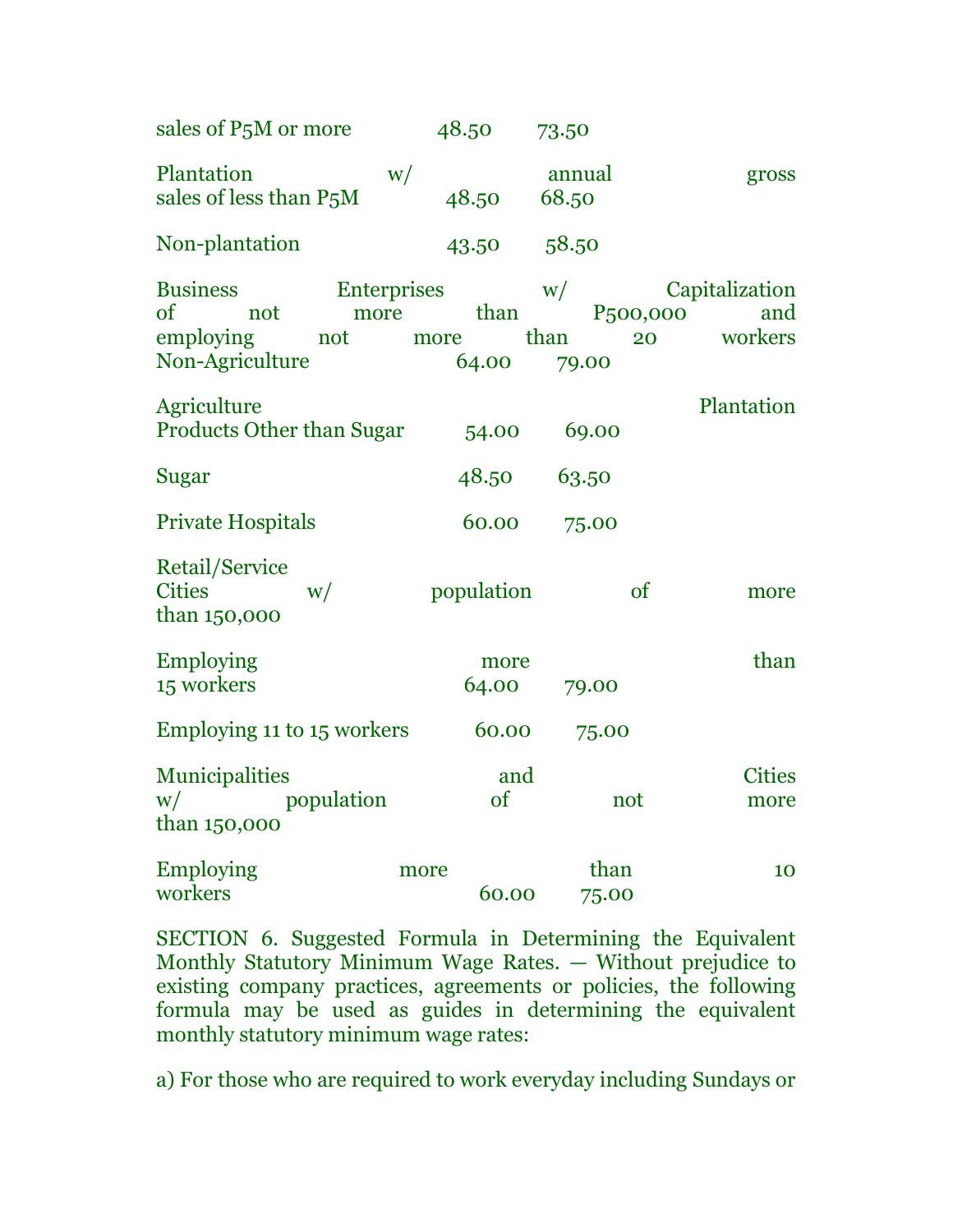rest days, special days and regular holidays:

Equivalent Applicable daily wage rate (ADR) x 390.90 days

 $Monthly =$  ———————————————————————

Rate (EMR) 12

Where 390.90 days =

302 days Ordinary working days

20 days 10 regular holidays x 200%

66.30 days 51 rest days x 130%

2.60 days 2 special days x 130%

390.90 days Total equivalent number of days.

b) For those who do not work but considered paid on rest days, special days and regular holidays: ADR x 365 days

 $EMR =$  ————————

12

Where  $365$  days =

302 days Ordinary working days

51 days Rest days

10 days Regular holidays

2 days Special days

365 days Total equivalent number of days

c) For those who do not work and are not considered paid on Sundays or rest days: ADR x 314 days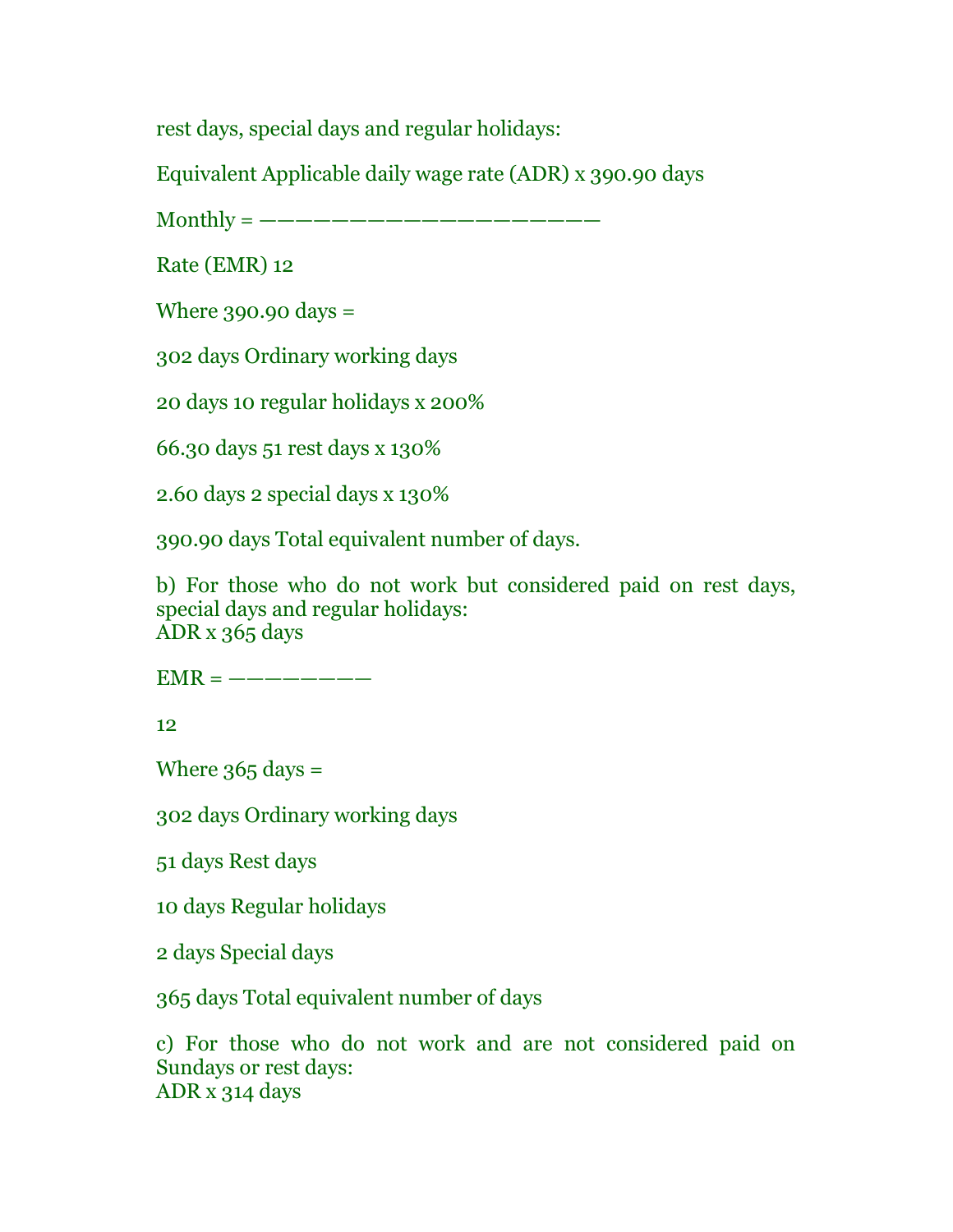$EMR =$  ———————

12

Where  $314$  days =

302 days Ordinary working days

10 days Regular holidays

2 days Special days (If considered

paid; If actually worked,

this is equivalent to 2.6 days)

314 days Total equivalent number of days

d) For those who do not work and are not considered paid on Saturdays or rest days: ADR x 262 days

 $EMR =$  ———————

12

Where  $262$  days =

250 days Ordinary working days

10 days Regular holidays

2 days Special days (If considered paid; If actually

worked, this is equivalent to 2.6 days)

262 days Total equivalent number of days

*Note: For workers whose rest days fall on Sundays, the number of rest days in a year is reduced from 52 to 51 days, the last Sunday of August being a regular holiday under Executive Order No. 201. For purposes of computation, said holiday, although still a rest day for*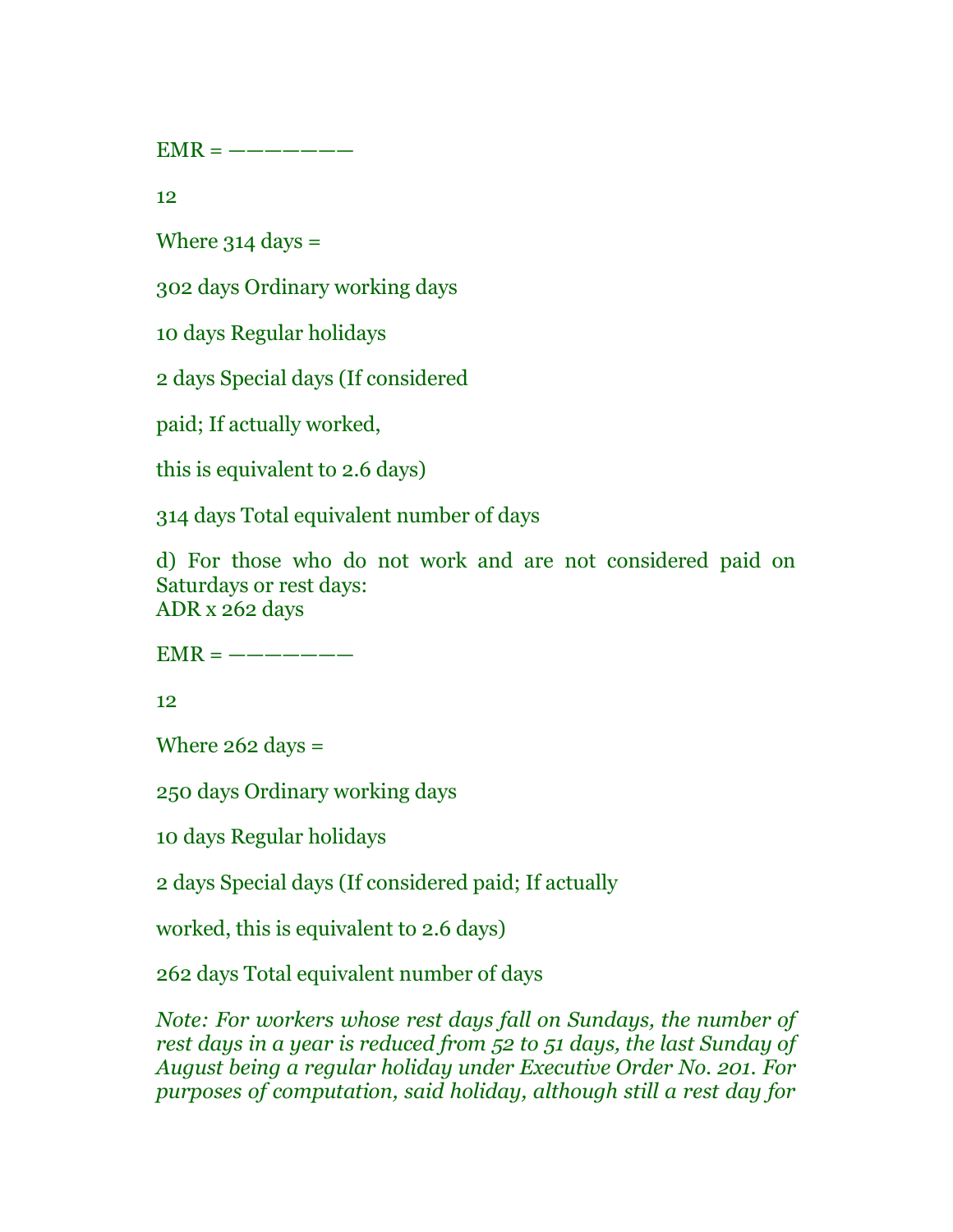*them, is included in the ten regular holidays. For workers whose rest days do not fall on Sundays, the number of rest days is 52 days, as there are 52 weeks in a year.*

Nothing herein shall be considered as authorizing the reduction of benefits granted under existing agreements or employer practices/policies.

SECTION 7. Basis of Minimum Wages Rates. — The statutory minimum wage rules prescribed under the Act shall be for the normal working hours, which shall not exceed eight hours work a day.

SECTION 8. Creditable Wage Increase. —

a) No wage increase shall be credited as compliance with the increases prescribed under the Act unless expressly provided under collective bargaining agreements; and, such wage increase was granted not earlier than April 1, 1989 but not later than July 1, 1989. Where the wage increase granted is less than the prescribed increase under the Act, the employer shall pay the difference.

b) Anniversary wage increase provided in collective agreements, merit wage increase, and those resulting from the regularization or promotion of employees shall not be credited as compliance thereto.

SECTION 9. Workers Paid by Results. —

a) All workers paid by results, including those who are paid on piecework, takay, pakyaw, or task basis, shall receive not less than the applicable statutory minimum wage rates prescribed under the Act for the normal working hours which shall not exceed eight hours work a day, or a proportion thereof for work of less than the normal working hours.

The adjusted minimum wage rates for workers paid by results shall be computed in accordance with the following steps:

1) Amount of increase in AMW - Previous AMW x 100 = % Increase;

2) Existing rate/piece x % increase = increase in rate/piece;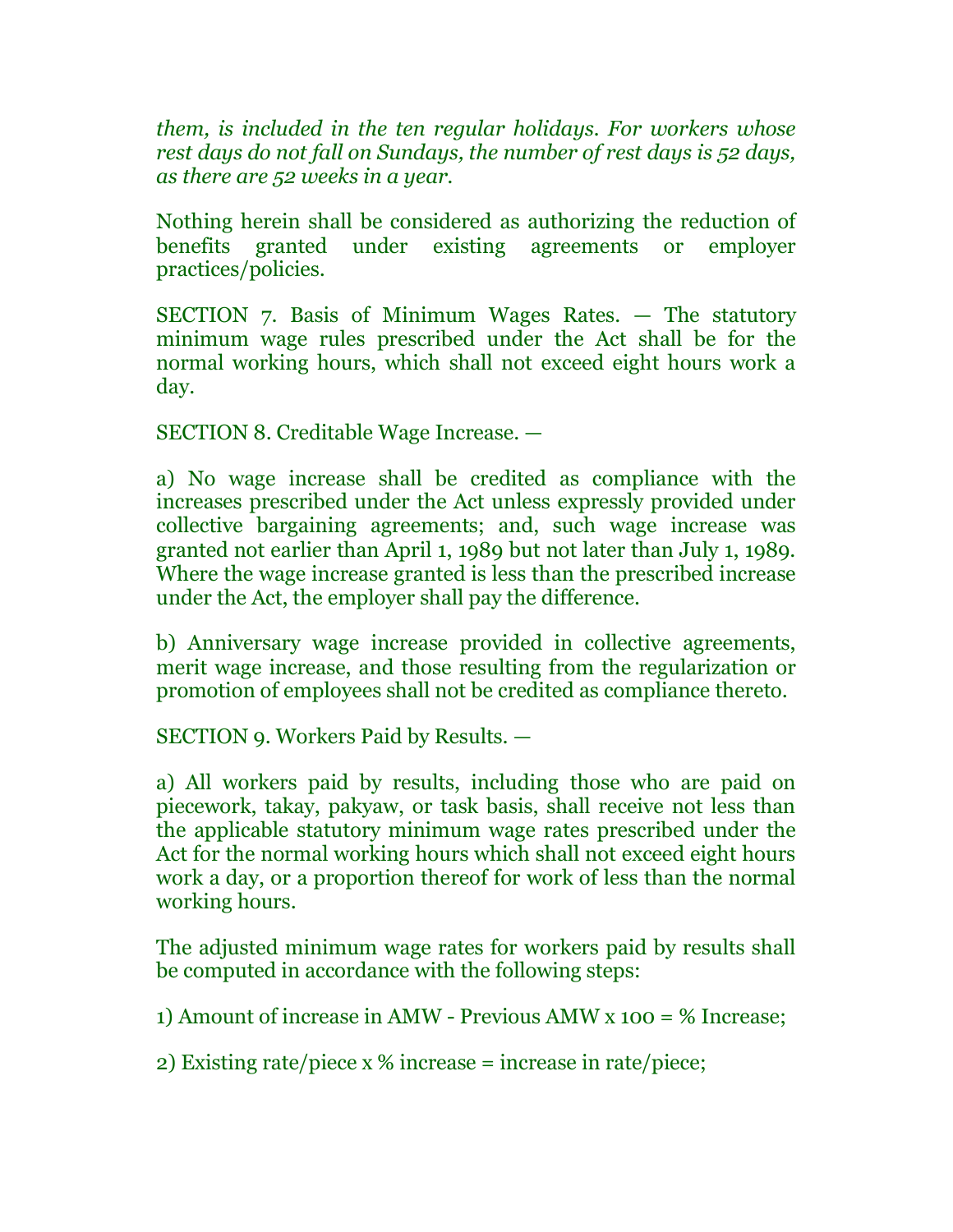3) Existing rate/piece + increase in rate/piece = Adjusted rate/piece.

Where AMW is the applicable minimum wage rate.

b) The wage rates of workers who are paid by results shall continue to be established in accordance with Article 101 of the Labor Code, as amended and its implementing regulations.

SECTION 10. Wages of Special Groups of Workers. — Wages of apprentices, learners and handicapped workers shall in no case be less than 75 percent of the applicable statutory minimum wage rates.

All recognized learnership and apprenticeship agreements entered into before July 1, 1989 shall be considered as automatically modified insofar as their wage clauses are concerned to reflect the increases prescribed under the Act.

SECTION 11. Application to Contractors. — In the case of contracts for construction projects and for security, janitorial and similar services, the prescribed wage increases shall be borne by the principals or clients of the construction/service contractors and the contract shall be deemed amended accordingly. In the event, however, that the principal or client fails to pay the prescribed wage rates, the construction/service contractor shall be jointly and severally liable with his principal or client.

SECTION 12. Application to Private Educational Institution. — Private educational institutions which increased tuition fees beginning school year 1989-1990 shall comply with the P25.00 per day wage increase prescribed under the Act effective as follows:

a) In cases where the tuition fee increase was effected before the effectivity of the Act, the wage increase shall take effect only July 1, 1989.

b) In cases where the tuition fee increase was effected on or after the effectivity of the Act, the wage increase shall take effect not later than the date the school actually increased tuition but in the latter case, such wage increase may not be made retroactive in July 1, 1989.

Beginning school year 1990-1991, all schools shall implement the wage increase regardless of whether or not they have actually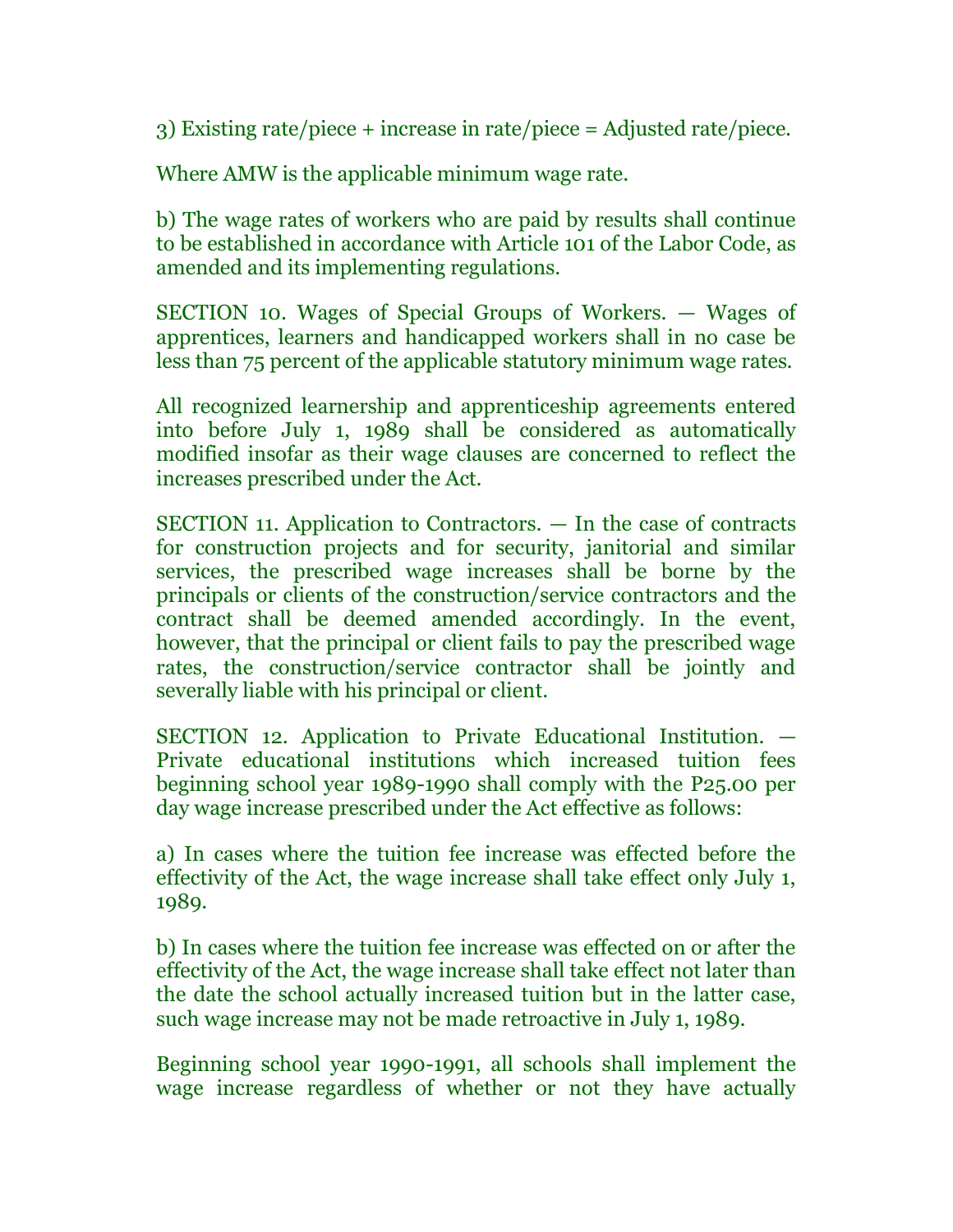increased tuition fees.

SECTION 13. Mobile and Branch Workers. — The statutory minimum wage rates of workers, who by the nature of their work have to travel, shall be those applicable in the domicile or head office of the employer.

The minimum wage rates of workers working in branches or agencies of establishments in or outside the National Capital Region shall be those applicable in the place where they are stationed.

SECTION 14. Transfer of Personnel. — The transfer of personnel to areas outside the National Capital Region shall not be a valid ground for the reduction of the wage rates being enjoyed by the workers prior to such transfer. The workers transferred to the National Capital Region shall be entitled to the minimum wage rate applicable therein.

SECTION 15. Exemptions. —

a) The following establishments may be exempted from compliance with the wage increase prescribed under the Act:

1) Retail/Service establishments regularly employing not more than 10 workers upon application with and as determined by the appropriate Board in accordance with applicable guidelines to be issued by the Commission.

2) New business enterprises that may be established outside the National Capital Region and export processing zones from July 1, 1989 to June 30, 1993, whose operation or investments need initial assistance may be exempted for not more than three years from the start of operations, subject to guidelines to be issued by the Secretary in consultation with the Department of Trade and Industry and the Department of Agriculture.

New business enterprises in Region III (Central Luzon) and Region IV (Southern Tagalog) may be exempted for two years only from start of operations, except those that may be established in the provinces of Palawan, Oriental Mindoro, Occidental Mindoro, Marinduque, Romblon, Quezon and Aurora, which may also be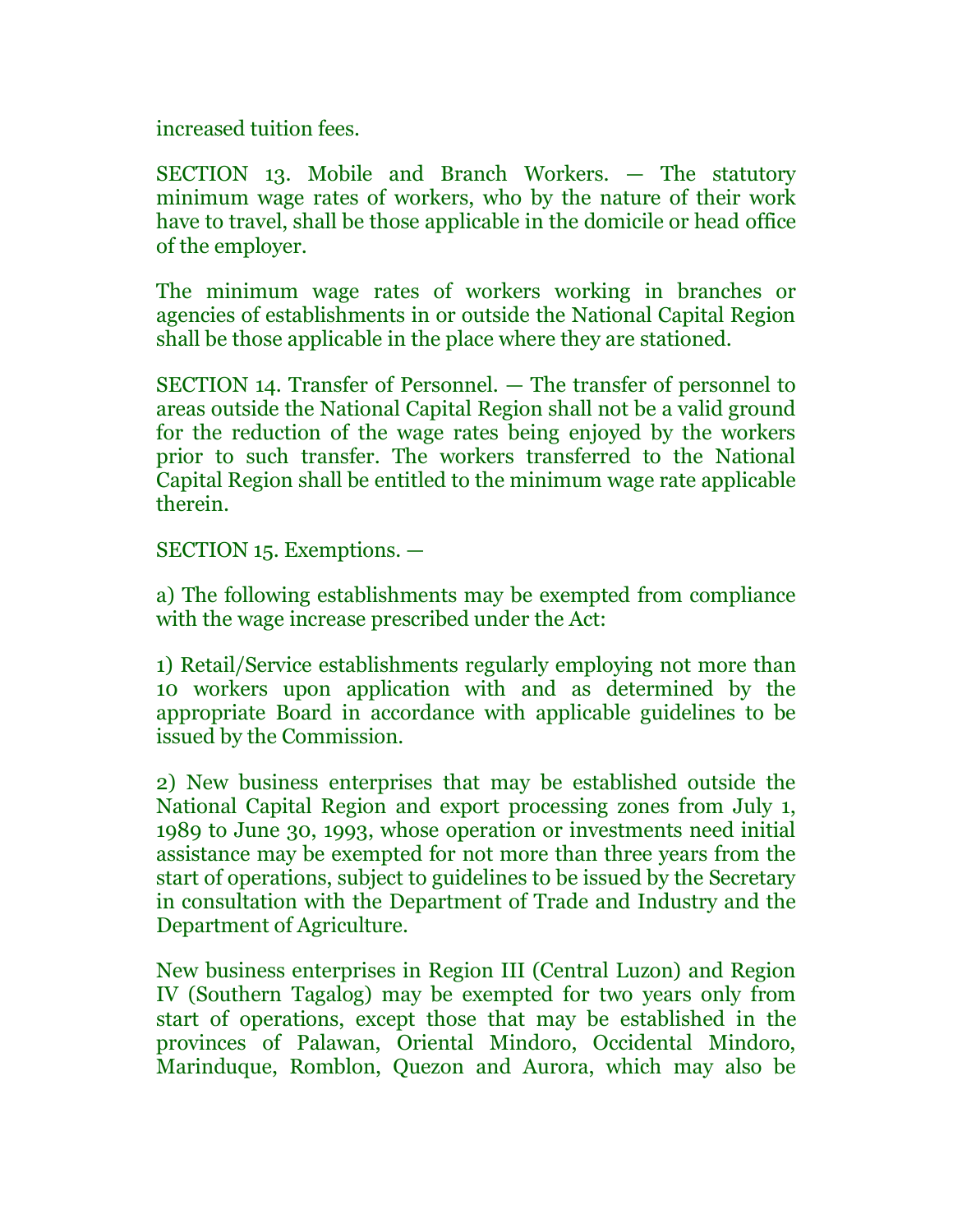exempted for not more than three years from the start of operations.

b) Whenever an application for exemption has been duly filed with the appropriate office in the Department/Board, action by the Regional Office of the Department on any complaints for alleged non-compliance with the Act shall be deferred pending resolution of the applicant for exemption.

c) In the event that the application for exemption is not granted, the workers and employees shall receive the appropriate compensation due them as provided for under the Act plus interest of one percent per month retroactive to July 1, 1989 or the start of operations whichever is applicable.

SECTION 16. Effects on Existing Wage Structure. — Where the application of the wage increase prescribed herein results in distortions in the wage structure within an establishment which gives rise to a dispute therein, such dispute shall first be settled voluntarily between the parties. In the event of a deadlock, such dispute shall be finally resolved through compulsory arbitration by the regional arbitration branch of the National Labor Relations Commission (NLRC) having jurisdiction over the workplace.

The NLRC shall conduct continuous hearings and decide any dispute arising from wage distortions within twenty calendar days from the time said dispute is formally submitted to it for arbitration. The pendency of a dispute arising from a wage distortion shall not in any way delay the applicability of the increases in the wage rates prescribed under the Act.

Any issue involving wage distortion shall not be a ground for a strike/lockout.

SECTION 17. Complaints for Non-Compliance. — Complaints for non-compliance with the wage increases prescribed under the Act shall be filed with the Regional Offices of the Department having jurisdiction over the workplace and shall be the subject of enforcement proceedings under Articles 128 and 129 of the Labor Code, as amended.

SECTION 18. Conduct of inspection by the Department. — The Department shall conduct inspections of establishments, as often as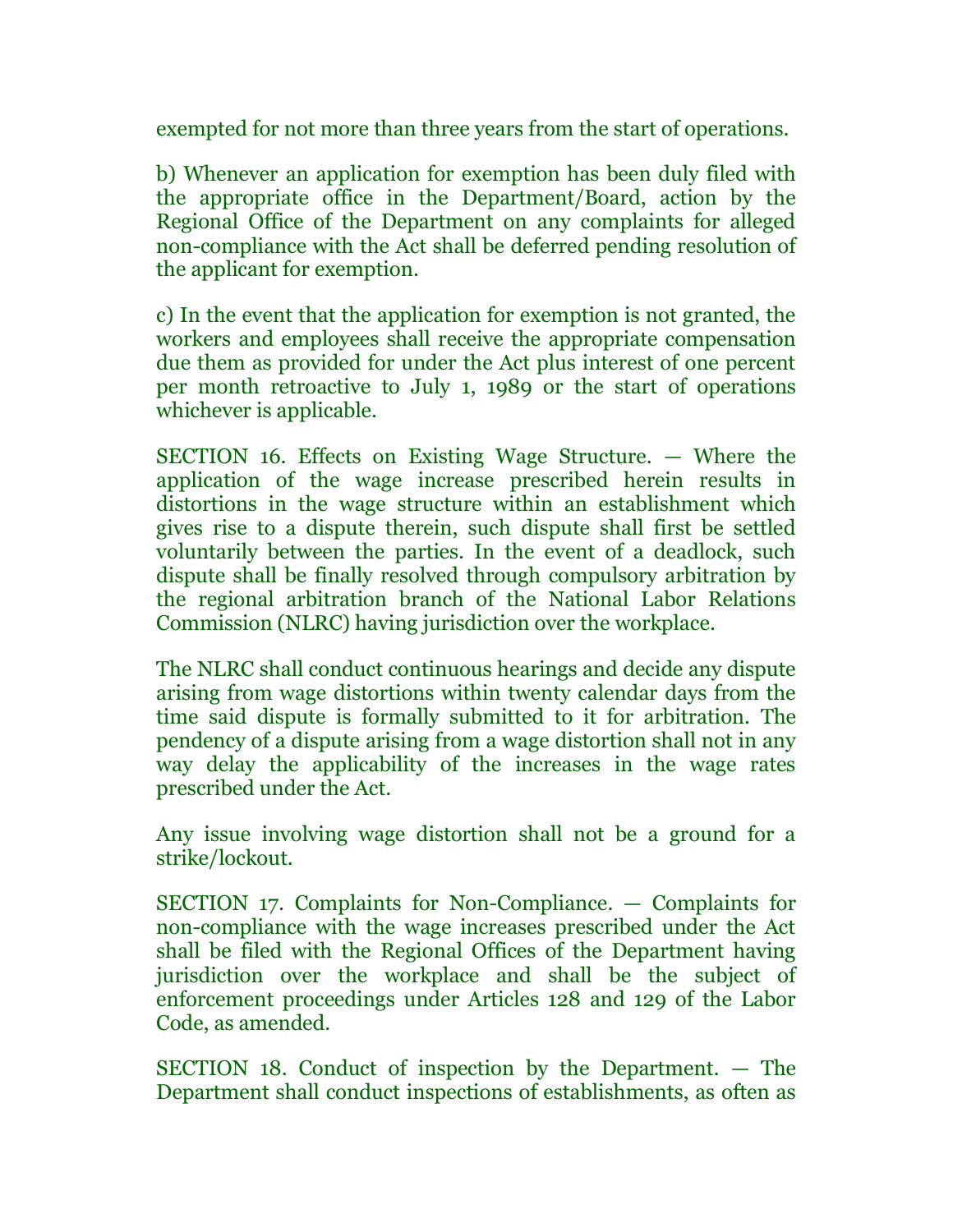necessary, to determine whether the workers are paid the prescribed wage rates and other benefits granted by law or any Wage Order. In the conduct of inspection in unionized companies, Department inspectors shall always be accompanied by the president or other responsible officer of the recognized bargaining unit or of any interested union. In the case of non-unionized establishments, a worker representing the workers in the said company shall accompany the inspector.

The worker's representative shall have the right to submit his own findings to the Department and to testify on the same if he does not concur with the findings of the labor inspector.

SECTION 19. Payment of Wages. — Upon written petition of the majority of the workers and employees concerned, all private establishments, companies, businesses and other entities with at least twenty workers and located within one kilometer radius to a commercial, savings or rural bank, shall pay the wages and other benefits of their workers through any of said banks, within the period and in the manner and form prescribed under the Labor Code as amended.

SECTION 20. Duty of Bank. — Whenever applicable and upon request of concerned worker or union, the bank through which wages and other benefits are paid issue a certification of the record of payment of said wages and benefits of a particular worker or workers for a particular payroll period.

## CHAPTER II

# The National Wages and Productivity Commission and Regional Tripartite Wages and Productivity Boards

SECTION 1. Commission. — The National Wages and Productivity Commission created under the Act shall hold office in the National Capital Region. The Commission shall be attached to the Department for policy and program coordination.

SECTION 2. Powers and Functions of the Commission. — The Commission shall have the following powers and functions:

a) To act as the national consultative and advisory body to the President of the Philippines and Congress on matters relating to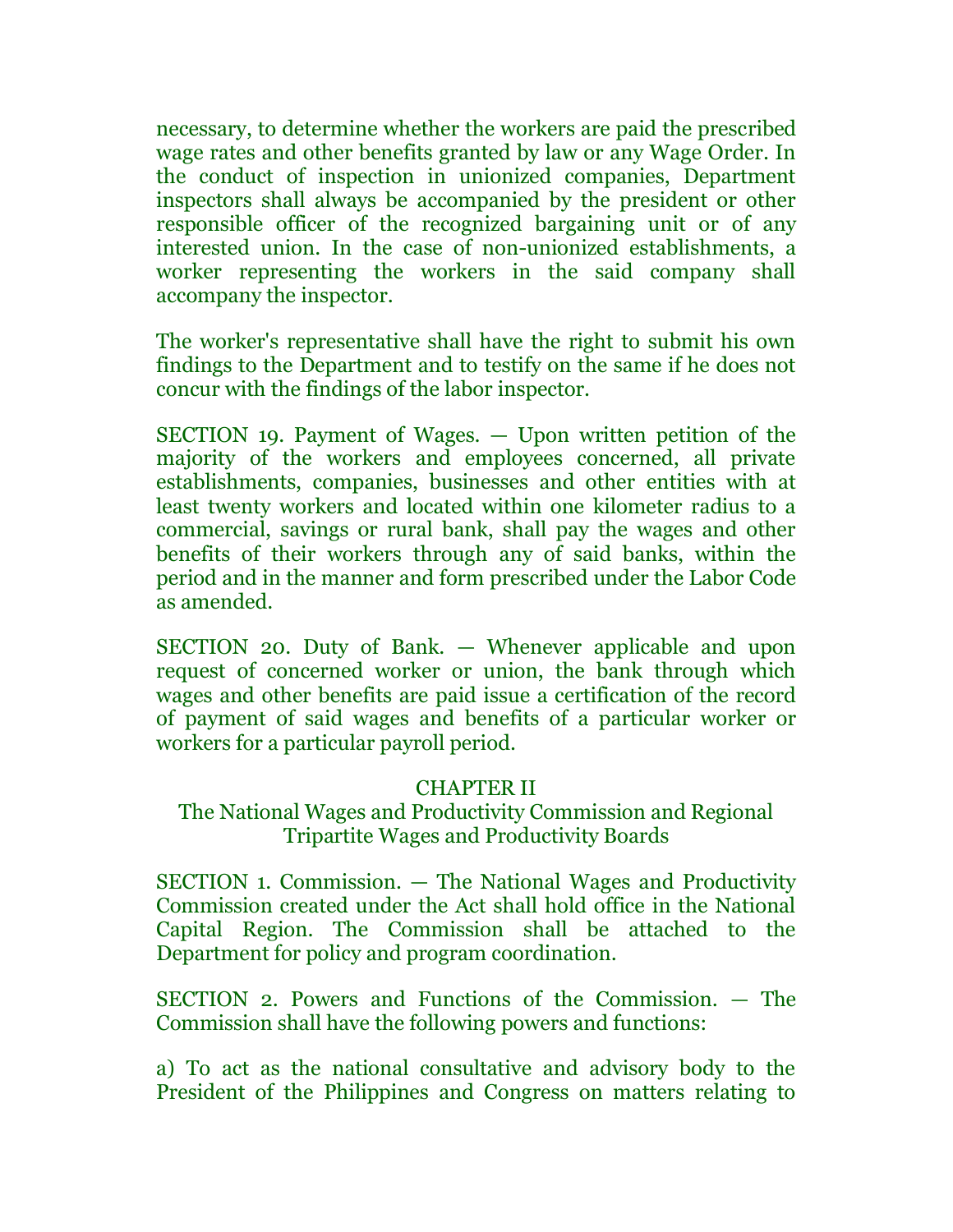wages, incomes and productivity;

b) To formulate policies and guidelines on wages, incomes and productivity improvement at the enterprise, industry and national levels;

c) To prescribe rules and guidelines for the determination of appropriate minimum wage and productivity measures at the regional, provincial or industry levels;

d) To review regional wage levels set by the Regional Tripartite Wages and Productivity Board to determine if these are in accordance with prescribed guidelines and national development plans;

e) To undertake studies, researches and surveys necessary for the attainment of its functions and objectives, and to collect and compile data and periodically disseminate information on wages and productivity and other related information, including, but not limited to, employment, cost-of-living, labor costs, investments and returns;

f) To review plans and programs of the Regional Tripartite Wages and Productivity Boards to determine whether these are consistent with national development plans;

g) To exercise technical and administrative supervision over the Regional Tripartite Wages and Productivity Boards;

h) To call, from time to time, a national tripartite conference of representatives of government, workers and employers for the consideration of measures to promote wage rationalization and productivity; and

i) To exercise such powers and functions as may be necessary to implement this Act.

SECTION 3. Composition of the Commission. — The Commission shall be composed of the Secretary as ex-officio Chairman, the Director General of the National Economic and Development Authority (NEDA) as ex-officio Vice-Chairman and two members each from workers and employers sectors who shall be appointed by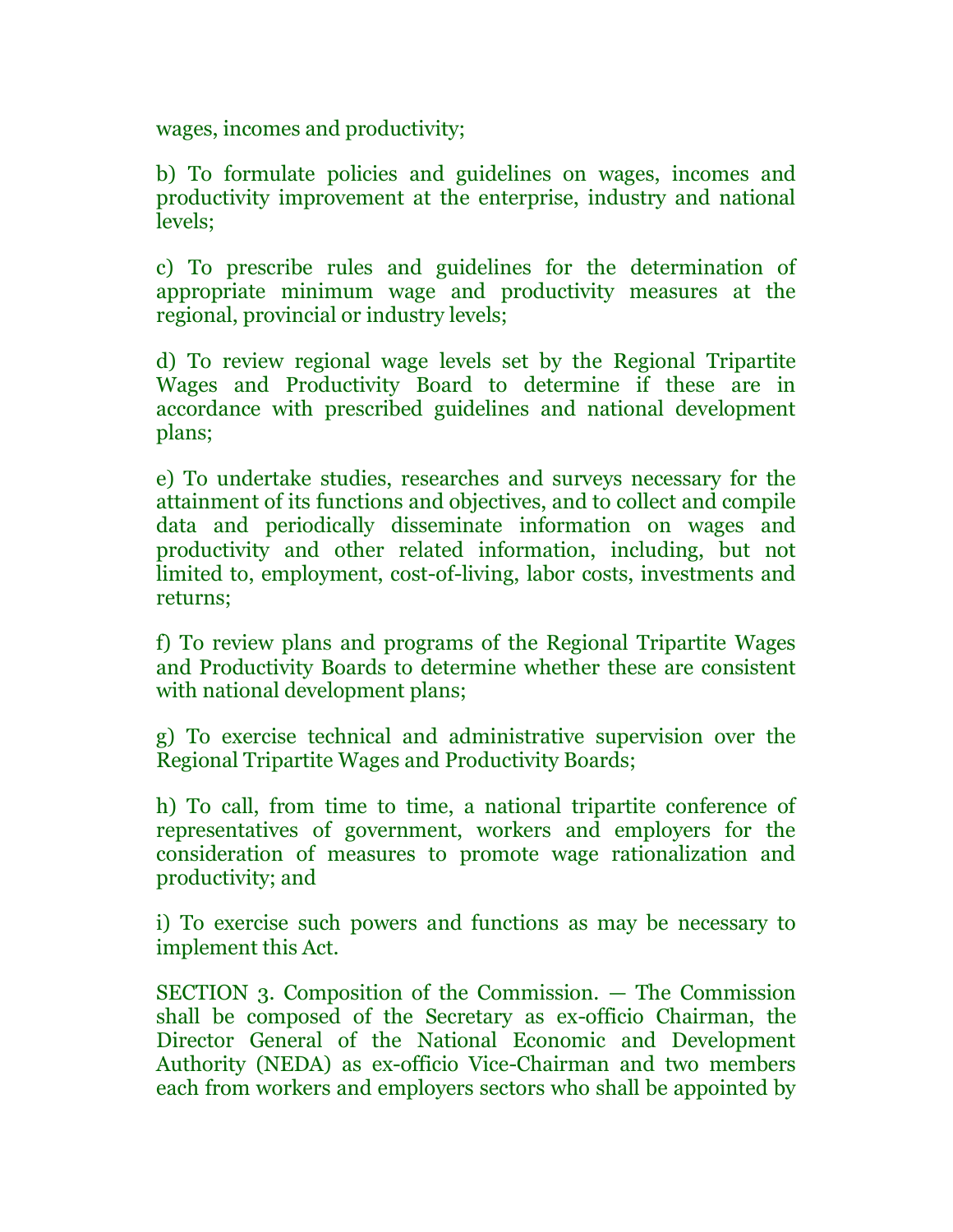the President for a term of five years upon recommendation of the Secretary. The recommendees shall be selected from the lists of nominees submitted by the workers' and employers' sectors. The Executive Director of the Commission Secretariat shall be also a member of the Commission.

The members of the Commission representing labor and management shall have the same rank, emoluments, allowances and other benefits as those prescribed by law for labor and management representatives in the Employees' Compensation Commission.

SECTION 4. Commission Secretariat. — The Commission shall be assisted by a Secretariat to be headed by an Executive Director and two Deputy Directors who shall be appointed by the President upon recommendation of the Secretary.

The Executive Director shall have the rank of a Department Assistant Secretary, while the Deputy Directors that of a Bureau Director. The Executive Director and Deputy Directors shall receive the corresponding salary, benefits and other emoluments of the positions.

SECTION 5. Regional Tripartite Wages and Productivity Boards. — The Regional Wages and Productivity Boards created under the Act in all regions, including autonomous regions as may be established by law, shall hold offices in areas where the Regional Offices of the Department are located.

SECTION 6. Powers and Functions of the Boards. — The Boards shall have the following powers and functions:

a) To develop plans, programs and projects relative to wages, incomes and productivity improvement for their respective regions;

b) To determine and fix minimum wage rates applicable in their region, provinces or industries therein and to issue the corresponding wage orders, subject to guidelines issued by the Commission;

c) To undertake studies, researches, and surveys necessary for the attainment of their functions, objectives and programs, and to collect and compile data on wages, incomes, productivity and other related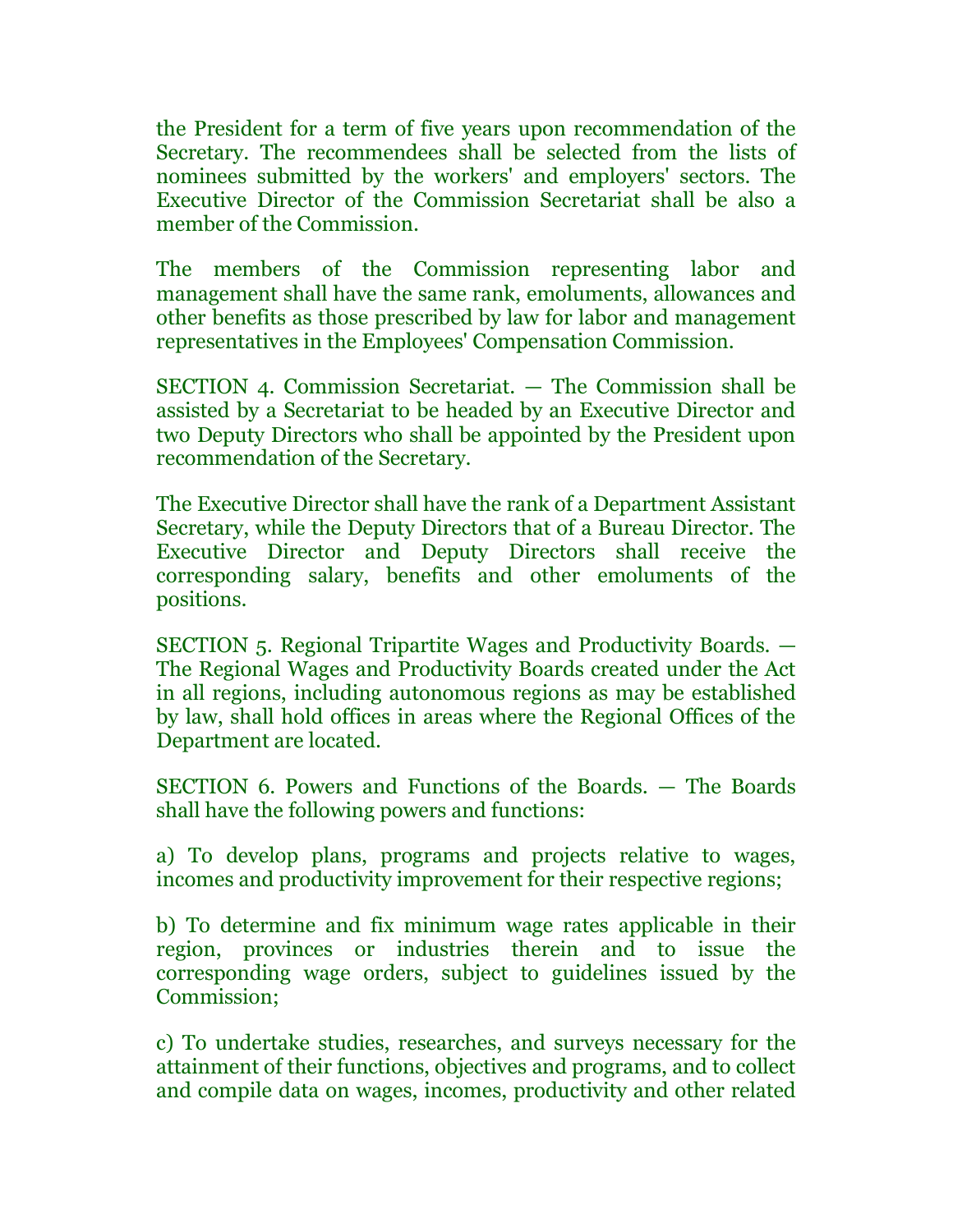information and periodically disseminate the same;

d) To coordinate with the other Boards as may be necessary to attain the policy and intention of the Labor Code;

e) To receive, process and act on applications for exemption from prescribed wage rates as may be provided by law or any Wage Order; and

f) To exercise such other powers and functions as may be necessary to carry out their mandate under the Labor Code.

Implementation of the plans, programs and projects of the Boards shall be through the respective Regional Offices of the Department, provided, however, that the Boards shall have technical supervision over the Regional Office of the Department with respect to the implementation of these plans, programs and projects.

SECTION 7. Compositions of the Boards. — Each Board shall be composed of the Regional Director of the Department as Chairman, the Regional Directors of the National Economic and Development Authority (NEDA) and Department of Trade and Industry (DTI) as Vice-Chairmen and two members each of workers and employers sectors who shall be appointed by the President for a term of five years upon the recommendation of the Secretary. The recommendees shall be selected from the list of nominees submitted by the workers and employers sectors.

Each Board shall be assisted by a Secretariat.

SECTION 8. Authority to Organize and Appoint Personnel. — The Chairman of the Commission shall organize such units and appoint the necessary personnel of the Commission and Board Secretaries, subject to pertinent laws, rules and regulations.

# CHAPTER III Minimum Wage Determination

SECTION 1. Regional Minimum Wages. — The minimum wage rates for agricultural and non-agricultural workers and employees in every region shall be those prescribed by the Boards which shall in no case be lower than the statutory minimum wage rates. These wage rates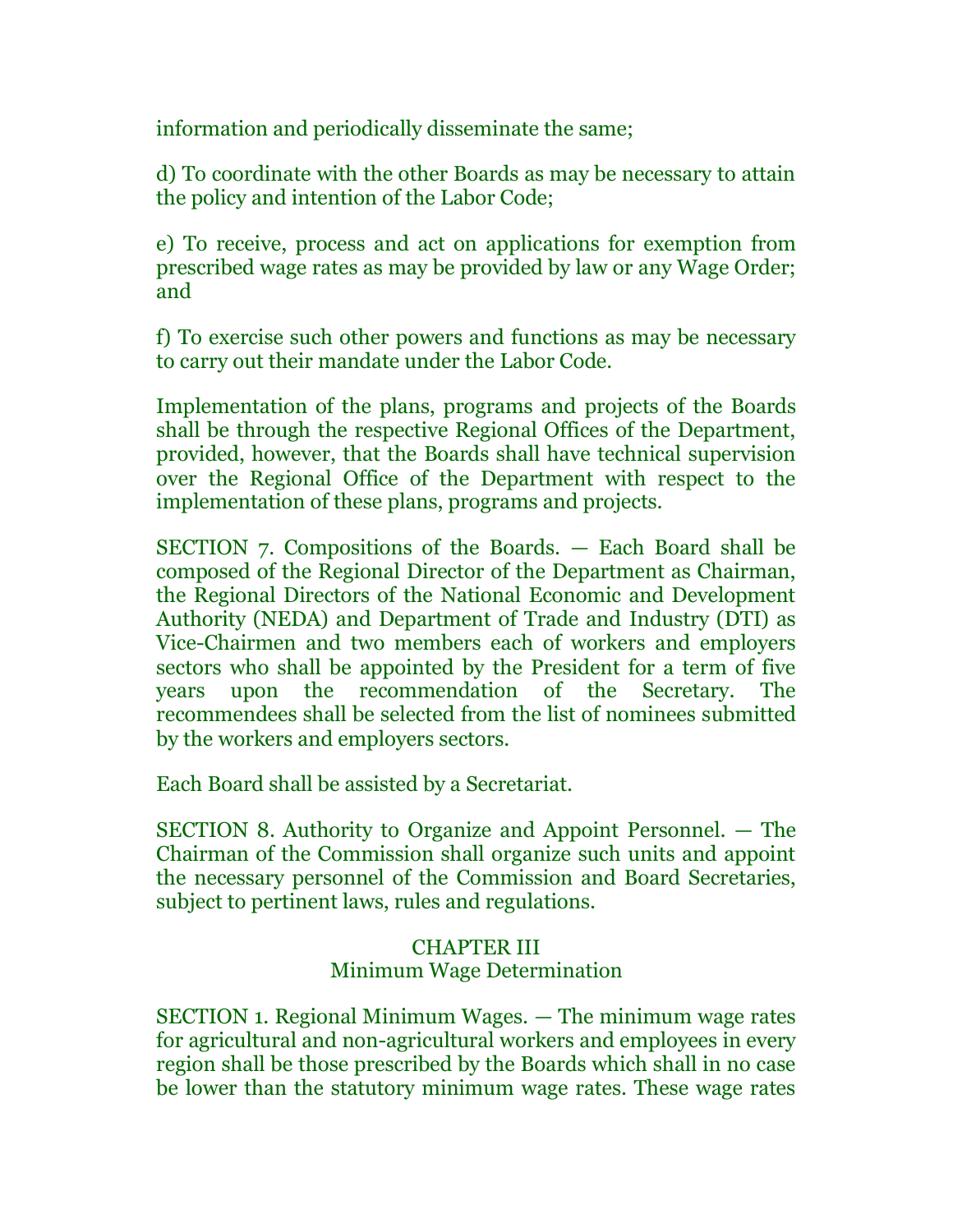may include wages by industry, province or locality as may be deemed necessary by the Boards.

SECTION 2. Standards/Criteria for Minimum Wage Fixing. — The regional minimum wages to be established by the Boards shall be as nearly adequate as is economically feasible to maintain the minimum standards of living necessary for the health, efficiency and general well-being of the workers within the framework of the national economic and social development programs. In the determination of regional minimum wages, the Boards, shall, among other relevant factors, consider the following:

- a) The demand for living wages;
- b) Wage adjustment vis-a-vis the consumer price index;

c) The cost of living and changes or increases therein;

d) The needs of workers and their families;

e) The need to induce industries to invest in countryside;

f) Improvements in standards of living;

g) The prevailing wage levels;

h) Fair return of the capital invested and capacity to pay of employers;

i) Effects on employment generation and family income; and

j) The equitable distribution of income and wealth along the imperatives of economic and social development.

SECTION 3. Wage Order. — Whenever conditions in the region so warrant, the Board shall investigate and study all pertinent facts; and, based on standards and criteria prescribed herein, shall determine whether a Wage Order should be issued.

In the performance of its wage determining functions, the Board shall conduct public hearings and consultations giving notices to employees' and employers' groups, provincial, city and municipal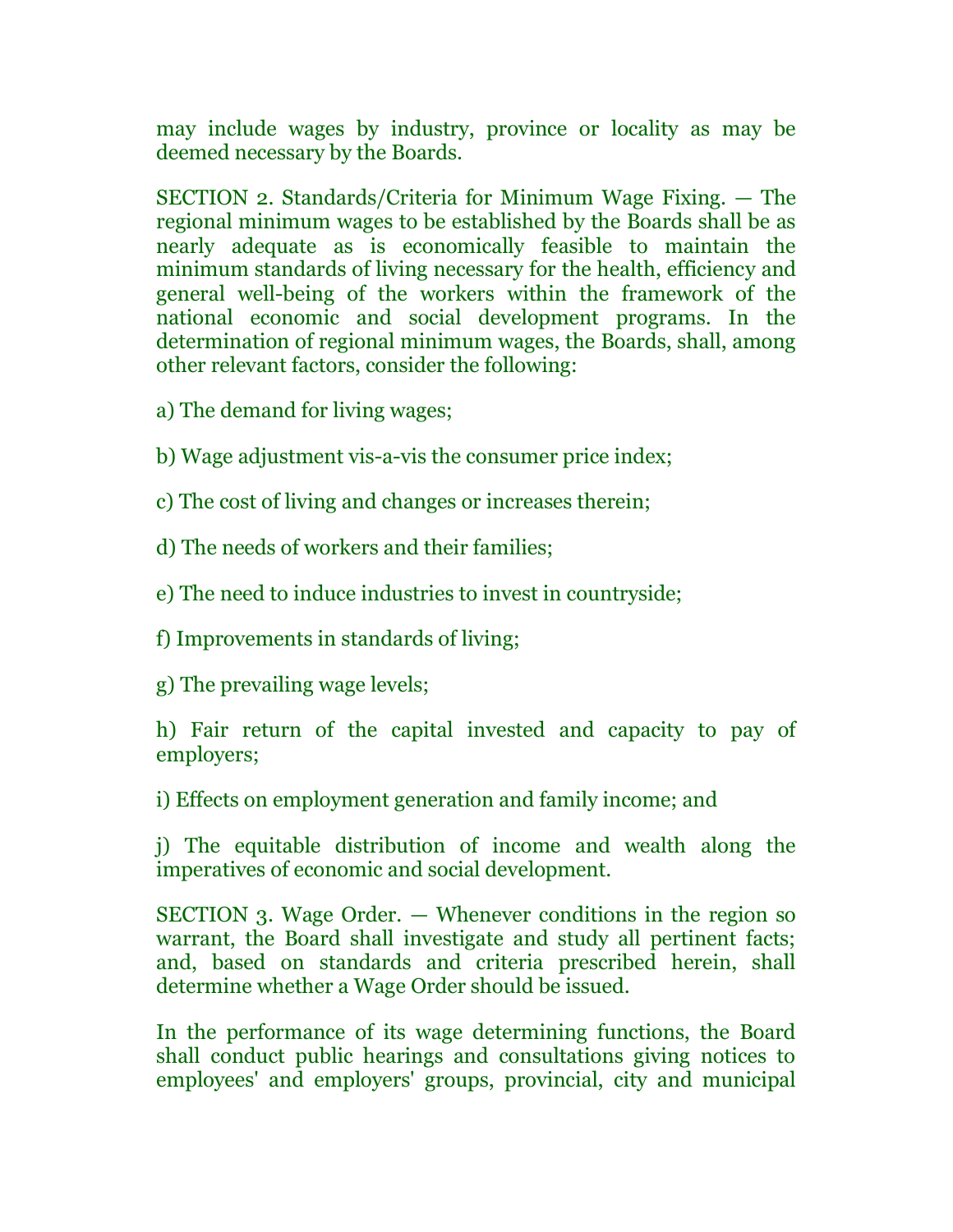officials and other interested parties.

SECTION 4. Effectivity of Wage Order. — Any Wage Order issued by the Board shall take effect 15 days after its complete publication in at least one newspaper of general circulation in the region.

SECTION 5. Appeal to the Commission. — Any party aggrieved by the Wage Order issued by the Board may file an appeal with the Commission within ten calendar days from the publication of the Order. The Commission shall decide the appeal within sixty calendar days from the date of filing.

SECTION 6. Effect of Appeal. — The filing of the appeal shall not suspend the effectivity of the Wage Order unless the person appealing such order files with the Commission an undertaking with a surety or sureties in such amount as may be fixed by the Commission.

SECTION 7. Wage Distortions. — Where the application of any wage increase resulting from a Wage Order issued by any Board results in distortions in the wage structure within an establishment, the employer and the union shall negotiate to correct the distortions using the grievance procedure under their collective bargaining agreement. If it remains unresolved, it shall be decided through voluntary arbitration ten calendar days from the time the dispute was referred for voluntary arbitration, unless otherwise agreed by the parties in writing.

Where there are no collective agreements or recognized labor unions, the employer and workers shall endeavor to correct the wage distortion. Any dispute arising therefrom shall be settled through the National Conciliation and Mediation Board and if it remains unresolved after ten calendar days of conciliation, it shall be referred to the appropriate branch of the National Labor Relations Commission (NLRC). The NLRC shall conduct continuous hearings and decide the dispute within twenty calendar days from the time said dispute is submitted for compulsory arbitration.

The pendency of a dispute arising from a wage distortion shall not in any way delay the applicability of any wage increase prescribed pursuant to the provisions of law or Wage Order.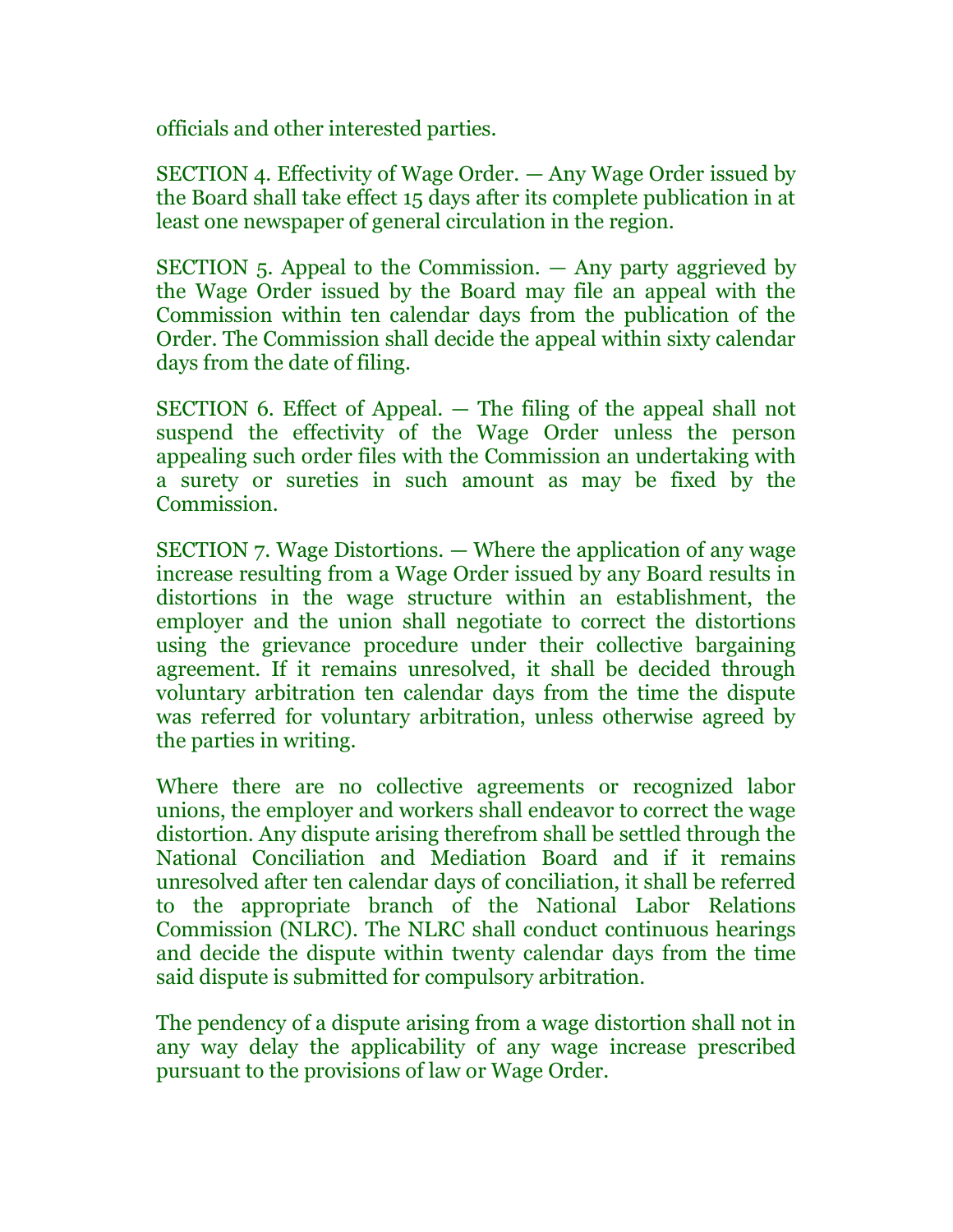SECTION 8. Non-Diminution of Benefits. — Nothing in the Act and in these Rules shall be construed to reduce any existing laws, decrees, issuances, executive orders, and/or under any contract or agreement between the workers and employers.

SECTION 9. Prohibition Against Injunction. — No preliminary or permanent injunction or temporary restraining order may be issued by any court, tribunal or other entity against any proceedings before the Commission or Boards.

SECTION 10. Penal Provisions. — Any person, corporation trust, firm, partnership, association or entity which refuses or fails to pay any of the prescribed increases or adjustments in the wage rates made in accordance with the Act shall be punished by a fine not exceeding P25,000 and/or imprisonment of not less than one year nor more than two years: Provided, that any person convicted under the Act shall not be entitled to the benefits provided for under the Probation Law.

If the violation is committed by a corporation, trust or firm, partnership, association or any other entity, the penalty of imprisonment shall be imposed upon the entity's responsible officers, including, but not limited to, the president, vice-president, chief executive officer, general manager, managing director or partner.

SECTION 11. Registration/Reporting Requirement. — Any person, company, corporation, partnership or any other entity engaged in business shall submit annually a verified itemized listing of their labor component to the appropriate Board and the National Statistics Office not later than January 31 of each year, starting on January 31, 1990 in accordance with the form to be prescribed by the Commission. The listing shall specify the names, salaries and wages of their workers and employees below the managerial level including learners, apprentices and disabled/handicapped workers.

## CHAPTER IV

## Transitory Provisions

SECTION 1. Abolition of the National Wages Council and the National Productivity Commission. — The National Wages Council created under Executive Order No. 614 and the National Productivity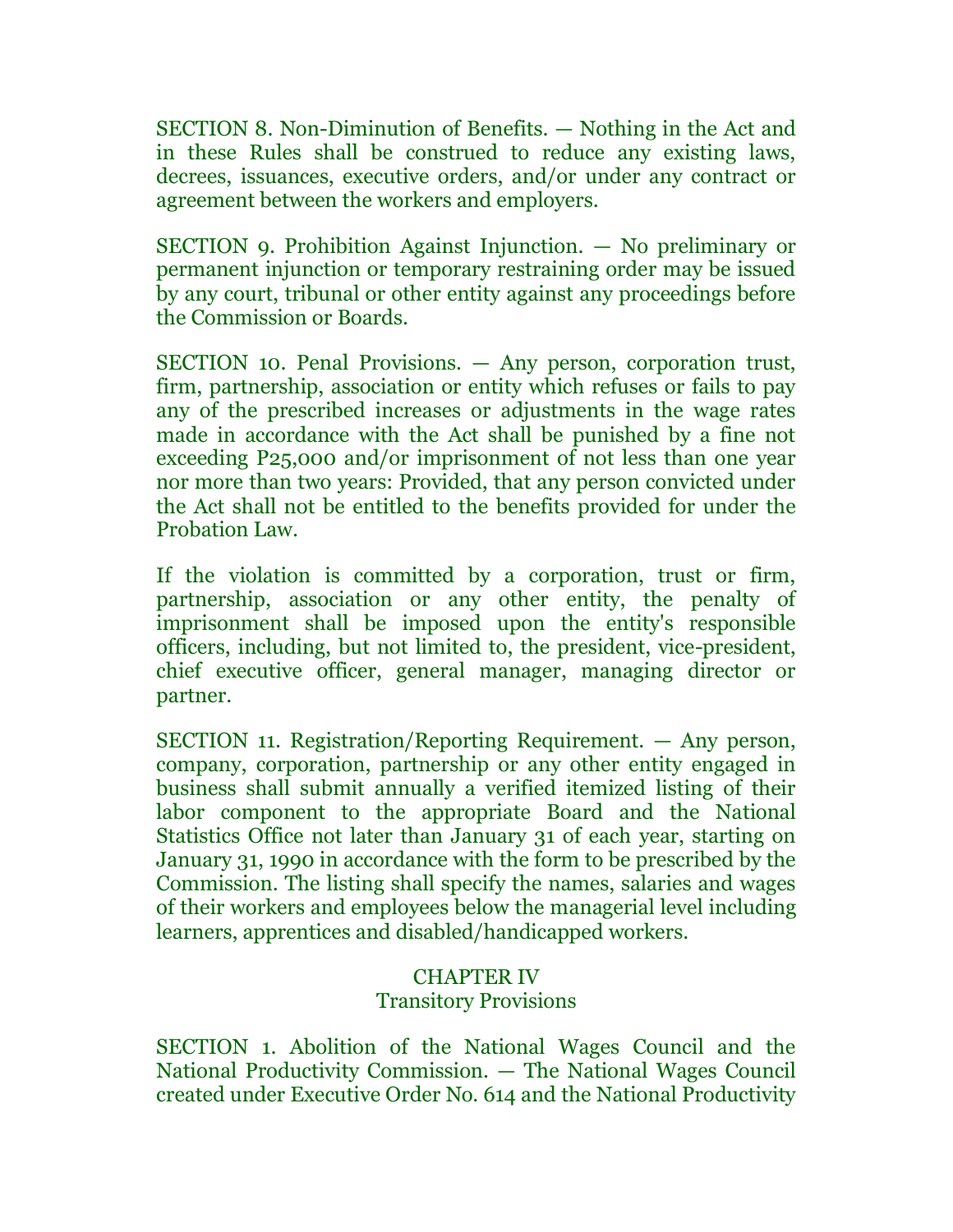Commission created under Executive Order No. 615 are abolished. All properties, records, equipment, buildings, facilities, and other assets, liabilities and appropriations of and belonging to the abovementioned offices, as well as other matters pending herein, shall be transferred to the Commission. All personnel of the above abolished offices shall continue to function in a hold-over capacity and shall be preferentially considered for appointments to or placements in the Commission/Boards.

Any official or employee separated from the service as a result of the abolition of offices pursuant to the Act shall be entitled to appropriate separation pay of one month salary for every year of service and/or retirement and other benefits accruing to them under existing laws. In lieu thereof, at the option of the employee, he shall be preferentially considered for employment in the government or in any of its subdivisions, instrumentalities, or agencies, including government owned or controlled corporations and their subsidiaries.

SECTION 2. Interim Processing of Applications for Exemption and Submission of Reports. — Pending the operationalization of the Commission and Boards, the National Wages Council shall, in the interim, receive and process applications for exemption subject to guidelines to be issued by the Secretary, in accordance with Section 11 of the Act.

Reports of establishments on their labor component, including wages and salaries of their workers prescribed under the Act, shall be submitted to the National Wages Council through the Regional Offices of the Department.

SECTION 3. Funding Requirement. — The funds necessary to carry out the provisions of the Act shall be taken from the Compensation and Organization Adjustment Fund, the Contingent Fund, and other savings under Republic Act No. 6688, otherwise known as the General Appropriations Act of 1989, or from any unappropriated funds of the National Treasury; Provided, that the funding requirements necessary to implement the Act shall be included in the annual General Appropriations Act for the succeeding years.

SECTION 4. Repealing Clause. — All laws, orders, issuances, rules and regulations or parts thereof inconsistent with the provisions of the Act and this Rules are hereby repealed, amended or modified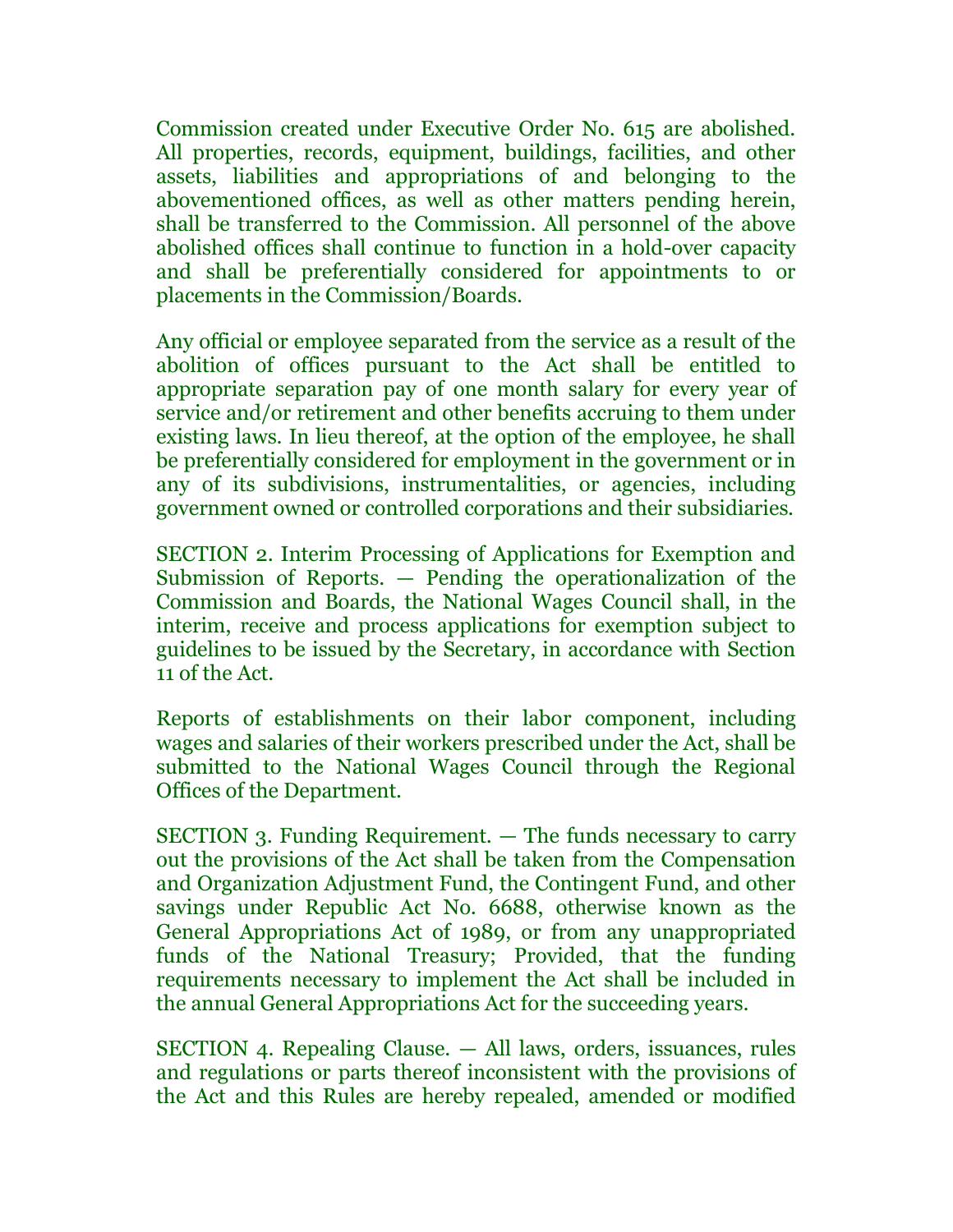accordingly. If any provision or part of the Act and this Rules, or the application thereof to any person or circumstance is held invalid or unconstitutional, the remainder of the Act and these Rules or the application of such provision or part thereof to other persons or circumstance shall not be affected thereby.

SECTION  $5.$  Effectivity.  $-$  These rules shall take effect on July 1, 1989.

## RULE VIII

### Payment of Wages

SECTION 1. Manner of wage payment. — As a general rule, wages shall be paid in legal tender and the use of tokens, promissory notes, vouchers, coupons, or any other form alleged to represent legal tender is absolutely prohibited even when expressly requested by the employee.

SECTION 2. Payment by check. — Payment of wages by bank checks, postal checks or money orders is allowed where such manner of wage payment is customary on the date of the effectivity of the Code, where it is so stipulated in a collective agreement, or where all of the following conditions are met:

(a) There is a bank or other facility for encashment within a radius of one (1) kilometer from the workplace;

(b) The employer or any of his agents or representatives does not receive any pecuniary benefit directly or indirectly from the arrangement;

(c) The employees are given reasonable time during banking hours to withdraw their wages from the bank which time shall be considered as compensable hours worked if done during working hours; and

(d) The payment by check is with the written consent of the employees concerned if there is no collective agreement authorizing the payment of wages by bank checks.

SECTION 3. Time of payment.  $-$  (a) Wages shall be paid not less than once every two (2) weeks or twice a month at intervals not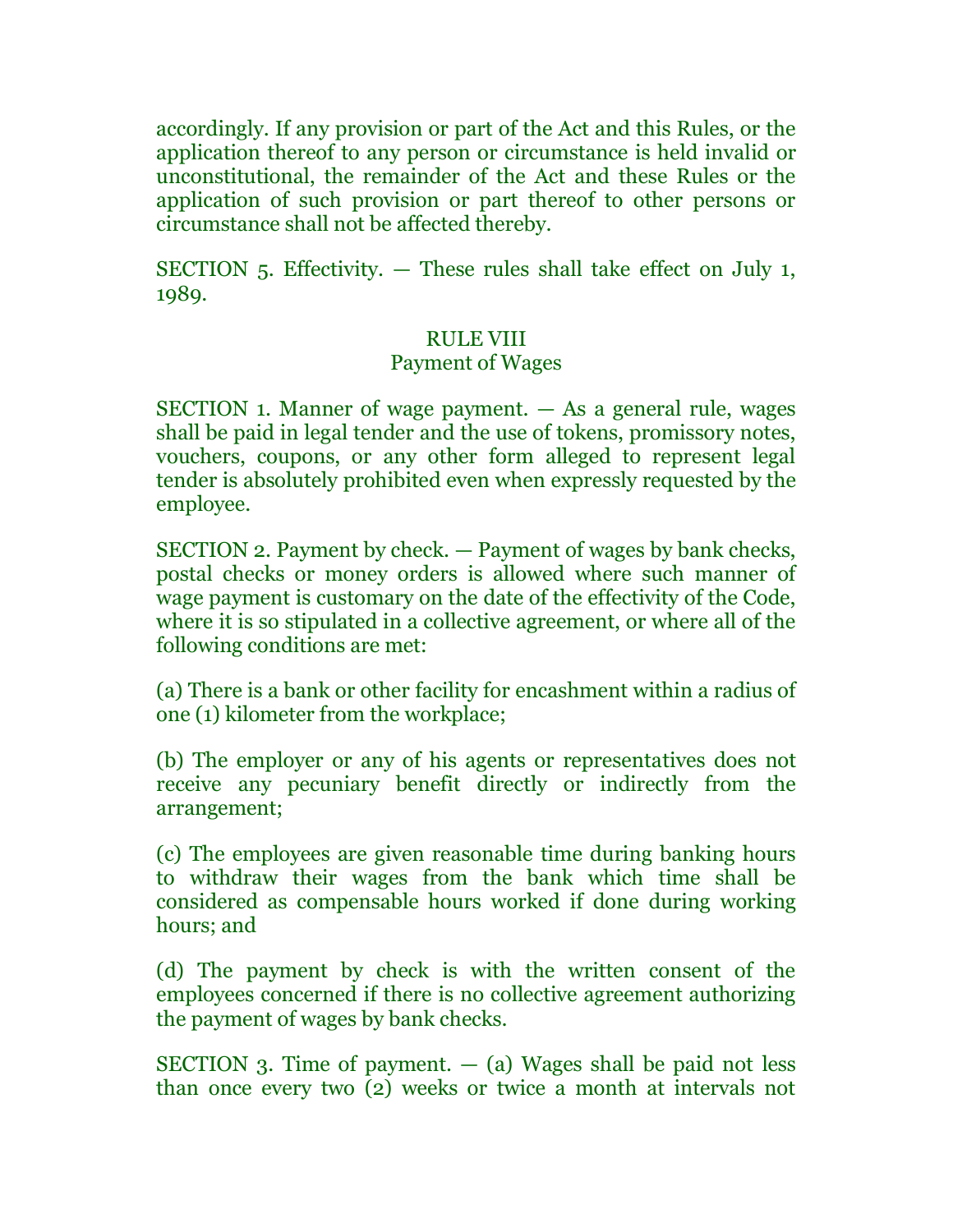exceeding sixteen (16) days, unless payment cannot be made with such regularity due to force majeure or circumstances beyond the employer's control in which case the employer shall pay the wages immediately after such force majeure or circumstances have ceased.

(b) In case of payment of wages by results involving work which cannot be finished in two (2) weeks, payment shall be made at intervals not exceeding sixteen days in proportion to the amount of work completed. Final settlement shall be made immediately upon completion of the work.

SECTION 4. Place of payment.  $-$  As a general rule, the place of payment shall be at or near the place of undertaking. Payment in a place other than the work place shall be permissible only under the following circumstances:

(a) When payment cannot be effected at or near the place of work by reason of the deterioration of peace and order conditions, or by reason of actual or impending emergencies caused by fire, flood, epidemic or other calamity rendering payment thereat impossible;

(b) When the employer provides free transportation to the employees back and forth; and

(c) Under any other analogous circumstances; Provided, That the time spent by the employees in collecting their wages shall be considered as compensable hours worked;

(d) No employer shall pay his employees in any bar, night or day club, drinking establishment, massage clinic, dance hall, or other similar places or in places where games are played with stakes of money or things representing money except in the case of persons employed in said places.

SECTION 5. Direct payment of wages. — Payment of wages shall be made direct to the employee entitled thereto except in the following cases:

(a) Where the employer is authorized in writing by the employee to pay his wages to a member of his family;

(b) Where payment to another person of any part of the employee's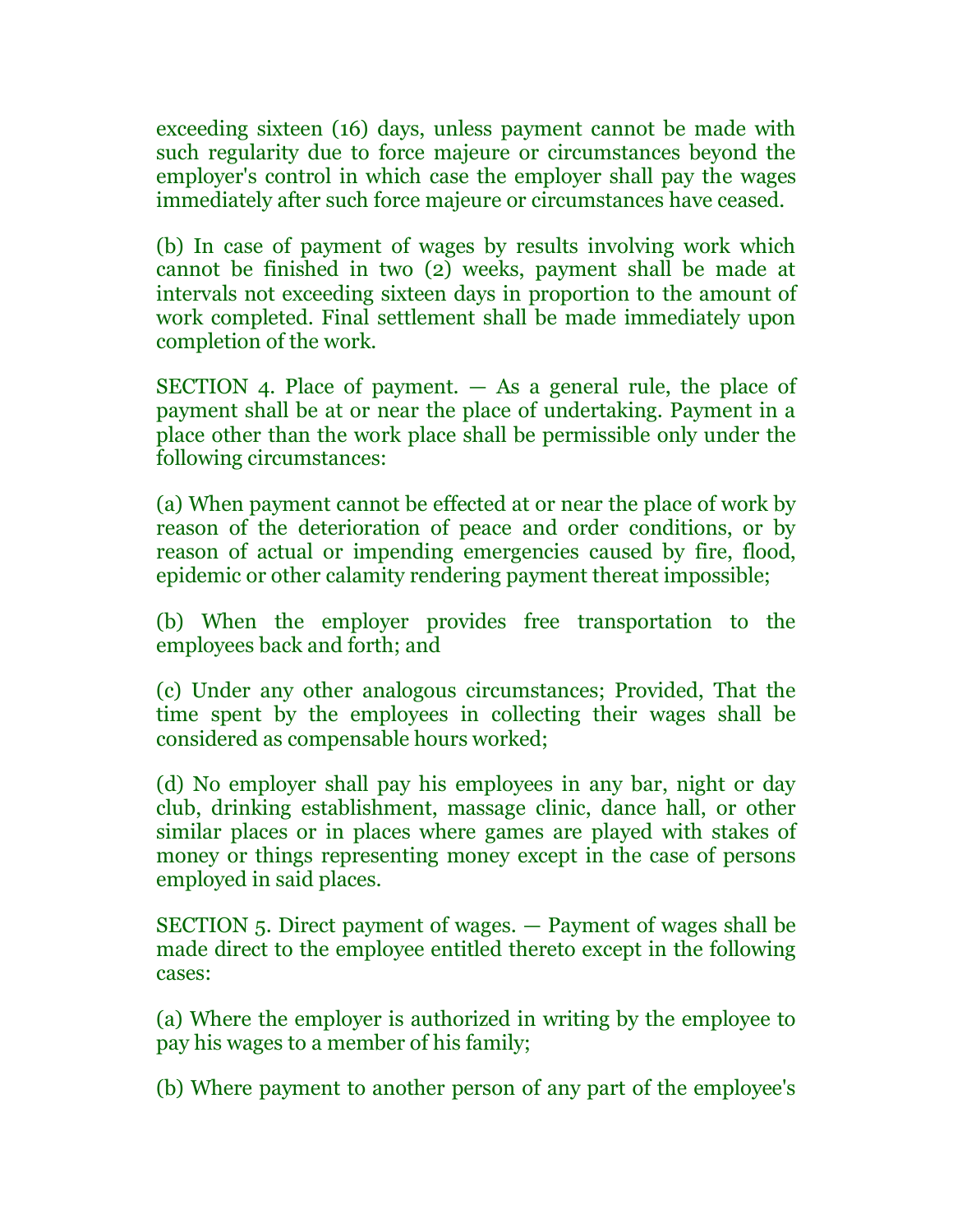wages is authorized by existing law, including payments for the insurance premiums of the employee and union dues where the right to check-off has been recognized by the employer in accordance with a collective agreement or authorized in writing by the individual employees concerned; or

(c) In case of death of the employee as provided in the succeeding Section.

SECTION 6. Wages of deceased employee. — The payment of the wages of a deceased employee shall be made to his heirs without the necessity of intestate proceedings. When the heirs are of age, they shall execute an affidavit attesting to their relationship to the deceased and the fact that they are his heirs to the exclusion of all other persons. In case any of the heirs is a minor, such affidavit shall be executed in his behalf by his natural guardian or next of kin. Upon presentation of the affidavit to the employer, he shall make payment to the heirs as representative of the Secretary of Labor and Employment.

SECTION 7. Civil liability of employer and contractors. — Every employer or indirect employer shall be jointly and severally liable with his contractor or sub-contractor for the unpaid wages of the employees of the latter. Such employer or indirect employer may require the contractor or sub-contractor to furnish a bond equal to the cost of labor under contract on condition that the bond will answer for the wages due the employees should the contractor or subcontractor, as the case may be, fail to pay the same.

SECTION 8. Job Contracting. — There is job contracting permissible under the Code if the following conditions are met:

(a) The contractor carries on an independent business and undertakes the contract work on his own account under his own responsibility according to his own manner and method, free from the control and direction of his employer or principal in all matters connected with the performance of the work except as to the results thereof; and

(b) The contractor has substantial capital or investment in the form of tools, equipment, machineries, work premises, and other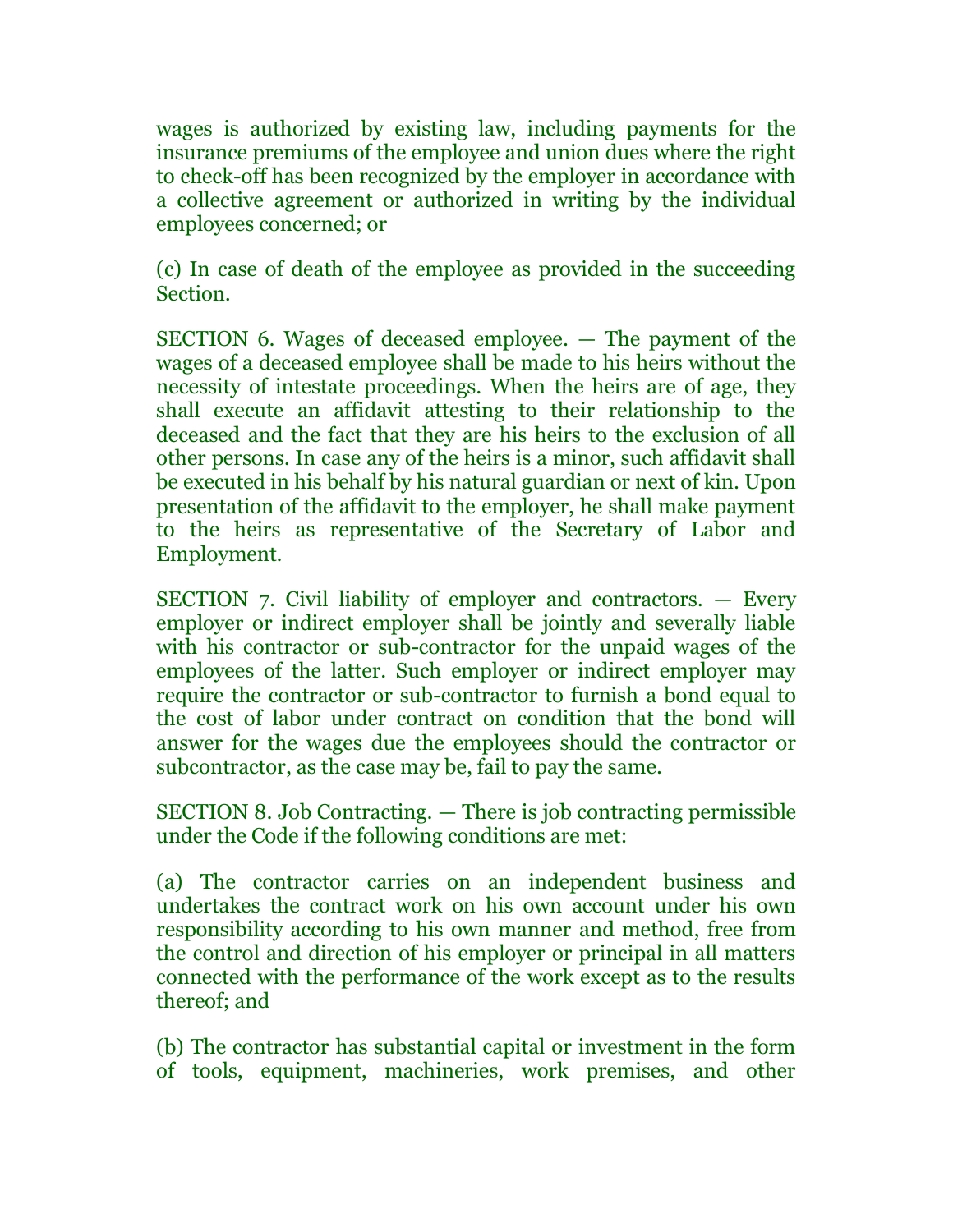materials which are necessary in the conduct of his business.

SECTION 9. Labor-only contracting.  $-$  (a) Any person who undertakes to supply workers to an employer shall be deemed to be engaged in labor-only contracting where such person:

(1) Does not have substantial capital or investment in the form of tools, equipment, machineries, work premises and other materials; and

(2) The workers recruited and placed by such person are performing activities which are directly related to the principal business or operations of the employer in which workers are habitually employed.

(b) Labor-only contracting as defined herein is hereby prohibited and the person acting as contractor shall be considered merely as an agent or intermediary of the employer who shall be responsible to the workers in the same manner and extent as if the latter were directly employed by him.

(c) For cases not falling under this Rule, the Secretary of Labor and Employment shall determine through appropriate orders whether or not the contracting out of labor is permissible in the light of the circumstances of each case and after considering the operating needs of the employer and the rights of the workers involved. In such case, he may prescribe conditions and restrictions to insure the protection and welfare of the workers.

SECTION 10. Payment of wages in case of bankruptcy. — Unpaid wages earned by the employees before the declaration of bankruptcy or judicial liquidation of the employer's business shall be given first preference and shall be paid in full before other creditors may establish any claim to a share in the assets of the employer.

SECTION 11. Attorney's fees. — Attorney's fees in any judicial or administrative proceedings for the recovery of wages shall not exceed 10 percent of the amount awarded. The fees may be deducted from the total amount due the winning party.

SECTION 12. Non-interference in disposal of wages. — No employer shall limit or otherwise interfere with the freedom of any employee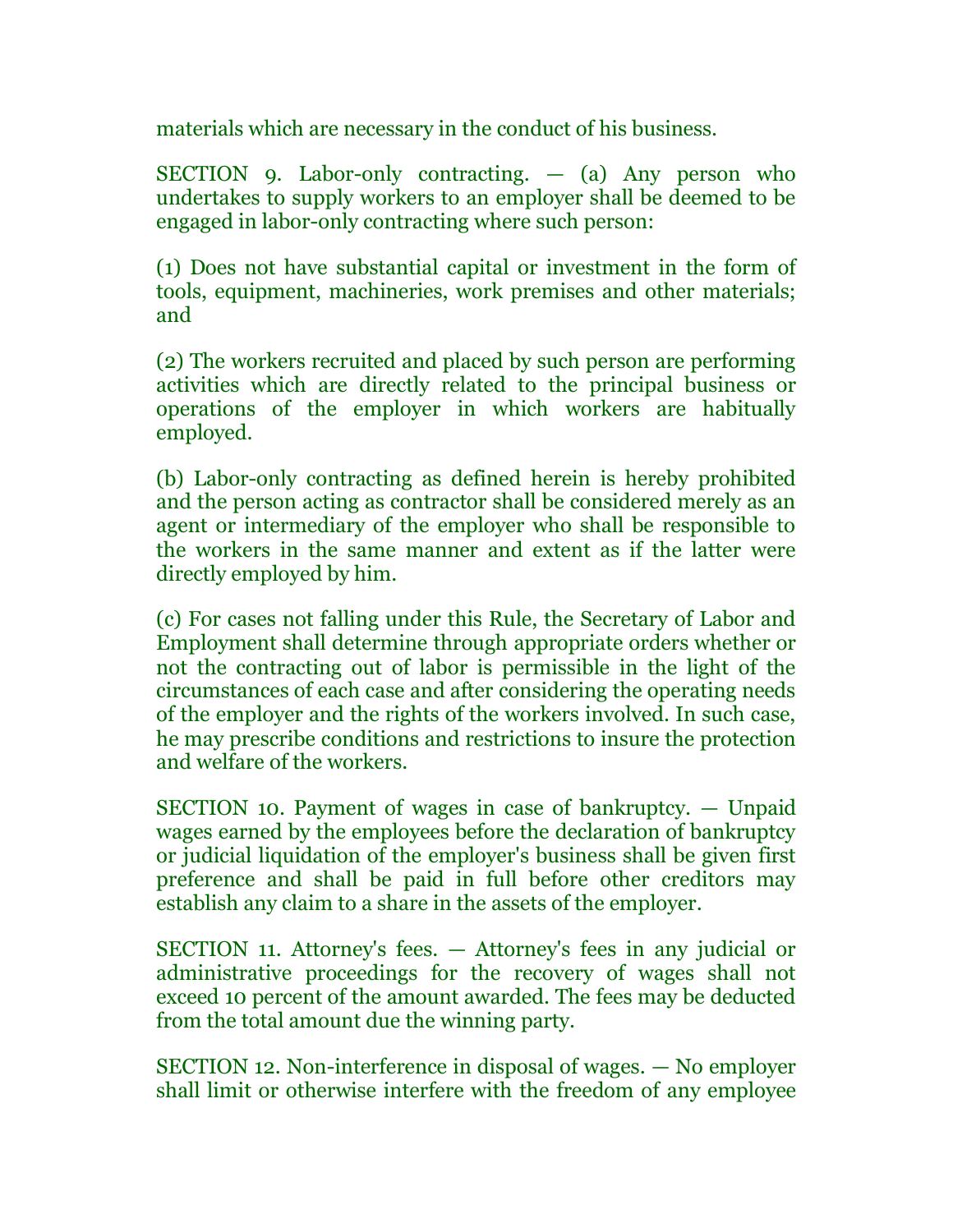to dispose of his wages and no employer shall in any manner oblige any of his employees to patronize any store or avail of the services offered by any person.

SECTION 13. Wages deduction. — Deductions from the wages of the employees may be made by the employer in any of the following cases:

(a) When the deductions are authorized by law, including deductions for the insurance premiums advanced by the employer in behalf of the employee as well as union dues where the right to check-off has been recognized by the employer or authorized in writing by the individual employee himself.

(b) When the deductions are with the written authorization of the employees for payment to the third person and the employer agrees to do so; Provided, That the latter does not receive any pecuniary benefit, directly or indirectly, from the transaction.

SECTION 14. Deduction for loss or damage. — Where the employer is engaged in a trade, occupation or business where the practice of making deductions or requiring deposits is recognized to answer for the reimbursement of loss or damage to tools, materials, or equipment supplied by the employer to the employee, the employer may make wage deductions or require the employees to make deposits from which deductions shall be made, subject to the following conditions:

(a) That the employee concerned is clearly shown to be responsible for the loss or damage;

(b) That the employee is given reasonable opportunity to show cause why deduction should not be made;

(c) That the amount of such deduction is fair and reasonable and shall not exceed the actual loss or damage; and

(d) That the deduction from the wages of the employee does not exceed 20 percent of the employee's wages in a week.

### RULE IX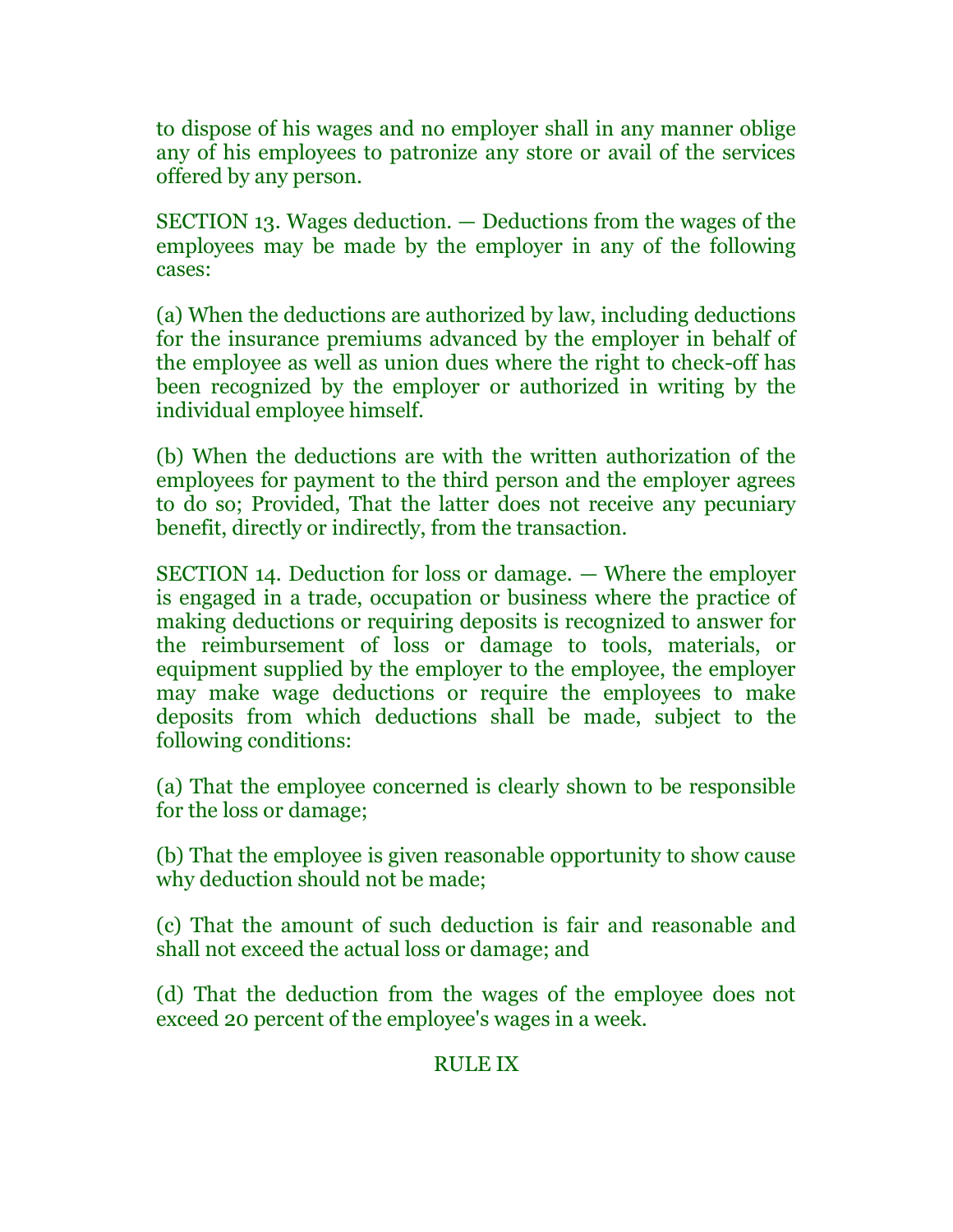# Wage Studies and Determination

SECTION 1. Definition of terms.  $-$  (a) "Industry" shall mean any identifiable group of productive units or enterprises, whether operated for profit or not, engaged in similar or allied economic activities in which individuals are gainfully employed.

(b) A "branch" of an industry is a work, product or service grouping thereof which can be considered a distinct division for wage-fixing purposes.

(c) "Substantial number" shall mean such an appreciable number of employees in an industry as, in the Commission's opinion, considering all relevant facts, may require action under Art. 121 of the Code to effectuate the purposes of wage determination, regardless of the proportion of such employees to the total number of employees in the industry.

SECTION 2. Wage studies. — The National Wages Council shall conduct a continuing study of wage rates and other economic conditions in all industries, agricultural and non-agricultural. The results of such study shall be periodically disseminated to the government, labor and management sectors for their information and guidance.

SECTION 3. Wages recommendation. — If after such study, the Commission is of the opinion that a substantial number of employees in any given industry or branch thereof are receiving wages, which although complying with the minimum provided by law, are less than sufficient to maintain them in health, efficiency and general well-being, taking into account, among others, the peculiar circumstances of the industry and its geographical location, the Commission shall, with the approval of the Secretary of Labor and Employment, proceed to determine whether a wage recommendation should be issued.

SECTION 4. Criteria for wage fixing.  $-$  (a) In addition to the criteria established by Art. 123 of the Code for minimum wage fixing, the Commission shall consider, among other factors, social services and benefits given free to workers and the possible effect of a given increase in the minimum wage on prices, money supply, employment, labor mobility and productivity, labor organization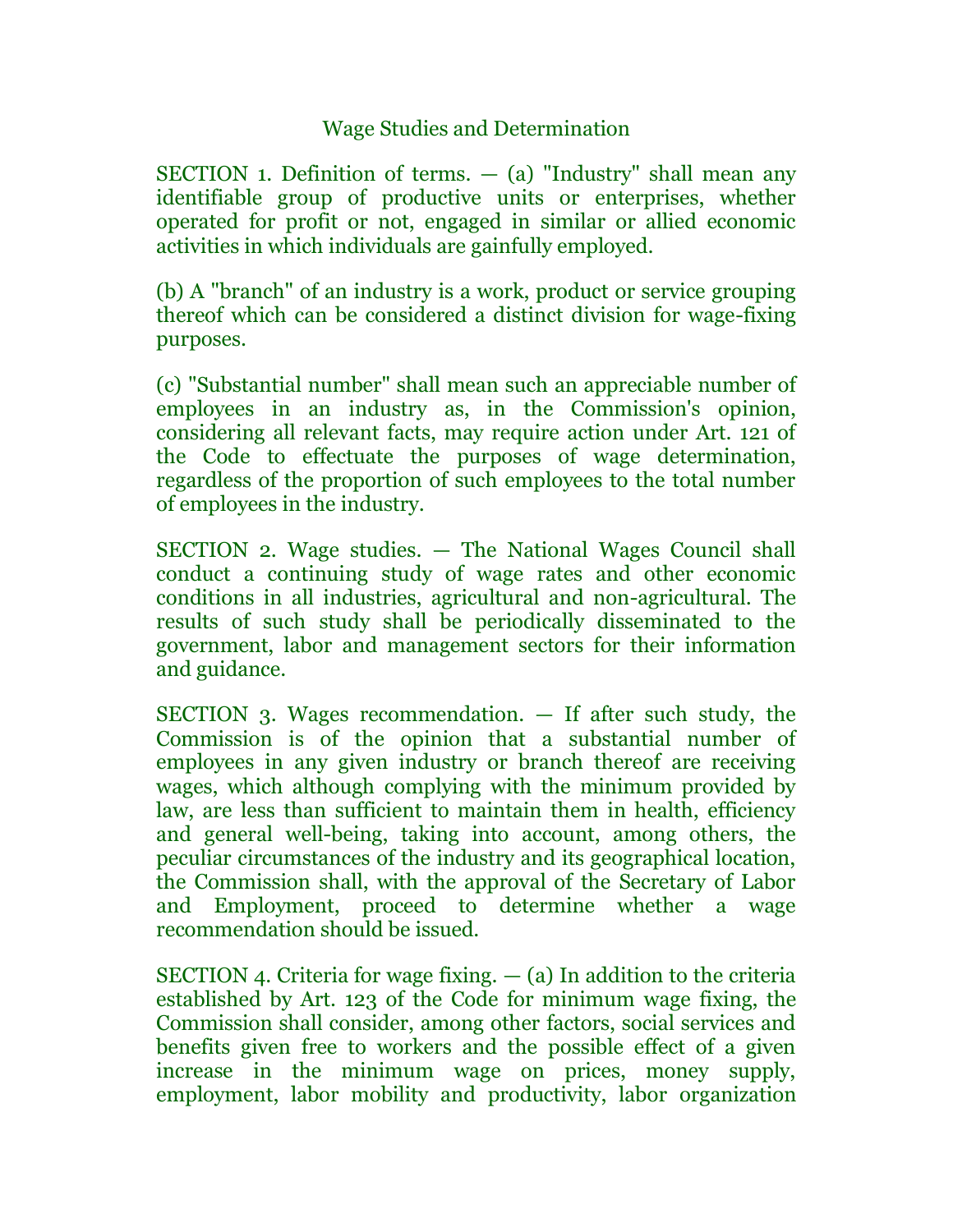efficacy, domestic and foreign trade, and other relevant indicators of social and economic development.

(b) Where a fair return to capital invested cannot be reasonably determined, or where the industry concerned is not operated for profit, its capacity to pay, taking into account all resources available to it, shall be considered.

SECTION 5. Quorum. — Three (3) members of the Commission, including its Chairman, shall constitute a quorum to transact the Commission's business.

SECTION 6. Commission actions, number of votes required. — The votes of at least three (3) members of the Commission shall be necessary to effect any decision or recommendation it is authorized to issue under the Code and this rule: Provided, That in the internal regulation and direction of the functions of the Commission's staff including the conduct of administrative processes and the maintenance of proper liaison and coordination with other organizations, the Chairman shall not need the consent of the Commission or any member thereof.

SECTION 7. Outside assistance. — The Commission may call upon the assistance and cooperation of any government agency or official, and may invite any private person or organization to furnish information in connection with industry studies and wage fixing hearings or in aid of the Commission's deliberations.

SECTION 8. Schedule of hearings and notices. — The Commission shall prepare a schedule of hearings for the reception of evidence necessary for wage fixing in an industry, including a list of witnesses that it will invite and the date, time and place of the hearings. A notice thereof to all sectors of the industry shall be given in the most expeditious manner. It may have prior consultations with labor and management leaders in the industry for the above purpose.

SECTION 9. Unsolicited testimony. — Persons who offer to testify before the Commission shall be heard only after the Commission is satisfied, upon brief preliminary examination, that they are in possession of facts relevant to the subject of inquiry. The Chairman, or in other cases, the person conducting the hearing, shall revise the schedule of hearings whenever necessary to achieve logical sequence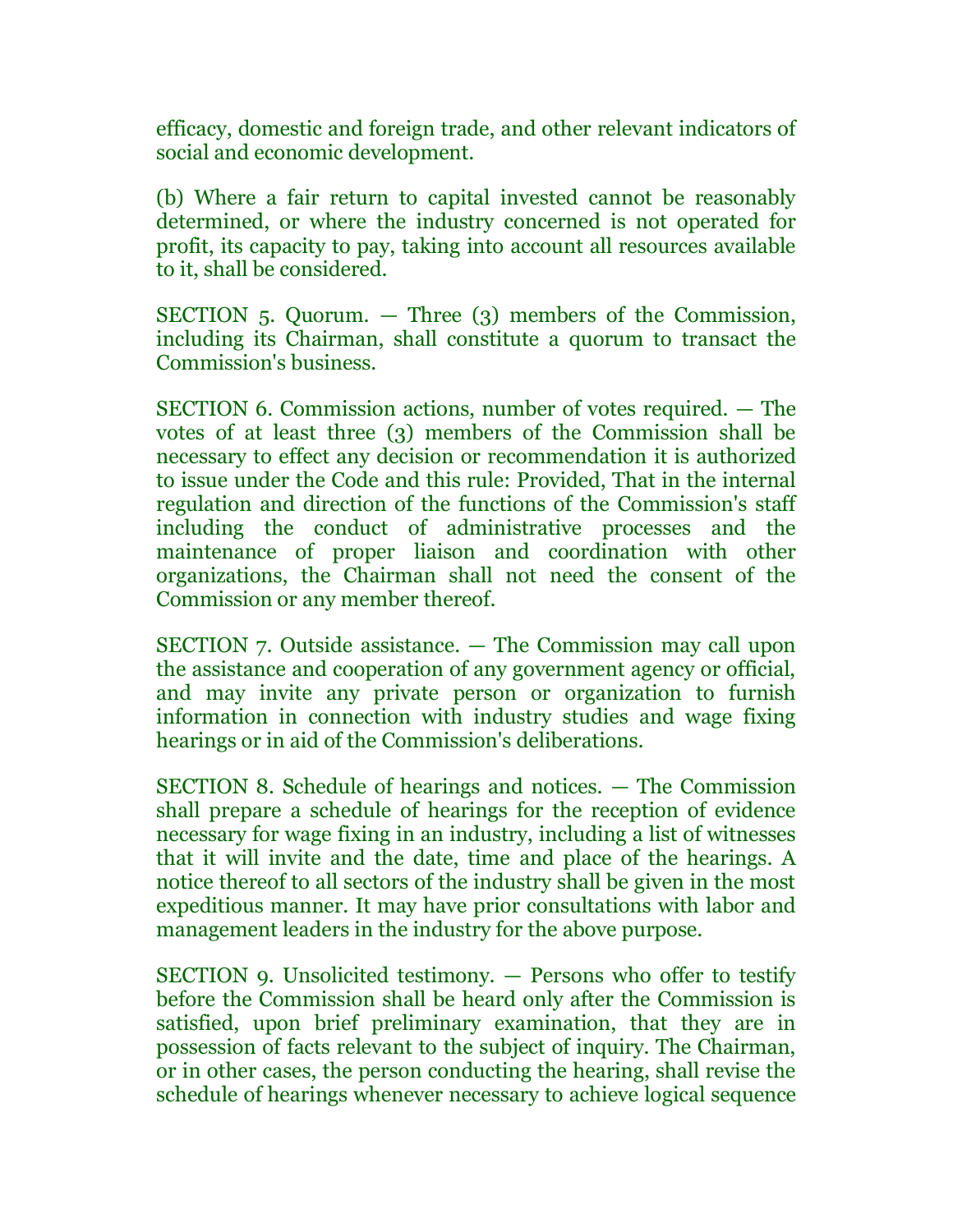of testimony.

SECTION 10. Compulsory processes. — Recourse to compulsory processes under the Revised Administrative Code to ensure the attendance of witnesses and/or the production of relevant documentary evidence shall be used only on occasions of extreme importance and after other means shall have failed, subject to the approval of the Secretary of Labor and Employment.

SECTION 11. Hearings; where, by whom conducted. — Commission hearings may be conducted by the Commission en banc, or, when authorized by the Commission, by any member or hearing officer designated by the Chairman. The hearings may be held wherever the industry or branches thereof are situated; otherwise they shall be held in the Greater Manila Area. The hearings shall be open to the public.

SECTION 12. Hearings before single member or hearing officer. — Hearings conducted by a duly authorized member or hearing officer shall be considered as hearings before the Commission. The records of such hearings shall be submitted to the Commission as soon as they are completed, indicating the time and place of the hearings and the appearances thereat, together with a brief statement of the findings and recommendations of the member or hearing officer concerned.

SECTION 13. Testimony under oath. — The testimony of all witnesses shall be made under oath or affirmation and shall be taken down and transcribed by a duly appointed stenographic reporter.

SECTION 14. Non-applicability of technical rules. — The technical rules of evidence applied by the courts in proceedings at law or equity shall not strictly apply in any proceedings conducted before the Commission.

SECTION 15. Stipulation of fact. — Stipulations of fact may be admitted with respect to any matter at issue in the proceedings.

SECTION 16. Documentary evidence. — Written evidence submitted to the Commission or any member or hearing officer shall be properly marked to facilitate identification.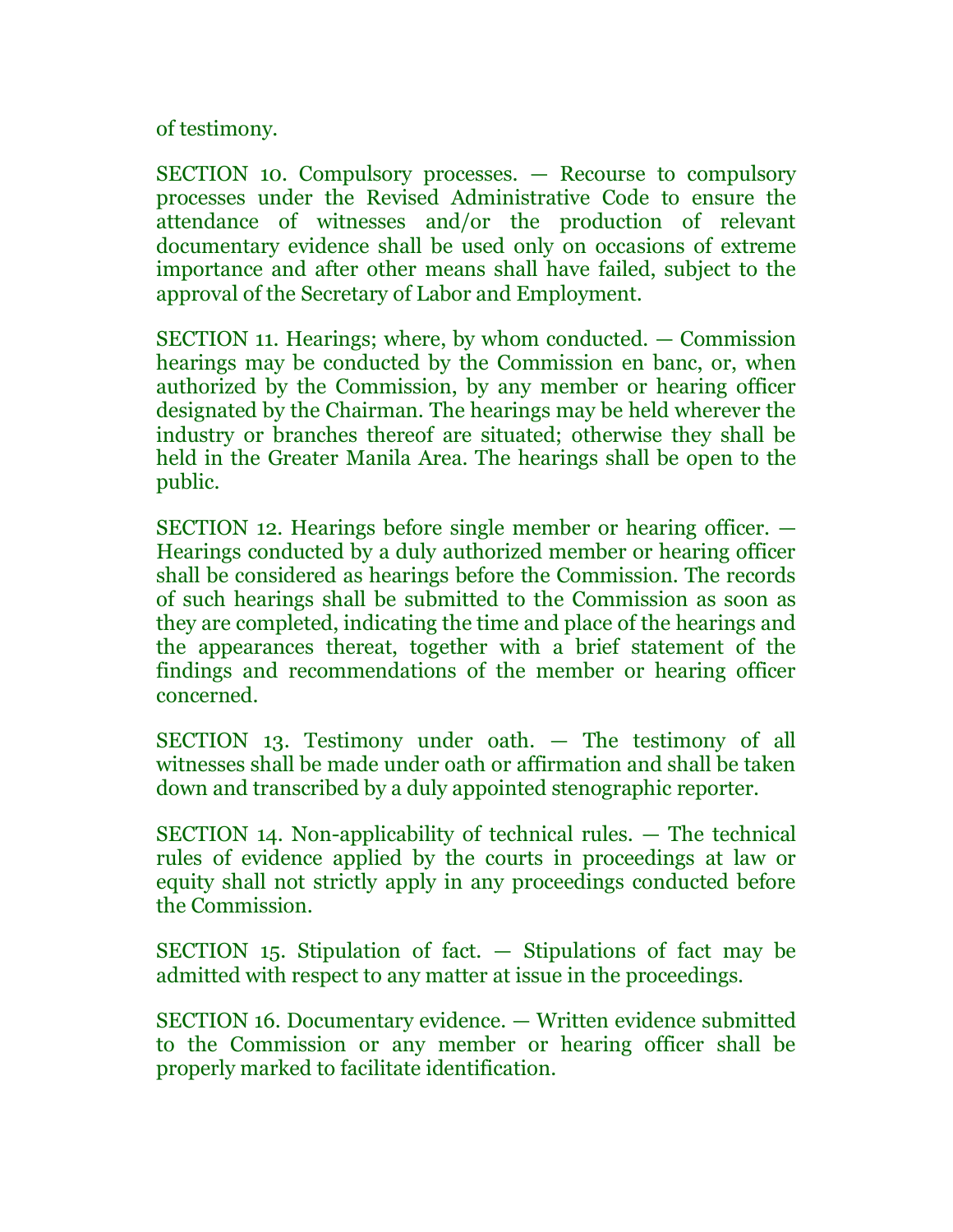SECTION 17. Submission of industry-report. — Within sixty (60) working days from the date of the first hearing, the Commission shall submit to the Secretary of Labor and Employment an "Industry Report" which shall relate in brief the operations that led thereto, the basic findings of economic facts about the industry and the recommendations made on the basis thereof.

SECTION 18. Action by the Secretary of Labor and Employment. — Within thirty (30) working days after the submission of the "Industry Report," the Secretary of Labor and Employment shall either reject or approve the recommendation of the Commission in accordance with Art. 122 of the Code. If he approves the recommendation, he shall issue a Wage Order adopting the same, subject to the approval of the President of the Philippines, prescribing the minimum wage or wages for the industry concerned.

SECTION 19. Wage Order. — The Wage Order shall specify the industry or branch to which the minimum wages prescribed therein shall apply; Provided, That no definite rates shall be prescribed for specific job titles in the industry.

SECTION 20. Varying minimum wages. — To justify different minimum wages for different localities, the economic and other conditions found in a particular locality must not only be more or less uniform therein but also different from those prevailing in other localities.

SECTION 21. Publication of Wage Order. — Only such portions of a Wage Order shall be published as shall effectively give notice to all interested parties that such an Order has been issued, the industry affected, the minimum wages prescribed and the date of its effectivity.

SECTION 22. Effectivity.  $- A$  Wage Order shall become effective after fifteen (15) days from its publication as provided in Article 124 of the Code.

SECTION 23. Internal rules of the Commission. — Subject to the approval of the Secretary of Labor and Employment, the National Wages Council may issue rules and regulations governing its internal procedure.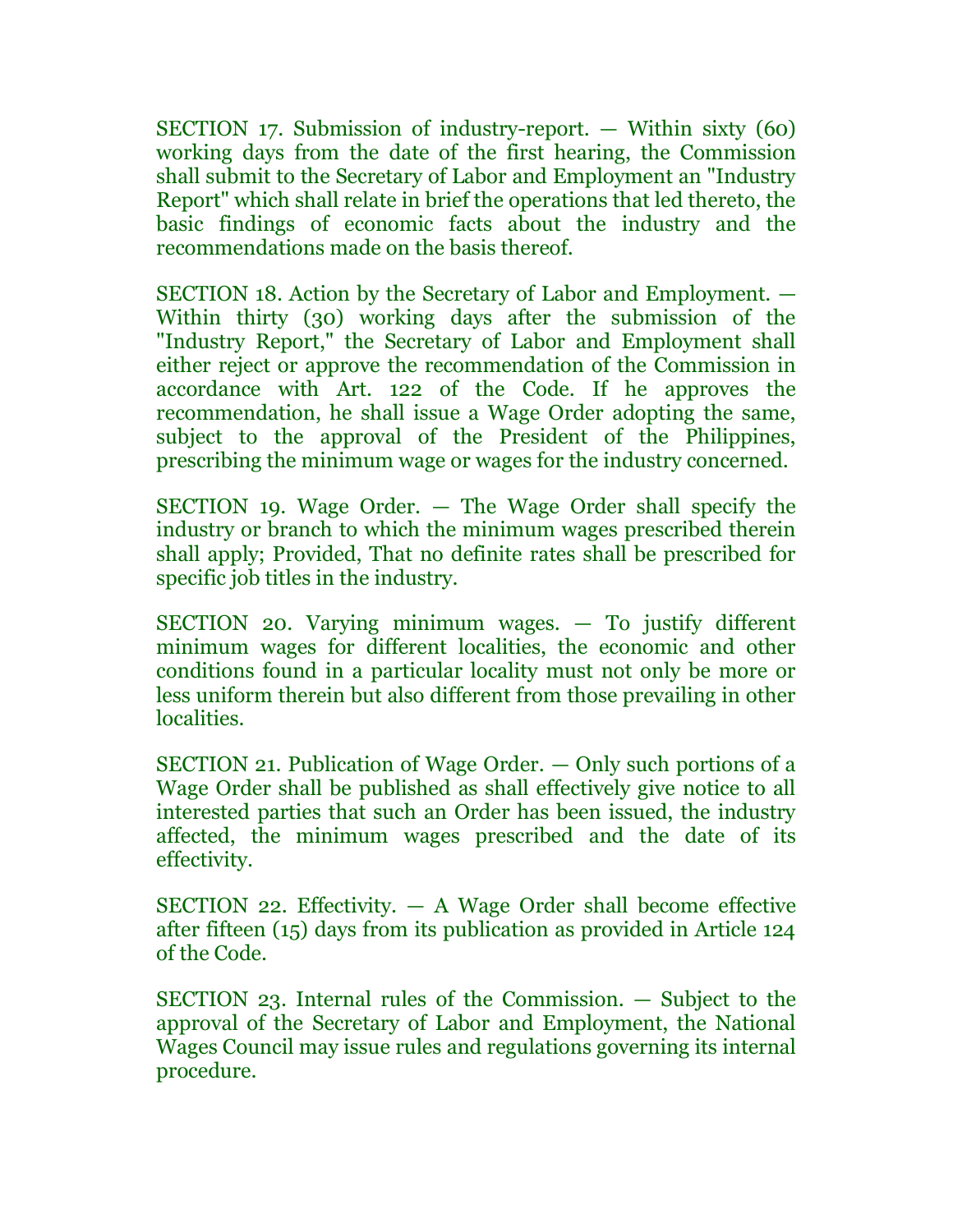# RULE X Administration and Enforcement

SECTION 1. Visitorial power. — The Secretary of Labor and Employment or his duly authorized representatives, including Labor Regulations Officers or Industrial Safety Engineers, shall have access to employer's records and premises at any time of the day or night whenever work is being undertaken therein, and right to copy therefrom, to question any employee, and to investigate any fact, condition or matter relevant to the enforcement of any provision of the Code and of any labor law, wage order or rules and regulations issued pursuant thereto.

SECTION 2. Enforcement power.  $-$  (a) The Regional Director in cases where employer relations shall exist, shall have the power to order and administer, after due notice and hearing, compliance with the labor standards provisions of the Code and other labor legislations based on the findings of the Labor Regulation Officers or Industrial Safety Engineers (Labor Standard and Welfare Officer) and made in the course of inspection, and to issue writs of execution to the appropriate authority of the enforcement of his order. In line with the provisions of Article 128 in relation to Articles 289 and 290 of the Labor Code as amended in cases, however, where the employer contests the findings of the Labor Standards and Welfare Officers and raises issues which cannot be resolved without considering evidentiary matters that are not verifiable in the normal course of inspection, the Regional Director concerned shall indorse the case to the appropriate arbitration branch of the National Labor Relations Commission for adjudication.

(b) The Regional Director shall give the employer fifteen (15) days within which to comply with his order before issuing a writ of execution. Copy of such order or writ of execution shall immediately be furnished the Secretary of Labor and Employment.

SECTION 3. Enforcement power on health and safety of workers. — (a) The Regional Director may likewise order stoppage of work or suspension of operations of any unit or department of an establishment when non-compliance with the law, safety order or implementing rules and regulations poses grave and imminent danger to the health and safety of workers in the workplace.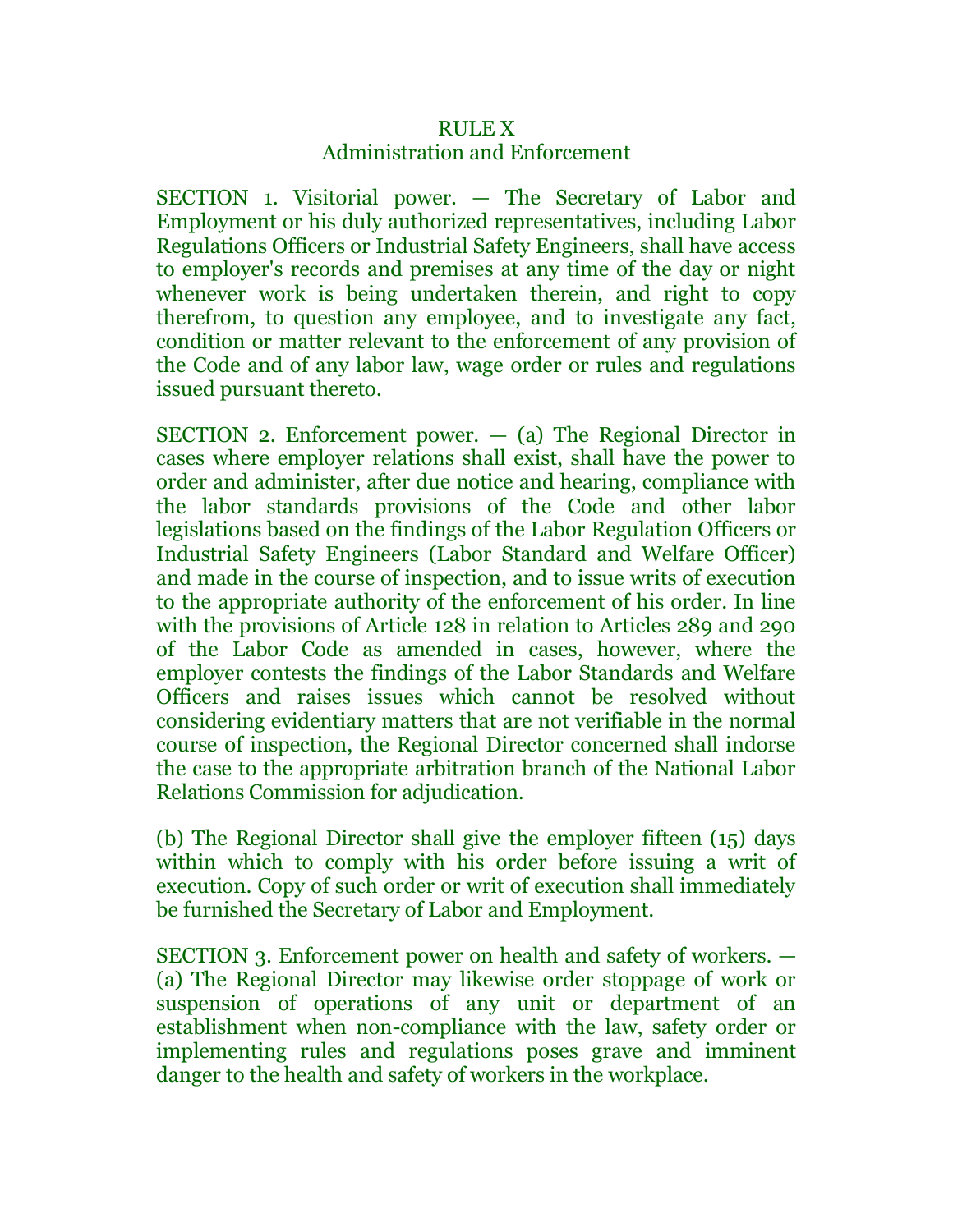(b) Within 24 hours from issuance of the order of stoppage or suspension, a hearing shall be conducted to determine whether the order for the stoppage of work or suspension of operation shall be lifted or not. The proceedings shall be terminated within seventy-two (72) hours and a copy of such order or resolution shall be immediately furnished the Secretary of Labor and Employment. In case the violation is attributable to the fault of the employer, he shall pay the employees concerned their salaries or wages during the period of such stoppage of work or suspension of operation.

SECTION 4. Power to review.  $-$  (a) The Secretary of Labor and Employment, at his own initiative or upon request of the employer and/or employee, may review the order of the Regional Director. The order of the Regional Director shall be immediately final and executory unless stayed by the Secretary of Labor and Employment upon posting by the employer of a reasonable cash or surety bond as fixed by the Regional Director.

(b) In aid of his power of review, the Secretary of Labor and Employment may direct the Bureau of Working Conditions to evaluate the findings or orders of the Regional Director. The decision of the Secretary of Labor and Employment shall be final and executory.

SECTION 5. Interference and injunctions prohibited. — It shall be unlawful for any person or entity to obstruct, impede, delay or otherwise render ineffective the exercise of the enforcement power of the Secretary of Labor and Employment, Regional Director or their duly authorized representatives pursuant to the authority granted by the Code and its implementing rules and regulations, and no inferior court or entity shall issue temporary or permanent injunction or restraining order or otherwise assume jurisdiction over any case involving the enforcement orders issued in accordance with the Code. In addition to the penalties provided for by the Labor Code, any government employees found guilty of violation or abuse of authority, shall be subject to the provisions of Presidential Decree No. 6.

SECTION 6. Payrolls.  $-$  (a) Every employer shall pay his employees by means of a payroll wherein the following information and data shall be individually shown: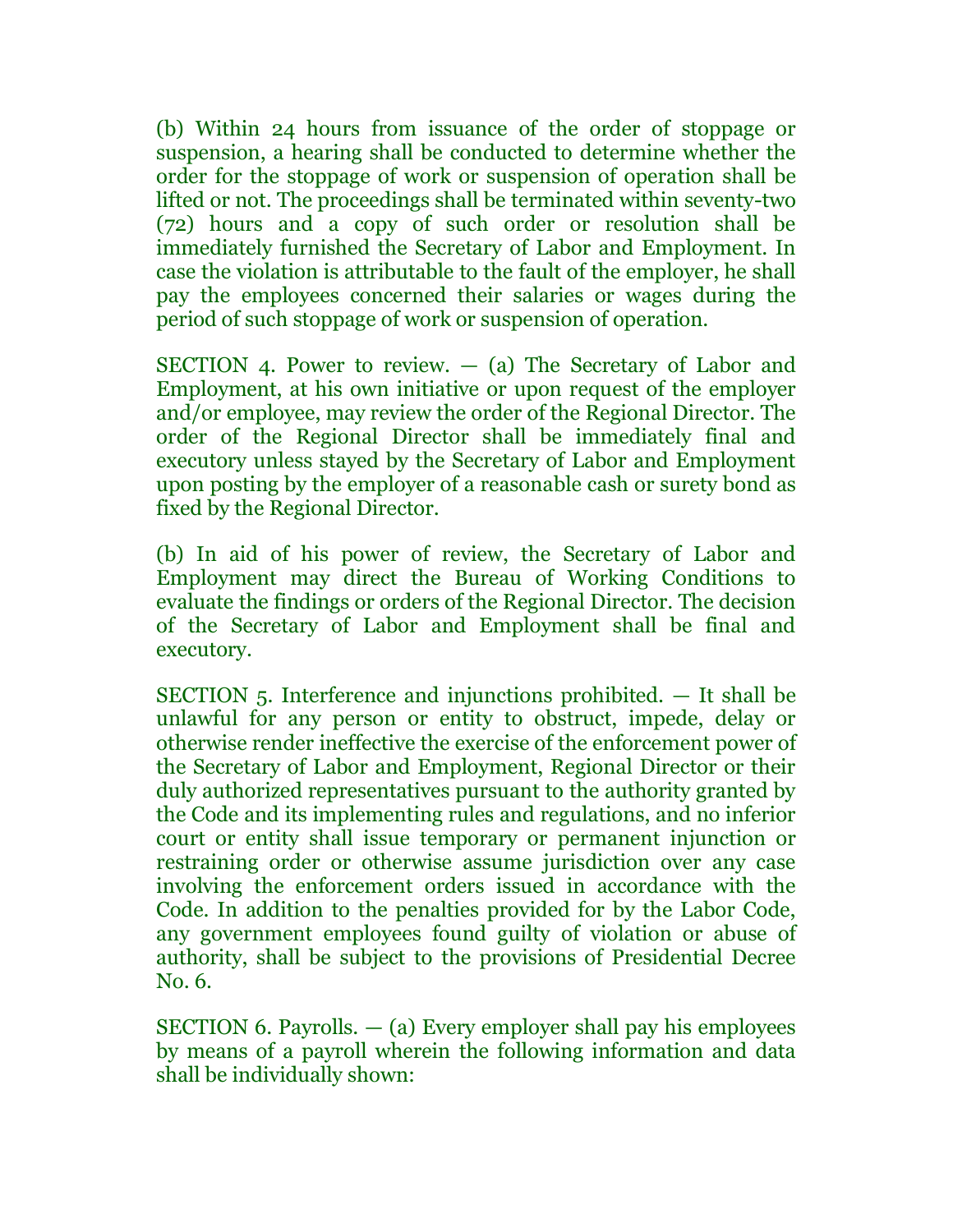(1) Length of time to be paid;

(2) The rate of pay per month, week, day or hour piece, etc.;

(3) The amount due for regular work;

(4) The amount due for overtime work;

(5) Deductions made from the wages of the employees; and

(6) Amount actually paid.

(b) Every employee in the payroll shall sign or place his thumbmark, as the case may be, at the end of the line opposite his name where a blank space shall be provided for the purpose. His signature shall be made in ink, or his thumbmark placed with the use of the regular stamping ink and pad.

SECTION 7. Time records. — Every employer shall keep an individual time record of all his employees bearing the signature or thumbmark of the employee concerned for each daily entry therein by means of any of the following methods:

(a) Through the use of bundy clock by means of which an employee can punch in his individual card the time of arrival and departure from work;

(b) Through the employment of a timekeeper whose duty is to time in and out every employee in a record book; and

(c) By furnishing the employees individually with a daily time record form in which they can note the time of their respective arrival and departure from work.

SECTION 8. Entries in the filing of time records. — All entries in time books and daily time records shall be accomplished in ink. All filled-up bundy clock cards, timekeeper's books and daily time record forms shall be kept on file in chronological order by the employer in or about the premises where the employee is employed, and open to inspection and verification by the Department of Labor and Employment as provided in this Rule.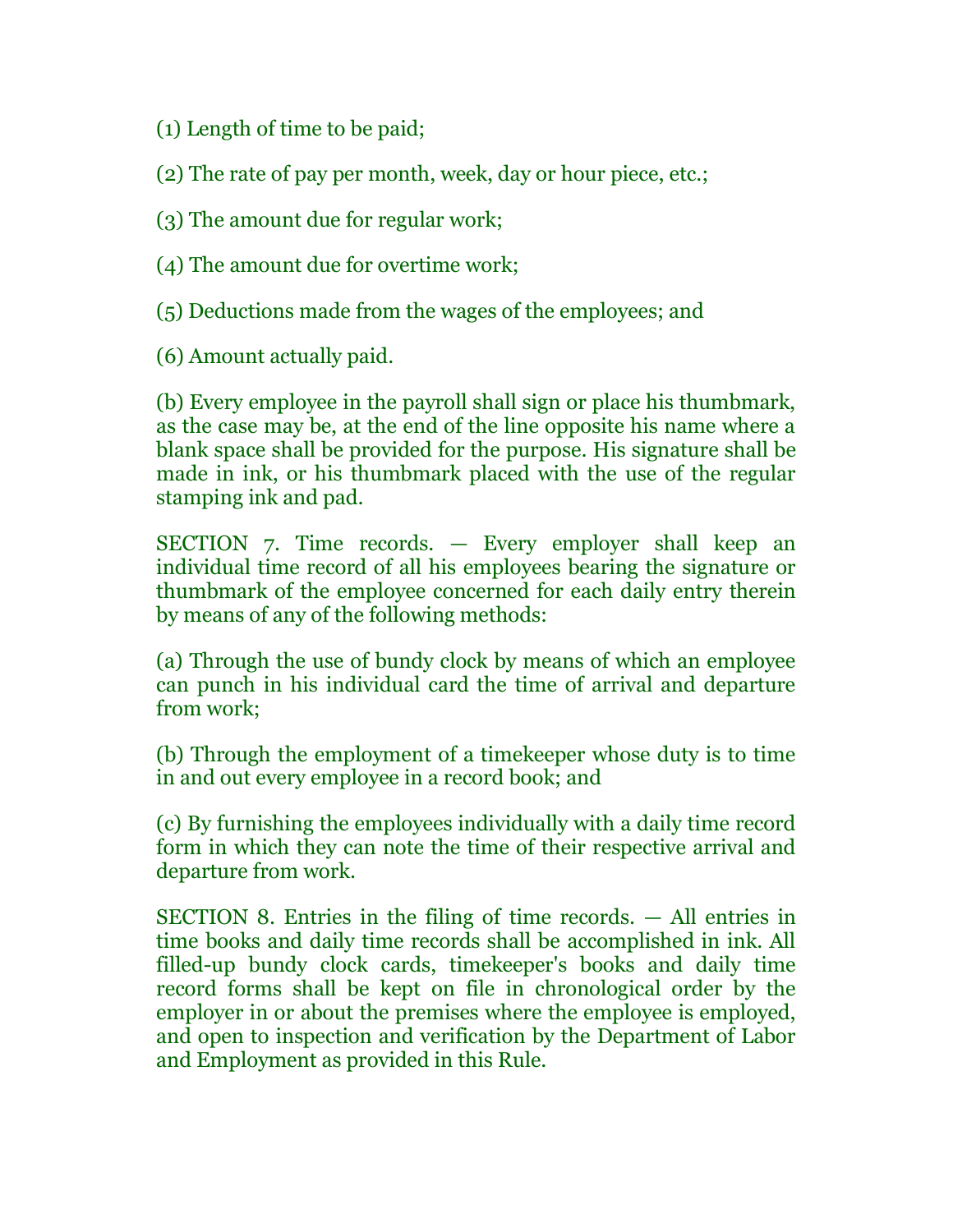SECTION 9. Time records of executives. — Managerial employees, officers or members of the managerial staff, as well as nonagricultural field personnel, need not be required to keep individual time records, provided that a record of their daily attendance is kept and maintained by the employer.

SECTION 10. Records of workers paid by results. — Where the employees are paid on piece, pakiao, takay, task, commission or other non-time basis, the employer shall keep production records showing their daily output, gross earnings and the actual number of working hours spent by the employees on the job, bearing the signature or thumbmark of the employee concerned. Where, however, the minimum output rates of non-time workers have been fixed by the Department of Labor and Employment or through certified collective agreements, or are in compliance with the standards prescribed in Section 8, Rule VII of this Book, the employer may dispense with the keeping of time records, except the daily production records showing their output or the work accomplished and gross earnings.

SECTION 11. Place of records. — All employment records of the employees shall be kept and maintained by the employer in or about the premises of the work place. The premises of a work-place shall be understood to mean the main or branch office of the establishment, if any, depending upon where the employees are regularly assigned. The keeping of the employee's records in another place is prohibited.

SECTION 12. Preservation of records. — All employment records required to be kept and maintained by employers shall be preserved for at least three (3) years from the date of the last entry in the records.

SECTION 13. False reporting. — It shall be unlawful for any employer or any person to make any false statement, report or record on matters required to be kept or maintained pursuant to the provisions of this Rule.

SECTION 14. Working scholars. — There is no employer-employee relationship between students on one hand, and schools, colleges or universities on the other, where there is written agreement between them under which the former agree to work for the latter in exchange for the privilege to study free of charge, provided the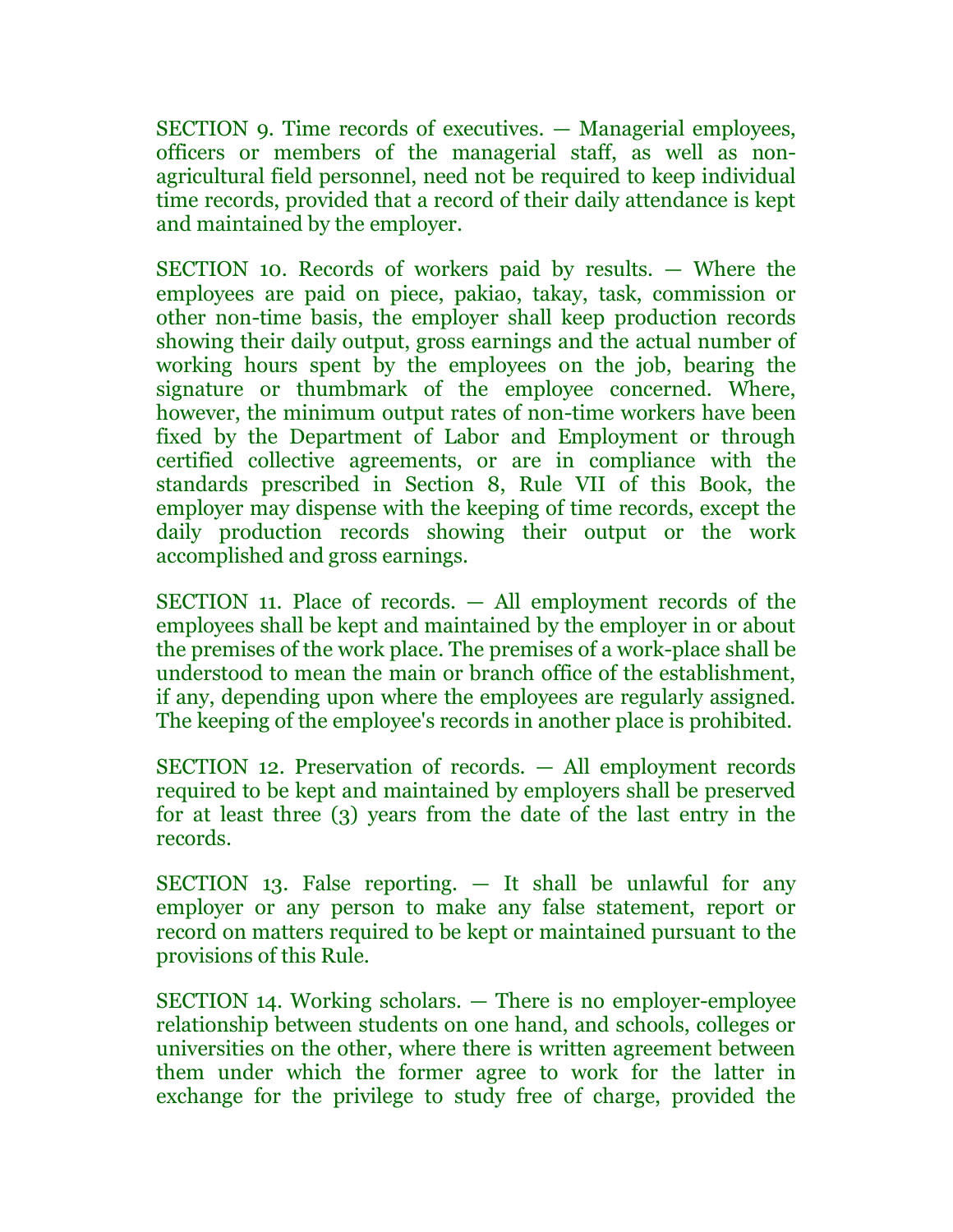students are given real opportunities, including such facilities as may be reasonable and necessary to finish their chosen courses under such agreement.

SECTION 15. Resident physicians in training. — There is employeremployee relationship between resident physicians and the training hospital unless:

(1) There is a training agreement between them; and

(2) The training program is duly accredited or approved by the appropriate government agency.

Nothing herein shall sanction the diminution or withdrawal of any existing allowances, benefits and facilities being enjoyed by training resident physicians at the time of the effectivity of this Rule.

### RULE XI

#### Adjudicatory Powers

SECTION 1. Recovery of wages, simple money claims and other benefits. — (a) The Regional Director or any duly authorized Hearing Officer of the Department of Labor and Employment shall have the power through summary proceedings and after due notice to hear and decide any complaint involving the recovery of wages and other monetary claims and benefits, including legal interest, owing to an employee or person, employed in domestic or household service or househelper arising from employer-employee relations; Provided, that such complaint does not include a claim for reinstatement and; Provided, further, that the aggregate money claims of each employee or househelper does not exceed five thousand pesos (P5,000.00), inclusive of legal interest.

(b) When the claims of two or more claimants, each not exceeding five thousand pesos (P5,000.00), arising out of or involving the same cause of action and against the same respondent, are subject of separate complaints, the complaints may, upon motion or either party, be consolidated into one for purposes of the hearing and reception of evidence.

(c) When the evidence shows that the claim amounts to more than five thousand pesos (P5,000.00), the Regional Director or Hearing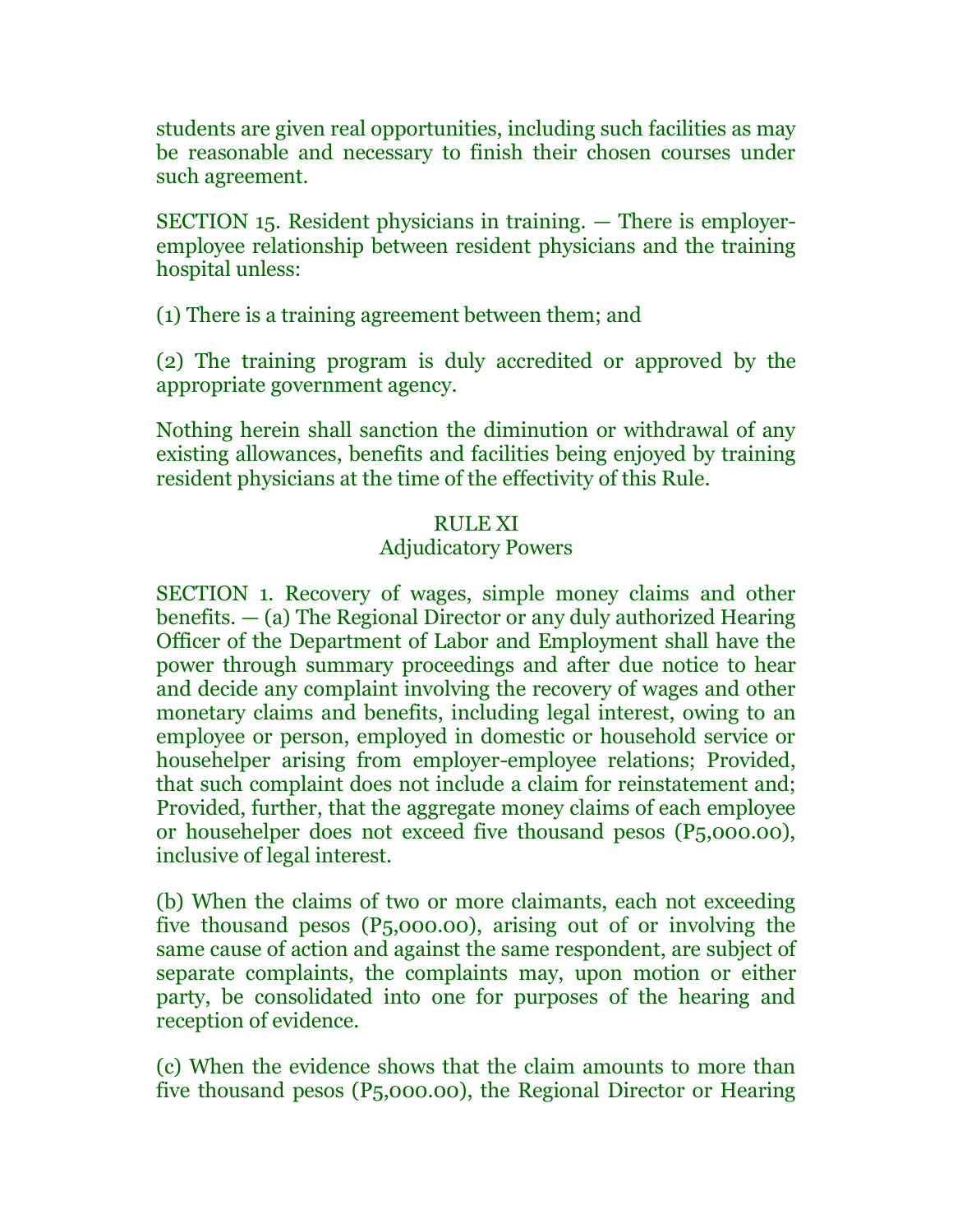Officer shall advise the complainant to amend the complaint if the latter so desires and file the same with the appropriate regional branch of the National Labor Relations Commission.

SECTION 2. The complaint shall be in writing, under oath and shall substantially comply with the form prescribed by the Department. Within two (2) working days from receipt of the complaint, the Regional Director or Hearing Officer shall serve a copy of the complaint and all pertinent documents to the respondents who may, within five (5) calendar days, file an answer thereto.

SECTION 3. Any sum recovered on behalf of an employee or househelper pursuant to this Rule shall be held in a special deposit account by, and shall be paid, on order of the Secretary of Labor and Employment or the Regional Director, directly to the employee or househelper concerned or to his heirs, successors or assigns. Any such sum not paid to the employee or househelper, because he cannot be located after diligent and reasonable effort to locate him within a period of three (3) years, shall be held as a special fund of the Department of Labor and Employment to be used exclusively for the amelioration and benefit of workers: Provided, however, that thirty (30) calendar days before any sum is turned over to the fund, a notice of entitlement shall be posted conspicuously in at least two (2) public places in the locality where he is last known to have resided.

The Secretary of Labor and Employment or his duly authorized representative may supervise the payment of unpaid wages and other monetary claims and benefits, including legal interests, found owing to any employee or househelper.

SECTION 4. Any decision or resolution of the Regional Director or any of the duly authorized Hearing Officers of the Department of Labor and Employment may be appealed on the same grounds and following the procedure for perfecting an appeal provided in Article 223 of the Labor Code, within five (5) calendar days from receipt of a copy of said decision or resolution, to the National Labor Relations Commission which shall resolve the appeal within ten (10) calendar days from submission of the last pleading required or allowed under its rules.

### RULE XII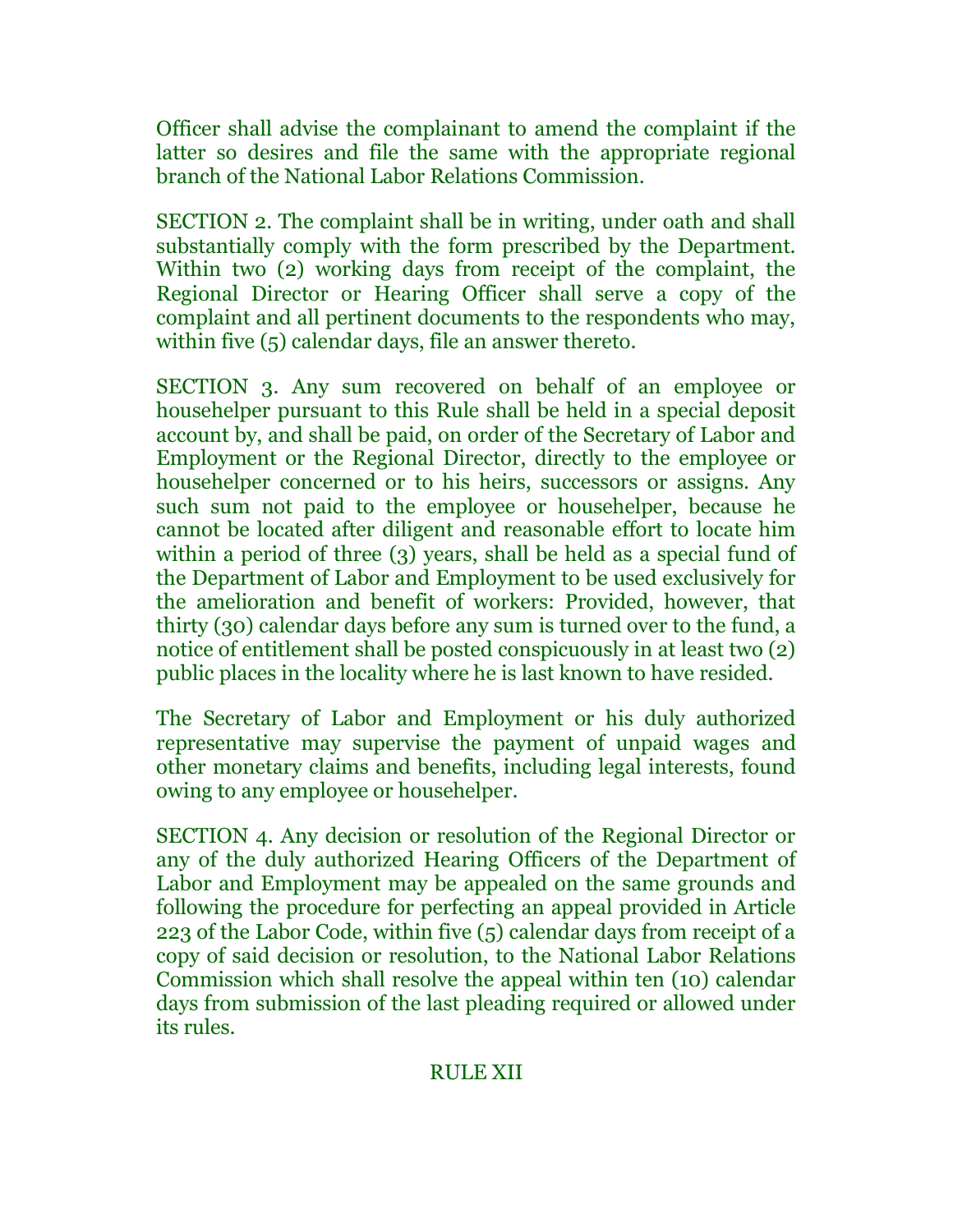# Employment of Women and Minors

SECTION 1. General statement on coverage. — This Rule shall apply to all employers, whether operating for profit or not, including educational, religious and charitable institutions, except to the Government and to government-owned or controlled corporations and to employers of household helpers and persons in their personal service insofar as such workers are concerned.

SECTION 2. Employable age. — Children below fifteen (15) years of age may be allowed to work under the direct responsibility of their parents or guardians in any non-hazardous undertaking where the work will not in any way interfere with their schooling. In such cases, the children shall not be considered as employees of the employers or their parents or guardians.

SECTION 3. Eligibility for employment. — Any person of either sex, between 15 and 18 years of age, may be employed in any nonhazardous work. No employer shall discriminate against such person in regard to terms and conditions of employment on account of his age.

For purposes of this Rule, a non-hazardous work or undertaking shall mean any work or activity in which the employee is not exposed to any risk which constitutes an imminent danger to his safety and health. The Secretary of Labor and Employment shall from time to time publish a list of hazardous work and activities in which persons 18 years of age and below cannot be employed.

SECTION 4. Status of women workers in certain work places. — Any woman who is permitted or suffered to work with or without compensation, in any night club, cocktail lounge, beer house, massage clinic, bar or similar establishments, under the effective control or supervision of the employer for a substantial period of time as determined by the Secretary of Labor and Employment, shall be considered as an employee of such establishments for purposes of labor and social legislation. No employer shall discriminate against such employees or in any manner reduce whatever benefits they are now enjoying by reason of the provisions of this Section.

SECTION 5. Night work of women employees. — Any woman employed in any industrial undertaking may be allowed to work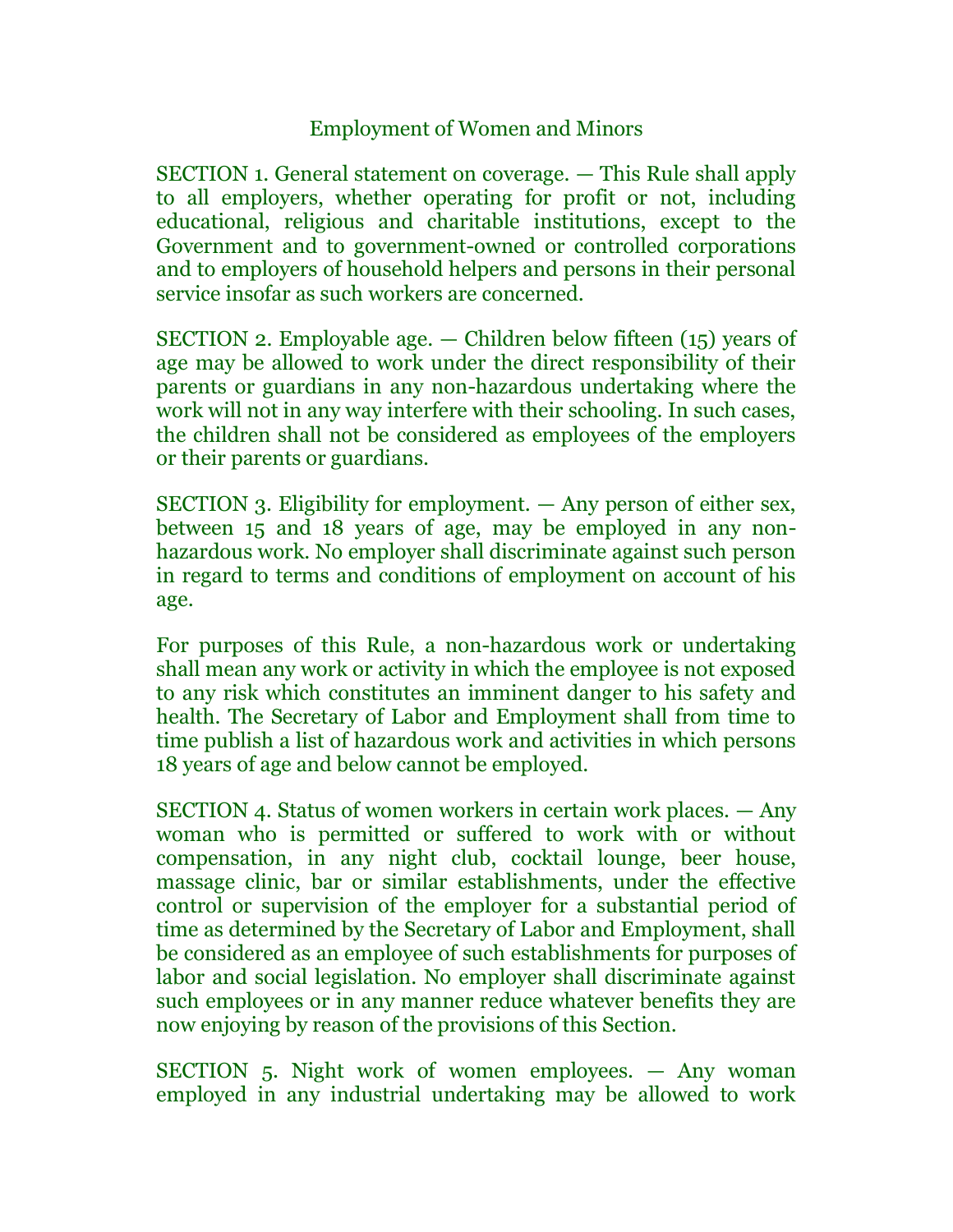beyond 10:00 o'clock at night, or beyond 12:00 o'clock midnight in the case of women employees of commercial or non-industrial enterprises, in any of the following cases:

(a) In cases of actual or impending emergencies caused by serious accident, fire, flood, typhoon, earthquakes, epidemic or other disaster or calamity, to prevent loss of life or property or in cases of force majeure or imminent danger to public safety;

(b) In case of urgent work to be performed on machineries, equipment or installation, to avoid serious loss which the employer would otherwise suffer;

(c) Where the work is necessary to prevent serious loss of perishable goods;

(d) Where the woman employee holds a responsible position of a managerial or technical nature, or where the woman employee has been engaged to provide health and welfare services;

(e) Where the nature of the work requires the manual skill and dexterity of women and the same cannot be performed with equal efficiency by male workers or where the employment of women is the established practice in the enterprises concerned on the date these Rules become effective; and

(f) Where the women employees are immediate members of the family operating the establishment or undertaking.

The Secretary of Labor and Employment shall from time to time determine cases analogous to the foregoing for purposes of this Section.

SECTION 6. Agricultural work. — No woman, regardless of age, shall be permitted or suffered to work, with or without compensation, in any agricultural undertaking at night time unless she is given a rest period of not less than nine (9) consecutive hours, subject to the provisions of Section 5 of this Rule.

SECTION 7. Maternity leave benefits. — Every employer shall grant to a pregnant woman employee who has rendered an aggregate service of at least six (6) months for the last twelve (12) months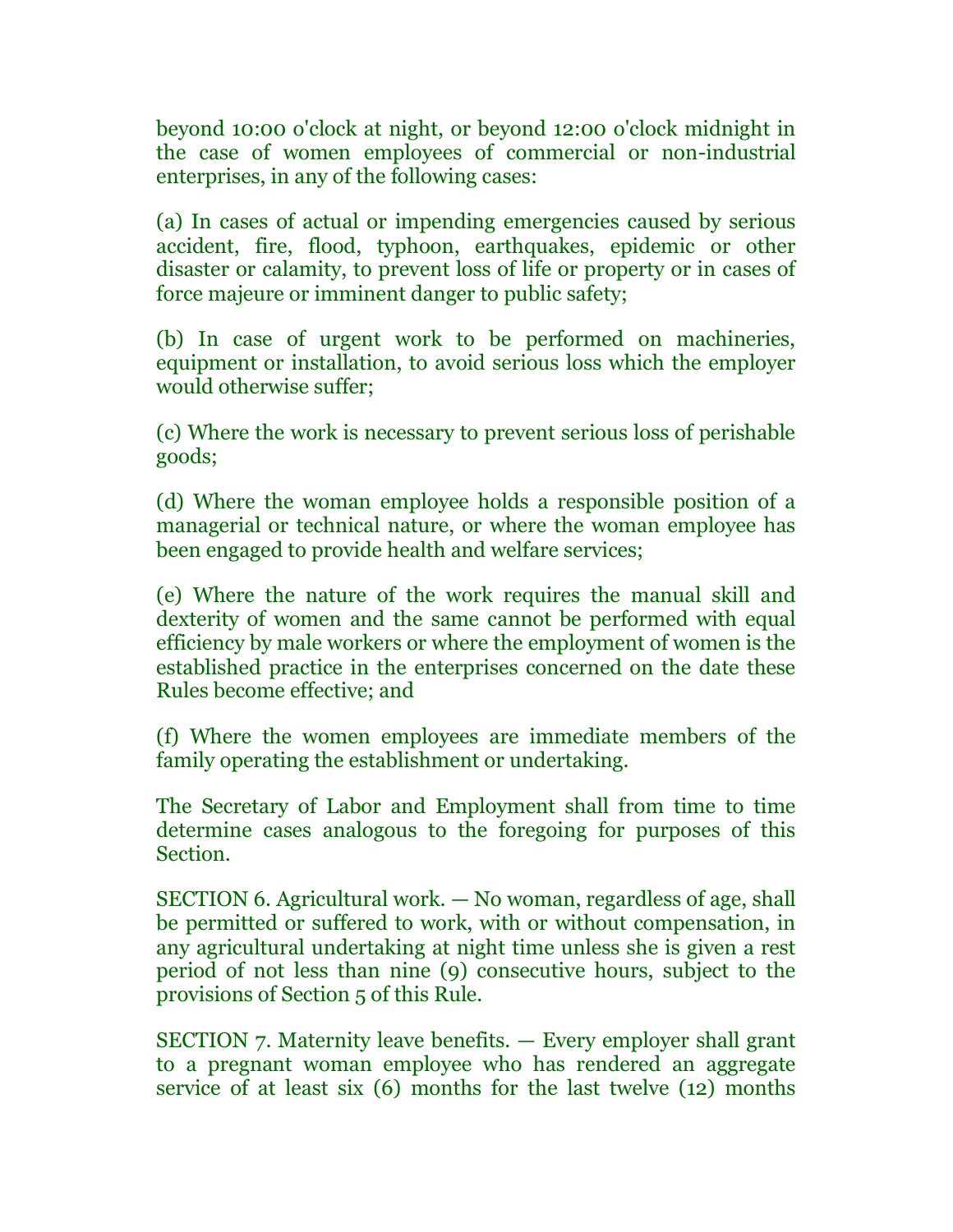immediately preceding the expected date of delivery, or the complete abortion or miscarriage, maternity leave of at least two (2) weeks before and four (4) weeks after the delivery, miscarriage or abortion, with full pay based on her regular or average weekly wages.

SECTION 8. Accreditation of leave credits. — Where the pregnant woman employee fails to avail of the two-week pre-delivery leave, or any portion thereof, the same shall be added to her post-delivery leave with pay.

SECTION 9. Payment of extended maternity leave. — When so requested by the woman employee, the extension of her maternity leave beyond the four-week post-delivery leave shall be paid by the employer from her unused vacation and/or sick leave credits, if any, or allowed without pay in the absence of such leave credits, where the extended leave is due to illness medically certified to arise out of her pregnancy, delivery, complete abortion or miscarriage which renders her unfit for work.

SECTION 10. Limitation on leave benefits. — The maternity benefits provided herein shall be paid by an employer only for the first four (4) deliveries, miscarriages, and/or complete abortions of the employee from March 13, 1973, regardless of the number of employees and deliveries, complete abortions or miscarriages the woman employee had before said date. For purposes of determining the entitlement of a woman employee to the maternity leave benefits as delimited herein, the total number of her deliveries, complete abortions, or miscarriages after said date shall be considered regardless of the identity or number of employers she has had at the time of such determination, provided that she enjoyed the minimum benefits therefor as provided in these regulations.

SECTION 11. Family planning services. — Employers who habitually employ more than two hundred (200) workers in any locality shall provide free family-planning services to their employees and their spouses which shall include but not limited to, the application or use of contraceptives.

Subject to the approval of the Secretary of Labor and Employment, the Bureau of Women and Young Workers shall, within thirty (30) days from the effective date of these Rules, prescribe the minimum requirements of family planning services to be given by employers to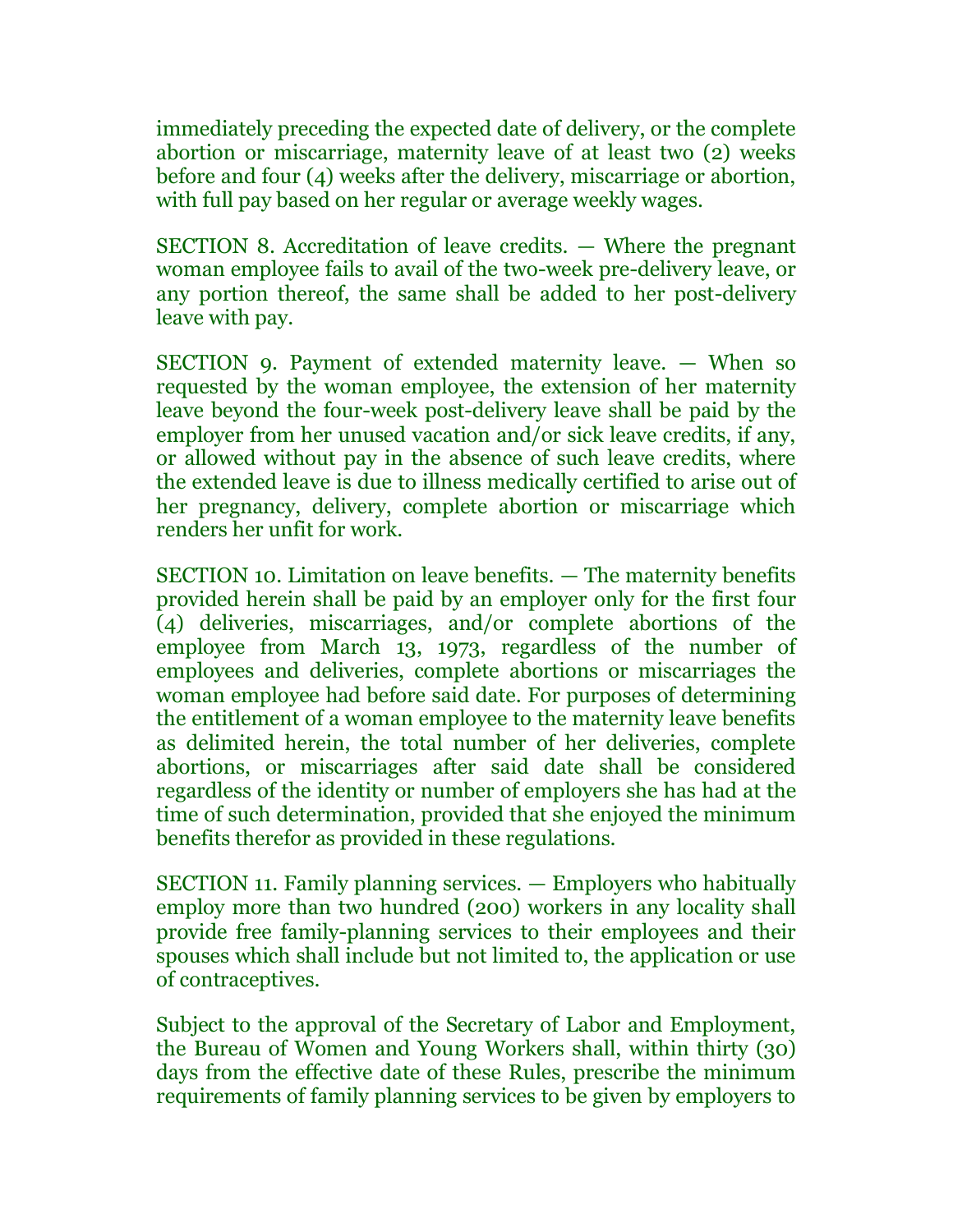their employees.

SECTION 12. Relation to agreements. — Nothing herein shall prevent the employer and his employees or their representatives from entering into any agreement with terms more favorable to the employees than those provided herein, or be used to diminish any benefit granted to the employees under existing laws, agreements, and voluntary employer practices.

SECTION 13. Prohibited acts. — It shall be unlawful for any employer:

(a) To discharge any woman employed by him for the purpose of preventing such woman from enjoying the maternity leave, facilities and other benefits provided under the Code;

(b) To discharge such woman employee on account of her pregnancy, or while on leave or in confinement due to her pregnancy;

(c) To discharge or refuse the admission of such woman upon returning to her work for fear that she may be pregnant;

(d) To discharge any woman or child or any other employee for having filed a complaint or having testified or being about to testify under the Code; and

(e) To require as a condition for a continuation of employment that a woman employee shall not get married or to stipulate expressly or tacitly that upon getting married, a woman employee shall be deemed resigned or separated, or to actually dismiss, discharge, discriminate or otherwise prejudice a woman employee merely by reason of her marriage.

SECTION 14. Facilities for woman employees. — Subject to the approval of the Secretary of Labor and Employment, the Bureau of Women and Young Workers shall, within thirty (30) days from the effective date of these Rules, determine in an appropriate issuance the work situations for which the facilities enumerated in Article 131 of the Code shall be provided, as well as the appropriate minimum age and other standards for retirement or termination of employment in special occupations in which women are employed.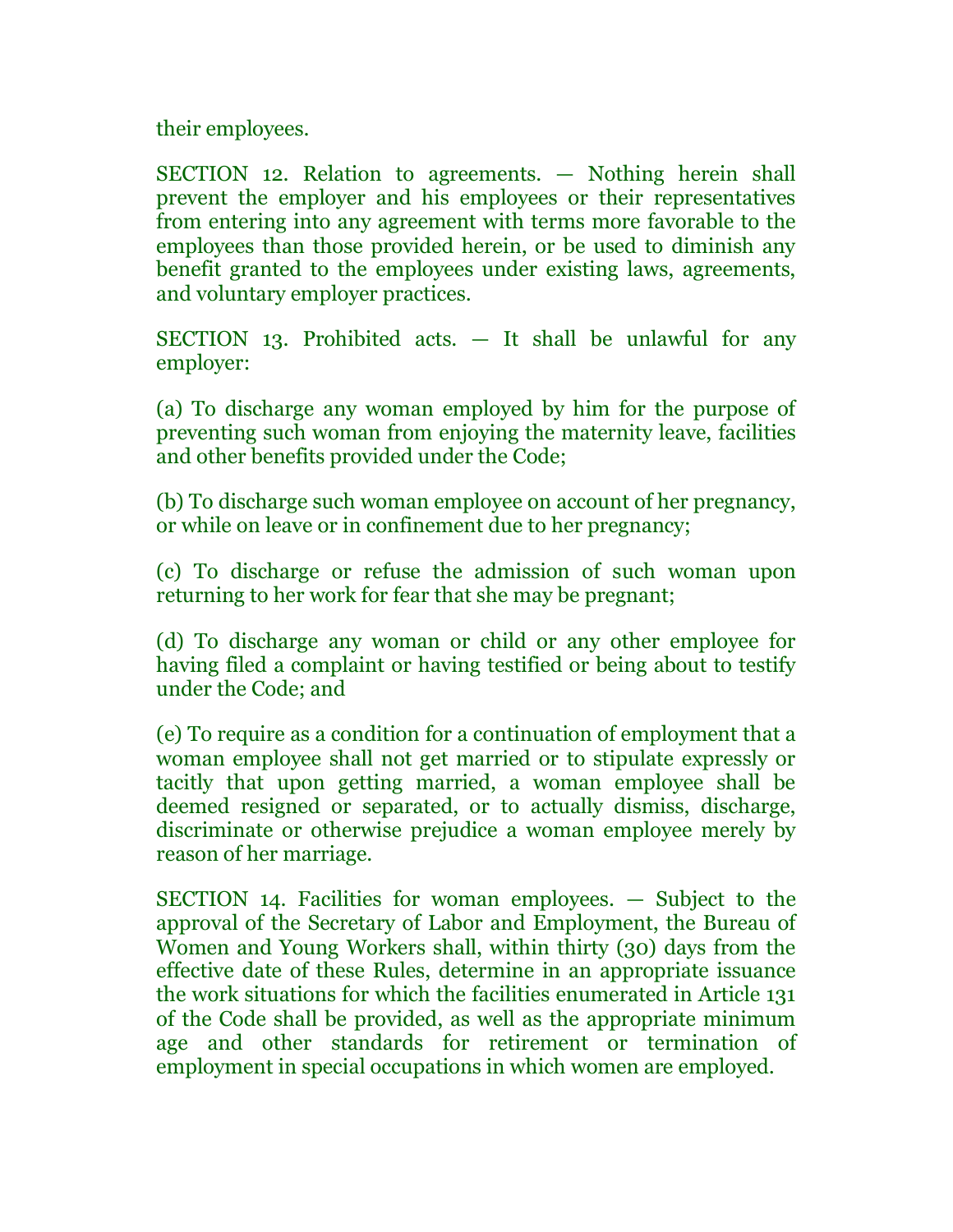# RULE XIII Employment of Househelpers

SECTION 1. General statement on coverage. — (a) The provisions of this Rule shall apply to all househelpers whether employed on full or part-time basis.

(b) The term "househelper" as used herein is synonymous to the term "domestic servant" and shall refer to any person, whether male or female, who renders services in and about the employer's home and which services are usually necessary or desirable for the maintenance and enjoyment thereof, and ministers exclusively to the personal comfort and enjoyment of the employer's family.

SECTION 2. Method of payment not determinant. — The provisions of this Rule shall apply irrespective of the method of payment of wages agreed upon by the employer and househelper, whether it be hourly, daily, weekly, or monthly, or by piece or output basis.

SECTION 3. Children of househelpers. — The children and relatives of a househelper who live under the employer's roof and who share the accommodations provided for the househelpers by the employer shall not be deemed as househelpers if they are not otherwise engaged as such and are not required to perform any substantial household work.

SECTION 4. Employment contract. — The initial contract for household service shall not last for more than two (2) years. However, such contract may be renewed from year to year.

SECTION 5. Minimum monthly wage. — The minimum compensation of househelpers shall not be less than the following rates:

(a) Sixty pesos (P60.00) a month for those employed in the cities of Manila, Quezon, Pasay and Caloocan, and in the municipalities of Makati, San Juan, Mandaluyong, Muntinlupa, Navotas, Malabon, Parañaque, Las Piñas, Pasig and Marikina, in the Province of Rizal.

(b) Forty-five pesos (P45.00) a month for those employed in other chartered cities and first class municipalities; and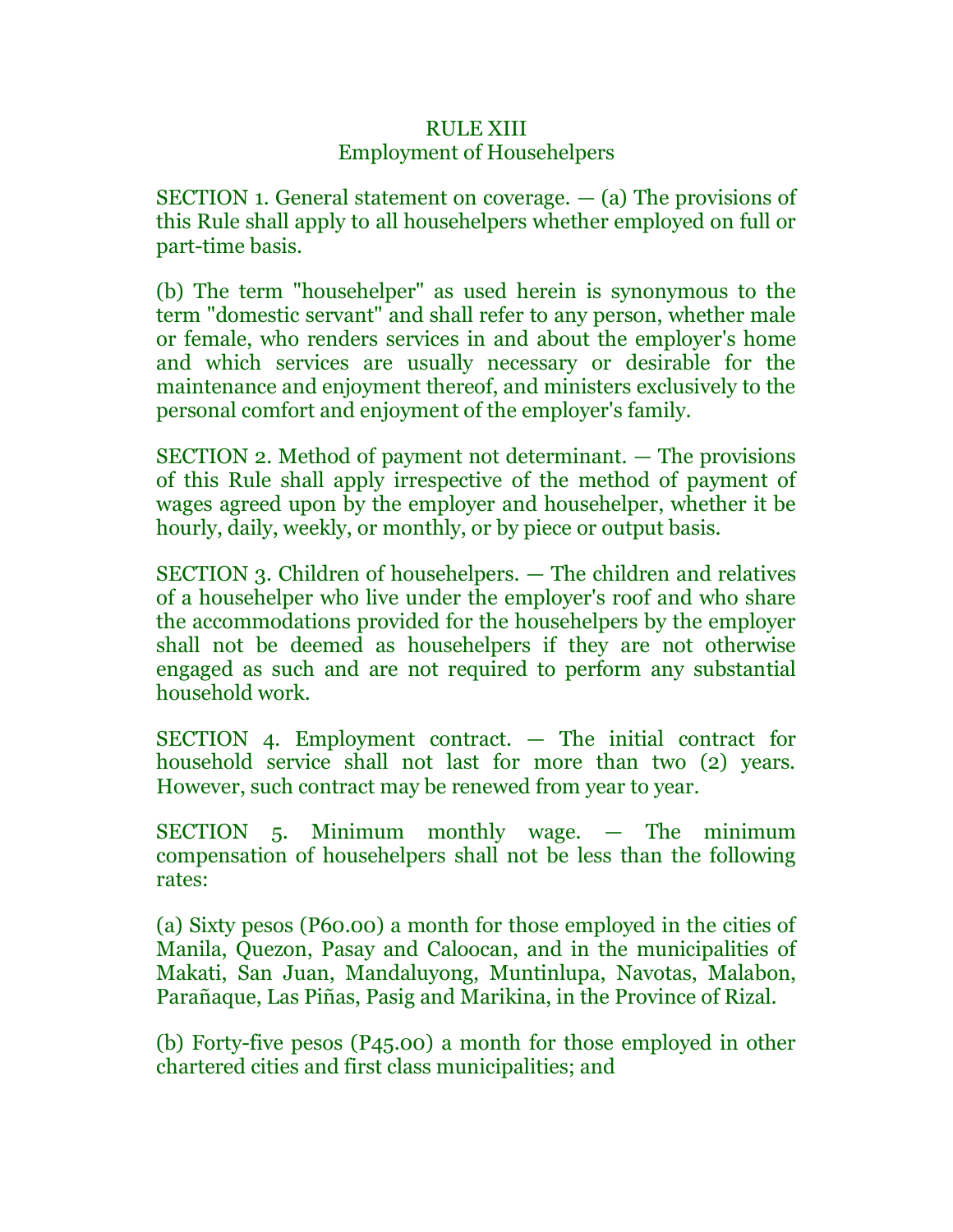(c) Thirty pesos (P30.00) a month for those in other municipalities.

SECTION 6. Equivalent daily rate. — The equivalent minimum daily wage rate of househelpers shall be determined by dividing the applicable minimum monthly rate by thirty (30) days.

SECTION 7. Payment by results. — Where the method of payment of wages agreed upon by the employer and the househelper is by piece or output basis, the piece or output rates shall be such as will assure the househelper of the minimum monthly or the equivalent daily rate as provided in this issuance.

SECTION 8. Minimum cash wage. — The minimum wage rates prescribed under this Rule shall be basic cash wages which shall be paid to the househelpers in addition to lodging, food and medical attendance.

SECTION 9. Time and manner of payment. — Wages shall be paid directly to the househelper to whom they are due at least once a month. No deductions therefrom shall be made by the employer unless authorized by the househelper himself or by existing laws.

SECTION 10. Assignment to non-household work. — No househelper shall be assigned to work in a commercial, industrial or agricultural enterprise at a wage or salary rate lower than that provided for agricultural and non-agricultural workers.

SECTION 11. Opportunity for education. — If the househelper is under the age of eighteen (18) years, the employer shall give him or her an opportunity for at least elementary education. The cost of such education shall be part of the househelper's compensation, unless there is a stipulation to the contrary.

SECTION 12. Treatment of househelpers. — The employer shall treat the househelper in a just and humane manner. In no case shall physical violence be inflicted upon the househelper.

SECTION 13. Board, lodging and medical attendance. — The employer shall furnish the househelper free suitable and sanitary living quarters as well as adequate food and medical attendance.

SECTION 14. Indemnity for unjust termination of service. — If the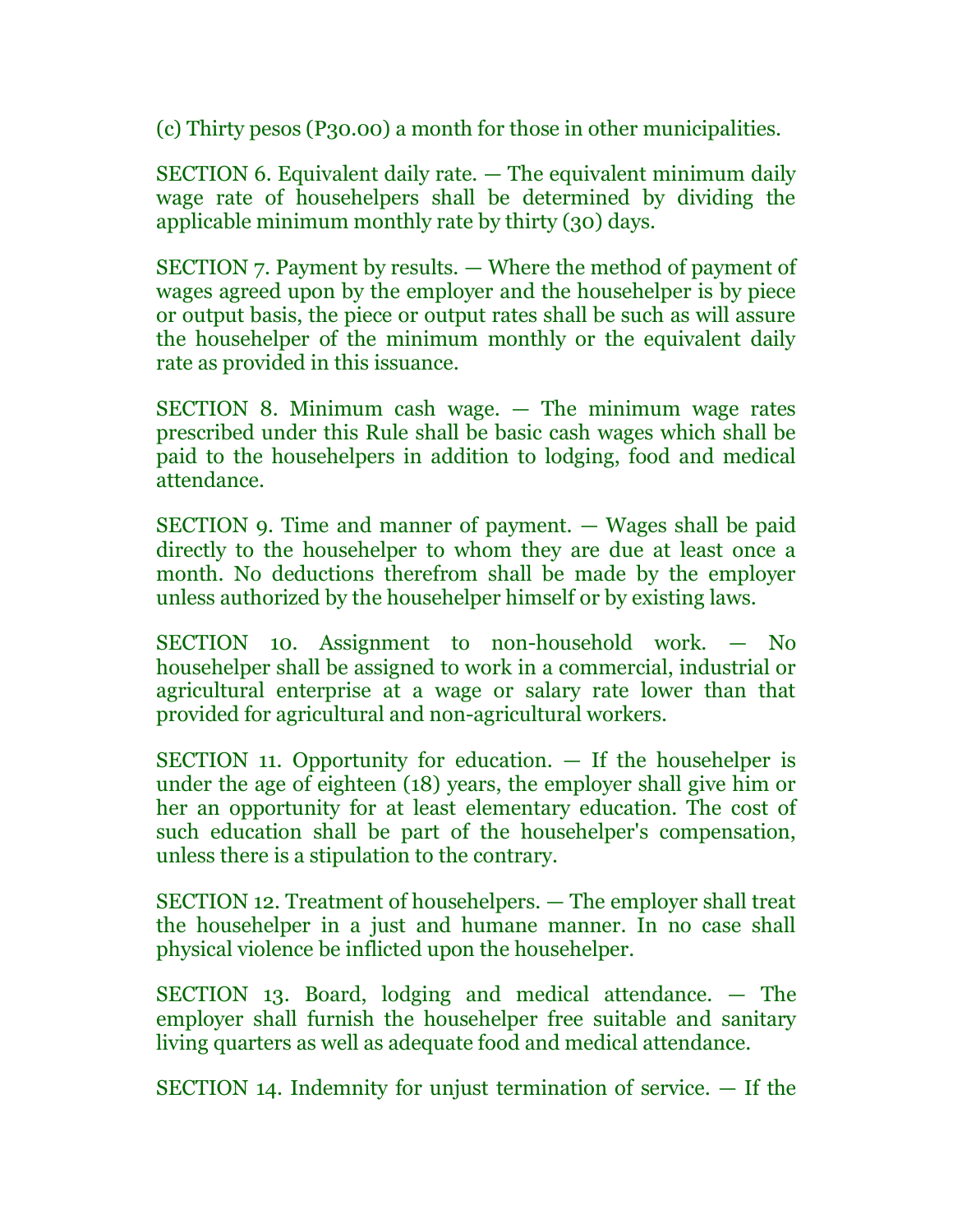period for household service is fixed, neither the employer nor the househelper may terminate the contract before the expiration of the term, except for a just cause. If the househelper is unjustly dismissed, he or she shall be paid the compensation already earned plus that for fifteen (15) days by way of indemnity.

If the househelper leaves without justifiable reason, he or she shall forfeit any unpaid salary due him or her not exceeding fifteen (15) days.

SECTION 15. Employment certification. — Upon the severance of the household service relationship, the househelper may demand from the employer a written statement of the nature and duration of the service and his or her efficiency and conduct as househelper.

SECTION 16. Funeral expenses. — In case of death of the househelper, the employer shall bear the funeral expenses commensurate to the standards of life of the deceased.

SECTION 17. Disposition of the househelper's body. — Unless so desired by the househelper or by his or her guardian with court approval, the transfer or use of the body of the deceased househelper for purposes other than burial is prohibited. When so authorized by the househelper, the transfer, use and disposition of the body shall be in accordance with the provisions of Republic Act No. 349.

SECTION 18. Employment records. — The employer may keep such records as he may deem necessary to reflect the actual terms and conditions of employment of his househelper which the latter shall authenticate by signature or thumbmark upon request of the employer.

SECTION 19. Prohibited reduction of pay. — When the compensation of the househelper before the promulgation of these regulations is higher than that prescribed in the Code and in this issuance, the same shall not be reduced or diminished by the employer on or after said date.

SECTION 20. Relation to other laws and agreements. — Nothing in this Rule shall deprive a househelper of the right to seek higher wages, shorter working hours and better working conditions than those prescribed herein, nor justify an employer in reducing any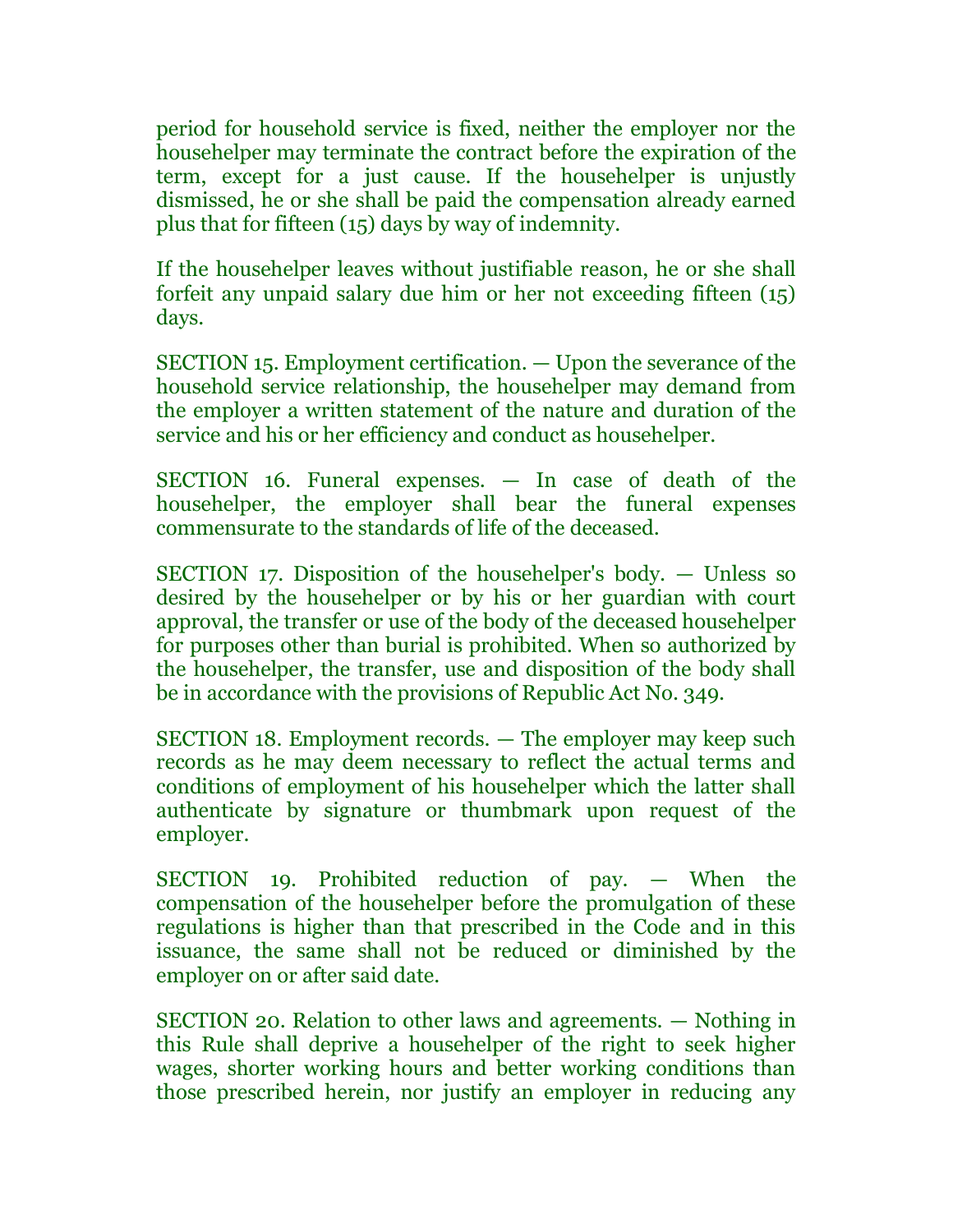benefit or privilege granted to the househelper under existing laws, agreements or voluntary employer practices with terms more favorable to the househelpers than those prescribed in this Rule.

# RULE XIV Employment of Homeworkers

SECTION 1. General statement on coverage. — This Rule shall apply to any homeworker who performs in or about his home any processing of goods or materials, in whole or in part, which have been furnished directly or indirectly by an employer and thereafter to be returned to the latter.

SECTION 2. Definitions. — As used in this Rule, the following terms shall have the meanings indicated hereunder:

(a) "Home" means any room, house, apartment, or other premises used regularly, in whole or in part, as a dwelling place, except those situated within the premises or compound of an employer, contractor, and the work performed therein is under the active or personal supervision by, or for, the latter.

(b) "Employer" means any natural or artificial person who, for his own account or benefit, or on behalf of any person residing outside the Philippines, directly or indirectly, or through any employee, agent, contractor, sub-contractor; or any other person:

(1) Delivers or causes to be delivered any goods or articles to be processed in or about a home and thereafter to be returned or to be disposed of or distributed in accordance with his direction; or

(2) Sells any goods or articles for the purpose of having such goods or articles processed in or about a home and then repurchases them himself or through another after such processing.

(c) "Contractor" or "sub-contractor" means any person who, for the account or benefit of an employer, delivers or caused to be delivered to a homeworker goods or articles to be processed in or about his home and thereafter to be returned, disposed of or distributed in accordance with the direction of the employer.

(d) "Processing" means manufacturing, fabricating, finishing,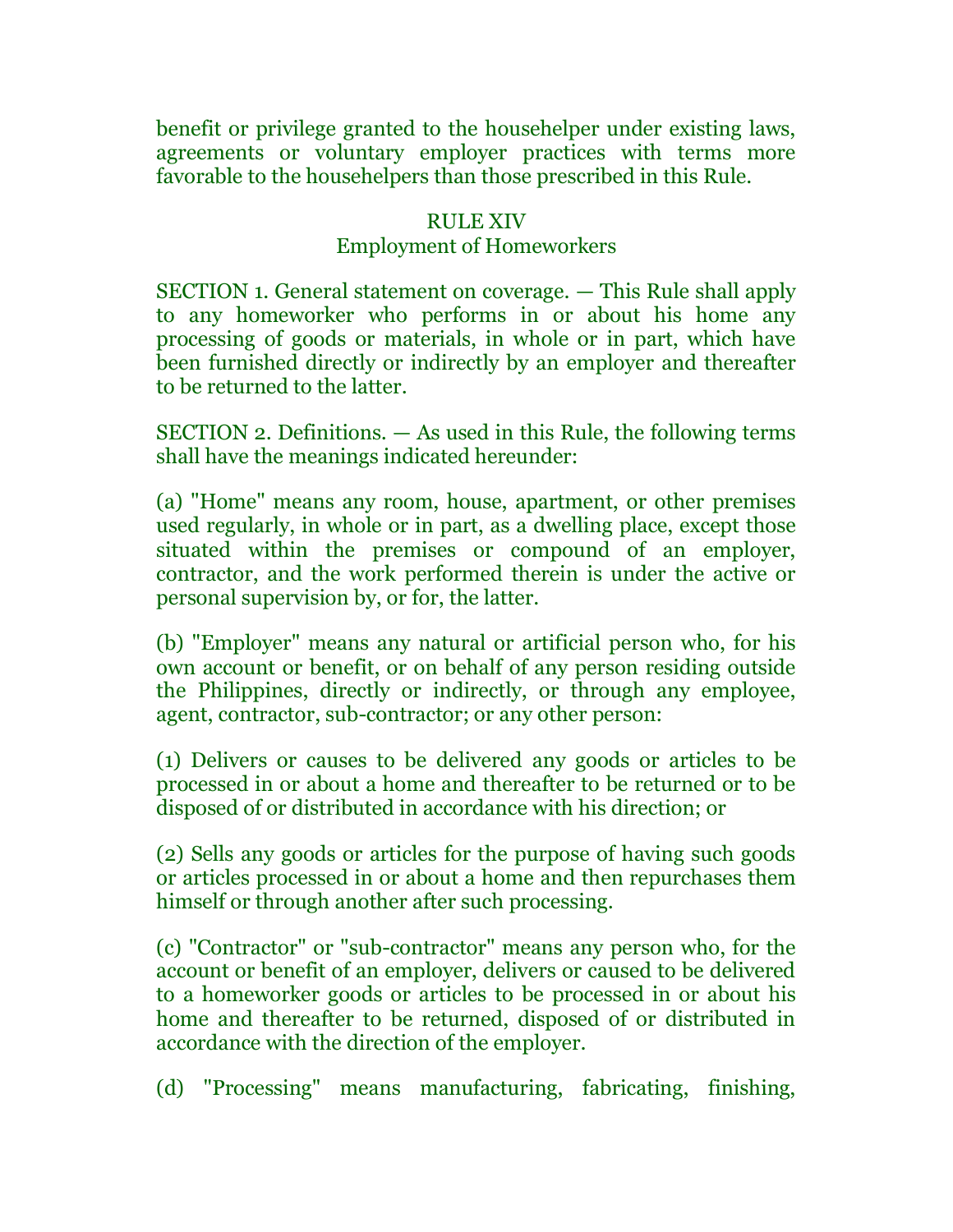repairing, altering, packing, wrapping or handling any material.

SECTION 3. Payment for work.  $-$  (a) Immediately upon receipt of the finished goods or articles, the employer shall pay the homeworker or the contractor or sub-contractor, as the case may be, for the work performed; Provided, However, that where payment is made to a contractor or sub-contractor, the homeworker shall be paid within the week after the contractor or sub-contractor has collected the goods or articles from the homeworkers.

(b) The Secretary of Labor and Employment shall from time to time establish the standard minimum piece or output rate in appropriate orders for the particular work or processing to be performed by the homeworkers.

SECTION 4. Deductions. — No employee, contractor, or subcontractor shall make any deduction from the homeworker's earnings for the value of materials which have been lost, destroyed, soiled or otherwise damaged unless the following conditions are met:

(a) The homeworker concerned is clearly shown to be responsible for the loss or damage;

(b) The employee is given reasonable opportunity to show cause why deductions should not be made;

(c) The amount of such deduction is fair and reasonable and shall not exceed the actual loss or damages; and

(d) The deduction is made at such rate that the amount deducted does not exceed 20% of the homeworker's earnings in a week.

SECTION 5. Conditions for payment of work.  $-$  (a) The employer may require the homeworker to re-do work which has been improperly executed without having to pay the stipulated rate more than once.

(b) An employer, contractor, or sub-contractor need not pay the homeworker for any work which has been done on goods and articles which have been returned for reasons attributable to the fault of the homeworker.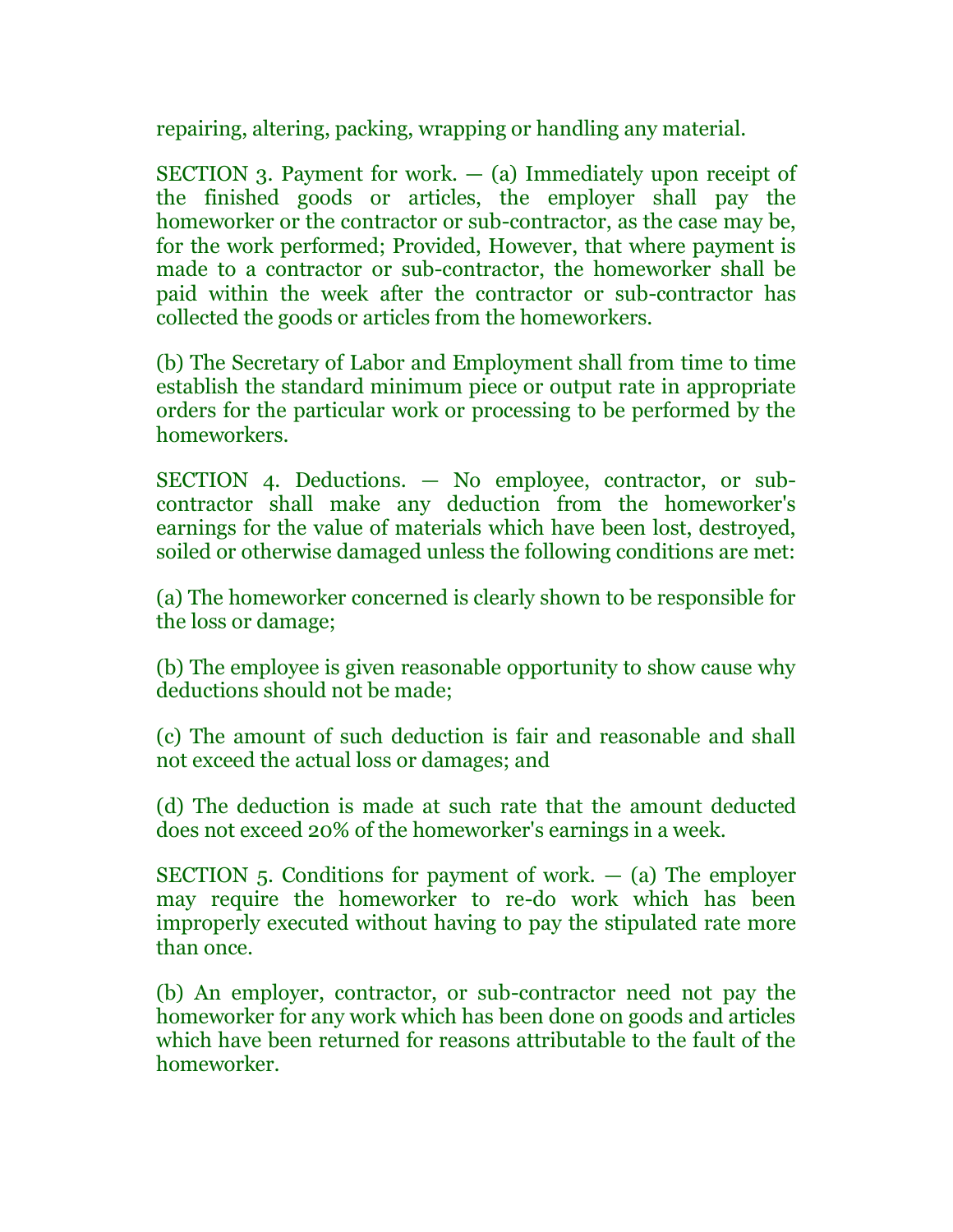SECTION 6. Disagreement between homeworkers and employer. — In cases of disagreement between the homeworker and the employer, contractor or sub-contractor on matters falling under Section 4 (a), 5 and 6 of this Rule, either party may refer the case to the Regional Office having jurisdiction over the homeworker. The Regional Office shall decide the case within ten (10) working days from receipt of the case. Its decision shall be final and unappealable.

SECTION 7. Liability of employer and contractor. — Whenever an employer shall contract with another for the performance of the employer's work, it shall be the duty of such employer to provide in such contract that the employees or homeworkers of the contractor and the latter's sub-contractor shall be paid in accordance with the provisions of this Rule. In the event that such contractor or subcontractor fails to pay the wages or earnings of his employees or homeworkers as specified in this Rule, such employer shall be jointly and severally liable with the contractor or sub-contractor to the workers of the latter, to the extent that such work is performed under such contract, in the same manner as if the employees or homeworkers were directly engaged by the employer.

#### BOOK FOUR

### Health, Safety and Welfare Benefits

#### RULE I

### Medical and Dental Services

SECTION 1. Coverage. — This Rule shall apply to all employers, whether operating for profit or not, including the Government and any of its political subdivisions and government-owned or controlled corporations, which employs in any workplace one or more workers.

The development and enforcement of dental standards shall continue to be under the responsibility of the Bureau of Dental Health Services of the Department of Health.

SECTION 2. Definitions. — As used in this Rule, the following terms shall have the meanings indicated hereunder unless the context clearly indicates otherwise:

(a) "First-aid treatment" means adequate, immediate and necessary medical and dental attention or remedy given in case of injury or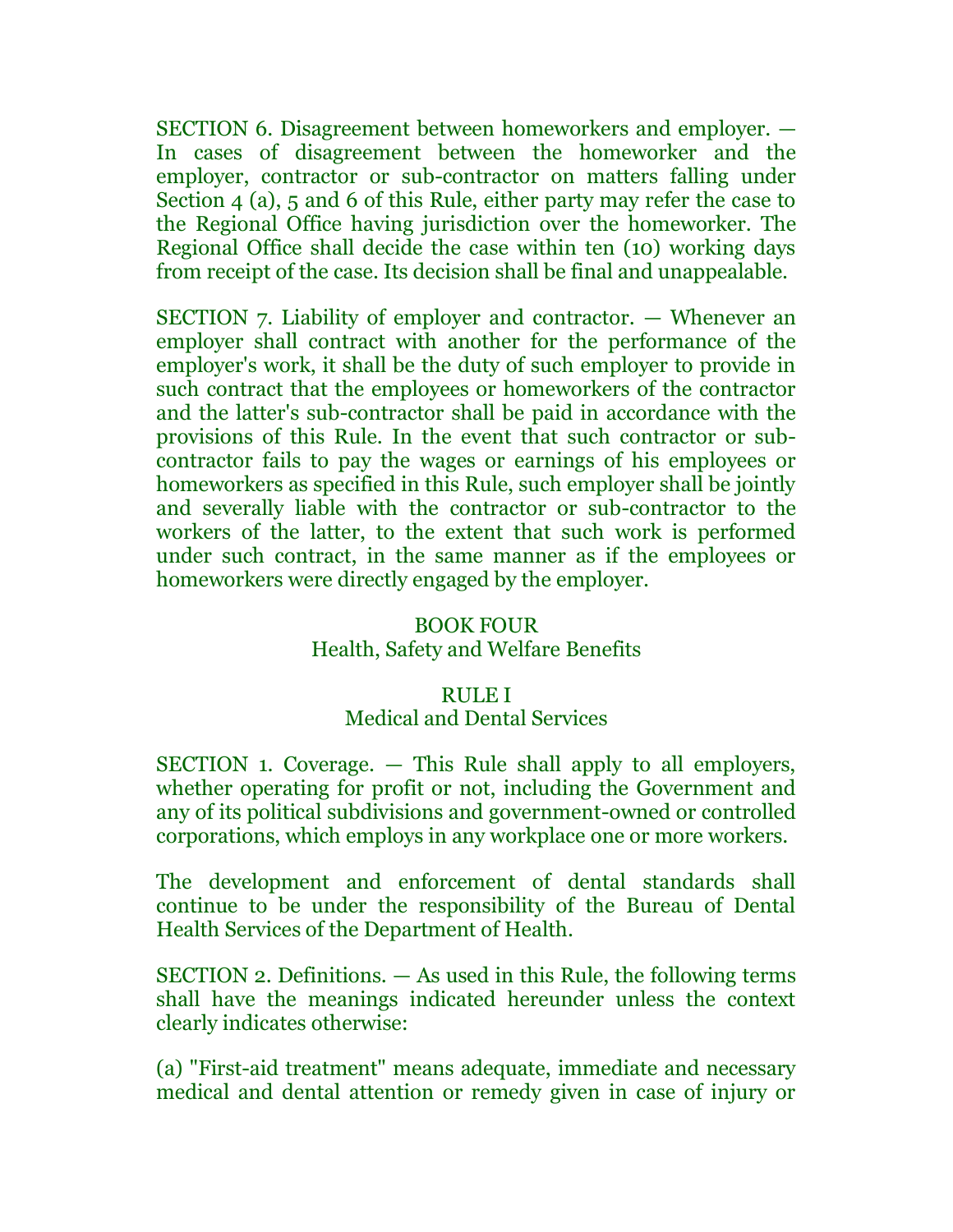sudden illness suffered by a worker during employment, irrespective of whether or not such injury or illness is work-connected, before more extensive medical and/or dental treatment can be secured. It does not include continued treatment or follow-up treatment for an injury or illness.

(b) "Work place" means the office, premises or work site where the workers are habitually employed and shall include the office or place where the workers who have no fixed or definite work site regularly report for assignment in the course of their employment.

(c) "First-aider" means any person trained and duly certified as qualified to administer first aid by the Philippine National Red Cross or by any other organization accredited by the former.

SECTION 3. Medicines and facilities. — Every employer shall keep in or about his work place the first-aid medicines, equipment and facilities that shall be prescribed by the Department of Labor and Employment within 5 days from the issuance of these regulations. The list of medicines, equipment and facilities may be revised from time to time by the Bureau of Working Conditions, subject to the approval of the Secretary of Labor and Employment.

SECTION 4. Emergency medical and dental services. — Any employer covered by this Rule shall provide his employees medical and dental services and facilities in the following cases and manner:

(a) When the number of workers is from 10 to 50 in a work place, the services of a graduate first-aider shall be provided who may be one of the workers in the work place and who has immediate access to the first-aid medicines prescribed in Section 3 of this Rule.

(b) Where the number of workers exceeds 50 but not more than 200, the services of a full-time registered nurse shall be provided. However, if the work place is non-hazardous, the services of a fulltime first-aider may be provided if a nurse is not available.

(c) Where the number of workers in a work place exceeds 200 but not more than 300, the services of a full-time registered nurse, a part-time physician and a part-time dentist, and an emergency clinic shall be provided, regardless of the nature of the undertaking therein. The physician and dentist engaged for such work place shall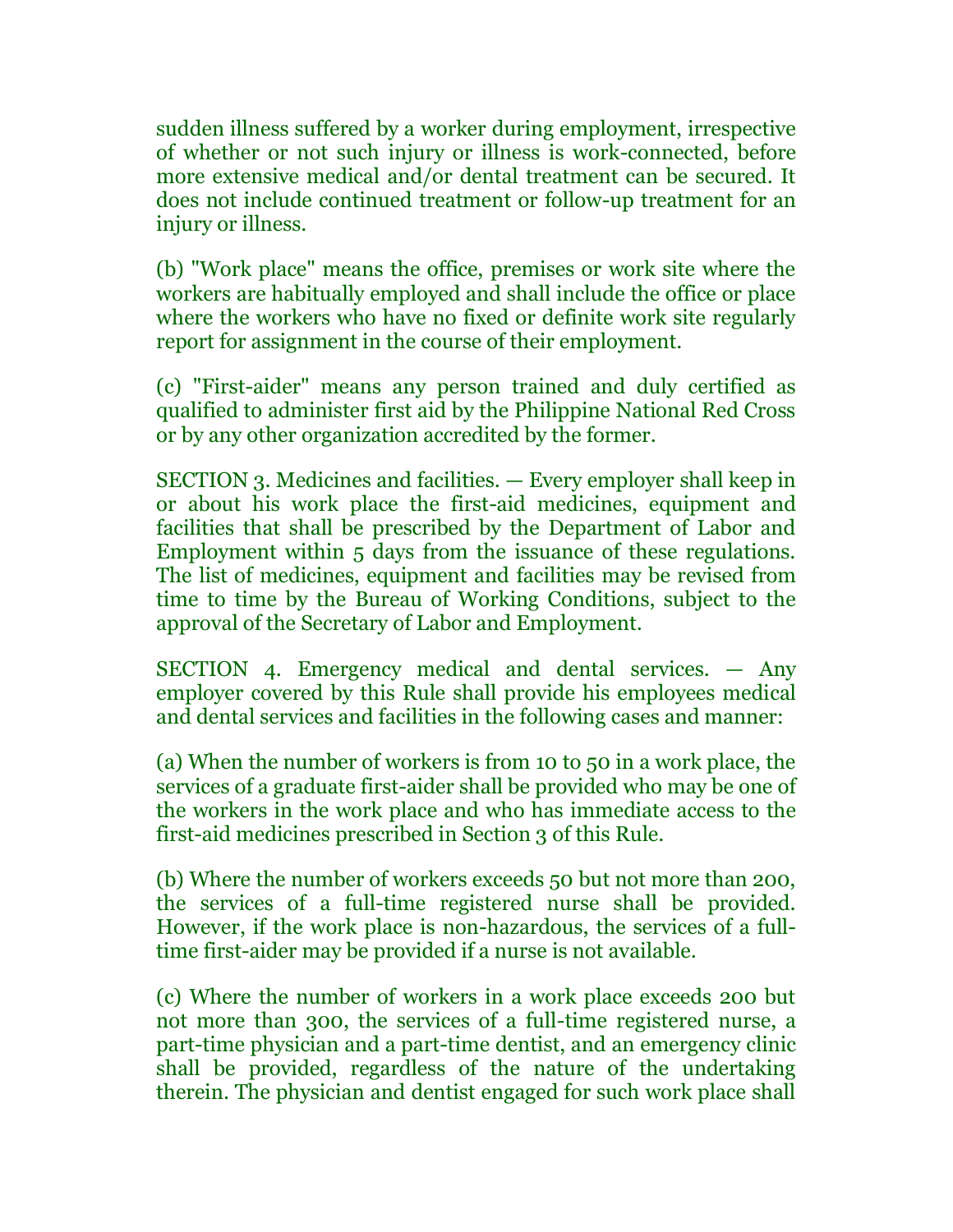stay in the premises for at least two (2) hours a day; Provided, However, that where the establishment has more than one (1) work shift a day, the required two-hour stay shall be devoted to the work shift which has the biggest number of workers and they shall, in addition to the requirements of this Rule, be subject to call at any time during the other work shifts to attend to emergency cases.

(d) Where the number of workers in a hazardous work place exceeds 300, the services of a full-time nurse, a full-time physician, a fulltime dentist, a dental clinic and an infirmary or emergency hospital with one-bed capacity for every 100 workers shall be provided. The physician and dentist shall stay in the premises of the work place for at least eight (8) hours a day; Provided, However, that where the work place has more than one (1) work shift a day, they shall be at work place during the work shift which has the biggest number of workers and they shall be subject to call at anytime during the other work shifts to attend to emergency cases. Where the undertaking in such a work place is non-hazardous in nature, the employer may engage the services of a part-time physician and a part-time dentist who shall have the same responsibilities as those provided in subsection (c) of this Section, and shall engage the services of a full-time registered nurse.

(e) In all work places where there are more than one (1) work shift in a day, the employer shall, in addition to the requirements of this Rule, provide the services of a full-time first-aider for each workshift.

SECTION 5. Emergency hospital. — An employer need not put up an emergency hospital or dental clinic in the work place as required in these regulations where there is a hospital or dental clinic which is not more than five (5) kilometers away from the work place if situated in any urban area or which can be reached by motor vehicle in twenty-five (25) minutes of travel, if situated in a rural area and the employer has facilities readily available for transporting a worker to the hospital or clinic in case of emergency: Provided, That the employer shall enter into a written contract with the hospital or dental clinic for the use thereof in the treatment of workers in case of emergency.

SECTION 6. Training and qualifications of medical and dental personnel. — The health personnel required to be hired by an employer pursuant to the Code and these Rules shall have the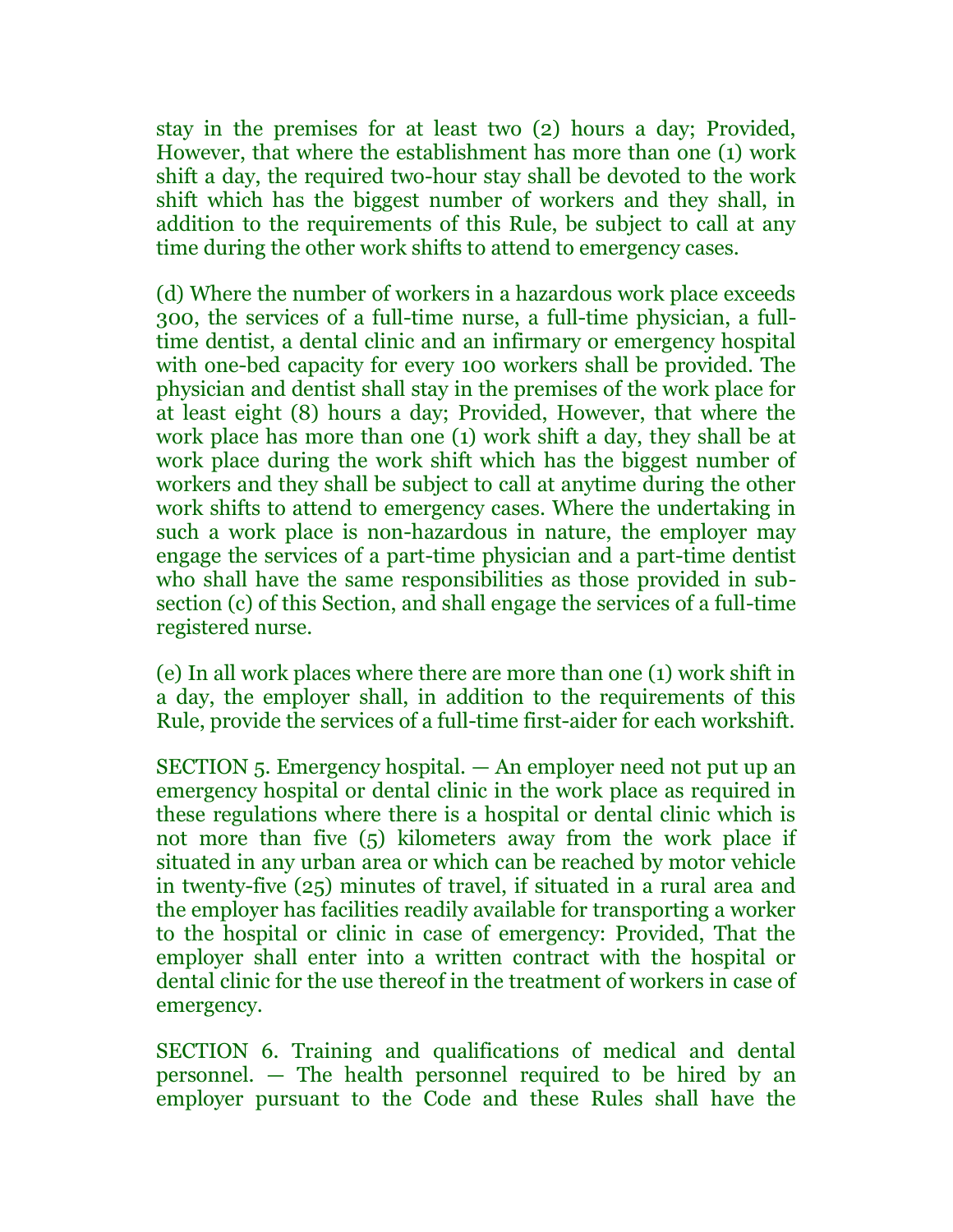following minimum qualifications:

(a) A first-aider must be able to read and write and must have completed a course in first-aid duly certified by the National Red Cross or any other organization accredited by the same.

(b) A nurse must have passed the examination given by the Board of Examiners and duly licensed to practice nursing in the Philippines and preferably with at least fifty (50) hours of training in occupational nursing conducted by the Department of Health, the Institute of Public Health of the University of the Philippines or by any organization accredited by the former.

(c) A physician, whether permanent or part-time, must have passed the examinations given by the Board of Examiners for physicians, is licensed to practice medicine in the Philippines, and is preferably a graduate of a training course in occupational medicine conducted by the Bureau of Working Conditions, the Institute of Public Health of the University of the Philippines or any organization duly accredited by the former.

(d) A dentist, whether permanent or part-time, must have passed the examinations given by the Board of Examiners for dentists, is licensed to practice dentistry in the Philippines, and preferably has completed a training course in occupational dentistry conducted by the Bureau of Dental Health Services of the Department of Health or any organization duly accredited by the former.

SECTION 7. Opportunity for training. — Nurses, physicians, and dentists employed by covered employers on the date the Code becomes effective and who do not possess the special training qualifications provided in this Rule may attend the respective training courses pertinent to their field of specialization. The Bureau of Working Conditions shall initiate the organization and carrying out of appropriate training programs for nurses, physicians and dentists in coordination with the government agencies or private organizations referred to in the preceding Section.

SECTION 8. Hazardous work places. — The Bureau of Working Conditions, shall, with the approval of the Secretary of Labor and Employment, issue from time to time a detailed list of hazardous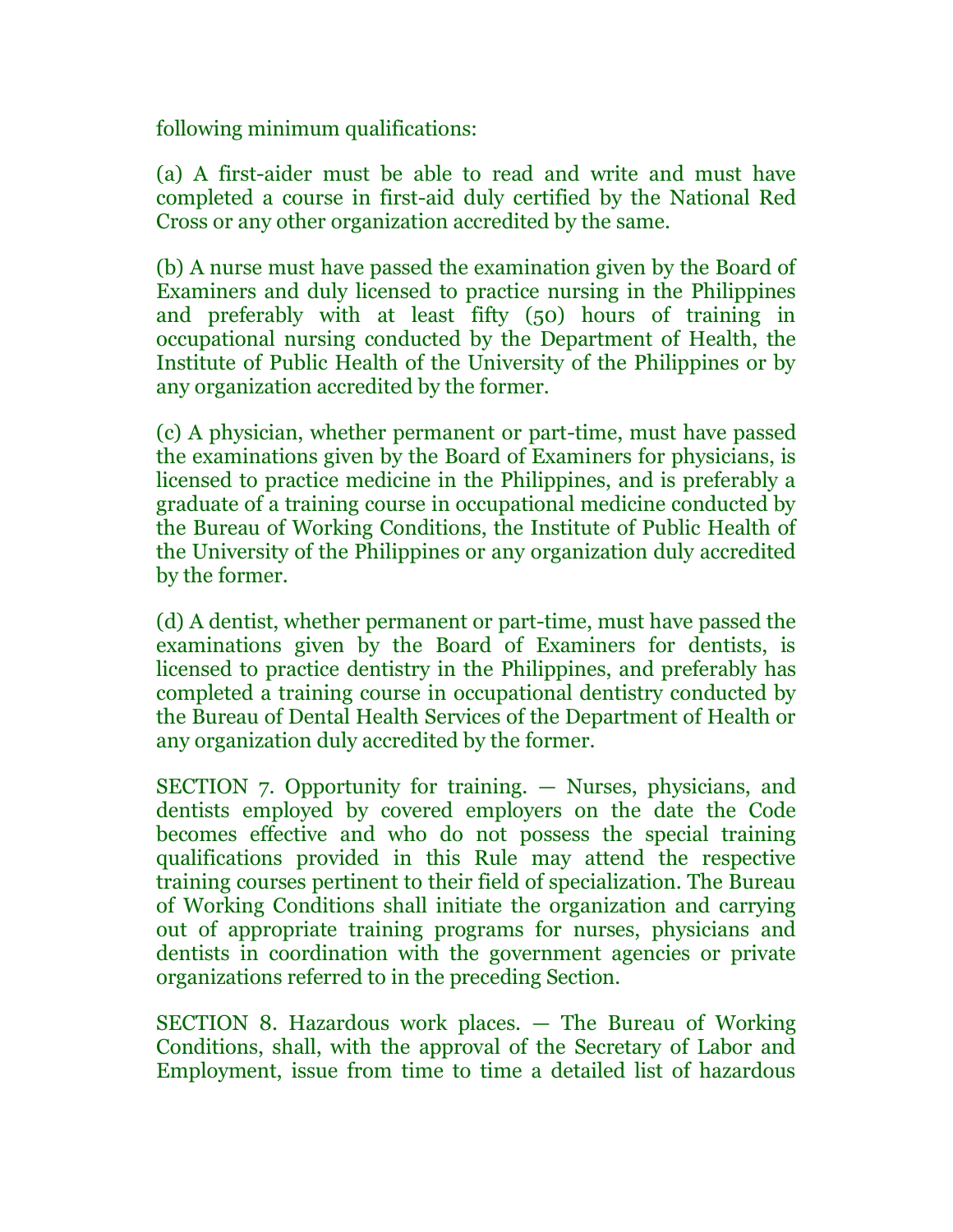work places for purposes of this Rule, in addition to the following:

(a) Where the nature of the work exposes the workers to dangerous environmental elements, contaminations or work conditions including ionizing radiations, chemicals, fire, flammable substances, noxious components and the like.

(b) Where the workers are engaged in construction work, logging, fire-fighting, mining, quarrying, blasting, stevedoring, dock work, deep-sea fishing and mechanized farming.

(c) Where the workers are engaged in the manufacture or handling of explosives and other pyrotechnic products.

(d) Where the workers use or are exposed to heavy or power-driven machinery or equipment.

(e) Where the workers use or are exposed to power-driven tools.

SECTION 9. Health program. — The physician engaged by an employer pursuant to this Rule shall, in addition to providing medical services to the workers in cases of emergency, perform among others, the following duties:

(a) Conduct pre-employment medical examination, free of charge, for the proper selection and placement of workers;

(b) Conduct free of charge annual physical examination of the workers;

(c) Collaborate closely with the safety and technical personnel of the establishment to assure selection and placement of workers from the standpoint of physical, mental, physiological and psychological suitability, including investigation of accidents where the probable causes are exposure to occupational health hazards; and

(d) Develop and implement a comprehensive occupational health program for the employees of the establishment. A report shall be submitted annually to the Bureau of Working Conditions describing the program established and the implementation thereof.

SECTION 10. Medical and dental records. — (a) The employer shall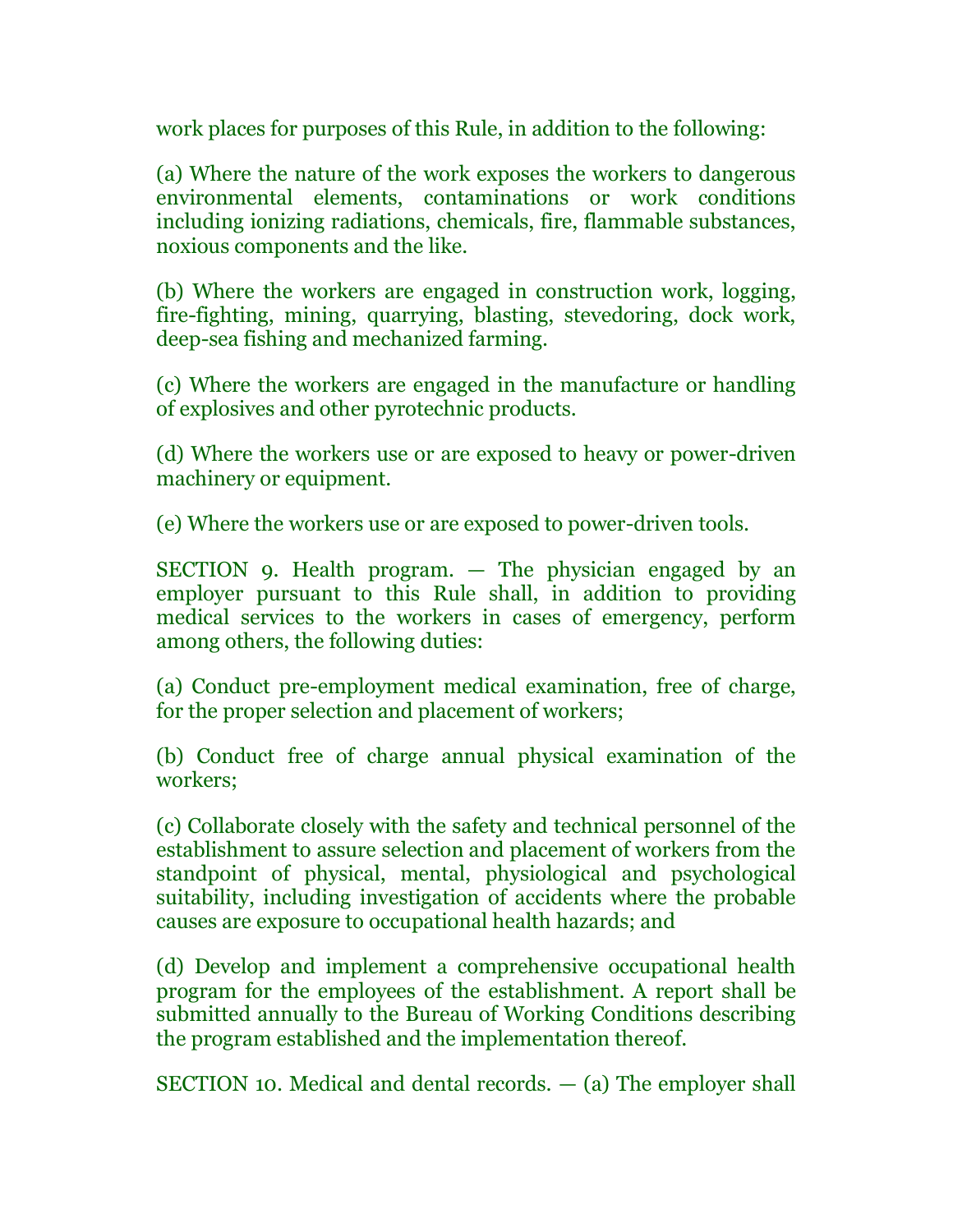furnish the Bureau of Working Conditions with copies of all contracts of employment of medical personnel and contracts with hospitals or clinics as provided in Section 5 of this Rule.

(b) The employer shall maintain a record of all medical examinations, treatments and medical activities undertaken.

(c) The employer shall submit reports in such form, and containing such information, as the Bureau of Working Conditions may require from time to time.

### RULE II

### Occupational Health and Safety

SECTION 1. General statement on coverage. — (a) This Rule shall apply to all establishments, workplaces, and other undertakings, including agricultural enterprises, whether operated for profit or not, except to: (1) those engaged in land, sea and air transportation: Provided, That their dry docks, garages, hangars, maintenance and repair shops and offices shall be covered by this Rule and (2) residential places exclusively devoted to dwelling purposes.

(b) Except as otherwise provided herein, all establishments, workplaces and undertakings located in all chartered cities as well as ordinary municipalities shall be subject to the jurisdiction of the Department of Labor and Employment in respect to the administration and enforcement of safety and health standards.

(c) Chartered cities may be allowed to assume responsibility for technical safety inspection by the Secretary of Labor and Employment upon compliance with such standards and guidelines as he may promulgate. As used herein, technical safety inspection includes inspection for purposes of safety determination of boilers, pressure vessels, internal combustion engines, elevators (passenger and freight), dumbwaiters, escalators, and electrical installation in all workplaces.

SECTION 2. General occupational health and safety standards. — Every employer covered by this Rule shall keep and maintain his workplace free from work hazards that are causing or likely to cause physical harm to the workers or damages to property. Subject to the approval of the Secretary of Labor and Employment, the Bureau of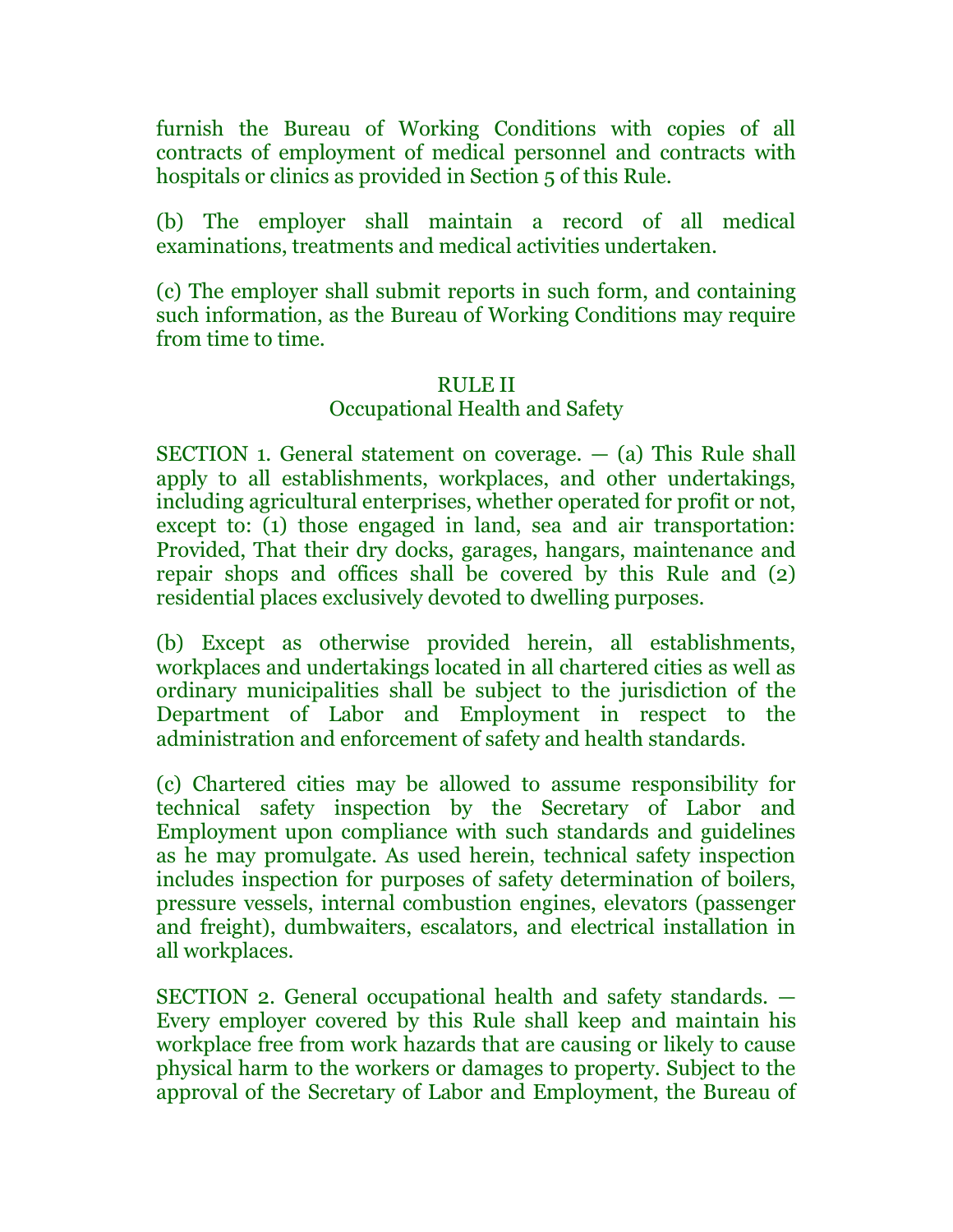Working Conditions shall, from time to time, issue guidelines for compliance with general occupational health and safety standards.

SECTION 3. Occupational Health and Safety Code; effectivity of existing standards.  $-$  (a) Within six (6) months from the date of effectivity of this Rule, the Bureau of Working Conditions shall prepare and adopt an Occupational Health and Safety Code, subject to the approval of the Secretary of Labor and Employment.

(b) Until the final adoption and approval of an Occupational Health and Safety Code as provided herein, existing safety orders issued by the Department of Labor and Employment shall remain effective and enforceable and shall apply in full force and effect to all employers covered by this Rule.

SECTION 4. Work condition not covered by standards. — Any specific standards applicable to a condition, practice, means, method, operation or process shall also apply to other similar work situations for which no specific standards have been established.

SECTION 5. Training of personnel in safety and health. — Every employer shall take steps to train a sufficient number of his supervisors or technical personnel in occupational safety and health. An employer may observe the following guidelines in the training of his personnel:

(a) In every non-hazardous establishment or workplace having from fifty (50) to four hundred (400) workers each shift, at least one of the supervisors or technical personnel shall be trained in occupational health and safety and shall be assigned as part-time safety man. Such safety man shall be the secretary of the safety committee.

(b) In every non-hazardous establishment or workplace having over four hundred (400) workers per shift, at least two of its supervisors shall be trained and a full-time safety man shall be provided.

(c) In every hazardous establishment or workplace having from twenty (20) to two hundred (200) workers each shift, at least one of it supervisors or technical man shall be trained who shall work as part-time safety man. He shall be appointed as secretary of the safety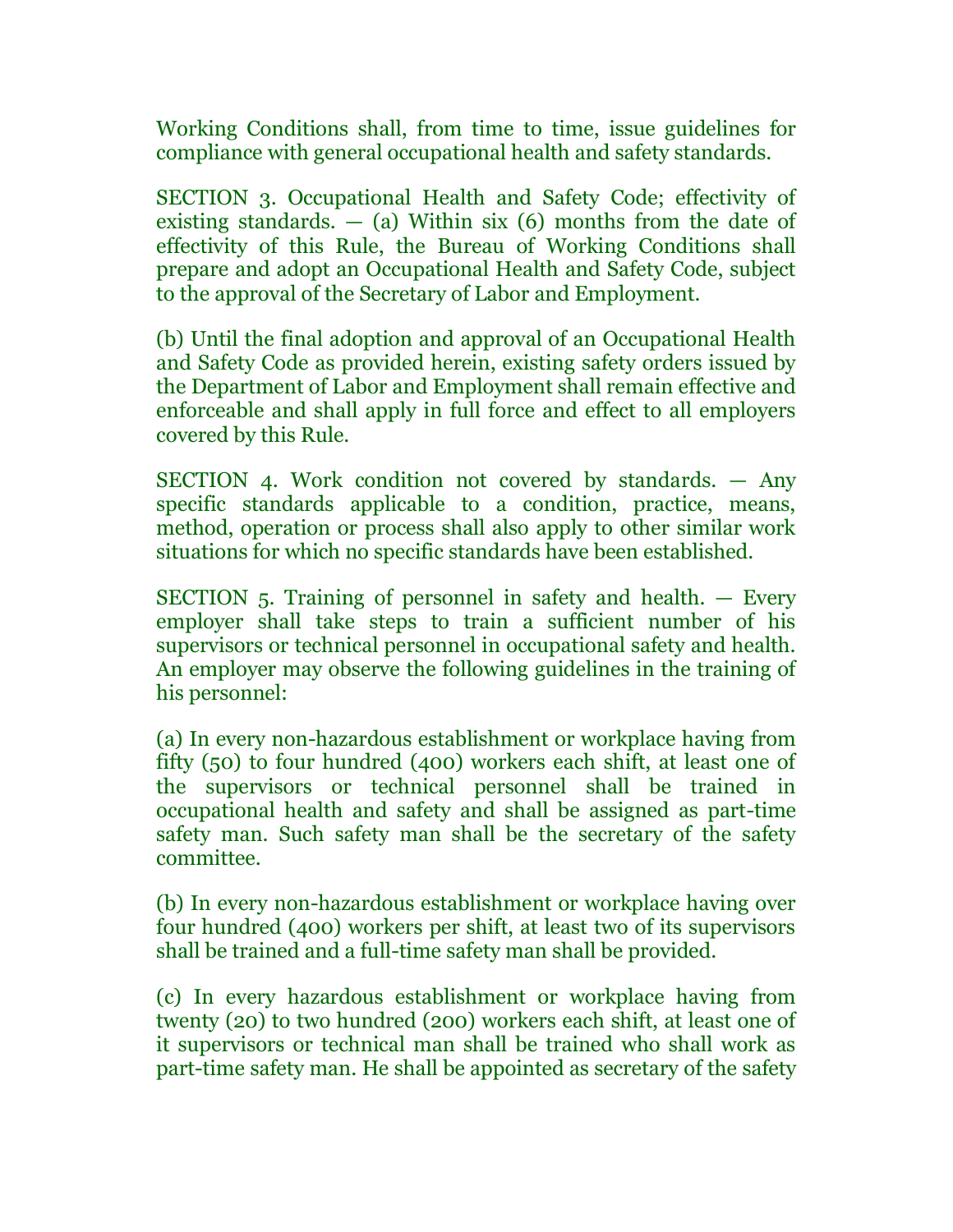committee therein.

(d) In every hazardous establishment or workplace having over two hundred (200) workers each shift, at least two of its supervisors or technical personnel shall be trained and one of them shall be appointed full-time safety man and secretary of the safety committee therein.

(e) The employment of a full-time safety man not be required where the employer enters into a written contract with a qualified consulting organization which shall develop and carry out his safety and health activities; Provided, That the consultant shall conduct plant visits at least four (4) hours a week and is subject to call anytime to conduct accident investigations and is available during scheduled inspections or surveys by the Secretary of Labor and Employment or his authorized representatives.

The provisions of this Section shall be made mandatory upon orders of the Secretary of Labor and Employment as soon as he is satisfied that adequate facilities on training in occupational safety and health are available in the Department of Labor and Employment and other public or private entities duly accredited by the Secretary of Labor and Employment.

SECTION 6. General duties of workers.  $-$  (a) Every worker shall cooperate with the employer in carrying out the provisions of this Rule. He shall report to his supervisors any work hazard that he may discover in his workplace, without prejudice to the right of the worker to report the matter to the Regional Office concerned.

(b) Every worker shall make proper use of all safeguards and safety devices furnished in accordance with the provisions of this Rule for his protection and the protection of others and shall follow all instructions made by the employer in compliance with the provisions of this Rule.

SECTION 7. Duties of other persons. — Any person, including builders or contractors, who visits, builds, innovates or installs devices in establishments or workplaces shall comply with the provisions of this Rule and all regulations issued by the employer in compliance with the provisions of this Rule and other subsequent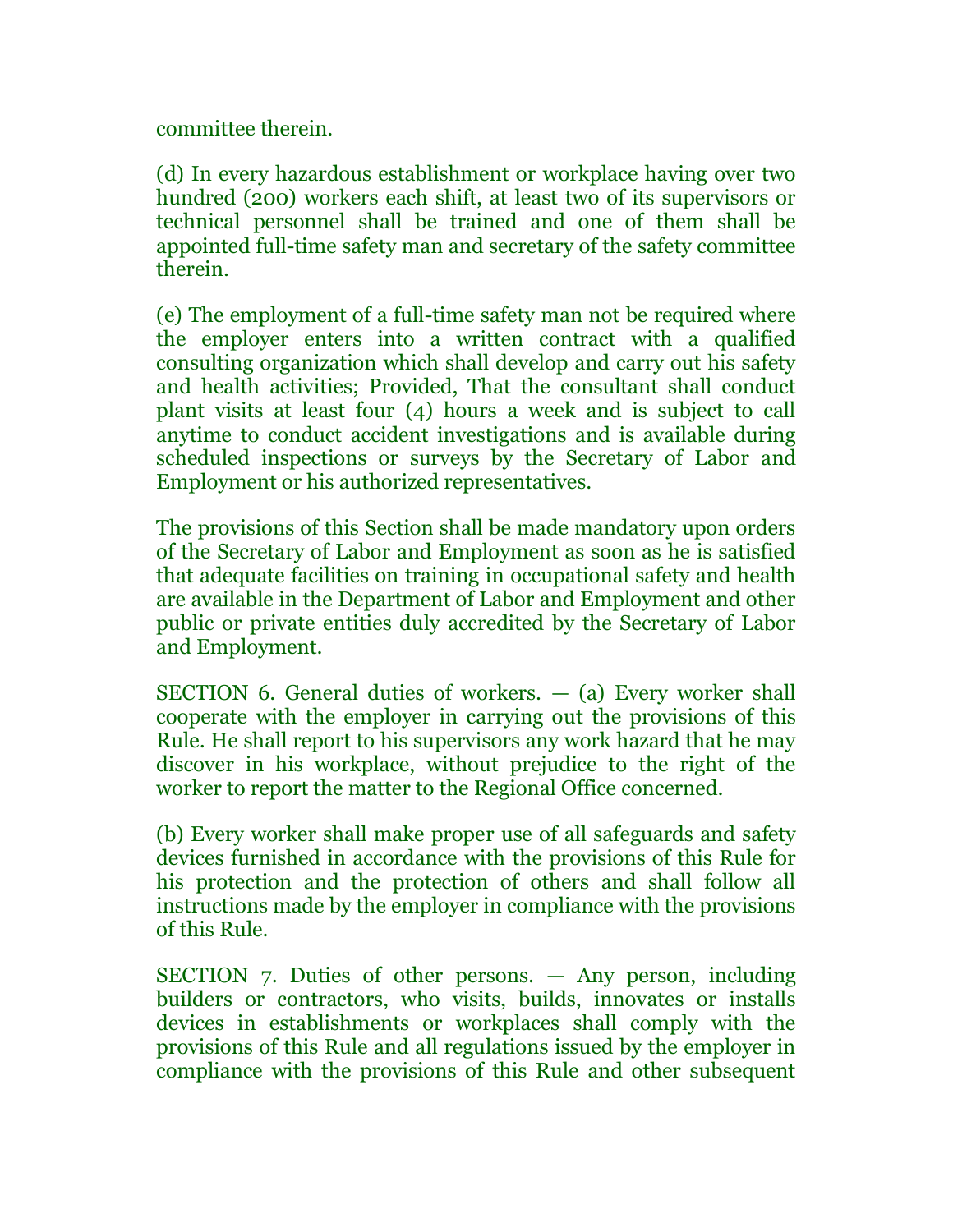issuances of the Secretary of Labor and Employment.

SECTION 8. Administration and enforcement. — (a) Every employer shall give to the Secretary of Labor and Employment or his duly authorized representative access to its premises and records at any time of the day and night when there is work being undertaken therein for the purpose of determining compliance with the provisions of this Rule.

(b) Every establishment or workplace shall be inspected at least once a year to determine compliance with the provisions of this Rule. Special inspection visits, however, may be authorized by the Regional Office to investigate accidents, conduct surveys requested by the Bureau of Working Conditions, follow-up inspection, recommendations or to conduct investigations or inspections upon request of an employer, worker or a labor union in the establishment.

SECTION 9. Research. — (a) The Bureau of Working Conditions, on the basis of experiments, studies, and any other information available to it, shall develop criteria dealing with toxic materials and other harmful substances and conditions which will establish safe exposure levels for various periods of employment. Such studies and researches may be requested by the Secretary of Labor and Employment through grants, contracts or as priority projects in the programs of nationally recognized research organizations.

(b) The Bureau of Working Conditions shall conduct continuing studies and surveys of workplaces to study new problems in occupational safety and health including those created by new technology as well as the motivational and behavioral factors involved therein. The employer shall provide all the necessary assistance and facilities to carry out these activities.

SECTION 10. Training.  $-$  (a) The Bureau of Working Conditions shall conduct continuing programs to increase the competence of occupational health and safety personnel and to keep them informed of the latest trends, practices and technology in accidental prevention.

(b) The Bureau of Working Conditions shall conduct continuing programs of safety personnel in all establishments or workplaces,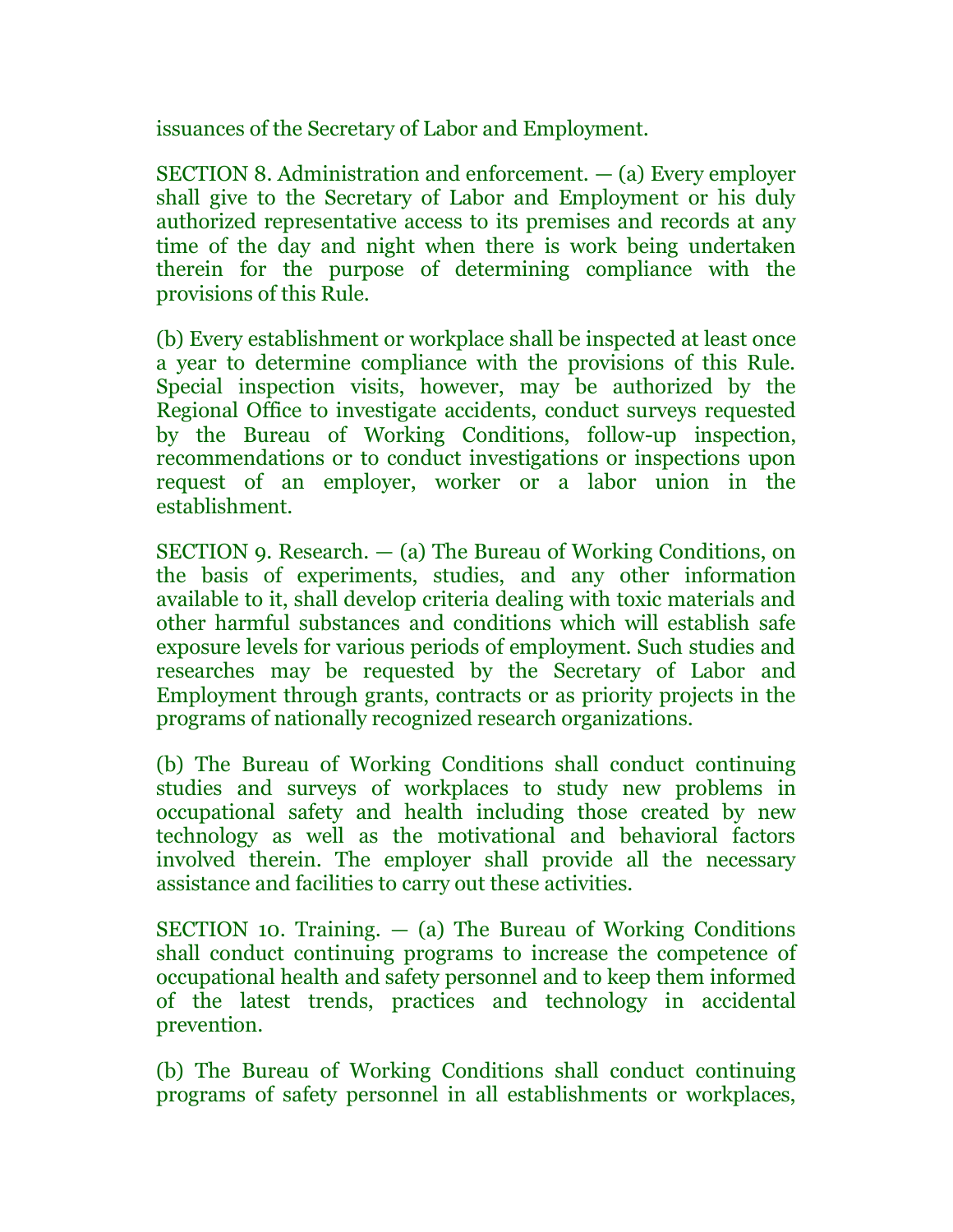and for this purpose every employer shall in accordance with Section 7 hereof take such steps as may be necessary for the participation in such programs of at least two of his supervisors or technical personnel for every two hundred (200) workers per shift; Provided, That in establishments with less than two hundred (200) workers, at least one shall be assigned to participate in the training program.

(c) The training may be conducted by the Bureau or any other organization or group of persons accredited by the Secretary of Labor and Employment.

(d) Every training program shall include information on the importance and proper use of adequate safety and health equipment, and government policies and programs in occupational health and safety.

## BOOK FIVE Labor Relations

### RULE I Definition of Terms

SECTION 1. Definition of terms. —

(a) "Commission" means the National Labor Relations Commission.

(b) "Bureau" means the Bureau of Labor Relations and/or the Industrial Relations Division in the Regional Offices of the Department of Labor and Employment.

(c) "Board" means the National Conciliation and Mediation Board.

(d) "Code" means the Labor Code of the Philippines, as amended.

(e) "Employer" includes any person acting in the interest of an employer, directly or indirectly. The term shall not include any labor organization or any of its officers or agents except when acting as employer.

(f) "Employee" includes any person in the employ of a particular employer. The term shall not be limited to the employees of a particular employer, unless the Code so explicitly states. It shall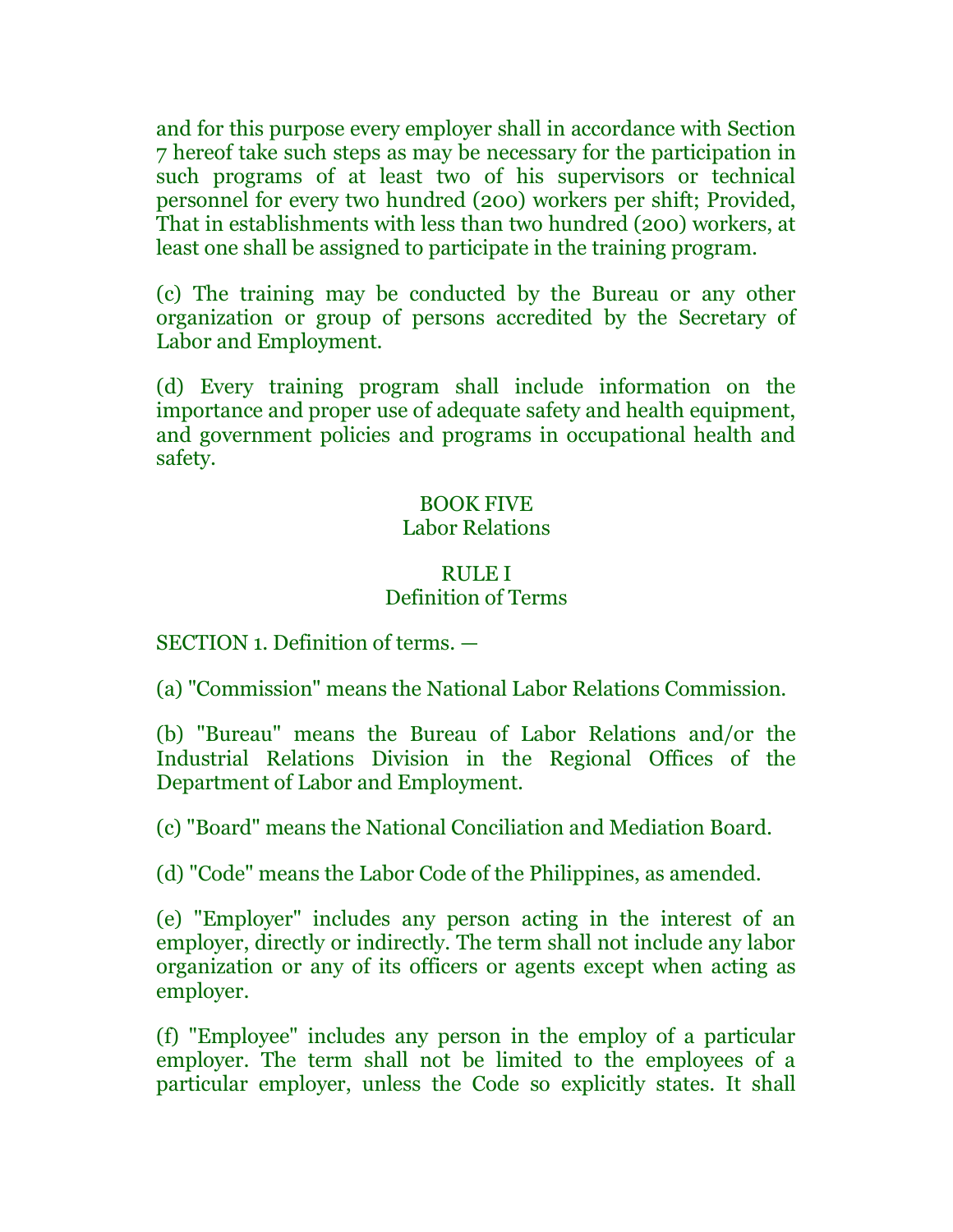include any individual whose work has ceased as a result of or in connection with any current labor dispute or because of any unfair labor practice if he has not obtained any other substantially equivalent and regular employment.

(g) "Labor Organization" means any union or association of employees which exists in whole or in part for the purpose of collective bargaining or of dealing with employers concerning terms and conditions of employment.

(h) "Local Union" means any labor organization operating at the enterprise level.

(i) "National Union/Federation" means any labor organization with at least ten (10) locals or chapters each of which must be a duly recognized collective bargaining agent.

(j) "Legitimate Labor Organization" means any labor organization duly registered with the Department of Labor and Employment and includes any branch, local or affiliate thereof.

(k) "Company Union" means any labor organization whose formation, function or administration has been assisted by any act defined as unfair labor practice by the Code.

(l) "Bargaining Representative" means a legitimate labor organization or any duly authorized officer or agent of such organization whether or not employed by the employer.

(m) "Unfair Labor Practice" means any unfair labor practice as expressly defined in the Code.

(n) "Labor or Industrial Dispute" includes any controversy or matter concerning terms or conditions of employment or the association or representation of persons in negotiating the fixing, maintaining, changing or arranging of terms and conditions of employment regardless of whether or not the disputants stand in the proximate relationship of employers and employees.

(o) "Managerial Employee" is one who is vested with powers or prerogatives to lay down and execute management policies and/or to hire, transfer, suspend, layoff, recall, discharge, assign or discipline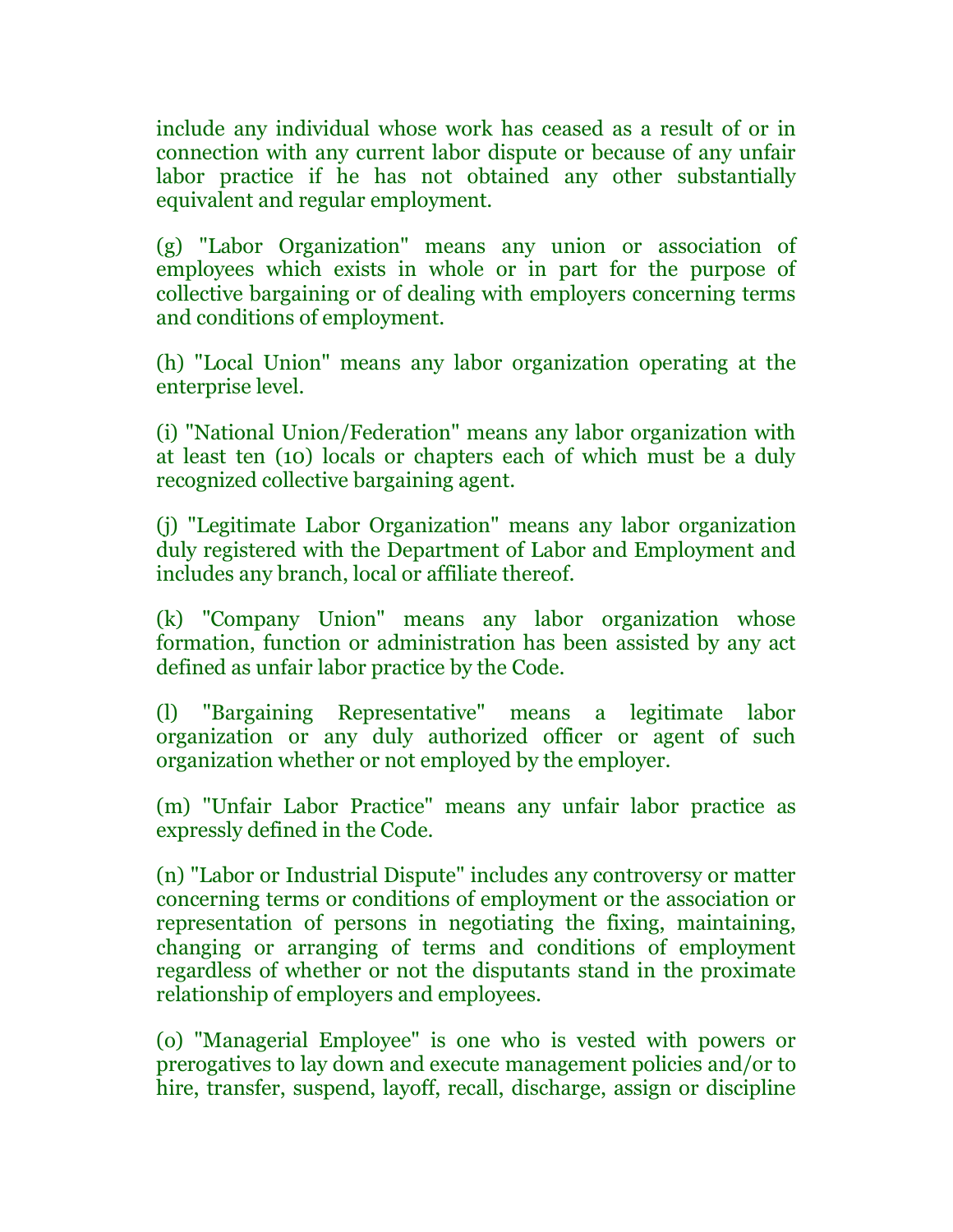employees. Supervisory employees are those who, in the interest of the employer, effectively recommend such managerial actions if the exercise of such authority is not merely routinary or clerical in nature but require the use of independent judgment. All employees not falling within any of the above definitions are considered rankand-file employees for purposes of this Book.

(p) "Voluntary Arbitrator" means any person accredited by the Board as such, or any person named or designated in the collective bargaining agreement, by the parties to act as their voluntary arbitrator, or one chosen, with or without the assistance of the National Conciliation and Mediation Board, pursuant to a selection procedure agreed upon in the collective bargaining agreement, or any official that may be authorized by the Secretary of Labor and Employment to act as voluntary arbitrator upon the written request and agreement of the parties to a labor dispute.

(q) "Strike" means any temporary stoppage of work by the concerted action of employees as a result of a labor or industrial dispute.

(r) "Strike-Breaker" means any person who obstructs, impedes, or interferes with by force, violence, coercion, threats or intimidation any peaceful picketing by employees during any labor controversy affecting wages, hours or conditions of work or in the exercise of the right of self-organization or collective bargaining.

(s) "Strike Area" means the establishment, warehouse, depots, plants or offices, including the sites or premises used as run-away shops, of the employer struck against, as well as the immediate vicinity actually used by picketing strikers in moving to and fro before all points of entrance to and exits from said establishment.

(t) "Lockout" means the temporary refusal of an employer to furnish work as a result of a labor or industry dispute.

(u) "Internal Union Dispute" includes all disputes or grievances arising from any violation of or disagreement over any provision of the constitution and by-laws of a union, including any violation of the rights and conditions of union membership provided for in this Code.

(v) "Appeal" means the elevation by an aggrieved party of any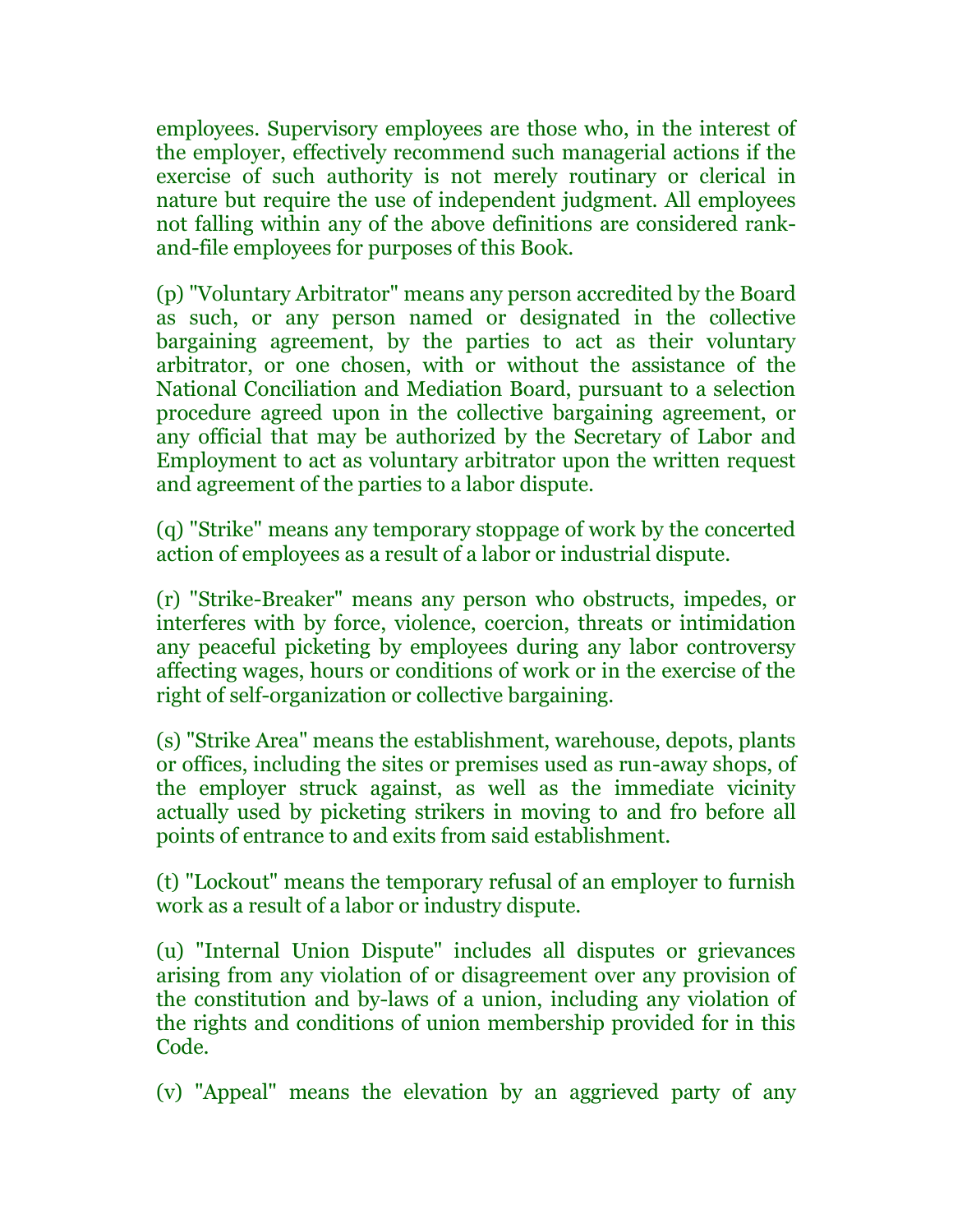decision, order or award of a lower body to a higher body, by means of a pleading which includes the assignment of errors, memorandum of arguments in support thereof, and the reliefs prayed for. A mere notice of appeal, therefore, does not constitute the appeal as herein defined and understood, and shall not stop the running of the period for perfecting an appeal.

(w) "Perfection of an Appeal" includes the filing within the prescribed period, of the memorandum of appeal containing, among others, the assignment of error/s, the argument in support thereof, the reliefs sought and posting of the appeal bond.

(x) "Certification Election" means the process of determining, through secret ballot, the sole and exclusive bargaining agent of the employees in an appropriate bargaining unit, for purposes of collective bargaining.

(y) "Consent Election" means the election voluntarily agreed upon by the parties to determine the issue of majority representation of all the workers in the appropriate collective bargaining unit.

(z) "Run-Off" refers to an election between the labor unions receiving the two (2) higher number of voters when a certification election which provides for three (3) or more choices results in no choice receiving a majority of the valid votes cast, where the total number of votes for all contending unions is at least fifty percent (50%) of the number of votes cast.

(aa) "Registration of Agreement" refers to the filing of the collective bargaining agreement with the Regional Office or the Bureau accompanied by verified proof of posting and ratification and payment of fee.

(bb) "Organized Establishment" refers to a firm or company where there is a recognized or certified exclusive bargaining agent.

(cc) "Registration Proceedings" refer to proceedings involving the application for registration of labor organizations.

(dd) "Cancellation Proceeding" is the process leading to the revocation of the registration certificate of a labor organization after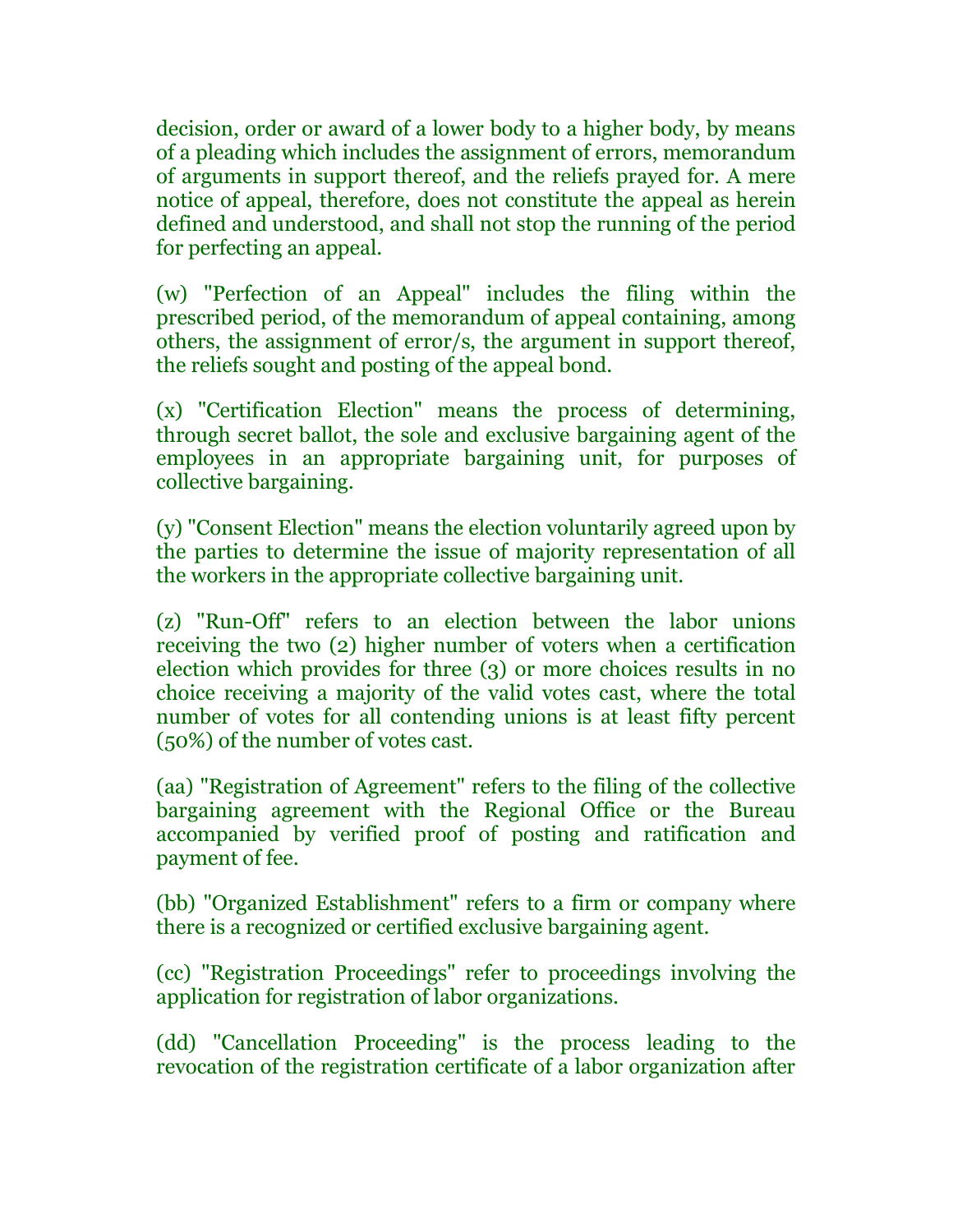due process.

(ee) "Hearing Officers" are officers appointed/designated in the Regional Office and authorized to hear and decide cases under Section 2 of Republic Act No. 6715 and whose decision is appealable to the Commission.

(ff) "Union Accounts Examiners" are officials in the Bureau or the Industrial Relations Division in the Regional Office empowered to audit books of accounts of the union.

(gg) "Representation Officer" refer to a person duly authorized to conduct and supervise certification elections in accordance with Rule VI of this Book.

(hh) "Term of Office" means the tenure of office of elected officials of a labor organization which is for a fixed period of five (5) years.

(ii) "Cabo" refers to a person or group or persons or to a labor group which, in the guise of a labor organization, supplies workers to an employer, with or without any monetary or other consideration whether in the capacity of an agent of the employer or as an ostensible independent contractor.

(jj) "Collective Bargaining Agreement" refers to the negotiated contract between a legitimate labor organization and the employer concerning wages, hours of work and all other terms and conditions of employment in a bargaining unit, including mandatory provisions for grievances and arbitration machineries.

(kk) "Med-Arbiter" is an official in the Regional Office authorized to hear, conciliate, mediate and decide representation cases, internal union and inter-union disputes.

(ll) "Administrator" refers to the Administrator of the Philippine Overseas Employment Administration or the National Conciliation and Mediation Board as the context so indicates.

# RULE II Registration of Unions

SECTION 1. Who may join unions. — All persons employed in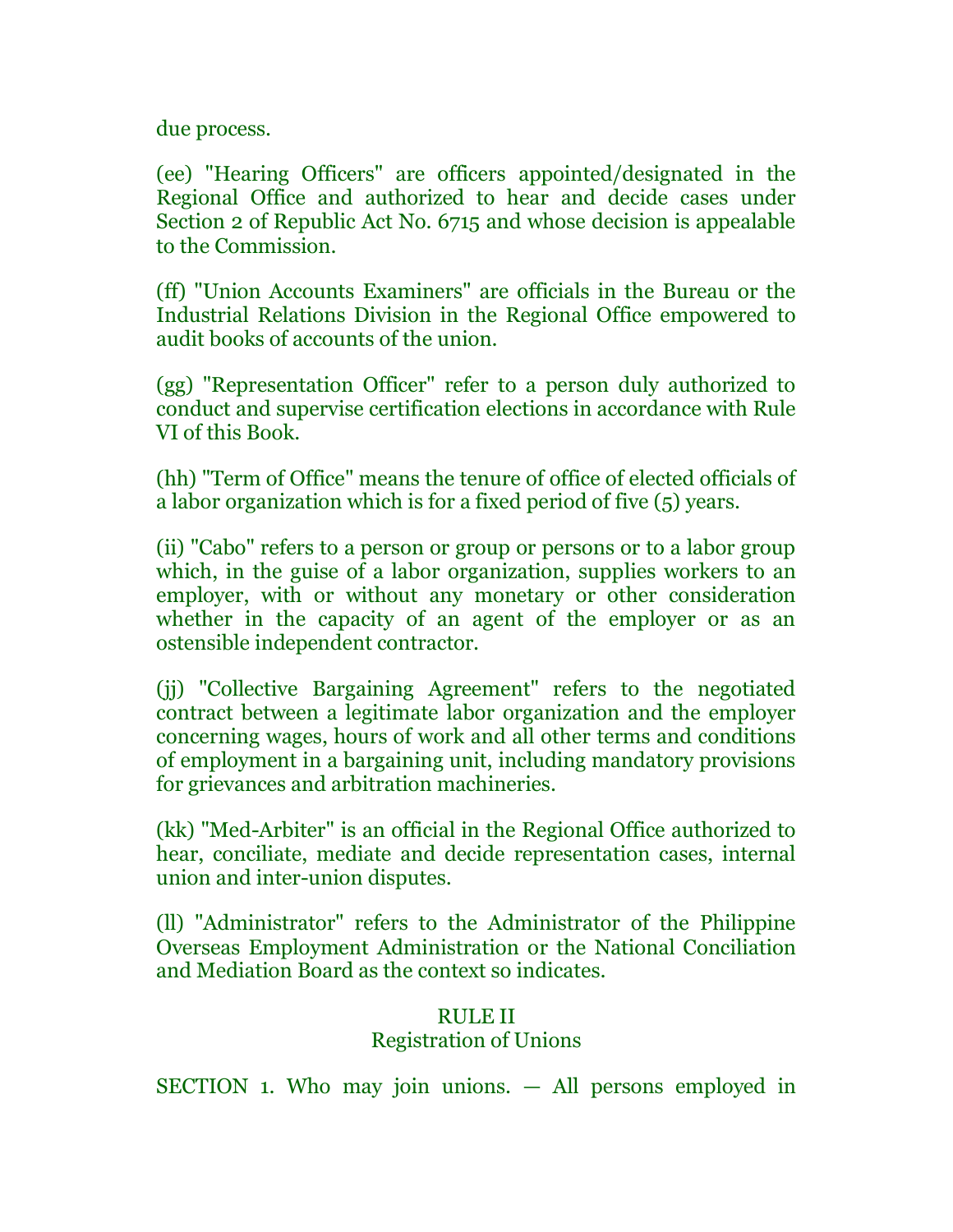commercial, industrial and agricultural enterprises, including employees of government corporations established under the Corporation Code as well as employees of religious, medical or educational institutions whether operating for profit or not, except managerial employees, shall have the right to self-organization and to form, join or assist labor organizations for purposes of collective bargaining. Ambulant, intermittent and itinerant workers, selfemployed people, rural workers and those without any definite employers may form labor organizations for their mutual aid and protection.

Supervisory employees and security guards shall not be eligible for membership in a labor organization of the rank-and-file employees but may join, assist or form separate labor organizations of their own; Provided, that those supervisory employees who are included in an existing rank-and-file bargaining unit, upon the effectivity of Republic Act No. 6715, shall remain in that unit; Provided, further, that alien employees with valid working permits issued by the Department of Labor and Employment may exercise the right to selforganization and join or assist labor organizations for purposes of collective bargaining if they are nationals of a country which grants the same or similar rights to Filipino workers, as certified by the Department of Foreign Affairs.

For the purpose of this Section, any employee, whether employed for a definite period or not, shall, beginning on the first day of his service, be eligible for membership in the union.

SECTION 2. Where to file application; procedure. — Any national labor organization or labor federation or local union may file an application for registration with the Bureau or the Regional Office where the applicant's principal office is located. The Bureau or the Regional Office shall immediately process and approve or deny the application. In case of approval, the Bureau or the Regional Office shall issue the registration certificate within thirty (30) calendar days from receipt of the application, together with all the requirements for registration as hereinafter provided.

SECTION 3. Union affiliation; direct membership with national union. — An affiliate of a labor federation or national union may be a local or chapter thereof or an independently registered union.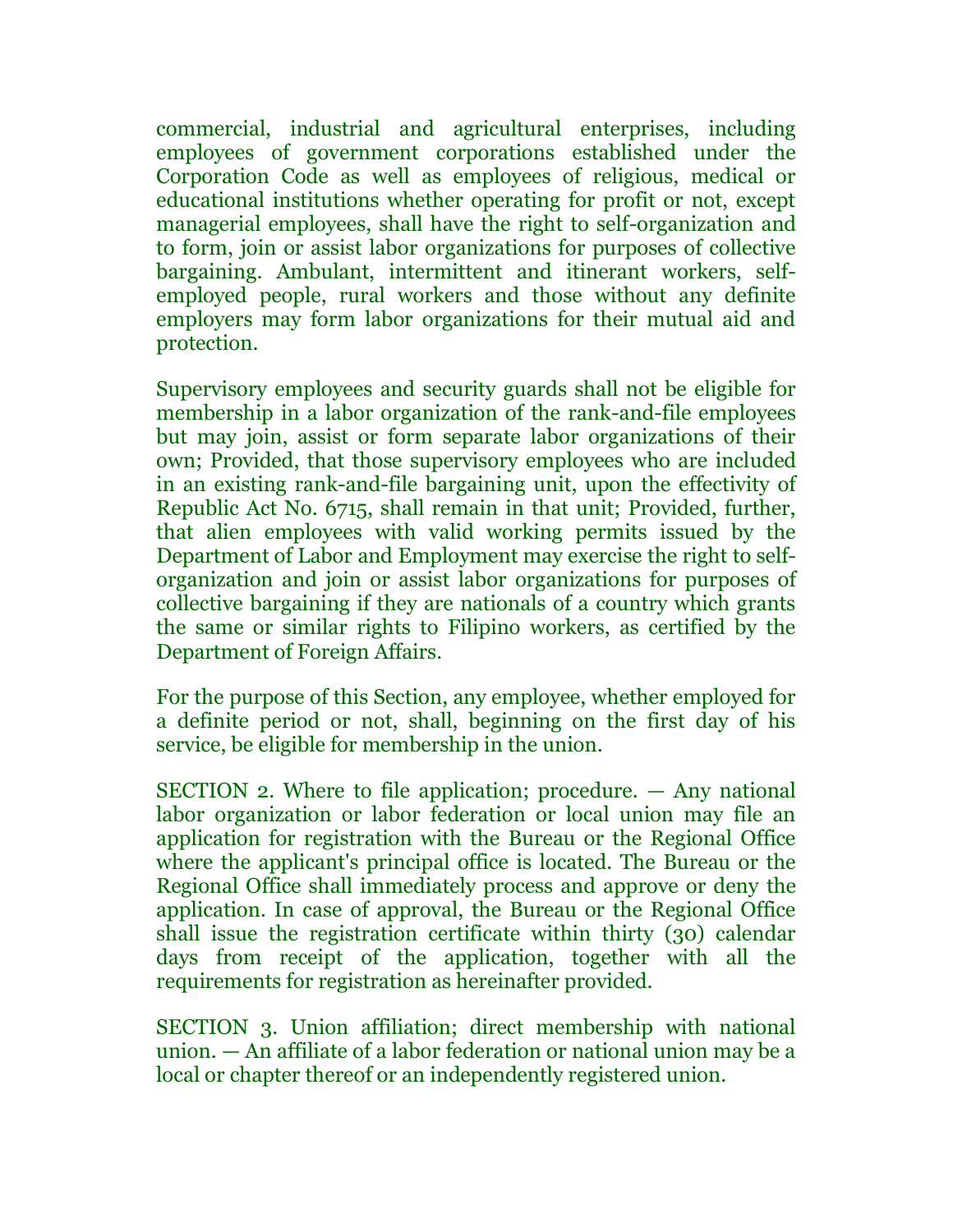(a) The labor federation or national union concerned shall issue a charter certificate indicating the creation or establishment of a local or chapter, copy of which shall be submitted to the Bureau of Labor Relations within thirty (30) days from issuance of such charter certificate.

(b) An independently registered union shall be considered an affiliate of a labor federation or national union after submission to the Bureau of the contract or agreement of affiliation within thirty (30) days after its execution.

(c) All existing labor federations or national unions are required to submit a list of all their affiliates, their addresses and including the names and addresses of their respective officials, to the Bureau within thirty (30) days from effectivity of these Rules.

(d) All existing labor federations or national unions with direct members are required to organize said members into locals or chapters in their respective companies or establishments within sixty (60) days from effectivity of these Rules.

(e) The local or chapter of a labor federation or national union shall have and maintain constitution and by-laws, set of officers and books of accounts. For reporting purposes, the procedure governing the reporting of independently registered unions, federations or national unions shall be observed.

(f) No person who is not an employee or worker of the company or establishment where an independently registered union, affiliate, local or chapter of a labor federation or national union operates shall henceforth be elected or appointed as an officer of such union, affiliate, local or chapter.

SECTION 4. Requirements for registration of local unions; applications. — The application for registration of a local union shall be signed by at least twenty percent (20%) of the employees in the appropriate bargaining unit which the applicant union seeks to represent, and shall be accompanied by the following:

(a) Fifty-peso registration fee;

(b) The names of its officers, their addresses, the principal address of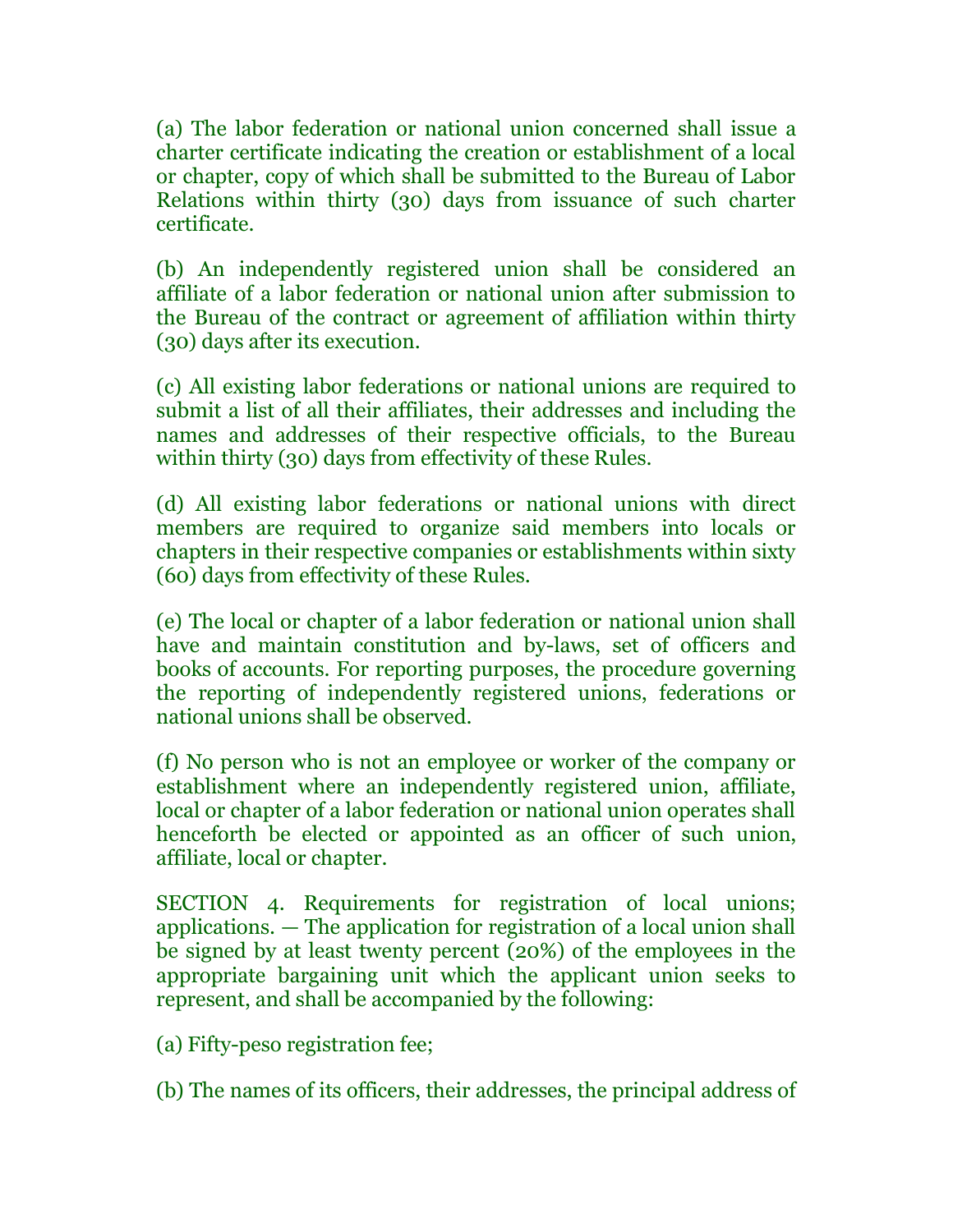the labor organization, the minutes of the organizational meetings and the list of the workers who participated in such meetings;

(c) The names of all its members and the number of employees in the bargaining unit;

(d) If the applicant union has been in existence for one or more years, copies of its annual financial reports;

(e) Four copies of its constitution and by-laws, minutes of its adoption or ratification, and the list of the members who participated in it;

(f) A sworn statement by the applicant union that there is no certified bargaining agent in the bargaining unit concerned. In case where there is an existing collective bargaining agreement duly submitted to the Department of Labor and Employment, a sworn statement that the application for registration is filed during the last sixty (60) days of the agreement; and

(g) The application for registration and all the accompanying documents shall be verified under oath by the secretary or the treasurer, as the case may be, and attested to by the president.

SECTION 5. Denial of registration of local unions. — The Regional Office of the Bureau may deny the application for registration on grounds of non-compliance with the requirements enumerated in Section 4 hereof.

The decision of the Regional Office or the Bureau denying the application for registration shall be in writing, stating in clear terms the reasons therefor. A copy thereof shall be furnished the applicant union.

SECTION 6. Appeal. — Any applicant union may appeal to the Bureau the denial of registration by the Regional Office, or to the Secretary if the denial is by the Bureau, within ten (10) calendar days from receipt of such decision on grounds of:

(a) Grave abuse of discretion; and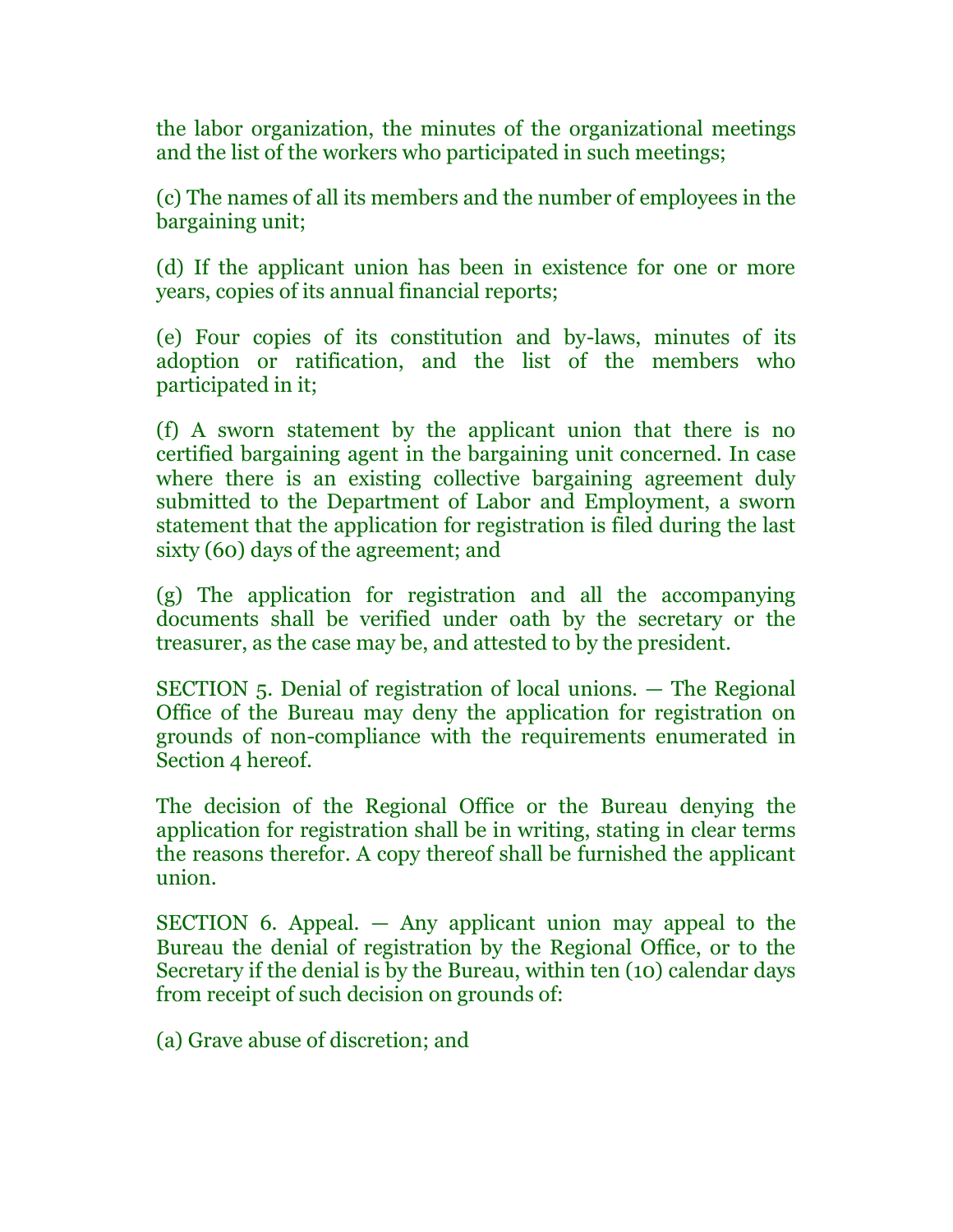(b) Gross incompetence.

The appeal shall be filed in the Regional Office/Bureau which shall cause the transmittal of the records to the Bureau/Secretary within five (5) calendar days from receipt of the appeal.

The Bureau/Secretary shall decide the appeal within twenty (20) calendar days from receipt of the records of the case.

SECTION 7. Cancellation of registration certificate. — The certificate of registration of any legitimate labor organization including labor federations or national unions may be cancelled by the Bureau or the Regional Office on any of the following grounds:

(a) Violation of Articles 234, 237 and 239 of the Code;

(b) Failure to comply with Article 238 of the Code; and

(c) Violation of any of the provisions of Article 241 of the Code.

SECTION 8. Notice of Cancellation. — The Bureau or the Regional Office shall serve a notice of the cancellation proceedings on the labor organization concerned stating the grounds therefor, at least fifteen (15) calendar days before the scheduled date of hearing. In such hearing, the representative of the labor organization shall have the right to present its side.

SECTION 9. Appeal. — The labor organization may, unless the law provides otherwise, within fifteen (15) calendar days from receipt of the decision cancelling or revoking its certificate of registration, file an appeal to the Bureau, or in case of cancellation by the Bureau, to the Secretary, on any of the following grounds:

(a) Grave abuse of discretion; and

(b) Gross incompetence.

The Bureau/Secretary shall have fifteen (15) calendar days from receipt of the records of the case within which to decide the appeal. The decision shall be final and unappealable.

SECTION 10. Rights of labor organizations. — A legitimate labor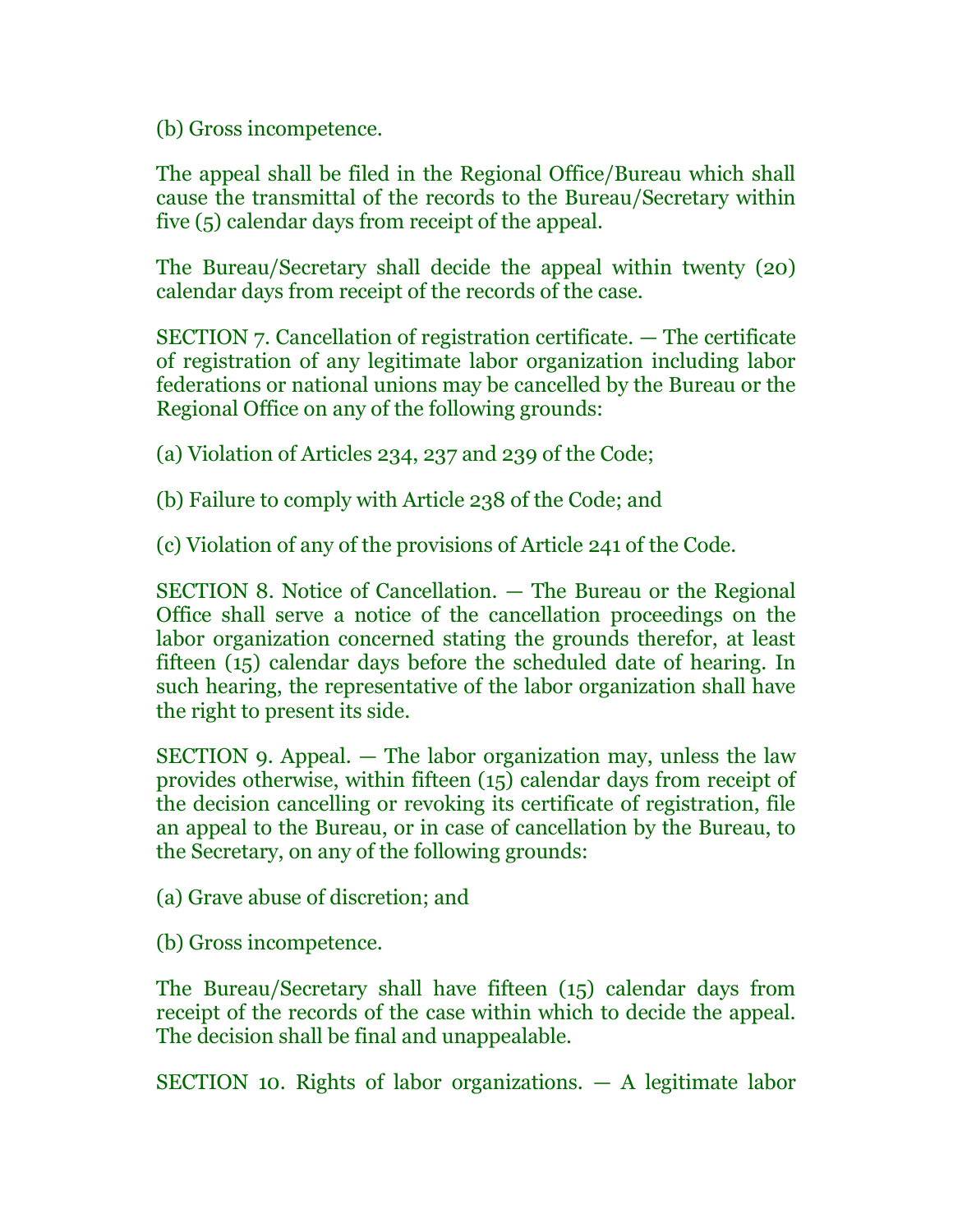organization shall have the rights enumerated in Article 242 of the Code.

SECTION 11. Automatic cancellation of union registration. — (a) The Bureau or the Regional Office shall, after due process, cancel the certificate of registration of any labor organization which fails to submit the financial reports required by the Code and its Implementing Rules six (6) months after the effectivity of Republic Act No. 6715.

(b) The reports required under this section shall be submitted to the Bureau or the Regional Office.

# RULE III **Restructuring** (Repealed by EO 111)

# RULE IV Equity of the Incumbent (Repealed by EO 111)

#### RULE V

# Representation Cases and Internal-Union Disputes

SECTION 1. Where to file. — A petition for certification election shall be filed with the Regional Office which has jurisdiction over the principal office of the petitioner. The petition shall be in writing and under oath.

SECTION 2. Who may file. — Any legitimate labor organization or the employer, when requested to bargain collectively, may file the petition.

The petition, when filed by a legitimate labor organization shall contain, among others:

(a) The name of petitioner and its address and affiliation, if any;

(b) Name, address and nature of the employer's business;

(c) Description of the bargaining unit which shall be the employer unit unless circumstances otherwise require; and provided further,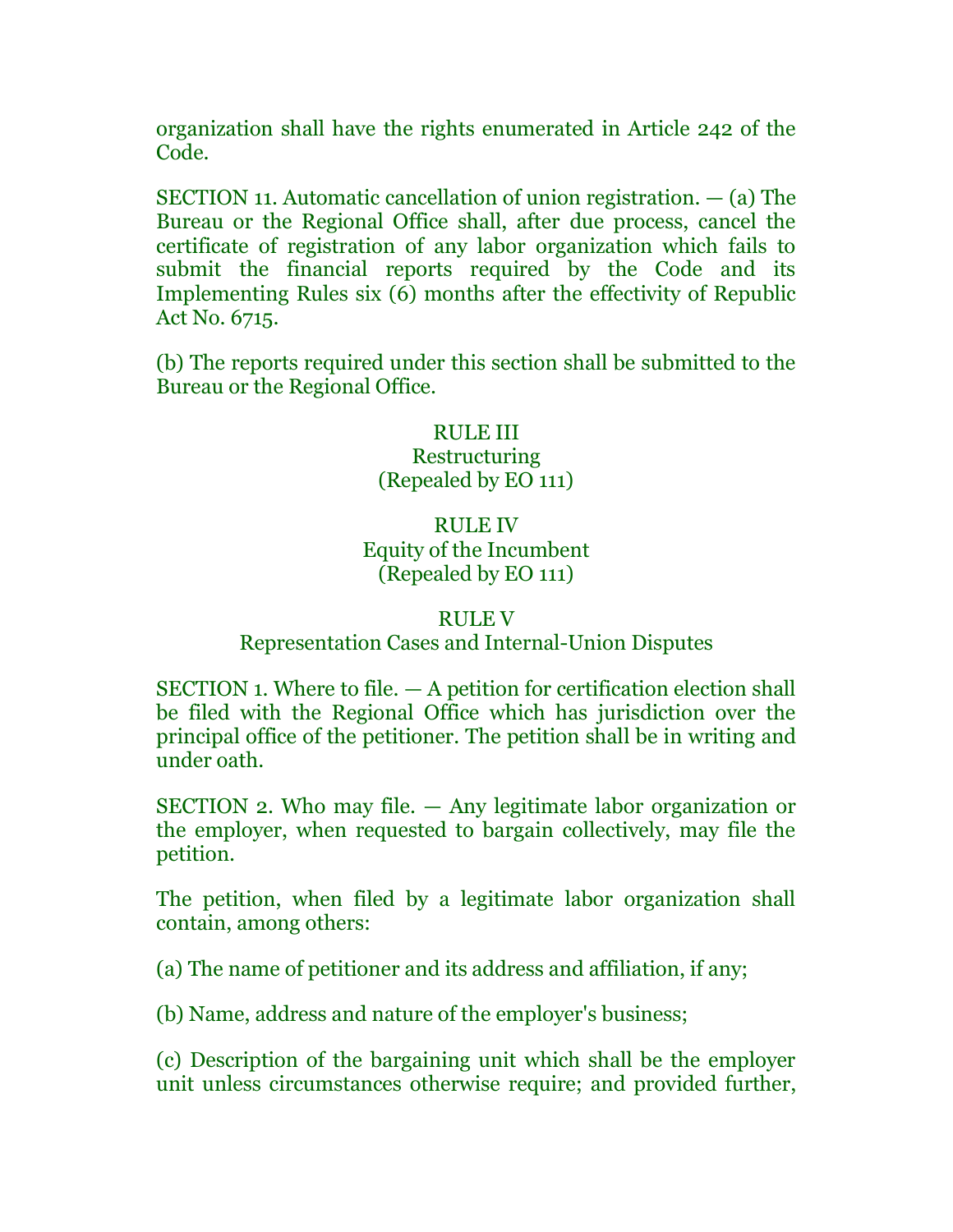that the appropriate bargaining unit of the rank-and-file employees shall not include supervisory employees and/or security guards;

(d) Appropriate number of the employees in the alleged bargaining unit;

(e) Names and addresses of other legitimate labor organizations in the bargaining unit;

(f) In an organized establishment, the signatures of at least twentyfive (25%) percent of all employees in the appropriate bargaining unit; and

(g) Other relevant facts.

When the petition is filed by an employer, it shall contain, among others:

(a) The name, address and general nature of the employer's business;

(b) Names and addresses of the legitimate labor organizations involved;

(c) Approximate number of the employees in the appropriate bargaining unit;

(d) Description of the bargaining unit which shall be the employer unit unless circumstances otherwise required; and provided further, that the appropriate bargaining unit of the rank-and-file employees shall not include supervisory employees and/or security guards;

(e) Other relevant facts.

SECTION 3. When to file. — In the absence of a collective bargaining agreement duly registered in accordance with Article 231 of the Code, a petition for certification election may be filed at any time. However, no certification election may be held within one year from the date of issuance of a final certification election result. Neither may a representation question be entertained if, before the filing of a petition for certification election, a bargaining deadlock to which an incumbent or certified bargaining agent is a party had been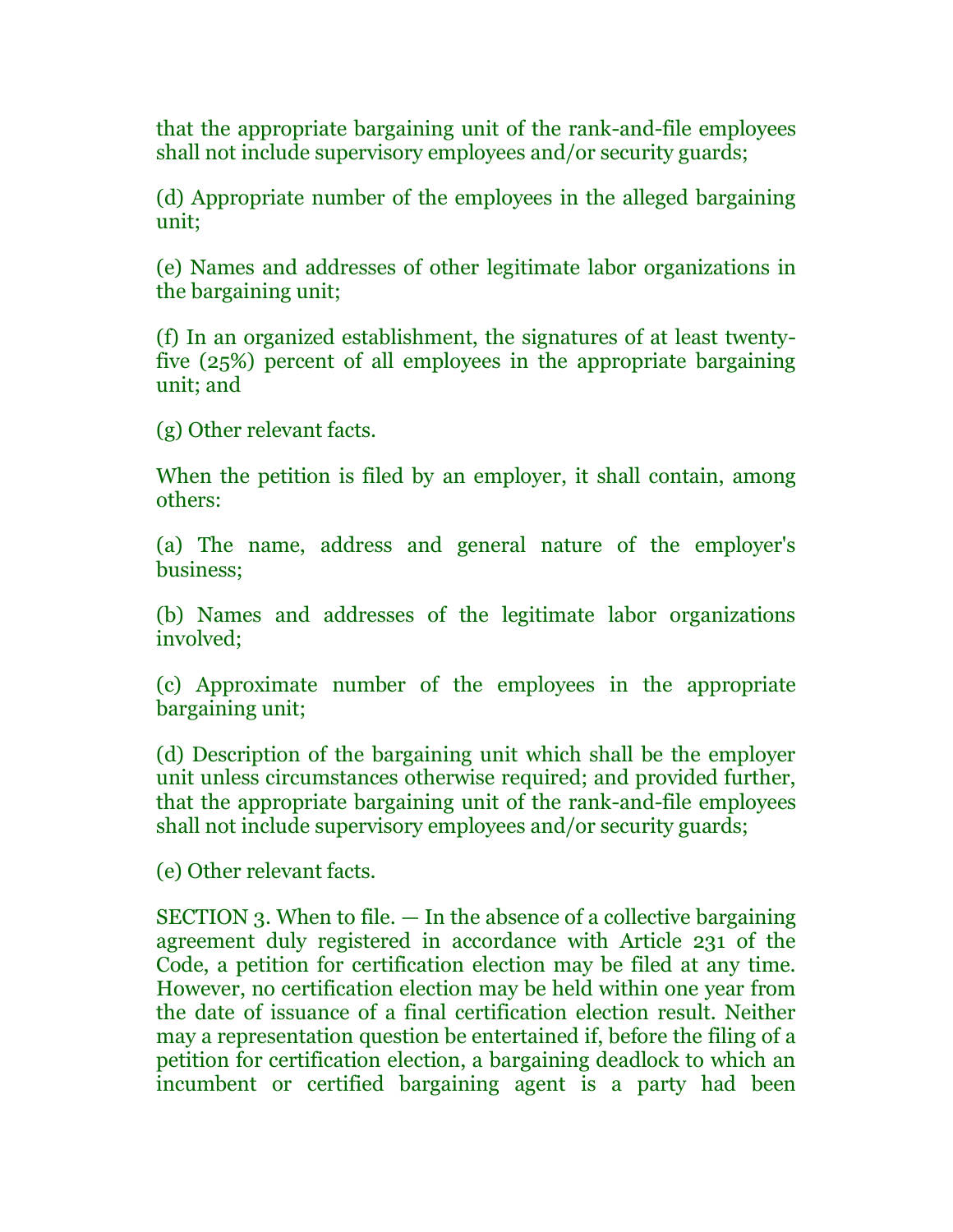submitted to conciliation or arbitration or had become the subject of a valid notice of strike or lockout.

If a collective bargaining agreement has been duly registered in accordance with Article 231 of the Code, a petition for certification election or a motion for intervention can only be entertained within sixty (60) days prior to the expiry date of such agreement.

SECTION 4. Effects of early agreements. — The representation case shall not, however, be adversely affected by a collective bargaining agreement registered before or during the last sixty (60) days of a subsisting agreement or during the pendency of the representation case.

SECTION 5. Where to file motion for intervention. — The motion for intervention in certification election proceedings shall be filed before the Med-Arbiter assigned to the case. The mere filing of said motion, however, will not suspend the holding of the certification election without an order issued by the Med-Arbiter.

SECTION 6. Procedure. — Upon receipt of a petition, the Regional Director shall assign the case to a Med-Arbiter for appropriate action. The Med-Arbiter, upon receipt of the assigned petition, shall have twenty (20) working days from submission of the case for resolution within which to dismiss or grant the petition.

In a petition filed by a legitimate organization involving an unorganized establishment, the Med-Arbiter shall immediately order the conduct of a certification election.

In a petition involving an organized establishment or enterprise where the majority status of the incumbent collective bargaining union is questioned through a verified petition by a legitimate labor organization, the Med-Arbiter shall immediately order the certification election by secret ballot if the petition is filed during the last sixty (60) days of the collective bargaining agreement and supported by the written consent of at least twenty-five percent (25%) of all the employees in the bargaining unit. Any petition filed before or after the sixty-day freedom period shall be dismissed outright. The twenty-five percent (25%) requirement shall be satisfied upon the filing of the petition, otherwise the petition shall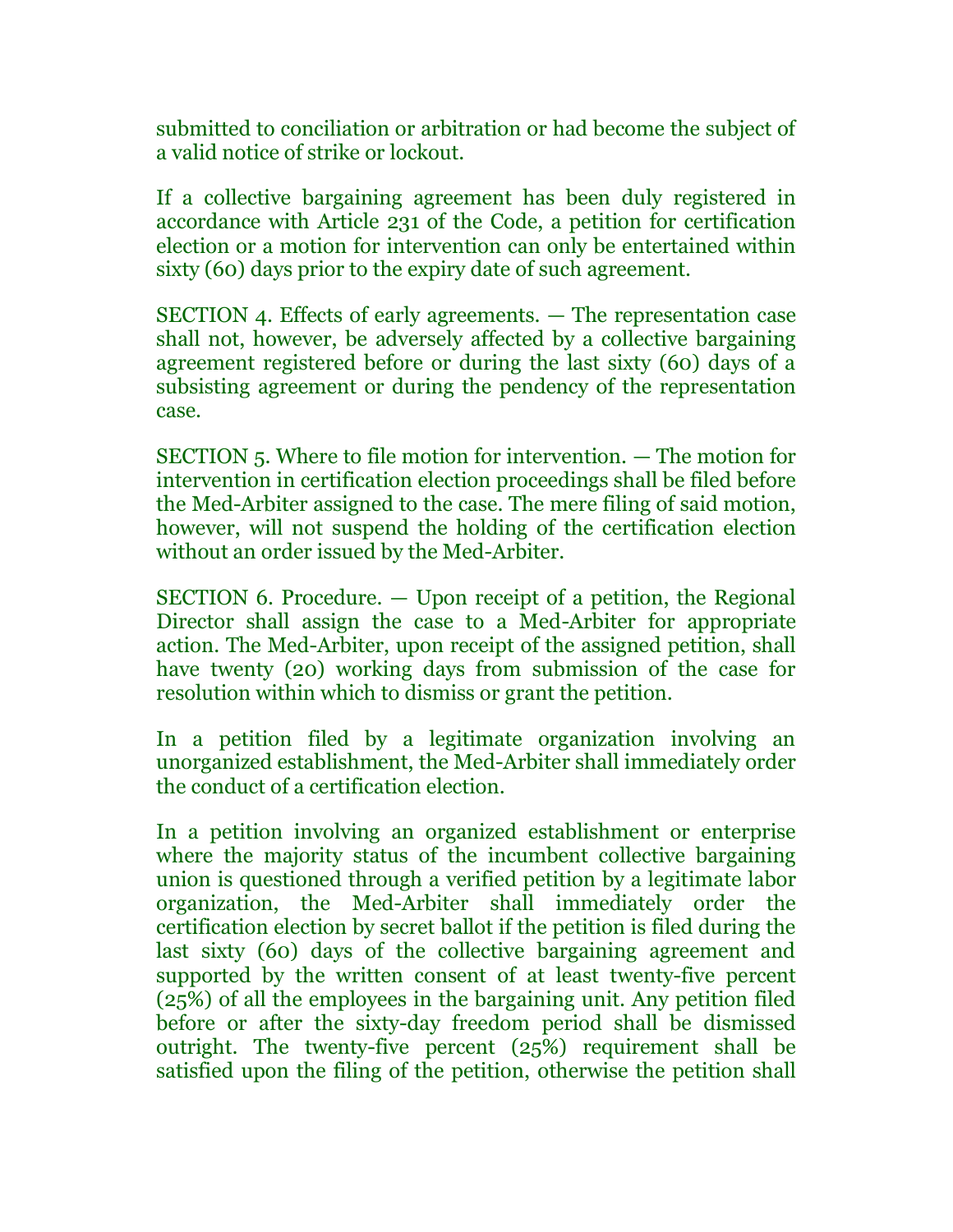be dismissed.

The sixty-day freedom period based on the original collective bargaining agreement shall not be affected by any amendment, extension or renewal of the collective bargaining agreement for purposes of certification election.

The decision calling for the conduct of an election shall contain the following:

(a) Names of the contending unions;

(b) Name of the employer;

(c) Description of the bargaining unit, and

(d) List of eligible voters which shall be based on the payroll three (3) months prior to the filing of the petition for certification election.

The certification election shall be held within twenty (20) calendar days from receipt of the order by the parties.

SECTION 7. Appeal. — Any aggrieved party may appeal the order of the Med-Arbiter to the Secretary on the ground that the rules and regulations or parts thereof established by the Secretary for the conduct of election have been violated.

The appeal shall specifically state the grounds relied upon by the appellant with the supporting memorandum.

SECTION 8. Where to file appeal. — The appeal, which shall be under oath and copy furnished the appellee, shall be filed in the Regional Office where the case originated.

SECTION 9. Period of Appeal. — The appeal shall be filed within ten (10) calendar days from receipt of the order by the appellant. Any opposition thereto may be filed within ten (10) calendar days from receipt of the appeal. The Regional Director shall within five (5) calendar days forward the entire records of the case to the Office of the Secretary.

SECTION 10. Decision of the Secretary final and unappealable. —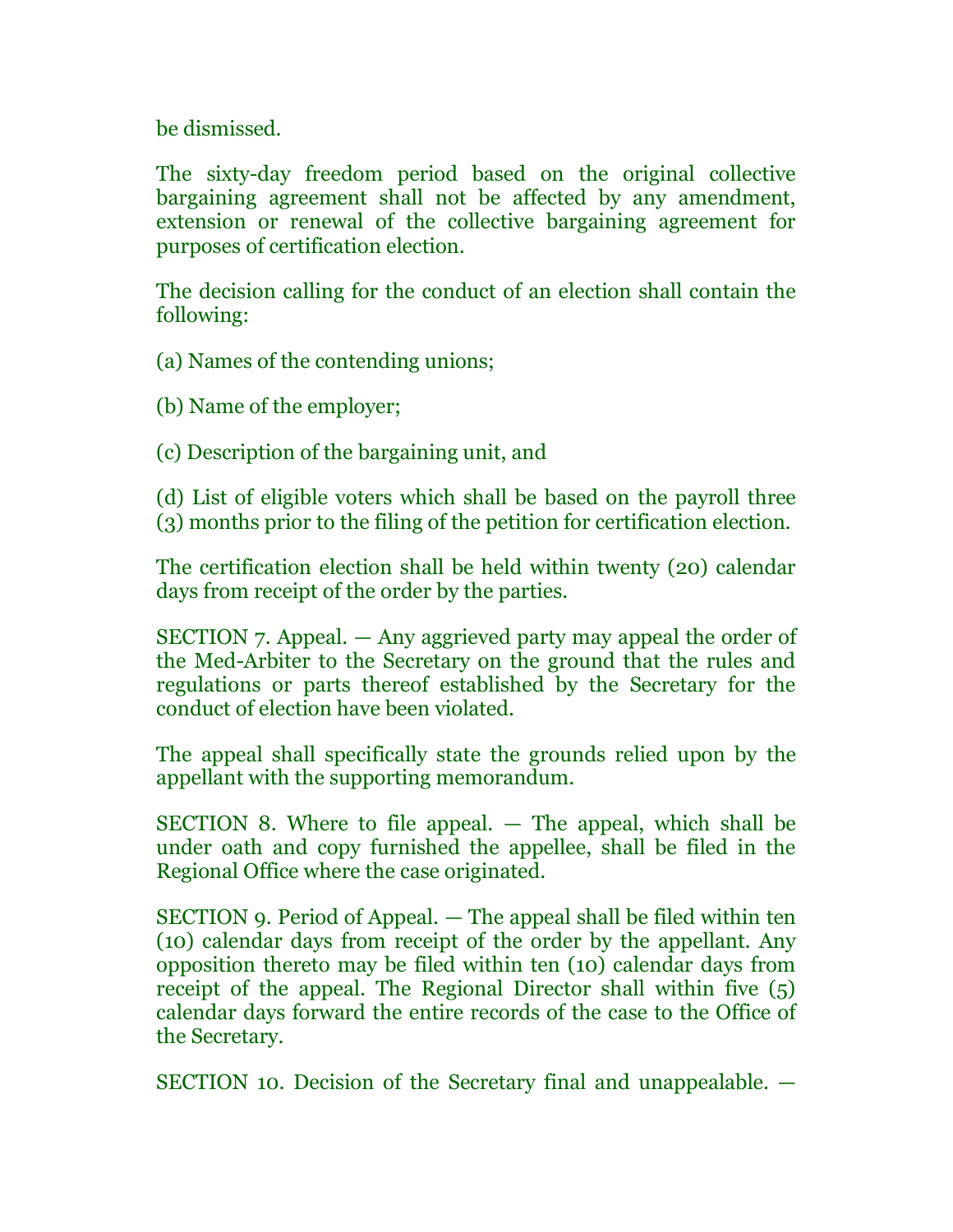The Secretary shall have fifteen (15) calendar days within which to decide the appeal from receipt of the records of the case. The filing of the appeal from the decision of the Med-Arbiter stays the holding of any certification election. The decision of the secretary shall be final and unappealable.

SECTION 11. Execution pending appeal. — The execution of the order of the Med-Arbiter shall be stayed pending appeal.

# RULE VI

# Election

SECTION 1. Conduct of an election. — The Regional Division shall cause the necessary posting of notices at least five (5) working days before the actual date of election in two most conspicuous places in the company premises. The notices shall contain the date of election, names of the contending parties, the description of the bargaining unit and the list of eligible voters.

SECTION 2. Election conducted during regular business day. — The election shall be set during the regular business day of the company unless otherwise agreed upon by the parties.

SECTION 3. Representation officer may rule on any on-the-spot questions. — The Representation Officer may rule on any on-thespot question arising from the conduct of the election. The interested party may, however, file a protest with the Representation Officer before the close of the proceedings.

Protests not so raised are deemed waived. Such protests shall be contained in the minutes of the proceedings.

SECTION 4. Protest to be decided in twenty (20) working days. — When the protest is formalized before the Med-Arbiter within five (5) days after the close of the election proceedings, the Med-Arbiter shall decide the same within twenty (20) working days from the date of its formalization. If not formalized within the prescribed period, the protest shall be deemed dropped. The decision may be appealed to the Bureau in the same manner and on the same grounds as provided under Rule V.

SECTION 5. Motion to postpone does not stay election. — The filing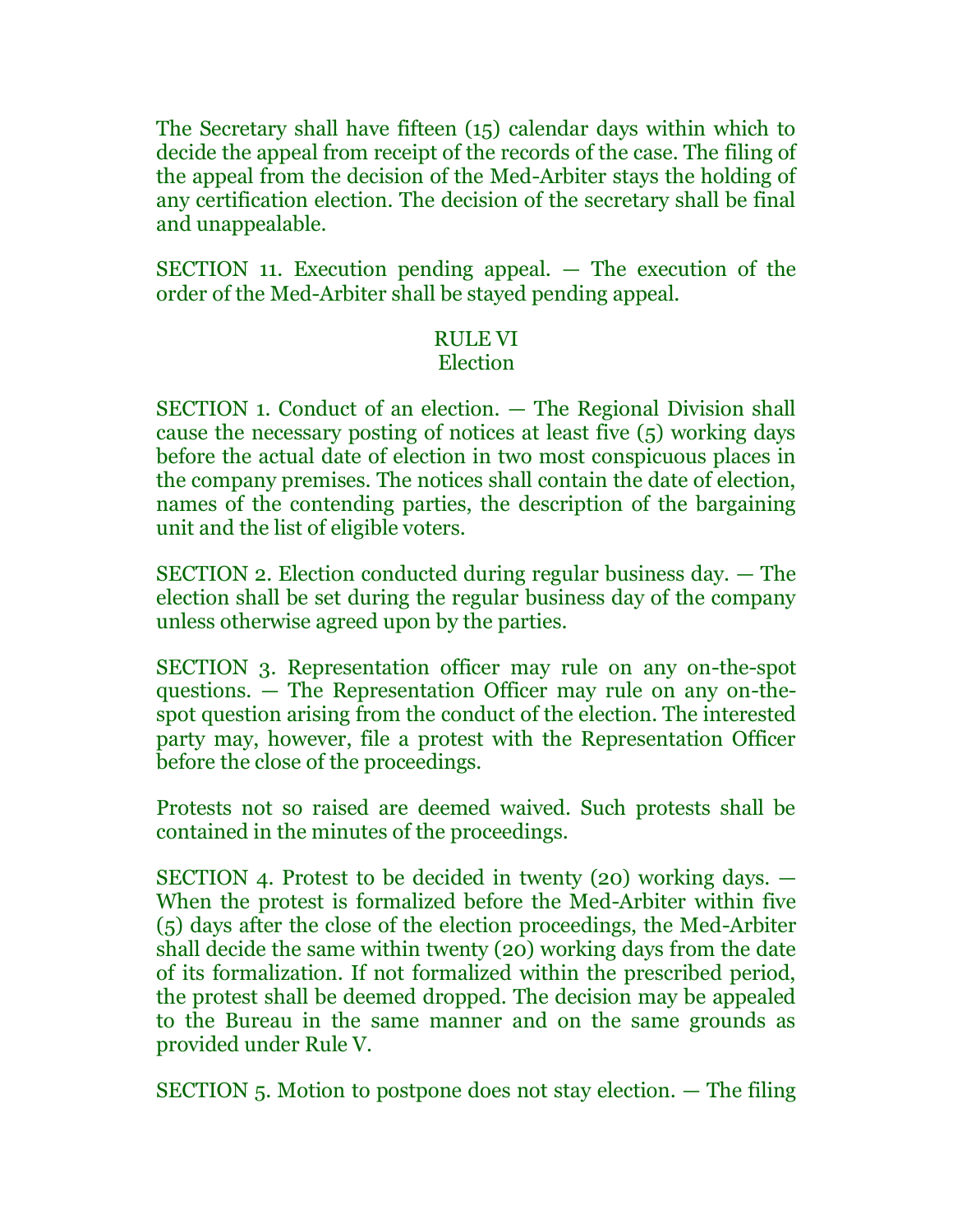of a motion to postpone shall not stay the holding of the election.

SECTION 6. Duties of Representation Officer. — Before the actual voting commences, the Representation Officer shall inspect the polling place, the ballot boxes and the polling booths to insure secrecy of balloting. The parties shall be given opportunity to witness the inspection proceedings. After the examination of the ballot box, the Representation Officer shall lock it with three keys one of which he shall keep and the rest forthwith given one each to the employer's representative and the representative of the labor organization. If more than one union is involved, the holder of the third key shall be determined by drawing of lots. The key shall remain in the possession of the Representation Officer and the parties during the proceedings and thereafter until all the controversies concerning the conduct of the election shall have been definitely resolved.

SECTION 7. Preparation of ballots. — Ballots shall be prepared in Filipino and English along with a translation in the local dialect, if any, for the guidance of worker-voters.

SECTION 8. Marking and canvassing of votes.  $-$  (a) The voter must write a cross  $(x)$  or a check  $($ ) in the square opposite the union of his choice. If only one union is involved, the voter shall make his cross or check in the square indicating "Yes" or "No".

(b) If a ballot is torn, marked, or defaced, in such a manner as to create doubt or confusion or identify the voter, it shall be considered spoiled. If the voter inadvertently spoils a ballot, he shall return it to the Representation Officer who shall destroy it and deliver him another ballot.

(c) As soon as the polls close, the votes cast shall be counted and tabulated by the Representation Officer in the presence of the representatives of the parties. Upon completion of the canvassing, the Representation Officer shall give each representative a certification of the result of the election and minutes of the concluded election.

(d) The ballots, tally sheets, and certification of the results, together with the minutes of the election, shall be sealed in an envelope and signed outside by the Representation Officer and by representatives of the contending parties. These envelopes shall remain sealed under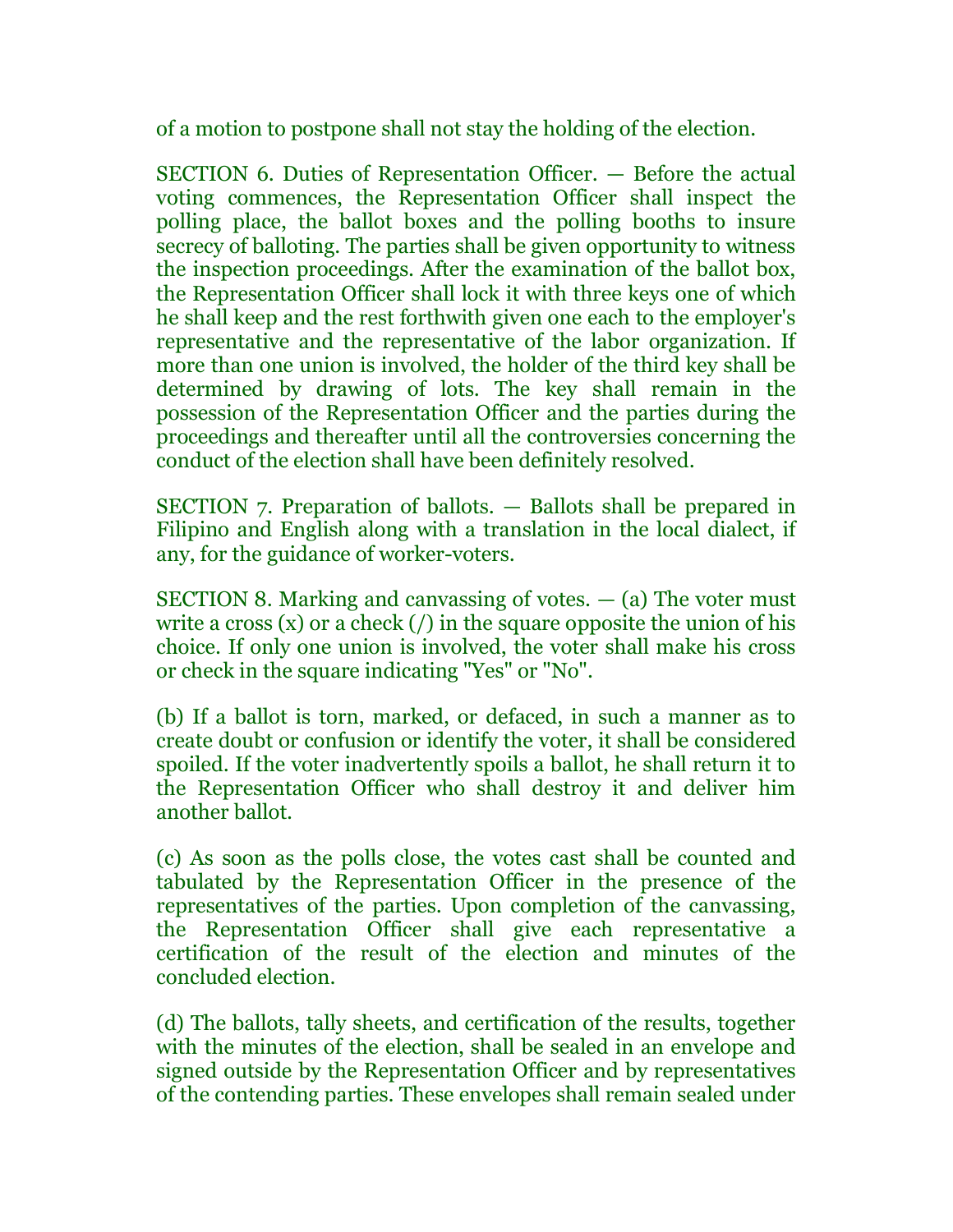the custody of the Representation Officer until after the Med-Arbiter has finally certified the winner.

(e) The Med-Arbiter, upon receipt of the results of the election and no protest having been filed, shall certify the winner.

(f) The union which obtained a majority of the valid votes cast by the eligible voters shall be certified as the sole and exclusive bargaining agent of all the workers in the appropriate unit. However, in order to have a valid election, at least a majority of all eligible voters in the bargaining unit must have cast their votes.

#### RULE VII

#### Challenges and Run-Offs

SECTION 1. Challenging of votes. — (a) Any vote may be challenged for a valid cause by any observer before the voter has deposited his vote in the ballot box.

(b) If a ballot is challenged on valid grounds, the Representation Officer shall segregate it from the unchallenged ballots and seal it in an envelope. The Representation Officer shall indicate on the envelope the name of the challenger and the ground of the challenge.

SECTION 2. Run-off election. — When an election which provides for three (3) or more choices results in no choice receiving a majority of the valid votes cast, and no objections or challenges have been presented which if sustained might change the results, the representation officer shall motu proprio conduct a run-off election within five (5) calendar days from the close of the election between the labor unions receiving the two highest number of votes; Provided, that the total number of votes for all contending unions is at least fifty (50%) percent of the number of votes cast.

The ballots in the run-off election shall provide for two choices receiving the highest and the second highest number of the votes cast.

## RULE VIII Internal Union-Disputes

SECTION 1. Complaint. — A complaint for any violation of the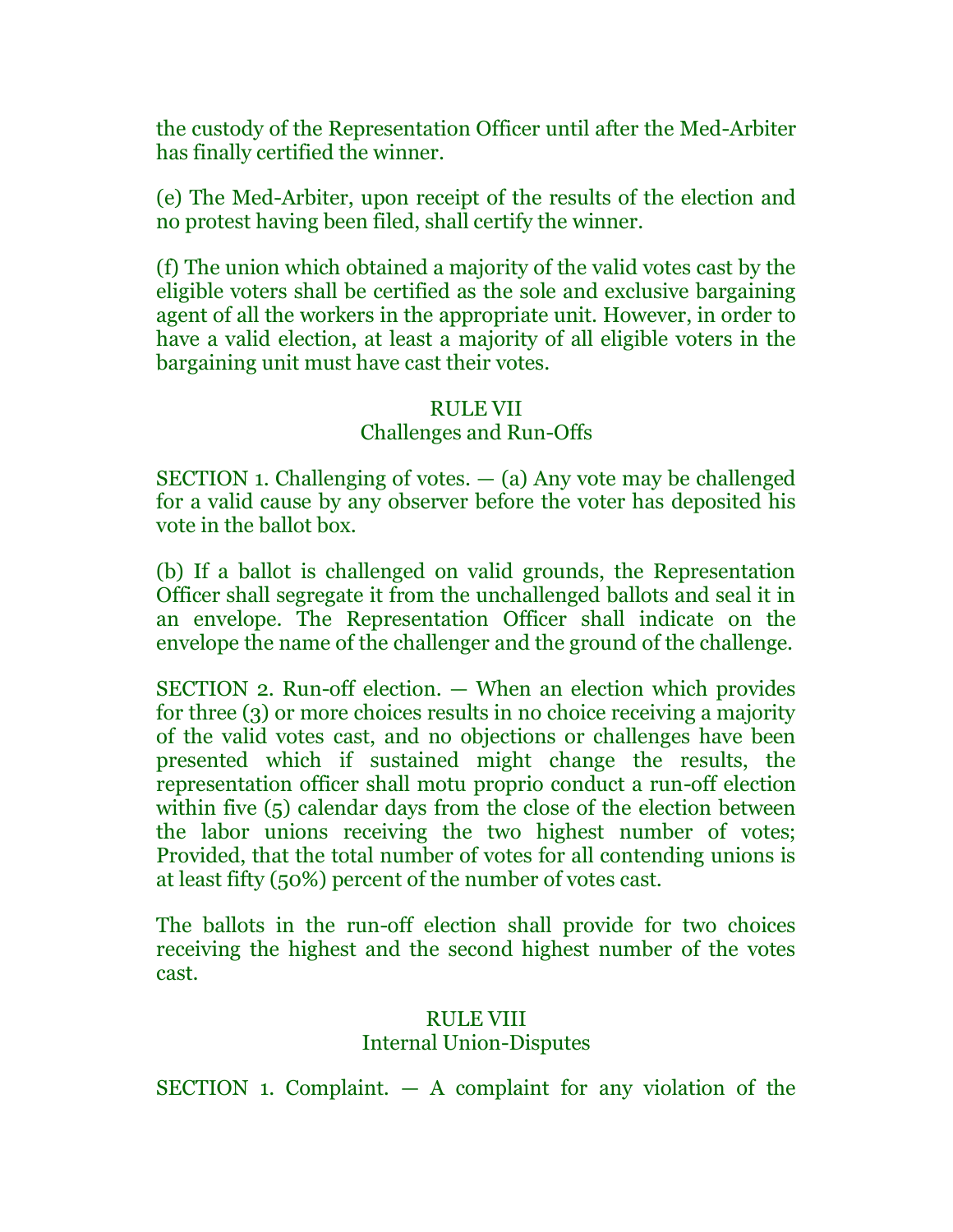constitution and by-laws and the rights and conditions of membership under Article 242 may filed in the Regional Office where the union is domiciled.

SECTION 2. Who may file. — If the issue involves the entire membership of the union, the complaint shall be signed by at least 30 percent of the membership of the union.

In addition to the above requirement, the petition must show on its face that the administrative remedies provided for in the constitution and by-laws have been exhausted or such remedies are not readily available to the complaining members through no fault of their own. However, if the issue affects a single member only, such member may alone file his complaint.

SECTION 3. Contents of complaint. — The complaint must, among other things, contain the following:

(a) The person or persons charged;

(b) The specific violation/s committed;

(c) The relief/s prayed for; and

(d) Other relevant matters.

Such complaint must be in writing and under oath, and a copy thereof served on the respondent.

SECTION 4. Procedure. — Upon receipt of the complaint, the Regional Director shall immediately assign the case to a Med-Arbiter. The Med-Arbiter shall have twenty (20) working days within which to settle or decide the case. The decision of the Med-Arbiter shall state the facts and the reliefs granted, if any. If the conflicts involve a violation of the rights and conditions of the membership enumerated under Article 242 of the Code, the Med-Arbiter shall order the cancellation of the registration certificate of the erring union or the expulsion of the guilty party from the union, whichever is appropriate.

SECTION 5. Appeal.  $-$  The aggrieved party may, within ten (10) calendar days from receipt of the decision of the Med-Arbiter, appeal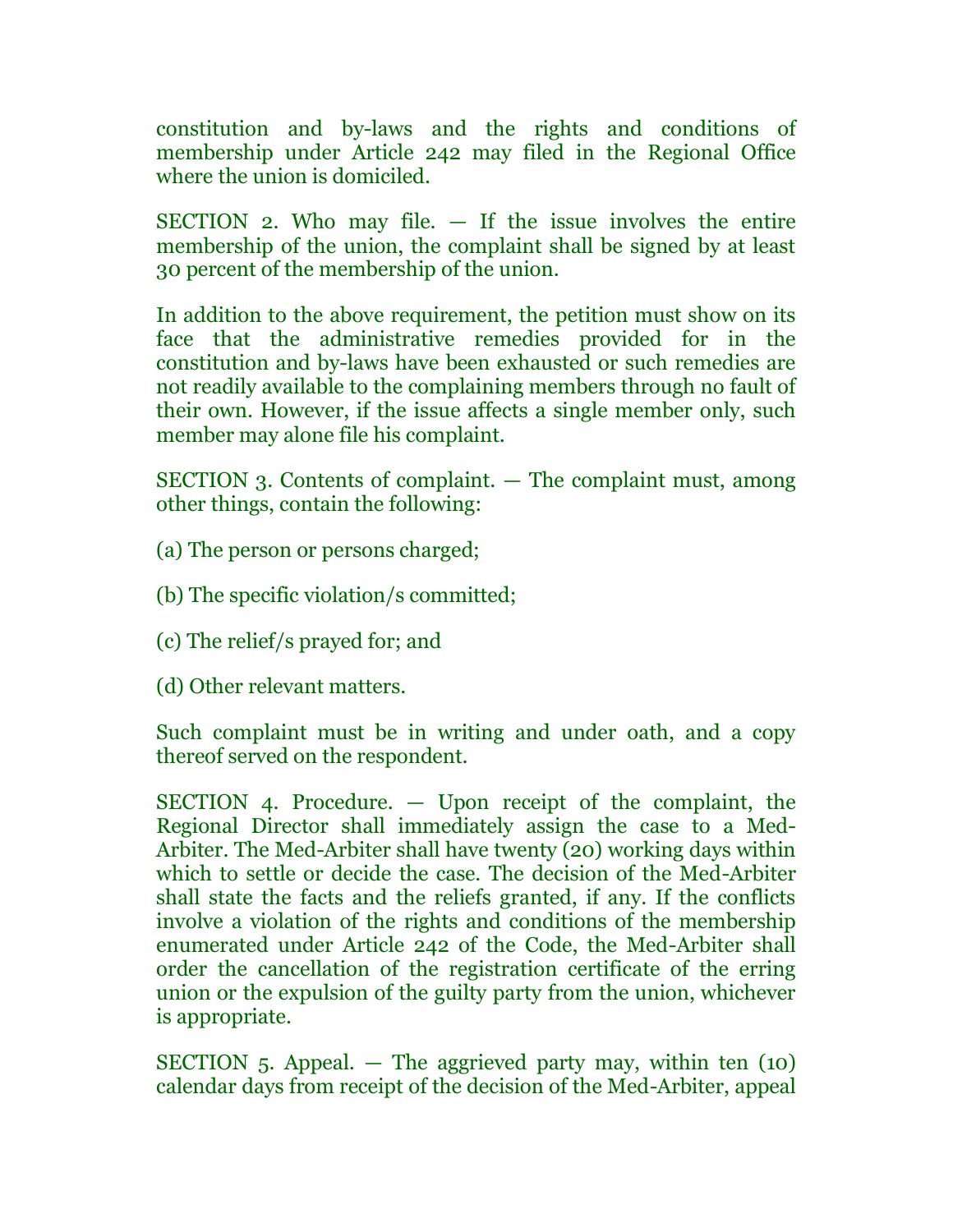the same to the Secretary on any of the following grounds:

(a) Grave abuse of discretion; and

(b) Gross incompetence.

The appeal shall consist of a position paper specifically stating the grounds relied upon by the appellant and supporting arguments under oath.

SECTION 6. Where to file appeal. — The appellant shall file his appeal, which shall be under oath and copy furnished the appellee in the Regional Office where the case originated.

SECTION 7. Period to answer. — The appellee shall file his answer thereto within ten (10) calendar days from receipt of the appeal. The Regional Director shall, within five (5) calendar days, forward the entire records of the case to the Office of the Secretary.

SECTION 8. Decision of the Secretary final and inappealable. — The Secretary shall have fifteen (15) calendar days within which to decide the appeal from receipt of the records of the case. The decision of the Secretary shall be final and inappealable.

SECTION 9. Execution pending appeal. — The execution of the order of the Med-Arbiter shall be stayed pending appeal.

# RULE VIII-A

# Visitorial Power

SECTION 1. Exercise of visitorial power. — The Secretary of Labor and Employment or his duly authorized representative shall inquire into the financial activities of any legitimate labor organization and examine their books of accounts and other records to determine compliance with the law and the organization, constitution and bylaws, upon filing of a complaint under oath and duly supported by the written consent of at least twenty (20%) percent of the total membership of the labor organization concerned.

SECTION 2. Period of inquiry or examination. — No inquiry or examination of the financial activities and books of accounts as well as other records of any legitimate labor organization mentioned in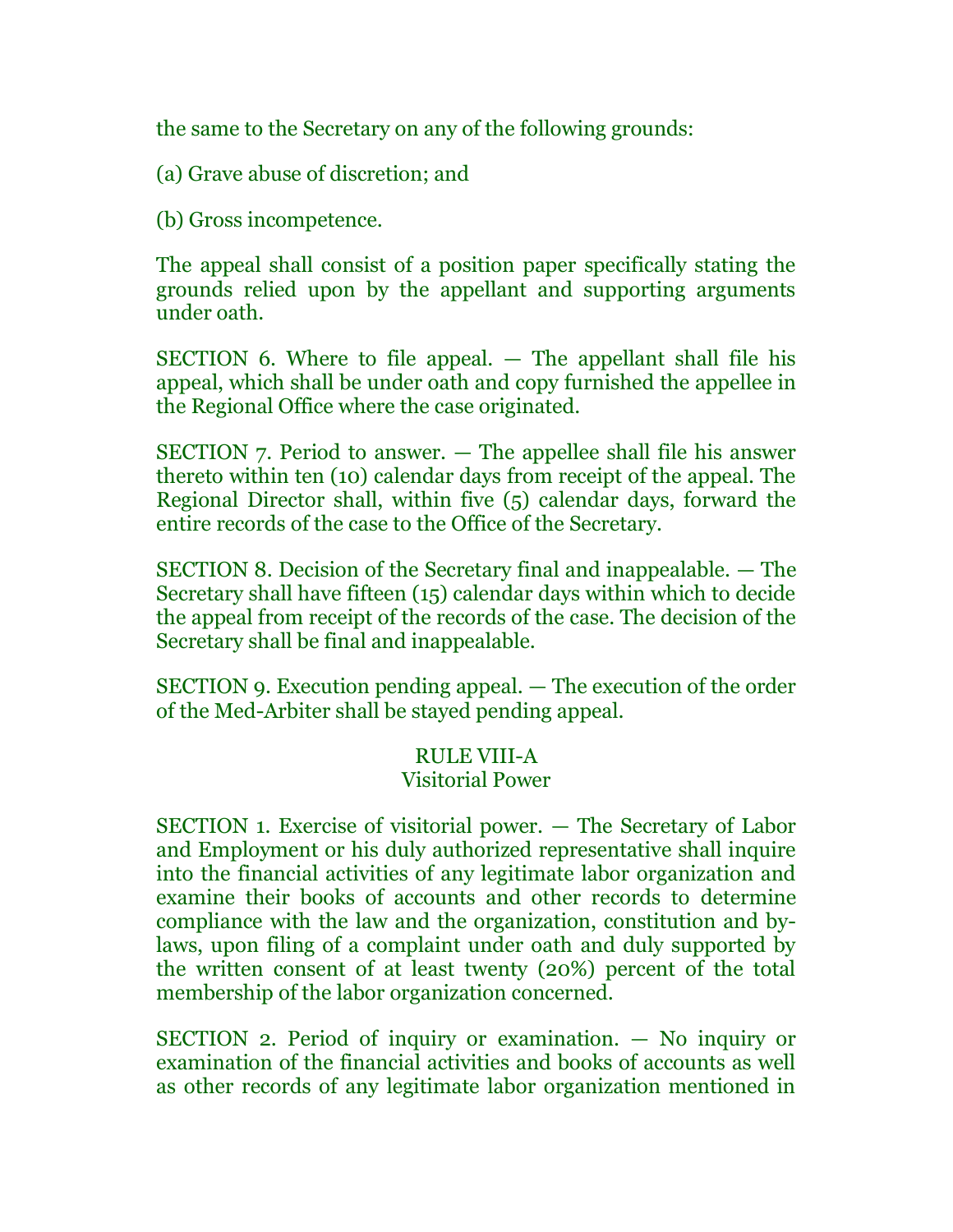the preceding section shall be conducted during the sixty (60) days freedom period nor within thirty (30) days immediately preceding the date of election of union officials.

#### RULE IX

# Registration of Collective Bargaining Agreements

SECTION 1. Registration of collective bargaining agreement. — The parties to a collective bargaining agreement shall submit to the Bureau or the appropriate Regional Office five (5) duly signed up copies thereof within thirty (30) calendar days from execution. Such copies of the agreement shall be accompanied by verified proof of its posting in two conspicuous places in the workplace and of ratification by the majority of all the workers in the bargaining unit.

Five (5) copies of the collective bargaining agreement executed pursuant to an award by the appropriate government authority or by a voluntary arbitrator shall likewise be submitted by the parties to the Bureau or Regional Office accompanied by verified proof of its posting in two conspicuous places in the workplace.

Such proof shall consist of copies of the following documents certified under oath by the union secretary and attested to by the union president:

(a) Statement that the collective bargaining agreement was posted in at least two conspicuous places in the establishment at least five (5) days before its ratification, and

(b) Statement that the collective bargaining agreement was ratified by the majority of the employees in the bargaining unit.

The posting required in the preceding paragraph shall be the responsibility of the parties.

The Bureau or the Regional Office shall assess the employer for every collective bargaining agreement a registration fee of one thousand (P1,000.00) pesos.

The Regional Office shall transmit two (2) copies of the agreement to the Bureau and one (1) to the Board within five (5) calendar days from its registration. Where the agreement is registered with the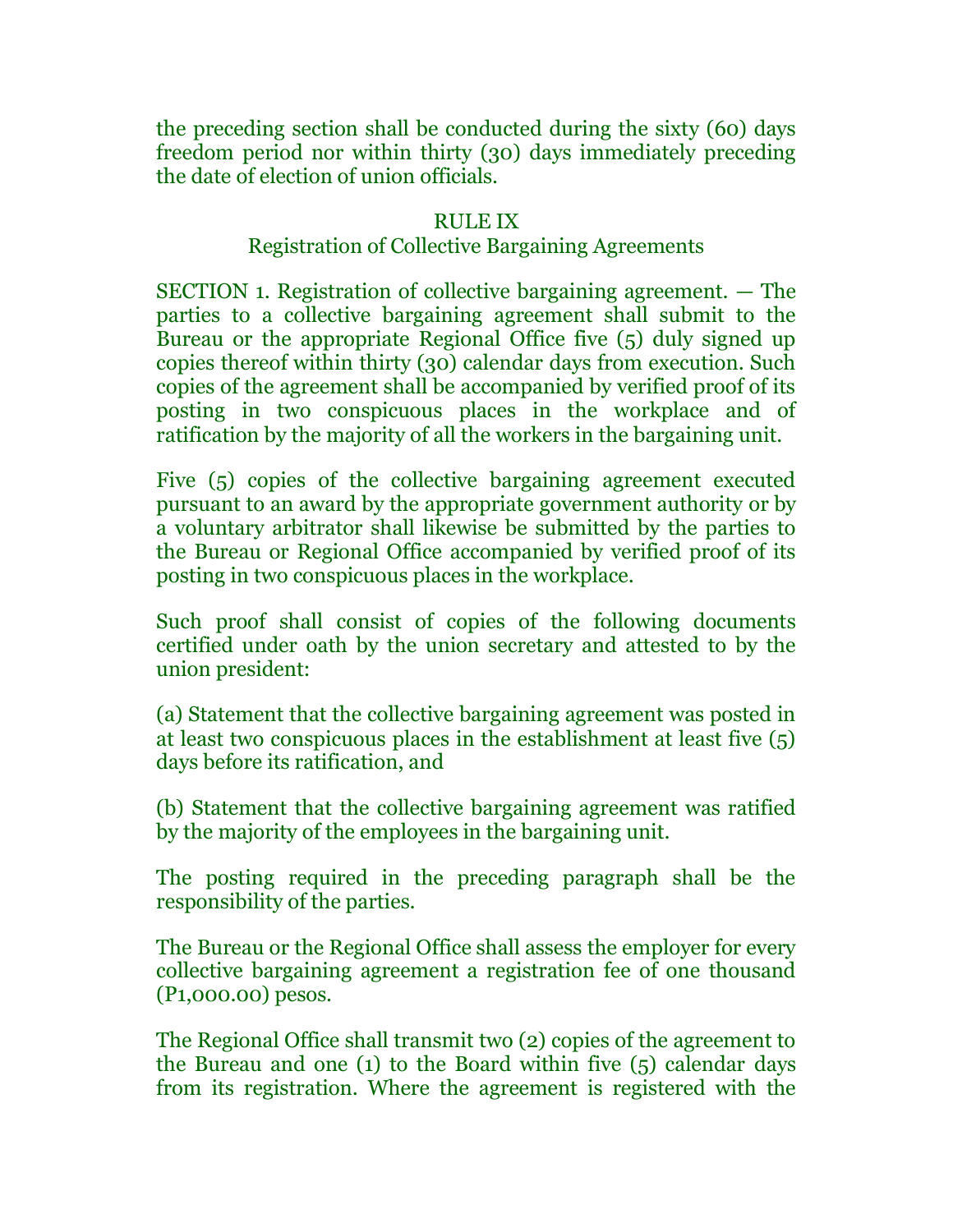Bureau, one (1) copy shall be sent to the Board and two (2) copies to the Regional Office where the company has its principal office.

The Bureau or the Regional Office shall issue a certificate of registration within five (5) calendar days from receipt of the agreement.

SECTION 2. Terms of collective bargaining agreement. — The representation status of the collective bargaining agent shall be for a period of five (5) years. The parties are encouraged to conclude a collective bargaining agreement with a term of not more than five (5) years; Provided, that the parties shall renegotiate all provisions other than the representation issue not later than the third year; Provided further, that the collective bargaining agreement or other provisions of such agreement entered into within six (6) months from the date of expiry of the term of such other provisions as fixed in the collective bargaining agreement shall retroact to the day immediately following such date. If any such agreement is entered into beyond six months, the parties shall agree on the date of effectivity thereof. In case of a deadlock in the renegotiation, of the collective bargaining agreement, the parties may exercise their rights under this Code. In case of such a renegotiation, all requirements for registration shall be complied with, except for the payment of the registration fee.

The term of all contracts entered into before the effectivity of Republic Act No. 6715, shall be respected. Thereafter, any new collective bargaining agreement that shall be entered into in the same establishment shall conform with the provisions of Republic Act No. 6715.

#### RULE X

## Labor Education and Research

SECTION 1. Enlightenment of unionists as a duty. — It shall be the duty of every legitimate labor organization to enlighten its members on their rights and obligations as unionists and as employees.

SECTION 2. Special fund for labor education and research. — Every legitimate labor organization shall, for the above purpose, maintain a special fund for labor education and research. Existing strike funds may be transformed into labor education and research funds, in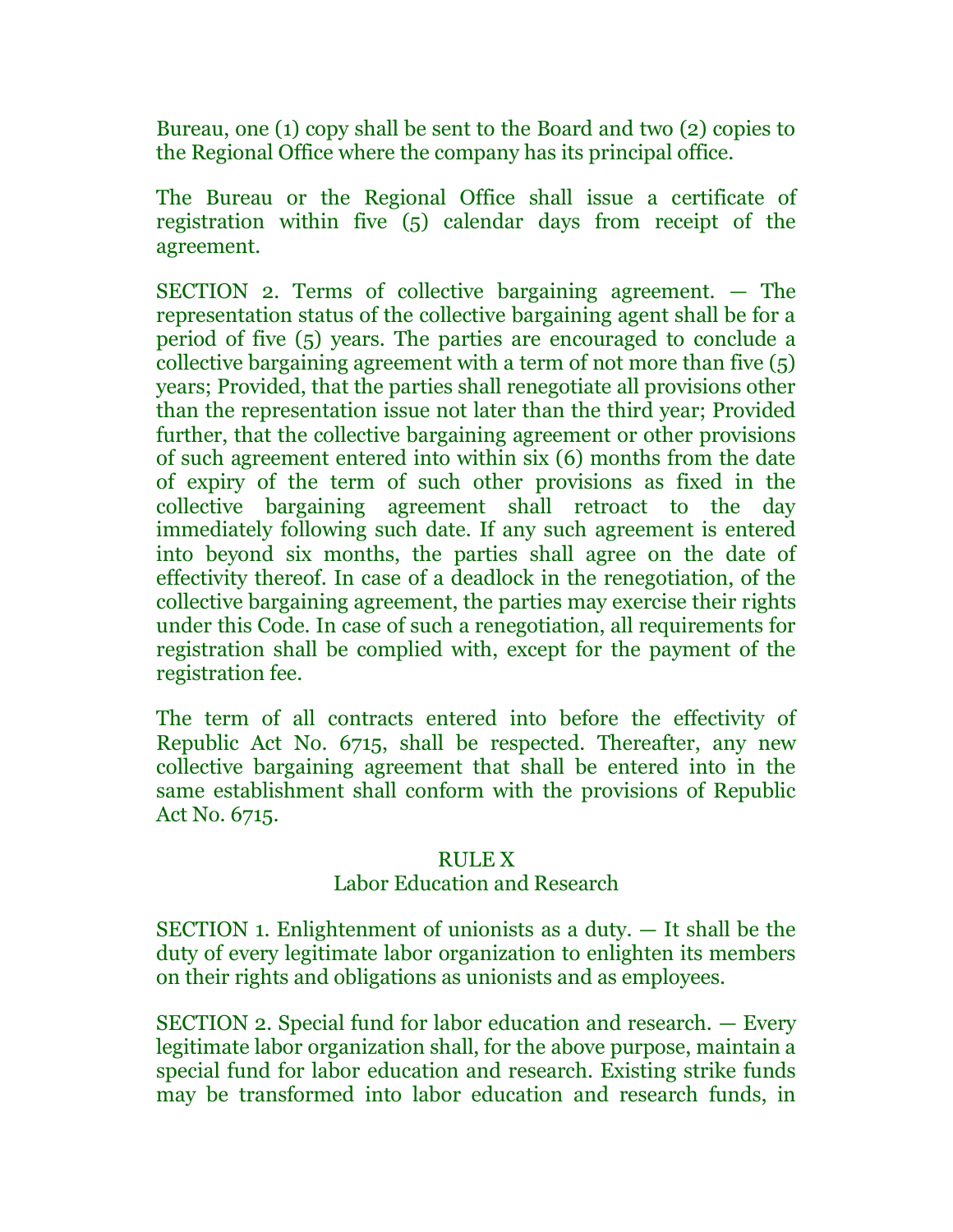whole or in part. The union may also periodically assess and collect a reasonable amount from its members for such fund.

SECTION 3. Mandatory seminars. — It shall be mandatory for every legitimate labor organization to conduct seminars and similar activities on existing labor laws, collective agreements, company rules and regulations, and other relevant matters. The union seminars and similar activities may be conducted independently or in cooperation with the Department of Labor and Employment, the Asian Labor Education Center, the Institute of Labor and Manpower Studies, and other labor-education groups.

SECTION 4. Official receipts. — All collections and expenditures of funds for labor research and education shall be duly covered by official receipts subject to account examination by the Secretary of Labor and Employment or his representative.

SECTION 5. Grounds for impeachment or expulsion. — Failure to provide adequate labor education and research services to members of a labor organization shall be a ground for the impeachment or expulsion of the officer or officers responsible therefor in accordance with the provisions of the constitution and by-laws of the labor organization concerned. Misuse or illegal disbursement of the labor education and research fund shall be a ground for impeachment or expulsion from the union and punishable under the relevant provisions of the constitution and by-laws of the union and other applicable laws.

#### RULE XI

## Voluntary Arbitration

SECTION 1. Jurisdiction of voluntary arbitrator or panel of voluntary arbitrators. — The voluntary arbitrator or panel of voluntary arbitrators named in the collective bargaining agreement shall have exclusive and original jurisdiction to hear and decide all grievances arising from the implementation or interpretation of the collective bargaining agreement and those arising from the interpretation or enforcement of company personnel policies which remain unresolved after exhaustion of the grievance procedure.

The voluntary arbitrator or panel of voluntary arbitrators, upon agreement of the parties, shall also hear and decide all other labor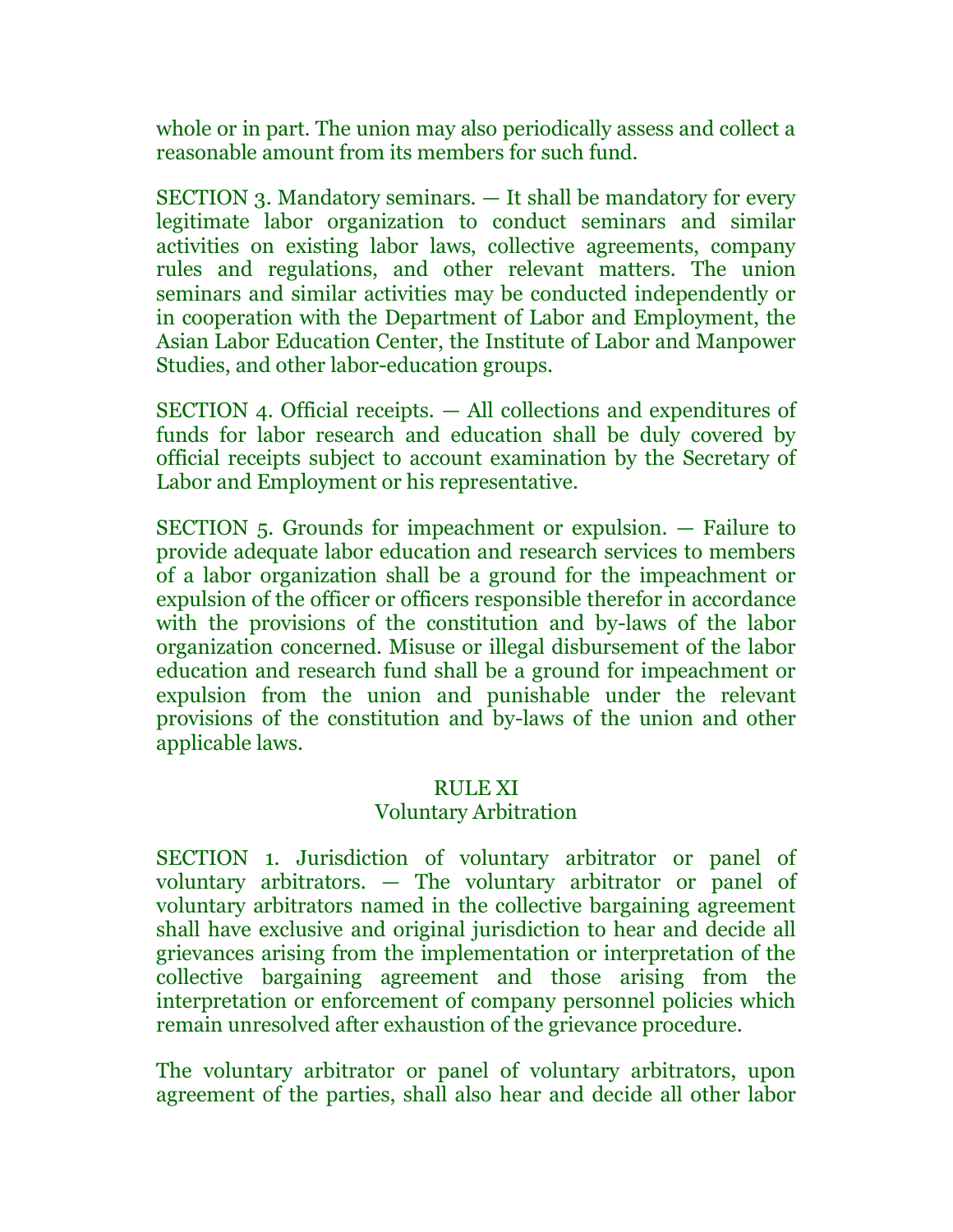disputes including unfair labor practice and bargaining deadlocks.

SECTION 2. Referral of cases to voluntary arbitration. — All grievances unsettled or unresolved within seven (7) calendar days from the date of its submission for resolution to the last step of the grievance machinery shall automatically be referred to voluntary arbitration prescribed in the collective bargaining agreement.

The Commission, its regional branches and the Regional Directors of the Department of Labor and Employment shall not entertain disputes, grievances or matters under the exclusive and original jurisdiction of the voluntary arbitrator or panel of voluntary arbitrators and shall immediately dispose and refer the same to the appropriate grievance machinery or voluntary arbitration provided in the collective bargaining agreement.

In case issues arising from the interpretation or implementation of the collective bargaining agreements or those arising from the interpretation or enforcement of company personnel policies are raised in notices of strikes or lockouts or requests for preventive mediation, the regional branch of the Board shall advise the parties to submit the issue/s to voluntary arbitration.

SECTION 3. All labor-management dispute subject to voluntary arbitration.  $-$  It is the policy of the State to encourage voluntary arbitration on all other labor-management disputes. Before or at any state of the compulsory arbitration process, the parties may opt to submit their dispute to voluntary arbitration.

SECTION 4. Powers of voluntary arbitrator and panel voluntary arbitrators. — The voluntary arbitrator or panel of voluntary arbitrators shall have the power to hold hearings, receive evidence and take whatever action is necessary to resolve the issue/s subject of the dispute.

The voluntary arbitrator or panel of arbitrators may conciliate or mediate to aid the parties in reaching a voluntary settlement of the disputes.

SECTION 5. Procedures. — All parties to the dispute shall be entitled to attend the arbitration proceedings. The attendance of any third party or the exclusion of any witness from the proceedings shall be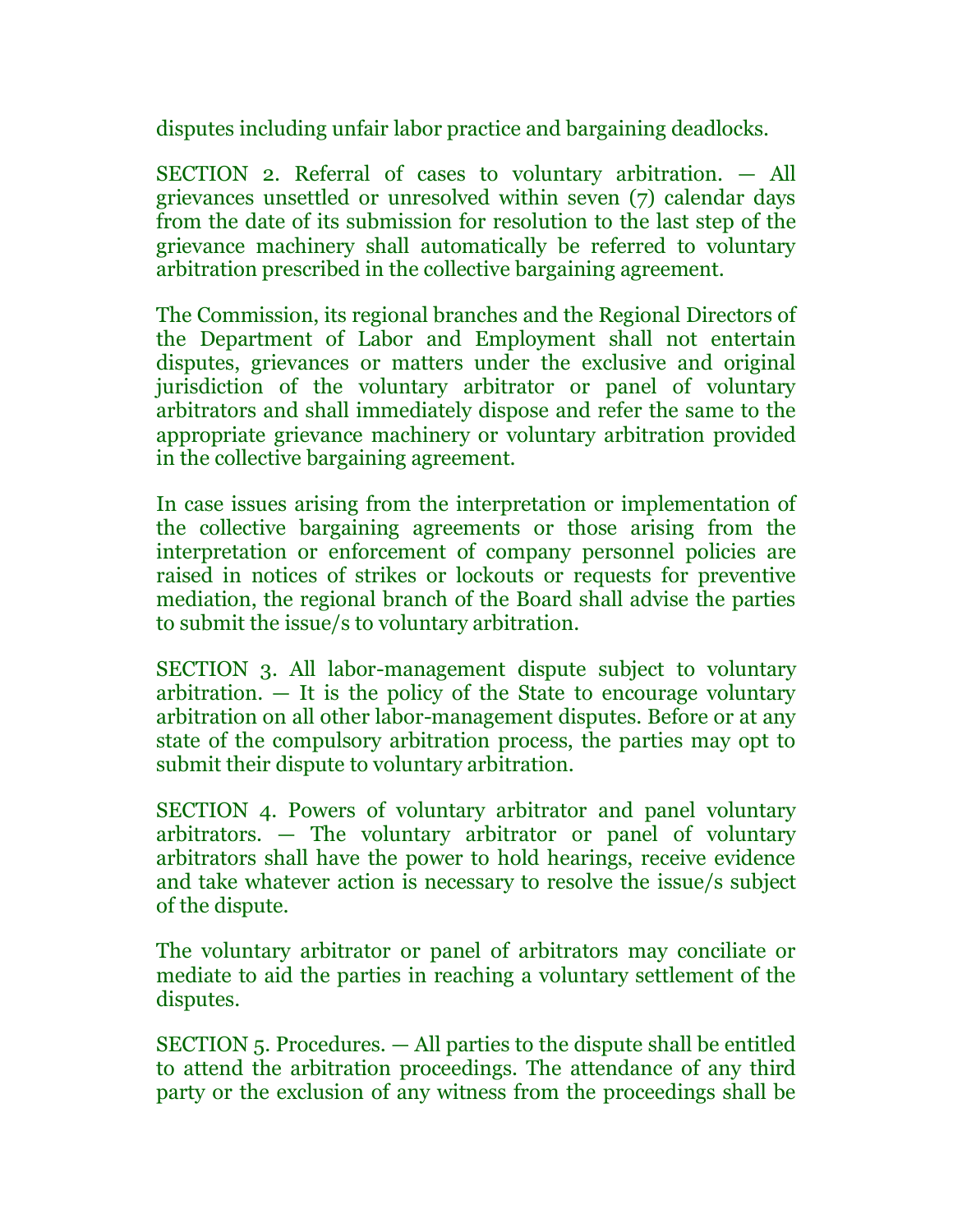determined by the voluntary arbitrator or panel of arbitrators. Hearing may be adjourned for cause or upon agreement by the parties.

Unless the parties agree otherwise, it shall be mandatory for the voluntary arbitrator or panel of voluntary arbitrators to render an award or decision within twenty (20) calendar days from the date of submission of the dispute to voluntary arbitration.

SECTION 6. Award/Decision. — The award or decision of the voluntary arbitrator or panel of voluntary arbitrators must state in clear, concise and definite terms the facts, the law and/or contract upon which it is based. It shall be final and executory after ten (10) calendar days from the receipt of the copy of the award or decision by the parties.

SECTION 7. Execution of Award/Decision. — Upon motion of any interested party, the voluntary arbitrator or panel of voluntary arbitrators or the Labor Arbiter in the region where the movant resides, in case of the absence or incapacity of the voluntary arbitrator or panel of voluntary arbitrators for any reason, may issue a writ of execution requiring either the Sheriff of the Commission or regular courts or any public official whom the parties may designate in the submission agreement to execute the final decision order or award.

SECTION 8. Cost of voluntary arbitration and voluntary arbitrator's fee. — The parties to a collective bargaining agreement shall provide therein a proportionate sharing scheme on the cost of voluntary arbitration including the voluntary arbitrator's fee. The fixing of fee of voluntary arbitrators or panel of arbitrators, whether shouldered wholly by the parties or subsidized by the Special Voluntary Arbitration Fund, shall take into account the following factors:

- (a) Nature of the case;
- (b) Time consumed in hearing the case;
- (c) Professional standing of the voluntary arbitrator;
- (d) Capacity to pay of the parties; and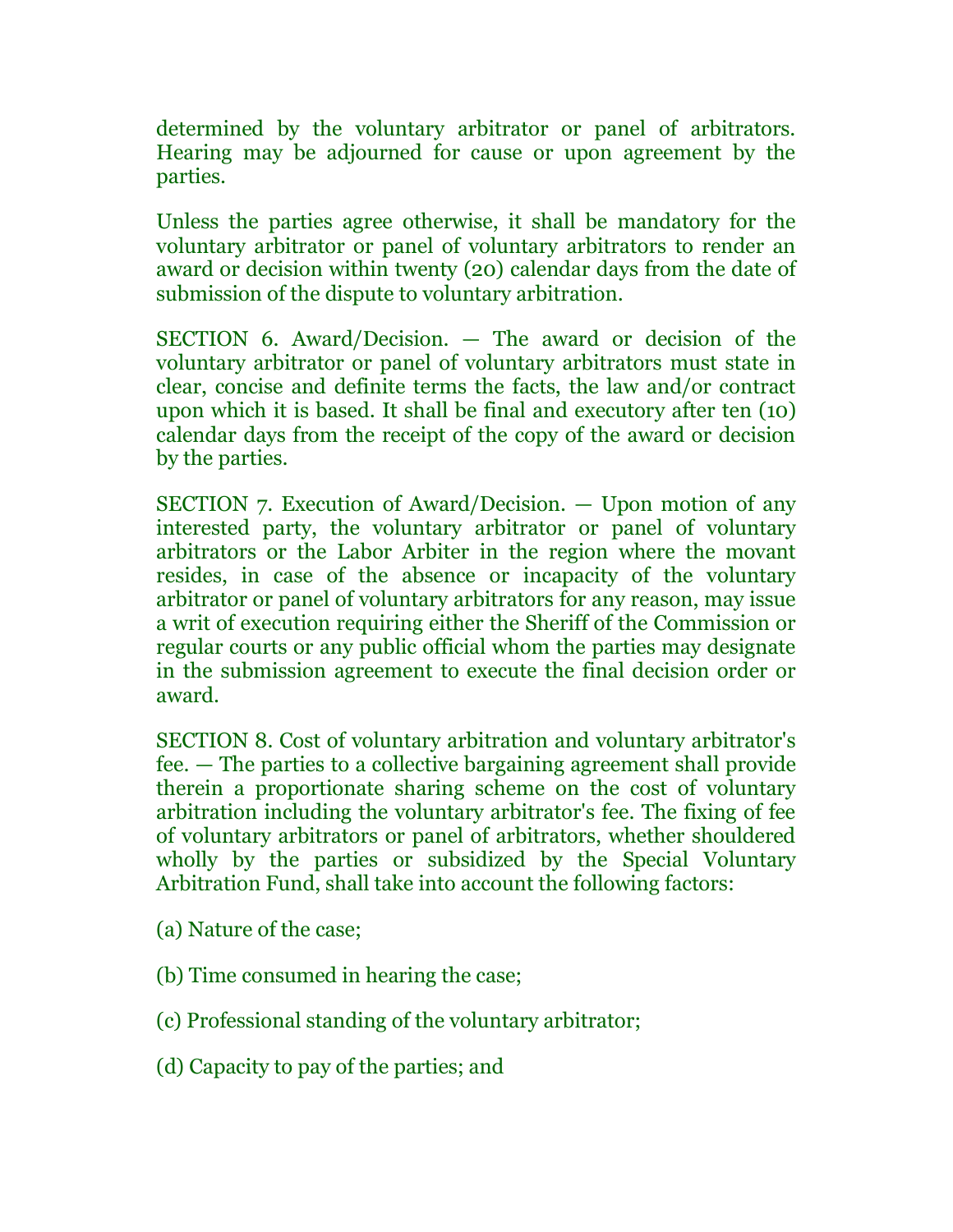(e) Fees provided for in the Revised Rules of Court.

Unless the parties agree otherwise, the cost of voluntary arbitration proceedings and voluntary arbitrator's fee shall be shared equally by the parties.

Parties are encouraged to set aside funds to answer for the cost of voluntary arbitration proceedings including voluntary arbitrator's fee. In the event that said funds are not sufficient to cover such expenses, an amount by way of subsidy taken out of the Special Voluntary Arbitration Fund may be availed of by either or both parties under Section 9 of these Rules.

SECTION 9. Voluntary arbitration subsidy. — The Special Voluntary Arbitration Fund shall be available to subsidize the cost of voluntary arbitration in cases involving the interpretation and implementation of the collective bargaining agreement and the interpretation and enforcement of company personnel policies, including the arbitrator's fees, subject to the guidelines on voluntary arbitration to be issued by the Secretary.

## RULE XII

# Labor-Management Council

SECTION 1. Creation of labor-management council. — The Department shall promote the formation of a labor-management council in organized establishments to enable the workers to participate in policy and decision-making processes in the establishment insofar as said processes will directly affect their rights, benefits and welfare, except those which are covered by collective bargaining agreements or are traditional areas of bargaining.

The Department shall render, among others, the following services:

1. Conduct awareness campaigns on the need to establish labormanagement councils;

2. Assist the parties, through the Department's field workers, in setting up labor-management structures, functions and procedures;

3. Provide process facilitators in labor-management council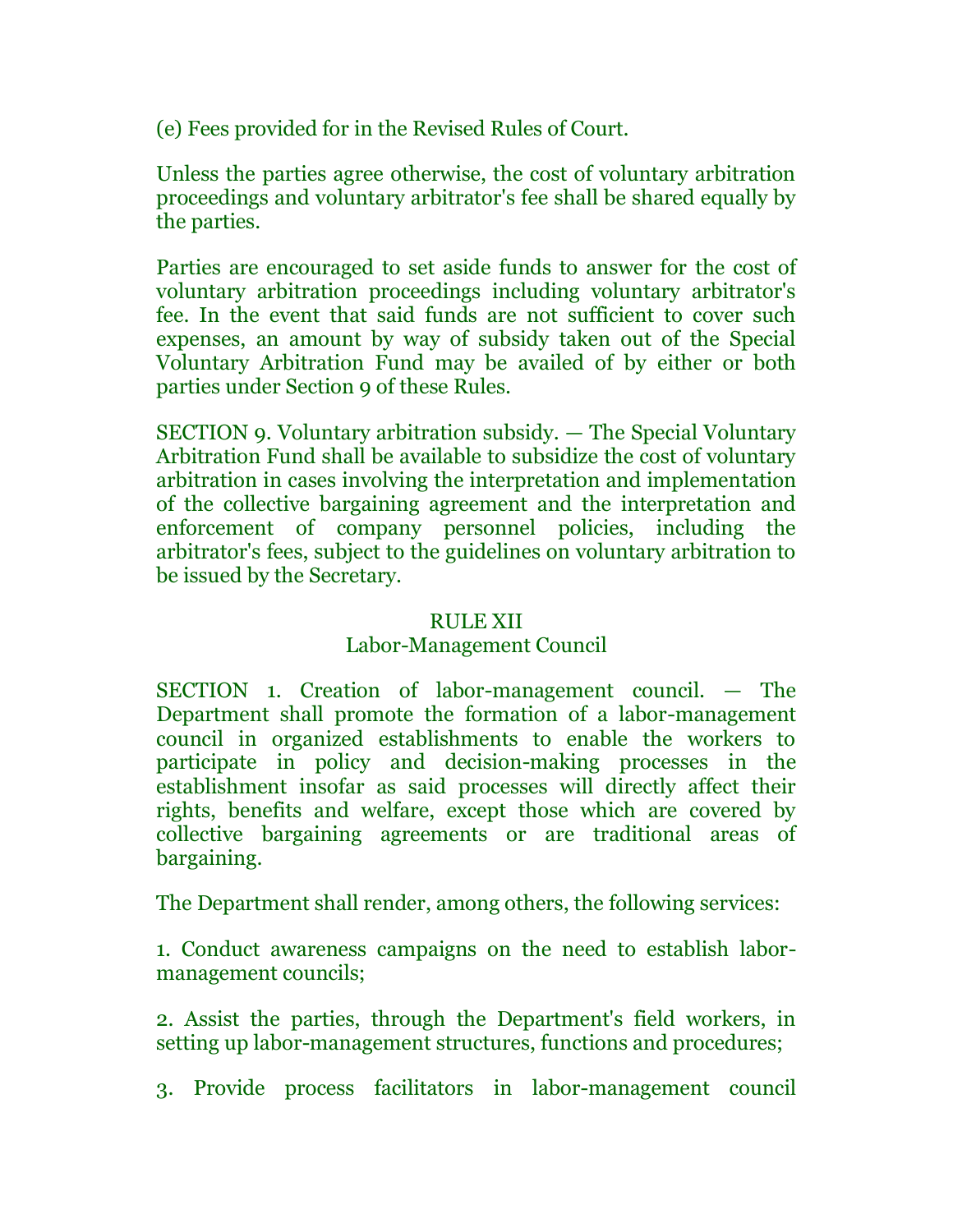meetings upon request of the parties; and

4. Monitor the activities of labor-management councils as may be necessary;

5. In establishments where no legitimate labor organization exists, labor-management committees may be formed voluntarily by workers and employers for the purpose of promoting industrial peace. The Department shall endeavor to enlighten and educate the workers and employers on their rights and responsibilities.

SECTION 2. Assistance by the Department. — The Department, upon its own initiative or upon the request of both parties, may assist in the formulation and development of labor-management cooperation, programs and projects on productivity, occupational safety and health, improvement of quality of work life, product quality improvement, and the like.

#### RULE XIII

## Picketing, Strikes and Lockouts

SECTION 1. Grounds for strike and lockout. — A strike or lockout may be declared in cases of bargaining deadlocks and unfair labor practices. Violations of collective bargaining agreements, except flagrant and/or malicious refusal to comply with its economic provisions, shall not be considered unfair labor practice and shall not be strikeable. No strike or lockout may be declared on grounds involving inter-union and internal union disputes or on issues brought to voluntary or compulsory arbitration.

SECTION 2. Who may declare a strike or lockout. — Any certified or duly recognized bargaining representative may declare a strike in cases of bargaining deadlocks and unfair labor practices. The employer may declare a lockout in the same cases. In the absence of a certified or duly recognized bargaining representative, any legitimate labor organization in the establishment may declare a strike but only on grounds of unfair labor practices.

SECTION 3. Notice of strike or lockout. — In cases of bargaining deadlocks, a notice of strike or lockout shall be filed with the regional branch of the Board at least thirty (30) days before the intended date thereof, a copy of said notice having been served on the other party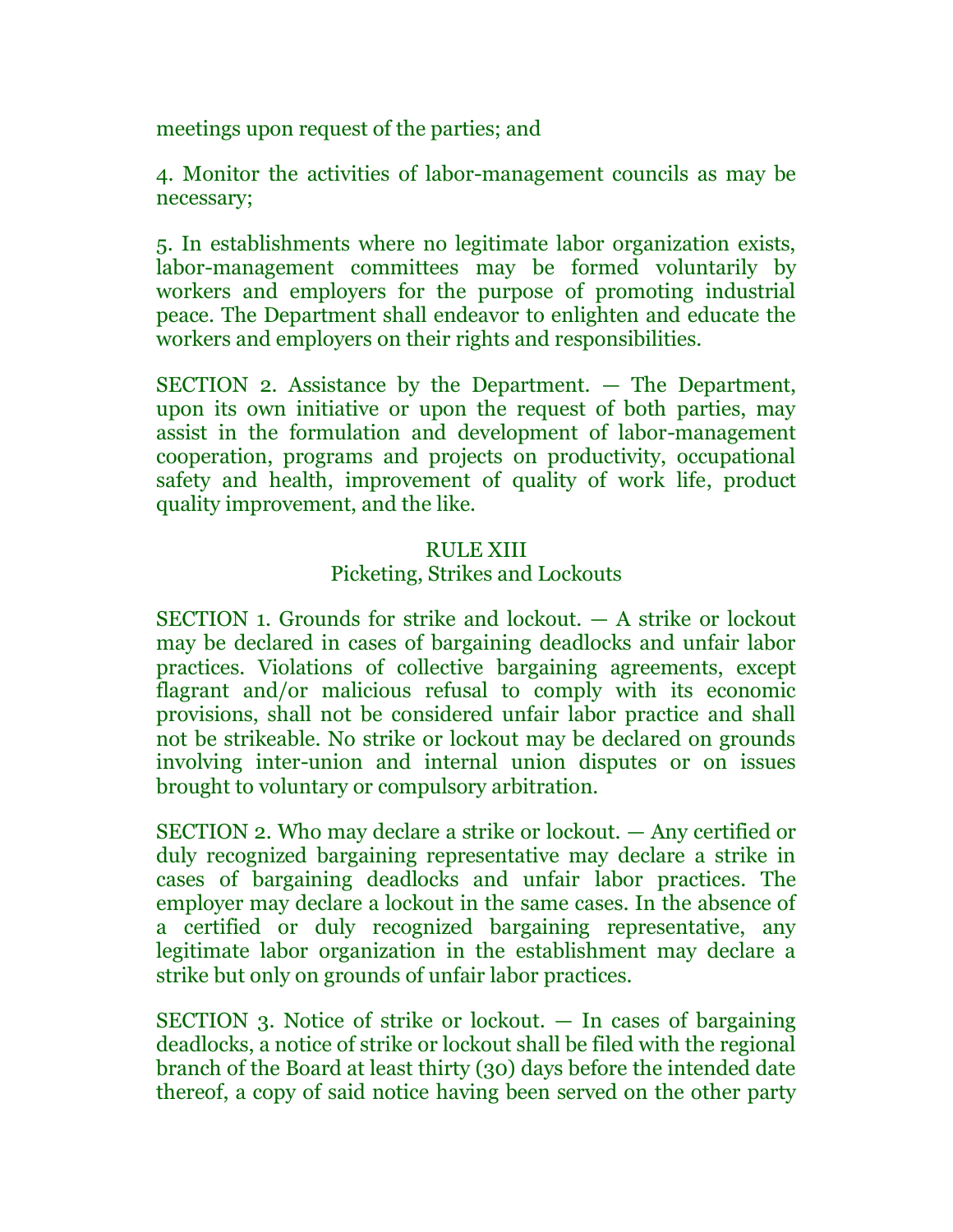concerned. In cases of unfair labor practices, the period of notice shall be fifteen (15) days. However, in case of unfair labor practice involving the dismissal from employment of union officers duly elected in accordance with the union constitution and by-laws which may constitute union-busting where the existence of the union is threatened, the fifteen-day cooling-off period shall not apply and the union may take action immediately after the strike vote is conducted and the results thereof submitted to the Department of Labor and Employment.

SECTION 4. Contents of notice. — The notice shall state, among others, the names and addresses of the employer and the union involved, the nature of the industry to which the employer belongs, the number of union members and of the workers in the bargaining unit, and such other relevant data as may facilitate the settlement of the dispute, such as a brief statement or enumeration of all pending labor disputes involving the same parties.

In cases of bargaining deadlocks, the notice shall, as far as practicable, further state the unresolved issues in the bargaining negotiations and be accompanied by the written proposals of the union, the counter-proposals of the employer and the proof of a request for conference to settle the differences. In cases of unfair labor practices, the notice shall, as far as practicable, state the acts complained of and the efforts taken to resolve the dispute amicably.

Any notice which does not conform with the requirements of this and the foregoing sections shall be deemed as not having been filed and the party concerned shall be so informed by the regional branch of the Board.

SECTION 5. Disclosure of information. — In collective bargaining, the parties shall, at the request of either of them, make available such up-to-date financial information on the economic situation of the undertaking, which is normally submitted to relevant government agencies, as is material and necessary for meaningful negotiations. Where the disclosure of some of this information could be prejudicial to the undertaking, its communication may be made conditioned upon a commitment that it would be regarded as confidential to the extent required. The information to be made available may be agreed upon between the parties to collective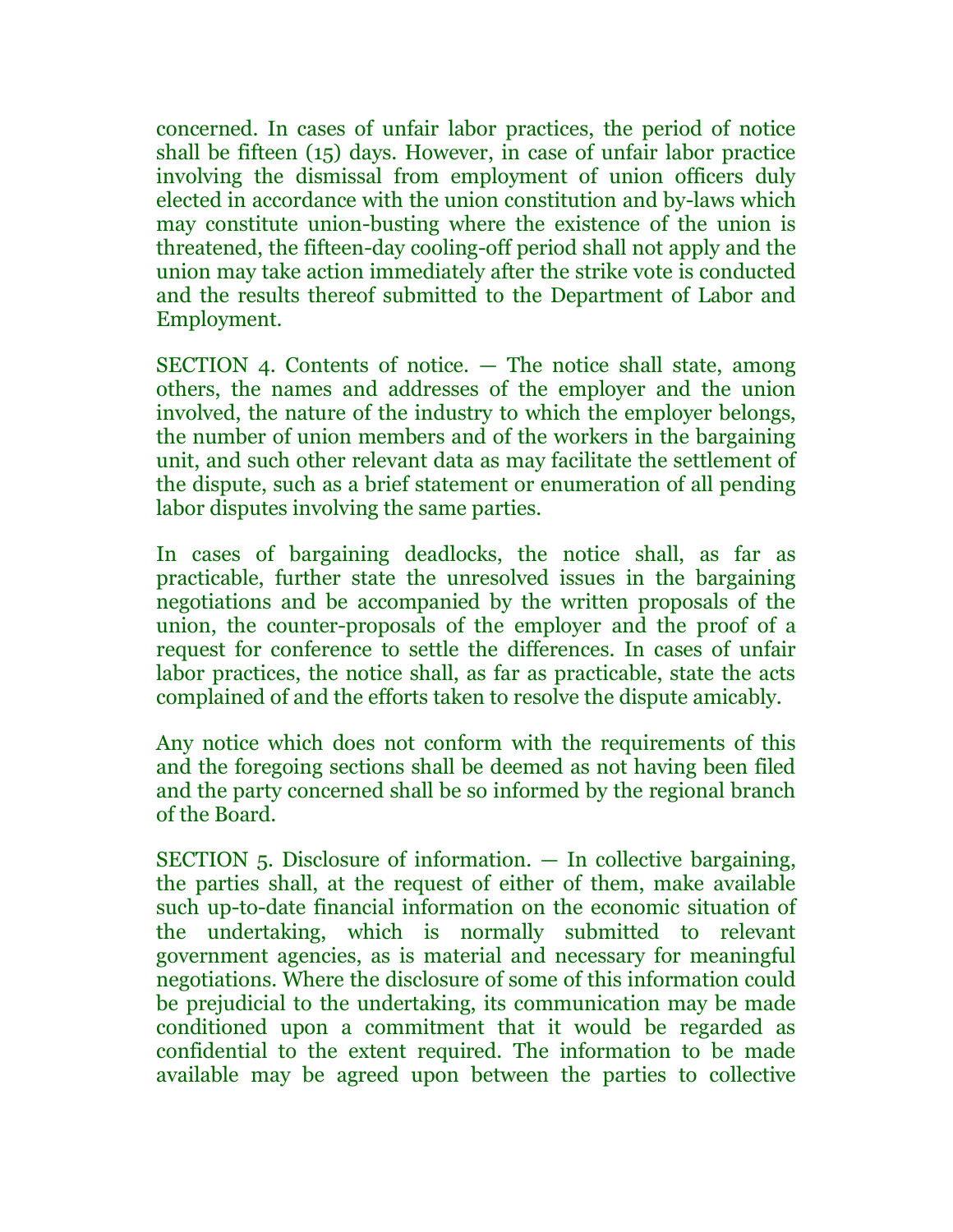bargaining.

SECTION 6. Conciliation. — Upon receipt of the notice, the regional branch of the Board shall exert all efforts at mediation and conciliation to enable the parties to settle the dispute amicably. The regional branch of the Board shall also encourage the parties to submit the dispute to voluntary arbitration.

During the proceedings, the parties shall not do any act which may disrupt or impede the early settlement of the dispute. They are obliged, as part of their duty to bargain collectively in good faith, to participate fully and promptly in the conciliation meetings called by the regional branch of the Board. The regional branch of the Board shall have the power to issue subpoenas requiring the attendance of the parties to the meetings.

Information and statements given at conciliation proceedings shall be treated as privileged communications. Conciliators and similar officials shall not testify in any court or body regarding any matter taken up at conciliation proceedings conducted by them.

SECTION 7. Strike or lockout vote. — A decision to declare a strike must be approved by a majority of the total union membership in the bargaining unit concerned obtained by secret ballot in meetings or referenda called for the purpose. A decision to declare a lockout must be approved by a majority of the board of directors of the employer corporation or association or the partners in a partnership obtained by a secret ballot in a meeting called for the purpose.

The regional branch of the Board may, at its own initiative or upon the request of any affected party, supervise the conduct of the secret balloting. In every case, the union or the employer shall furnish the regional branch of the Board the notice of meetings referred to in the preceding paragraph at least twenty-four (24) hours before such meetings as well as the results of the voting at least seven (7) days before the intended strike or lockout, subject to the cooling-off period provided in this Rule.

SECTION 8. Declaration of strike or lockout. — Should the dispute remain unsettled after the lapse of the requisite number of days from the filing of the notice or strike or lockout and of the results of the election required in the preceding section, the labor union may strike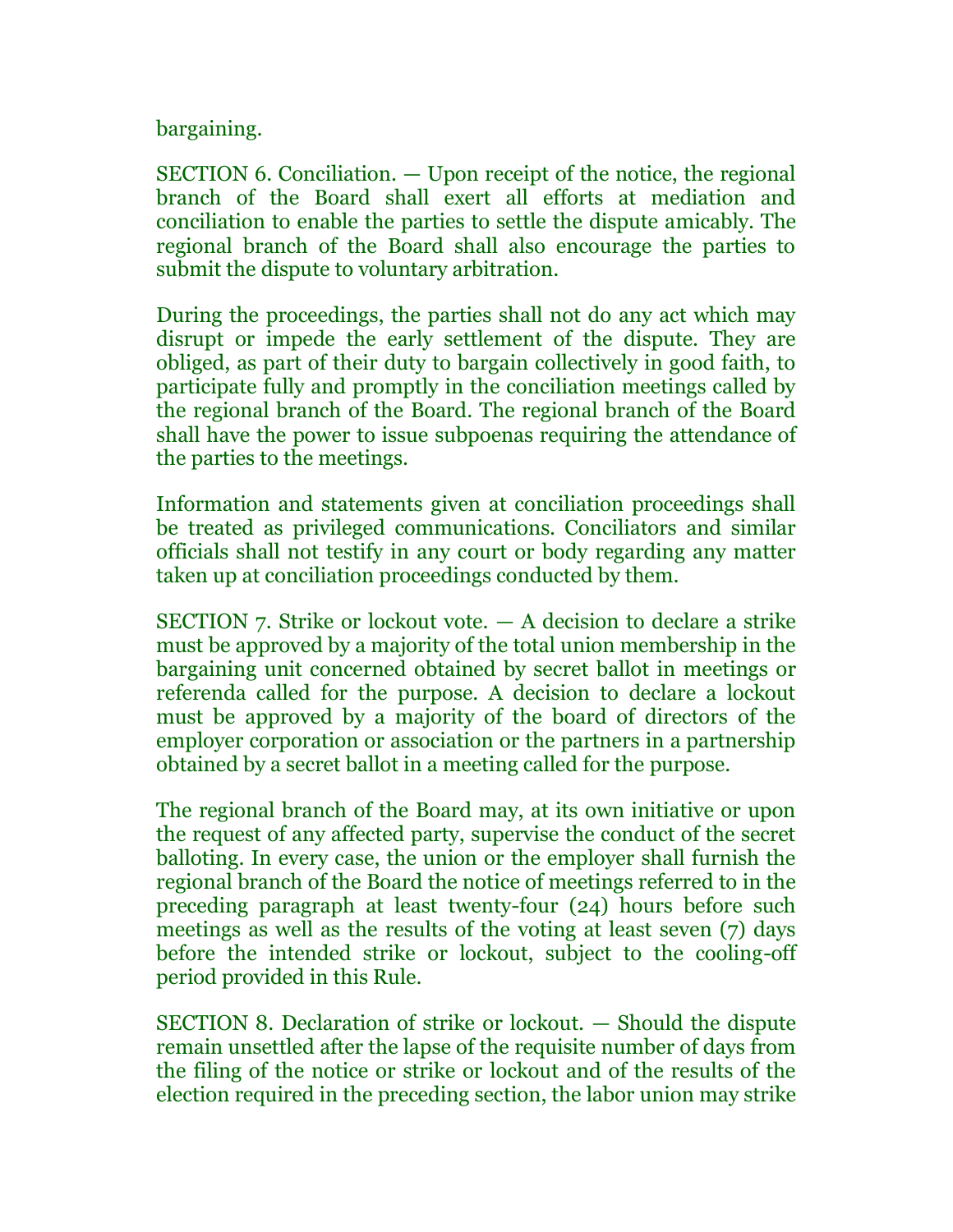or the employer may lock out its workers. The regional branch of the Board shall continue mediating and conciliating.

SECTION 8-a. Improved offer balloting. — In case of a strike, the regional branch of the Board shall, at its own initiative or upon the request of any affected party, conduct a referendum by secret balloting on the improved offer of the employer on or before the 30th day of the strike. When at least a majority of the union members vote to accept the improved offer, the striking workers shall immediately return to work and the employer shall thereupon readmit them upon the signing of the agreement.

In case of a lockout, the regional branch of the Board shall also conduct a referendum by secret balloting on the reduced offer of the union on or before the 30th day of the lockout. When at least a majority of the board of directors or trustees or the partners holding the controlling interest in the case of a partnership vote to accept the reduced offer, the workers shall immediately return to work and the employer shall thereupon readmit them upon the signing of the agreement.

SECTION 9. Hiring of replacements. — The mere participation of a worker in a lawful strike shall not constitute sufficient ground for termination of his employment even if a replacement had been hired by the employer during such lawful strike. But any union officer who knowingly participates in an illegal strike and any worker or union officer who knowingly participates in the commission of illegal acts during a strike may be declared to have lost his employment status.

SECTION 10. Prohibition regarding the employment of replacements. — No public official employee, including officers and personnel of the Armed Forces of the Philippines or the Integrated National Police, or any armed person shall —

(a) Bring in, introduce or escort, in any manner, any individual who seeks to replace strikers in entering or leaving the premises of a strike area, or

(b) Work in place of the strikers.

Nothing herein shall be interpreted to prevent the aforementioned officials, employees or peace officers from taking any measure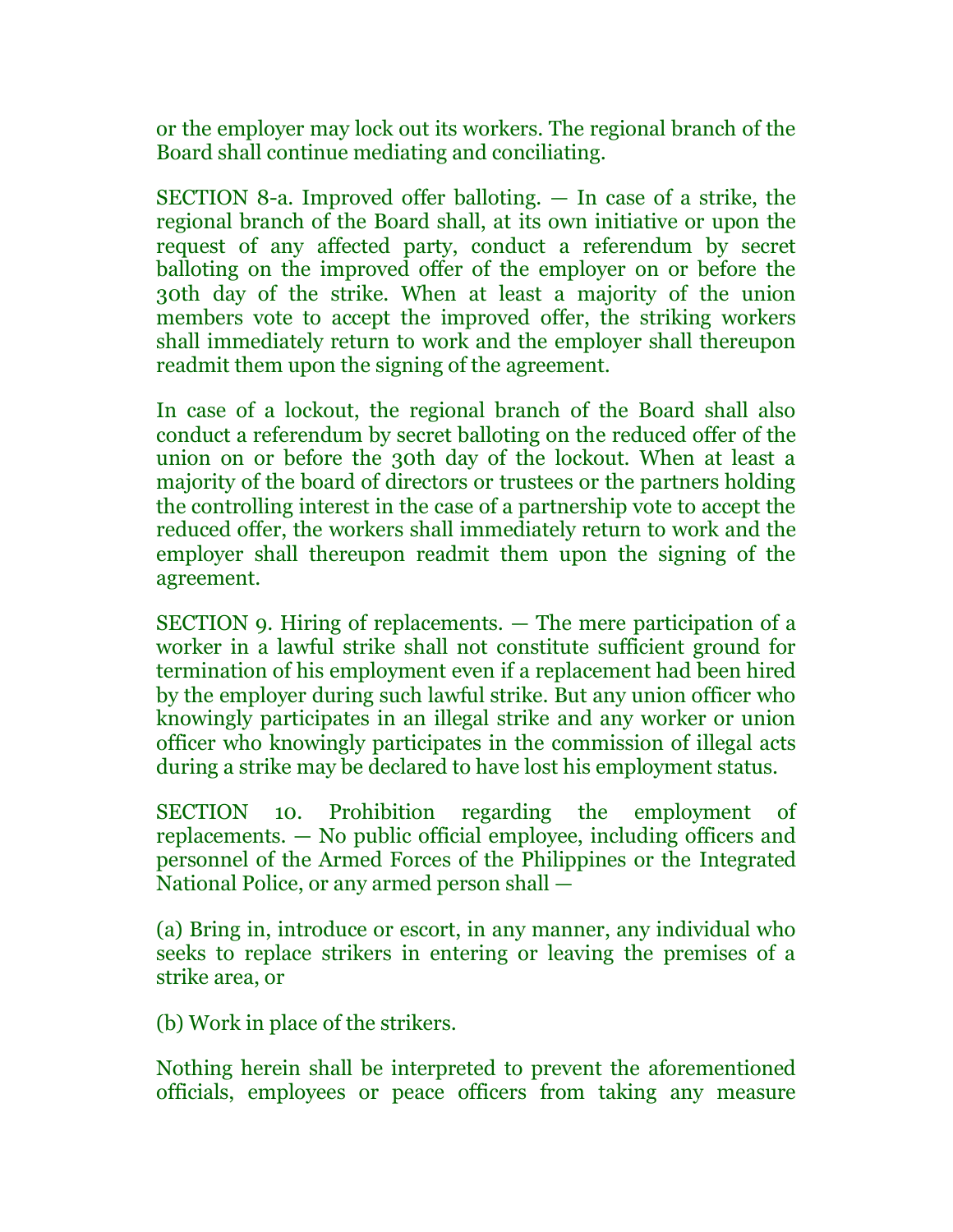necessary to maintain peace and order and/or protect life and property.

SECTION 11. Peaceful picketing. — Workers shall have the right to peaceful picketing. No person engaged in picketing shall commit any act of violence, coercion or intimidation or obstruct the free ingress to or egress from the employer's premises for lawful purposes, or obstruct public thoroughfares.

No person shall obstruct, impede or interfere with, by force, violence, coercion, threats or intimidation, any peaceful picketing by workers during any labor controversy or in the exercise of the right to self-organization or collective bargaining or shall aid or abet such obstruction or interference. No employer shall use or employ any person to commit such acts nor shall any person be employed for such purpose.

SECTION 12. Injunctions. — No court or entity shall enjoin any picketing, strike or lockout, except as provided in Articles 218 and 264 of the Code.

The Commission shall have the power to issue temporary injunctions in such cases but only after due notice and hearing and in accordance with its rules. The reception of evidence for the application of a writ of injunction may be delegated by the Commission to any Labor Arbiter who shall submit his recommendations to the Commission for its consideration and resolution. Where the parties are not residents of Manila, the Labor Arbiter shall conduct hearings in such places as he may determine to be accessible to the parties and their witnesses.

Any ex parte restraining order issued by the Commission, or its Chairman or Vice-Chairman when the Commission is not in session and as prescribed by its rules, shall be valid for a period not exceeding 20 days.

SECTION 13. Criminal prosecution. — The regular courts shall have jurisdiction over any criminal action under Article 273 of the Code.

SECTION 14. Definition of "export-oriented industries." — For the purpose of paragraph (g) of Article 264 of the Code, "export-oriented industries" means firms exporting 50 percent or more of their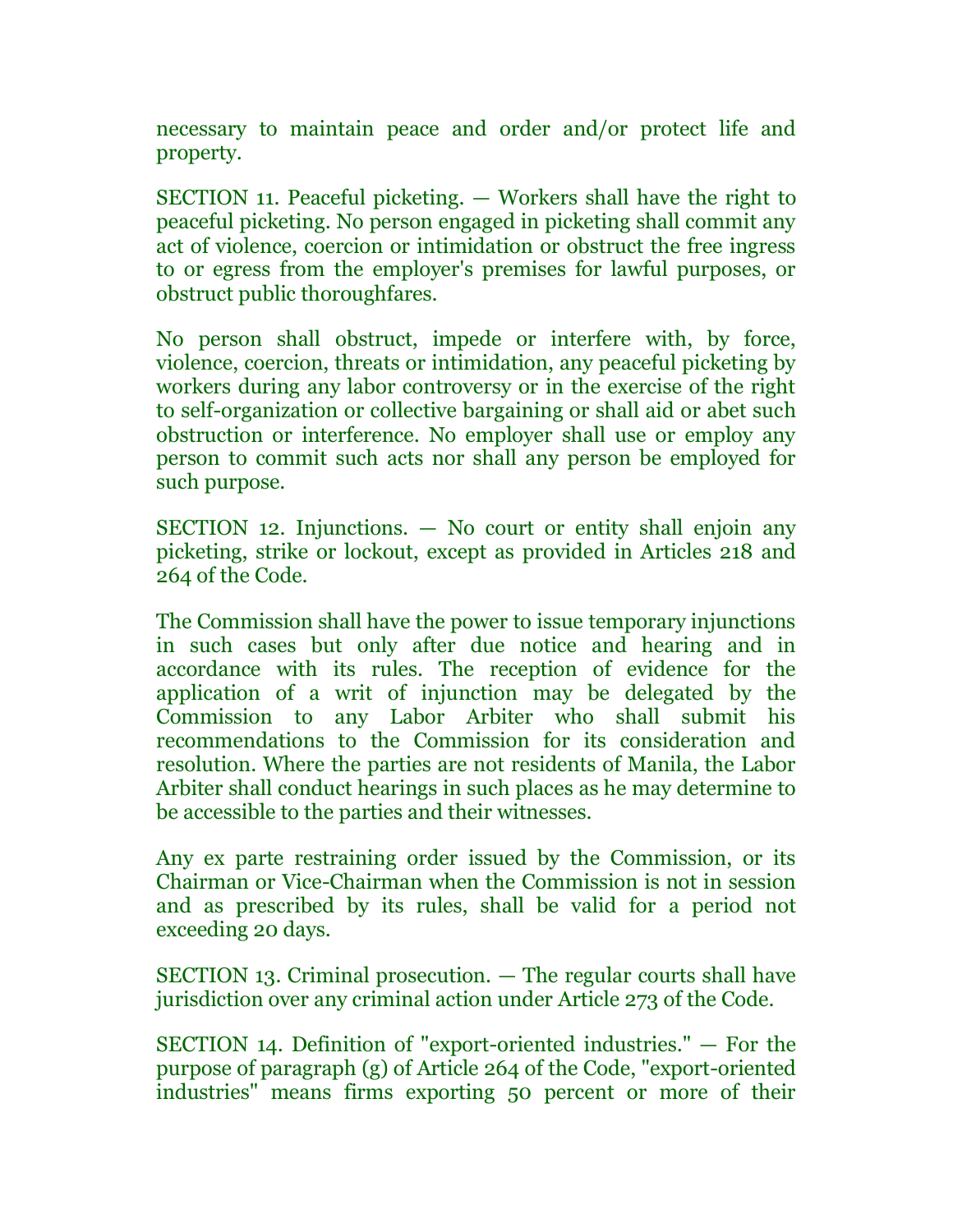products worth at least \$1 million or those annually exporting at least \$10 million worth of their products or those exporting manufactured or processed goods with high value or labor value added as distinguished from traditional exports.

#### RULE XIV

#### Termination of Employment

SECTION 1. Security of tenure and due process. — No workers shall be dismissed except for a just or authorized cause provided by law and after due process.

SECTION 2. Notice of dismissal. — Any employer who seeks to dismiss a worker shall furnish him a written notice stating the particular acts or omission constituting the grounds for his dismissal. In cases of abandonment of work, the notice shall be served at the worker's last known address.

SECTION 3. Preventive suspension. — The employer may place the worker concerned under preventive suspension if his continued employment poses a serious and imminent threat to the life or property of the employer or of his co-workers.

SECTION 4. Period of suspension. — No preventive suspension shall last longer than 30 days. The employer shall thereafter reinstate the worker in his former or in a substantially equivalent position or the employer may extend the period of suspension provided that during the period of extension, he pays the wages and other benefits due to the worker. In such case, the worker shall not be bound to reimburse the amount paid to him during the extension if the employer decides, after completion of the hearing, to dismiss the worker.

SECTION 5. Answer and hearing. — The worker may answer the allegations stated against him in the notice of dismissal within a reasonable period from receipt of such notice. The employer shall afford the worker ample opportunity to be heard and to defend himself with the assistance of his representative, if he so desires.

SECTION 6. Decision to dismiss. — The employer shall immediately notify a worker in writing of a decision to dismiss him stating clearly the reasons therefor.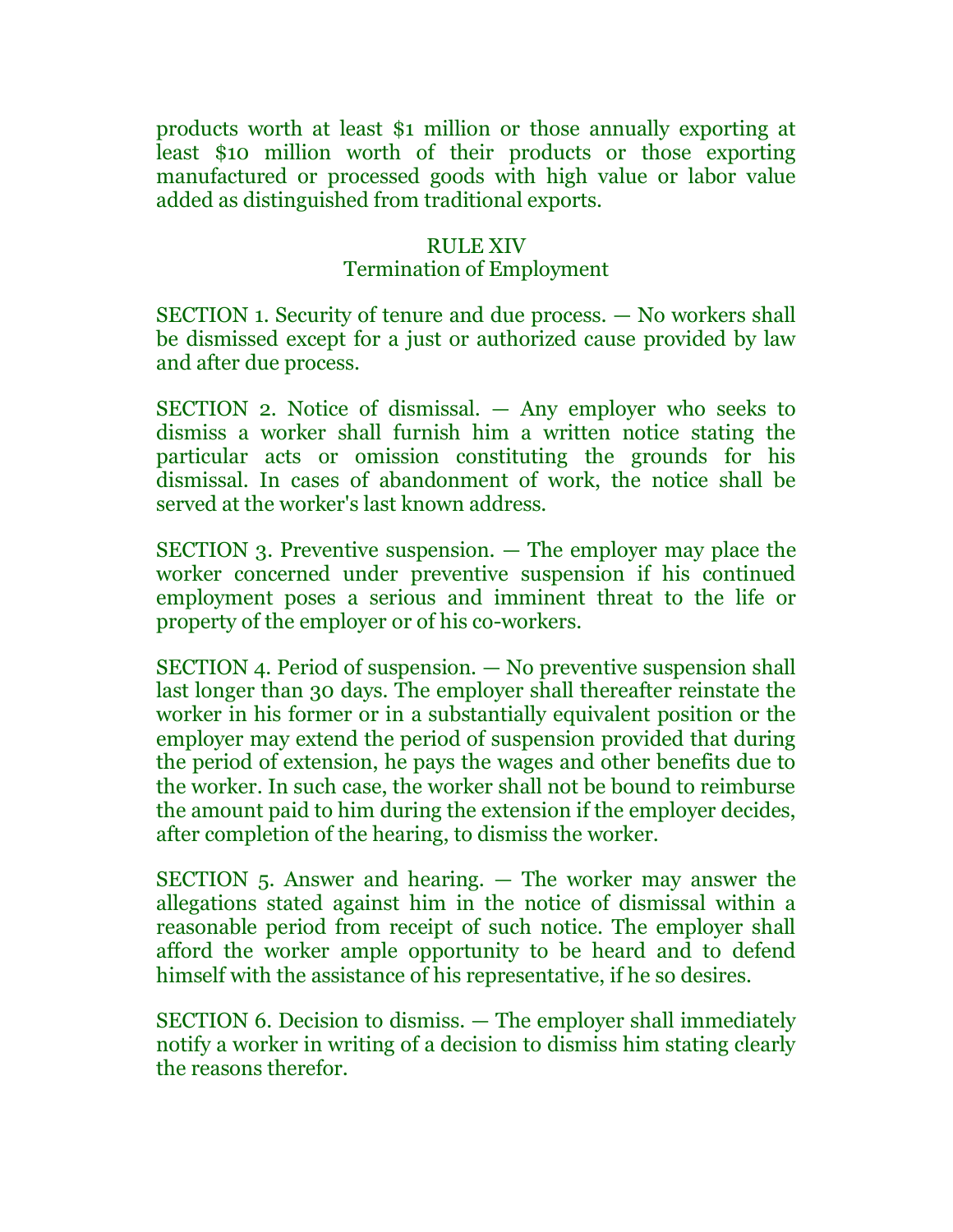SECTION 7. Right to contest dismissal. — Any decision taken by the employer shall be without prejudice to the right of the worker to contest the validity or legality of his dismissal by filing a complaint with the Regional Branch of the Commission.

SECTION 8. Period to decide. — Cases involving the dismissal of a worker shall be decided by the Labor Arbiter within 20 working days from the date of submission of such cases for decision.

SECTION 9. Reinstatement pending hearing. — The Secretary may suspend the effects of the termination pending resolution of the case in the event of a prima facie finding that the termination may cause a serious labor dispute or is in implementation of a mass lay-off.

SECTION 10. Certification of employment. — A dismissed worker shall be entitled to receive, on request, a certificate from the employer specifying the dates of his engagement and termination of his employment and the type or types of work on which he is employed.

SECTION 11. Report of dismissal. — The employer shall submit a monthly report to the Regional Office having jurisdiction over the place of work all dismissals effected by him during the month, specifying therein the names of the dismissed workers, the reasons for their dismissal, the date of commencement and termination of employment, the positions last held by them and such other information as may be required by the Department for policy guidance and statistical purposes.

# RULE XV

# Execution of Decisions, Awards or Orders

SECTION 1. Decision of Commission. — The decision of the Commission shall be final and executory after ten (10) calendar days from receipt thereof by the parties.

SECTION 2. Execution of decisions, orders or awards.  $-$  (a) The Secretary of Labor and Employment or any Regional Director, Med-Arbiter or voluntary arbitrator may, upon his own initiative or on motion of any interested party, issue a writ of execution on a judgment within five (5) years from the date it becomes final and executory requiring the Sheriff or the duly deputized officer to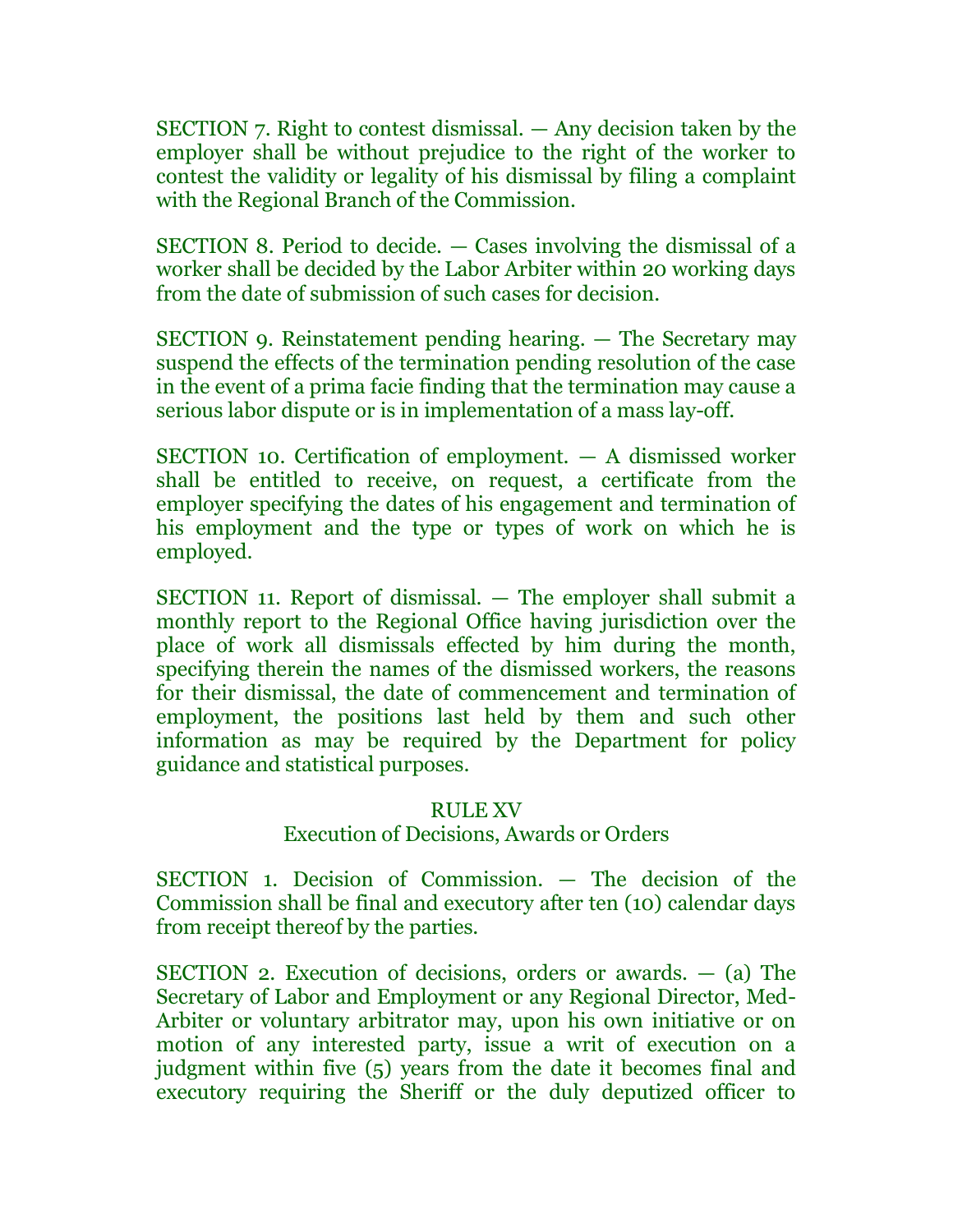execute or enforce their respective final decisions, orders, or awards.

(b) The Secretary of Labor and Employment and the Chairman of the Commission may designate special sheriffs and take any measure under existing laws to ensure compliance with their decisions, orders or awards and those of the Labor Arbiters and voluntary arbitrators, including the imposition of administrative fines, which shall not be less than five hundred (P500.00) pesos nor more than ten thousand (P10,000.00) pesos.

(c) Alternatively, the Secretary of Labor and Employment, the Commission, any Labor Arbiter, the Regional Director or the Director of the Bureau of Labor Relations in appropriate cases may deputize the Philippine Constabulary or any law-enforcement agencies in the enforcement of final awards, orders or decision.

## RULE XVI

## General Provisions

SECTION 1. Penalties. — Any person violating any of the provisions of Article 264 of the Code shall be punished by a fine of not less than one thousand (P1,000.00) pesos nor more than ten thousand (P10,000.00) pesos and/or imprisonment for not less than three months nor more than three years, or both such fine and imprisonment, at the discretion of the court. Prosecution under this provision shall preclude prosecution for the same act under the Revised Penal Code and vice versa.

SECTION 2. Frivolous or dilatory appeal. — To discourage frivolous or dilatory appeals, the Office of the President, the Secretary of Labor, the Bureau or the Commission shall impose reasonable penalties, including fines or censures upon erring parties.

SECTION 3. Enforcement of decisions, orders and awards. — To ensure compliance with decisions, orders and awards, the Labor Arbiters or the Med-Arbiters may take any measure under existing laws, decrees, and general orders, as may be necessary, including the imposition of administrative fines which shall not be less than P500 nor more than P10,000 against the erring parties.

SECTION 4. Person guilty of misbehavior. — A person guilty of misbehavior in the presence of or so near the Office of the President,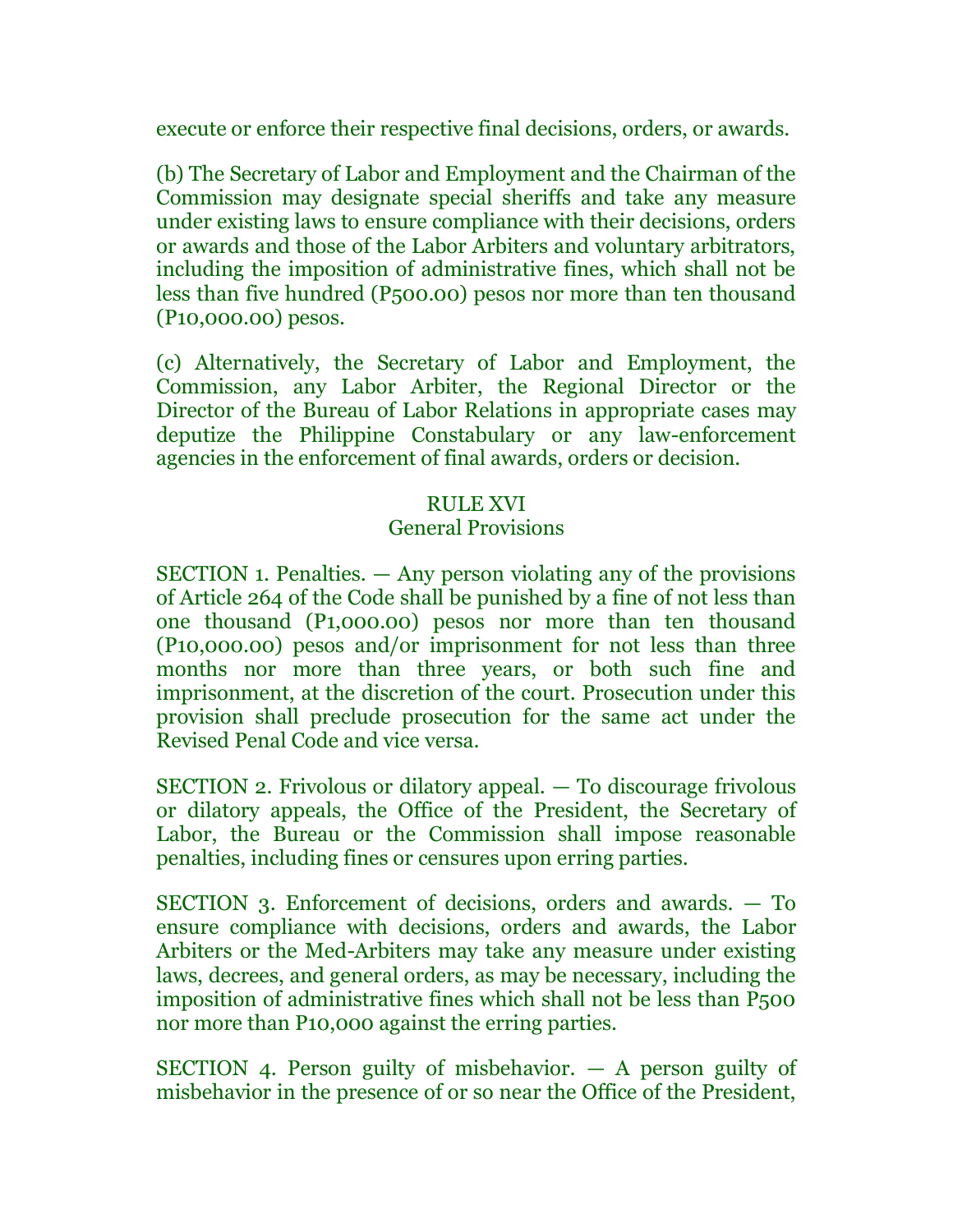the Secretary of Labor, the Chairman, or any member of the Commission, any Labor Arbiter, Med-Arbiter, Conciliator, Regional Director, Director of the Bureau, as to obstruct or interrupt the proceedings before the same, including disrespect toward said officials, offensive personalities toward others, or refusal to be sworn or to answer as a witness or to subscribe an affidavit or deposition when lawfully required to do so may be summarily adjudged in direct contempt by said officials and punished by fines not exceeding two hundred pesos or imprisonment not exceeding ten (10) days or both, if it be the Commission or members thereof, the Secretary of Labor, Office of the President, the Director of the Bureau or the Regional Director, or a fine not exceeding P10.00 or imprisonment not exceeding one (1) day, or both, if it be a Labor Arbiter, Med-Arbiter or Conciliator.

The person adjudged in direct contempt by a Labor Arbiter or Med-Arbiter or Conciliator may appeal to the Commission or to the Bureau, respectively, and the execution of the judgment shall be suspended pending the resolution of the appeal upon the filing by such person of a bond on condition that he will abide by and perform the judgment should the appeal be decided against him. Judgment of the Commission, Secretary of Labor, Office of the President, Director of the Bureau and Regional Director on direct contempt is immediately executory and inappealable.

Indirect contempt shall be dealt with by the Commission or Labor Arbiter, Med-Arbiter, Conciliator, Regional Director, Director of the Bureau, Secretary of Labor and Office of the President in the manner prescribed under Rule 71 of the Revised Rules of Court.

SECTION 5. Injunctions. — No temporary injunction or restraining order in any case involving or growing out of a labor dispute shall be issued by any court or other entity. On the other hand, the Office of the President, the Secretary of Labor, the Commission, the Labor Arbiter or Med-Arbiter may enjoin any or all acts involving or arising from any case pending before any of said offices or officials which if not restrained forthwith may cause grave or irreparable damage to any of the parties to the case or seriously affect social or economic stability.

SECTION 6. Incidental motions will not be given due course. — In all proceedings at all levels, motions for dismissal or any other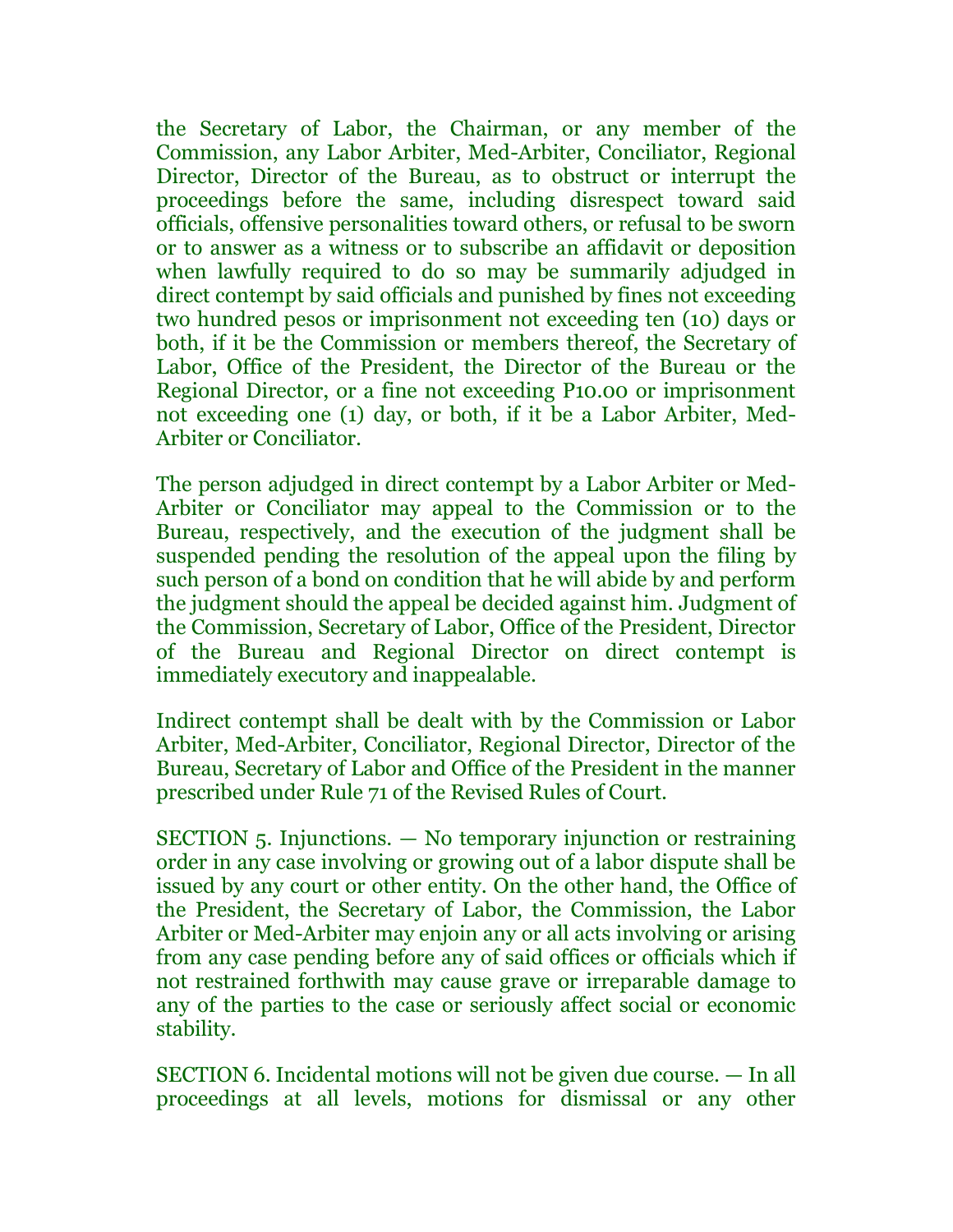incidental motions shall not be given due course, but shall remain as part of the records for whatever they may be worth when the case is decided on the merits.

SECTION 7. Compulsory arbitrator; when and who appoints. — The Commission or any Labor Arbiter shall have the power to seek the assistance of other government officials and qualified private citizens to act as compulsory arbitrators on cases referred to them and to fix and assess the fees of such compulsory arbitrators.

The appointment of a compulsory arbitrator may be made under any of the following circumstances:

(a) Whenever a factual issue requires the assistance of an expert; and

(b) When dictated by geographical considerations and similar circumstances.

The procedures before the compulsory arbitrators shall be the same as those before the Labor Arbiters.

SECTION 8. Non-intervention of outsiders in labor disputes. — No person other than the interested parties, their counsels or representatives may intervene in labor disputes pending before the Regional Office, the Bureau, Labor Arbiters, the compulsory or voluntary arbitrators, the Commission, the Secretary of Labor, and the Office of the President. Any violation of this provision will subject the outsider to the administrative fines and penalties provided for in the Code.

SECTION 9. Disclosure of donations, donors, and purposes. — Legitimate labor organizations are required to make a disclosure of donations, donors and their purposes in their annual financial reports to the Labor Relations Division concerned, copy furnished the Bureau. Failure to make such disclosures shall be a ground for the cancellation of the registration certificate of any labor organization and the imposition of administrative fines and penalties provided for in the Code.

SECTION 10. Filing fees for complaints or petitions. — No docket fee shall be assessed in labor standards disputes.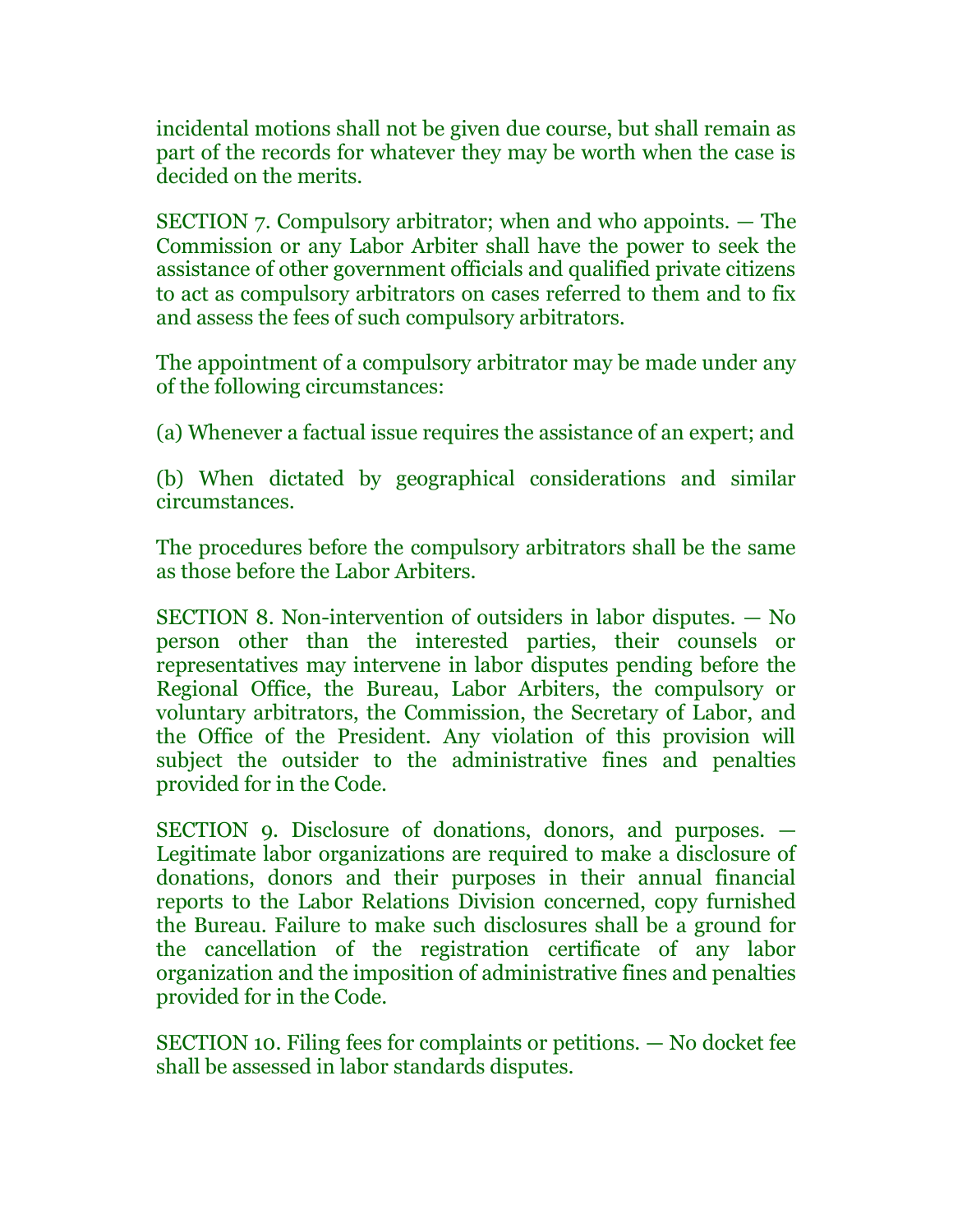In all other disputes, an individual complainant shall pay a filing fee of P2.00. Where there are two or more complaints, a filing fee of P5.00 shall be charged. In case of deadlock in negotiations, the minimum filing fee shall be P25.00. The Bureau shall promulgate a schedule of fees for deadlocks in negotiations involving more than P200,000, provided that in all cases involving bargaining deadlocks, the fee shall be shared equally by the negotiating parties.

SECTION 11. Disposition of collected funds. — The Secretary of Labor is hereby authorized to spend any amount collected from the filing fees, appeal fees, registration fees of applicant unions, confiscated bonds, fines and other monetary collections under the Code for the use of the Department of Labor and Employment and its Regional Offices subject to usual accounting and auditing procedures.

SECTION 12. Appeal fee and bond. — The interested party appealing any decision, order or award of the lower body or agency shall pay a filing fee of twenty-five pesos (P25.00) with the body or agency of origin except deadlock in negotiation cases where the minimum appeal fee shall be P50.00.

To stay the execution of the decision, order or award, the appealing party shall post an appeal bond to be determined and approved by the Commission or Labor Arbiter, Med-Arbiter, Regional Director or Director of the Bureau of origin, as the case may be.

SECTION 13. When complaint deemed filed.  $-$  A complaint is deemed filed upon receipt thereof by the appropriate agency which has jurisdiction over the subject matter and over the parties, and upon due payment of the required filing fees.

SECTION 14. Check-off from non-members. — Pursuant to Article 248 (e) of the Code, the employer shall check-off from non-union members within a collective bargaining unit the same reasonable fee equivalent to the dues and other fees normally paid by union members without the need for individual check-off authorizations.

# BOOK SIX Post Employment

# TITLE I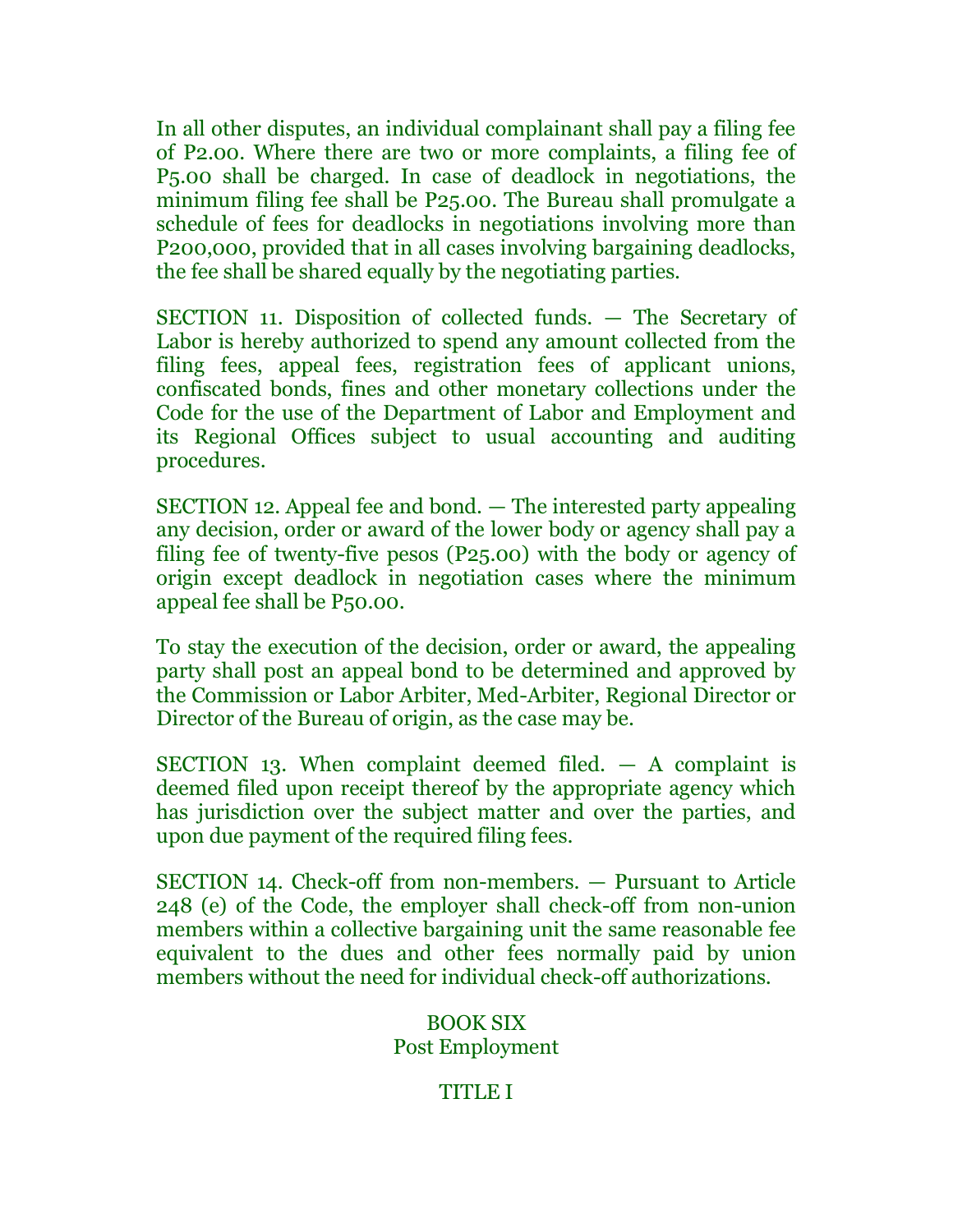# Termination of Employment

ARTICLE 278. Coverage. — The provisions of this Title shall apply to all establishments or undertakings, whether for profit or not.

ARTIXLE 279. Security of tenure. — In case of regular employment, the employer shall not terminate the services of an employee except for a just cause or when authorized by this Title. An employee who is unjustly dismissed from work shall be entitled to reinstatement without loss of seniority rights and to his backwages computed from the time his compensation was withheld from him up to the time of his reinstatement.

ARTICLE 280. Regular and casual employment. — The provisions of written agreement to the contrary notwithstanding and regardless of the oral agreements of the parties, an employment shall be deemed to be regular where the employee has been engaged to perform activities which are usually necessary or desirable in the usual business or trade of the employer except where the employment has been fixed for a specific project or undertaking, the completion or termination of which has been determined at the time of the engagement of the employee or where the work or service to be performed is seasonal in nature and the employment is for the duration of the season.

An employment shall be deemed to be casual if it is not covered by the preceding paragraph: Provided, That any employee who has rendered at least one year of service, where the position no longer exists at the time of reinstatement for reasons not attributable to the fault of the employer, the employee shall be entitled to separation pay equivalent to at least one-month salary or to one-month salary for every year of service, whichever is higher, a fraction of at least six months being considered as one whole year. *(Articles 278 to 280 and then Section 5, these are what appeared in the official version)*

SECTION 5. Regular and casual employment.  $-$  (a) The provisions of written agreements to the contrary notwithstanding and regardless of the oral agreements of the parties, an employment shall be considered to be regular employment for purposes of Book VI of the Labor Code where the employee has been engaged to perform activities which are usually necessary or desirable in the usual business or trade of the employer except where the employment has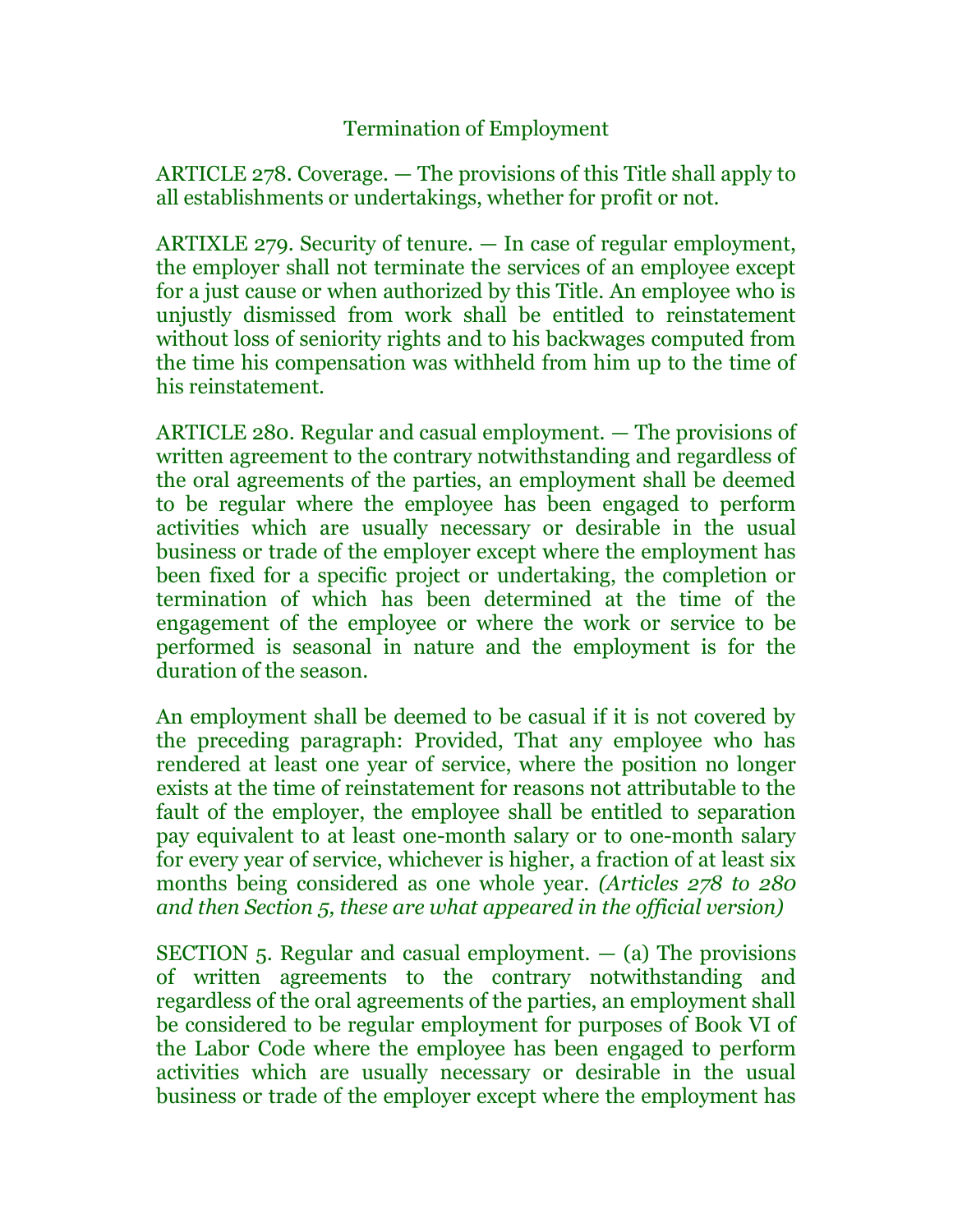been fixed for a specific project or undertaking the completion or termination of which has been determined at the time of the engagement of the employee or where the work or service to be performed is seasonal in nature and the employment is for the duration of the season.

(b) Employment shall be deemed as casual in nature if it is not covered by the preceding paragraph; Provided, That any employee who has rendered at least one year of service, whether such service is continuous or not, shall be considered a regular employee with respect to the activity in which he is employed and his employment shall continue while such activity exists.

(c) An employee who is allowed to work after a probationary period shall be considered a regular employee.

SECTION 6. Probationary employment.  $-$  (a) Where the work for which an employee has been engaged is learnable or apprenticeable in accordance with the standards prescribed by the Department of Labor, the probationary employment period of the employee shall be limited to the authorized learnership or apprenticeship period, whichever is applicable.

(b) Where the work is neither learnable nor apprenticeable, the probationary employment period shall not exceed six (6) months reckoned from the date the employee actually started working.

(c) The services of an employee who has been engaged on probationary basis may be terminated only for a just cause or when authorized by existing laws, or when he fails to qualify as a regular employee in accordance with reasonable standards prescribed by the employer.

(d) In all cases involving employees engaged on probationary basis, the employer shall make known to the employee the standards under which he will qualify as a regular employee at the time of his engagement.

SECTION 7. Termination of employment by employer. — The just causes for terminating the services of an employee shall be those provided in Article 283 of the Code. The separation from work of an employee for a just cause does not entitle him to the termination pay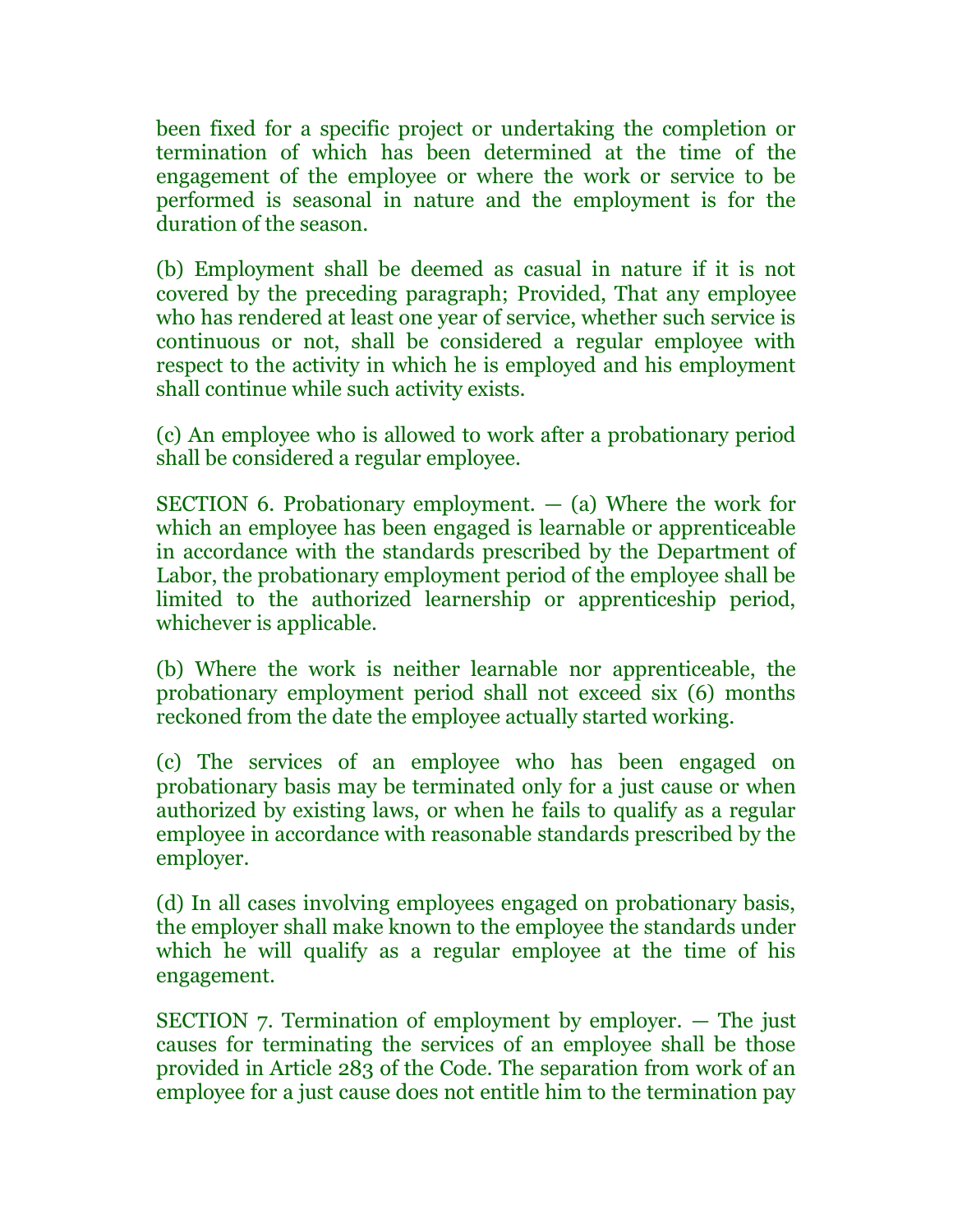provided in the Code, without prejudice, however, to whatever rights, benefits, and privileges he may have under the applicable individual or collective agreement with the employer or voluntary employer policy or practice.

SECTION 8. Disease as a ground for dismissal. — Where the employee suffers from a disease and his continued employment is prohibited by law or prejudicial to his health or to the health of his co-employees, the employer shall not terminate his employment unless there is a certification by competent public health authority that the disease is of such nature of at such a stage that it cannot be cured within a period of six (6) months even with proper medical treatment. If the disease or ailment can be cured within the period, the employee shall not terminate the employee but shall ask the employee to take a leave of absence. The employer shall reinstate such employee to his former position immediately upon the restoration of his normal health.

SECTION 9. Termination pay.  $-$  (a) An employee shall be entitled to termination pay equivalent to at least one month's salary for every year of service a fraction of at least six (6) months being considered as one whole year, in case of termination of his employment due to the installation of labor-saving devices or redundancy.

(b) Where the termination of employment is due to retrenchment to prevent losses and in case of closure or cessation of operations of establishment or undertaking not due to serious business losses or financial reverses, or where the employment is prohibited by law or is prejudicial to his health or to the health of his co-employees, the employee shall be entitled to termination pay equivalent to at least one-half month's pay for every year of service, a fraction of at least six months being considered as one whole year.

(c) The termination pay provided in the Section shall in no case be less than the employee's one month pay.

SECTION 10. Basis of termination pay. — The computation of the termination pay of an employee as provided herein shall be based on his latest salary rate, unless the same was reduced by the employer to defeat the intention of the Code, in which case the basis of computation shall be the rate before its deduction.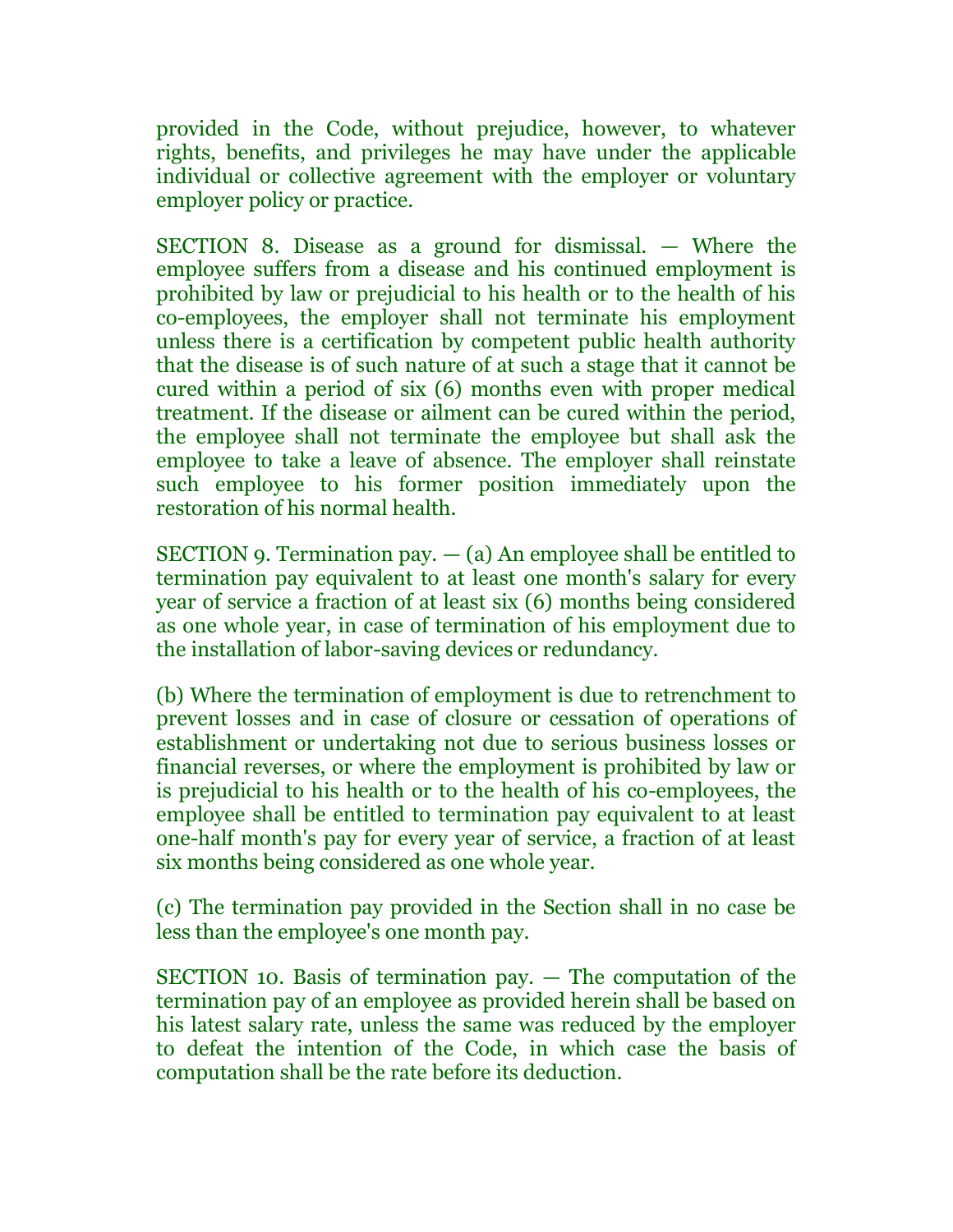SECTION 11. Termination of employment by employee. — The just causes for putting an end to the employer-employee relationship by the employee shall be those provided in Article 286 of the Labor Code.

SECTION 12. Suspension of relationship. — The employer-employee relationship shall be deemed suspended in case of suspension of operation of the business or undertaking of the employer for a period not exceeding six (6) months, unless the suspension is for the purpose of defeating the rights of the employees under the Code, and in case of mandatory fulfillment by the employee of a military or civic duty. The payment of wages of the employee as well as the grant of other benefits and privileges while he is on a military or civic duty shall be subject to special laws and decrees and to the applicable individual or collective bargaining agreement and voluntary employer practice or policy.

SECTION 13. Retirement. — In the absence of any collective bargaining agreement or other applicable agreement concerning terms and conditions of employment which provides for retirement at an older age, an employee may be retired upon reaching the age of sixty (60) years.

SECTION 14. Retirement benefits.  $-$  (a) An employee who is retired pursuant to a bona-fide retirement plan or in accordance with the applicable individual or collective agreement or established employer policy shall be entitled to all the retirement benefits provided therein or to termination pay equivalent to at least one-half month salary for every year of service, whichever is higher, a fraction of at least six (6) months being considered as one whole year.

(b) Where both the employer and the employee contribute to the retirement plan, agreement or policy, the employer's total contribution thereto shall not be less than the total termination pay to which the employee would have been entitled had there been no such retirement fund. In case the employer's contribution is less than the termination pay the employee is entitled to receive, the employer shall pay the deficiency upon the retirement of the employee.

(c) This Section shall apply where the employee retires at the age of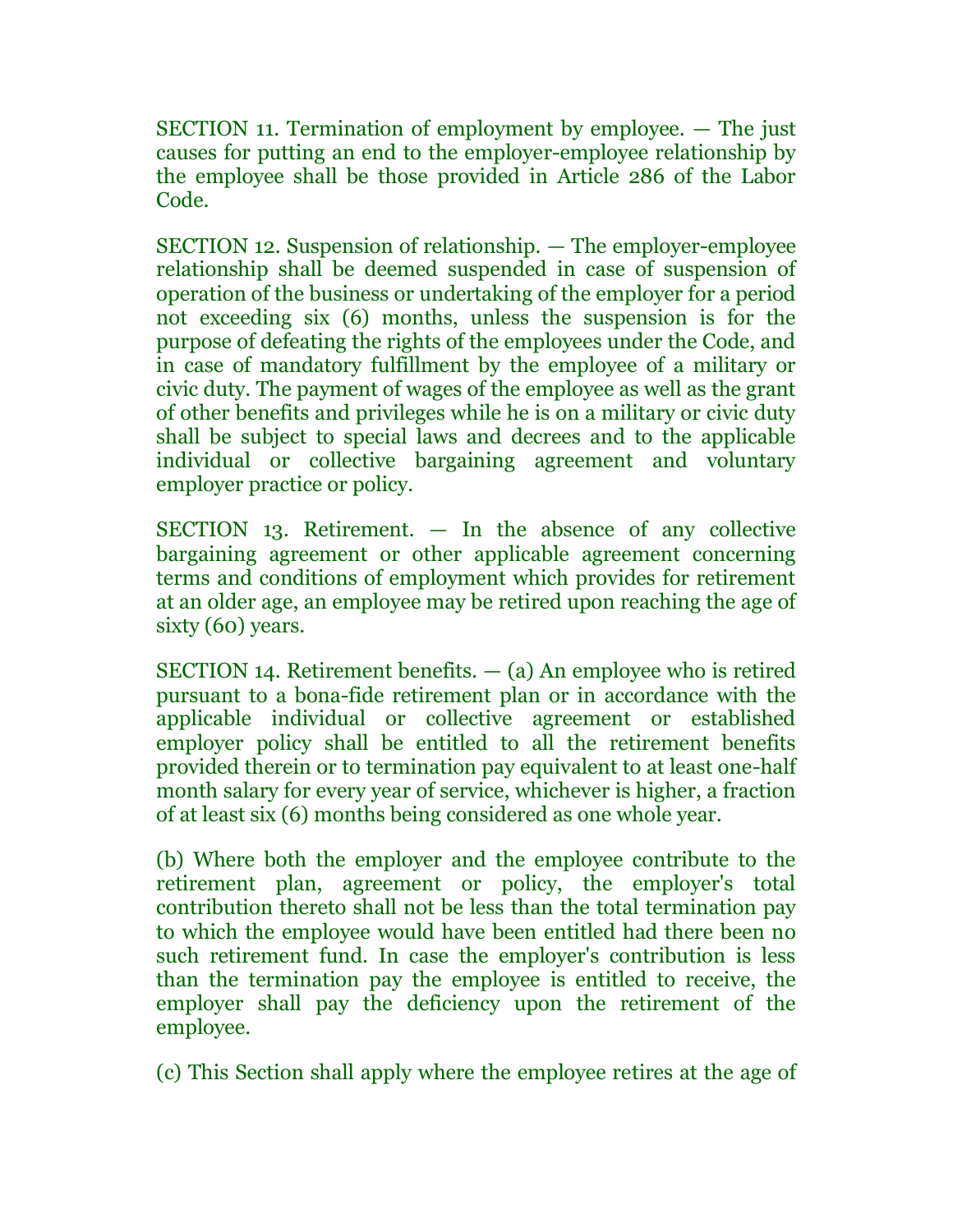sixty (60) years or older.

# BOOK SEVEN Prescriptions, Transitory and Final Provisions

## RULE I

# Venue of Actions

SECTION 1. Money claims. — All money claims and benefits arising from employer-employee relations, except claims for social security benefits, medicare and workmen's compensation, shall be filed with the Labor Relations Division of the regional office nearest the place where the cause of action accrued.

SECTION 2. Unfair labor practices. — All complaints for unfair labor practices shall be filed with the Labor Relations Division of the regional office nearest the place where the acts complained of were committed.

SECTION 3. Workmen's compensation claims. — (a) Claims for workmen's compensation accruing prior to January 1, 1975 shall be filed with the appropriate regional offices of the Department of Labor and Employment in accordance with the Rules of the Workmen's Compensation Commission;

(b) Claims for workmen's compensation arising or after January 1, 1975 shall be filed with the Social Security System for employees in the private sector and with the Government Service Insurance System for employees of the government, as the case may be, in accordance with such rules and regulations as the case may be, as may be laid down by the Employees' Compensation Commission.

### RULE II

### Prescription of Actions

SECTION 1. Money claims. — All money claims and benefits arising from employer relations shall be filed within three (3) years from the time the cause of action accrued; otherwise, they shall be forever barred.

SECTION 2. Unfair labor practices. — The complaints involving unfair labor practices shall be filed within one (1) year from the time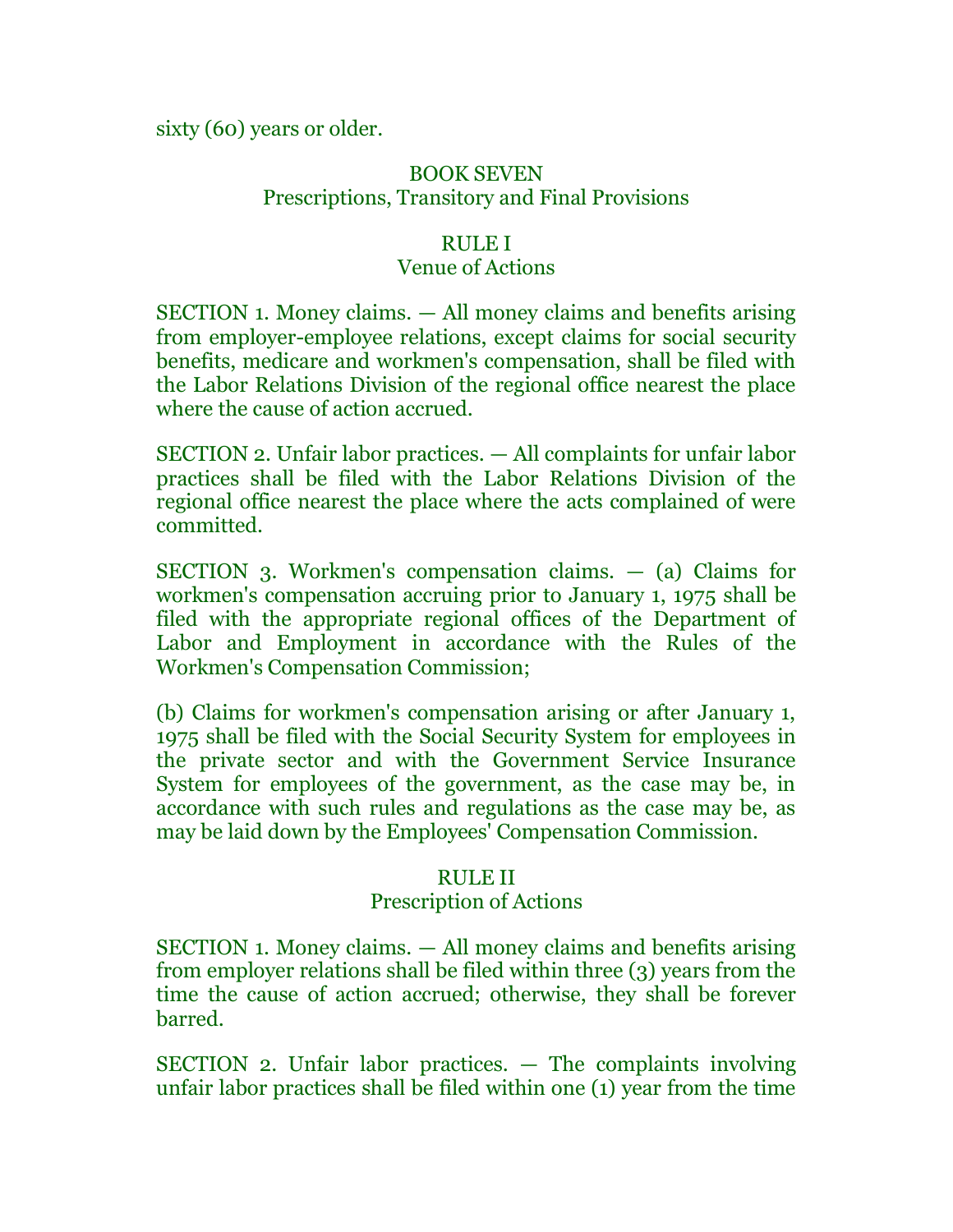the acts complained of were committed; otherwise, they shall be forever barred.

SECTION 3. Workmen's compensation claims. — Subject to the exceptions provided under the Code, all claim for workmen's compensation shall be filed within one (1) year from the occurrence of injury or death; otherwise they shall be forever barred.

SECTION 4. Claims accruing prior to effectivity of the Code.  $-$  (a) All money claims and benefits arising from the employer-employee relations which accrued prior to the effectivity of the Code shall be filed within one (1) year from the date of the effectivity of the Code; otherwise, they shall be forever barred.

(b) All worker's compensation claims accruing prior to January 1, 1975 shall be filed not later than March 31, 1975, otherwise, they shall be forever barred.

SECTION 5. Prescription of action on union funds. — Any action involving the funds of the organization shall prescribe after three years from the date of submission of the annual financial report to the Department of Labor and Employment or from the date the same should have been submitted as required by law, whichever comes earlier.

#### RULE III

#### Laws Repealed

SECTION 1. Laws repealed. — Pursuant to the repealing clause of Article 303 of the Code, the following labor laws are deemed repealed by the Code:

(a) Act No. 1874, or the Employer's Liability Act.

(b) Act No. 2473.

(c) Act No. 2486, as amended, or the Recruitment for Overseas Employment Act.

(d) Act No. 2549.

(e) Act No. 3957, as amended, or the Private Employment Agency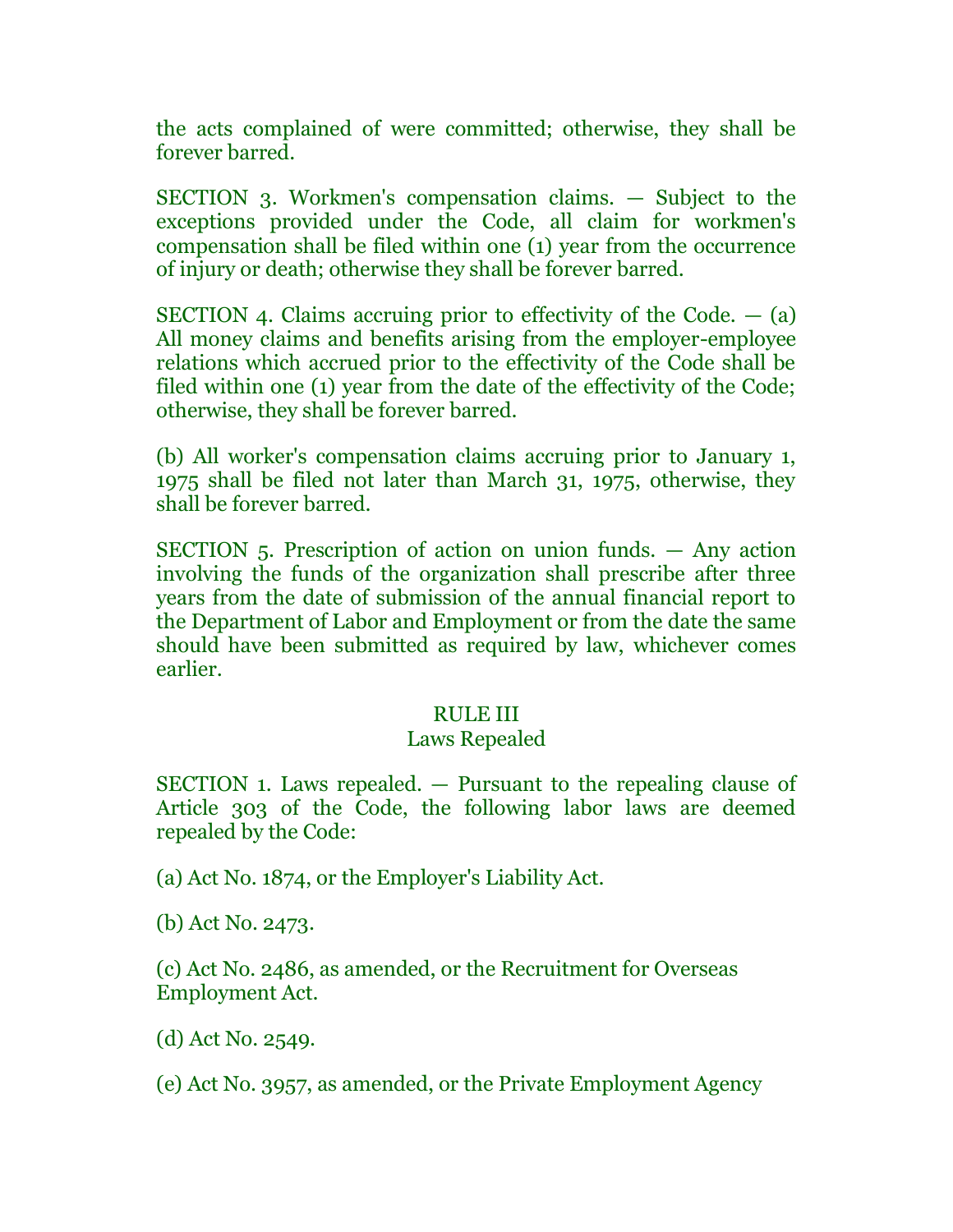Act.

(f) Act No. 3428, as amended, or the Workmen's Compensation Act.

(g) Act No. 3959, or the Contractor's Bond Act.

(h) Commonwealth Act No. 103, as amended, or the Court of Industrial Relations Act.

(i) Commonwealth Act No. 104, as amended, or the Industrial Safety Act.

(j) Commonwealth Act No. 213.

(k) Commonwealth Act No. 303.

(l) Commonwealth Act No. 444, as amended, or the Eight Hour Labor Law.

(m) Republic Act No. 602, as amended, or the Minimum Wage Law, except Sections 3 and 7 thereof.

(n) Republic Act No. 679, as amended, or the Woman and Child Labor Law.

(o) Republic Act No. 761, as amended, or the National Employment Service Law.

(p) Republic Act No. 875, as amended, or the Industrial Peace Act.

(q) Republic Act No. 946, as amended, or the Blue Sunday Law.

(r) Republic Act No. 1052, as amended, or the Termination Pay Law.

(s) Republic Act No. 1054 or the Emergency Medical and Dental Treatment Law.

(t) Republic Act No. 1826, as amended, or the National Apprenticeship Act.

(u) Republic Act No. 2646.